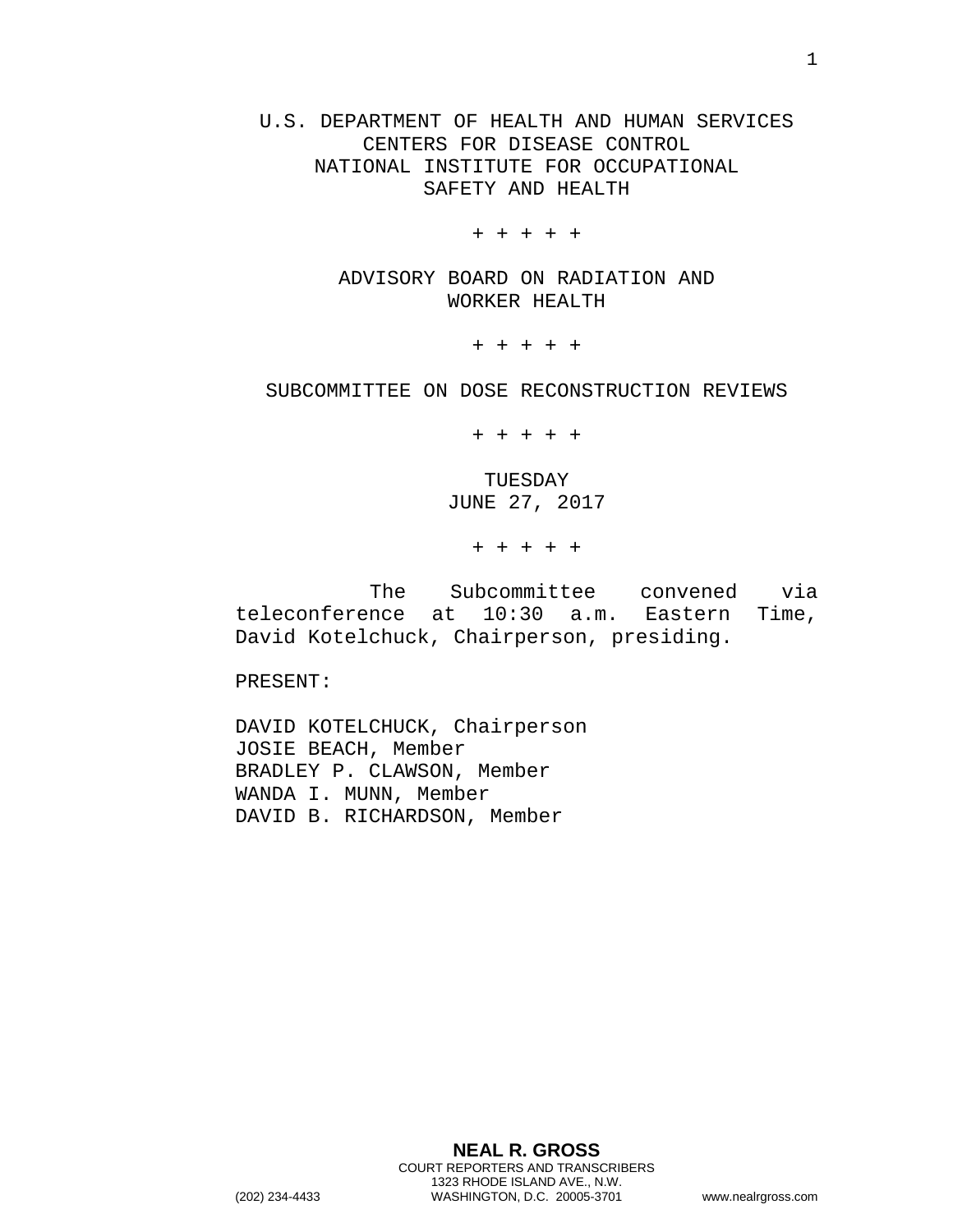ALSO PRESENT:

TED KATZ, Designated Federal Official NANCY ADAMS, NIOSH Contractor DAVE ALLEN, DCAS BOB BARTON, SC&A HANS BEHLING, SC&A KATHY BEHLING, SC&A GRADY CALHOUN, DCAS DOUG FARVER, SC&A ROSE GOGLIOTTI, SC&A JOHN MAURO, SC&A KEITH MCCARTNEY, ORAU Team JIM NETON, DCAS MICHAEL RAFKY, HHS BETH ROLFES, DCAS MUTTY SHARFI, ORAU Team SCOTT SIEBERT, ORAU Team MATT SMITH, ORAU Team JOHN STIVER, SC&A

**NEAL R. GROSS** COURT REPORTERS AND TRANSCRIBERS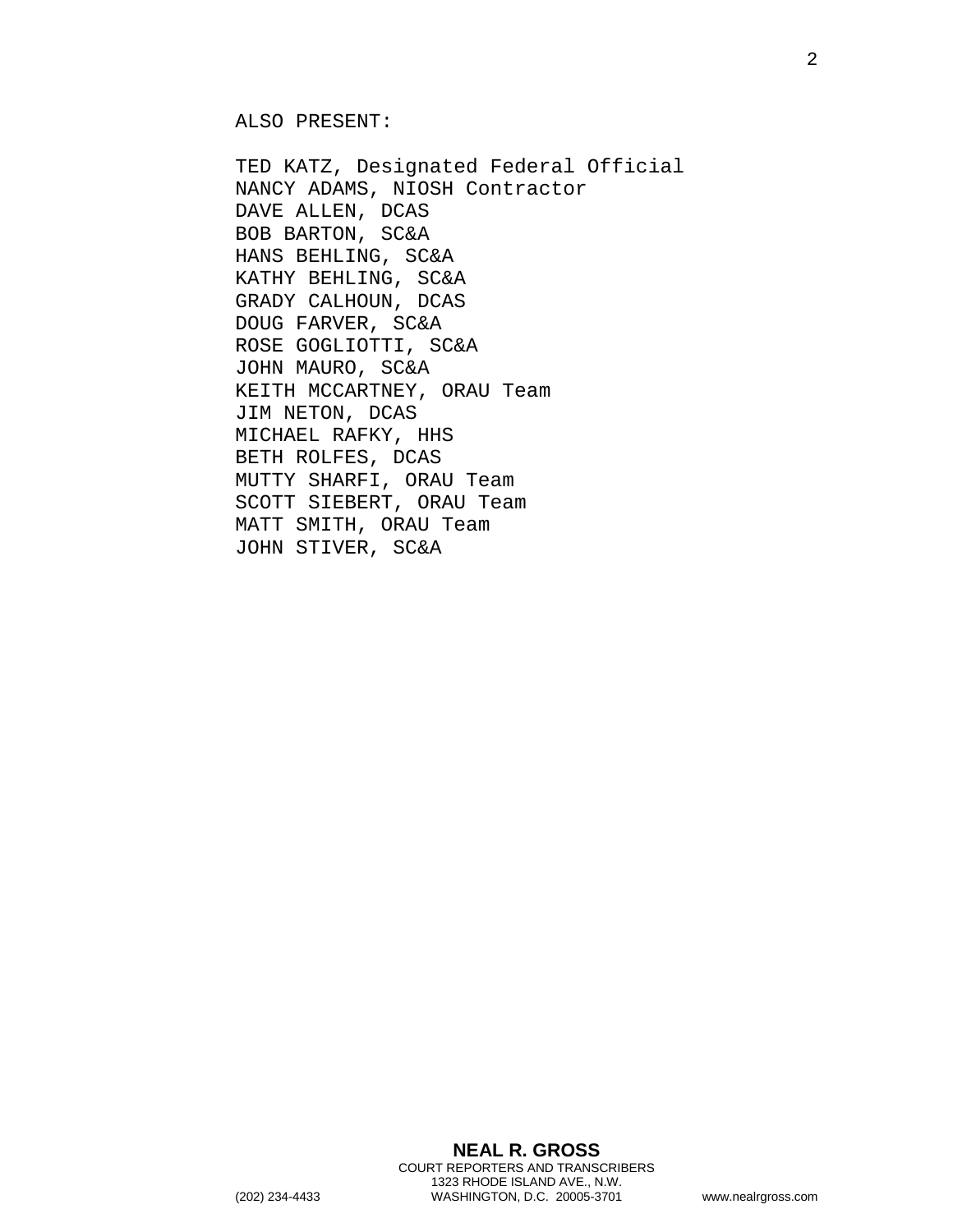## **Contents**

| Welcome and Roll Call 4         |  |
|---------------------------------|--|
| Review of outstanding cases     |  |
|                                 |  |
| Continuing review of backlog of |  |
| Category 1 and 2 cases from     |  |
|                                 |  |
|                                 |  |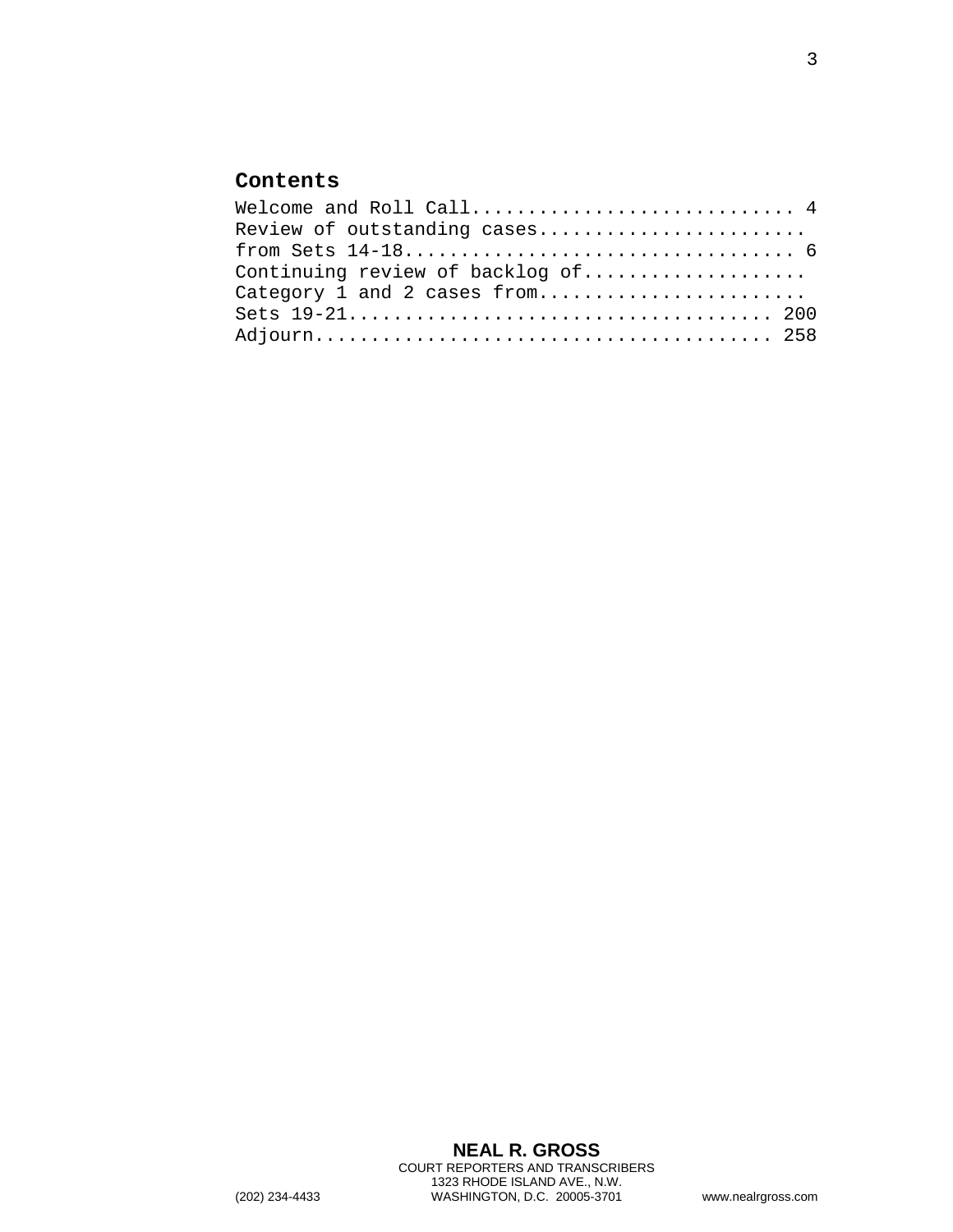<span id="page-3-0"></span> P-R-O-C-E-E-D-I-N-G-S 10:32 a.m. **Welcome and Roll Call** MR. KATZ: Let's go with roll call. (Roll call.) MR. KATZ: Okay, that takes care of it. I think I would note for everyone the agenda is on the Board website under schedule of meetings, today's date, and you can follow along with that. I don't think there are materials posted on the website, just that. **And that's it. And Dr. Kotelchuck,**  it's your meeting. CHAIR KOTELCHUCK: Okay, very good. Welcome, all. So we have the agenda for today. (Simultaneous speaking.) MR. KATZ: I'd remind everyone please mute your phone except when you're talking. CHAIR KOTELCHUCK: Okay. Well, Rose sent the transcript to us. The transcript is out for the 4/13 meeting. 23 And by the way, Ted, as we saw it,

> **NEAL R. GROSS** COURT REPORTERS AND TRANSCRIBERS 1323 RHODE ISLAND AVE., N.W.

(202) 234-4433 WASHINGTON, D.C. 20005-3701 www.nealrgross.com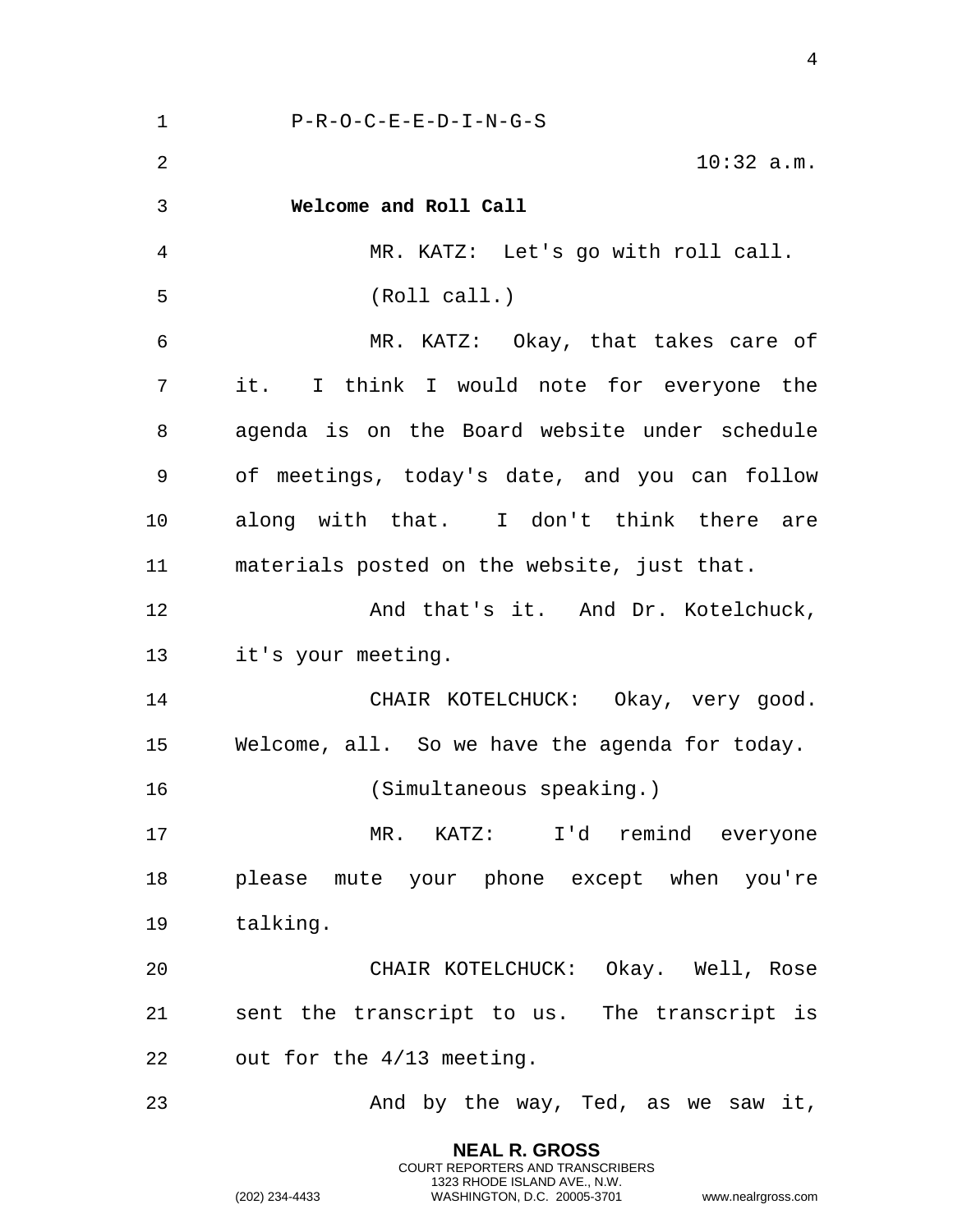it was very helpful receiving the transcript for review a couple of weeks before this meeting so that I have had a chance to review it and post it before we received the materials from Rose.

 By the way, I'm having trouble getting onto the -- onto Skype, but I'm perfectly fine here with the BRS, as you are, Josie.

 And also a note to folks: In rereading the reviewed transcript I did find a couple of minor errors. And I'll contact you, Hans and Rose, just to double-check what had happened. They're small, and I know it's posted, but I trust we can make one or two -- a few small changes now.

 Well, our agenda, as we have it [is to] review outstanding cases from Sets 14-18. We have a more limited number of issues there.

- <span id="page-4-0"></span>**Review of outstanding cases**
- <span id="page-4-1"></span>**from Sets 14-18**

CHAIR KOTELCHUCK: I don't know how

**NEAL R. GROSS** COURT REPORTERS AND TRANSCRIBERS 1323 RHODE ISLAND AVE., N.W.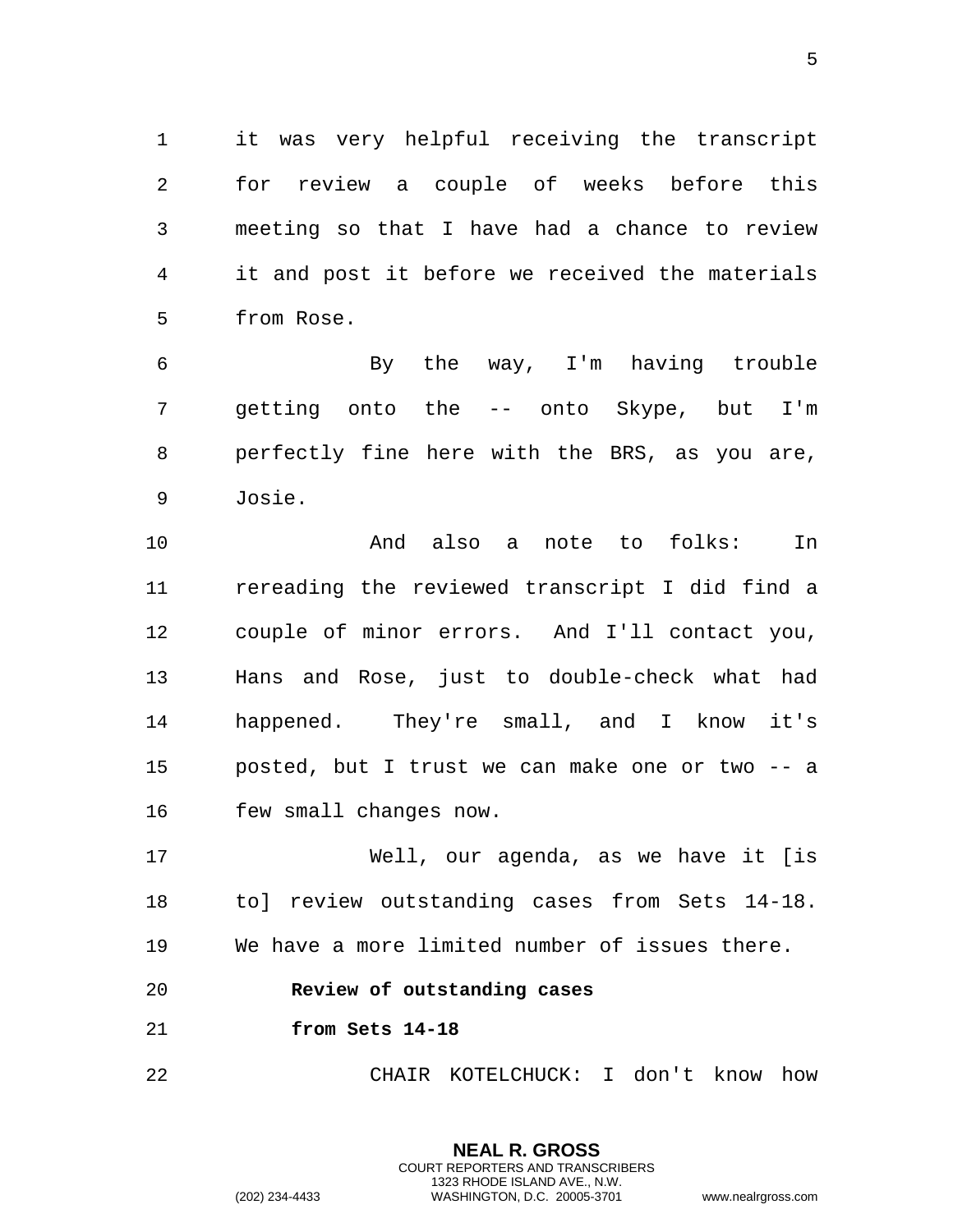folks would like to go over the order, but my own feeling was, I'm on the BRS, was to perhaps do the expanded responses first, three out of the four which are 14-18. So, if that sounds okay, and then we'll go on and finish up the other 14-18 [cases]. Does that sound okay to folks? 8 MEMBER MUNN: Sure. CHAIR KOTELCHUCK: Okay. MS. GOGLIOTTI: Is Hans still on the line? CHAIR KOTELCHUCK: Pardon? MS. GOGLIOTTI: He is. Okay, great. CHAIR KOTELCHUCK: So let's start out with Tab 409. We'll just do it in the order that we have it, that Rose sent to us. MS. GOGLIOTTI: Actually, this one we previously discussed. I think this -- did John Mauro sign off? I had told him we would discuss this -- DR. MAURO: Hi Rose, this is John. Maybe I'll join in when you start just to see

> **NEAL R. GROSS** COURT REPORTERS AND TRANSCRIBERS 1323 RHODE ISLAND AVE., N.W.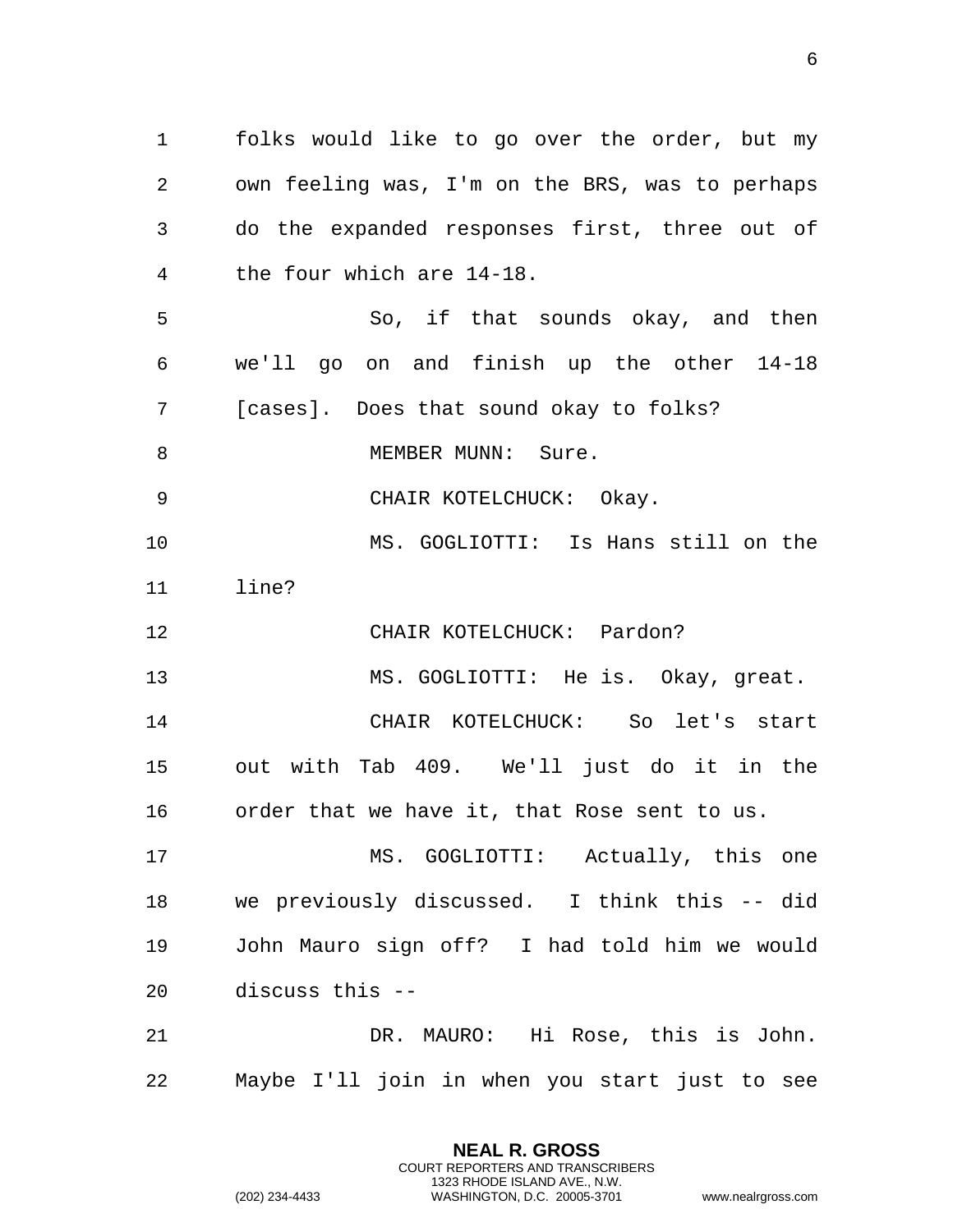where I might fit in on the agenda. So I'll just listen in and you let me know when you need me. But I'll be listening in, you know, just to get some guidance from you. MR. KATZ: And Rose, can you speak into the mic[rophone] a little closer, because it's tough to hear you. MS. GOGLIOTTI: I apologize. I'm holding the mic but I'll try and speak up a little bit. 11 MR. KATZ: Okay, thanks. CHAIR KOTELCHUCK: Alright. I understand that there are times you have to call other people to be with you. And so if that represents a problem -- MS. GOGLIOTTI: We can certainly do (Simultaneous speaking.) CHAIR KOTELCHUCK: It just seems to me that was the order that you sent us and that was the order, certainly, I reviewed them. So I just thought -- and also we discussed them

> **NEAL R. GROSS** COURT REPORTERS AND TRANSCRIBERS 1323 RHODE ISLAND AVE., N.W.

(202) 234-4433 WASHINGTON, D.C. 20005-3701 www.nealrgross.com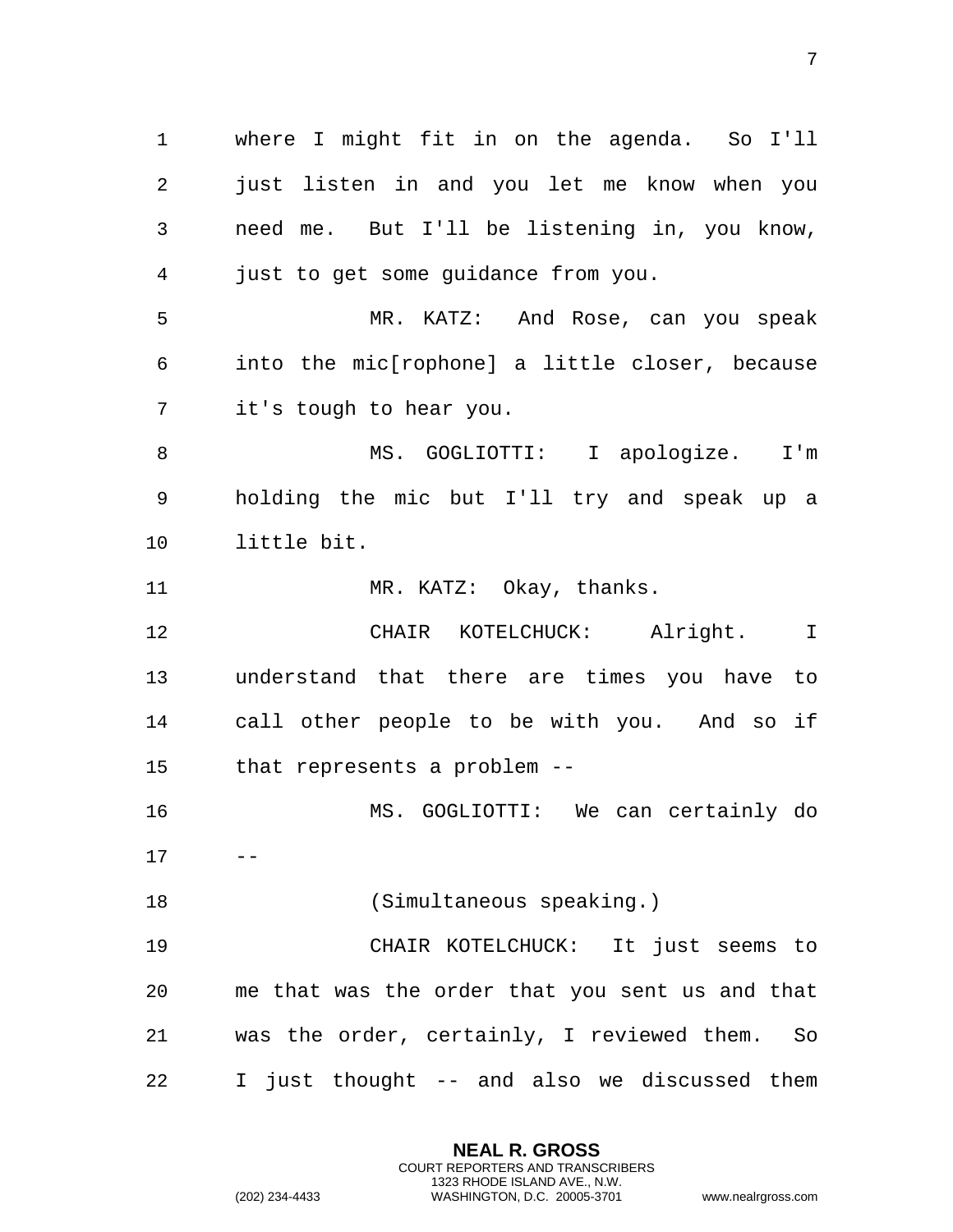before, so they're a little fresher in our minds. So --

 MS. GOGLIOTTI: Well, the history of Tab 409 was initially -- this is a Bethlehem Steel case. NIOSH said to summarize: We spent extensive time historically working on Bethlehem Steel. And they kind of wanted these off the table.

 After some additional dialogue we decided that most of them would be on the table. And that's when we put out the memo, which I did send to you. We did discuss this at the last meeting and it was your preference that we would wait and discuss it additionally at this meeting.

16 And NIOSH responded to it at that time. So let me just pull it up here in the BRS.

 CHAIR KOTELCHUCK: So you're pulling it up on the issues resolution in the BRS. Okay?

> **NEAL R. GROSS** COURT REPORTERS AND TRANSCRIBERS 1323 RHODE ISLAND AVE., N.W.

MS. GOGLIOTTI: Correct.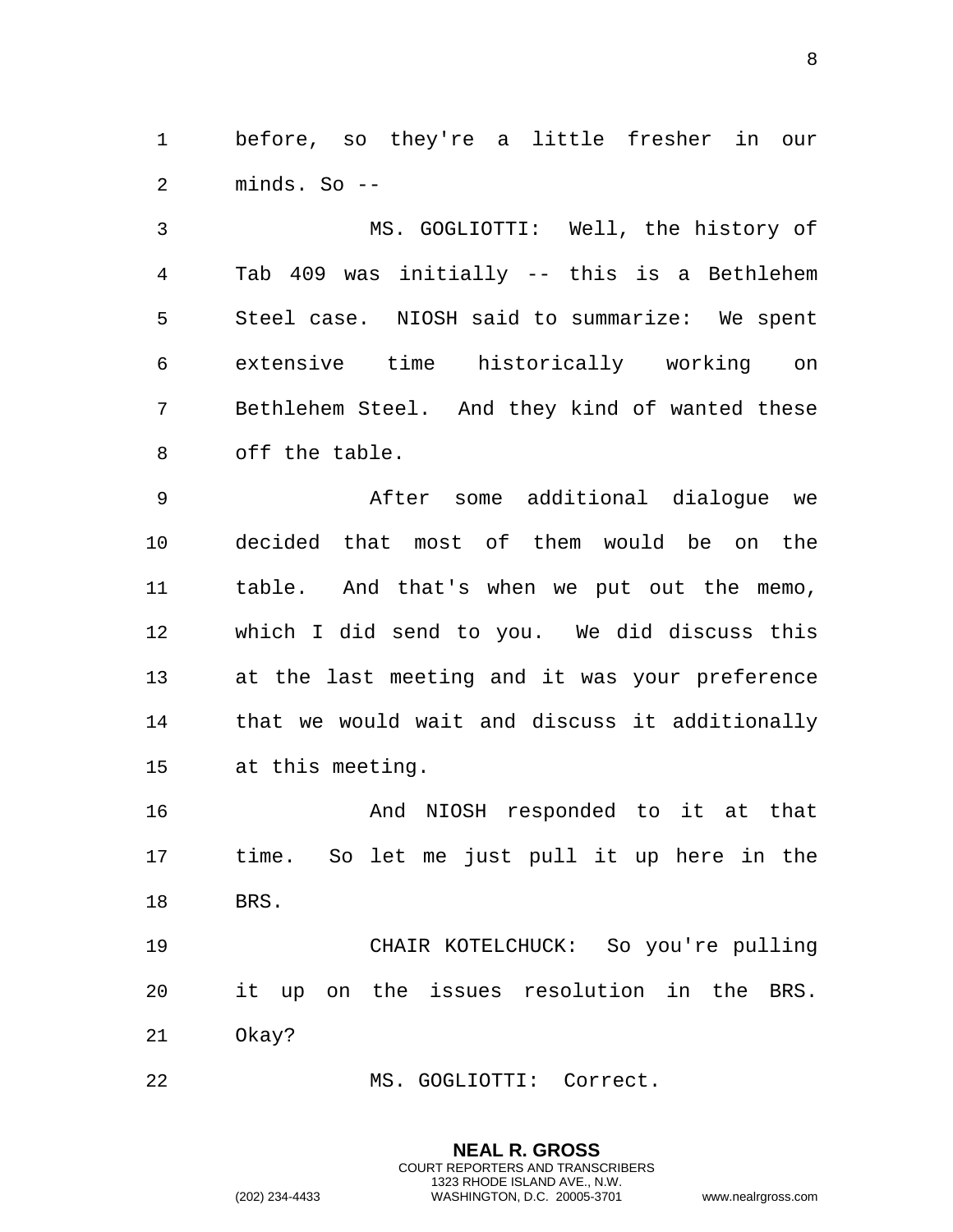CHAIR KOTELCHUCK: And which one of those? Since I'm not on the Skype, which file is that? MS. GOGLIOTTI: Oh, I apologize. CHAIR KOTELCHUCK: No, that's okay. MS. GOGLIOTTI: It's 14-18 Set, the AWE matrix. 8 CHAIR KOTELCHUCK: Okay, excellent. Alright, yes. Good. MS. GOGLIOTTI: And the first one that's open is 409, Observation 2. Again, this is a Bethlehem Steel case. CHAIR KOTELCHUCK: Yes. MS. GOGLIOTTI: And here, this is just directly out of our expanded response. We did enter the expanded response in here to track things more closely. 18 And the observation essentially said that transparency of the Site Profile would be enhanced if the results of the air sampling were included in the appendix. And essentially this is just a

> **NEAL R. GROSS** COURT REPORTERS AND TRANSCRIBERS 1323 RHODE ISLAND AVE., N.W.

(202) 234-4433 WASHINGTON, D.C. 20005-3701 www.nealrgross.com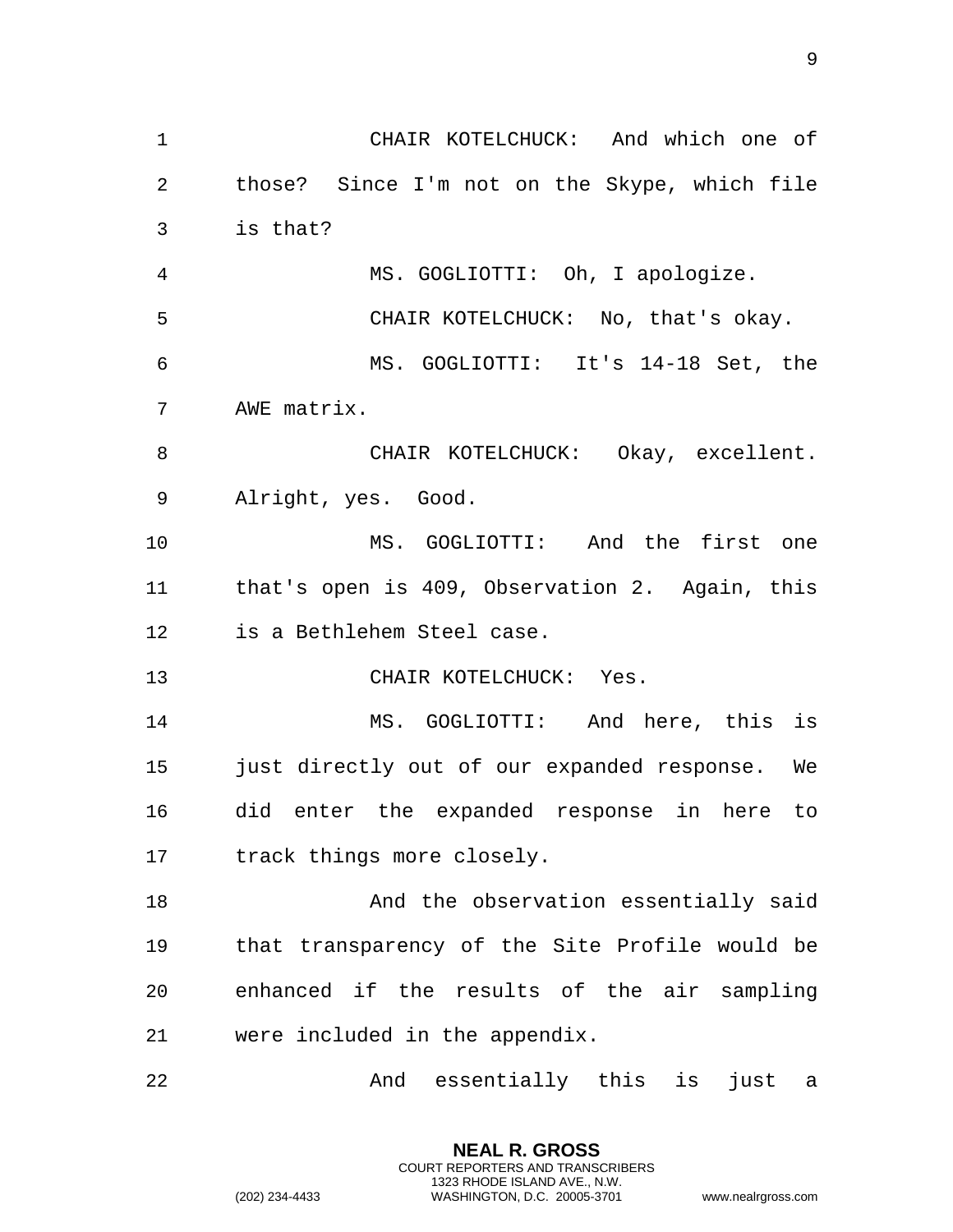factual observation. We don't think it warrants an additional response. So if the TBD were to be revised we would suggest that it would benefit from including that information. CHAIR KOTELCHUCK: Right, right. And since there are a number of items here, do we want to, just the Subcommittee, I assume that we will close this, that there is no issue that we have to consider.

10 MEMBER MUNN: Agreed.

11 MEMBER BEACH: Agreed.

 CHAIR KOTELCHUCK: Okay. Alright. Let's go on.

 MS. GOGLIOTTI: Okay, the next one is 409.1, and the finding states that the photon dose rate at the skin at one-foot from the source is understated by a factor of about 1.9 if a claimant-favorable large source is used as a reference.

 CHAIR KOTELCHUCK: Right. MS. GOGLIOTTI: John, are you on the

> **NEAL R. GROSS** COURT REPORTERS AND TRANSCRIBERS 1323 RHODE ISLAND AVE., N.W.

line?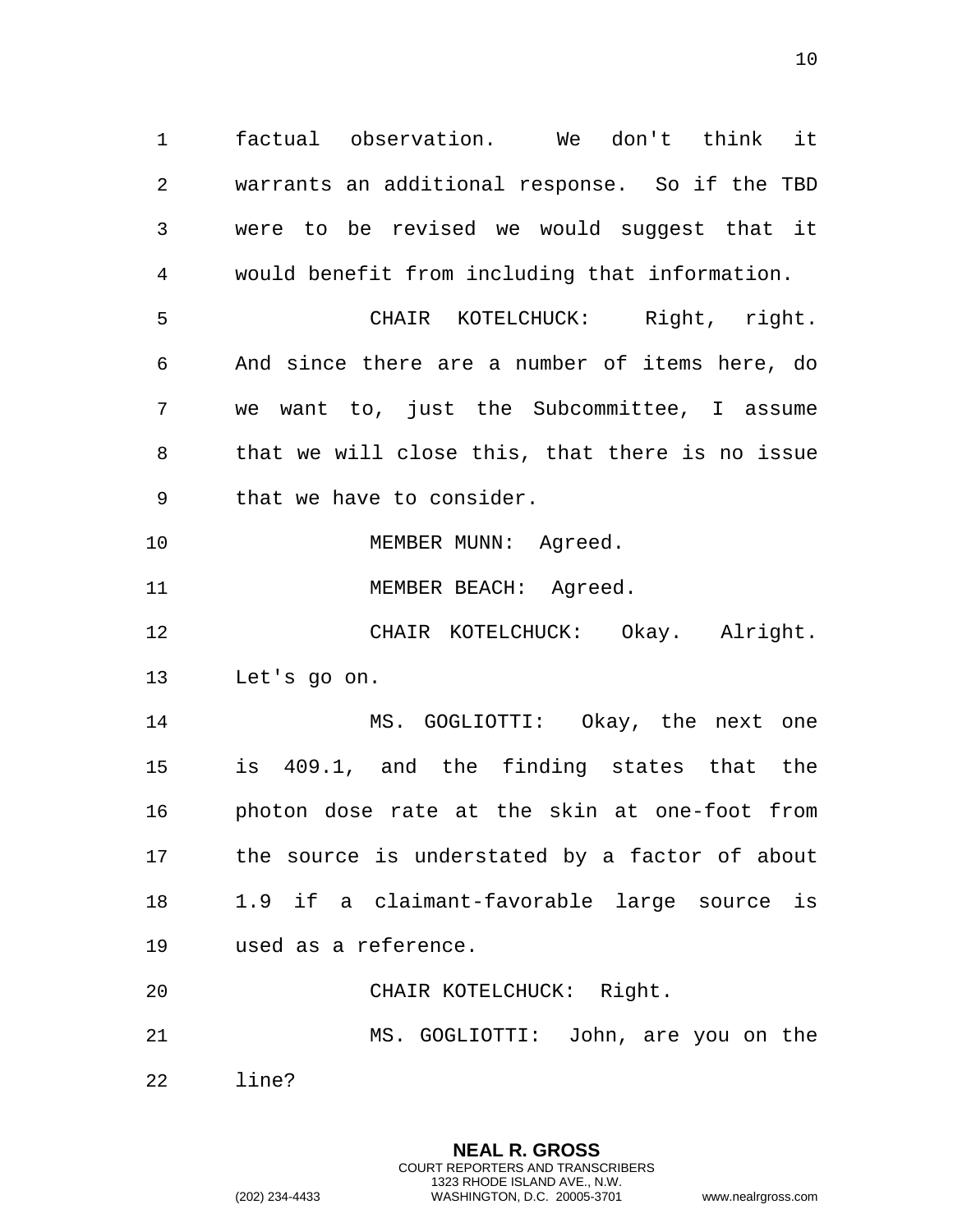1 DR. MAURO: Yes, I'm here. MS. GOGLIOTTI: Did you want to talk about 409.1?

 DR. MAURO: Yes, this looks like the item that deals with -- at the time that this issue was raised, I believe this has to do with when doses are reconstructed a full distribution is assumed for -- I believe this is the one dealing with -- working with the geometric mean and the geometric standard deviation as input for -- and this is all the Site Profile now.

 Keep in mind that everything we'll be talking about on Bethlehem Steel really pertains to the application of the Site Profile to a particular case. The cases, the individuals themselves, don't have any dosimetry data. So this is all really interpreting the Site Profile and how it applies to a particular case.

 It also has to do with the fact that the Site Profile has undergone some revisions

> **NEAL R. GROSS** COURT REPORTERS AND TRANSCRIBERS 1323 RHODE ISLAND AVE., N.W.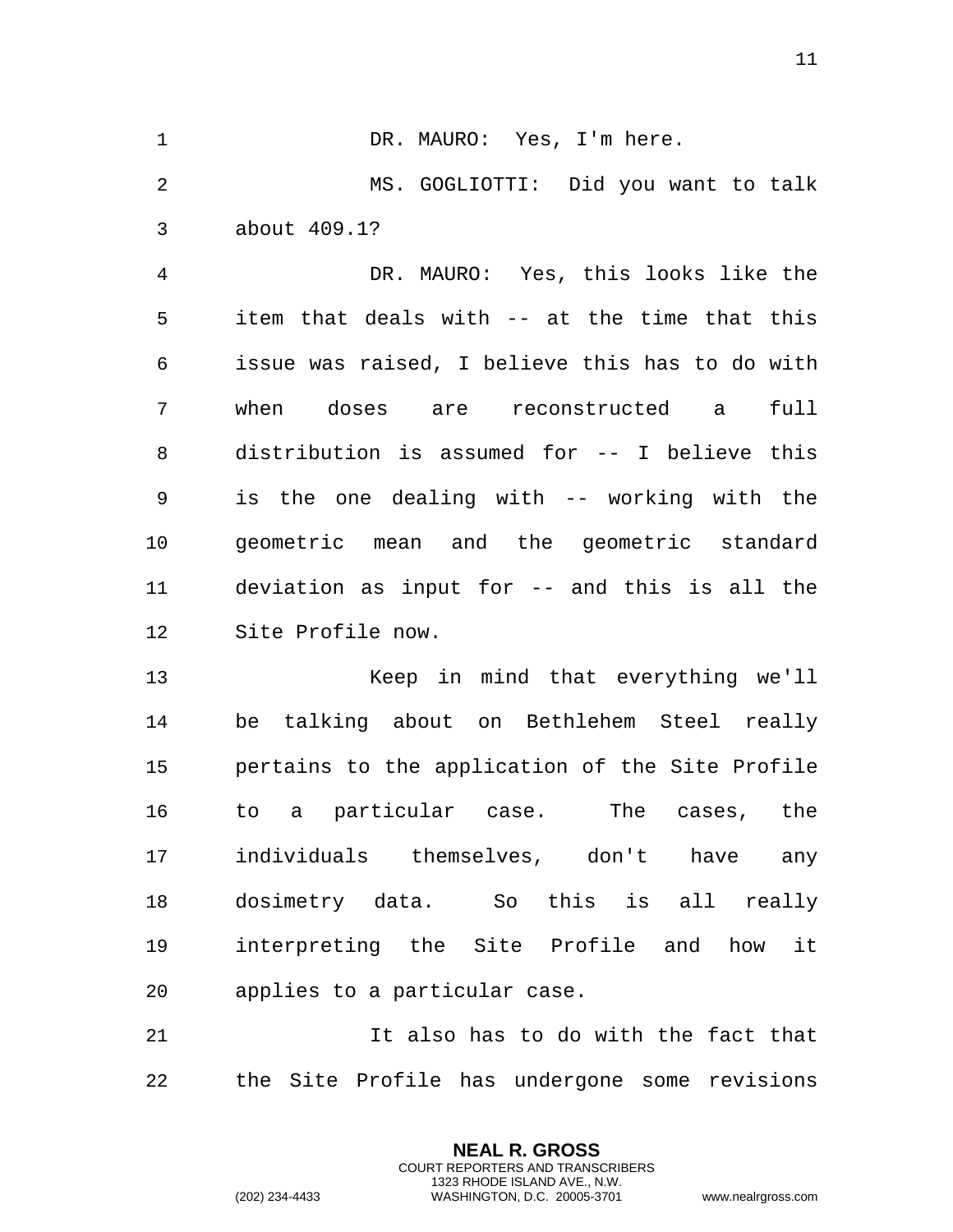that were not reviewed by SC&A since we initially reviewed the SEC activities which go way back. You might want to keep that in mind in context.

 So, when we review a case, at the time they reviewed the case, one of the concerns we had is that we were expecting to see assigning an upper end, maybe a fixed upper end value at the 95th percentile for this particular exposure at the time we made that comment.

 Subsequent to that, this issue on when to use a full distribution, when you might use a fixed upper 95th percentile or upper end value for your exposure, was engaged in other venues.

17 and Jim Neton put out some nice material, not related to Bethlehem Steel, but pointing out that when you put in the geometric mean and the distribution, the full distribution, and then you run it through an IREP you pick off the upper end Probability of

> **NEAL R. GROSS** COURT REPORTERS AND TRANSCRIBERS 1323 RHODE ISLAND AVE., N.W.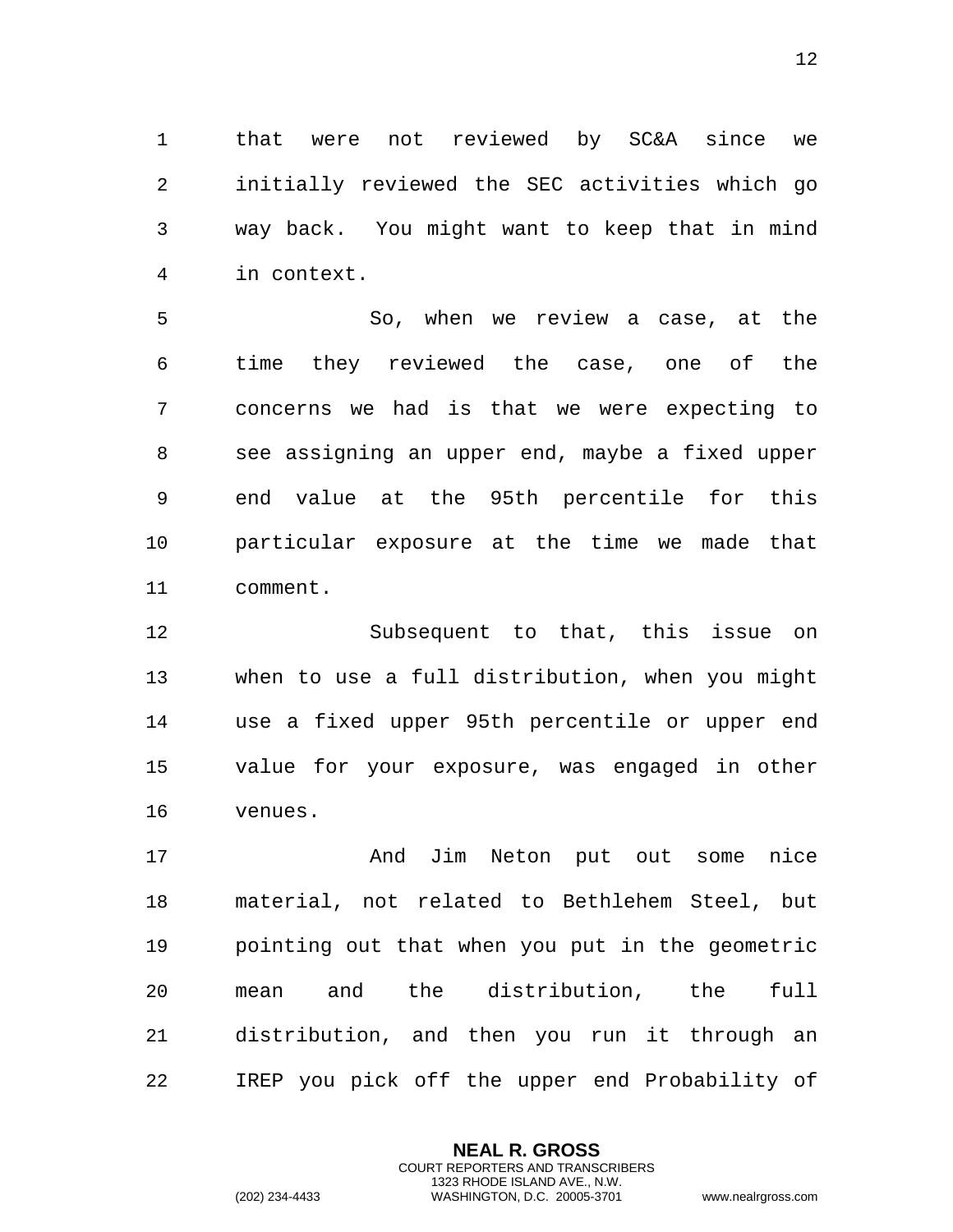Causation.

| $\overline{2}$ | And the end result is you really                |
|----------------|-------------------------------------------------|
| $\mathfrak{Z}$ | don't get that much of a difference in what     |
| 4              | your PoC [Probability of Causation] would be if |
| 5              | you use the full distribution and then you run  |
| 6              | IREP where samples from these distributions     |
| 7              | pick off the upper end, the upper 95th          |
| $\, 8$         | percentile value.                               |
| $\mathsf 9$    | You end up with a PoC that's really             |
| 10             | more or less identical to as if you were to put |
| 11             | in a fixed value at the 95th percentile value.  |
| 12             | And that was something that came up and was     |
| 13             | demonstrated very nicely in the past.           |
| 14             | So, bottom line is we're okay. I                |
| 15             | mean, I would recommend that this item could be |
| 16             | closed because the approach that NIOSH used     |
| 17             | convinced us that, yes, using the<br>full       |
| 18             | distribution does in fact result in a claimant- |
| 19             | favorable outcome, and it is not necessary to   |
| 20             | always apply the upper 95th percentile value.   |
| 21             | CHAIR KOTELCHUCK: Right. So in the              |
| 22             | BRS you say this finding should be changed to   |

**NEAL R. GROSS** COURT REPORTERS AND TRANSCRIBERS 1323 RHODE ISLAND AVE., N.W.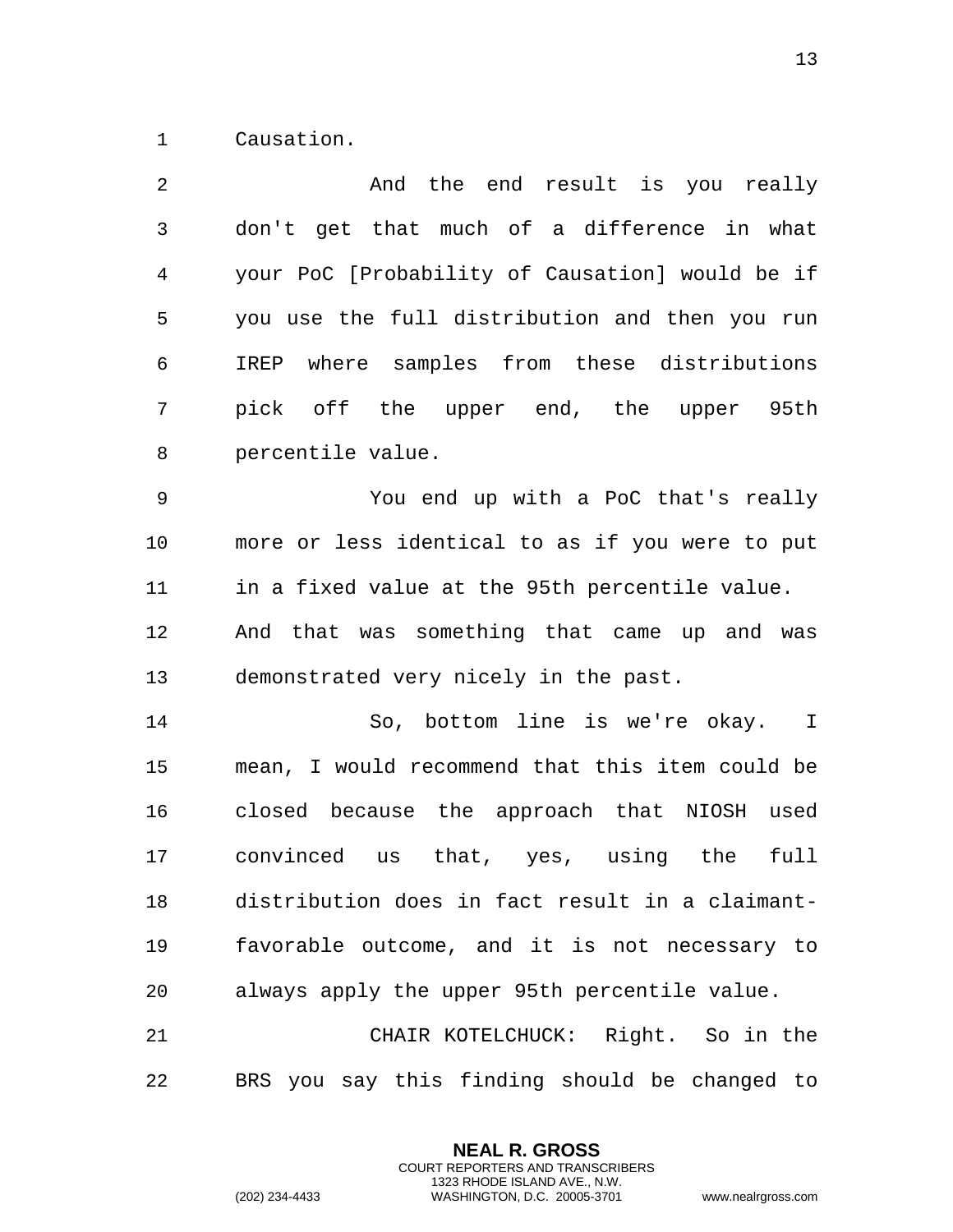an observation. Right? Because nothing was done that was wrong. It was not wrong. It was appropriate.

 DR. MAURO: Yeah, at the time we made the comment we were in the mode of thinking in terms of, well, when do you assign an upper end value, when do you assign the full distribution?

 But then, after that dialogue and exchanging information with Jim, you know, this may be useful as an observation to point that out, the point I just made, or just withdraw it or close it. Either way. As far as I'm concerned it's been resolved.

 CHAIR KOTELCHUCK: Right, right. It certainly sounds like an observation. Certainly it's not a finding. And therefore, folks from the Subcommittee, do you want to say should this remain an observation? Should we delete it entirely?

 MEMBER MUNN: I don't believe we should delete it, because if the topic arises

> **NEAL R. GROSS** COURT REPORTERS AND TRANSCRIBERS 1323 RHODE ISLAND AVE., N.W.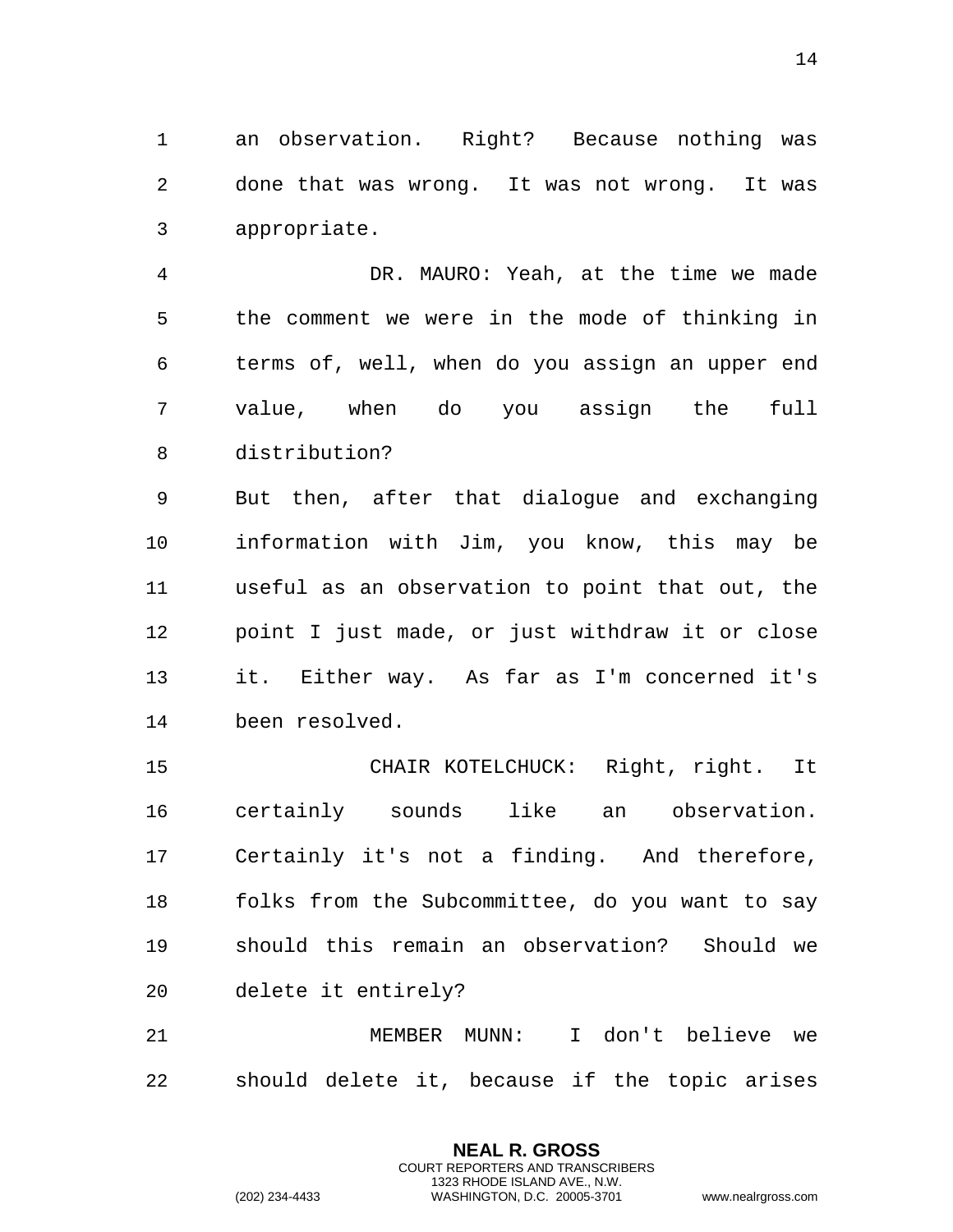again it's always useful to have a record of what we've discussed and what we've deliberated on. Changing it to an observation appears to be the appropriate move from my perspective. MEMBER CLAWSON: I agree with Wanda. CHAIR KOTELCHUCK: I do, too. So, we'll change it to an observation, folks. 409.2. Good. MR. BARTON: Could I ask a clarifying question on that? Because that was an interesting discussion. 12 12 It sounds like, you know, if you use the 95th percentile as a fixed value versus a distribution -- I mean, typically we came up with the whole concept of using the 95th percentile to handle [the exposure for] workers that had a higher exposure potential versus maybe more intermittently exposed workers. But the fact of the matter is using the 95th percentile as a fixed value is going to end up in the same place PoC-wise. I'm kind

of wondering why we even have the option.

**NEAL R. GROSS** COURT REPORTERS AND TRANSCRIBERS 1323 RHODE ISLAND AVE., N.W.

(202) 234-4433 WASHINGTON, D.C. 20005-3701 www.nealrgross.com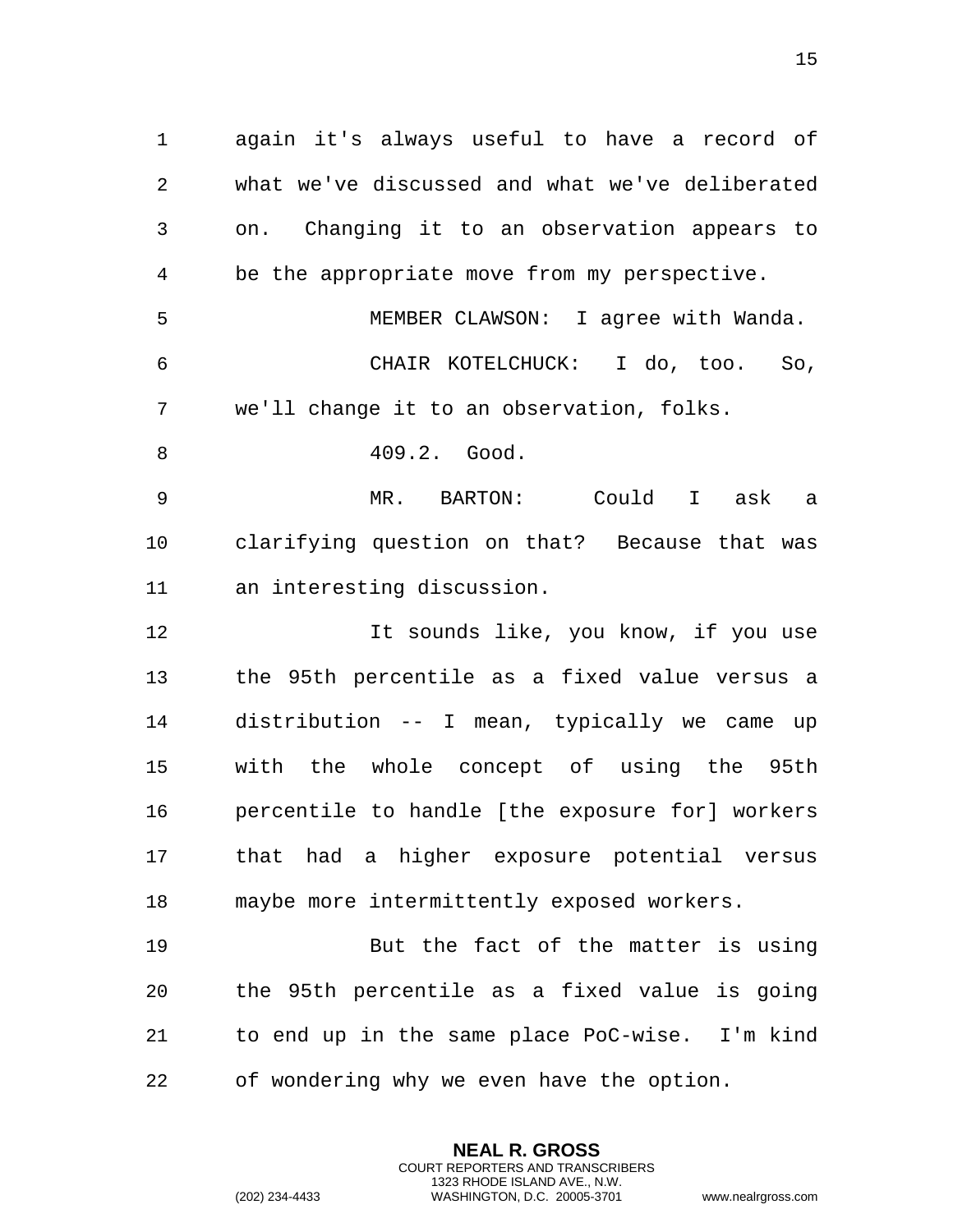CHAIR KOTELCHUCK: Someone want to respond?

 DR. MAURO: This is John. I'm holding back waiting for Jim, because the demonstration that was made, at least as it applies to this class of problem, seemed to work. That is, using the full distribution did not give results that were substantively different than the upper 95th percentile for the values that we were working with.

 Now, that may not always be the case. I guess all I can say is that it may not always be the case that you'll come up with comparable PoCs. And there may be times when the upper 95th percentile makes more sense. I'm not quite sure.

 DR. NETON: I certainly wasn't anticipating this question today so I really can't comment. I don't think it's always the case. I mean, we've demonstrated that it's close, if not perfect.

17 Jim, can you help me out here?

**NEAL R. GROSS** COURT REPORTERS AND TRANSCRIBERS 1323 RHODE ISLAND AVE., N.W.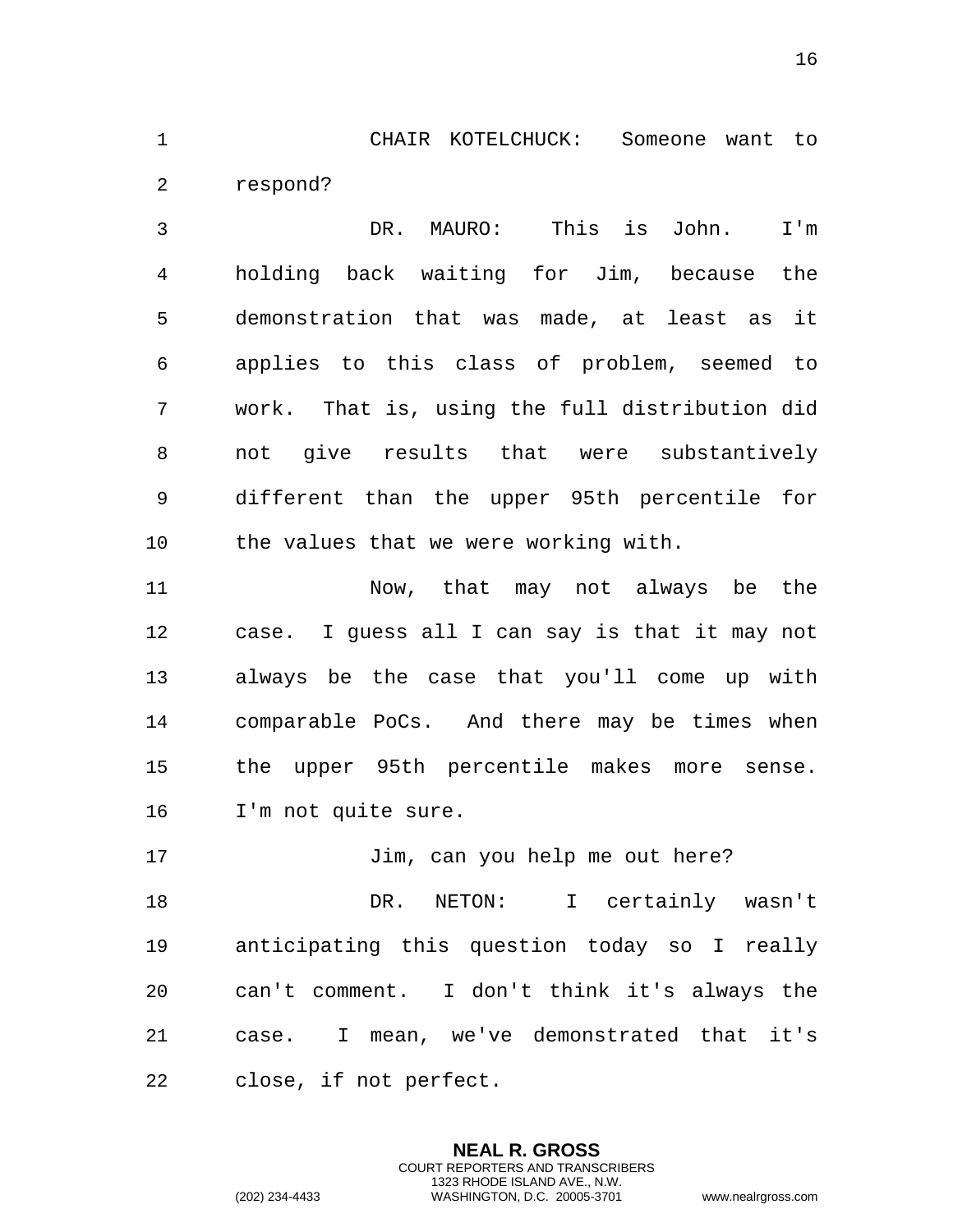Unless Dave Allen's got some other insight here I really can't address that question off the top of my head, to be honest with you.

 MR. ALLEN: Well, this is Dave. And I'm not positive on it. I wasn't ready for that question either. But I think, if I'm not mistaken, this has to do with how large the uncertainty is.

10 DR. MAURO: Yes.

 MR. ALLEN: So, in some distributions it certainly is large enough to where the uncertainty of the risk models is irrelevant and you end up with the same PoC, whereas other ones it might not be so large and it can make a difference.

 So I don't think we can make a wholesale program-wide declaration that we can always do one or the other. It works for Bethlehem Steel because the GSDs are high.

 MR. BARTON: Okay. So this is kind of a site-specific characterization and not

> **NEAL R. GROSS** COURT REPORTERS AND TRANSCRIBERS 1323 RHODE ISLAND AVE., N.W.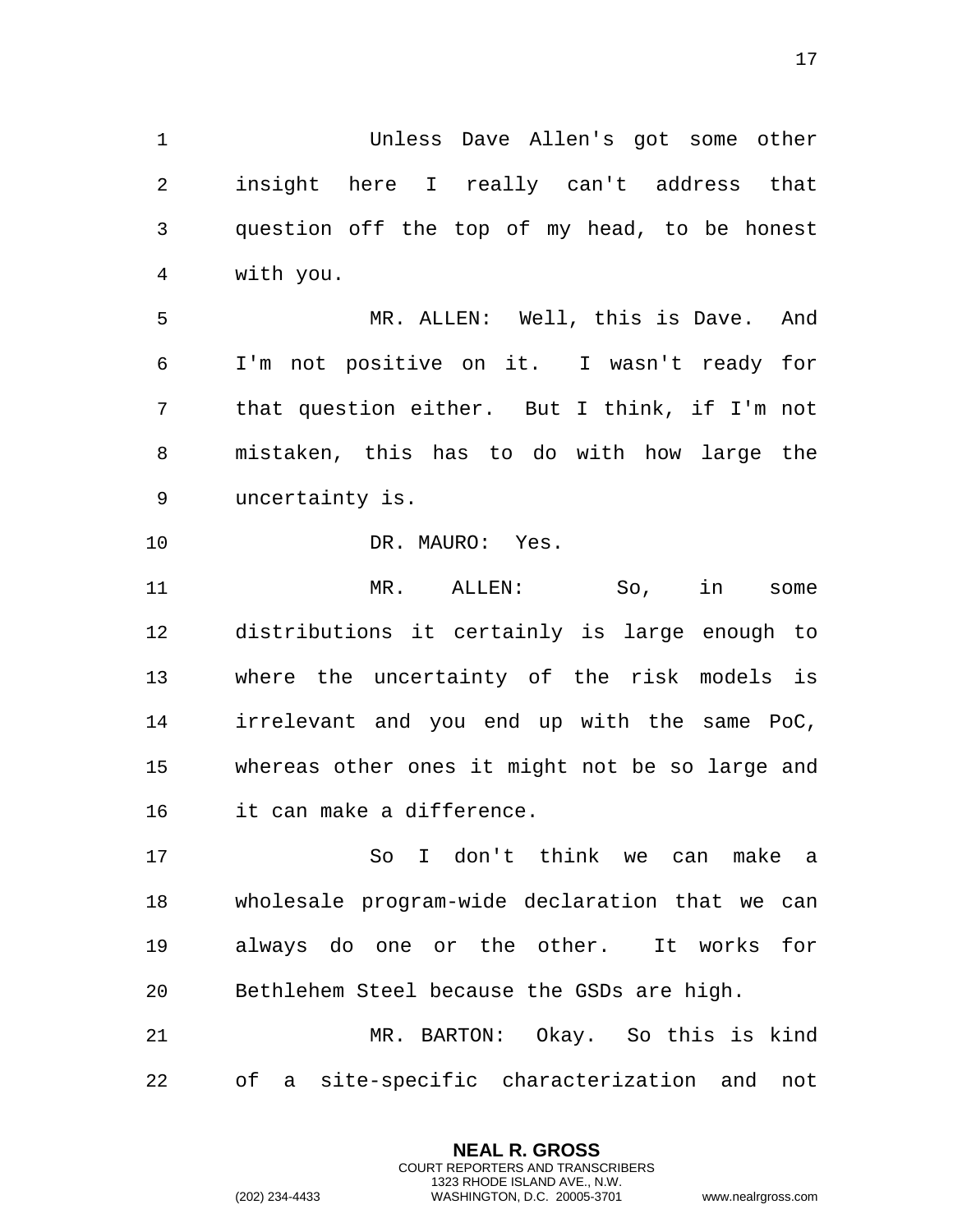necessarily a program[matic] one.

 MR. ALLEN: That's my belief. I couldn't swear to that, but I'm pretty sure that's the way it would come out if we analyzed that. DR. MAURO: This is John. I'd like to make a suggestion. I think the issue itself is important. That is, there are times when the full distribution works well as opposed to -- and there are conditions when it makes more sense to use the full distribution because of the nature of the job the person has. But I think it is important to sort of zero in on, well, when is it that you really should be using the 95th percentile? For two reasons: One, the persons themselves are likely to have had a job which puts them at the upper end. And that the nature of the upper end for that particular, let's say, facility and job is such that a full distribution may not do the job justice.

> **NEAL R. GROSS** COURT REPORTERS AND TRANSCRIBERS 1323 RHODE ISLAND AVE., N.W.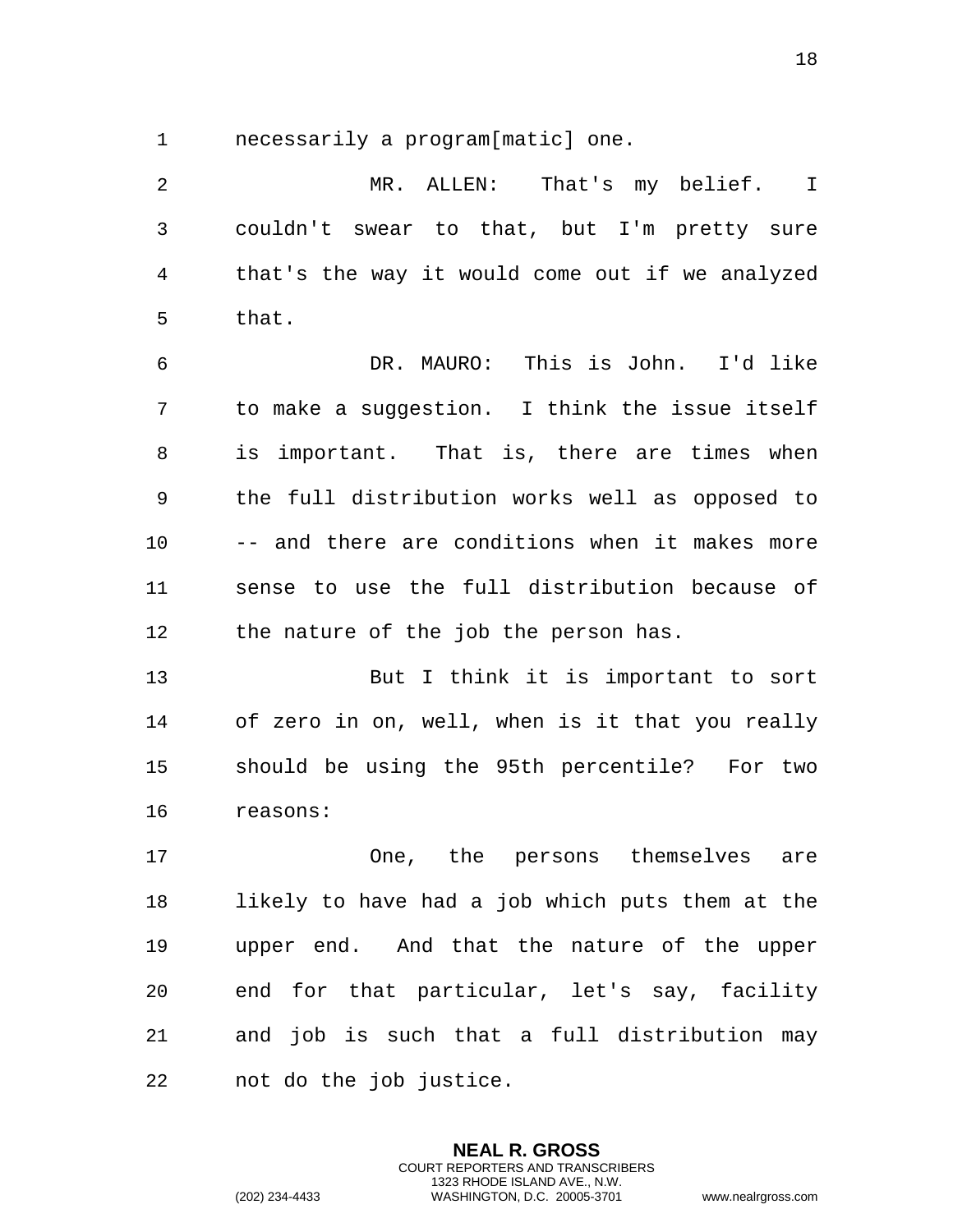So what I'm hearing is that there are places where we do need to go with the 95th percentile and not just rely on the full distribution. In this case, the full distribution served us well, but there may be other cases where they don't.

7 A little bit of guidance regarding that would be helpful. I think we're okay here, but I agree, Dr. Kotelchuck, that it would probably be a good idea to know a little bit more about the conditions where you're really better off going with the 95th percentile.

 CHAIR KOTELCHUCK: Do we want to refer this to the Procedures Subcommittee? We can act on it as an observation, because it's clearly the resolution in this case, and then send a note to the Procedures Subcommittee.

 MR. KATZ: I was going to suggest just that, Dave.

 CHAIR KOTELCHUCK: Okay. Ted, would you do that?

> **NEAL R. GROSS** COURT REPORTERS AND TRANSCRIBERS 1323 RHODE ISLAND AVE., N.W.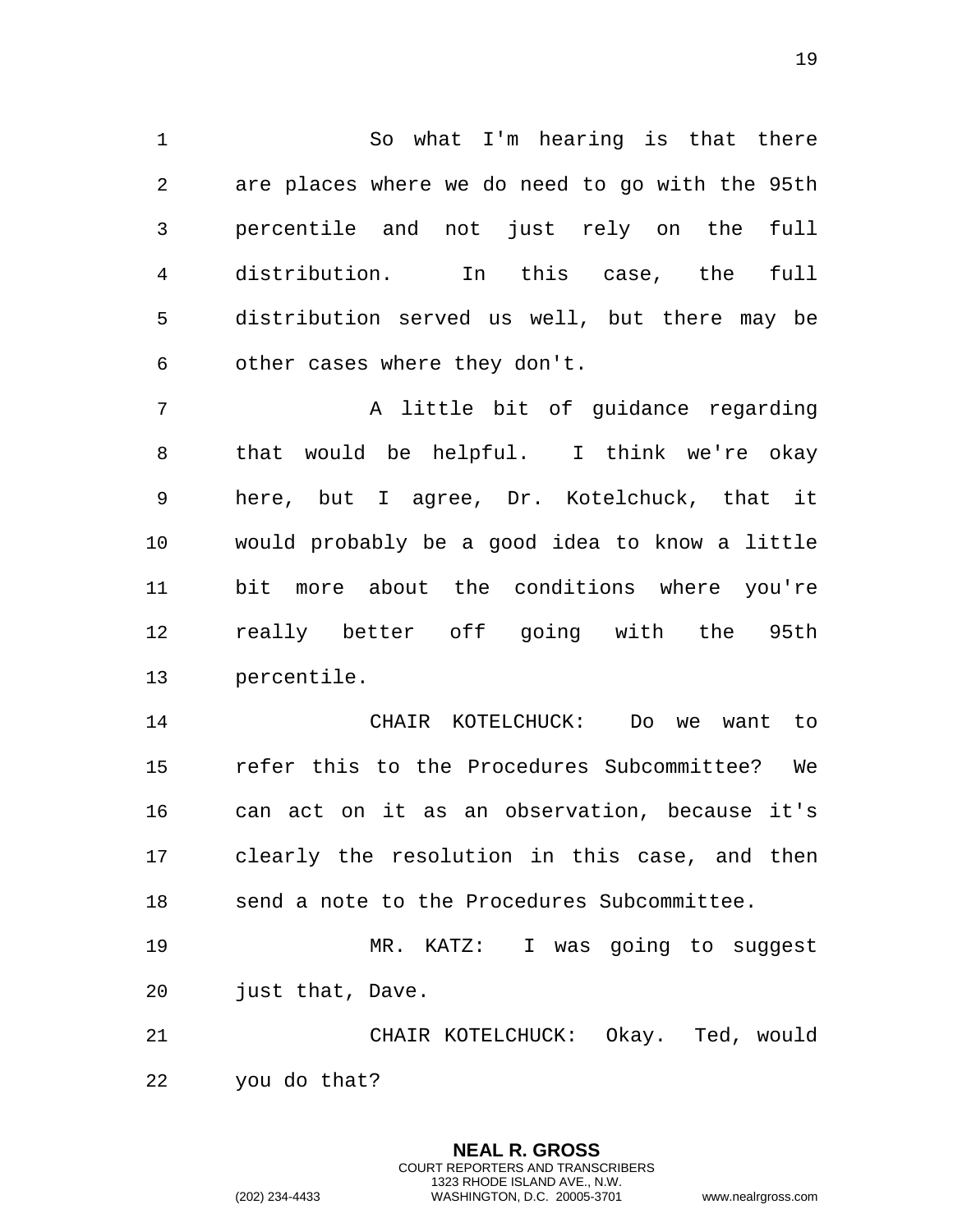| $\mathbf 1$    | MR. KATZ: Yeah.                                 |
|----------------|-------------------------------------------------|
| $\overline{a}$ | CHAIR KOTELCHUCK: Okay.                         |
| 3              | MR. BARTON: This is Bob. If I                   |
| $\overline{4}$ | might offer, there is sort of a general         |
| 5              | guidance contained in the Coworker              |
| 6              | Implementation Guide that talks about when it's |
| 7              | appropriate for the 95th percentile.            |
| 8              | It talks about, well, it's your                 |
| 9              | higher exposure employees, whereas those        |
| 10             | workers who were intermittently exposed, you    |
| 11             | know, not all the time, not in the highest      |
| 12             | places, that's when you look more towards the   |
| 13             | full distribution. So there is that.            |
| 14             | That's the paper that you wrote,                |
| 15             | Jim. And so there is some language in there     |
| 16             | about when you should be applying the 95th      |
| 17             | percentile.                                     |
| 18             | I'm not entirely familiar with the              |
| 19             | Bethlehem Steel case.<br>It sounds like<br>the  |
| 20             | original question was whether that worker sort  |
| 21             | of fit the mold of a higher exposed individual, |
| 22             | or a more intermittently exposed individual for |

**NEAL R. GROSS** COURT REPORTERS AND TRANSCRIBERS 1323 RHODE ISLAND AVE., N.W.

(202) 234-4433 WASHINGTON, D.C. 20005-3701 www.nealrgross.com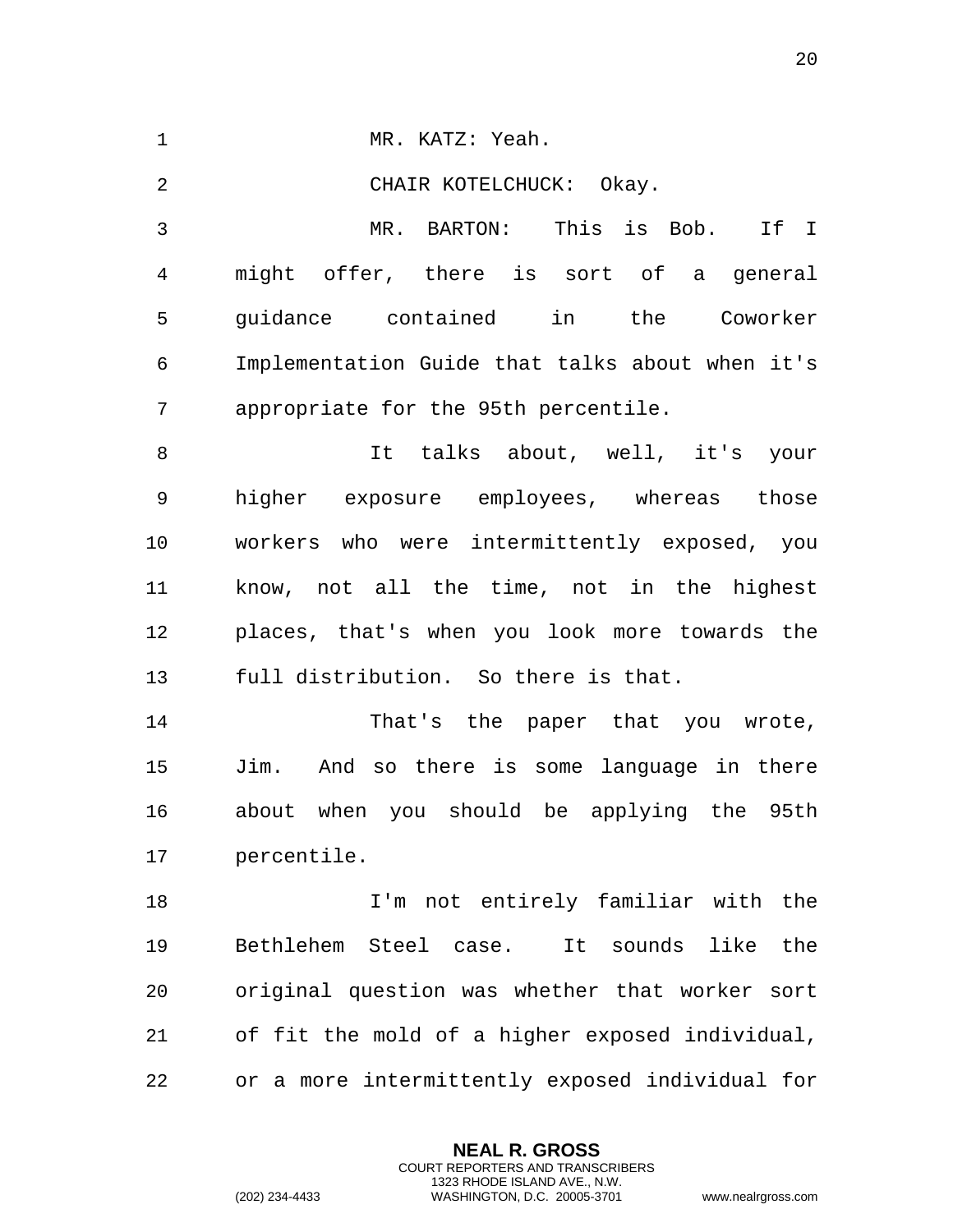selecting whether you're going to apply the 95th percentile versus the full distribution.

 DR. NETON: Yeah, in the case of Bethlehem Steel it's one-size-fits-all and all workers were considered to be heavily exposed, the way the model is written. There's no differentiation between any of the worker classes in this case.

 CHAIR KOTELCHUCK: Well, I mean, if we send a note to Procedures and then change this to an observation I think that takes care of it for us.

 And given my desire as Chairperson to move on, I wouldn't mind going on to 409.3.

 DR. NETON: This is Jim. I have a procedural question. Are we going to leave this observation open or do we close it? What does this do for us? We don't close observations by definition.

 CHAIR KOTELCHUCK: That's correct, we don't.

> **NEAL R. GROSS** COURT REPORTERS AND TRANSCRIBERS 1323 RHODE ISLAND AVE., N.W.

MS. GOGLIOTTI: It's a finding.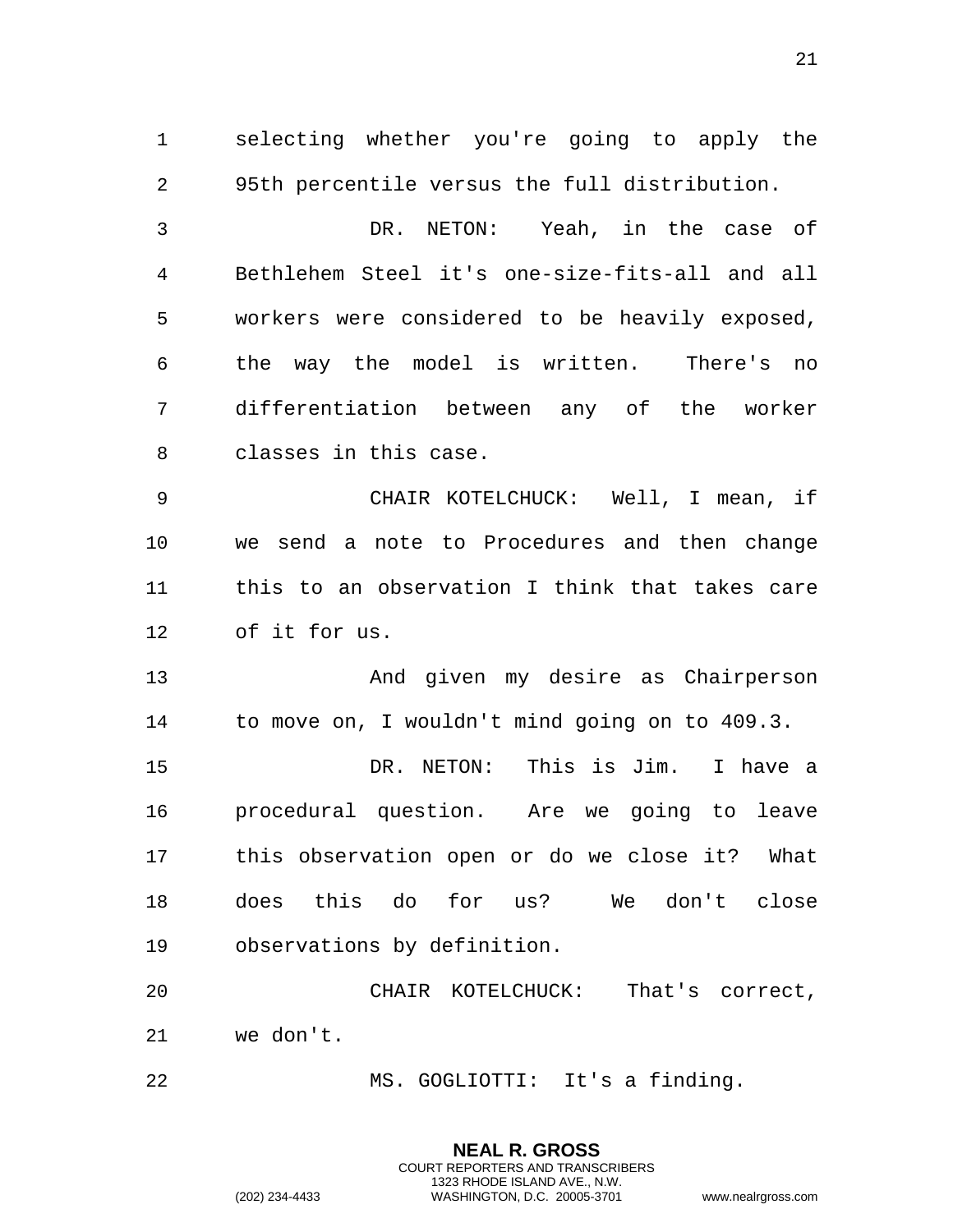CHAIR KOTELCHUCK: No. MR. KATZ: It was withdrawn or changed to an observation so it's no longer a finding. CHAIR KOTELCHUCK: It is now an observation, 409.2 is changed to an observation. 8 MS. GOGLIOTTI: No, 409.1. MR. KATZ: No, this was all 409.1, Dave. CHAIR KOTELCHUCK: Right. That was changed. MR. KATZ: So we haven't gone to 409.2 yet, right? MS. GOGLIOTTI: Correct. MR. KATZ: Right. CHAIR KOTELCHUCK: Okay, I was getting ahead of myself. Okay. Well, let's go on to 409.2. MEMBER BEACH: Just for clarification, Dave, so this will be changed to an observation, and will it say that it was

> **NEAL R. GROSS** COURT REPORTERS AND TRANSCRIBERS 1323 RHODE ISLAND AVE., N.W.

(202) 234-4433 WASHINGTON, D.C. 20005-3701 www.nealrgross.com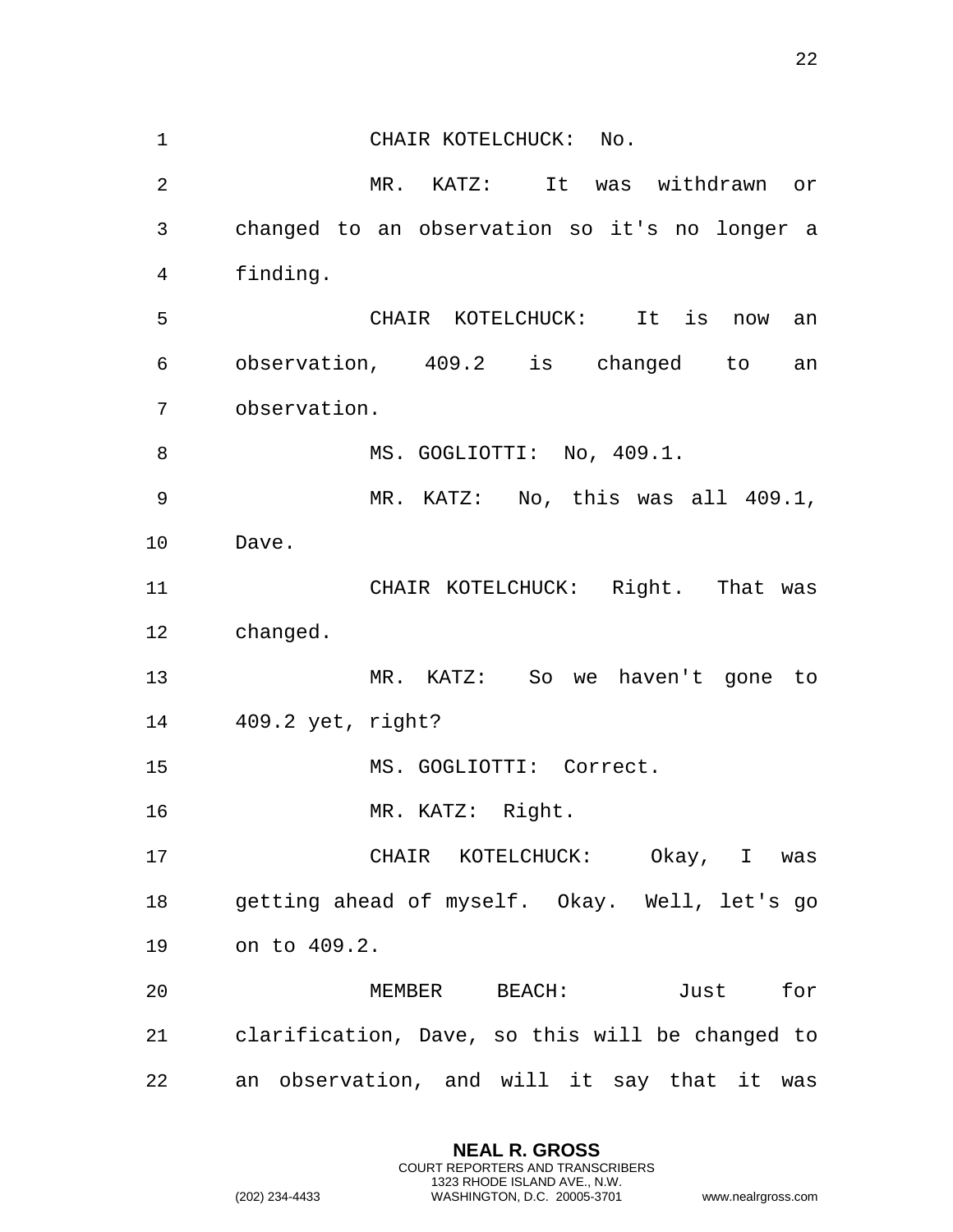recommended to transferred over -- not transferred, but the Procedures Work Group would look at that portion of it? CHAIR KOTELCHUCK: Right. A note will be sent to the Procedures Work Group. MEMBER BEACH: Okay. And will it be noted also in the BRS under this observation? 8 CHAIR KOTELCHUCK: It should be. MS. GOGLIOTTI: Yes. CHAIR KOTELCHUCK: It's an action by the Subcommittee. 12 MEMBER BEACH: Okay, thank you. MS. GOGLIOTTI: And we are officially closing this as an observation, correct? 16 CHAIR KOTELCHUCK: Right. MEMBER MUNN: Observations don't need to be closed. MS. GOGLIOTTI: We do close them internally, though. MEMBER MUNN: They are observations. MR. KATZ: We've been closing them

> **NEAL R. GROSS** COURT REPORTERS AND TRANSCRIBERS 1323 RHODE ISLAND AVE., N.W.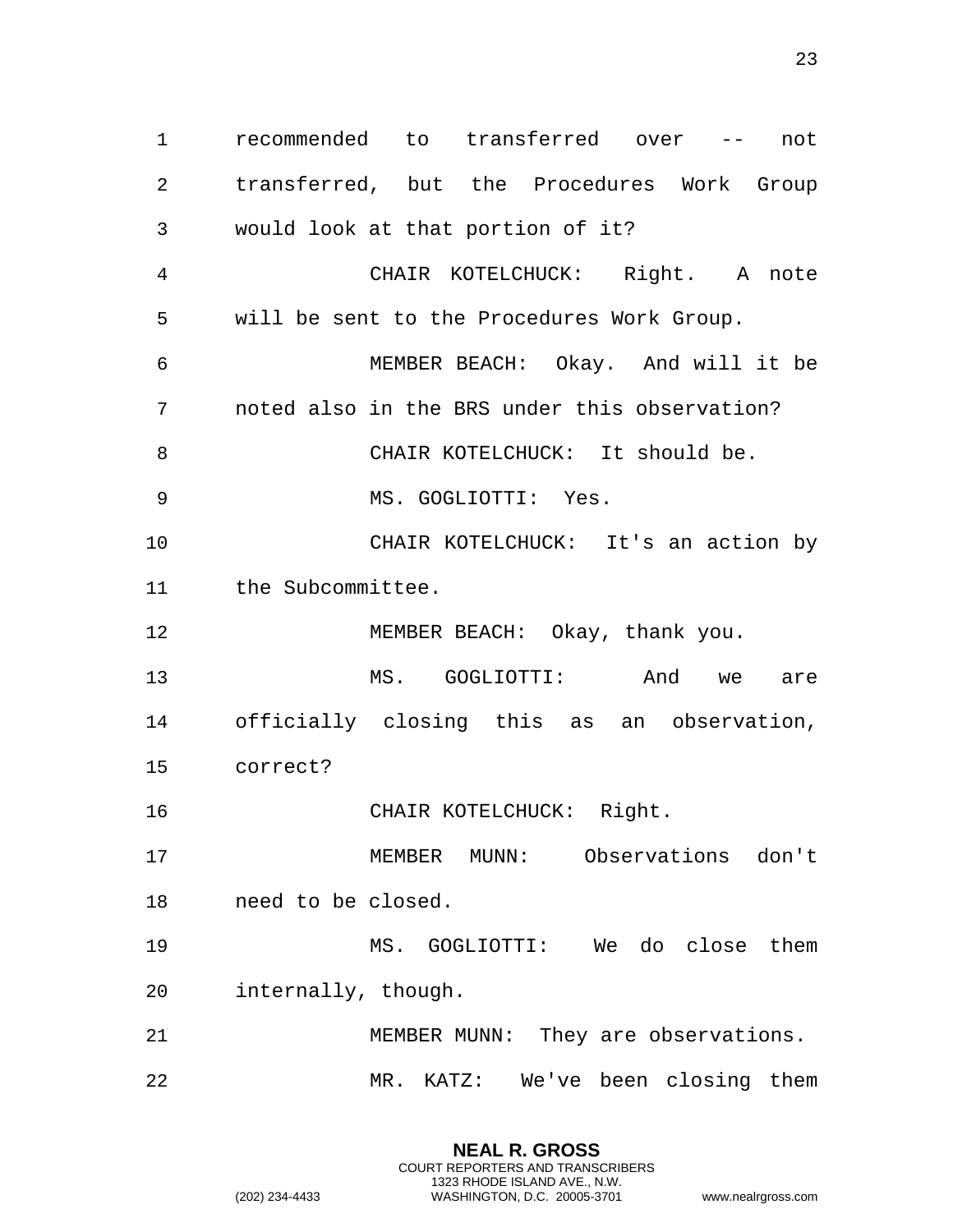all along even though --

 CHAIR KOTELCHUCK: Yeah, in a sense closing is really accepting.

MR. KATZ: We're done with it.

 CHAIR KOTELCHUCK: We've reviewed it. Okay.

 MEMBER MUNN: I have only one question, and that is I'm not sure what additional deliberations Procedures can bring to this that hasn't already occurred.

 You're more than welcome to do that. Of course, it's your prerogative and we'll certainly look at it. But I'm unclear as to what anyone anticipates that we might be able to do other than essentially reach the same conclusion we just reached, that it's primarily an issue of the size of population you're dealing with. But we'll be glad to look at it. 19 CHAIR KOTELCHUCK: Okay.

 MEMBER MUNN: If anyone has any ideas about how to approach that in a new way please do let me know.

> **NEAL R. GROSS** COURT REPORTERS AND TRANSCRIBERS 1323 RHODE ISLAND AVE., N.W.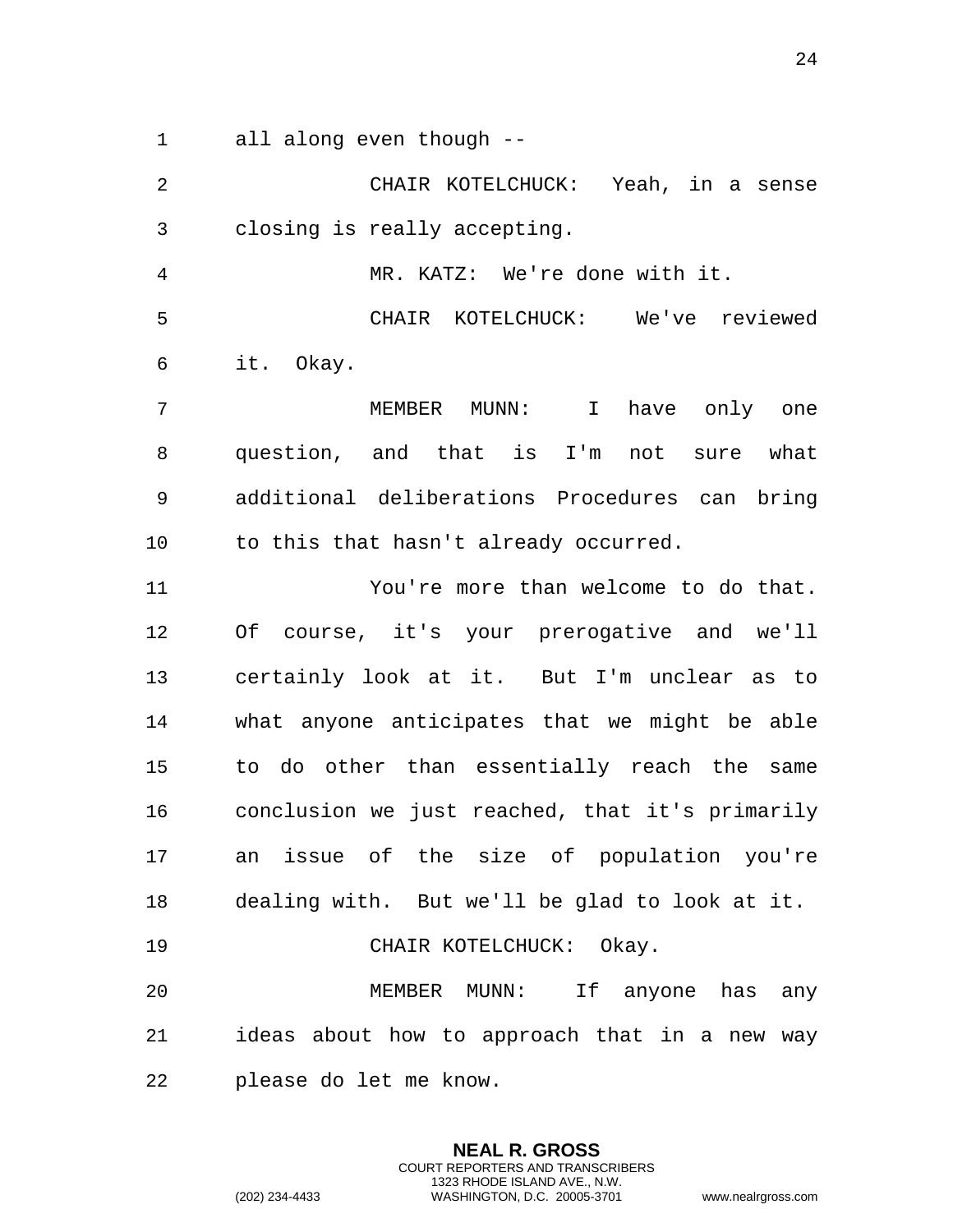CHAIR KOTELCHUCK: Okay. But I think we as a Subcommittee can't go further with this beyond changing it to an observation. If there's a change, or if there's a way to resolve this, it's outside the purview of the Committee.

Okay, let's go on.

8 MS. GOGLIOTTI: Okay. The next one is 409.2. The finding states that photon dose was underestimated or understated by about 15 percent in the year 1952.

12 And here NIOSH agreed with us there was an error. They say this appeared to be a copy of the 1951 values, so it's suspected that a copy and paste error may have occurred.

 The increase in dose is trivial and doesn't affect the compensation decision. And they will correct the error in the next TBD revision.

 So, with that, I think we can recommend closure.

CHAIR KOTELCHUCK: Okay. Folks

**NEAL R. GROSS** COURT REPORTERS AND TRANSCRIBERS 1323 RHODE ISLAND AVE., N.W.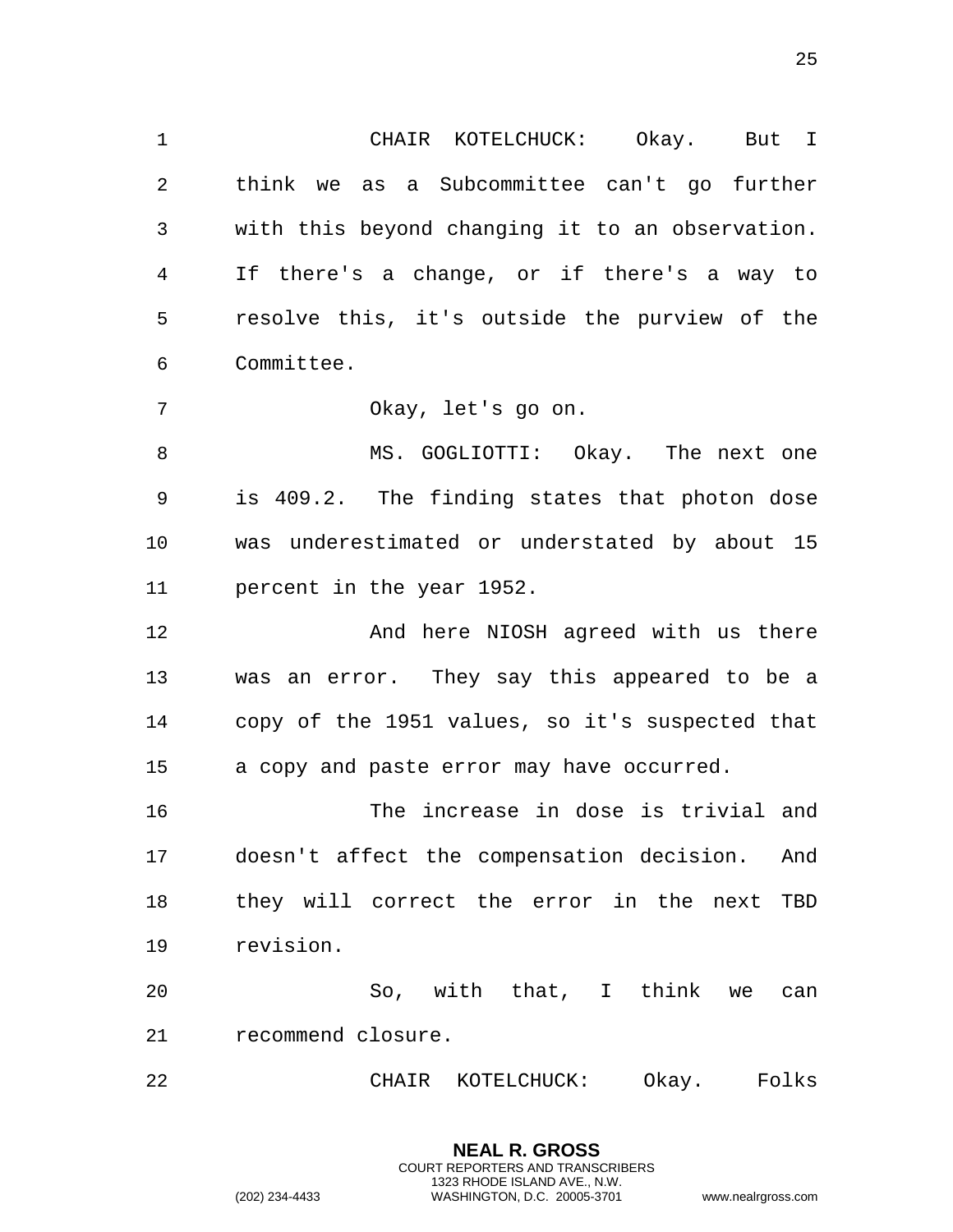agree?

| $\overline{2}$ | MEMBER BEACH: Agreed.                          |
|----------------|------------------------------------------------|
| 3              | MEMBER CLAWSON: Agreed.                        |
| $\overline{4}$ | CHAIR KOTELCHUCK: Alright, so,                 |
| 5              | closed.                                        |
| 6              | MEMBER MUNN: So are we closing it              |
| 7              | or do we go to abeyance? It wasn't clear to me |
| 8              | when I was looking at the material that we had |
| 9              | this time that we were still -- and<br>the     |
| 10             | question arose in the material itself: are we  |
| 11             | still following that protocol or no?           |
| 12             | MR. KATZ: No, not for the<br>Dose              |
| 13             | Reconstruction Subcommittee.                   |
| 14             | (Simultaneous speaking.)                       |
| 15             | MEMBER MUNN: -- a final action on              |
| 16             | it would be to include it in any new revision  |
| 17             | that comes along. We're no longer holding that |
| 18 7           | in abeyance?                                   |
| 19             | MR. KATZ: That's fine for the                  |
| 20             | Procedures Subcommittee. We don't need to do   |
| 21             | that for Dose Reconstruction. I think we just  |
| 22             | close it and NIOSH will just update the --     |

**NEAL R. GROSS** COURT REPORTERS AND TRANSCRIBERS 1323 RHODE ISLAND AVE., N.W.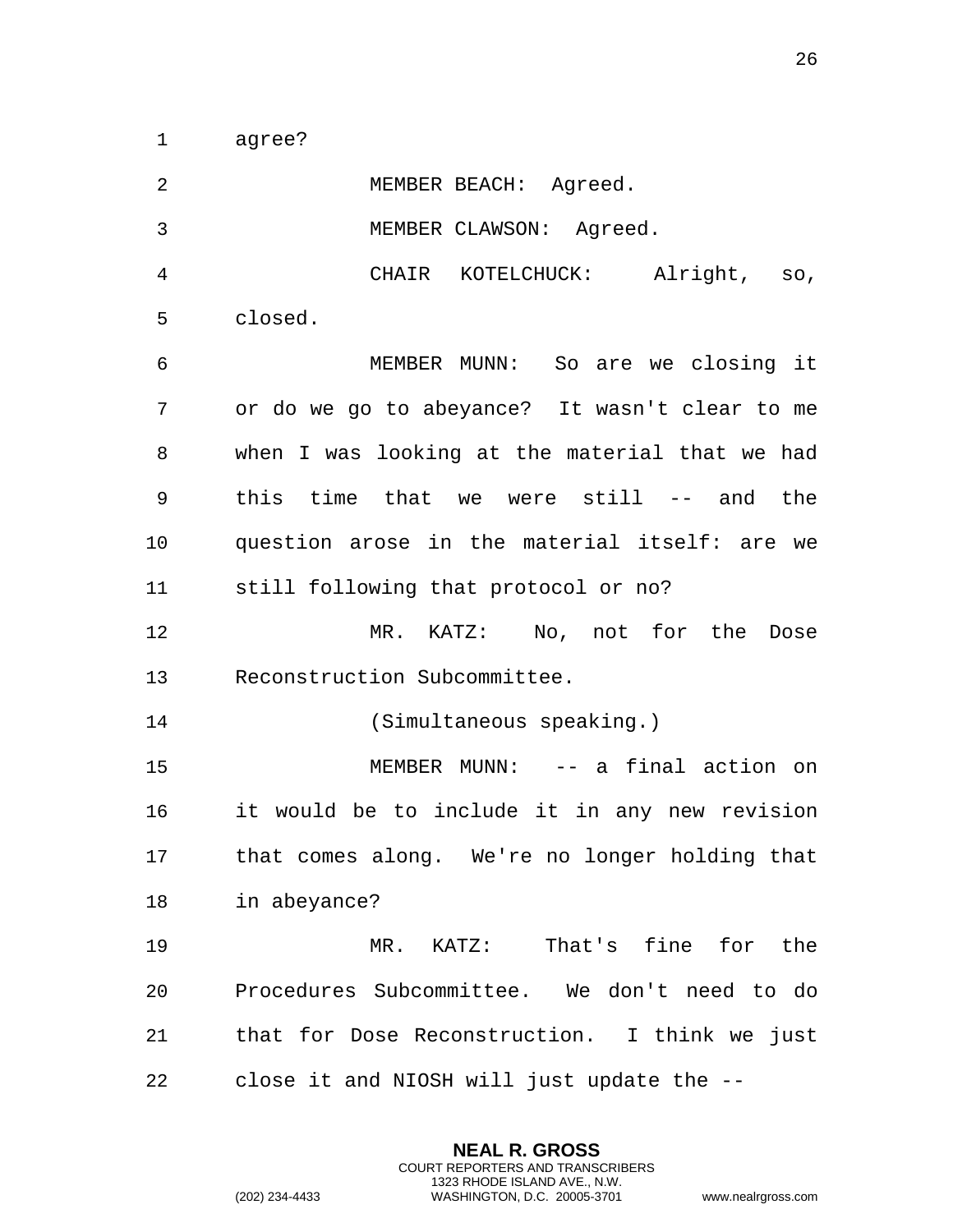MEMBER MUNN: That's what I was asking, Ted. MR. KATZ: Yeah. CHAIR KOTELCHUCK: Okay. Go on, shall we? MS. GOGLIOTTI: Okay, the next one is 409.3. NIOSH should verify that U.S. Army 1989, which is a reference, is the correct source of the dose of 90 millirad per hour and provide a reference for the cited electron dose. CHAIR KOTELCHUCK: Okay. The question, in my mind, is there's a question of verifying the U.S. Army data. And I'm not sure that's -- MS. GOGLIOTTI: We're not verifying the data. We're verifying the reference is correct. CHAIR KOTELCHUCK: Right. If we're verifying that the reference is correct is that not an observation? MS. GOGLIOTTI: Not in this context.

> **NEAL R. GROSS** COURT REPORTERS AND TRANSCRIBERS 1323 RHODE ISLAND AVE., N.W.

(202) 234-4433 WASHINGTON, D.C. 20005-3701 www.nealrgross.com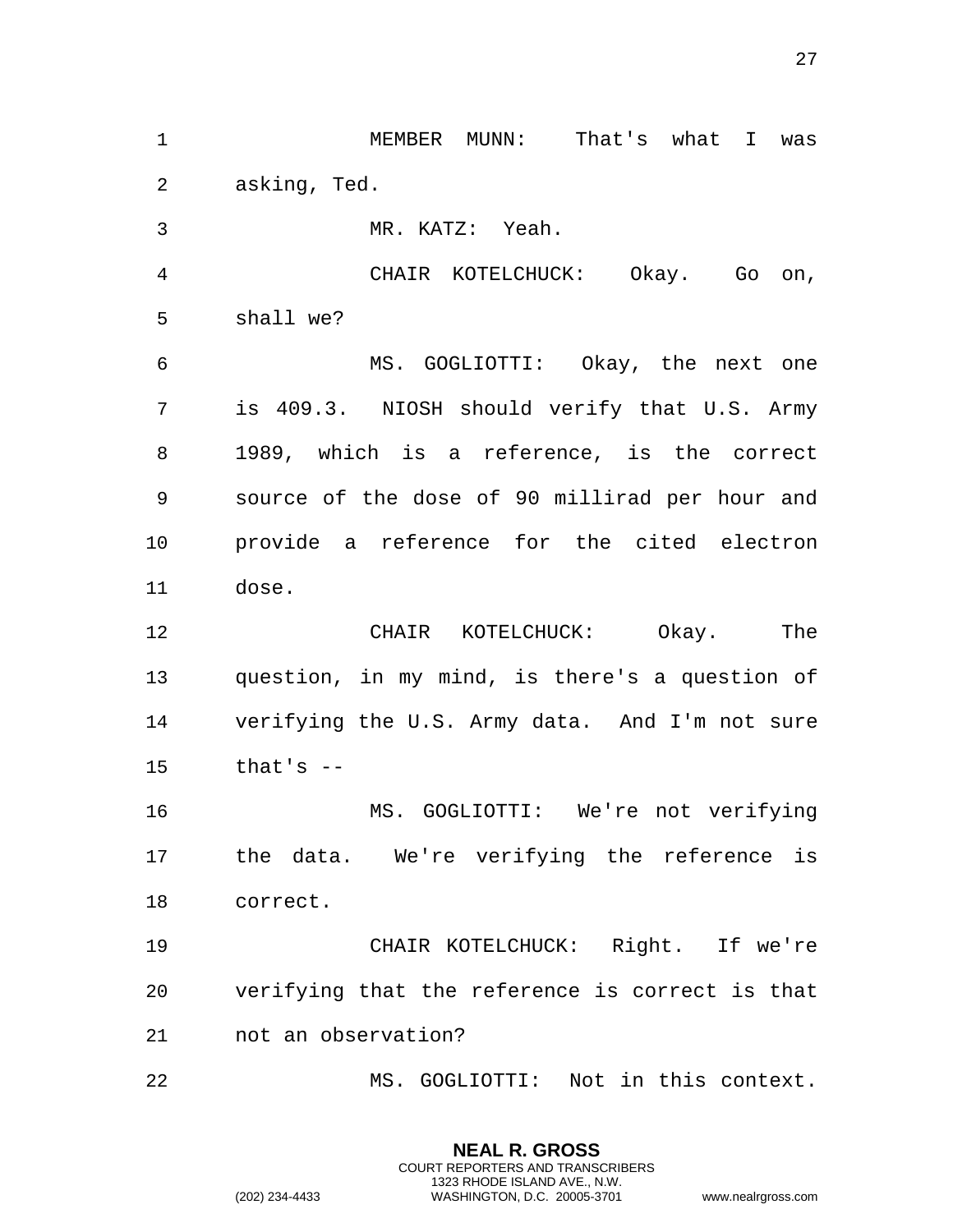And actually --

| 2  | DR.<br>MAURO:<br>Do you have the               |
|----|------------------------------------------------|
| 3  | attachment? There was a nice write-up that Bob |
| 4  | Anigstein put together on this issue where he  |
| 5  | ran down the reference, I believe, in the      |
| 6  | materials to try to -- this also came up in    |
| 7  | another venue.                                 |
| 8  | CHAIR KOTELCHUCK: Yes, yes, I see.             |
| 9  | And I can't open it from BRS.                  |
| 10 | MS. GOGLIOTTI: You should be able              |
| 11 | to open it from the BRS. Are you working off   |
| 12 | the printout?                                  |
| 13 | CHAIR KOTELCHUCK: Yeah.                        |
| 14 | MS. GOGLIOTTI: Or the actual BRS?              |
| 15 | You're in the printout. Okay.                  |
| 16 | CHAIR KOTELCHUCK: Yes. I<br>see.               |
| 17 | But if I went to the BRS itself,<br>Okay.      |
| 18 | directly.                                      |
| 19 | MS. GOGLIOTTI: Yes.                            |
| 20 | CHAIR KOTELCHUCK: Okay. I will do              |
| 21 | that in the future. I did not here.            |
| 22 | MS. GOGLIOTTI: Okay, John, I have              |

**NEAL R. GROSS** COURT REPORTERS AND TRANSCRIBERS 1323 RHODE ISLAND AVE., N.W.

(202) 234-4433 WASHINGTON, D.C. 20005-3701 www.nealrgross.com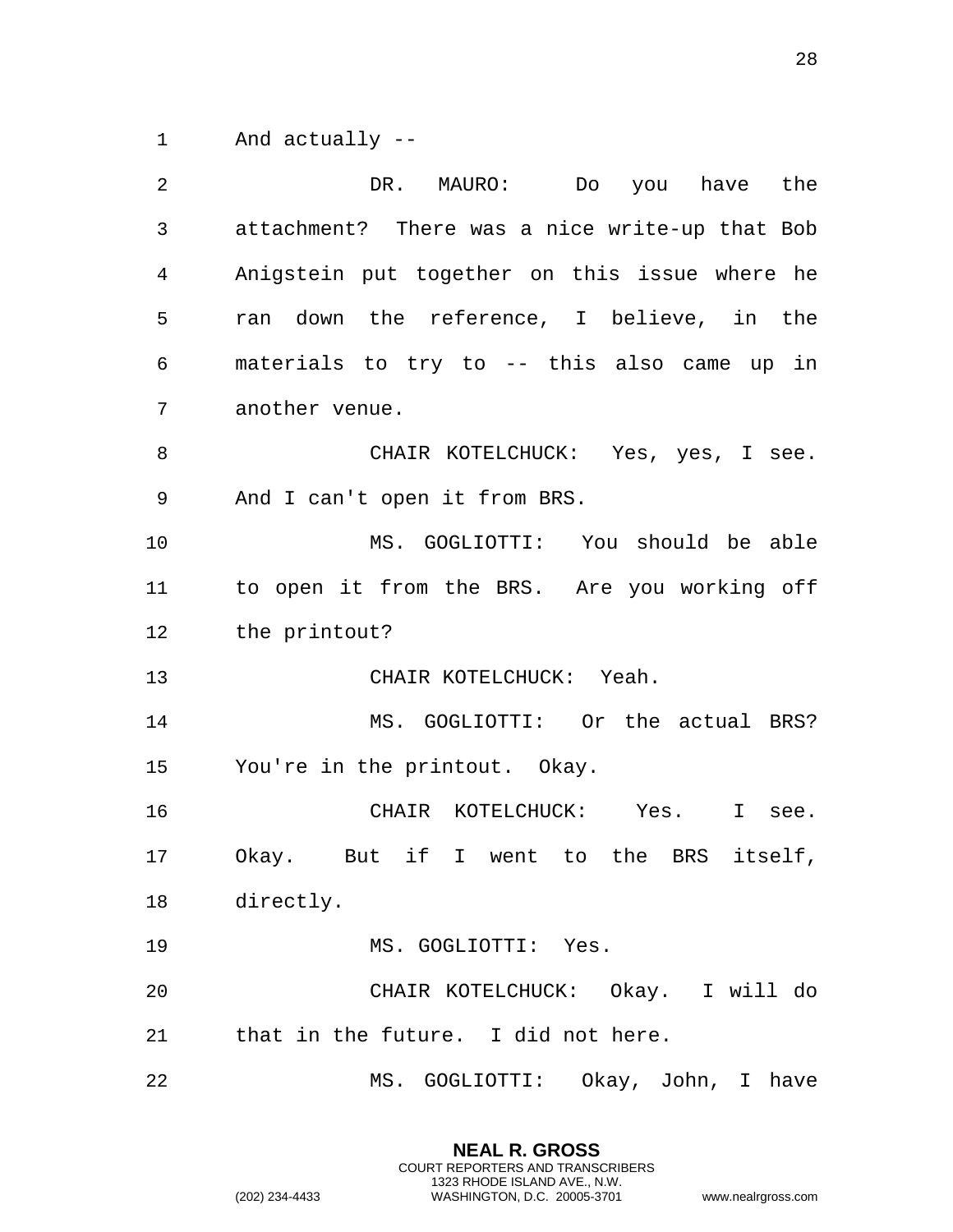that pulled up for you here.

| 2  | DR. MAURO: I guess the only thing I            |
|----|------------------------------------------------|
| 3  | can point out is that there was<br>$--$ in     |
| 4  | referencing the U.S. Army document, one of the |
| 5  | things we did was, well, let's go take a look  |
| 6  | at it and see what it says.                    |
| 7  | And it didn't really have the                  |
| 8  | information. But we ran it to ground and       |
| 9  | prepared this attachment, which I think helps  |
| 10 | show where this information came from. I guess |
| 11 | it came from different locations and wasn't    |
| 12 | originally cited.                              |
| 13 | And so the attachment provides that            |
| 14 | documentation to say, okay, here's where it    |
| 15 | came from.                                     |
| 16 | CHAIR KOTELCHUCK: Okay. Alright.               |
| 17 | So, Subcommittee, we can approve this, close   |
| 18 | it?                                            |
| 19 | MS. GOGLIOTTI: John, what is your              |
| 20 | recommendation?                                |
| 21 | DR. MAURO: From our perspective,               |
| 22 | this issue has been resolved.<br>That is, we   |

**NEAL R. GROSS** COURT REPORTERS AND TRANSCRIBERS 1323 RHODE ISLAND AVE., N.W.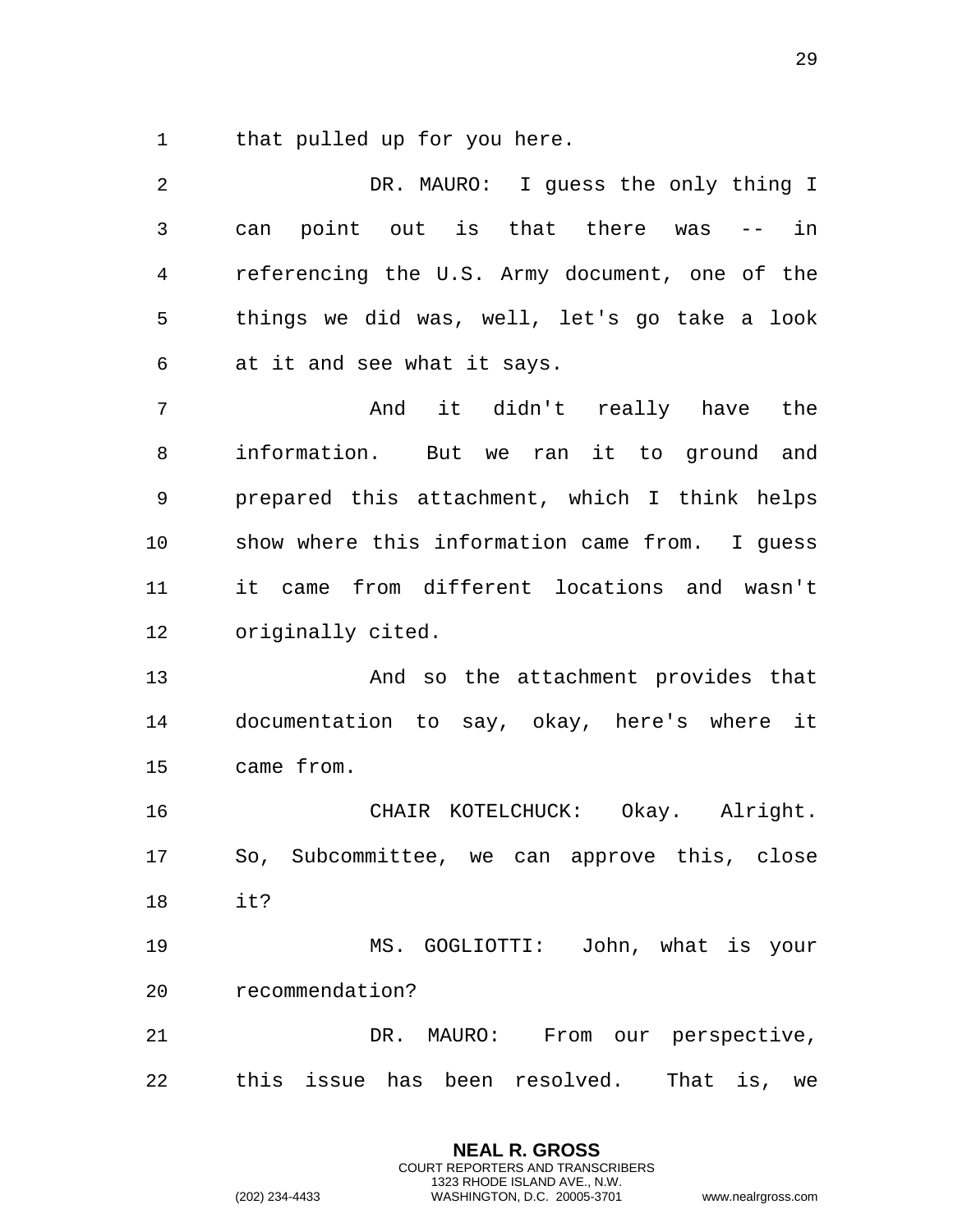understand where those numbers, the 90 mR per hour, et cetera, we know where they came from now. So, from our perspective, we understand it and it's a valid source.

 The only matter here, I guess, goes back to the Site Profile deal whereby it makes reference to some material that isn't exactly correct.

 And now we do have information that -- not the DR now but the Site Profile itself, when and if it's amended, just like we had this earlier comment, the Site Profile itself, at an appropriate time, when amended, just like we recommended adding in the table of airborne concentrations. Here's a place where the Site Profile would benefit by putting in the correct citations related to those exposure rates. And they're all here laid out in the appendix.

 MR. KATZ: This is Ted. I'm not understanding why this is not an observation, because the dose reconstruction is not incorrect, it's just an incorrect reference in

> **NEAL R. GROSS** COURT REPORTERS AND TRANSCRIBERS 1323 RHODE ISLAND AVE., N.W.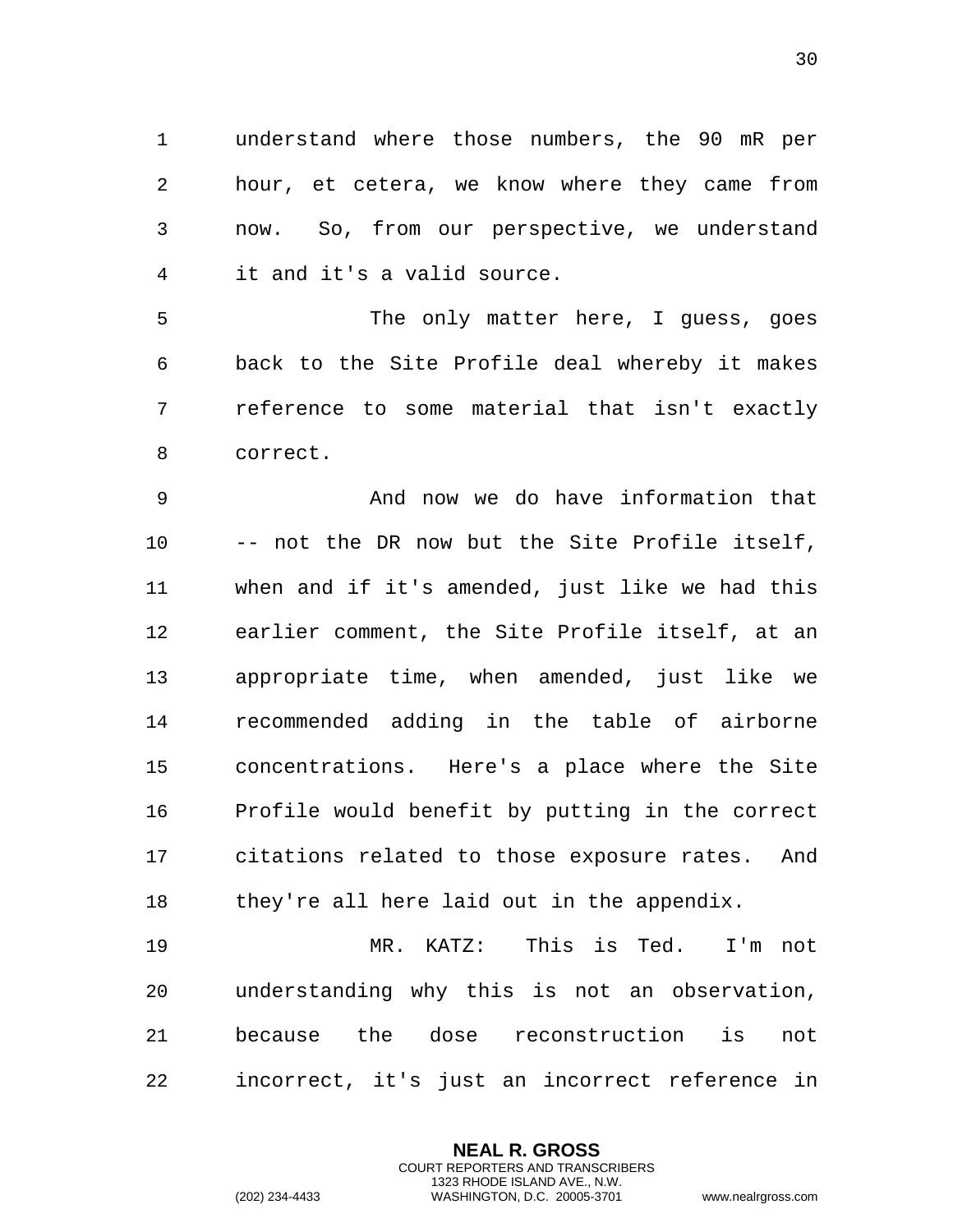the Site Profile.

 MEMBER BEACH: But there's also skin calculations that you have recommended NIOSH adopt. Can you talk about that, John? DR. MAURO: I don't know if it's in this one. MS. GOGLIOTTI: It is. MEMBER BEACH: It's in the last sentence. DR. MAURO: Okay, so it is? Okay. My apologies. I thought that would just confirm that, yes, we found the source, but it goes further. DR. NETON: This is Jim. I might be able to comment on that. 16 CHAIR KOTELCHUCK: Surely. DR. NETON: The skin dose in the last sentence actually refers to modifying the skin dose for the so-called Putzier effect by a factor of 15. But the fact is that the uranium that was -- the billets that were provided to

> **NEAL R. GROSS** COURT REPORTERS AND TRANSCRIBERS 1323 RHODE ISLAND AVE., N.W.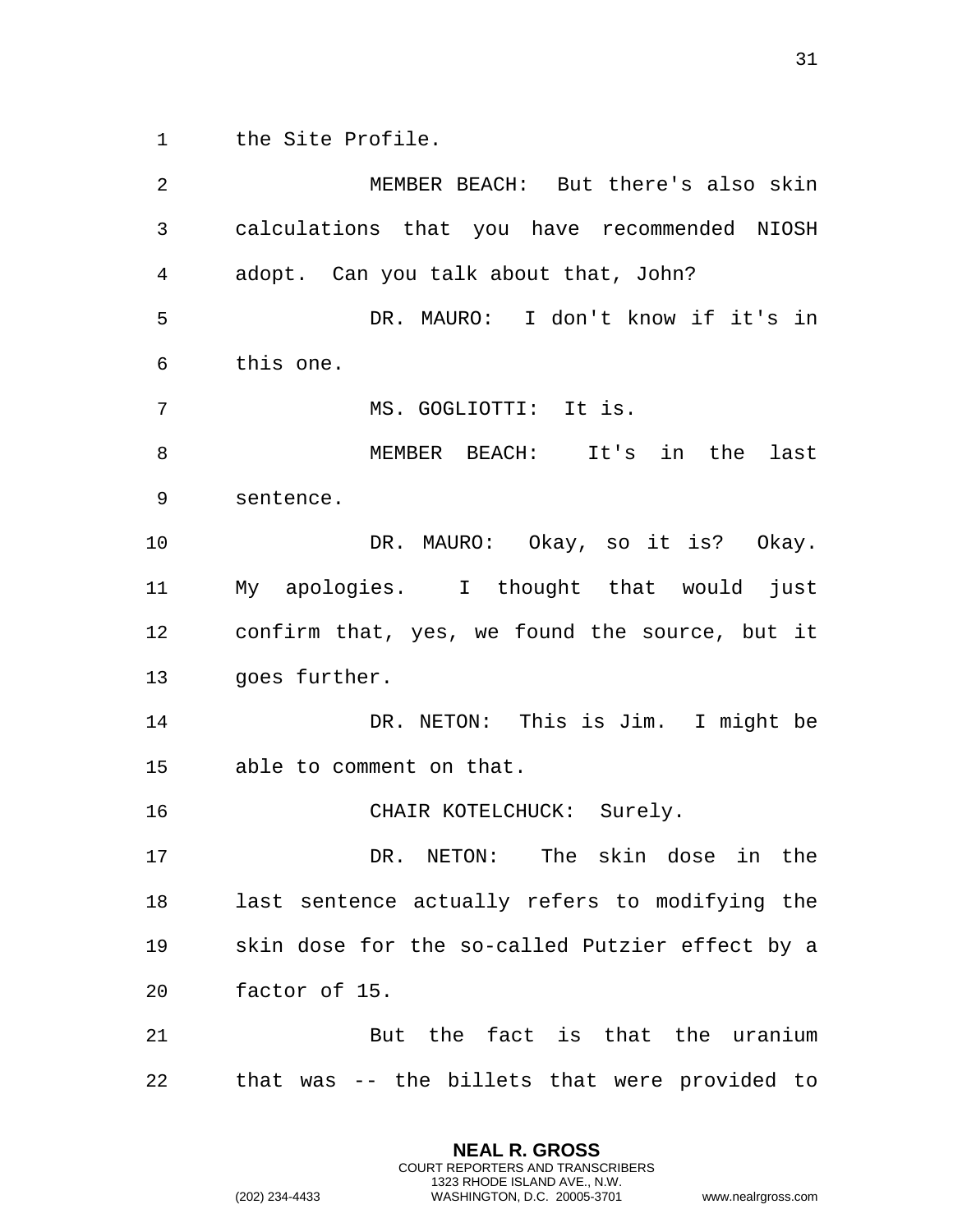Bethlehem Steel were actually, had already been pre-rolled. And in fact, in your original review audit, there is a footnote to a table that essentially says that and states consequently the assumption the billets were not freshly cast appears reasonable.

 So, I'm not sure why we would modify that at this point. This is different from what the original audit finding stated.

 DR. MAURO: You're right, Jim. I agree. That last sentence in this write-up where we talk about the Putzier effect, I believe that has been put to bed for Bethlehem Steel and doesn't have play here.

 MEMBER BEACH: Well, the last sentence in the last paragraph discusses that Putzier effect. So it was a little confusing to me.

 DR. MAURO: And rightly so. I think we're in error here as it applies to Bethlehem Steel. Certainly there are other facilities where you have this double refinement process

> **NEAL R. GROSS** COURT REPORTERS AND TRANSCRIBERS 1323 RHODE ISLAND AVE., N.W.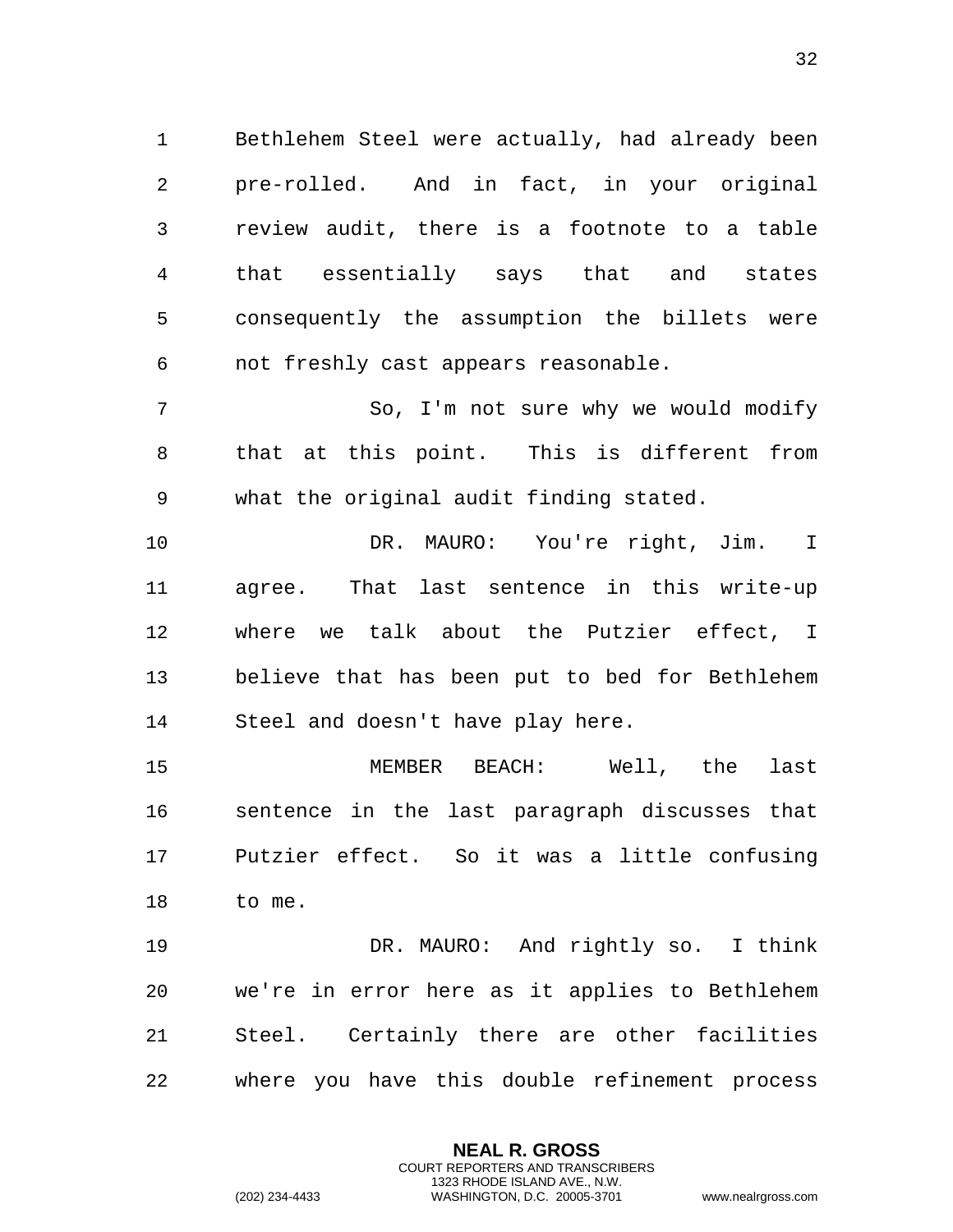where the Putzier effect has play. But now that Jim reminded me, I don't think that it had play here at Bethlehem Steel. Is that correct, Jim? DR. NETON: That's correct. CHAIR KOTELCHUCK: Which would move this to what category? 8 MR. KATZ: Well, this is Ted. I mean, you have bundled an observation and a finding. But you could close them both. 11 11 I mean, they're bundled as one, but the first part, the wrong reference, would be an observation. This last bit about needing to account for Putzier effect, that would be a finding. I think you can close them both. CHAIR KOTELCHUCK: Right. So let's just close it as a finding, since that's what it's listed as initially. Shall we go on to four? MS. GOGLIOTTI: Yes. Okay, [409].4 states NIOSH should explain [that] the source term for electron exposure is not based on

> **NEAL R. GROSS** COURT REPORTERS AND TRANSCRIBERS 1323 RHODE ISLAND AVE., N.W.

(202) 234-4433 WASHINGTON, D.C. 20005-3701 www.nealrgross.com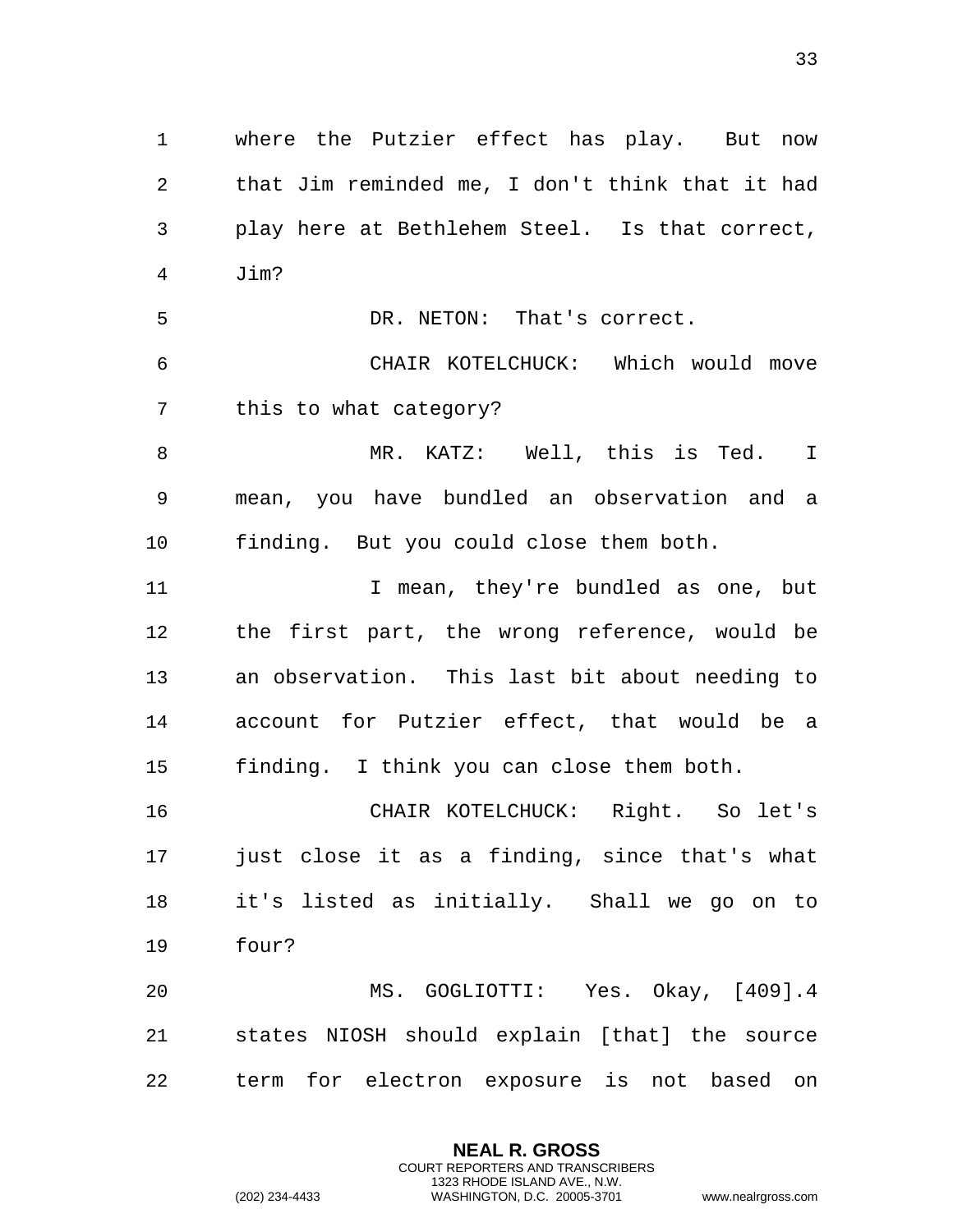consistent assumptions.

 And here this actually appeared in our review that we discussed at the last meeting. However, we didn't formally close it. So it states that notwithstanding our concerns regarding consistency, the use of TBD methodology is clearly more claimant- favorable than the TBD-6000 methodology and is reasonably similar to SC&A's Monte Carlo and particle calculations for a large slab. As such, we suggest that this be changed to an observation. End quote. CHAIR KOTELCHUCK: Right. That seems to me to make good sense. MEMBER BEACH: I agree with that. CHAIR KOTELCHUCK: Yeah. Okay. An observation it becomes. And we can go on. MS. GOGLIOTTI: {Point] Five. And it states that we were unable to determine how a surface concentration of 1.25E to the 7 dpm per meter squared was calculated. And, going on, we also discussed

> **NEAL R. GROSS** COURT REPORTERS AND TRANSCRIBERS 1323 RHODE ISLAND AVE., N.W.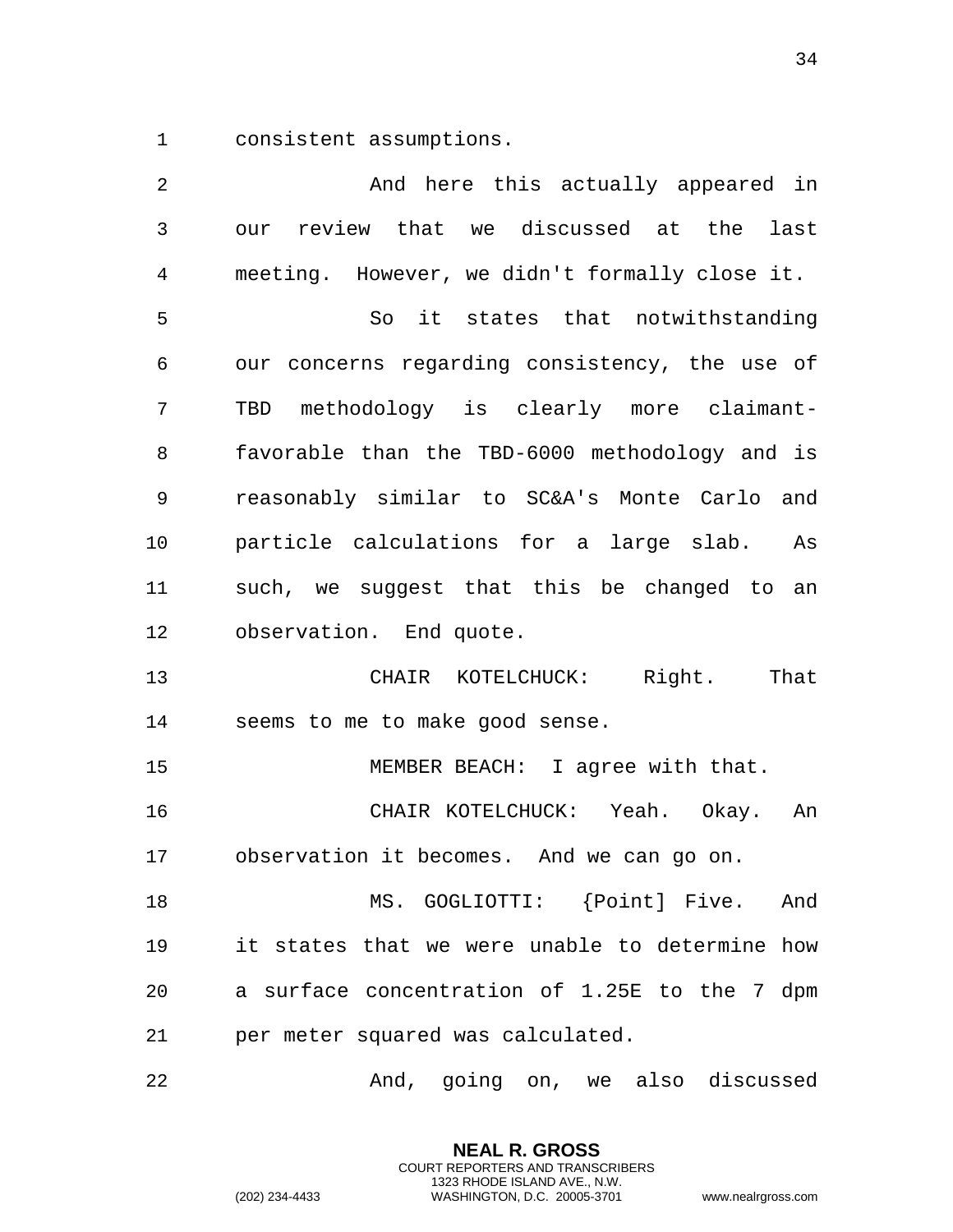this at the last meeting, but we did not formally close it. Our response states that a review of Revision 2 of the Simonds Saw & Steel Site Profile, which was only seven months after the dose reconstruction audit appeared, revealed that the revised surface concentration of 67,000 disintegrations per minute per 100 cubic centimeters squared would corresponds to 6.7E to the 6 dpm per meter squared. Therefore we accept the surrogate value and agree the finding should be closed.

- CHAIR KOTELCHUCK: Okay. Good.
- 13 MEMBER BEACH: Agreed.

 CHAIR KOTELCHUCK: Okay, closed. And now .6. By the way, .6 was left out in the letter that you wrote, that SC&A wrote. It went through all nine initial things that you considered findings, but you didn't list anything in six.

 MS. GOGLIOTTI: Number 6 was the only one that NIOSH did not respond with their standard response that they responded to all

> **NEAL R. GROSS** COURT REPORTERS AND TRANSCRIBERS 1323 RHODE ISLAND AVE., N.W.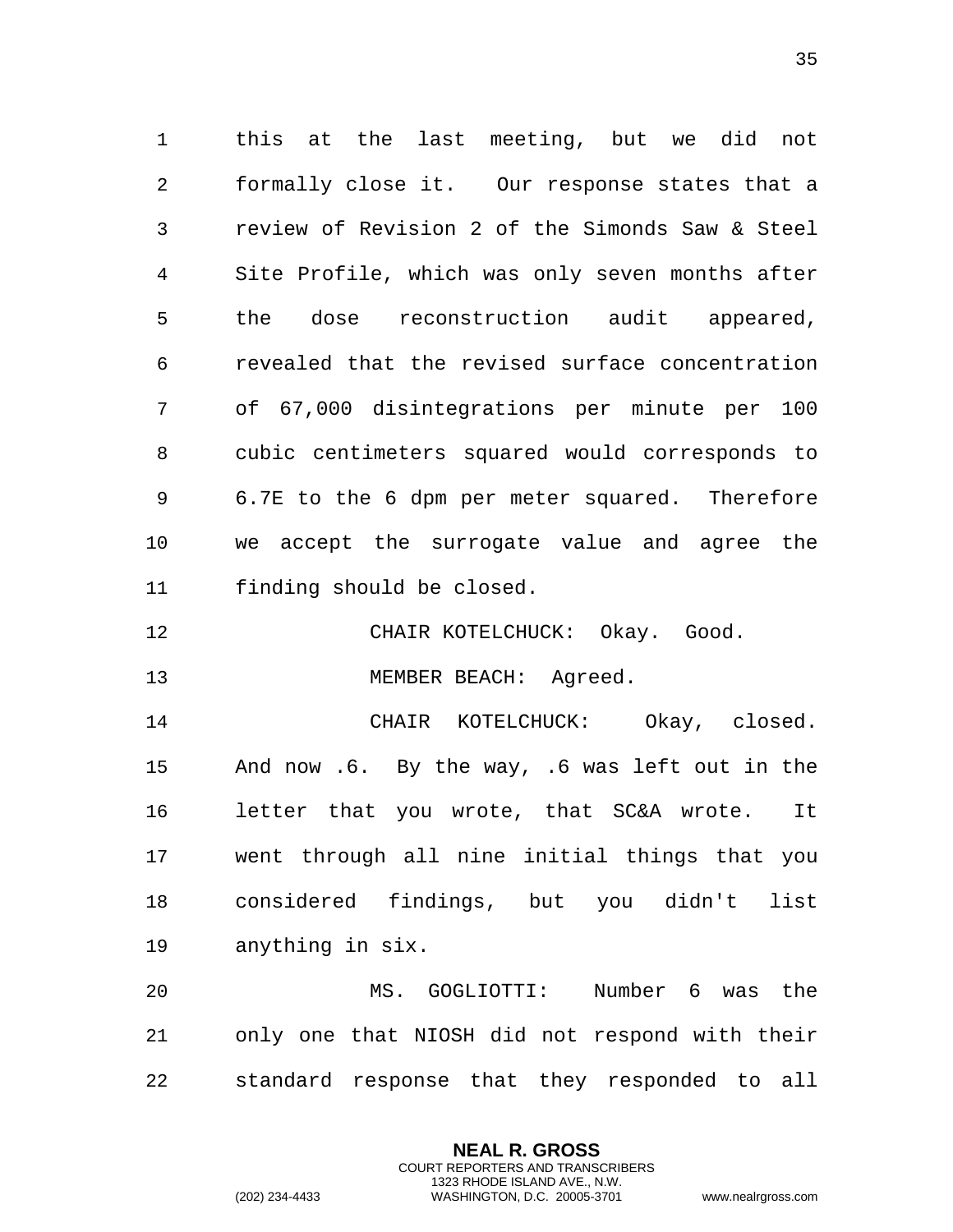the other ones with. So that one was accurately captured in the BRS.

 CHAIR KOTELCHUCK: I see. Okay. Can we talk about it now?

 MS. GOGLIOTTI: Yes. Here it says the DR report should explain why no doses are assigned to the post-1962 residual period.

8 And NIOSH responded saying that there is no residual contamination associated with Simonds Steel and there's no need in the TBD for the DR to explain why there's no radiation dose or residual contamination outside the dates specified on the DOE website or the residual contamination study that was written by NIOSH.

16 And if that's the case, that's fine. However, we do believe that the TBD should clearly state that there's no residual contamination associated with Bethlehem Steel, because that is different from Simonds.

 DR. MAURO: Rose, this is John. We took a quick look at the TBD just to see what

> **NEAL R. GROSS** COURT REPORTERS AND TRANSCRIBERS 1323 RHODE ISLAND AVE., N.W.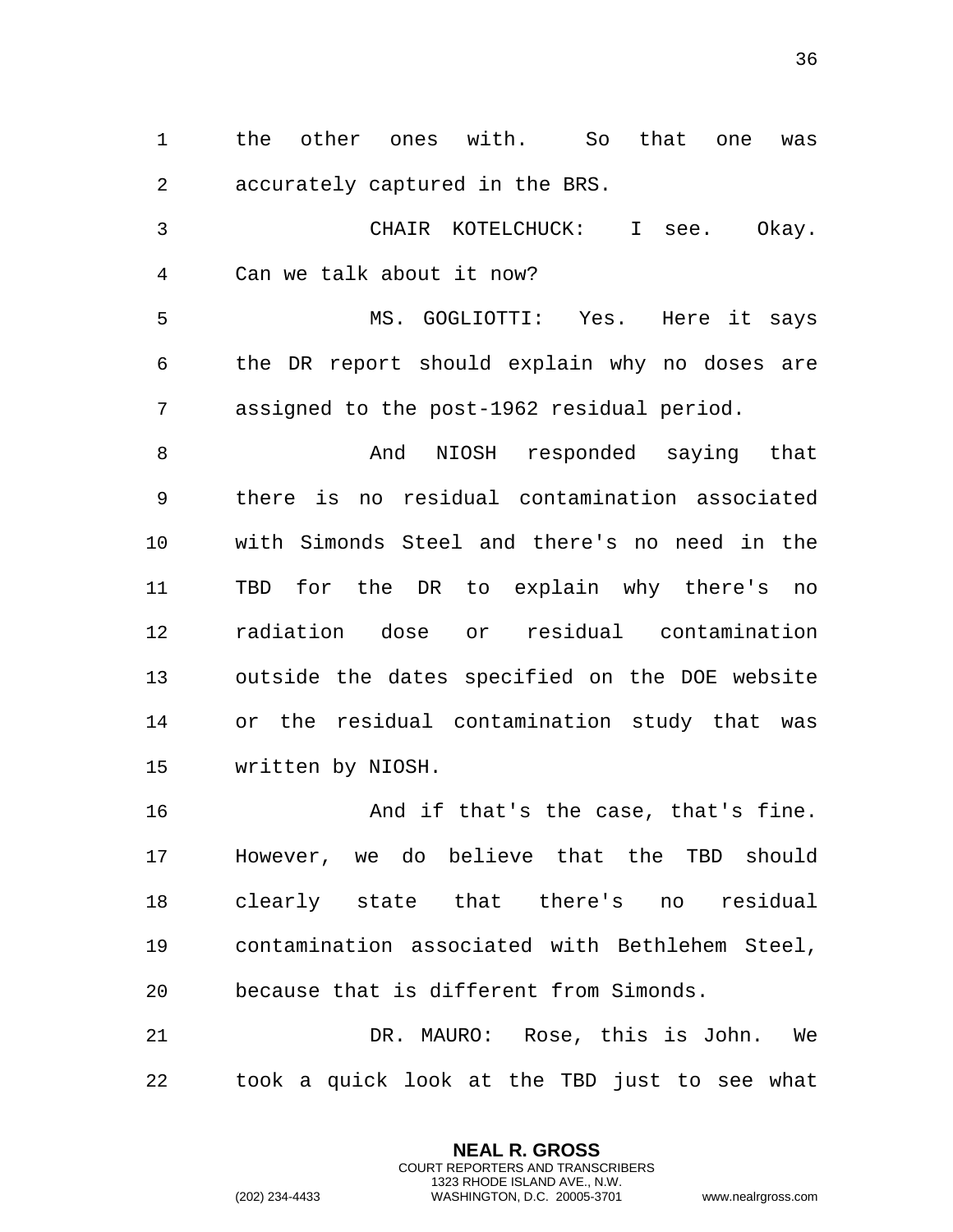it had to say about the residual period for Bethlehem Steel. And I believe it's silent. MS. GOGLIOTTI: It is silent on that matter. DR. MAURO: Yeah, and I think that could be problematic. (Simultaneous speaking.) 8 MS. GOGLIOTTI: You have to go into the DOE website and dig around quite considerably. I was able to verify that that is correct. However, I had to spend a considerable amount of effort to find that and it should be stated clearly in the TBD. DR. MAURO: And the reason there was no residual -- I have to say, I'm surprised, because I know that Bethlehem Steel continued to do its work, steel. CHAIR KOTELCHUCK: That is, rolling. DR. MAURO: Steel rolling operations after it finished its AWE obligations. And the only thing I can imagine why you could neglect a residual exposure at the

> **NEAL R. GROSS** COURT REPORTERS AND TRANSCRIBERS 1323 RHODE ISLAND AVE., N.W.

(202) 234-4433 WASHINGTON, D.C. 20005-3701 www.nealrgross.com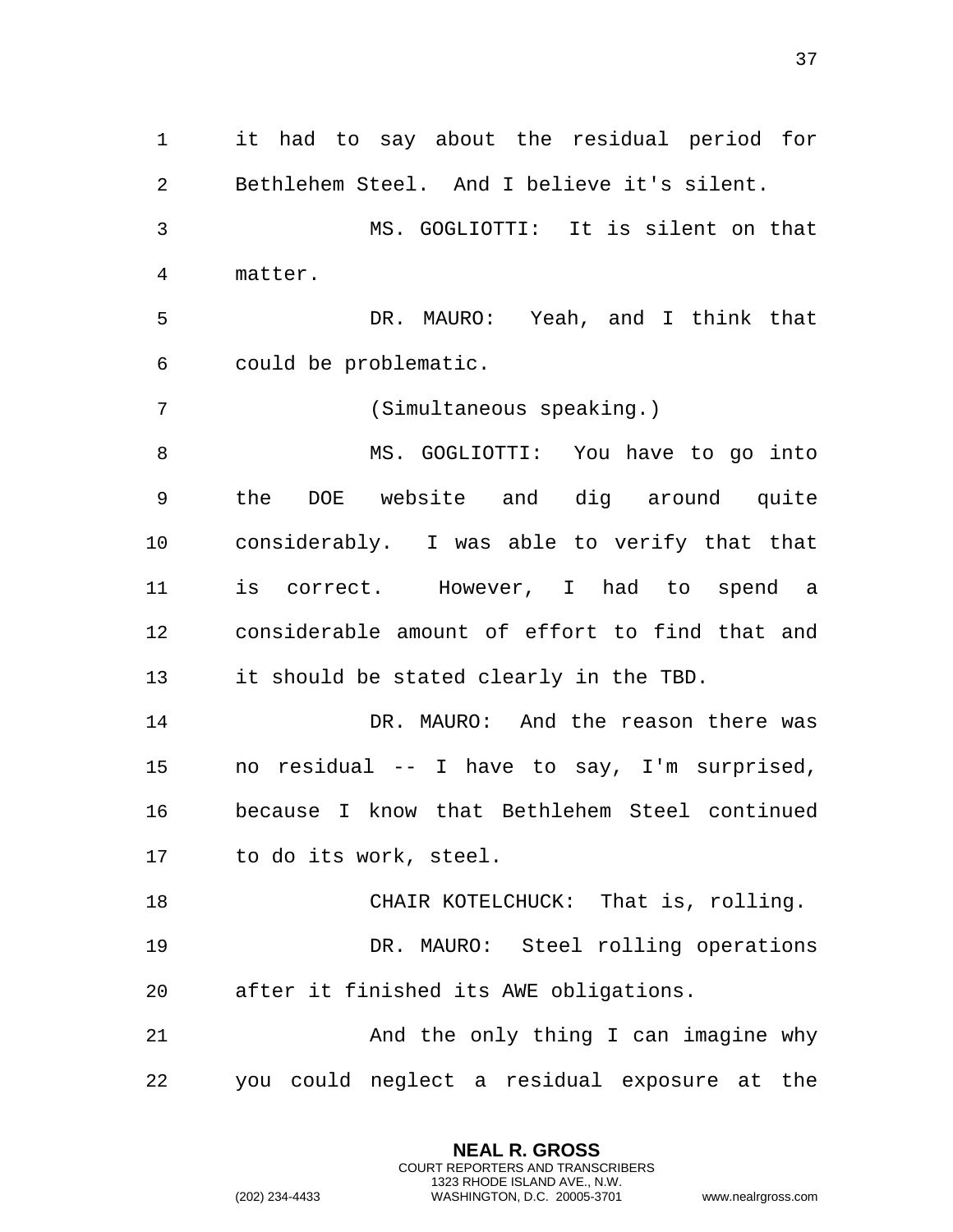end of the AWE period is one of two reasons.

 One, there was some kind of clean- up. Or two, and this is kind of obscure, but any uranium that may have been deposited would have been rapidly covered up by the steel cuttings or steel-making operations and sort of buried.

 And I'm not quite sure which of those two reasons is the reason why the residual period becomes null and void, so to speak, for Bethlehem Steel.

 I remember when we looked at that it was the kind of operation where there was a lot of debris associated with the rolling operations, whether you were rolling uranium or rolling steel. And you could quickly cover up anything that was from the previous day, and perhaps clean-up. I'm not sure.

 MR. KATZ: John. Jim can address this, because this is not a new subject.

 MR. CALHOUN: I can, even. This is Grady.

> **NEAL R. GROSS** COURT REPORTERS AND TRANSCRIBERS 1323 RHODE ISLAND AVE., N.W.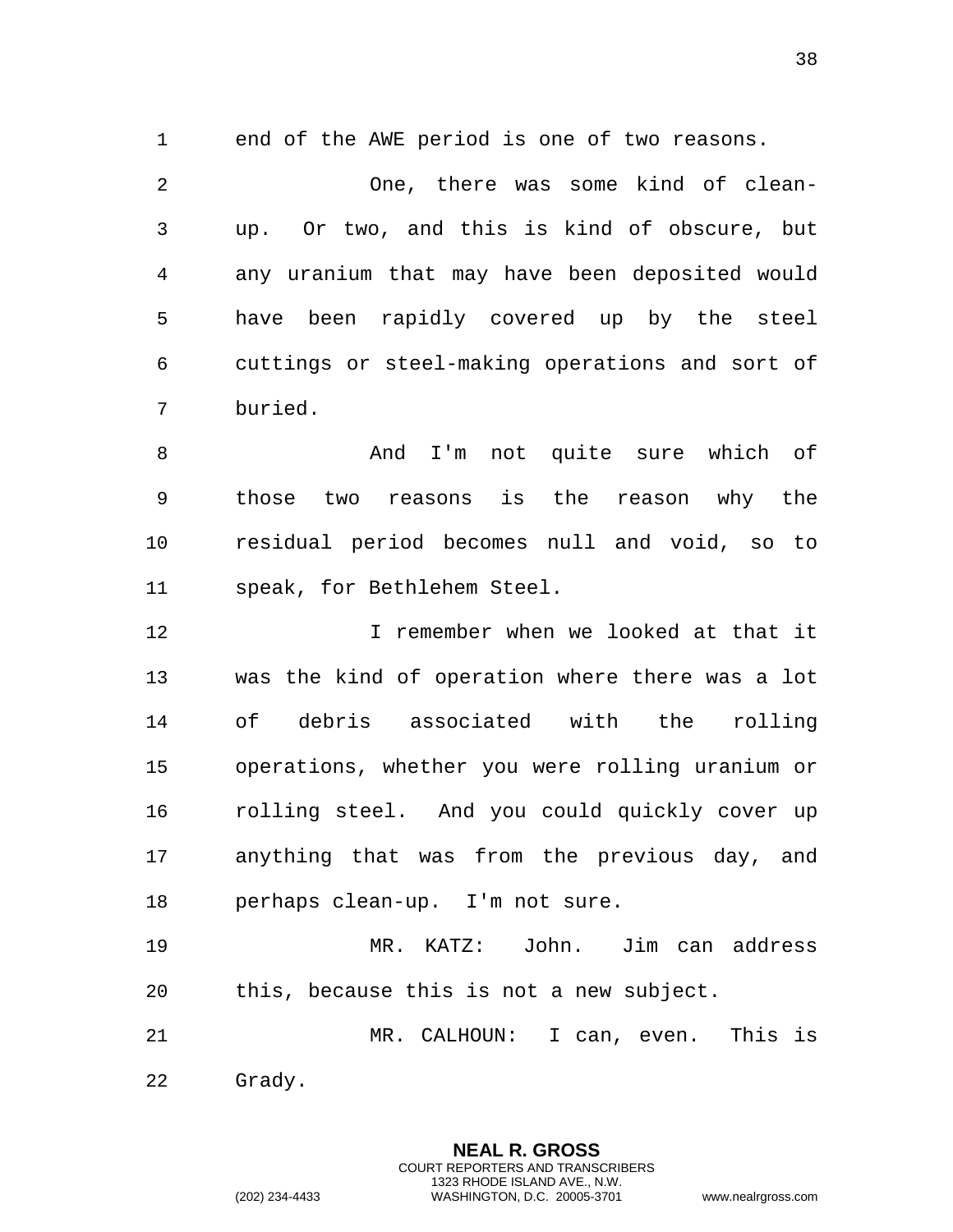First of all, you've got to remember that the Bethlehem Steel uranium rollings were very, very limited. This was not a big operation. It was done on the weekends, and it was [not] only done, we know exactly how many rollings were done.

7 And secondly, we have documentation that discusses cleanup and recovery of any residue.

 And thirdly, although limited, we have surveys of the actual rollers that show that they're below the free release criteria that currently exists. So that's what that was based on.

 This specific topic has been beaten to death over and over and over, and that's what we based everything on.

 DR. MAURO: Is that in the Site Profile?

 MEMBER MUNN: Yes. Some of it is. Most of it is.

DR. NETON: I'm not sure it needs to

**NEAL R. GROSS** COURT REPORTERS AND TRANSCRIBERS 1323 RHODE ISLAND AVE., N.W.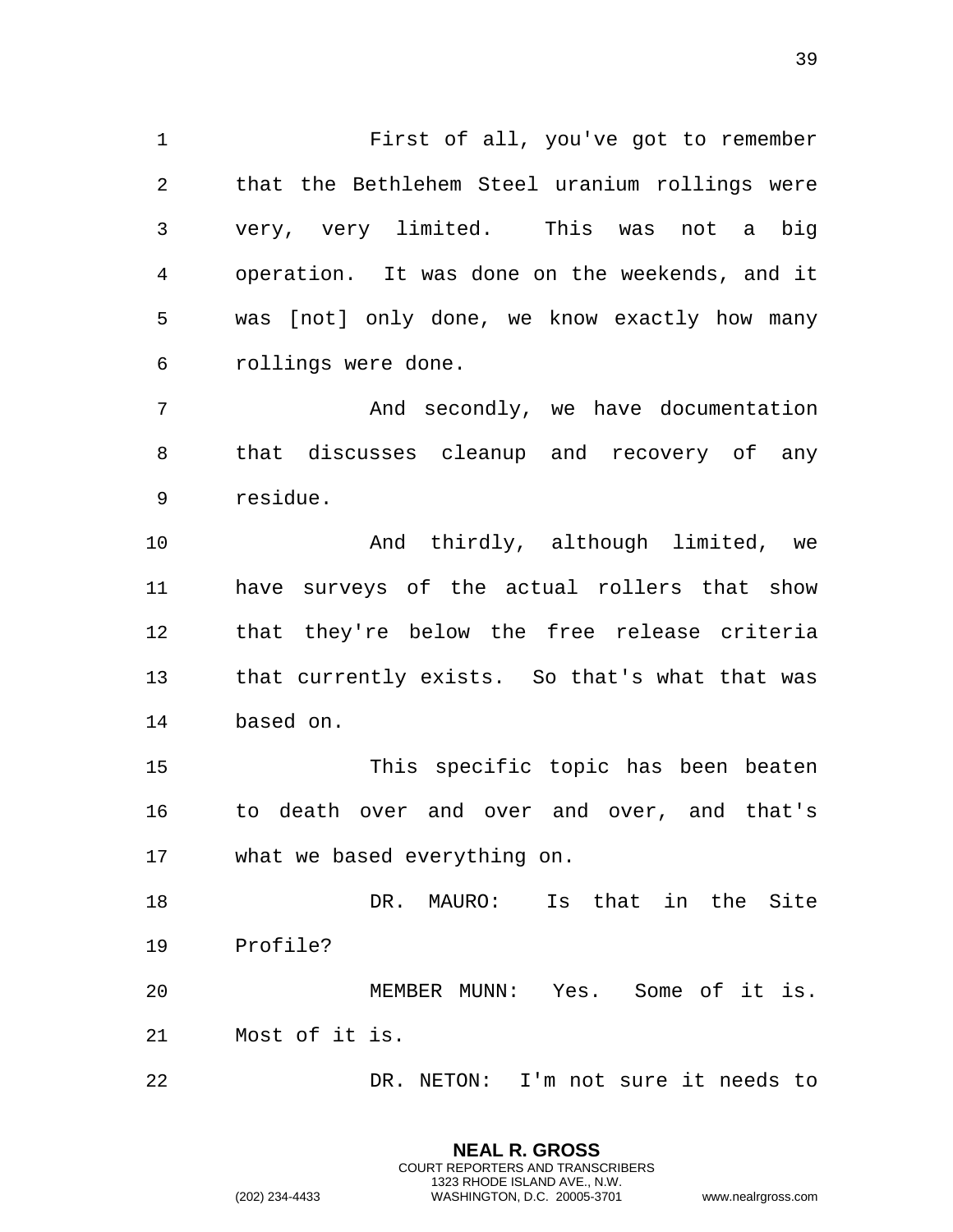be in the Site Profile, John.

 MR. CALHOUN: It doesn't need to be. Just because there's --

(Simultaneous speaking.)

 DR. NETON: We've done 1,200 dose reconstructions at Bethlehem Steel and I challenge anyone to find out where we inappropriately reconstructed dose during the residual contamination period. That's not an issue.

 CHAIR KOTELCHUCK: Well, then that really suggests that this should not be either a finding or an observation. That it's an erroneous position by SC&A. Is that correct? MR. KATZ: That's absolutely correct.

 MS. GOGLIOTTI: I don't think it's erroneous that we would recommend the inclusion that there was no residual contamination.

 CHAIR KOTELCHUCK: Whether you would call it erroneous or not, there is no such problem, and it need not have been raised.

> **NEAL R. GROSS** COURT REPORTERS AND TRANSCRIBERS 1323 RHODE ISLAND AVE., N.W.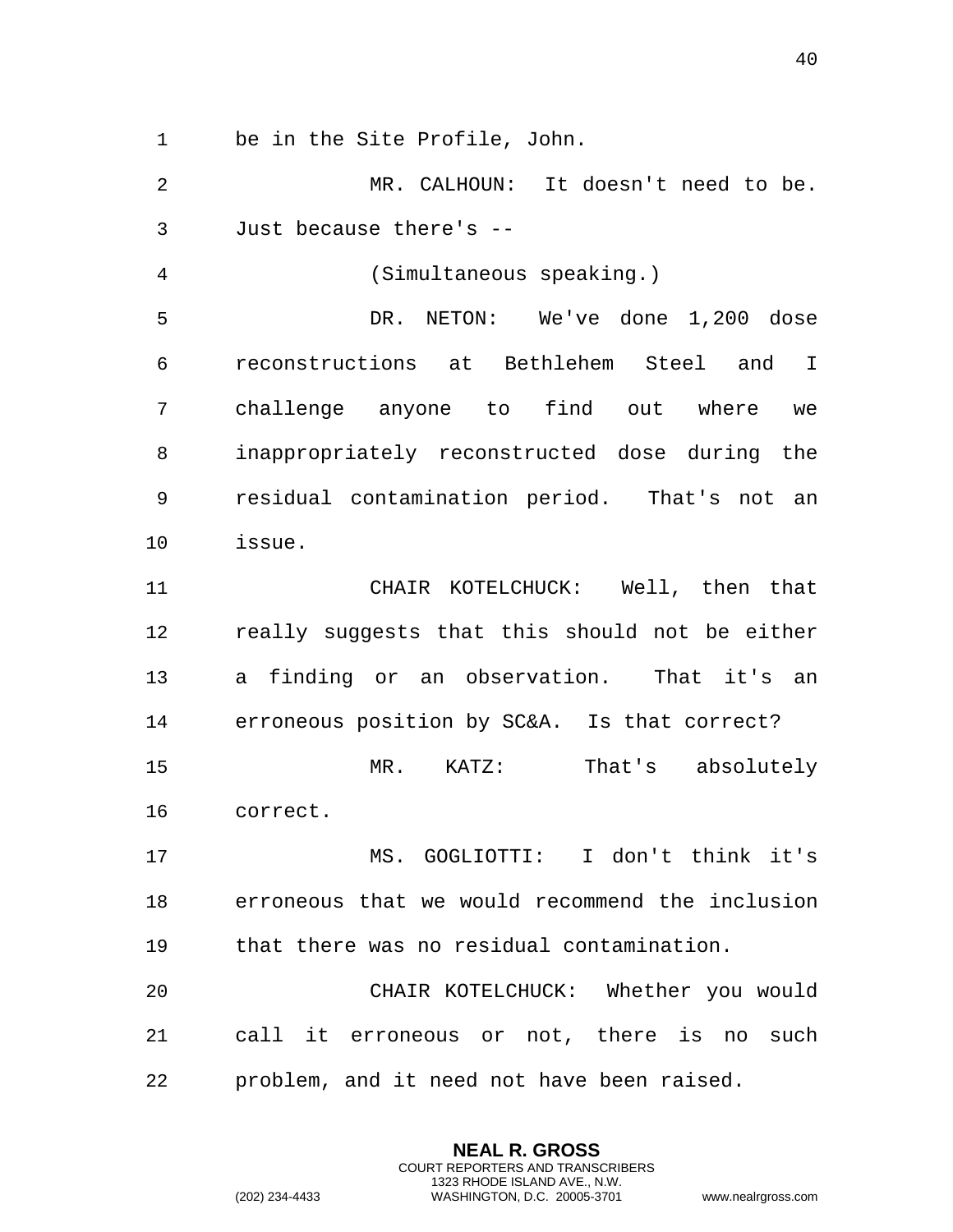My feeling is, in terms of what we do, this is not an observation; it's not a finding. And therefore, it seems to me we should just remove it. I appreciate -- look, when in doubt say something, right? "See something, say something", as the saying goes. 8 about And you were concerned about something, and I'm glad you raised it. But it doesn't make it an observation or a finding in this case because there was no residual contamination. MEMBER MUNN: In other cases, other places that might have been a reasonable query. In this particular case, it is well covered by previous activities and our discussions. We know what happened there. There was no residual -- MS. GOGLIOTTI: I don't think that we're arguing that there should be residual contamination applied. I think we're just

saying that the TBD is silent on that matter,

**NEAL R. GROSS** COURT REPORTERS AND TRANSCRIBERS 1323 RHODE ISLAND AVE., N.W.

(202) 234-4433 WASHINGTON, D.C. 20005-3701 www.nealrgross.com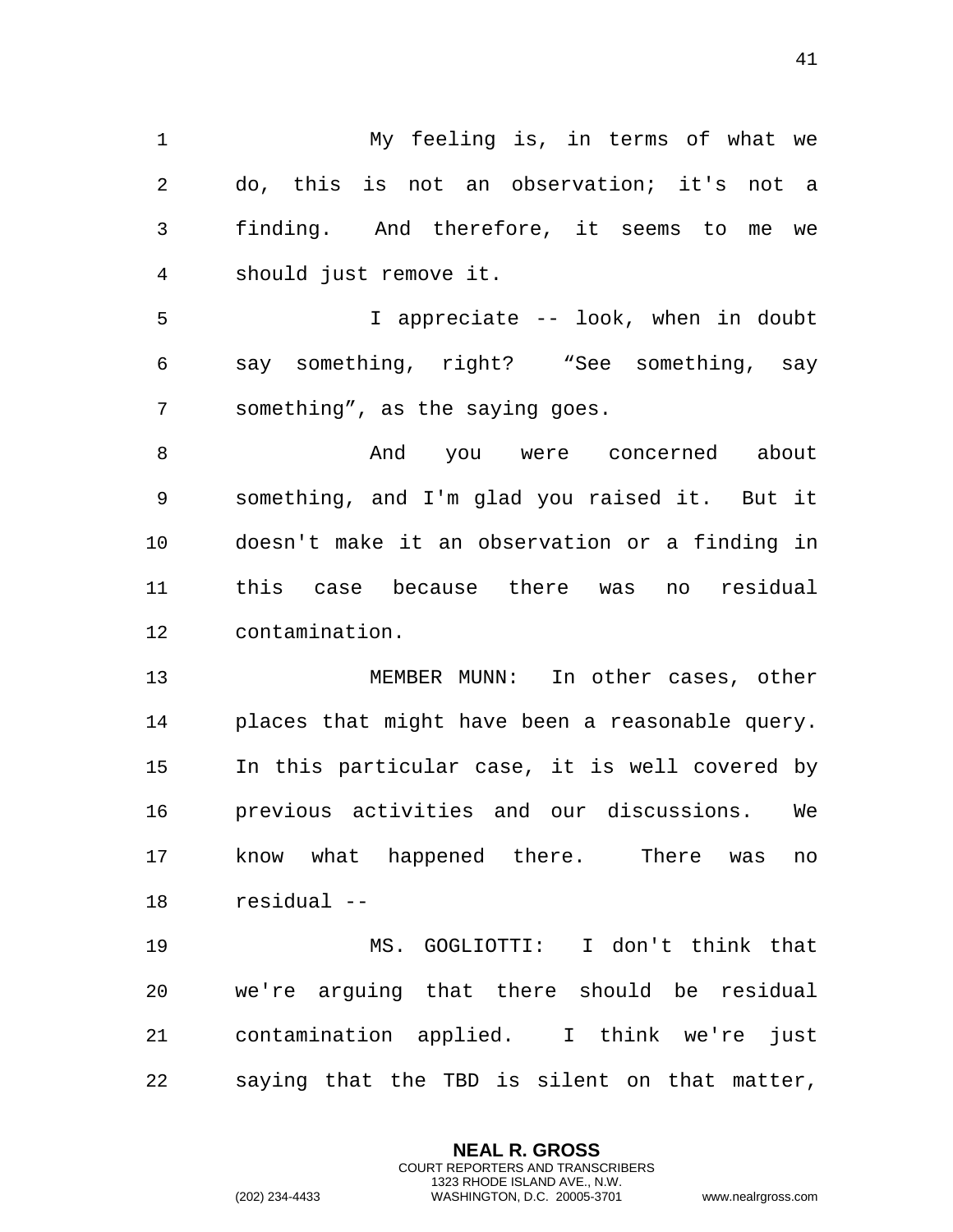and it wouldn't hurt it, and it would actually benefit the TBD if it just said there is no residual contamination.

 MR. KATZ: As was just said, I mean, we have TBDs -- I mean, we have the TBDs for many, many AWEs, and not all AWEs have residual periods. And when they do have a residual period it is stated and covered.

 I'm not sure that there is a policy stating for all the AWEs that don't have residual periods that they don't have it. We do -- NIOSH does a report on residual contamination to Congress and that's a factor in how that gets --

 CHAIR KOTELCHUCK: I would say this. Given the discussion last time about how long ago this was done and how many years ago, I mean how much the Board said, okay, this is it, and we're re-looking at it now, I would just say, I would like to suggest that we withdraw. And I'm going to move that, that we withdraw this. What do other Subcommittee Members

> **NEAL R. GROSS** COURT REPORTERS AND TRANSCRIBERS 1323 RHODE ISLAND AVE., N.W. (202) 234-4433 WASHINGTON, D.C. 20005-3701 www.nealrgross.com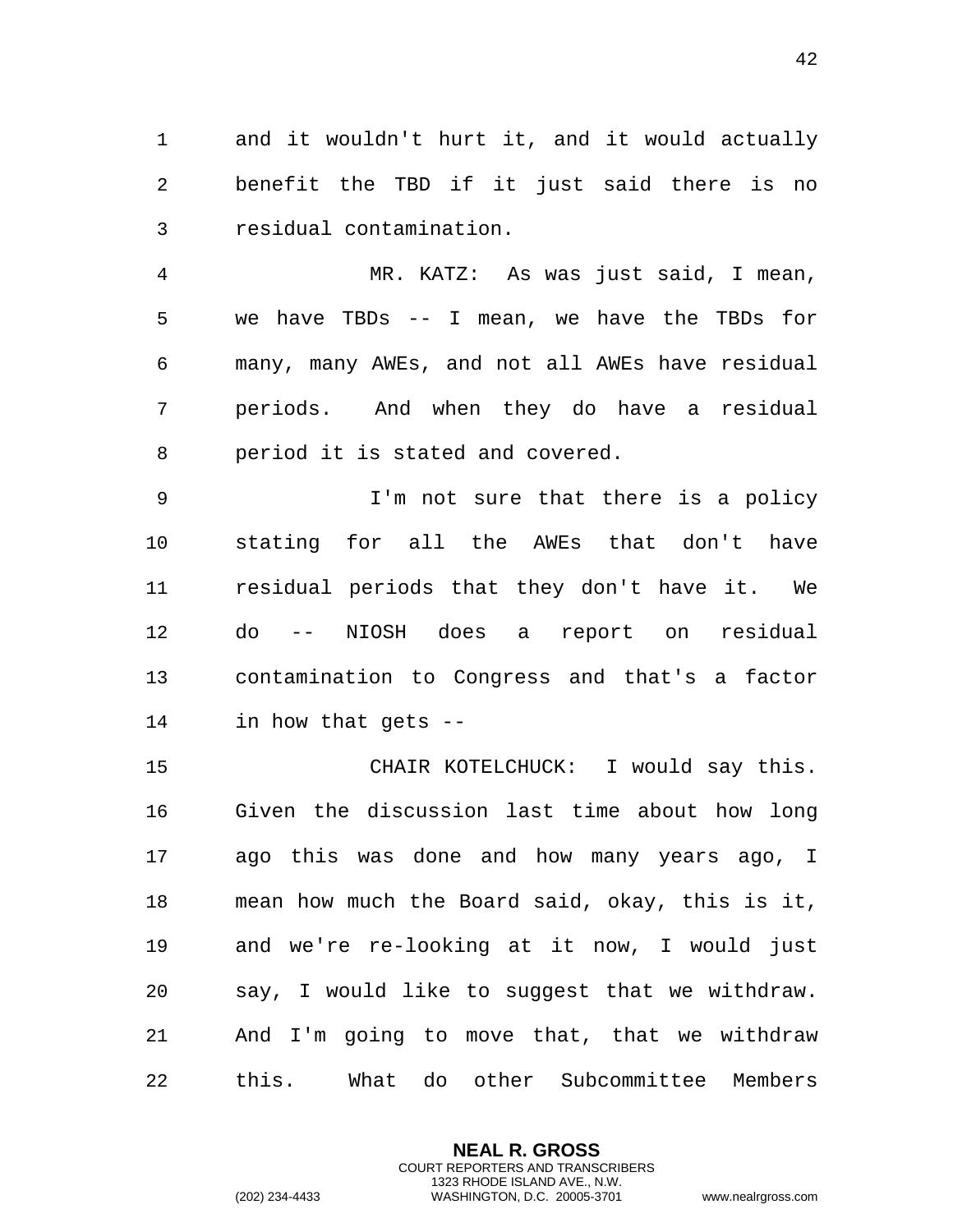think?

| $\overline{2}$ | MEMBER MUNN: I agree.                            |
|----------------|--------------------------------------------------|
| $\mathfrak{Z}$ | MEMBER CLAWSON: I don't. I think                 |
| 4              | it would still do us good. I think it's just     |
| 5              | an observation. If at any time people come       |
| 6              | back, we have looked at this. There is no        |
| 7              | residual.                                        |
| 8              | But is it part of the problem? You               |
| 9              | guys want to throw this out. Then all of a       |
| 10             | sudden we're back again going over this stuff    |
| 11             | again.                                           |
| 12             | So just mark it as an observation or             |
| 13             | whatever you want to call it and go on from      |
| 14             | there. But it still should be documented that    |
| 15             | we've discussed it.                              |
| 16             | MEMBER BEACH:<br>agree with that<br>$\mathbf{I}$ |
| 17             | also.                                            |
| 18             | CHAIR KOTELCHUCK: You make a good                |
| 19             | point. The point that we made earlier as well,   |
| 20             | that it'll be on the record.                     |
| 21             | (Simultaneous speaking.)                         |
| 22             | CHAIR KOTELCHUCK: I would be open                |

**NEAL R. GROSS** COURT REPORTERS AND TRANSCRIBERS 1323 RHODE ISLAND AVE., N.W.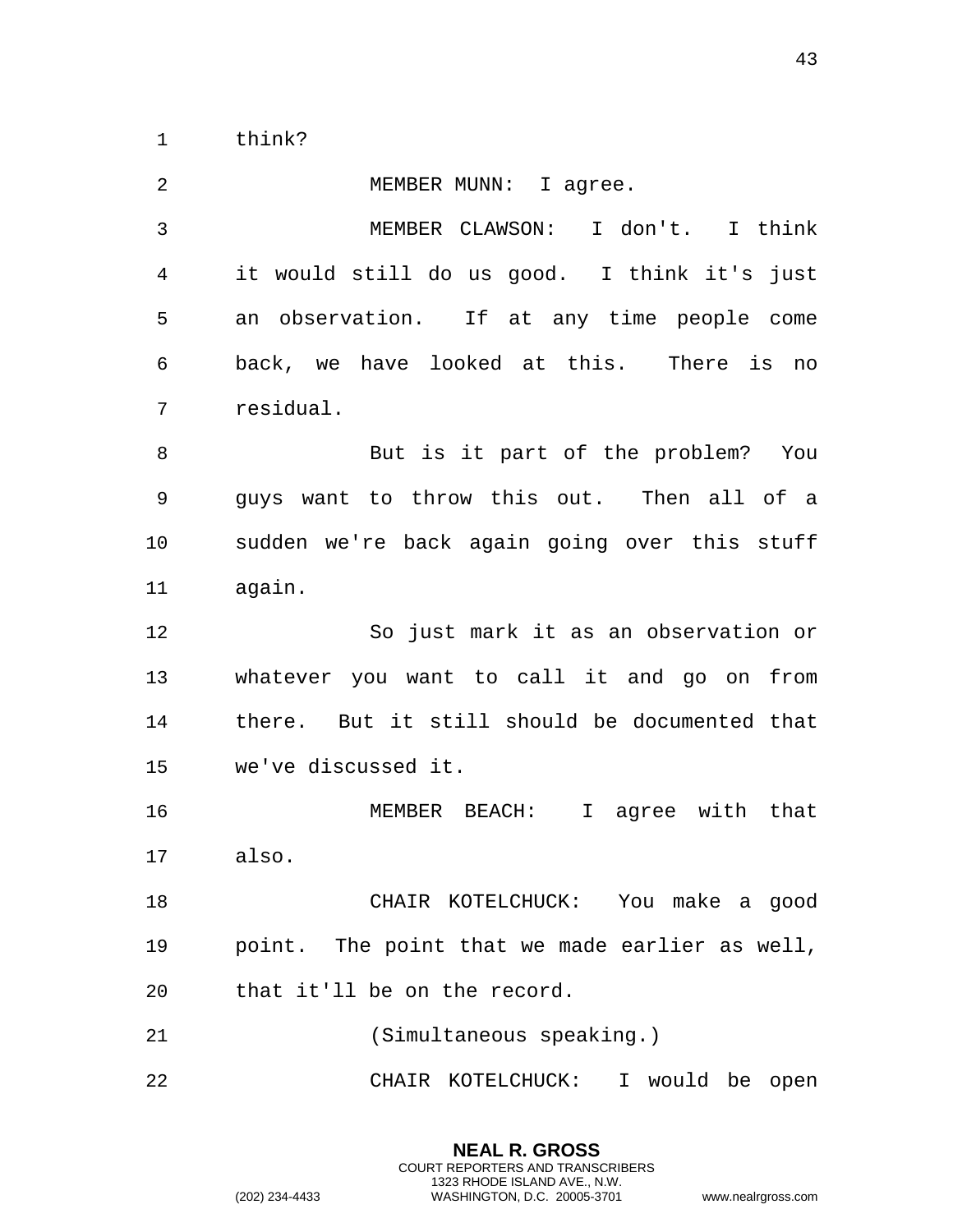to withdrawing it, but I think an observation is probably the better choice. And I'll accede to that and join in and say that it's an observation. MEMBER BEACH: I agree with that also. CHAIR KOTELCHUCK: Dave or Wanda? MEMBER MUNN: I'll be circumspect and be silent on this one. CHAIR KOTELCHUCK: Okay. And David? MEMBER RICHARDSON: I agree with that. CHAIR KOTELCHUCK: Okay. It's an observation and we will accept that as an observation. {Point] Seven. MS. GOGLIOTTI: Okay, the finding states that airborne dust loadings of uranium between rollings are underestimated. And here David Allen responded saying that all airborne activity during operations at Bethlehem Steel was caused by resuspending contamination as well as directly

> **NEAL R. GROSS** COURT REPORTERS AND TRANSCRIBERS 1323 RHODE ISLAND AVE., N.W.

(202) 234-4433 WASHINGTON, D.C. 20005-3701 www.nealrgross.com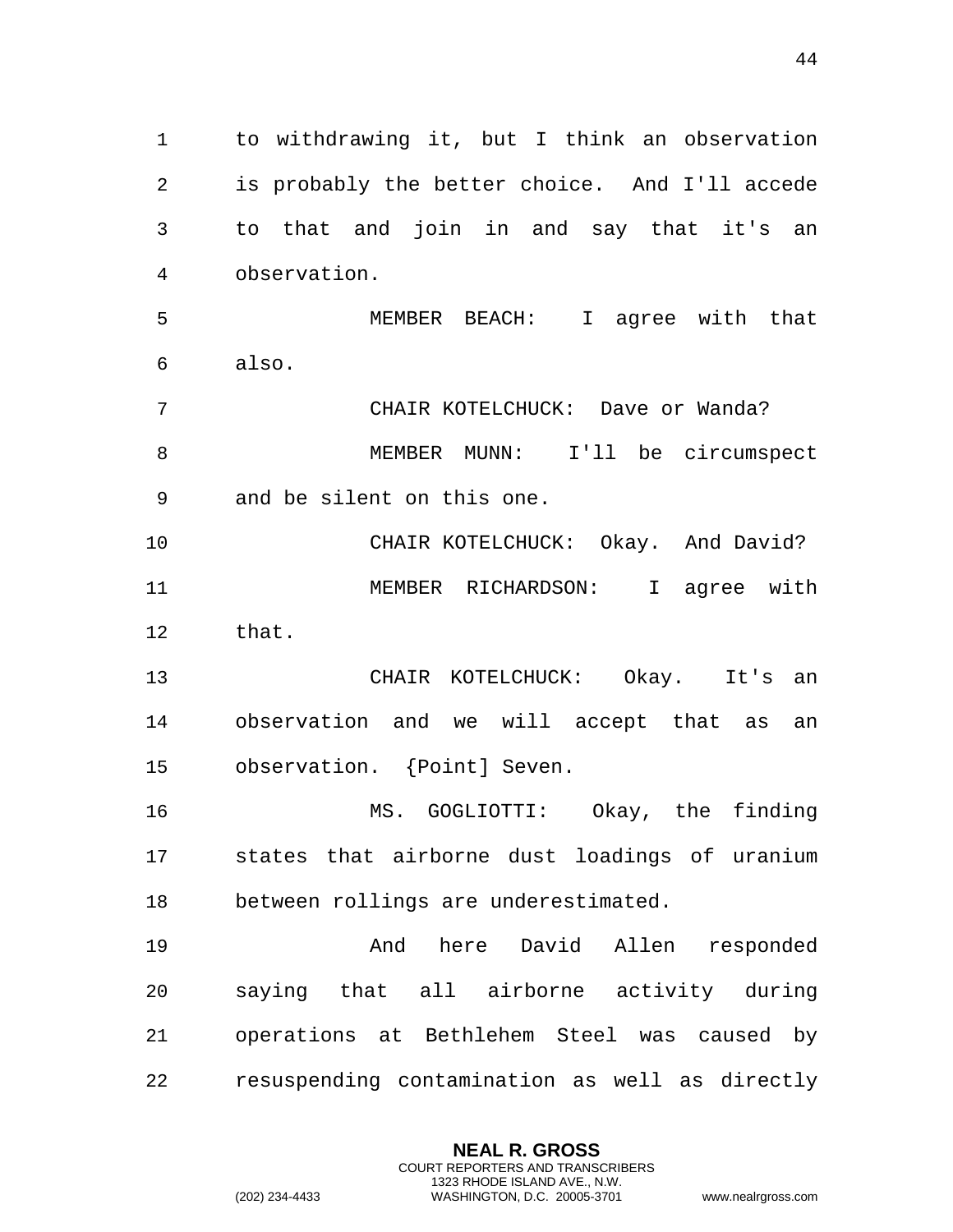from sources.

| $\overline{2}$ | Resuspension would normally have the            |
|----------------|-------------------------------------------------|
| 3              | smaller effect during operations but the only   |
| 4              | cause after operations.                         |
| 5              | Because of this, estimation of                  |
| 6              | resuspended contamination from operational air  |
| 7              | samples is believed to be bounding and does not |
| 8              | need to include uncertainty.                    |
| $\mathsf 9$    | And here, John, you responded saying            |
| 10             | that during the time period between<br>AWE      |
| 11             | activities, the airborne dust loadings of       |
| 12             | uranium were assumed to remain the same during  |
| 13             | AWE operations pursuant to claimant-favorable   |
| 14             | assumptions. And as long as the case<br>was     |
| 15             | denied, this represents appropriate claimant-   |
| 16             | favorable assumptions in accordance with the    |
| 17             | efficiency guidance.                            |
| 18             | Therefore, we recommend closure.                |
| 19             | CHAIR KOTELCHUCK: Okay. Do<br>we                |
| 20             | close this as a finding or an observation?      |
| 21             | MEMBER BEACH: Agreed.                           |
| 22             | CHAIR KOTELCHUCK: Pardon?                       |

**NEAL R. GROSS** COURT REPORTERS AND TRANSCRIBERS 1323 RHODE ISLAND AVE., N.W. (202) 234-4433 WASHINGTON, D.C. 20005-3701 www.nealrgross.com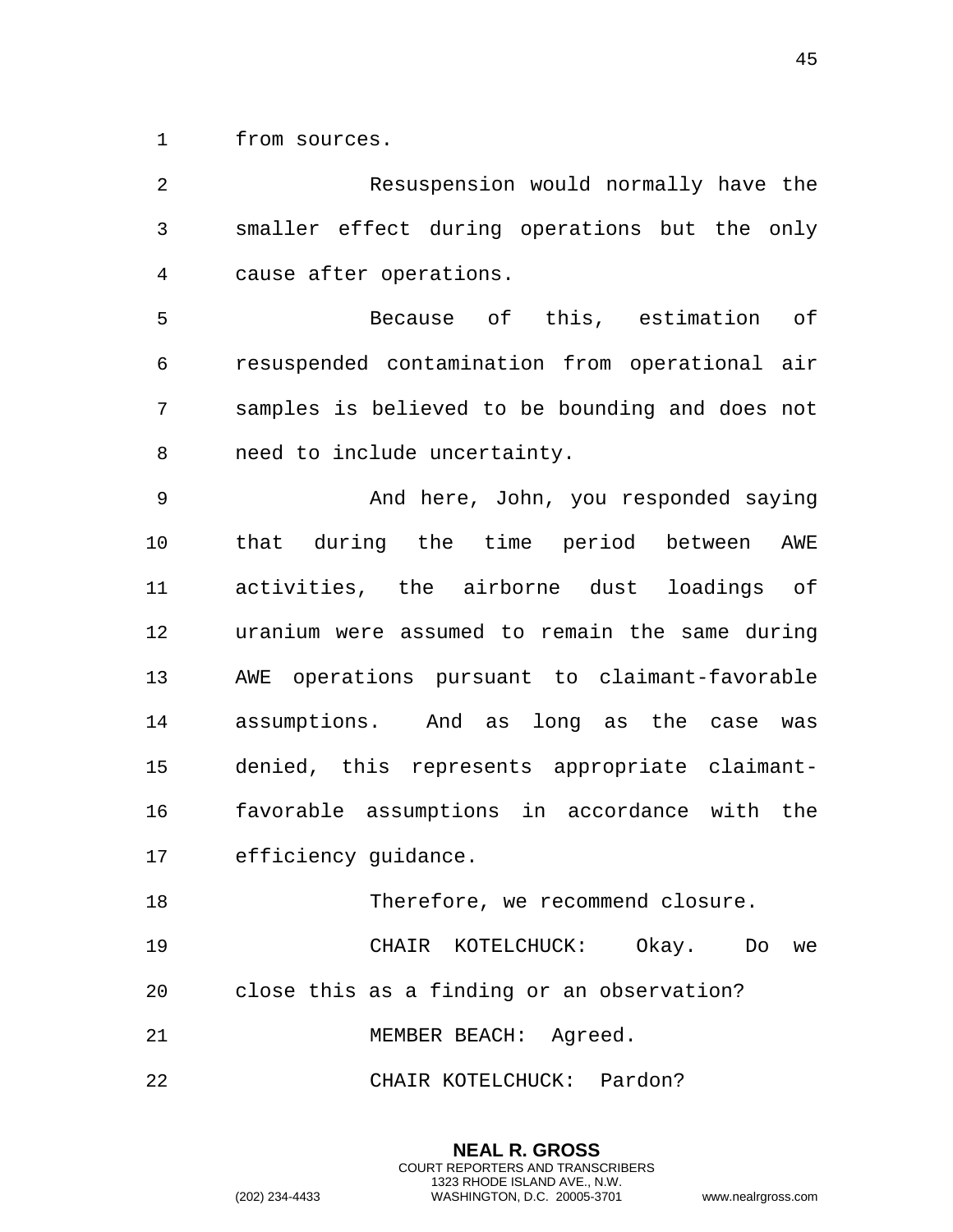MEMBER BEACH: I said agreed as a finding. I believe that's what it is, yes. CHAIR KOTELCHUCK: Okay. Others? MEMBER CLAWSON: Finding. CHAIR KOTELCHUCK: Okay. We close it as a finding. MR. CALHOUN: Wait a second, did we do anything to fix that, if it was a finding? Didn't we just state what the explanation was? I mean, if we're not changing anything to fix what the thing is, it's not a finding; it's an observation. MEMBER MUNN: Not necessarily. Just because it's classified as a finding doesn't mean that there is a change that has to occur as a result of deliberating it. MR. CALHOUN: Well, it means that it's kind of a departure from a written document or something that's wrong. And if we're not going to fix it, then it's an observation in my opinion. Because we get graded on how many

> **NEAL R. GROSS** COURT REPORTERS AND TRANSCRIBERS 1323 RHODE ISLAND AVE., N.W.

(202) 234-4433 WASHINGTON, D.C. 20005-3701 www.nealrgross.com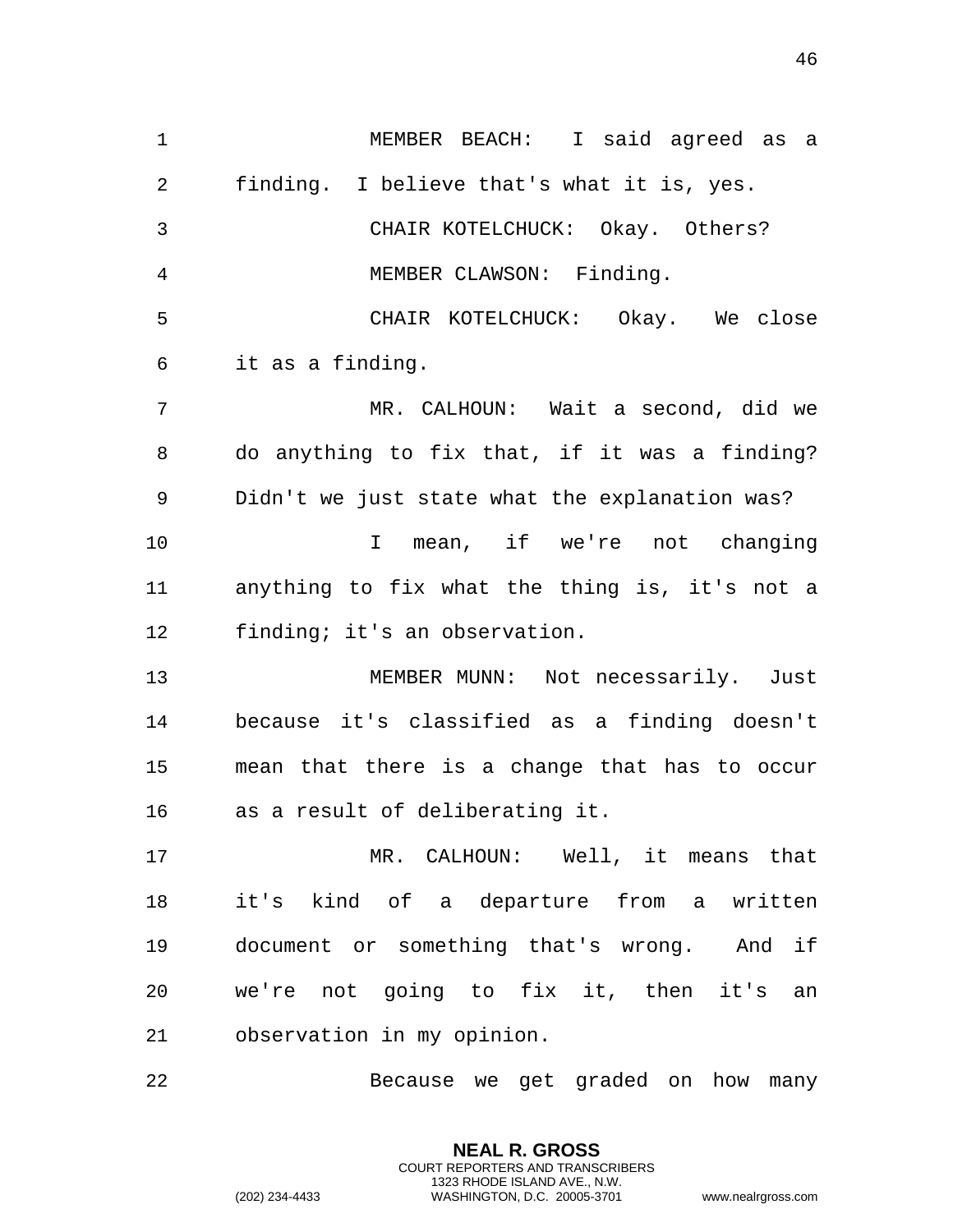findings we have, and if this is something that we're not going to change, and we still find it satisfactory to do dose reconstructions this way, it's just an observation.

 DR. MAURO: This is John. I'd be glad to jump in a little bit, too. I'm tending to agree with NIOSH in that, see, when we looked at this, and we saw that this was a special case. We had these in-between periods where there was no rolling operations.

 And the fact that they continued to use the same dust loading shows that, oh, well, that's a very conservative assumption.

 In retrospect if I were doing it today, I would say just wait, and I wouldn't make this a finding. In fact, I probably would just make it a point that we're fine with using this approach, as long as --

19 And here's the only important thing, as long as it's denied: Because it is an unrealistic upper bound. And as long as you're denying, it becomes an efficiency issue. That

> **NEAL R. GROSS** COURT REPORTERS AND TRANSCRIBERS 1323 RHODE ISLAND AVE., N.W.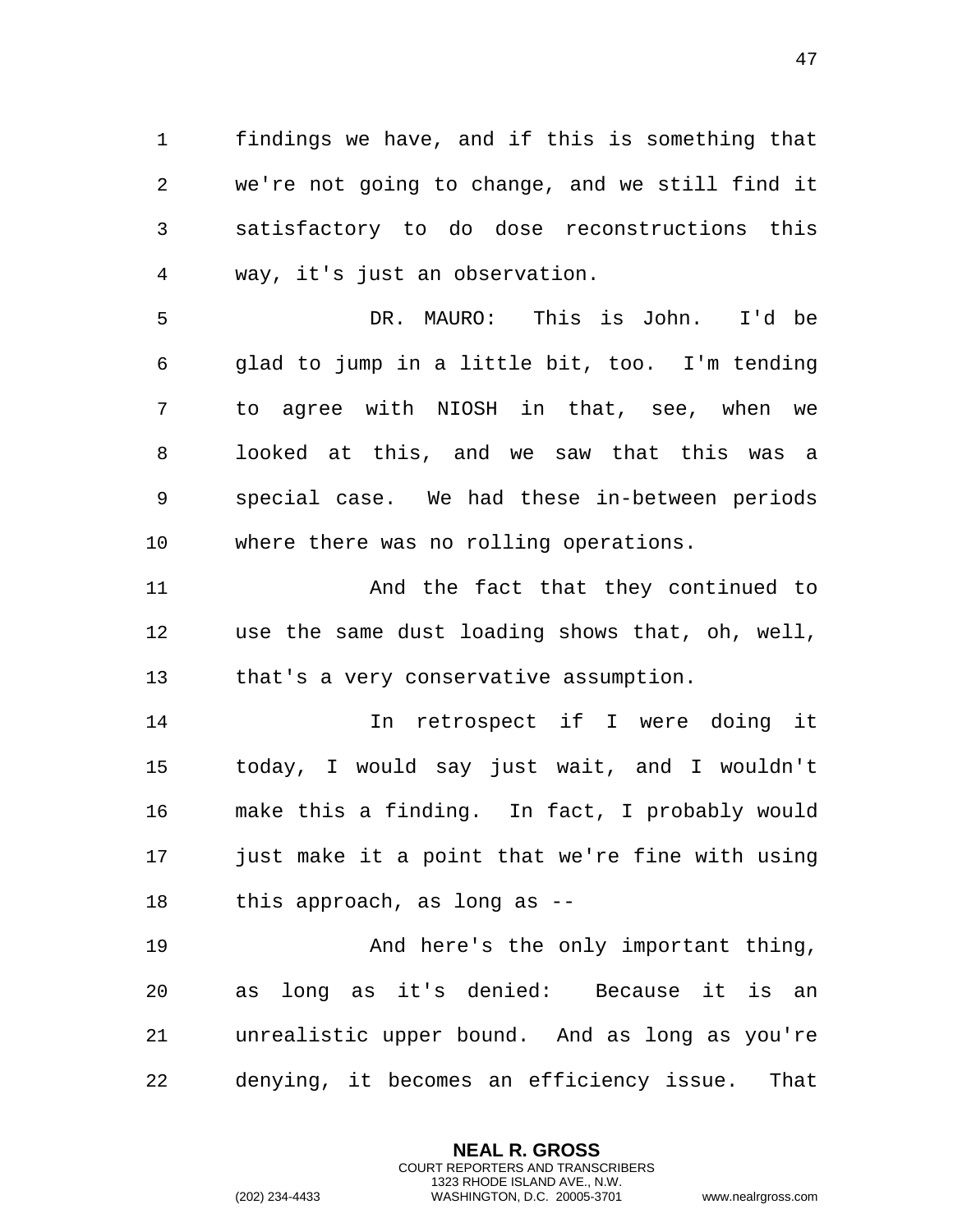would be the only thing that I think is important to know here.

 But I sort of feel the same way NIOSH does in that the approach they use is perfectly consistent with the way in which they do these dose reconstructions for efficiency purposes.

 MEMBER CLAWSON: Well, then close it as an observation, then, and I understand NIOSH is sensing some findings. I have no problem with that.

 CHAIR KOTELCHUCK: I'll go along with that as an observation.

 MEMBER BEACH: Dave, I agree with that also.

 CHAIR KOTELCHUCK: Okay. Then let's accept that as an observation and go on.

 MS. GOGLIOTTI: Okay. [409].8 states that some of the average surface concentrations reported in Table 3 of the TBD appear to be inconsistent with the surface concentration measurements reported in Table 2

> **NEAL R. GROSS** COURT REPORTERS AND TRANSCRIBERS 1323 RHODE ISLAND AVE., N.W.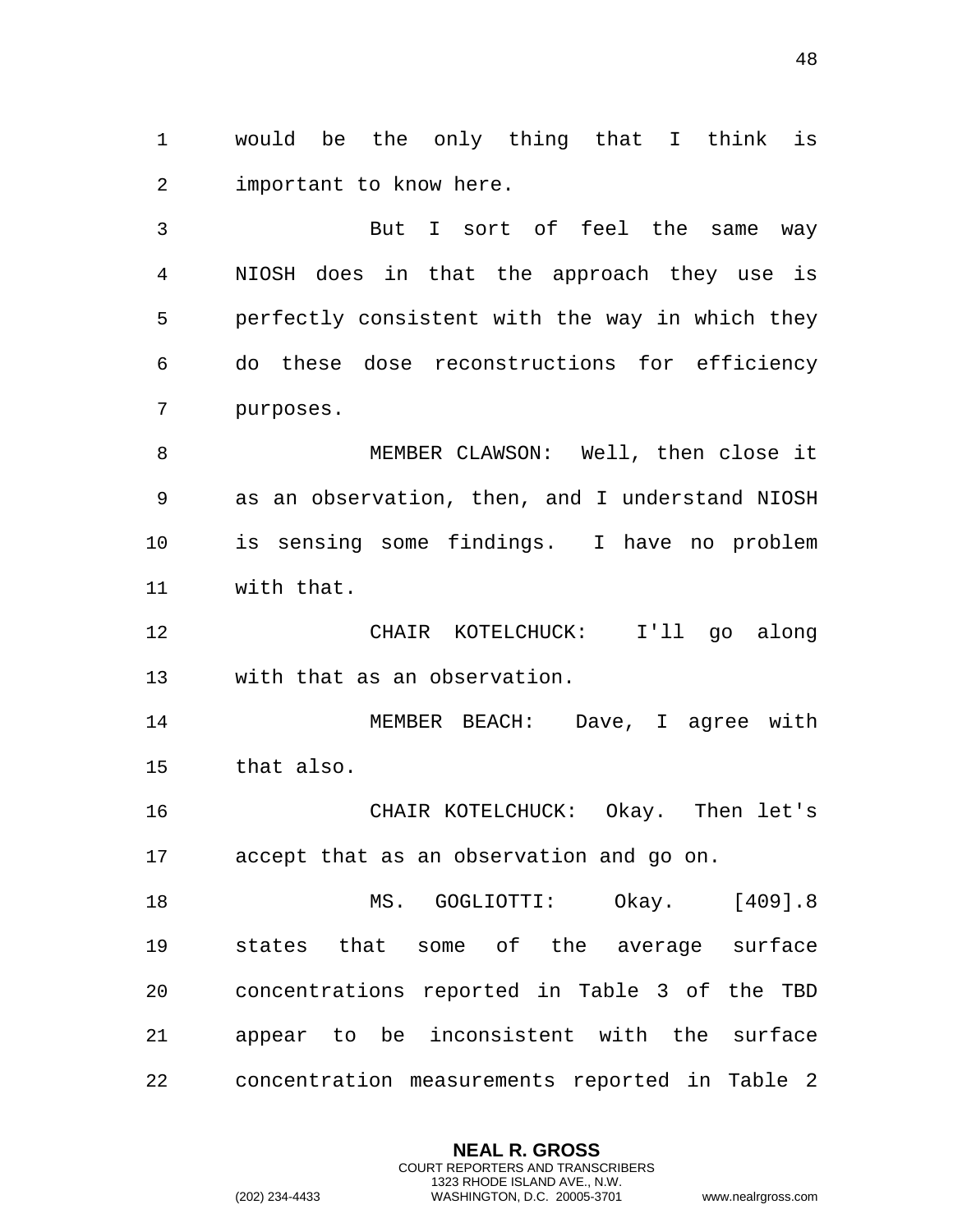of that document.

 MR. KATZ: You're getting harder and harder to hear.

 MS. GOGLIOTTI: I'm sorry, I'll try and speak up.

MR. KATZ: Thanks.

 MS. GOGLIOTTI: And then NIOSH responded saying that the values in Table 3 are actually correct. However, an error exists in Table 2. Table 2 indicates that the contamination values are in units of dpm per 100 centimeters squared. However, the values are actually taken directly from the surveys that were direct measurements.

 The instrument used 75 centimeter squared active surface area where the value was dpm per 75 centimeters squared. The measurements were normalized in Table 3 since Table 3 was used for the intake rate calculation, but the error did not impact the calculated intake rate.

22 And here, NIOSH did agree that there

**NEAL R. GROSS** COURT REPORTERS AND TRANSCRIBERS 1323 RHODE ISLAND AVE., N.W.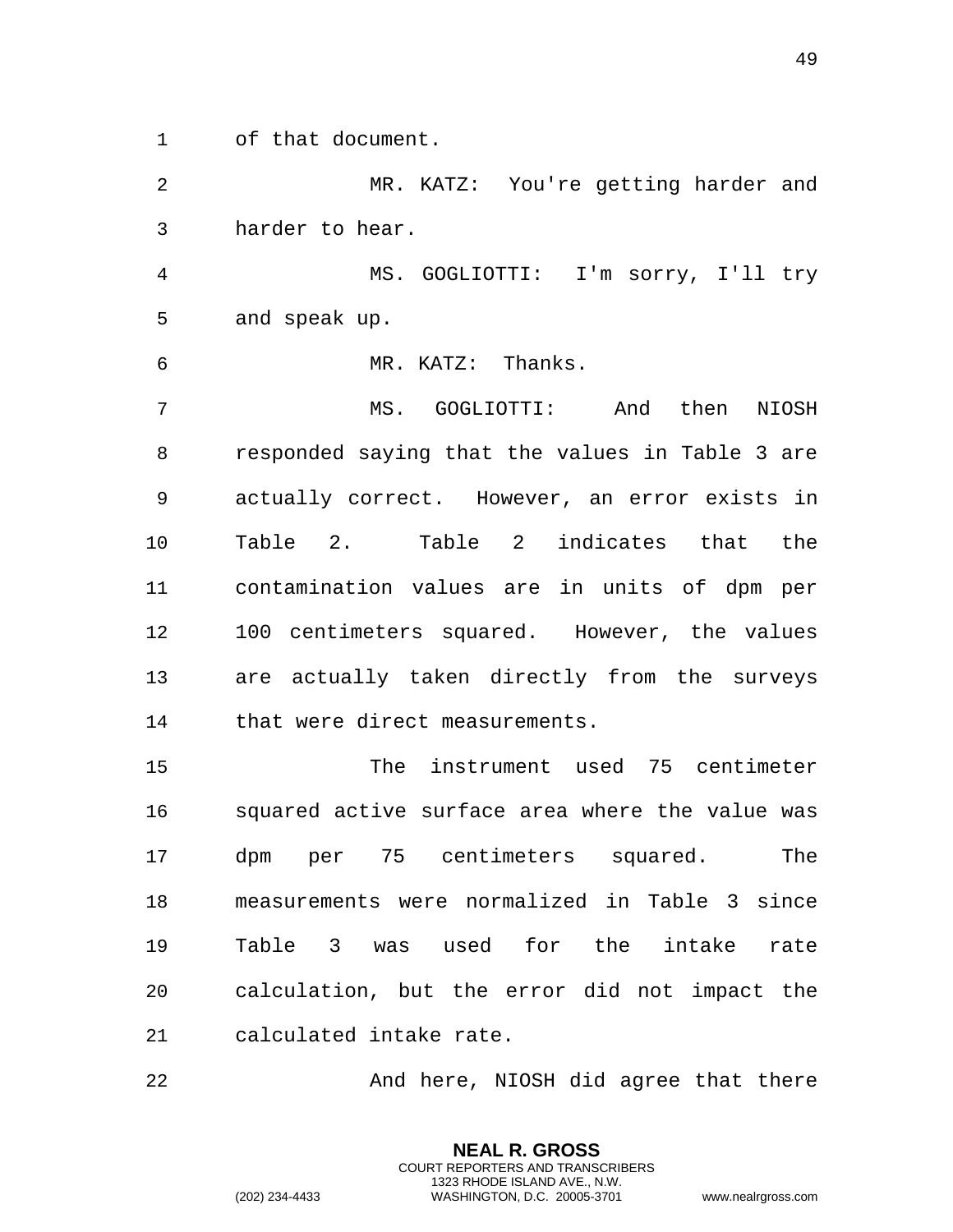was an error in Table 2. And presumably, they'll correct it whenever the next revision of the Site Profile is issued. We recommend closing the finding.

 CHAIR KOTELCHUCK: So let me understand. Is this a problem in the reporting?

 MS. GOGLIOTTI: This is a problem in the TBD where there's an error in Table 2, which did not affect this case. However, we initially thought it did because the error in Table 2 makes Table 3 look incorrect, but the error actually was in Table 2.

 CHAIR KOTELCHUCK: Okay. I see what you're saying. So, we should -- sounds like we should close it as a finding.

17 MEMBER BEACH: Agreed.

 CHAIR KOTELCHUCK: Okay. Number nine.

 MS. GOGLIOTTI: Number nine says there appears to be an error in ingestion rate for non-rolling days in Table 5 of the TBD.

> **NEAL R. GROSS** COURT REPORTERS AND TRANSCRIBERS 1323 RHODE ISLAND AVE., N.W.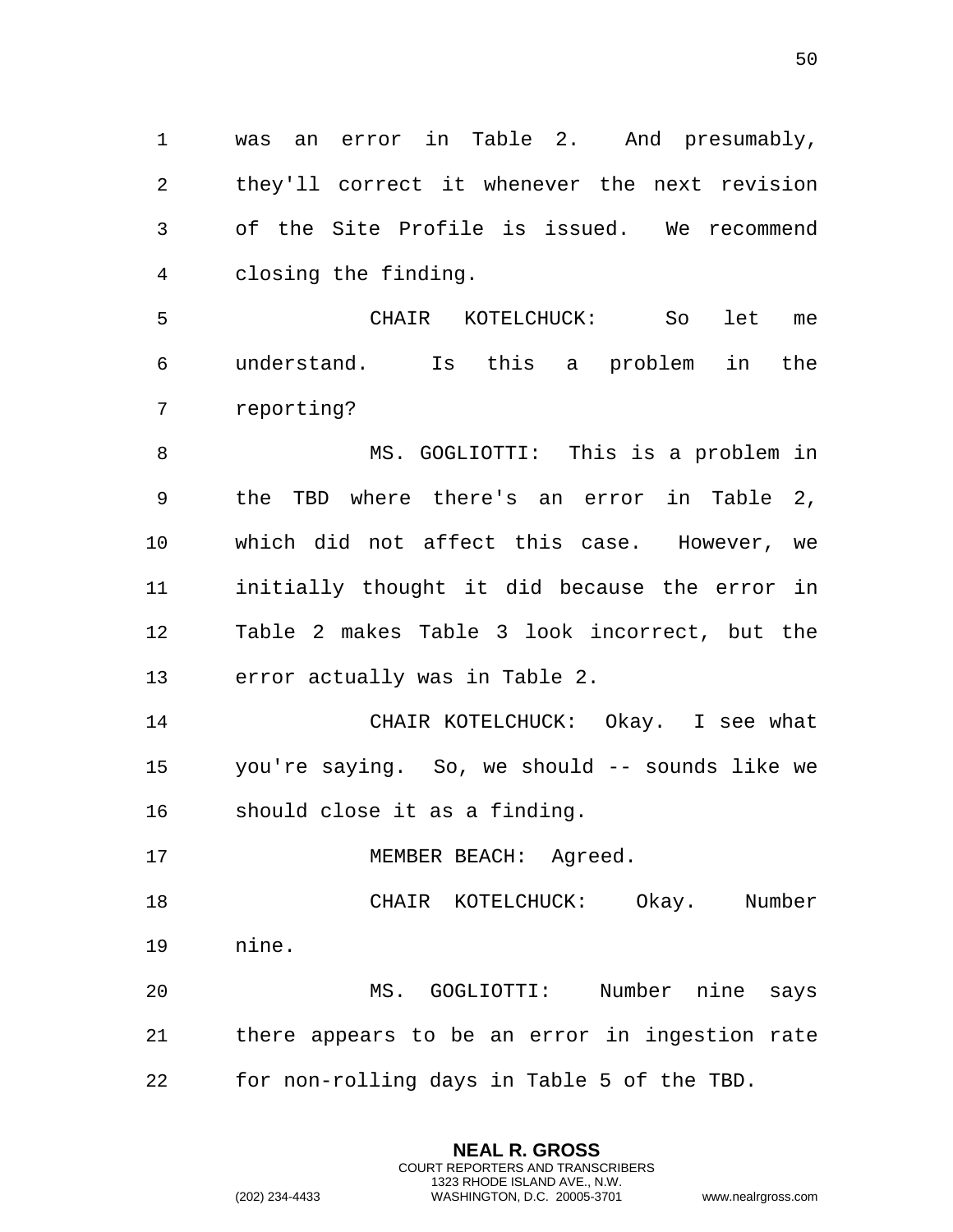And NIOSH did come back, but John, you responded saying that this is a Site Profile issue concerned with the way ingestion doses are derived during residual period. NIOSH acknowledges that the TBD needs to be revisited with respect to this matter. And it doesn't have a substantive effect on this particular dose reconstruction. (Simultaneous speaking.) DR. MAURO: This created -- in light of the previous discussion, and I could use a little help here again, it almost -- my understanding here is that this issue arose because there was an ingestion pathway and that the ingestion pathway concern that we raised here had to do with a residual period. 17 and the May in which has we know, the way in which ingestion doses are derived is different for operations versus post-operations. And we went through that in other venues.

 And in this matter, the point that was being made for better or worse was that it

> **NEAL R. GROSS** COURT REPORTERS AND TRANSCRIBERS 1323 RHODE ISLAND AVE., N.W.

(202) 234-4433 WASHINGTON, D.C. 20005-3701 www.nealrgross.com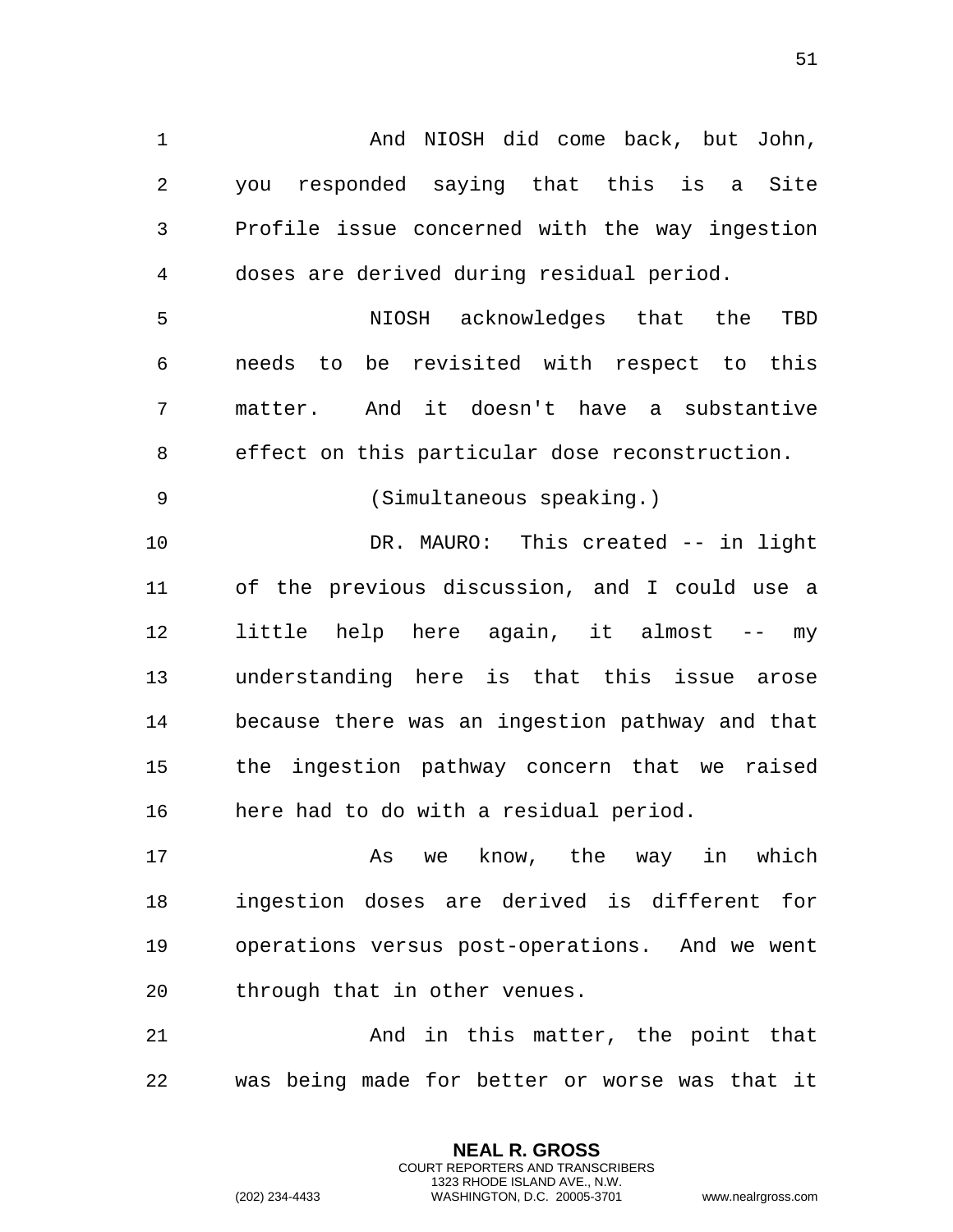looks like that this wasn't done. That is, the current method for doing ingestion doses during residual periods was not followed.

 There's this OTIB-9 approach, and then there's what I would call the Charley Yu approach that Jim and I [used] on previous occasions.

 Now, my dilemma is that the implications of this is that there wasn't a residual period. Unless I'm confused. So that sort of contradicts our previous discussion.

 I could use a little help here myself. I thought we had -- we were ready to say that, well, the ingestion doses were minimal, first of all. But you really didn't follow the protocol that was agreed upon in the interim at other venues on how to do it for the residual period.

19 But now, the problem I'm having is, wait a minute, I thought there was no residual period. So could we clear this up a little bit?

> **NEAL R. GROSS** COURT REPORTERS AND TRANSCRIBERS 1323 RHODE ISLAND AVE., N.W.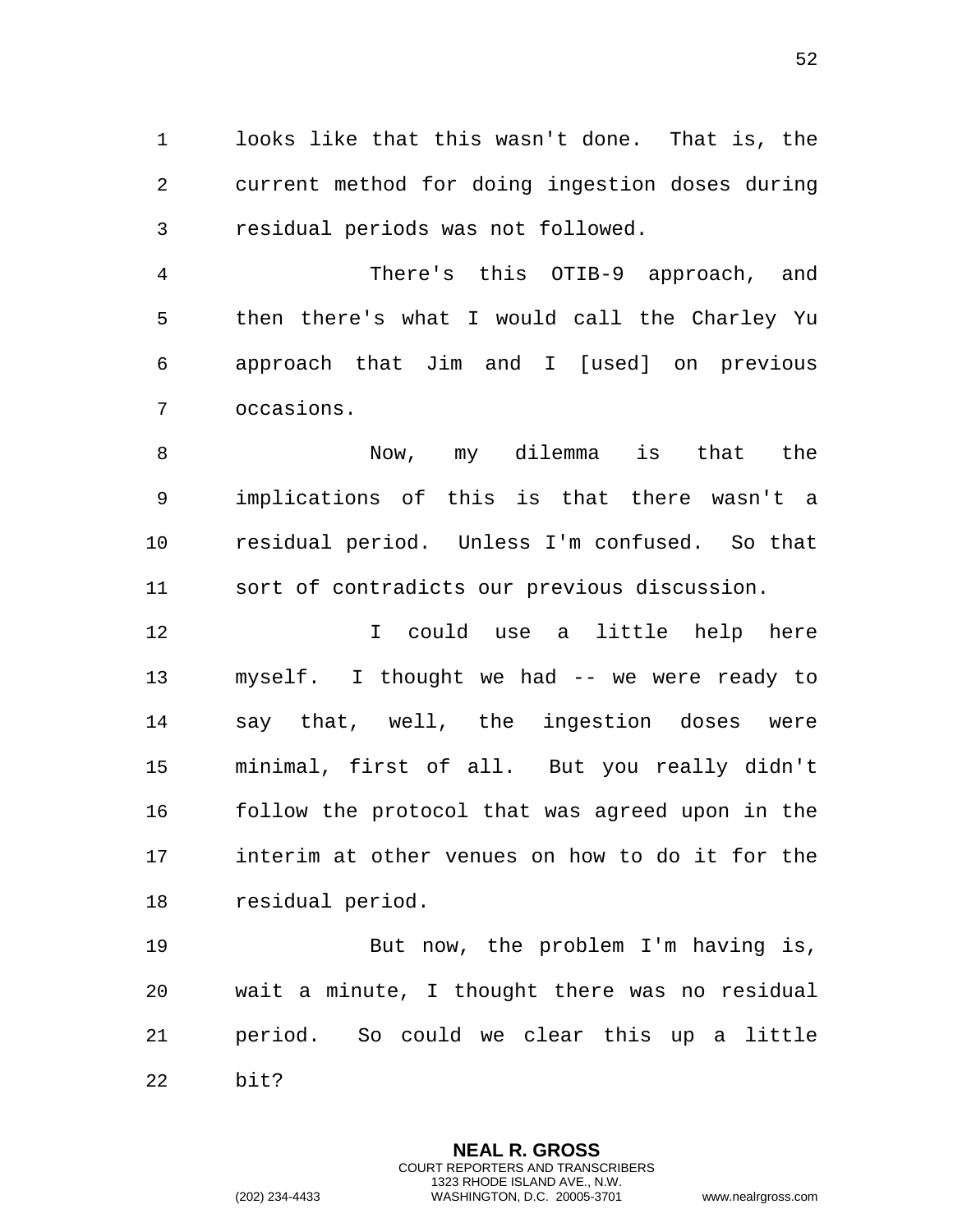CHAIR KOTELCHUCK: Good point. MR. ALLEN: Hey John, this is Dave Allen. I actually bumped my receiver and lost my connection about halfway through what you were saying. But I think I followed, and I'll try to answer. As far as the conversations we've had in other Work Groups as far as residual versus operational, the same still somewhat applies, or the concept applies here, because we had operational day followed by essentially a month of non-uranium work. Bethlehem Steel is unique in that situation, and because of that, this was discussed quite a bit in detail when we looked at the TBD. **And it was actually SC&A that**  developed a technique that they wanted to use for essentially, if you remember, the dilution factor. DR. MAURO: Yes, yes, it's coming back. Yes.

> **NEAL R. GROSS** COURT REPORTERS AND TRANSCRIBERS 1323 RHODE ISLAND AVE., N.W.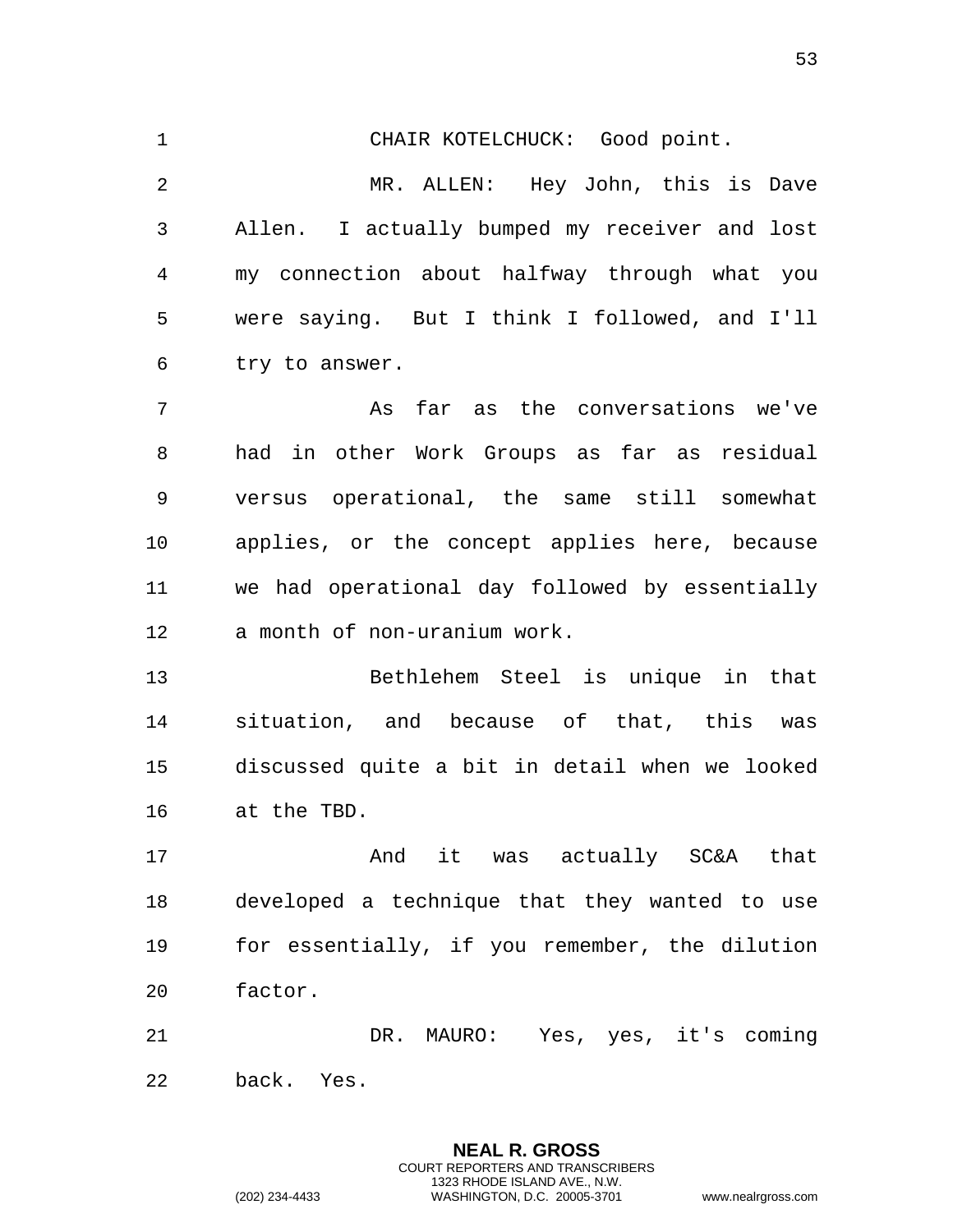MR. ALLEN: Right. And it was a separate dilution factor for airborne versus ingestion. The one for ingestion was 0.147. It comes from SC&A's supplemental review from September 2005. And that's what was used in the TBD.

 DR. MAURO: I remember that, this dilution effect. So what we're really talking about here is this is a very special case of not residual period issue, but actually the window between rollings and the fact that during that window what happens is you might have had some fresh uranium deposit. The AWE went on hiatus for a week or whatever, or a month.

 And then uranium operations continue. That uranium residue accumulates, commingles with any uranium that might have been deposited previously. Yes, it's all coming back.

 I think Bob Anigstein came up with an approach to try to deal with this. Which of

> **NEAL R. GROSS** COURT REPORTERS AND TRANSCRIBERS 1323 RHODE ISLAND AVE., N.W.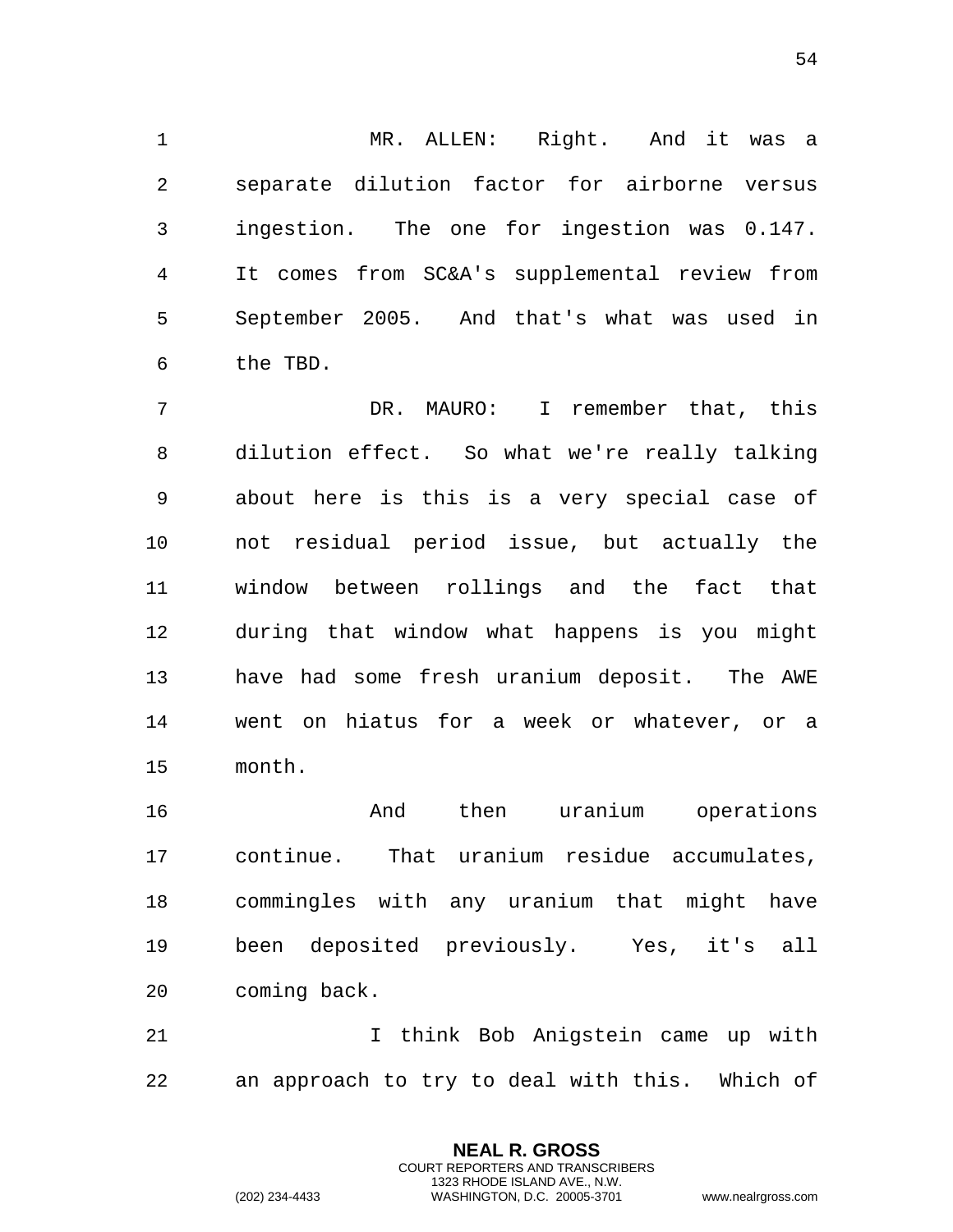course is unique to Bethlehem Steel. It really has no analogy that I can even recall.

 So this does not deal with what we'd call the classic residual period. This really deals with that in-between period where there were no uranium rollings going on, but it was still during the AWE period, if you see what I'm saying.

 And I think that solves everything. I mean what I'm getting at. I have to apologize. This goes back many years, and now that you refreshed my memory about this issue, this is not -- you're saying, no, this is not a residual period issue; this is just during the hiatus between AWE rollings. And there was this unique approach taken to deal with the inadvertent ingestion during that period.

 Thank you for reminding me. I understand it, and I agree with it.

 CHAIR KOTELCHUCK: Thanks for the clarification.

Then I think, to me, that satisfies

**NEAL R. GROSS** COURT REPORTERS AND TRANSCRIBERS 1323 RHODE ISLAND AVE., N.W.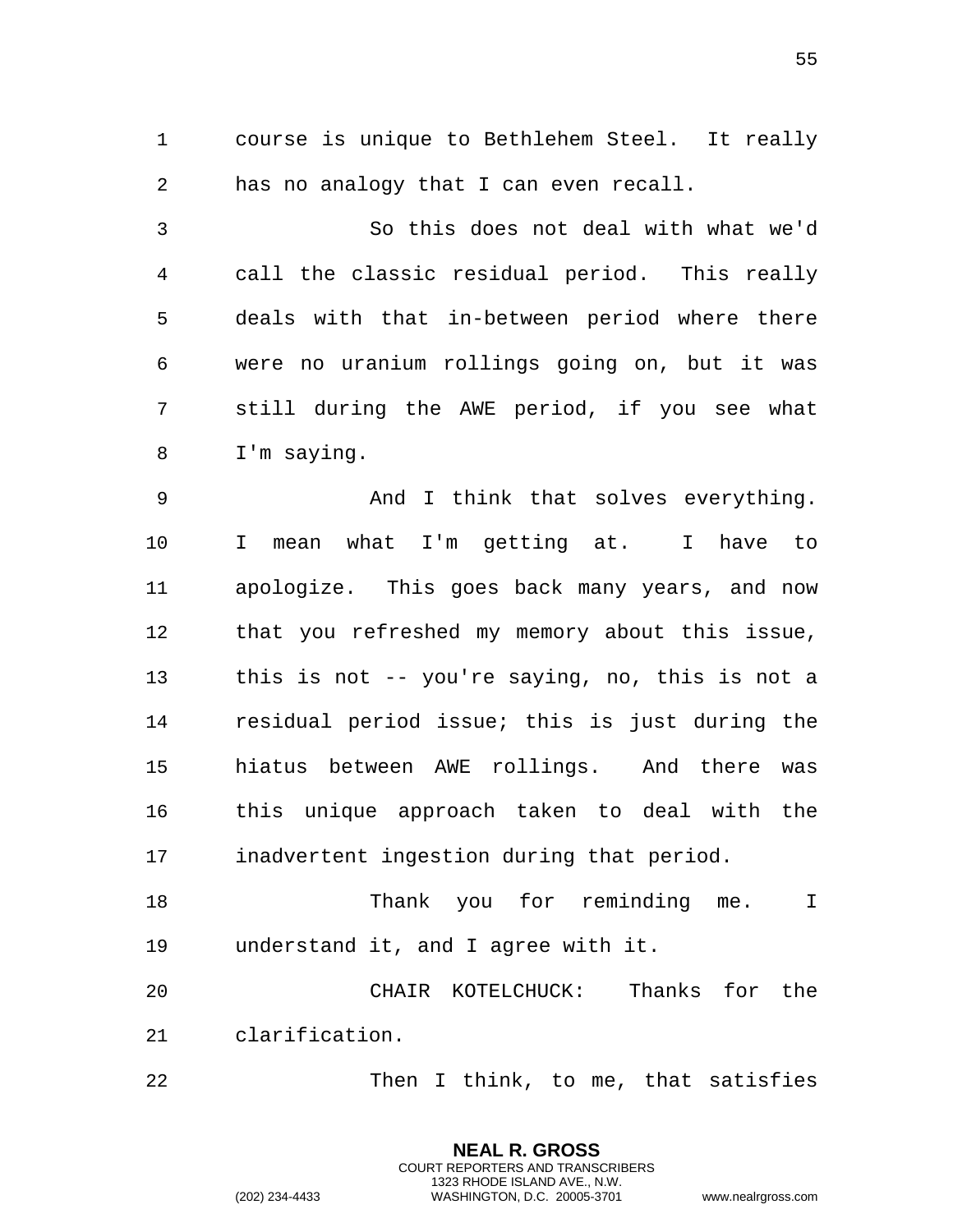me, and I think we should move to close. MEMBER BEACH: Agreed. MR. KATZ: It's not a finding, right? Like the other issue. There's no error in the dose reconstruction. MEMBER MUNN: No, there was no error. 8 CHAIR KOTELCHUCK: That's right. MEMBER CLAWSON: That's correct. I don't see it as a finding. This is Brad. CHAIR KOTELCHUCK: Okay. Observation it is. So .9 becomes now an observation. Okay. We have resolved Bethlehem Steel and all the points on it. Good. I'm glad. So that memo that you folks sent out, SC&A sent out, and our discussion has resolved lots of these, all of the issues remaining for Bethlehem Steel. Good. Now we go on to -- MS. GOGLIOTTI: If I may, can I suggest while we have John Mauro on the line 22 that we do 360.3, and that way he

> **NEAL R. GROSS** COURT REPORTERS AND TRANSCRIBERS 1323 RHODE ISLAND AVE., N.W.

(202) 234-4433 WASHINGTON, D.C. 20005-3701 www.nealrgross.com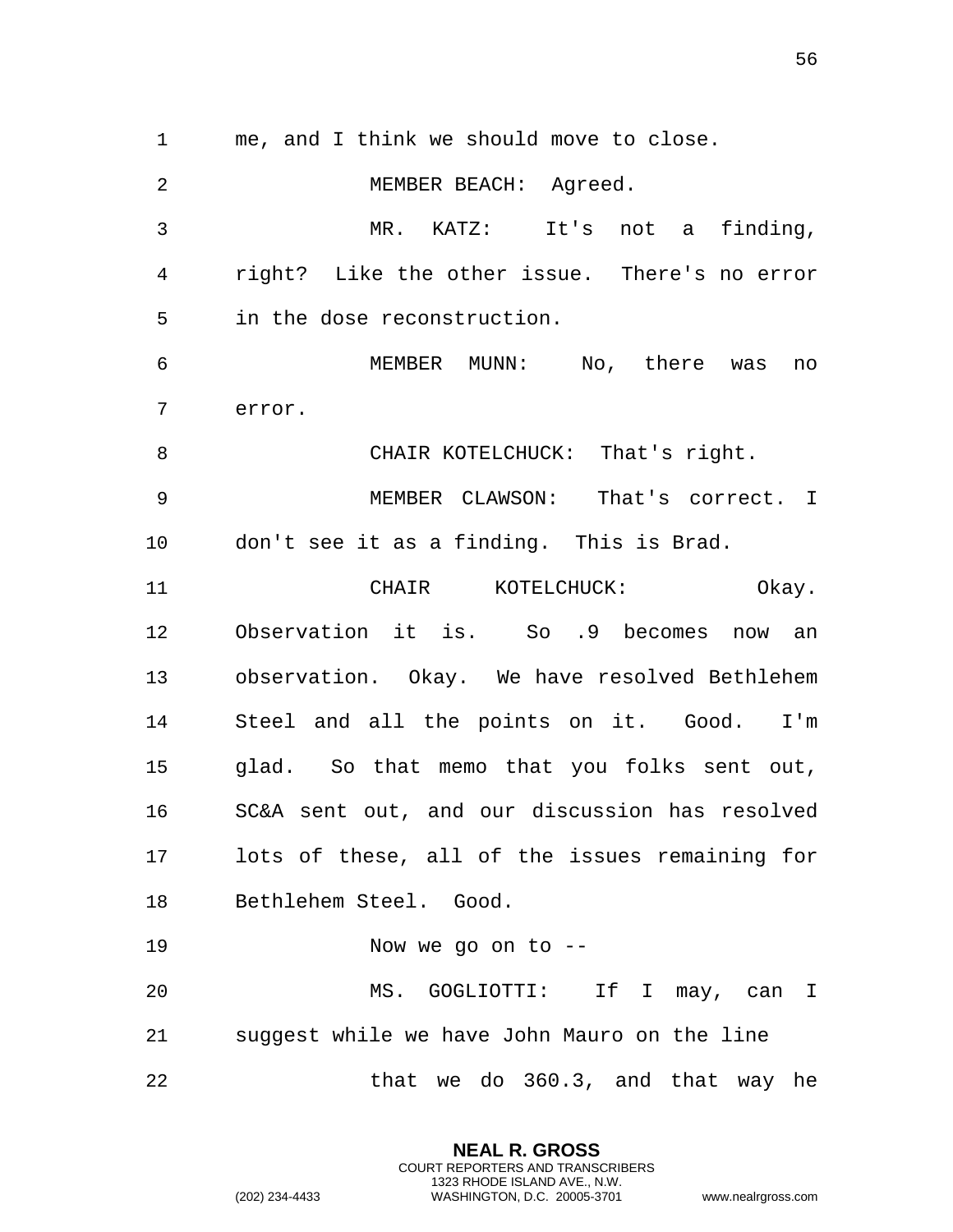doesn't need to be on the call for one more finding for the rest of the day. CHAIR KOTELCHUCK: Right, 360.3. Okay. Ah yes, the BONUS Reactor. Okay. MR. SIEBERT: This is Scott. Just for clarification this is in the same set, correct? 8 MS. GOGLIOTTI: Yes, the same set. CHAIR KOTELCHUCK: Right, 14 through 18 AWE. MR. SIEBERT: Just verifying, thank you. CHAIR KOTELCHUCK: Yes. Good. Okay. MS. GOGLIOTTI: And this finding stated that there was insufficient evidence presented for the assigned internal dose. 18 DR. MAURO: There's a story here. Perhaps I can help out a little bit. NIOSH is in the difficult position of trying to assign internal doses to workers at the BONUS Reactor. This is one of the

> **NEAL R. GROSS** COURT REPORTERS AND TRANSCRIBERS 1323 RHODE ISLAND AVE., N.W.

(202) 234-4433 WASHINGTON, D.C. 20005-3701 www.nealrgross.com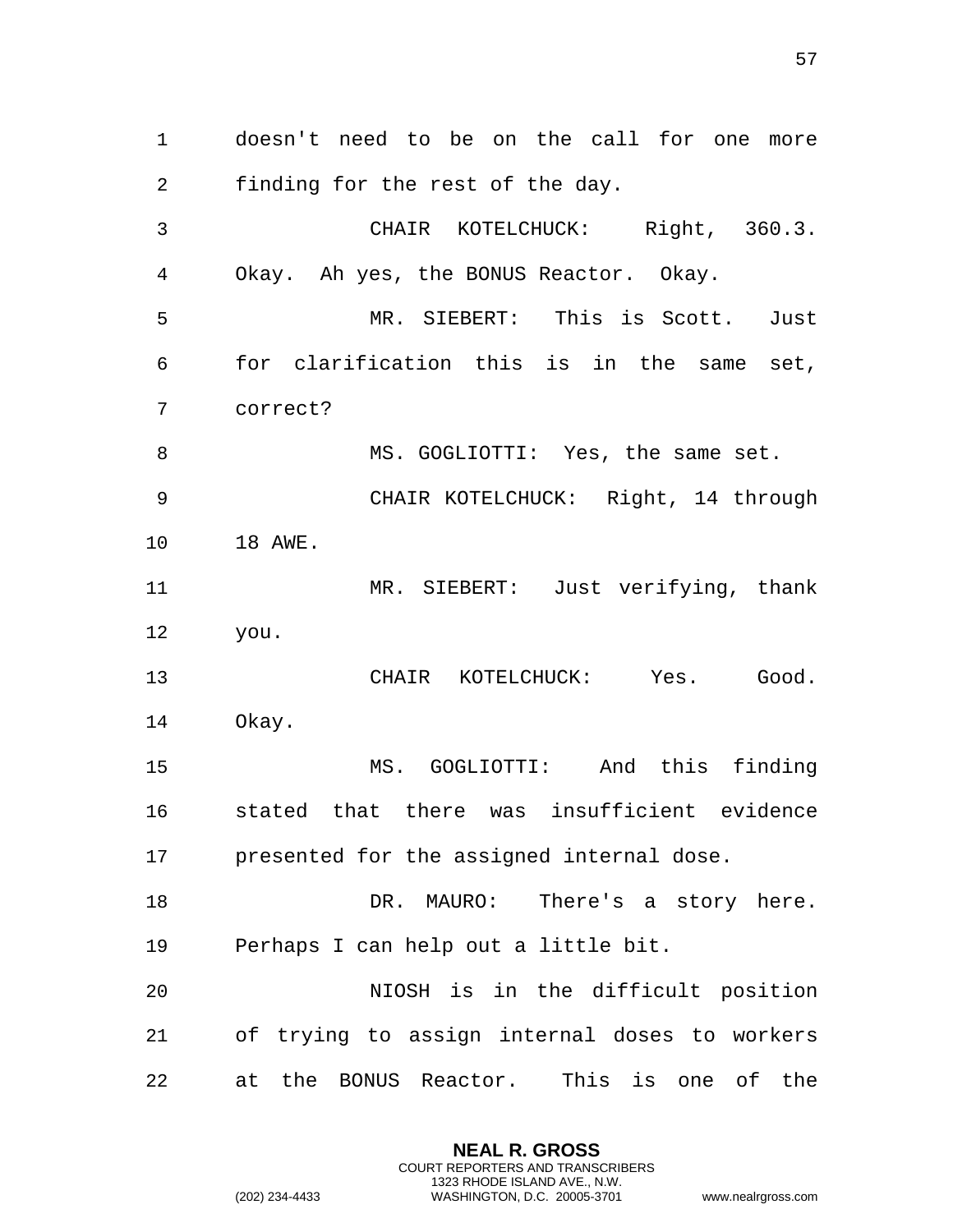reactors, the research reactors I believe, in Puerto Rico.

3 And the question was: Okay, we want to try to assign some internal dose, if we can, to the workers.

 But there really wasn't sufficient data in order to do that. So a surrogate approach was taken. And certainly anyone, if I'm not communicating this accurately please help me out, but I believe that the decision that was made by NIOSH was well, let's take advantage of the data, the environmental data at INL for locations that I believe had reactors that were not completely dissimilar from the BONUS Reactor.

16 And my position was: You can't do that. The whole [set of] circumstances surrounding INL and its environmental levels, if you were to say, okay, I was going to put this to the test on the surrogate data test, it would fail.

So I would say you really can't do

**NEAL R. GROSS** COURT REPORTERS AND TRANSCRIBERS 1323 RHODE ISLAND AVE., N.W.

(202) 234-4433 WASHINGTON, D.C. 20005-3701 www.nealrgross.com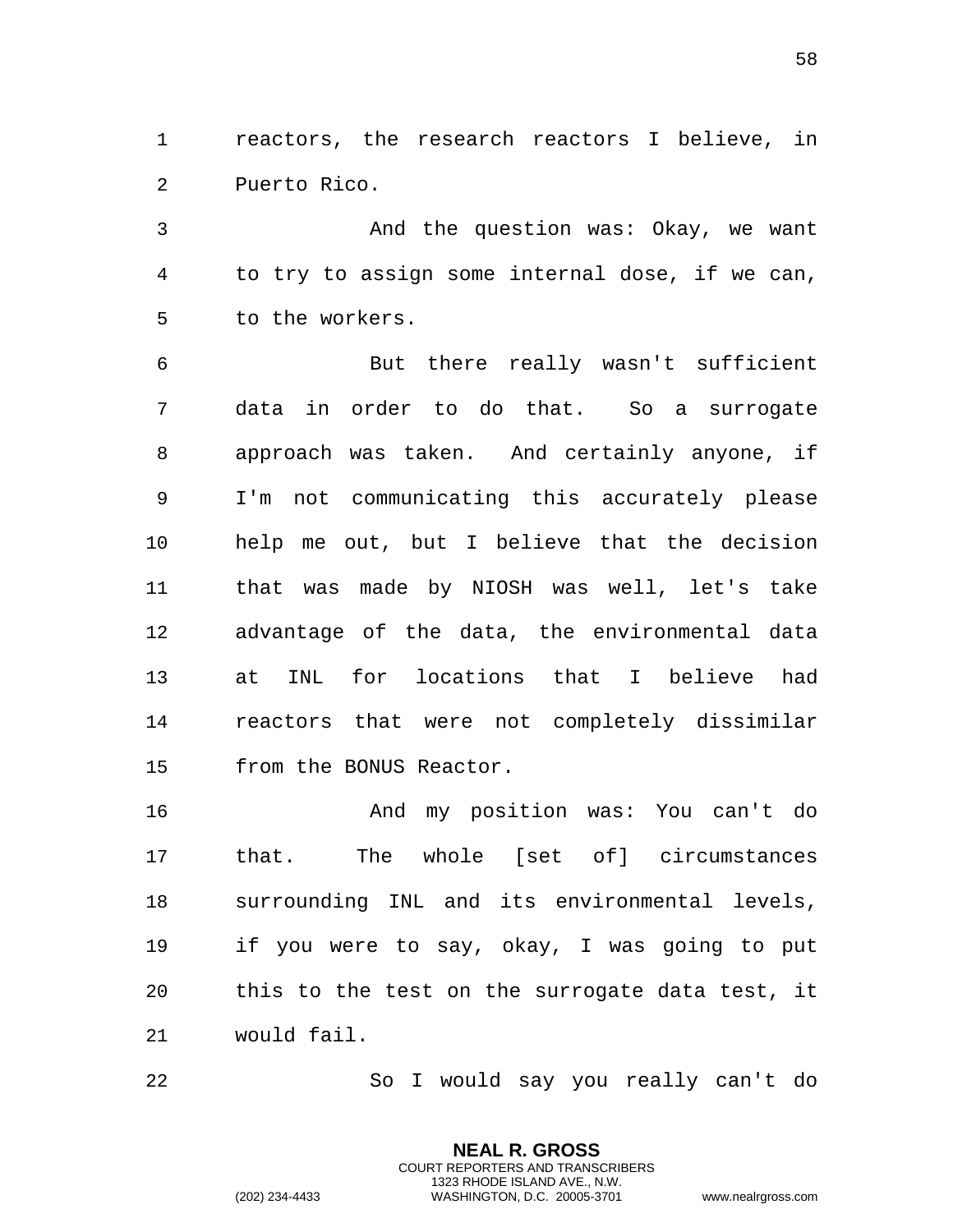that.

| 2  | But at the same time, I understood              |
|----|-------------------------------------------------|
| 3  | that there probably wasn't $-$ - I believe the  |
| 4  | record showed that there really wasn't very     |
| 5  | much fuel failure or reason to believe that     |
| 6  | there was internal exposures that could have    |
| 7  | occurred at the BONUS Reactor.                  |
| 8  | And I agree with that, too. So you              |
| 9  | find yourself in the position of: Well, listen, |
| 10 | we're trying to assign some internal dose, but  |
| 11 | how are we going to do that?                    |
| 12 | And my takeaway, and this was in my             |
| 13 | write-up, is that well, when you're in this     |
| 14 | circumstance one of the strategies that NIOSH   |
| 15 | has used in the past was, I believe it's OTIB-  |
| 16 | 033, whereby you say, okay, here we've got a    |
| 17 | We know it's under radiological<br>reactor.     |
| 18 | controls. We've got a good health physics       |
| 19 | program going. And what you do then is say,     |
| 20 | well, if we want to put a plausible upper bound |
| 21 | on what internal exposures might have occurred  |
| 22 | if you don't have air sampling measurements or  |

**NEAL R. GROSS** COURT REPORTERS AND TRANSCRIBERS 1323 RHODE ISLAND AVE., N.W.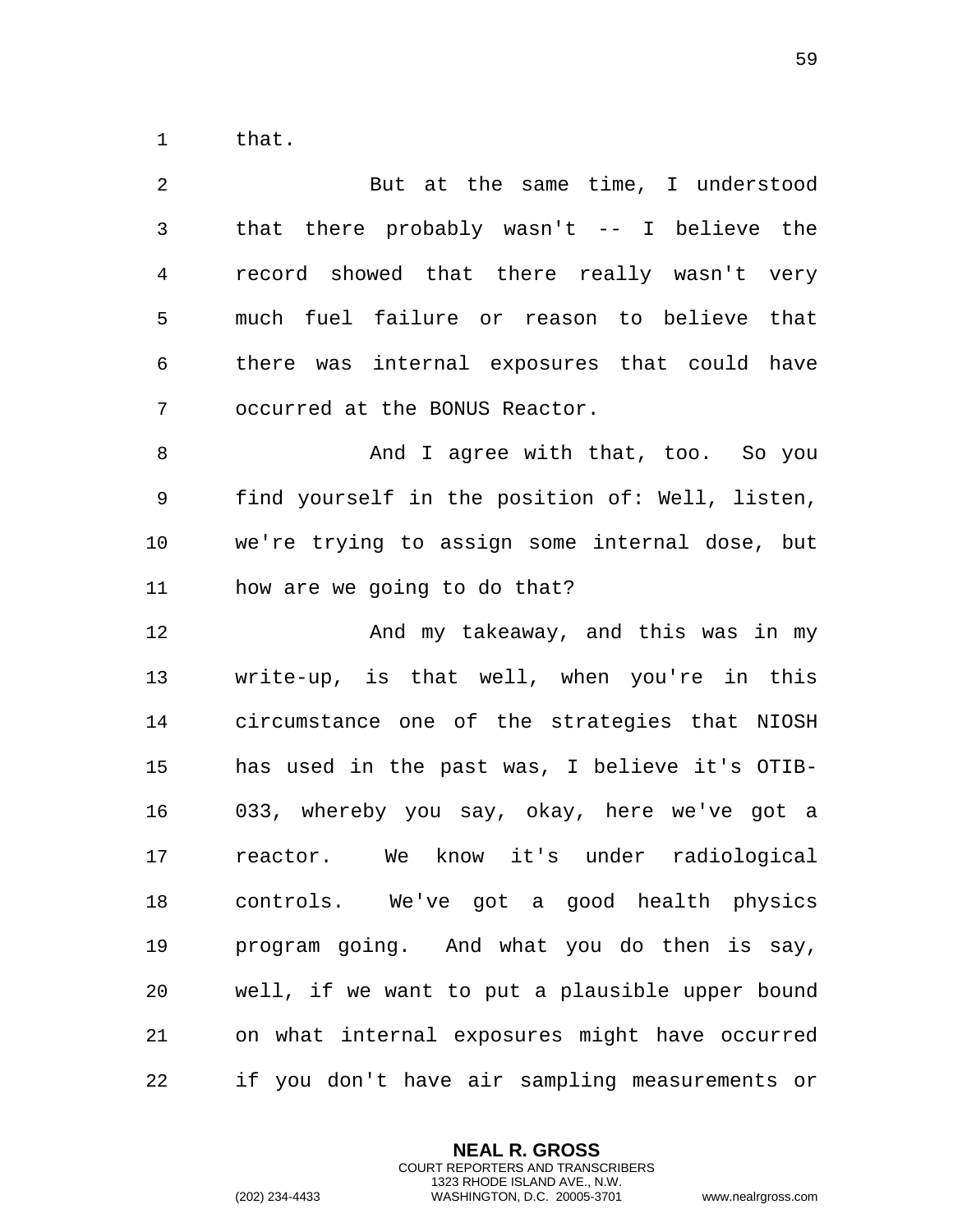bioassay data to draw upon for a given worker or for the workers in general, you go to some fraction of an MPC or a DAC as being, well, we could say with a degree of confidence that because of the HP programs, it would be 10 percent or some fraction of derived air concentration or an MPC if that's the time period.

 That seems to be a strategy to come at this problem that is more defensible than using INL environmental airborne concentrations as a surrogate.

 At the same time, I'll also admit that even that approach, this fraction of a DAC OTIB-033 approach may be overly conservative, even here given that I believe there's some evidence that there was very little fuel failure or concern about internal exposure.

 But of all the different strategies that might be available to NIOSH to try to assign something, it seems to me that was the closest that I could think of.

> **NEAL R. GROSS** COURT REPORTERS AND TRANSCRIBERS 1323 RHODE ISLAND AVE., N.W.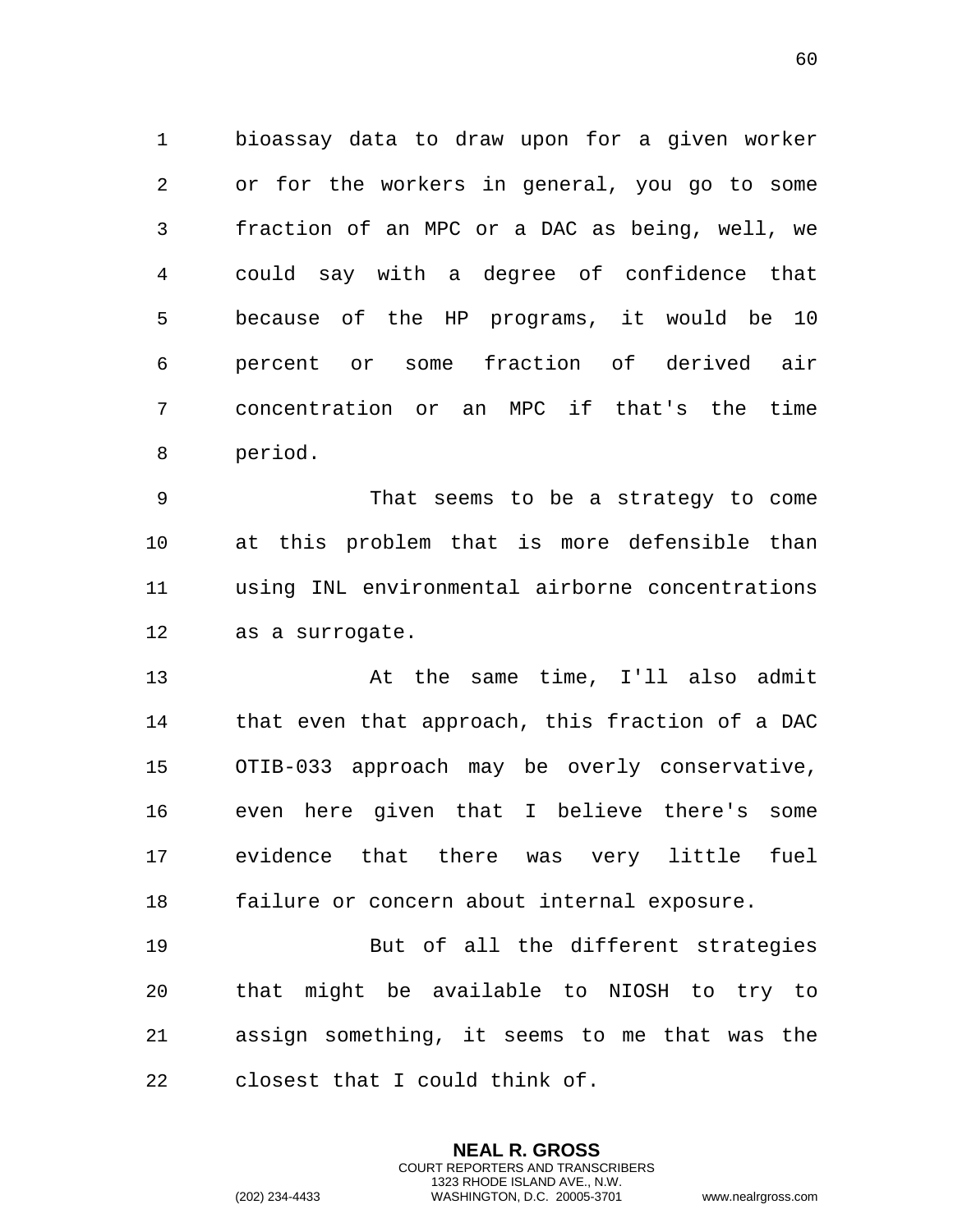MS. GOGLIOTTI: John? DR. MAURO: Yes. MS. GOGLIOTTI: Since your response, Beth did come back and respond again. DR. MAURO: Oh, okay. MS. GOGLIOTTI: And let me just read her response. 8 To explore any impact of this finding, the case was reevaluated using the complex-wide overestimate from OTIB-18, as suggested by SC&A. 12 The probability of causation increased less than 4 percent, remaining below 40 percent. Also, all claims from the BONUS Reactor, as well as the Puerto Rico Nuclear Center, were reviewed and each of the other claims is for a job title more in line with environmental intakes than operational intakes. Therefore this finding does not appear to have an impact on the claims revised to date.

> **NEAL R. GROSS** COURT REPORTERS AND TRANSCRIBERS 1323 RHODE ISLAND AVE., N.W.

(202) 234-4433 WASHINGTON, D.C. 20005-3701 www.nealrgross.com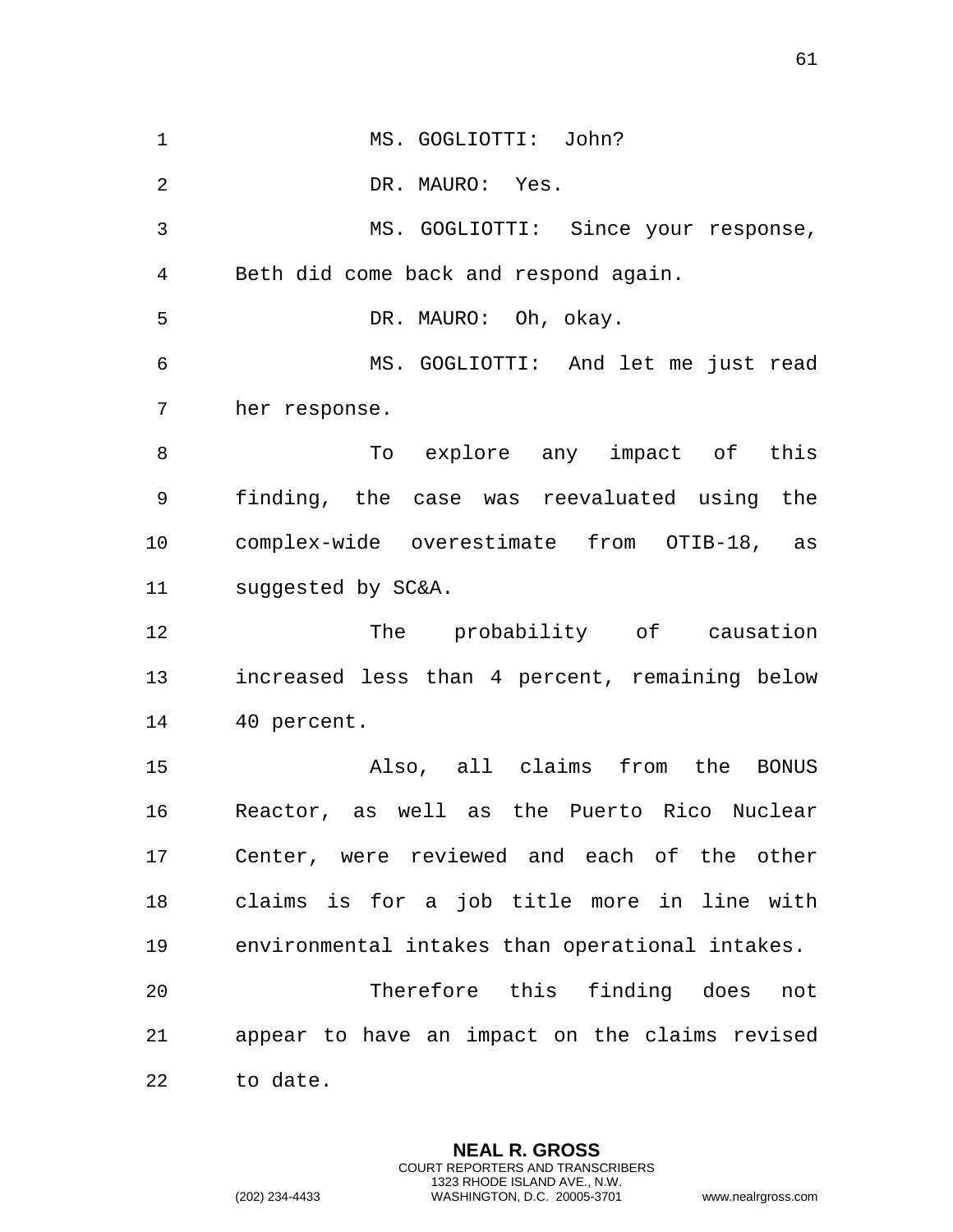1 And just to clarify, job title more in line with environmental intakes, you mean like an administrative position? MR. ALLEN: This is Dave. I'll answer that. I don't know how much detail I can say in a meeting like this, but one was an accountant/secretary type of thing. 8 MS. GOGLIOTTI: Okay. DR. MAURO: And does that follow this fraction of a DAC approach? I remember 18 and 33 sort of relate. MR. ALLEN: Right, 18 basically, as I recall, gives a complex-wide overestimating approach. And 33 allows you to take a fraction of that. 16 DR. MAURO: Yes. MR. ALLEN: This was actually just applying 18 without taking a fraction. DR. MAURO: Oh, so it's even more conservative. MR. ALLEN: Yes. I mean, basically, you probably have a point: That the sum of the

> **NEAL R. GROSS** COURT REPORTERS AND TRANSCRIBERS 1323 RHODE ISLAND AVE., N.W.

(202) 234-4433 WASHINGTON, D.C. 20005-3701 www.nealrgross.com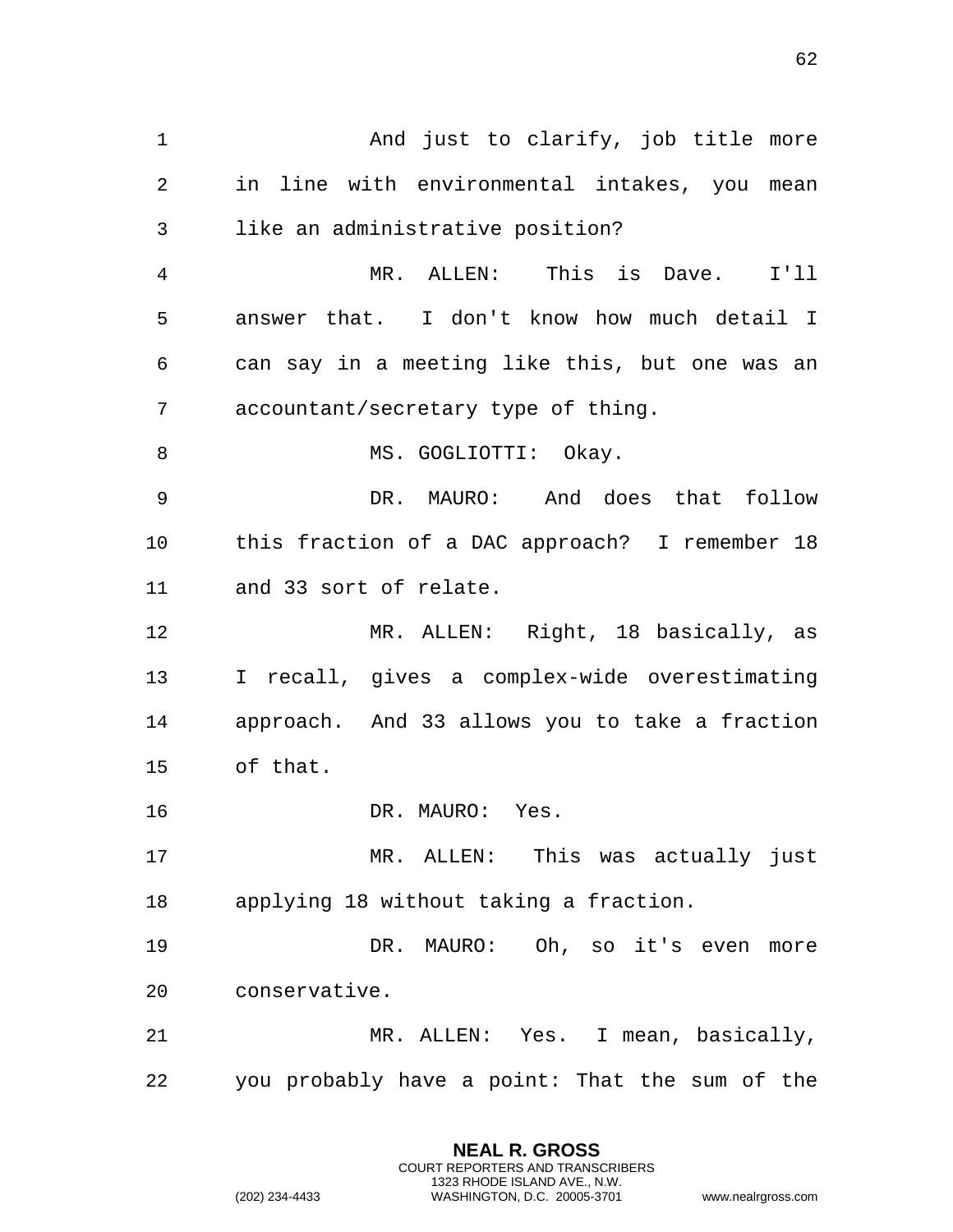environmental is probably not the right way to go.

 All I'm pointing out with this comment response is that, if we put an overestimating approach in there, it still doesn't affect this claim.

 DR. MAURO: I agree. The way I look at it is -- I remember the OTIB-18 was supplemented with 33 so that you can get even more realistic if you need to.

 And so basically, the strategy you're adopting is to go with the site-wide generic approach of 18/33, and I'm fine. That was basically what I was trying to recommend.

 MEMBER MUNN: OTIB-18 has been worked over pretty well.

 DR. MAURO: Yes. That's all been reviewed and approved.

MEMBER MUNN: Yes, long since.

 MS. GOGLIOTTI: So based on that, I think we can recommend closure.

> **NEAL R. GROSS** COURT REPORTERS AND TRANSCRIBERS 1323 RHODE ISLAND AVE., N.W.

DR. MAURO: I'd agree with that.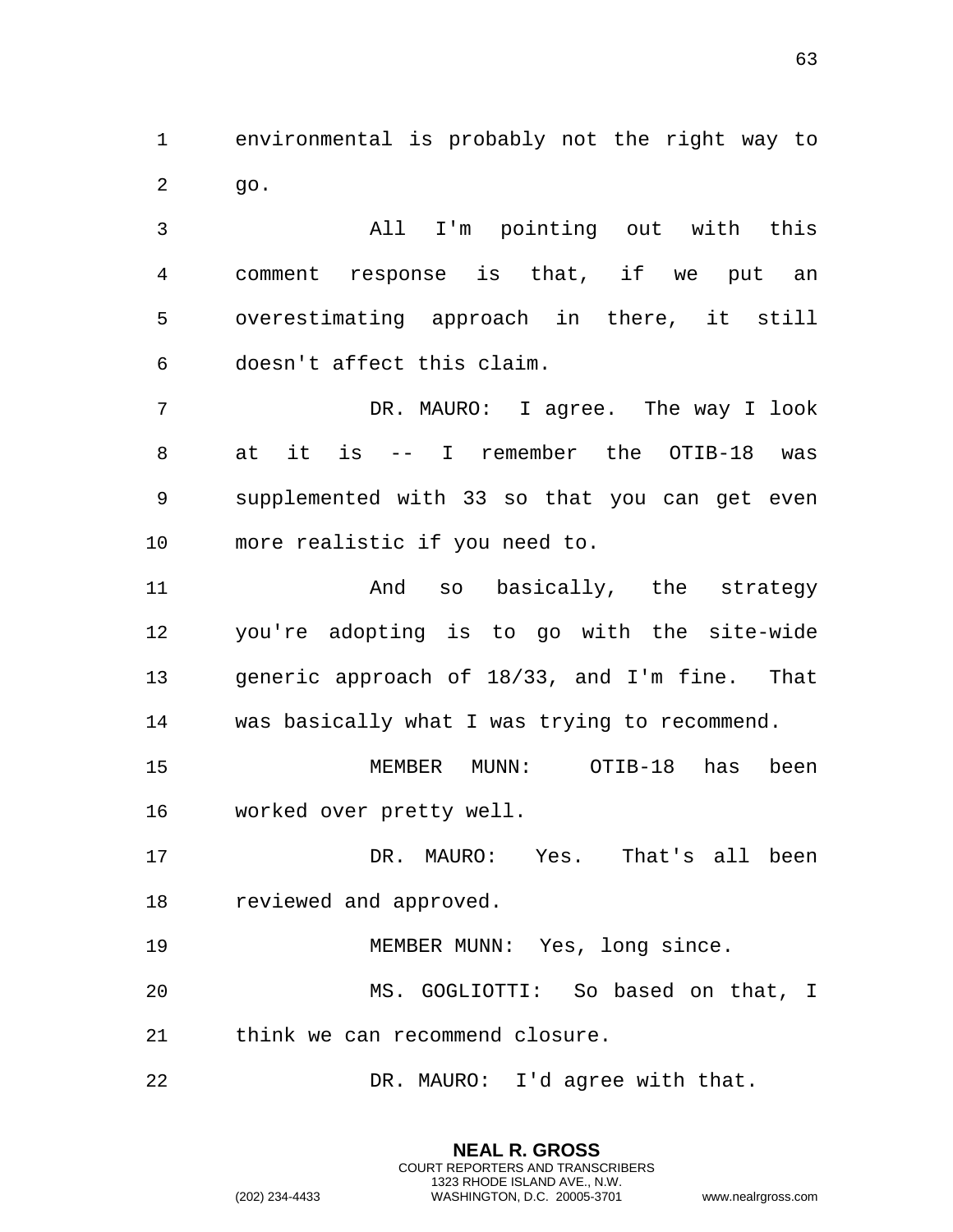1 MEMBER BEACH: I agree.

MEMBER CLAWSON: Sounds good.

MEMBER MUNN: Yes.

 MS. GOGLIOTTI: Okay. Closed. Now Dave, did you want to continue on with the expanded responses? Did we lose Dr. Kotelchuck?

 CHAIR KOTELCHUCK: You did lose me. I was on mute and forgot that. I usually stay off of mute, but we had a lot of noise here in 11 the background.

12 12 I did ask a question, and no wonder people didn't answer. I said that, for the particular case here, what we're saying -- do I understand that what we're saying is that the overestimation works perfectly -- works appropriately for this case.

18 But my question was, is there another case -- another case could occur which would not be resolved in this fashion if we had somebody who was involved with operations? We don't have to resolve that. All we can say is

> **NEAL R. GROSS** COURT REPORTERS AND TRANSCRIBERS 1323 RHODE ISLAND AVE., N.W.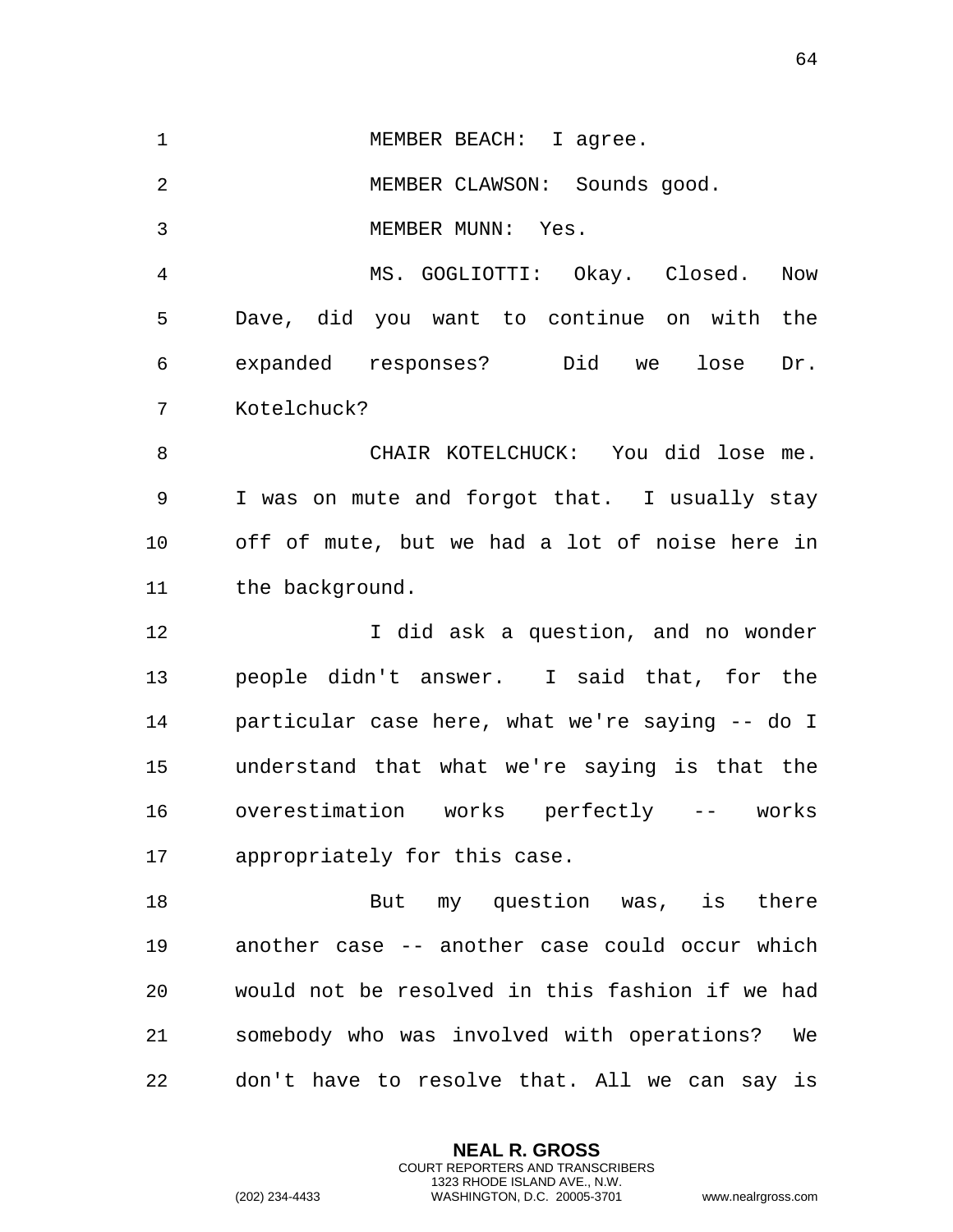we're resolving this case, and we're closing it. Is that correct?

MEMBER MUNN: Correct.

 DR. MAURO: I'm sorry to interrupt, but I think that's a solution for the BONUS Reactor. Now we're talking the solution for internal exposure that is being proposed for this worker. I think it would be universal for anybody who worked at the BONUS Reactor because I think there's some evidence that there really wasn't any potential for internal exposure.

 And this OTIB-18/33 approach is, in fact, a good way to place a plausible upper bound on internal exposures for any time that you would have a situation, another case.

 Let's say we ran into another case at the BONUS Reactor where the person was working there, and there really is no reason to believe he had very much internal exposure at all for the same reasons we don't believe this person had it.

I would say that it would have broad

**NEAL R. GROSS** COURT REPORTERS AND TRANSCRIBERS 1323 RHODE ISLAND AVE., N.W.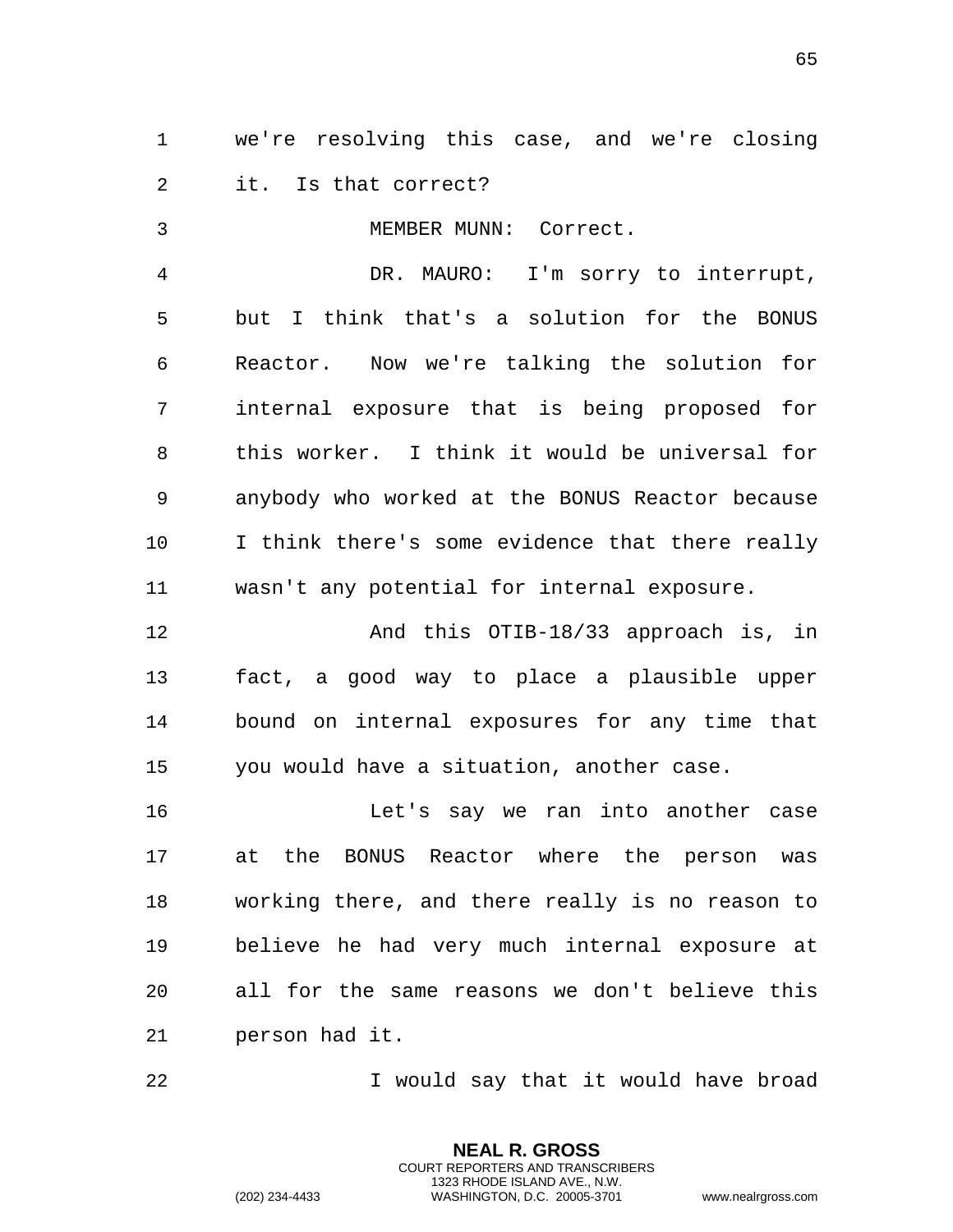applicability and not necessarily only this case at the BONUS Reactor.

 CHAIR KOTELCHUCK: With OTIB-33. DR. MAURO: Yes. I agree with the OTIB-18/33 approach. CHAIR KOTELCHUCK: Yes. Okay. Fine, good. So we close. We're closing, and I'm back online. Sorry. So the question was, where do we go to next. And we were starting with the cases where we had the extended discussion. We started with Bethlehem Steel. And I would then go to, I guess -- I guess the next one was the Hanford, Lawrence Livermore National Lab. DR. MAURO: Since that's closed now, I'm going to break from mute. It was nice speaking with everyone, so I'll bid my adieu.

 CHAIR KOTELCHUCK: Thank you for your input.

DR. MAURO: Bye-bye.

 CHAIR KOTELCHUCK: Okay. One of the cases was at Hanford 42. That's actually the

> **NEAL R. GROSS** COURT REPORTERS AND TRANSCRIBERS 1323 RHODE ISLAND AVE., N.W.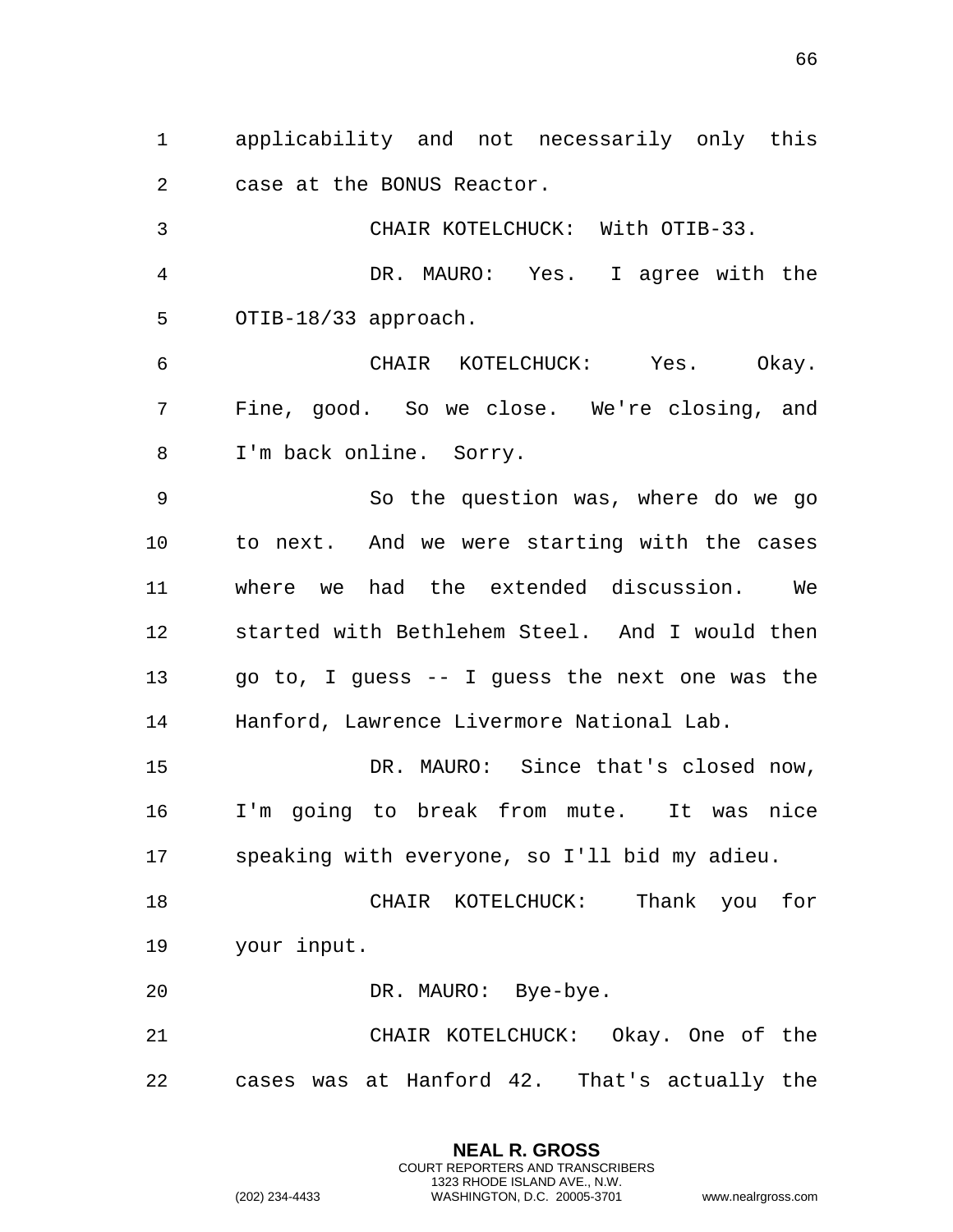[Sets} 19 through 21, right? MS. GOGLIOTTI: This one, yes, 42 and 19 through 21, correct. CHAIR KOTELCHUCK: Okay. Then let's -- can we go ahead with that one? MS. GOGLIOTTI: Yes. Bob, are you on the line still? 8 MR. BARTON: I'm right here, Rose. Alright. So this one we've had some discussion on, especially at the last meeting. I'll just give a little bit of background here. 13 The original finding: We were looking at this case, and we noticed that for certain years, specifically '57 through '71, we were not seeing any missed shallow doses being applied for the claimant, although the years prior to that, to '56 and the years after that, '72, we were seeing missed dose applied. And so what I had originally done is I went in and said: Why are we not seeing any missed dose applied for this period of time?

> **NEAL R. GROSS** COURT REPORTERS AND TRANSCRIBERS 1323 RHODE ISLAND AVE., N.W.

(202) 234-4433 WASHINGTON, D.C. 20005-3701 www.nealrgross.com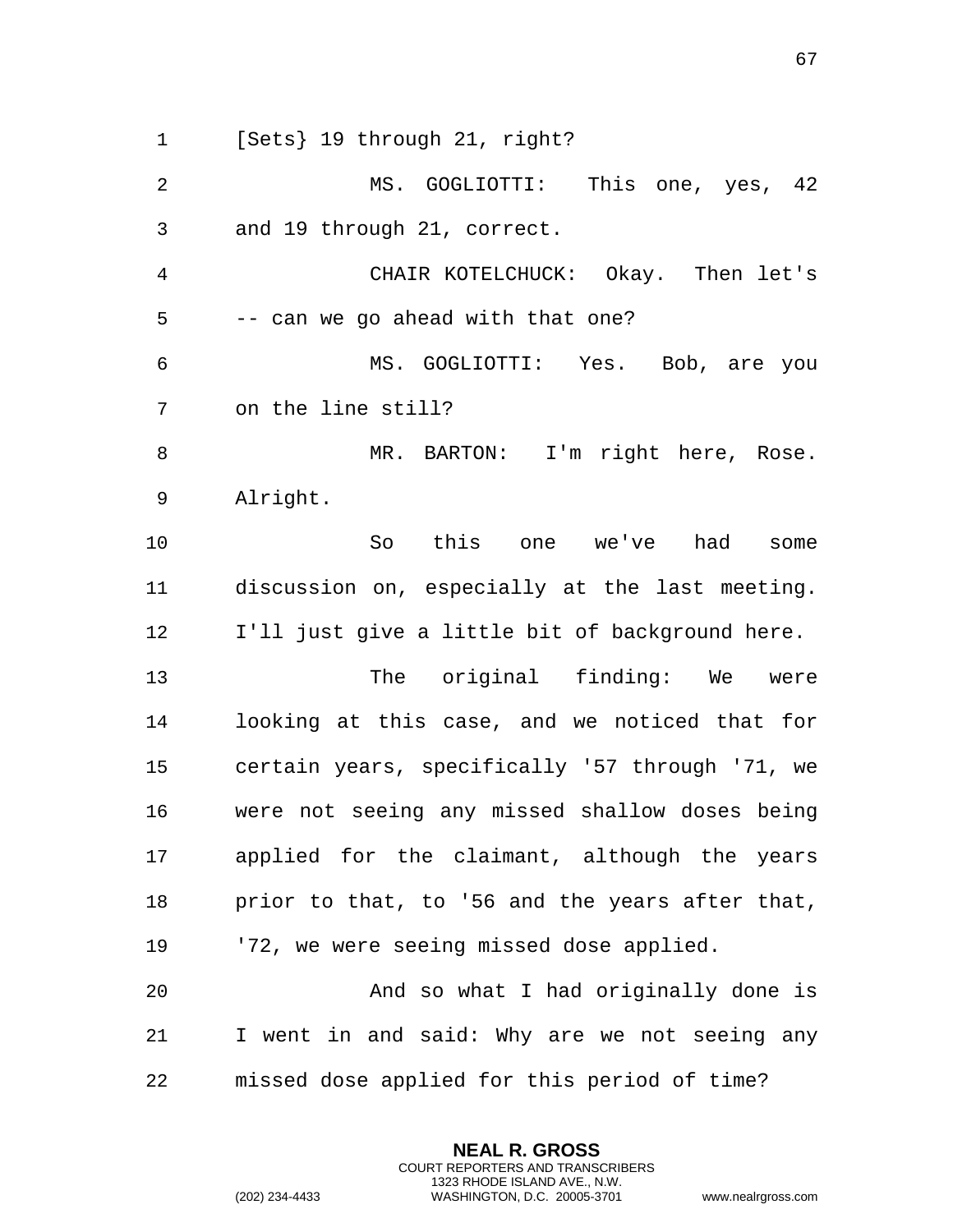1 And I had found what I thought was an error in the coding of the Hanford tool. And it's these Excel workbooks that kind of automate the process for dose reconstructors.

 And so I presented where I thought the error was occurring in the coding. And what happened was we got a response from NIOSH, and they said: Well, no, for this case what we're assuming is that shallow doses are not actually electrons.

 What they are is they're going to be low energy photons. And for that period of time that was in question, the Hanford dosimeter actually had three elements. It was deep, shallow, and then an X-ray component, which was the third component.

 And what NIOSH presented as the technical defense was that, well, if you don't see any sort of positive reading on that third component, the X-ray component, it's just not likely that you're exposed to a low energy photon source.

> **NEAL R. GROSS** COURT REPORTERS AND TRANSCRIBERS 1323 RHODE ISLAND AVE., N.W.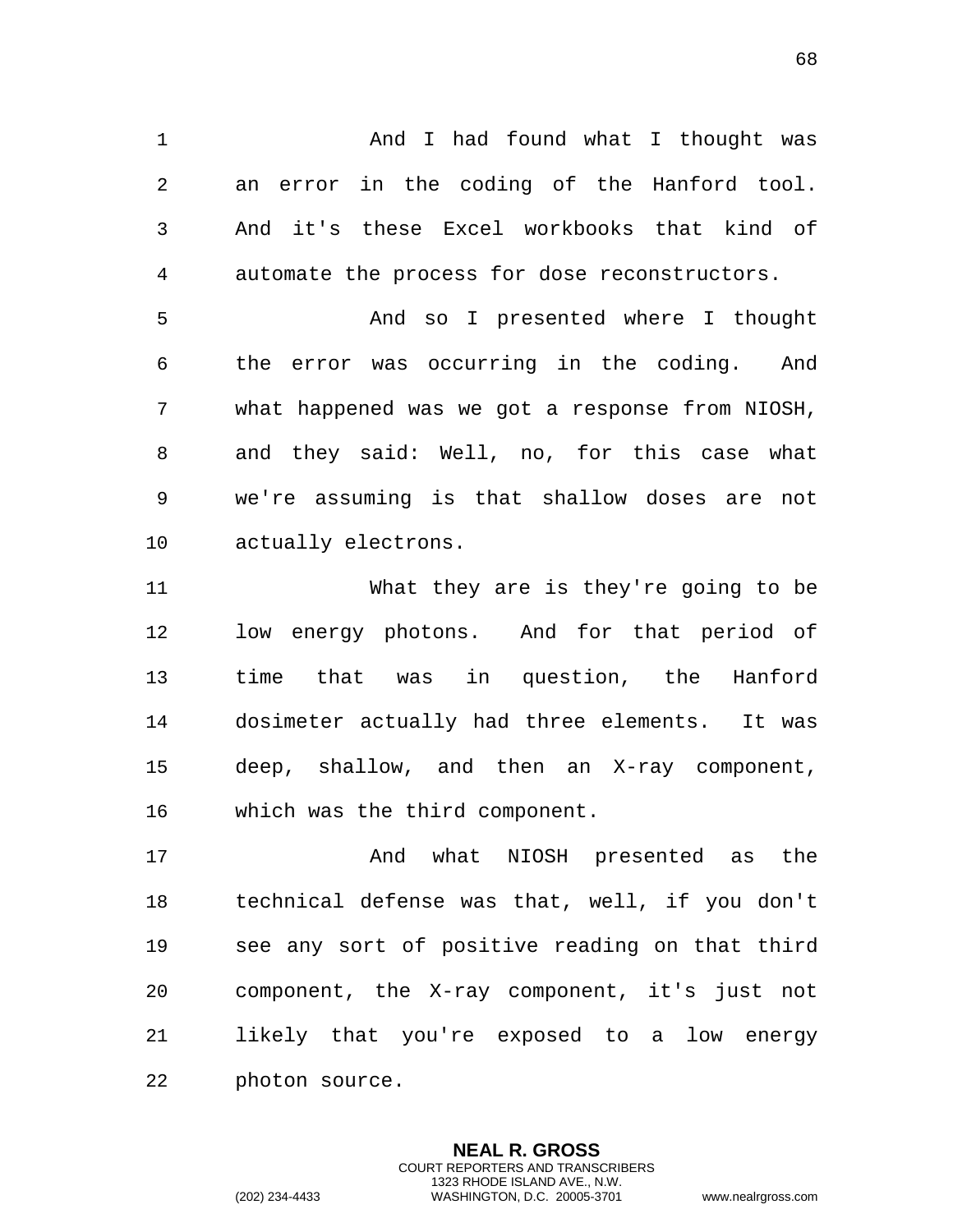And so unless we see that positive value in the X-ray doses, then we're not going to assign any missed, or we really shouldn't be assigning any measure either shallow doses because the positive X-ray component essentially serves as the criterion for that period, for when you should be assigning these doses.

 And so we brought in our own external dosimetry expert and we talked about this at the last meeting. We really don't have any comments on the technical nature of that.

 One thing we'd say is that that information -- how you interpret the dosimeters at Hanford for that period -- we feel that's important information to be put into the TBD because it is a technical judgment, and while we agree it makes sense, obviously for the transparency of the program, it just makes sense for any sort of outside parties or later reviews to say, okay, they were assuming low energy photons, but they also had this criteria

> **NEAL R. GROSS** COURT REPORTERS AND TRANSCRIBERS 1323 RHODE ISLAND AVE., N.W.

(202) 234-4433 WASHINGTON, D.C. 20005-3701 www.nealrgross.com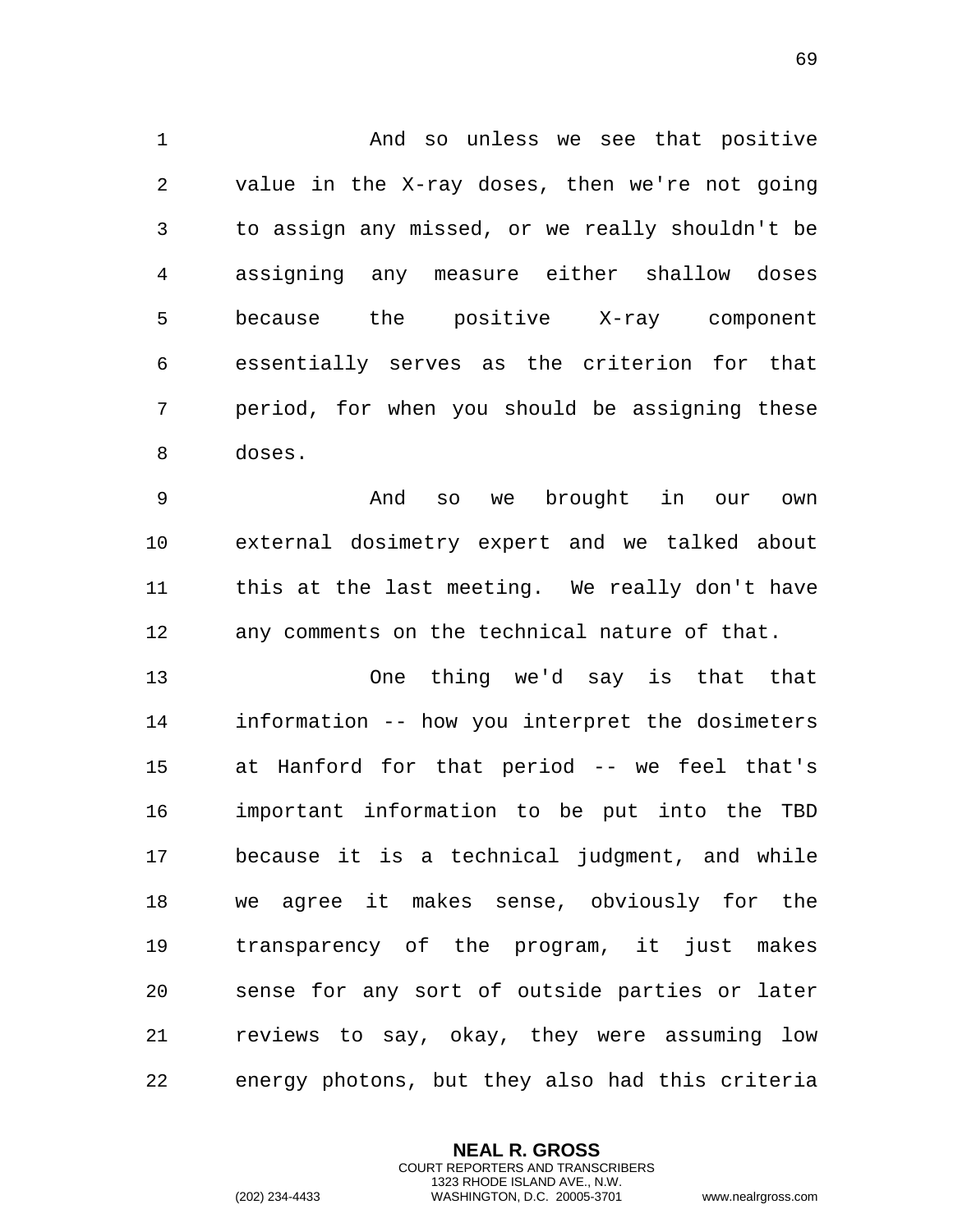that you needed an X-ray component before assigning it.

 So we agreed with the technical aspect of it. But I still had some concerns on what I feel is a small coding error in the workbook for those years, in that even though it might have worked for this case, concerns remain that in other situations it might be returning an erroneous result when you're trying to count the number of missed doses for shallow.

 And so we wrote up this memo. And at that meeting, I tried to explain what the error was I was seeing, and it was requested that we produce this memo so that we could show specifically where we think that the workbook might be going awry.

 And so this is the memo that you see up here on the screen. And what I did was basically just went in and created a fake exposure scenario where -- to test this concept of having the X-ray doses be positive to be

> **NEAL R. GROSS** COURT REPORTERS AND TRANSCRIBERS 1323 RHODE ISLAND AVE., N.W.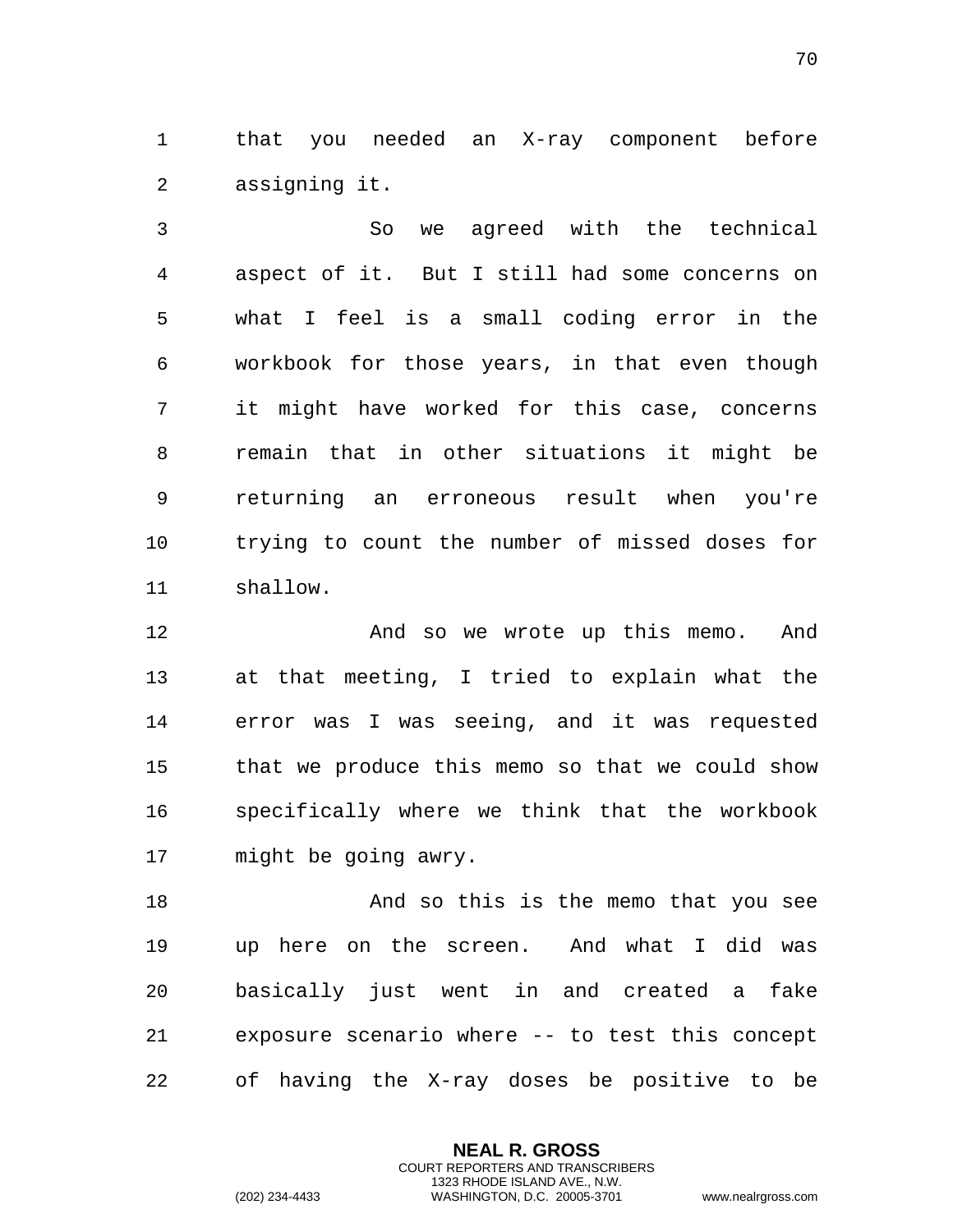able to get the shallow doses. But then also that raised questions about, well, if we're not assuming that they're low energy photons and thus don't need that positive X-ray, I think you're still seeing an error there.

 Then we also came across, because of the function of the workbook, for some odd reason, if you put in a positive ring dosimeter result, it will tally up a missed shallow dose for no real rhyme or reason.

 So that's what we kind of wrote up in our memo. I'm not sure if DCAS and ORAU have had enough time to really look into that. So I guess I'd turn it over to them briefly to see what their thoughts are on it.

 MR. SIEBERT: This is Scott. Let me just let you know, yes, we looked at it for you, and we, as of yesterday, because you had 19 just posted it not that long ago, we put a response up as well.

 And I know you haven't had a chance to look at it because you probably didn't even

> **NEAL R. GROSS** COURT REPORTERS AND TRANSCRIBERS 1323 RHODE ISLAND AVE., N.W.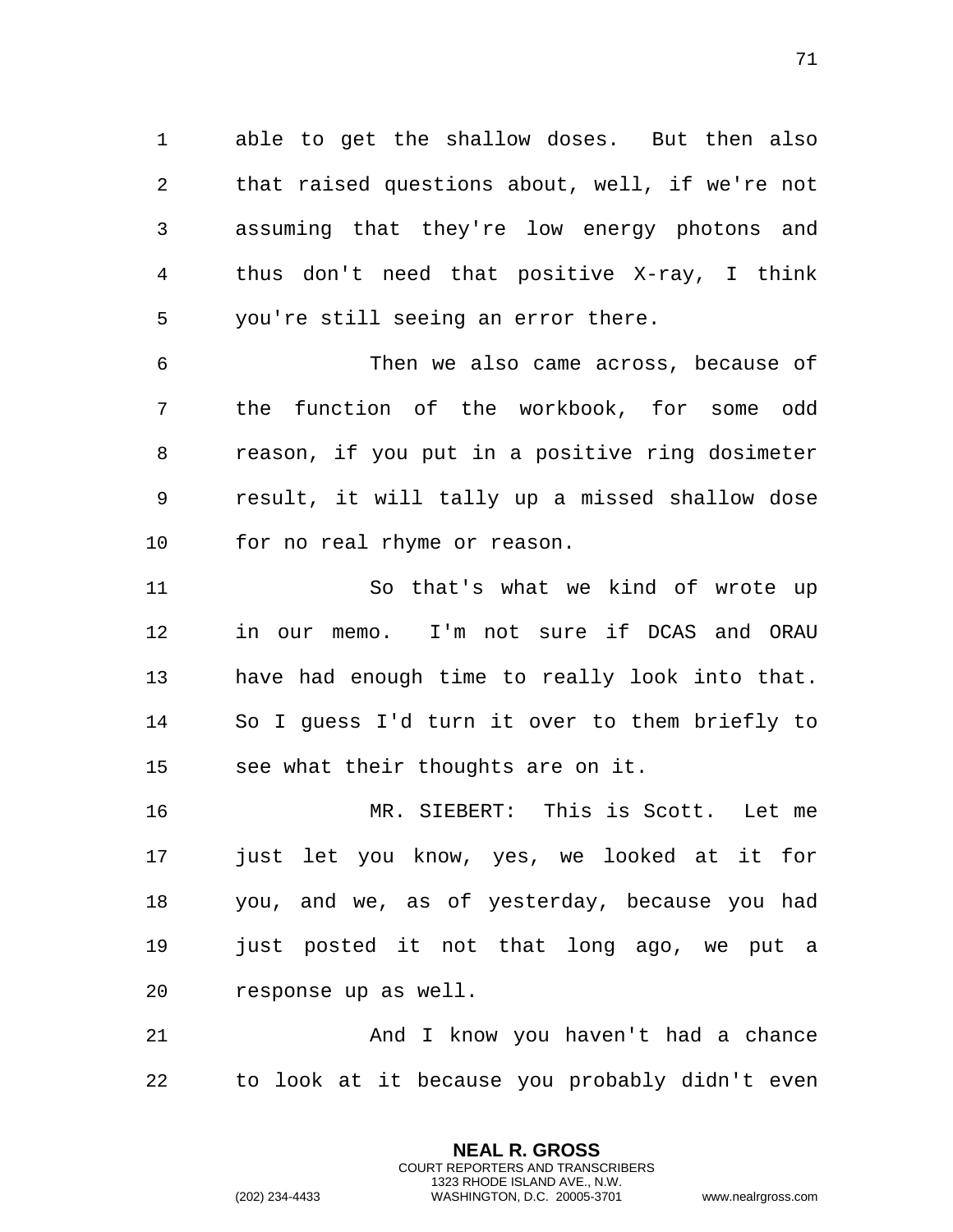know it was there, but we do have Matt Smith, the external dosimetry expert on our side, on the line.

 Would it be helpful to you if he just kind of walked through the general responses that we have on the issues, and then you can review the actual paper at your leisure?

 MR. BARTON: That's fine. I'm not sure if the question that remains is really about the technical aspects of external dosimetry but rather about how the tool was developed.

 MR. SIEBERT: It actually does have to do with both pieces because the tool is implementing some external dosimetry thought process that Matt can probably get into. Matt, does that sound right?

 MR. SMITH: Sure. And we've got Keith McCartney on the line, too, who's our tool development manager.

With respect to the direct question

**NEAL R. GROSS** COURT REPORTERS AND TRANSCRIBERS 1323 RHODE ISLAND AVE., N.W.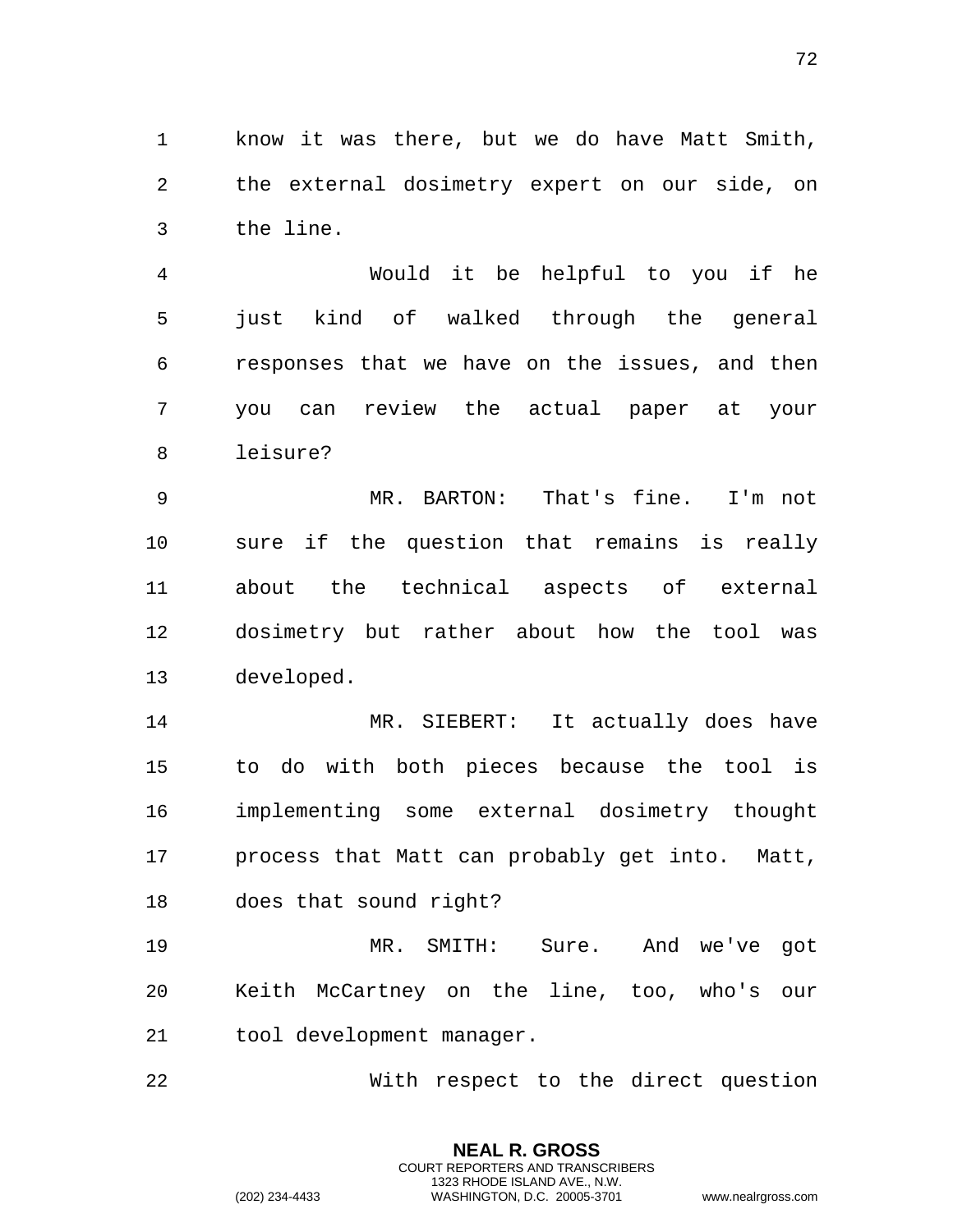about low energy photon dose being applied if the X-ray value is zero but we have a positive ring dose, that was done basically to deal with a very rare instance.

 And we use the presence of ring dosimetry I think for a particular claim, if Keith can refresh my mind on that, to apply the low energy photon dose. Again, using the ring dosimetry as a claimant-favorable assumption 10 that they were maybe working at PFP.

 It turns out -- Keith went and looked at a big retrospective of all the data that we have in the database and really only found two records, in other words two instances where we end up with zero X-ray dose and positive ring dose.

 So it turns out to be a very rare condition.

 In our response, Keith does outline how the tool goes through the logic process of doing that evaluation.

So the bottom line on that

**NEAL R. GROSS** COURT REPORTERS AND TRANSCRIBERS 1323 RHODE ISLAND AVE., N.W.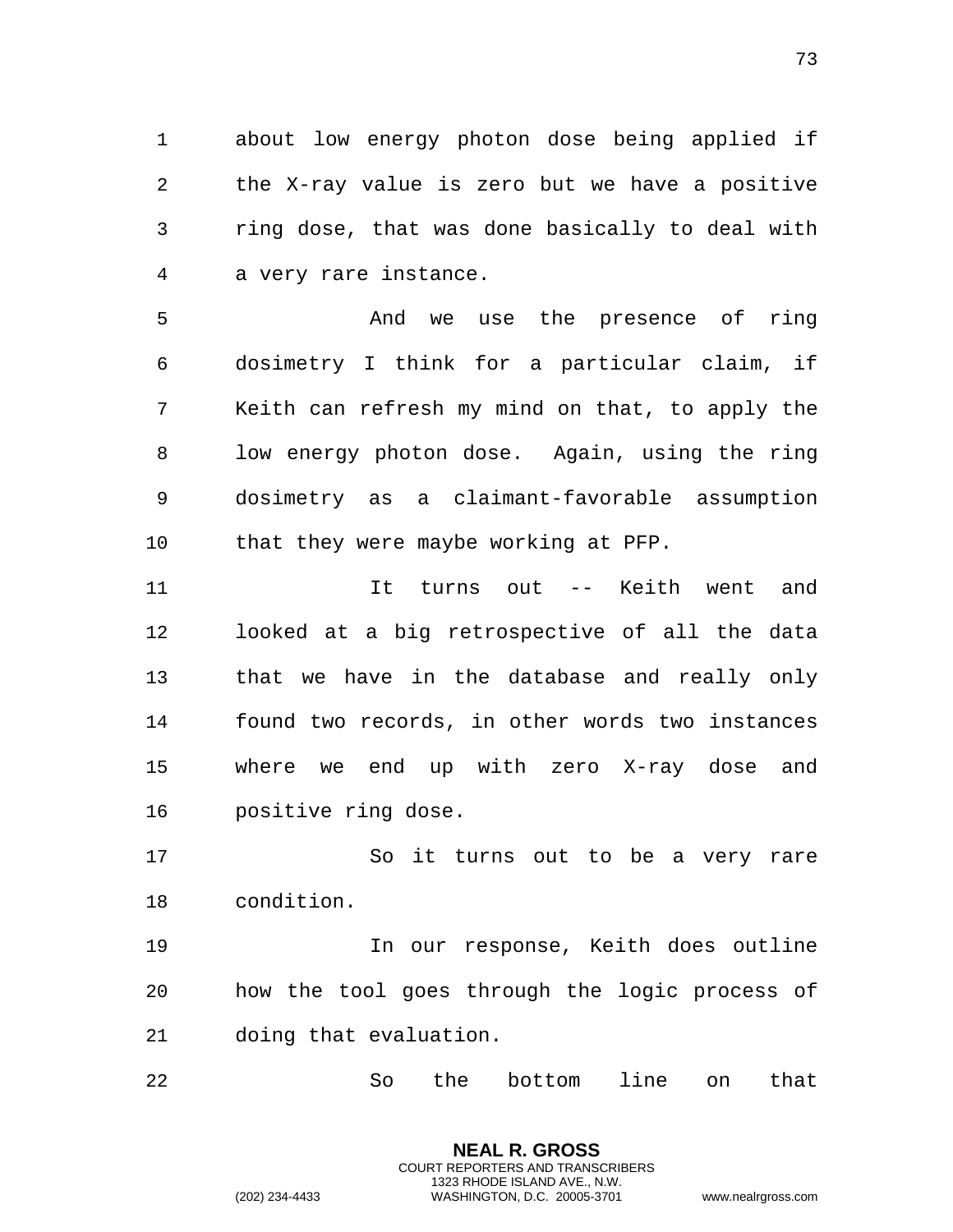particular issue, it's a very rare condition to have occur. And the reason for the tool assigning that low energy photon dose is again to make a claimant-favorable dose assignment.

 With regards to the issue of the overall logic of this tool dealing with things properly if the Energy employees' exposures to electrons, our answer to that is yes.

 And we give a data table that shows all the missed dose that is assigned given the different beta, gamma, and X-ray component settings or results if you will.

 The bottom line on that front is if we have a skin claim, we're going to be using OTIB-17 logic. And because of that multi- element film dosimeter, the logic becomes quite complicated during that time period.

18 And so Keith and his team have actually developed a Visual Basic code to deal with that logic tree.

 That's all broken out in our response to what we call issue number 3 from

> **NEAL R. GROSS** COURT REPORTERS AND TRANSCRIBERS 1323 RHODE ISLAND AVE., N.W.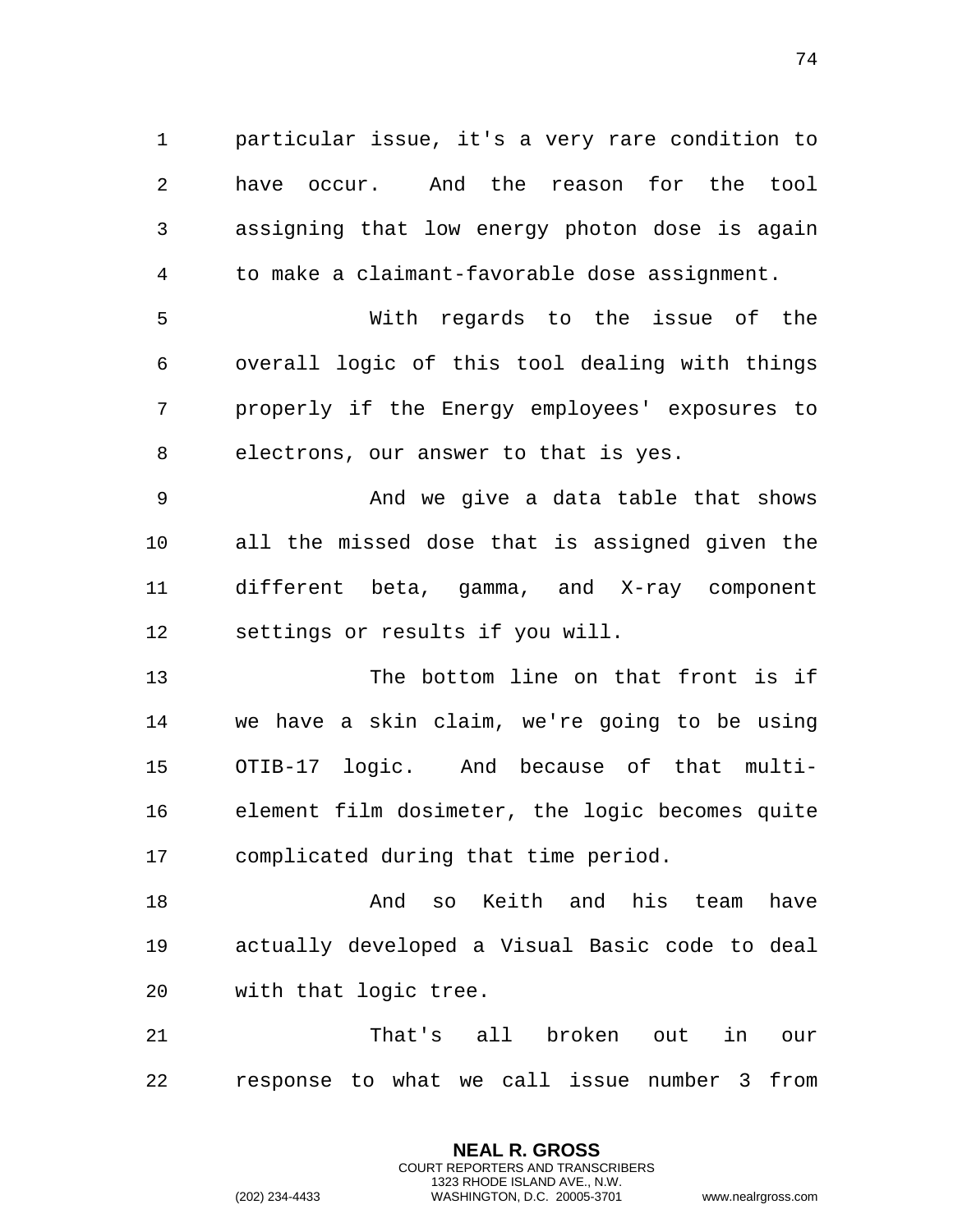the SC&A memo.

| 2              | In most every case, missed dose is              |
|----------------|-------------------------------------------------|
| 3              | given as photons 30 to 250 keV, except for if   |
| $\overline{4}$ | we'd have a zero in the beta column and         |
| 5              | positive values in gamma and X-ray.             |
| 6              | that situation, we choose<br>In<br>to to        |
| 7              | assign the missed doses electrons or photons    |
| 8              | that are low energy depending on the facility.  |
| 9              | So if it was PFP [Plutonioum                    |
| 10             | Finishing Plant], we're going to go photons     |
| 11             | less than 30 keV. If it's elsewhere, say a      |
| 12             | reactor, we'll go electrons greater than 15     |
| 13             | keV.                                            |
| 14             | So, on the front of: Do we do things            |
| 15             | properly for electron dose assignment for skin, |
| 16             | we feel the tool is handling that properly.     |
| 17             | There was a footnote on page 9 of               |
| 18             | the SC&A memo that also identified a potential  |
| 19             | problem with what column the ring data was in.  |
| 20             | Keith checked that out and did                  |
| 21             | verify that that was an issue. In other words,  |
| 22             | a column where the ring dosimetry is placed,    |

**NEAL R. GROSS** COURT REPORTERS AND TRANSCRIBERS 1323 RHODE ISLAND AVE., N.W.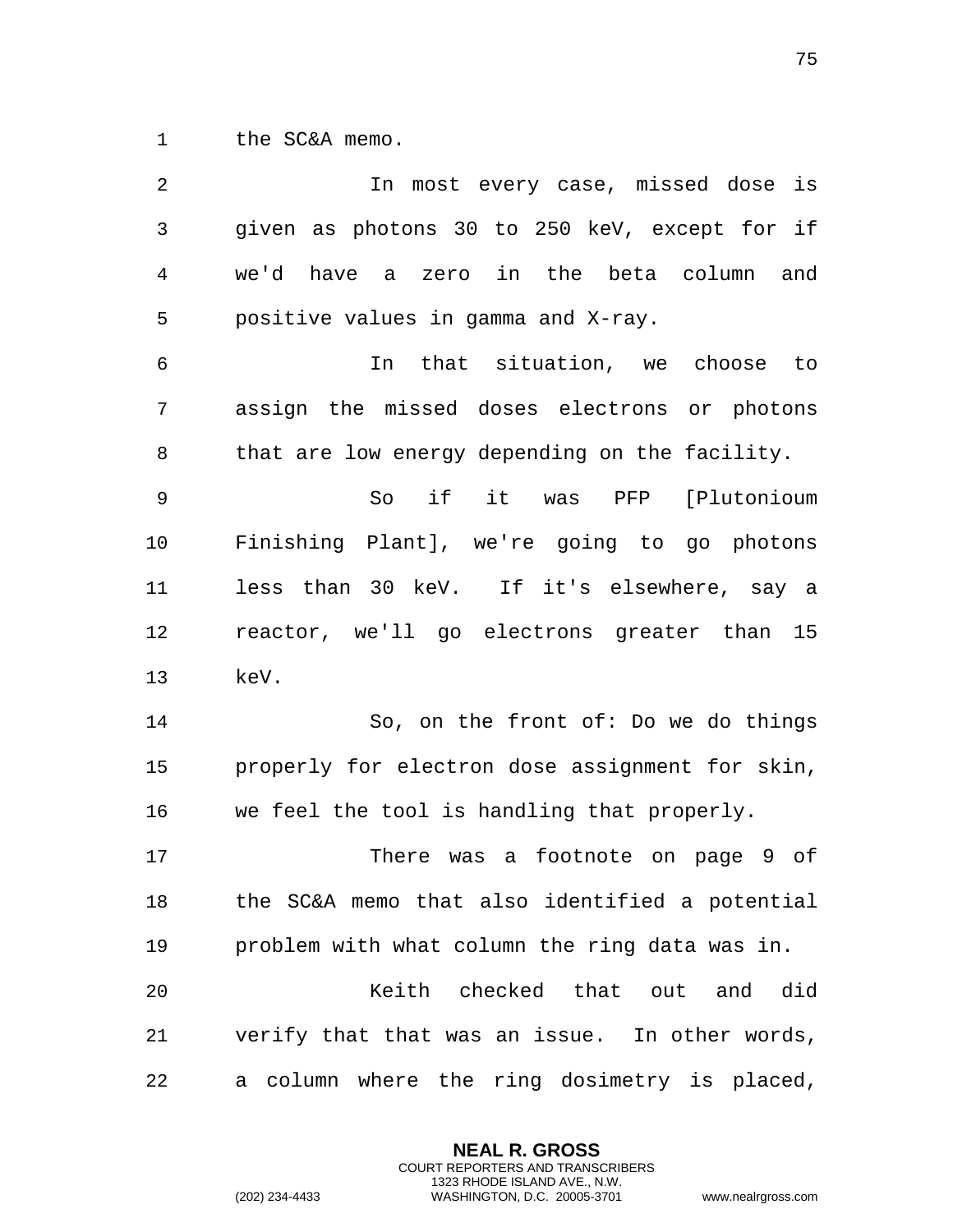that column shifts through the years.

2 And so he already has a tool fixed in place to address that issue. MR. BARTON: Well, it sounds like there's a lot of kind of complex moving parts. MR. SMITH: It is kind of complex, that is for sure. MR. BARTON: I guess at the end of the day -- so it sounds like there was maybe a couple of fixes based on that column shift, which is really exactly what I had observed and thought was the original issue myself beyond this low energy photon problem. And it sounds like there's also a Visual Basic script being developed to kind of handle all the different complexities. Okay. MR. SMITH: As you go through our response, you'll see we kind of broke out the things from page 9 into four issue responses. And hopefully, we have addressed everything that was brought up in the memo. MR. BARTON: Okay, well then I

> **NEAL R. GROSS** COURT REPORTERS AND TRANSCRIBERS 1323 RHODE ISLAND AVE., N.W.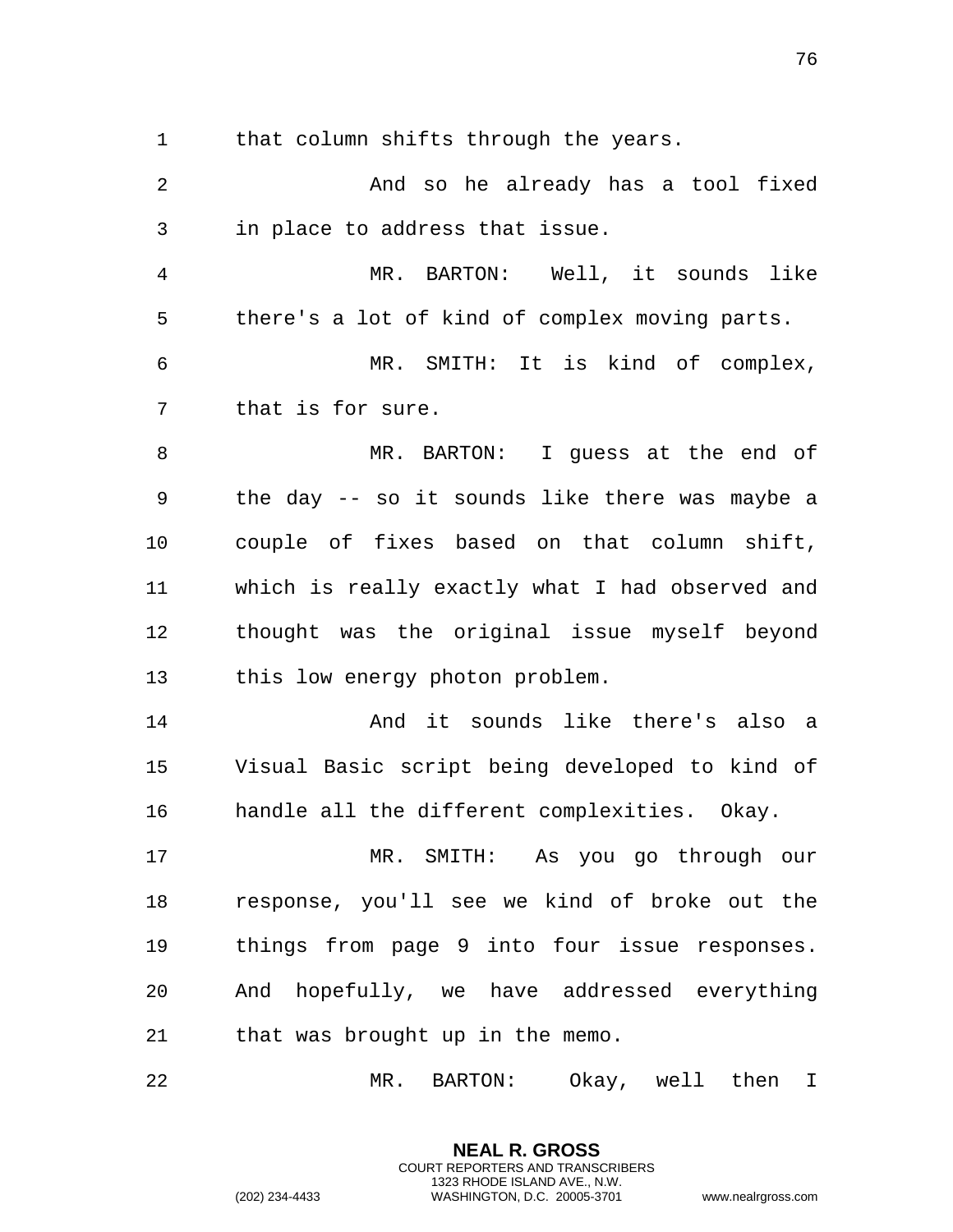certainly look forward to reading it, and I think -- I mean if those tweaks are being made to the workbook. I think we can probably easily close that out at the next meeting. I'd like to take a look at that.

 CHAIR KOTELCHUCK: Right. I think this should just be in progress, and then hopefully we'll be able to resolve it very quickly next meeting. But you have to have a chance to look at it.

 So can we just say that this is in progress, and we will come back to it at the next meeting. Okay. Is that okay, folks?

 MR. KATZ: No one's answering, but that should be okay.

 MEMBER BEACH: While realizing that some of us can't answer.

 CHAIR KOTELCHUCK: Pardon? That's right. Yes, thank you for so noting. That's right. And I meant to ask that question when we started referring to this.

Alright. We will deal with this at

**NEAL R. GROSS** COURT REPORTERS AND TRANSCRIBERS 1323 RHODE ISLAND AVE., N.W.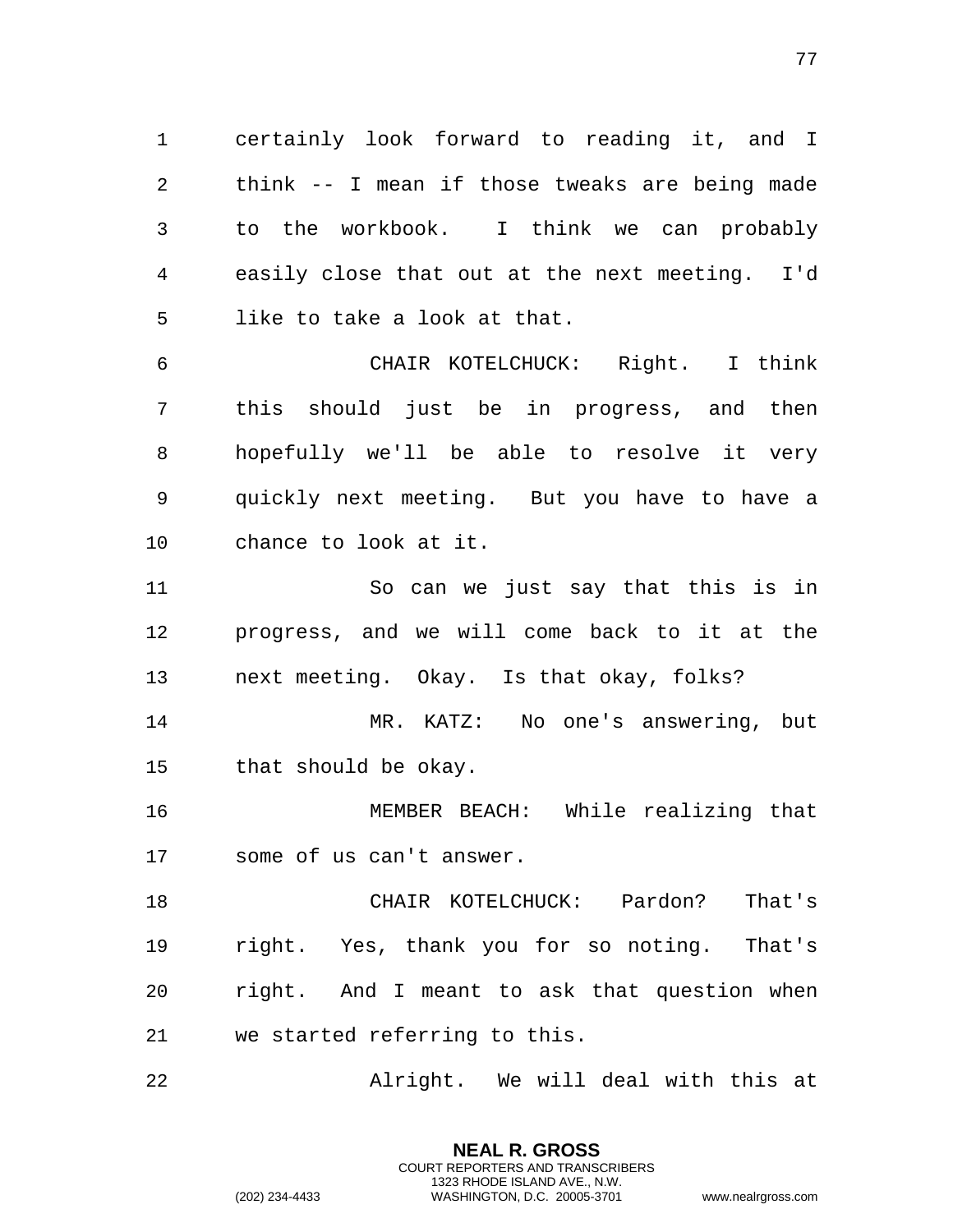the next meeting. Are there anyone who can object who wishes to object? Hearing nothing, we'll --

 MR. BARTON: Dr. Kotelchuck, if I could ask just one clarifying question?

CHAIR KOTELCHUCK: Yes.

 MR. BARTON: Would the updates to the tool fall under the purview of this work? Or would ball then get kicked to the Hanford Work Group? I'm not sure.

 CHAIR KOTELCHUCK: No, no, that is the question, whether it goes to Hanford or whether it goes to Procedures. But why don't we wait until you've had a chance to look it over, and also we'll look it over and be able to decide at that point.

 MR. KATZ: It doesn't necessarily go anywhere beyond here.

 CHAIR KOTELCHUCK: It doesn't have to. We may resolve it here. Right.

 MS. GOGLIOTTI: Can I request that the updated tool be provided to us?

> **NEAL R. GROSS** COURT REPORTERS AND TRANSCRIBERS 1323 RHODE ISLAND AVE., N.W.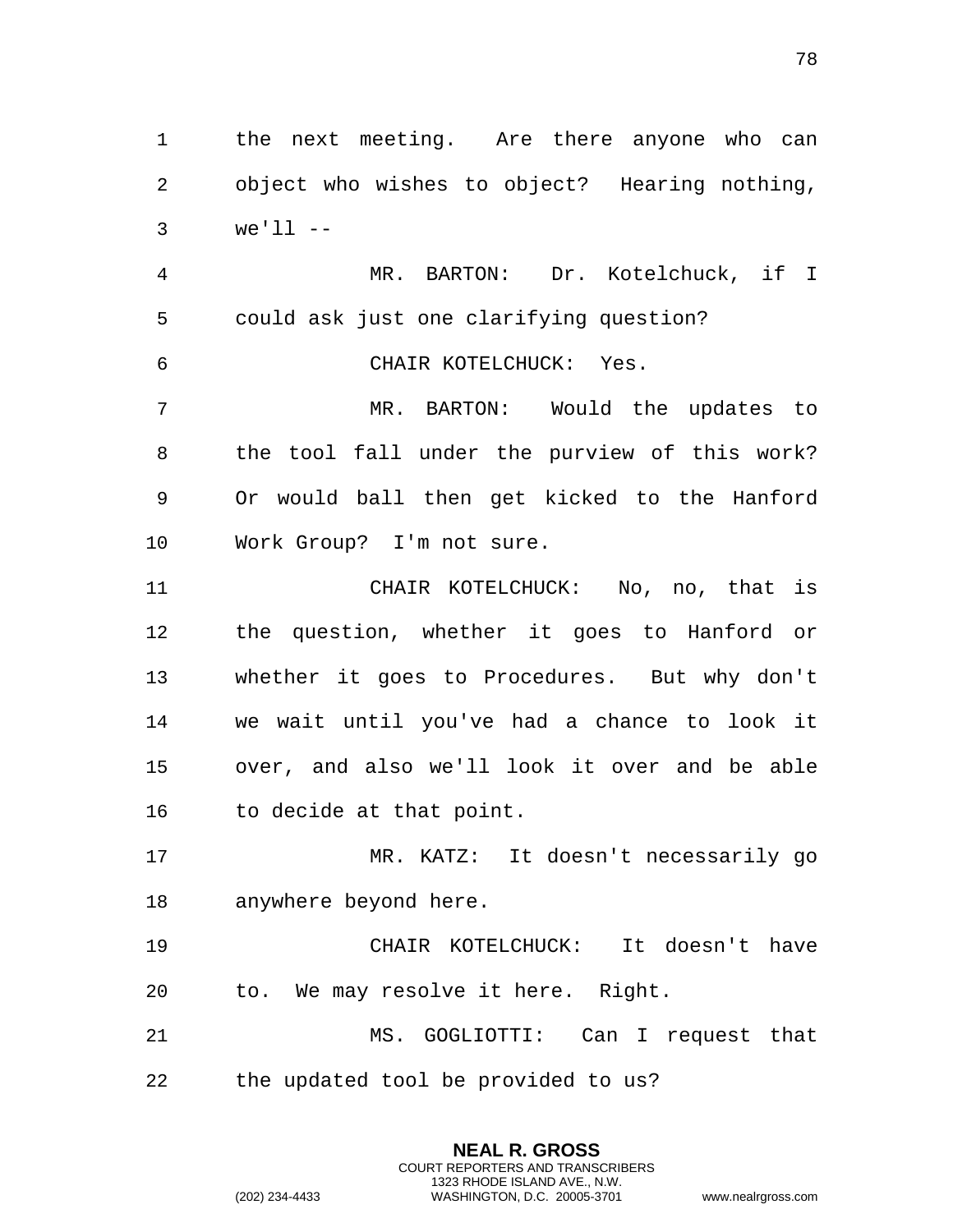MR. SIEBERT: Well, we actually can't update the tool until we get resolution with the result that is correct, if everybody agrees that that's the way it should be corrected and resolved.

 So yes, we'd be happy to do so, but only after we all resolve it, and then we can deliver it over.

 CHAIR KOTELCHUCK: Right. So we should talk about this at the next meeting when folks have had a chance to read the response.

 MR. SIEBERT: For the court reporter, that was Scott Siebert. Sorry.

 CHAIR KOTELCHUCK: Okay. Alright. It is nearing noon here, which is to say 9:00 on the West Coast, 9:00 a.m. on the West Coast. Do folks want to go on for a while? We can certainly do that -- let's see, I guess the Oak Ridge [case] would be the next. The Oak Ridge, I think, 458.1. Was that the next one on our list? That we might be able to resolve very quickly, at least according to my

> **NEAL R. GROSS** COURT REPORTERS AND TRANSCRIBERS 1323 RHODE ISLAND AVE., N.W.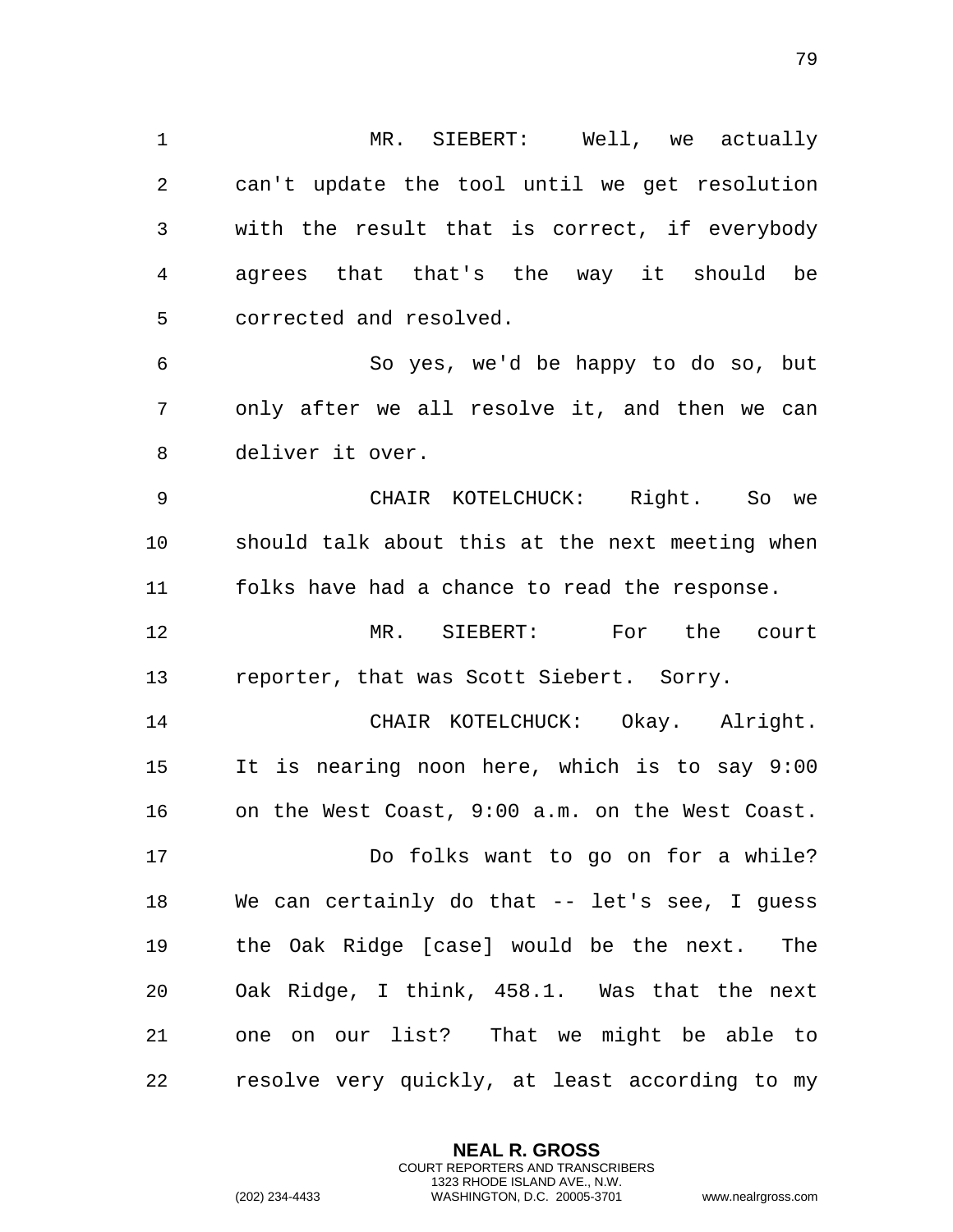reading.

 Would folks like to break now, or would folks like to go on for one more? MEMBER BEACH: I'm good for one more, Dave. MEMBER CLAWSON: I'm good for one more. 8 MEMBER RICHARDSON: Me too. MR. SIEBERT: Can I be clear? 458, which set is that in, please? MS. GOGLIOTTI: That would be in the 19 through 21 set. This is the small intestine. CHAIR KOTELCHUCK: Yes, that's right. 19 through 21. MR. SIEBERT: Okay. Yes, that's fine. You're right, that one should go relatively quickly. CHAIR KOTELCHUCK: I think it will. Okay, folks. Go ahead. MS. GOGLIOTTI: Okay. So the history of this is that at the last meeting, we

> **NEAL R. GROSS** COURT REPORTERS AND TRANSCRIBERS 1323 RHODE ISLAND AVE., N.W.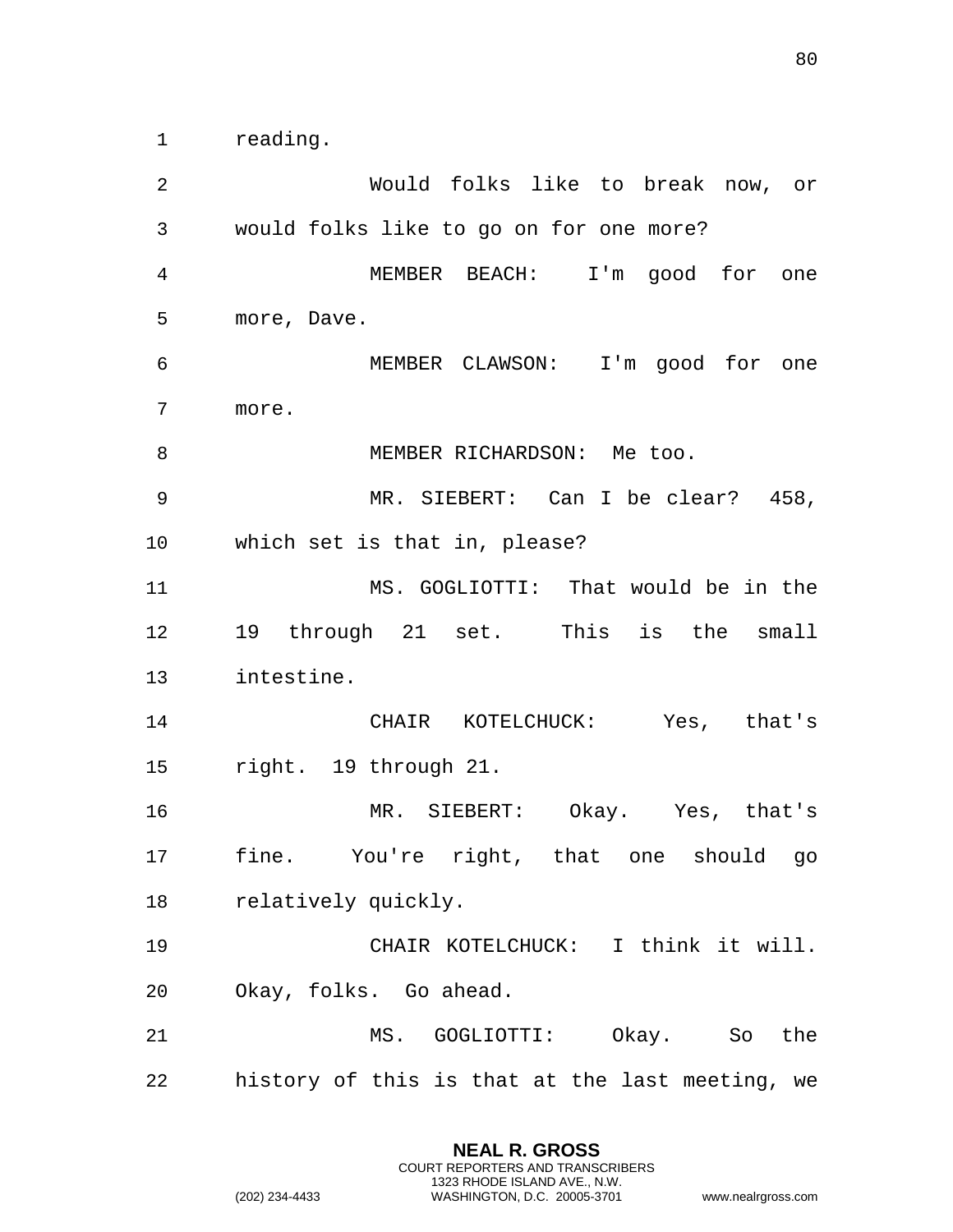discussed the initial finding [that] had to do with applying the appropriate gender for lung dose.

 Then we got into talking about whether or not OTIB-6 could be interpreted to recommend that the small intestine be assigned to lung dose as a surrogate or to ovary dose as a surrogate.

 And NIOSH's position was that the lung was being consistently selected. And as a result of that the Board should just verify what they were saying was correct, [and] tasked us with doing a small study of claims that we've previously evaluated.

 And we did -- we have evaluated two claims that were small intestine claims, but I didn't think that was a great sample, so I did search NOCTS and just selected a random sample of 10 other cases that specifically referenced the small intestine as the organ of interest. So I didn't look at any suborgans, so if the duodenum was mentioned, for the

> **NEAL R. GROSS** COURT REPORTERS AND TRANSCRIBERS 1323 RHODE ISLAND AVE., N.W.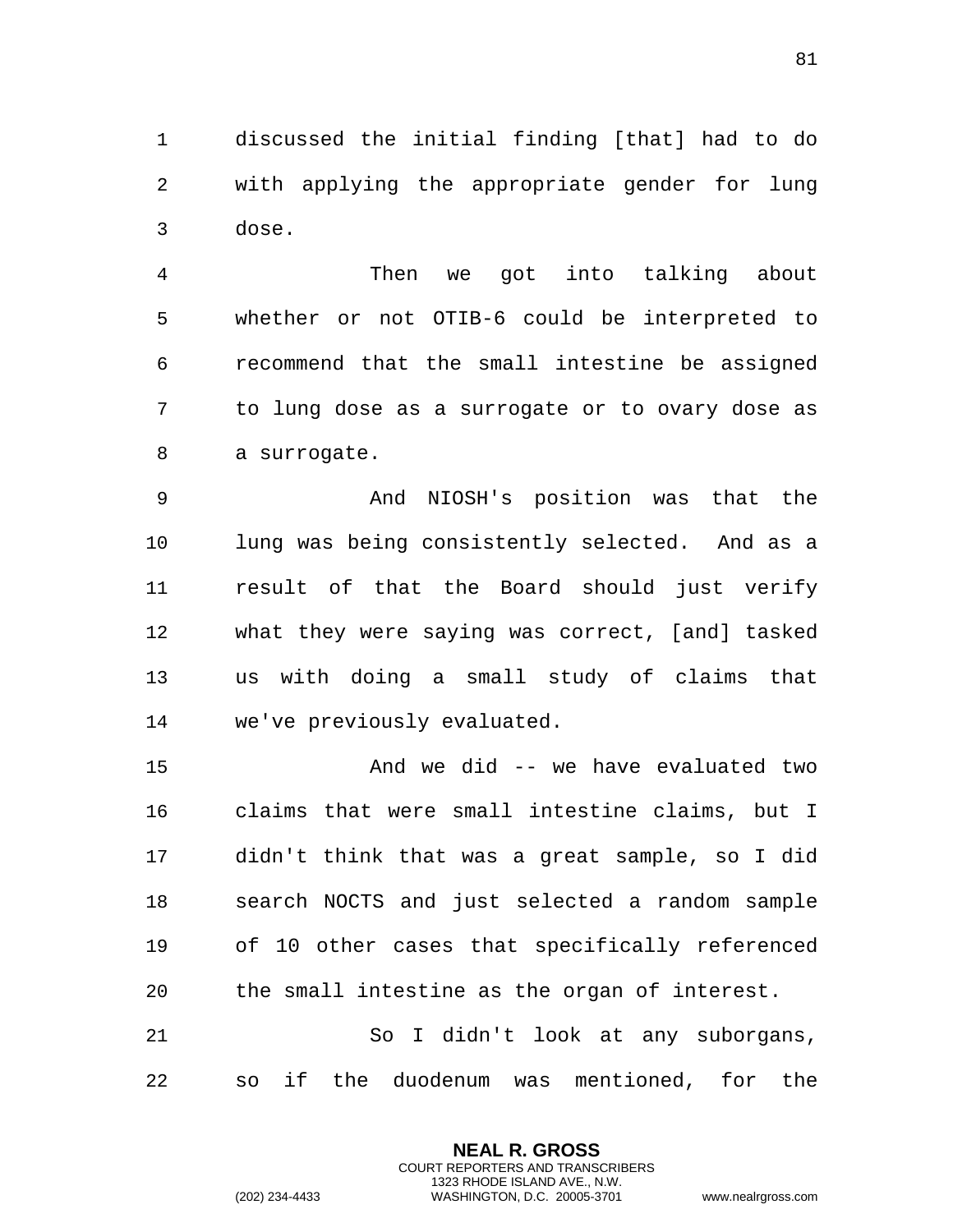duodenum I omitted those just so we would have consistency in what I was looking at. And 458, of course, is the one, the case that we were talking about and 381 here, selected stomach. And of my random sample, every single case selected the stomach. 8 And I was kind of surprised by that to be honest, because I couldn't find any reference that would suggest using the stomach would be appropriate for the medical surrogate organ. And I did find OTIB-5, which references the ICD-9 code and what surrogate organs should be selected for internal and external dose. That does recommend using the stomach for small intestine. However, that reference specifically excludes use for X-ray doses. And I have that quote cited here. And I did locate, at least one of my claims that I looked at, specifically referenced OTIB-5 as the reason that that

> **NEAL R. GROSS** COURT REPORTERS AND TRANSCRIBERS 1323 RHODE ISLAND AVE., N.W.

(202) 234-4433 WASHINGTON, D.C. 20005-3701 www.nealrgross.com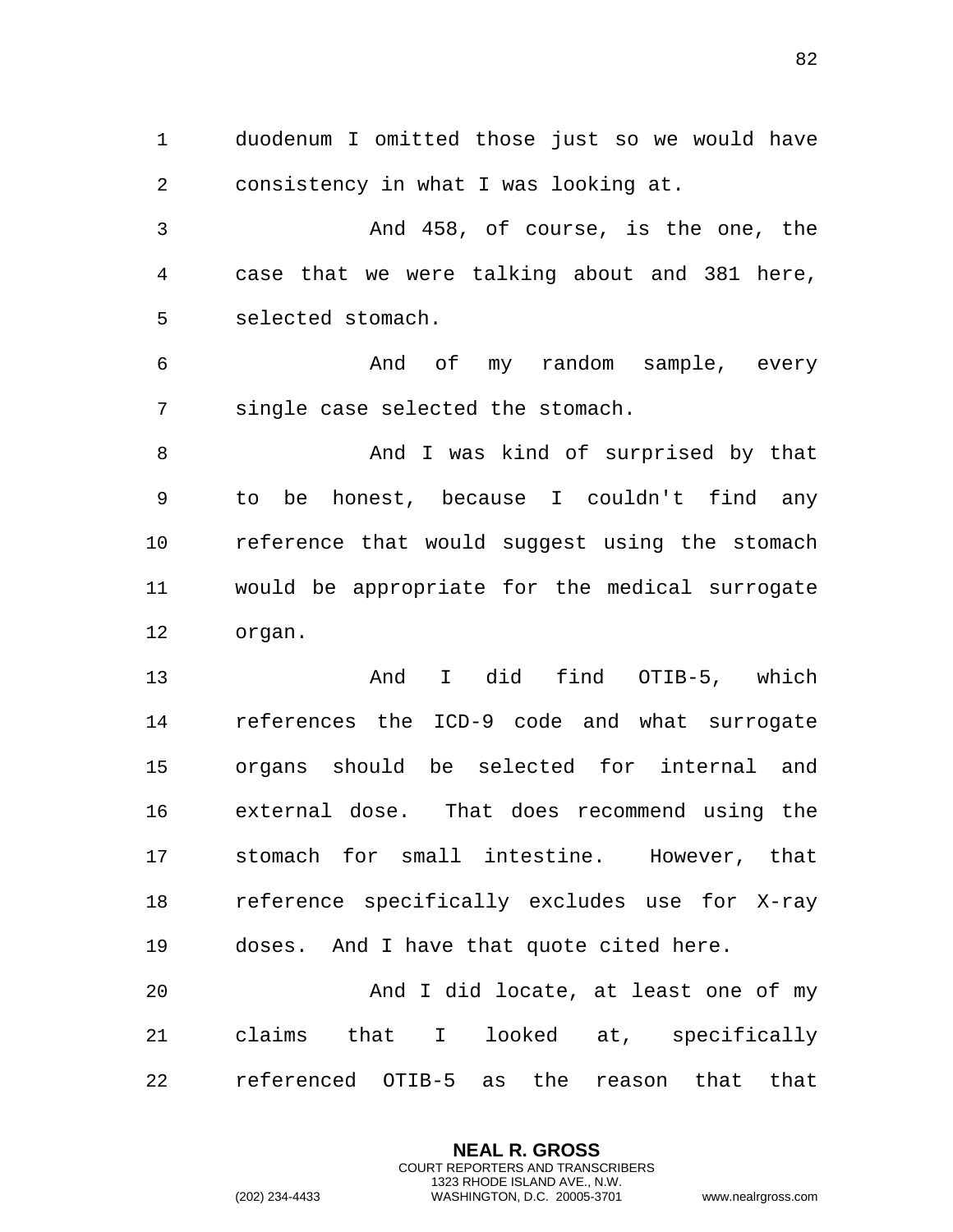surrogate medical organ was selected, which of course is precluded by that OTIB.

 So in conclusion, I did find that the stomach or the lung was being consistently used as a surrogate organ for the small intestine medical dose.

 And OTIB-6 recommends use of the lung as a surrogate for organs of the upper abdominal cavity such as the stomach. So those organs are treated identically by OTIB-6.

11 They are being consistently applied. However, I do have lasting concerns that OTIB-5 is incorrectly being used to assign medical dose. And I would suggest a follow-up study concerning OTIB-5 results with OTIB-6 to make sure that was consistent.

17 CHAIR KOTELCHUCK: Okay.

 MR. SIEBERT: And this is Scott. I can handle that. There's two pieces here. The number one is the technical issue, this specific case which I believe we all agree, this was done correctly.

> **NEAL R. GROSS** COURT REPORTERS AND TRANSCRIBERS 1323 RHODE ISLAND AVE., N.W.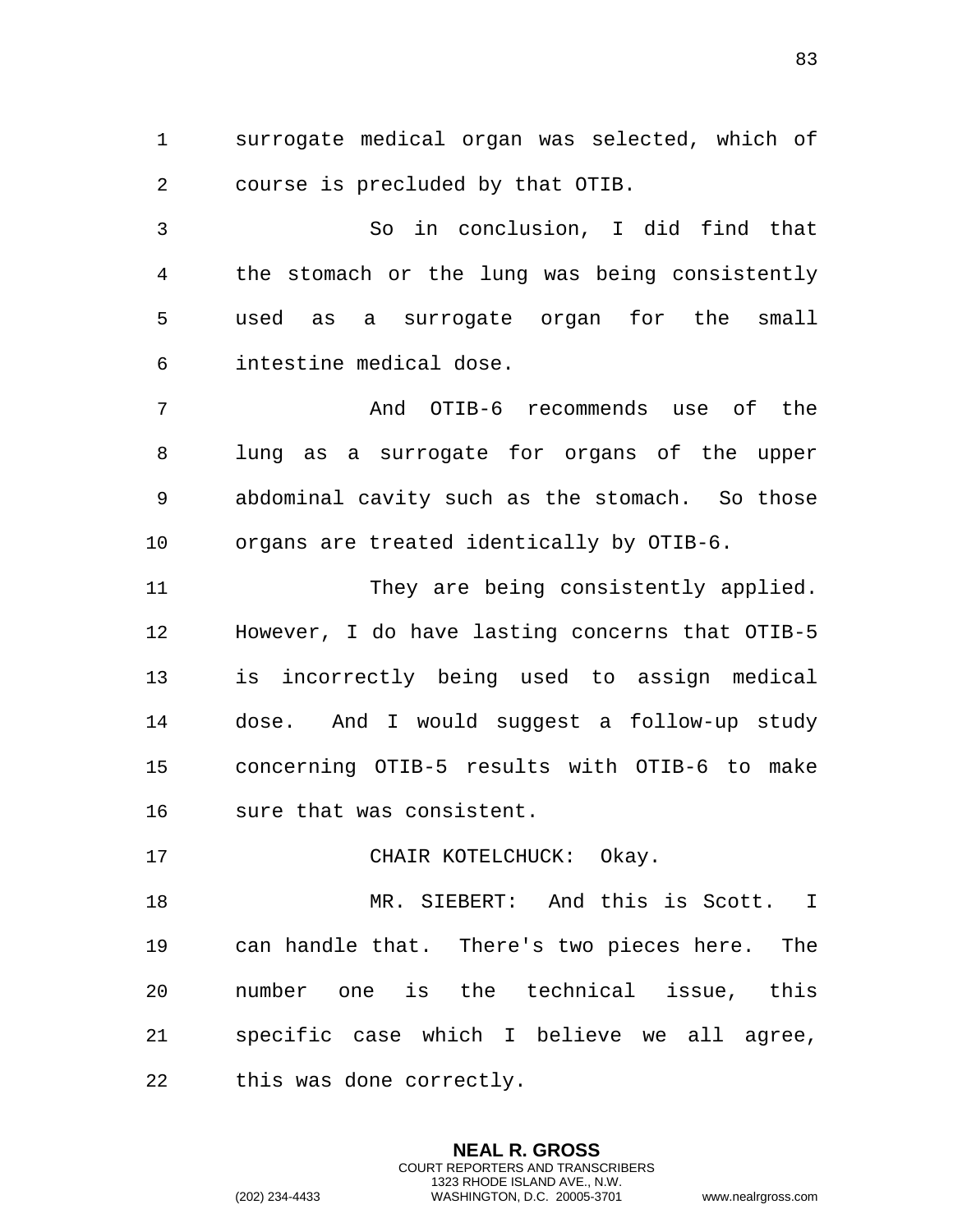MS. GOGLIOTTI: Yes. Or at least was claimant-favorable. MR. SIEBERT: It's a lung dose, so it was done correctly. So, I think from a -- and this is obviously up to the Subcommittee -- but from a closure point of view, this can be closed. In follow-up action, I can just state that it's going to be up to NIOSH to direct ORAU whether to move forward on anything of the sort. However, we've already started walking down that road just in case. And we agree that probably the documentation for clarification, we could probably do some documentation clarification. And I'm sure we'll be talking to Grady about that. So that's pretty much where we are, that the wording can probably be clarified. And whether it's another document or whether a clarification in OTIB-6, our medical X-ray dosimetrist is looking into that, and we'll be

> **NEAL R. GROSS** COURT REPORTERS AND TRANSCRIBERS 1323 RHODE ISLAND AVE., N.W.

(202) 234-4433 WASHINGTON, D.C. 20005-3701 www.nealrgross.com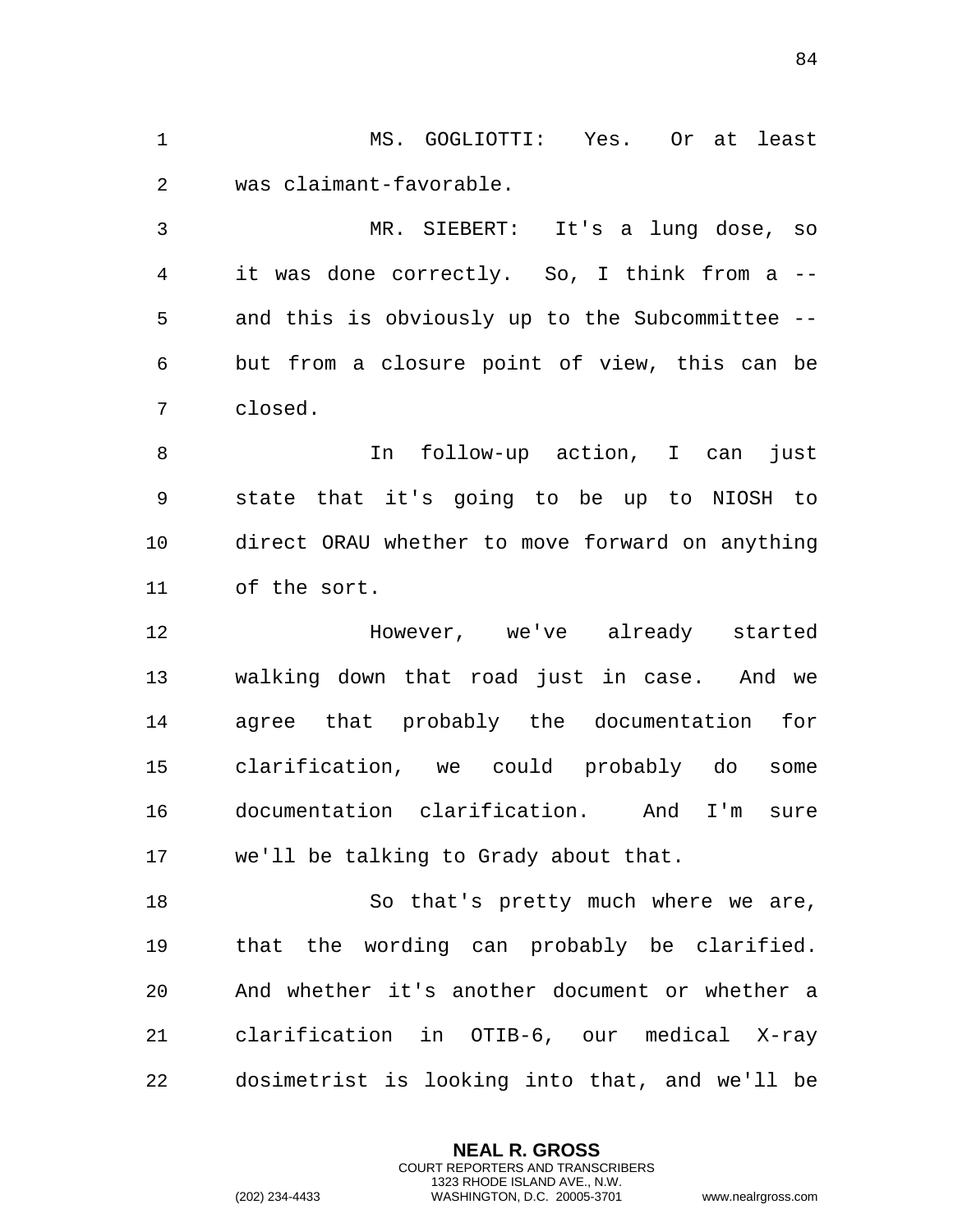talking to NIOSH about the direction to move forward or not.

 CHAIR KOTELCHUCK: Okay. But it does appear to me that this is closable, and it's up to others to decide whether to assign new -- that it be checked further, the consistency be checked.

 MEMBER MUNN: Doesn't that leave it in progress still?

 MS. GOGLIOTTI: In this particular case, I think we've resolved the issue.

12 MEMBER MUNN: For this case.

CHAIR KOTELCHUCK: Yes.

14 MS. GOGLIOTTI: The last meeting, we did discuss closing this finding, but we decided to leave it open until the study was complete.

 CHAIR KOTELCHUCK: Right. And it's completed.

 MEMBER BEACH: Well, it sounds like NIOSH is going to take the appropriate steps and moving forward already, so I agree with

> **NEAL R. GROSS** COURT REPORTERS AND TRANSCRIBERS 1323 RHODE ISLAND AVE., N.W.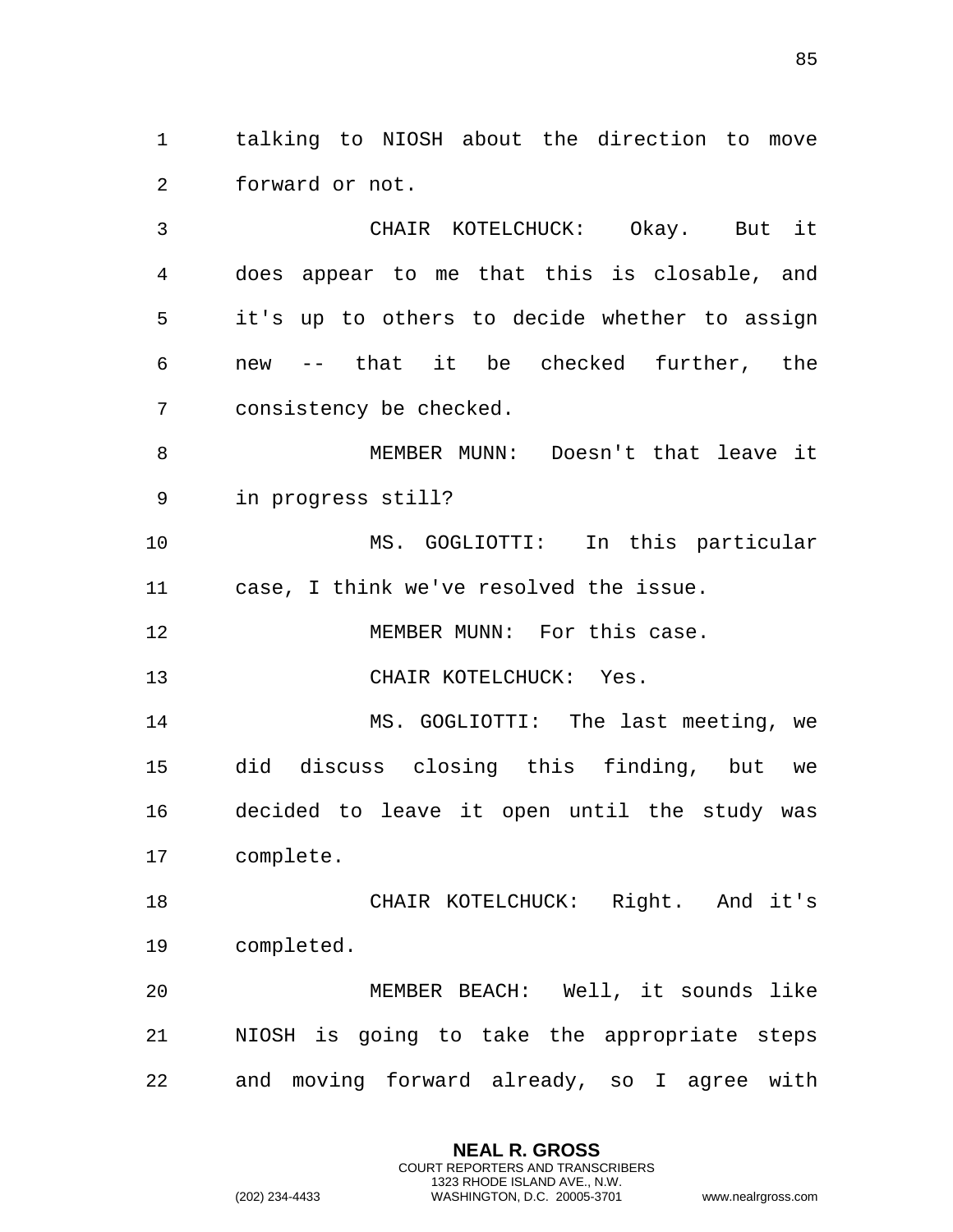closure on this.

 CHAIR KOTELCHUCK: I'm certainly open.

 MR. KATZ: I'm confused as to whether this is a finding or not.

 CHAIR KOTELCHUCK: That's a good question.

8 MS. GOGLIOTTI: I would suggest, since that action was taken on the part of NIOSH, and they do feel that it warrants additional investigation or at least the recommendation -- I think it is a real finding.

 MR. SIEBERT: And this is Scott. I would have a tendency to say, if something would be background documentation, so making an observation would be appropriate. But obviously it's up to you guys to decide.

 MR. KATZ: So the organ selection was correct.

MR. SIEBERT: Yes.

 MR. CALHOUN: At this point, we certainly believe that.

> **NEAL R. GROSS** COURT REPORTERS AND TRANSCRIBERS 1323 RHODE ISLAND AVE., N.W.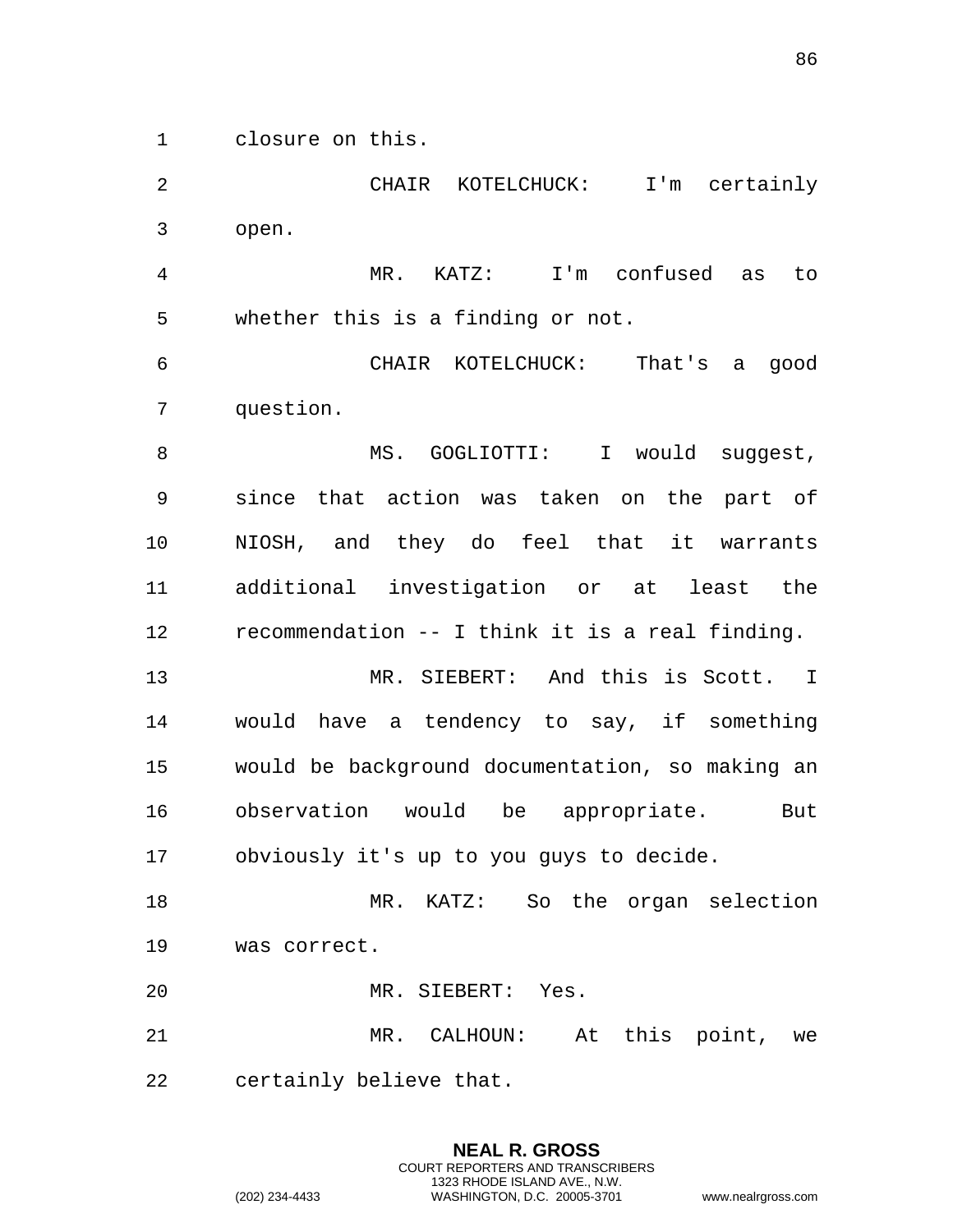MEMBER MUNN: For this claim. CHAIR KOTELCHUCK: Right, for this claim. For this claim. I mean, the study, a lot of work has gone on following last meeting. But in the end, that was -- the stomach lung was consistently used as a surrogate organ, which is what the question was. So in a sense, I do think it's probably an observation. MEMBER MUNN: It was correctly done. CHAIR KOTELCHUCK: Do others want to? 14 MEMBER BEACH: I can agree with that, Dave. CHAIR KOTELCHUCK: Okay. Alright. So we'll move this to an observation and accept it. Good. And now it is noon, and it seems to me this is a good time for a lunch/breakfast break, depending on one's geographical position.

> **NEAL R. GROSS** COURT REPORTERS AND TRANSCRIBERS 1323 RHODE ISLAND AVE., N.W.

(202) 234-4433 WASHINGTON, D.C. 20005-3701 www.nealrgross.com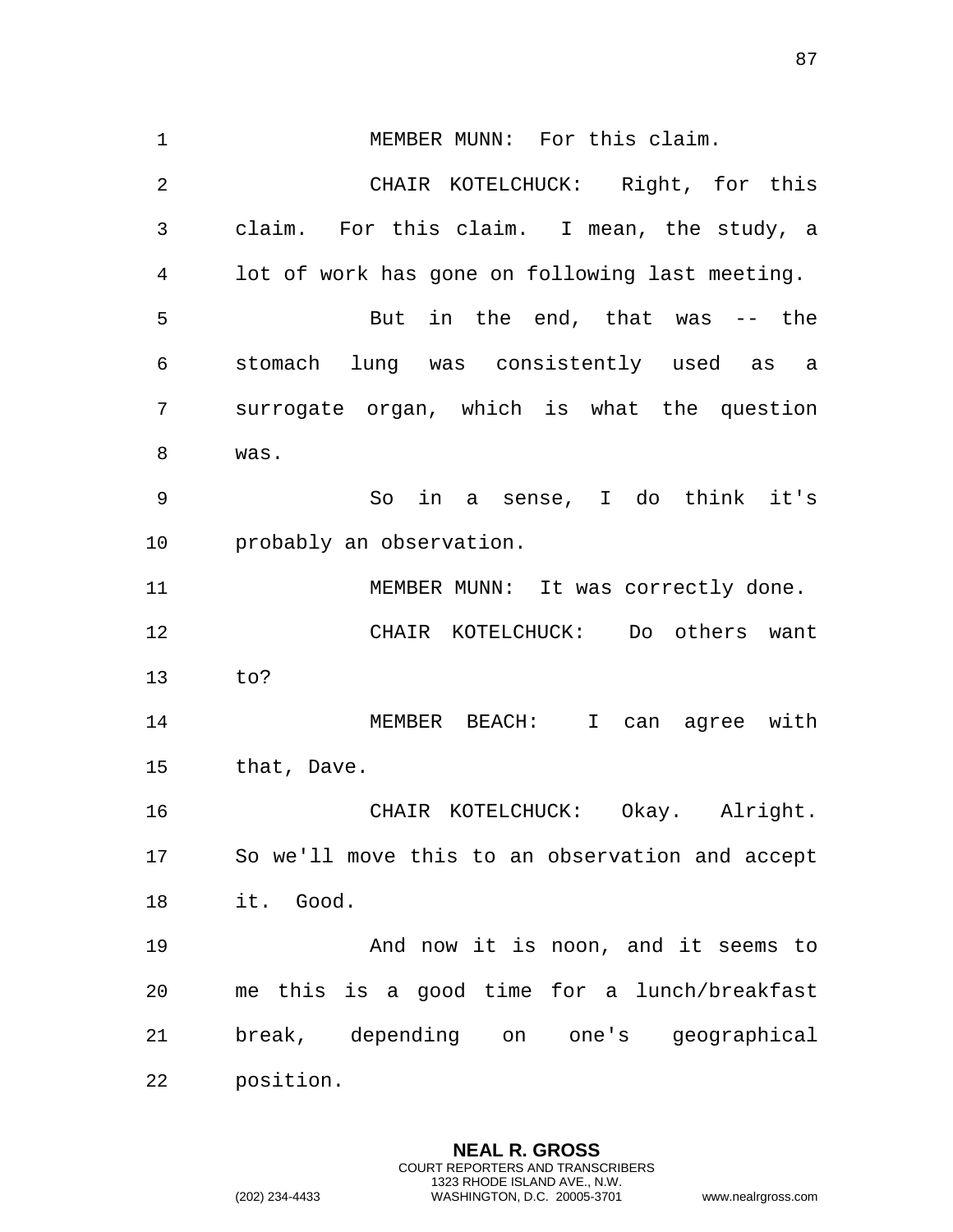So shall we get together at 1:00? MR. KATZ: Sounds good. CHAIR KOTELCHUCK: Okay, 1:00 Eastern Daylight Time. Speak to you in an hour. Bye bye. (Whereupon, the above-entitled matter went off the record at 12:02 p.m. and resumed at 1:02 p.m.) MR. KATZ: Okay, Dave, it's all yours. CHAIR KOTELCHUCK: Okay. We're going to finish up on the Westinghouse Nuclear Fuel Division 434. We had a lot of discussion about this last time. Hans and some of the NIOSH people had strong disagreements and asked Hans to write a memo, which he did. And who would like to start for SC&A, Rose, Hans, whomever? MS. GOGLIOTTI: Hans is going to start this off. 21 CHAIR KOTELCHUCK: Okay. DR. H. BEHLING: Okay, I guess I'm

> **NEAL R. GROSS** COURT REPORTERS AND TRANSCRIBERS 1323 RHODE ISLAND AVE., N.W.

(202) 234-4433 WASHINGTON, D.C. 20005-3701 www.nealrgross.com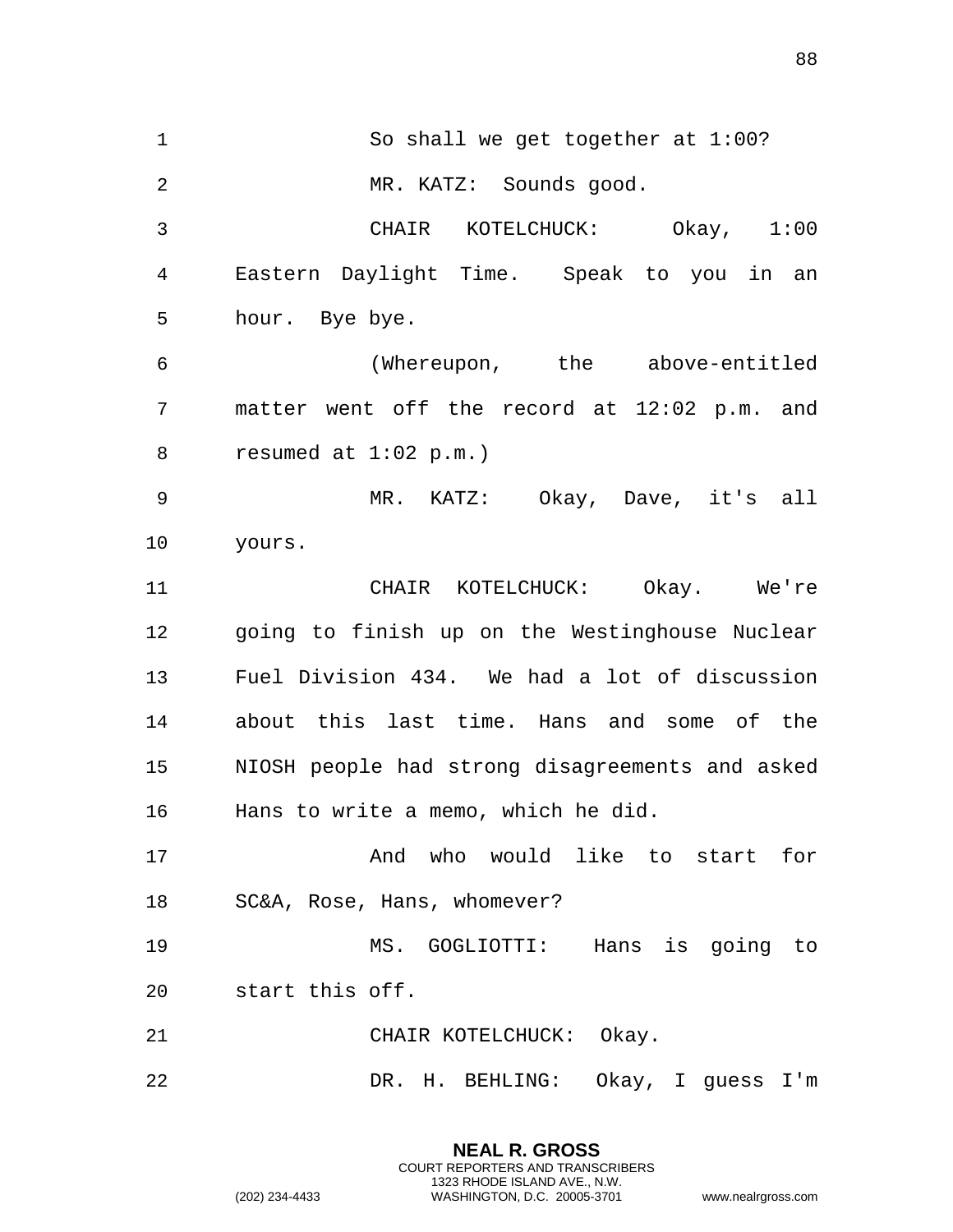going to be asking you for some guidance as to how much detail needs to be put into this. Because this is not a simple issue to discuss over the phone.

 And I'm prepared to sort of give you pretty much a summary of what was contained in the White Paper that has been issued, and I'm hopefully aware of the fact that most of the people have read it. So I'm not sure how much detail you need to get at this point or simply maybe await NIOSH's response.

**I** really don't know what's the most appropriate approach here.

 CHAIR KOTELCHUCK: Well, certainly we have read your letter. My own sense is that many of the issues raised here will have to be referred to the Procedures Subcommittee. I mean, there are a number of issues that certainly I as one Board Member do not feel competent to decide.

 But I think what we should do is, if you would discuss in brief your letter, and

> **NEAL R. GROSS** COURT REPORTERS AND TRANSCRIBERS 1323 RHODE ISLAND AVE., N.W.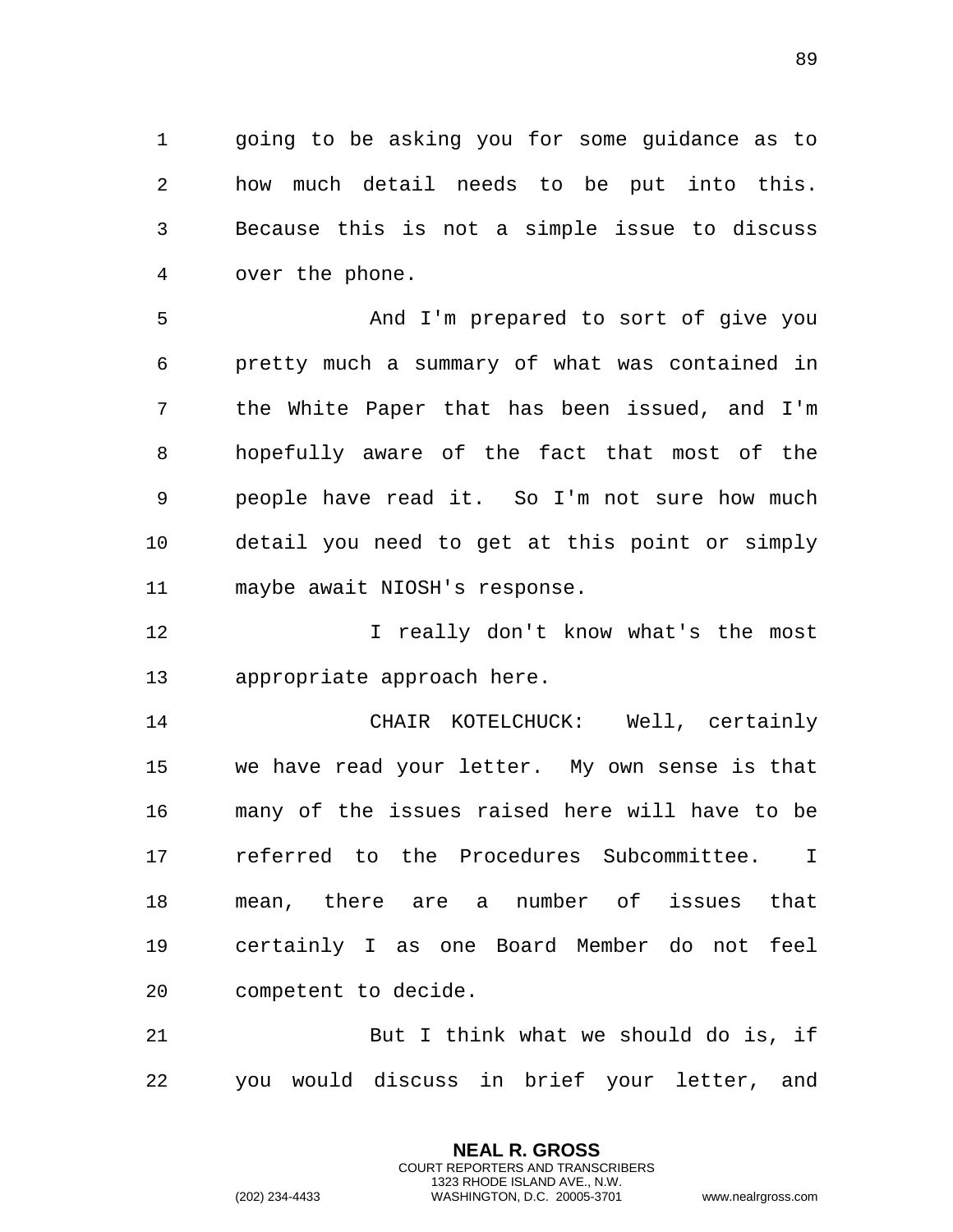you're correct to say we've all read it, and then get a response.

 And then see where we should go. MR. SIEBERT: This is Scott, and I'd just let you know, we have read it, and we're working on the written responses. We're pretty much in the same position SC&A was at the last meeting. We're almost there, but it's not in writing yet.

 So I can give verbal information as to where we are on all of them and what direction it's going, but the written will be coming relatively soon.

 CHAIR KOTELCHUCK: I think given this is a complex issue and a number of different facets are complex, it seems to me to make more sense for us to wait until you have a written response and then we can read that in the context of Hans's report, and then talk about it next time.

 I don't see a lot of point in discussing it here. Or put it this way, I

> **NEAL R. GROSS** COURT REPORTERS AND TRANSCRIBERS 1323 RHODE ISLAND AVE., N.W.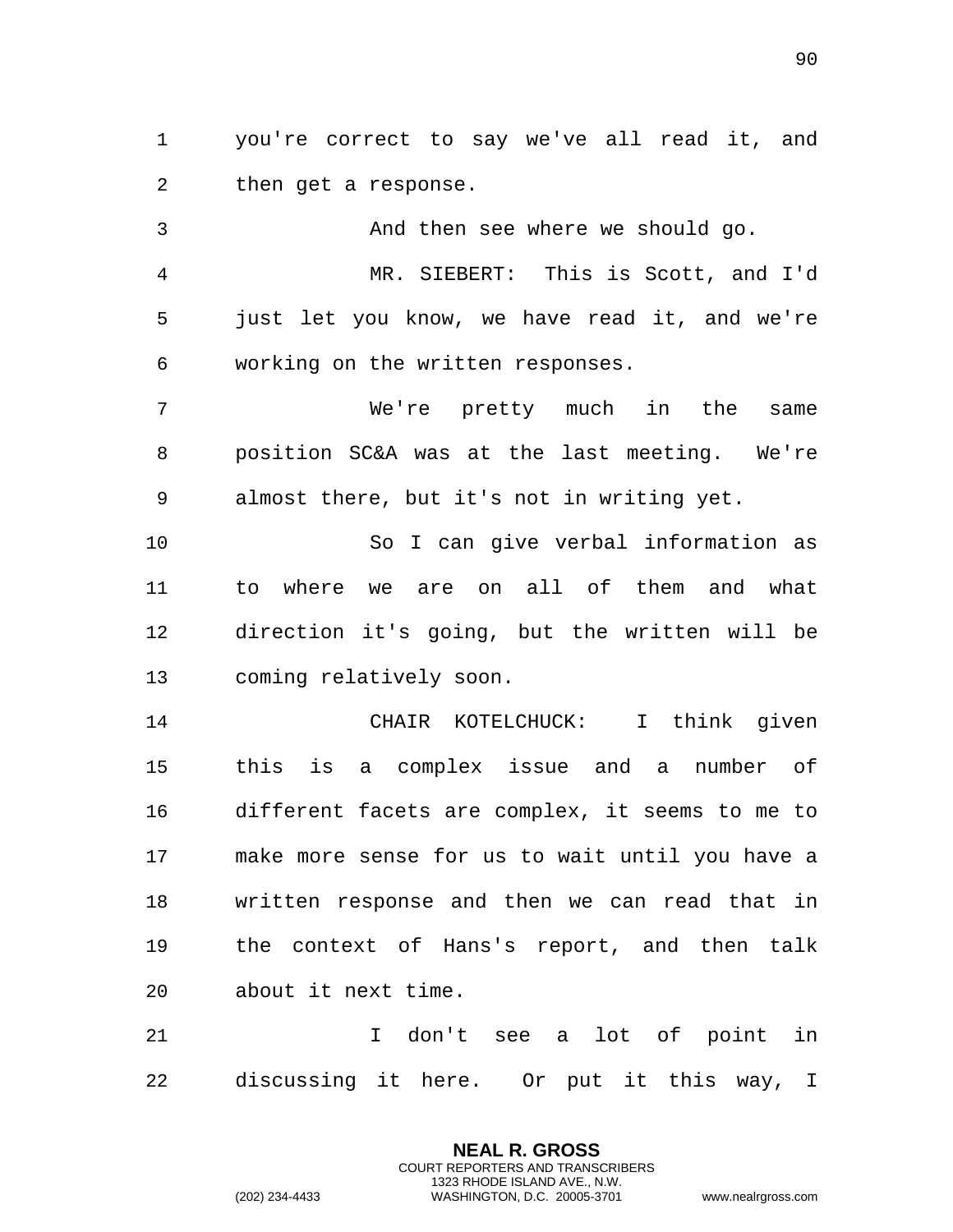don't think we can resolve things today.

 What do other Subcommittee Members think?

 MEMBER BEACH: Dave, this is Josie. There may be some clarifying questions that NIOSH has, and we could discuss those.

 CHAIR KOTELCHUCK: That's certainly true.

 MEMBER BEACH: And if there's not, then I agree with you.

 MR. SIEBERT: This is Scott. I don't believe there's any actual questions we're going to have to get resolved. I think we can pretty much do the responses in the written response.

 So from our point of view, I agree, it probably makes sense to go ahead and get those written responses in and have SC&A review them and get to the next meeting then.

 CHAIR KOTELCHUCK: Right. Maybe a brief discussion, with the understanding that we're going to probably not resolve it until

> **NEAL R. GROSS** COURT REPORTERS AND TRANSCRIBERS 1323 RHODE ISLAND AVE., N.W.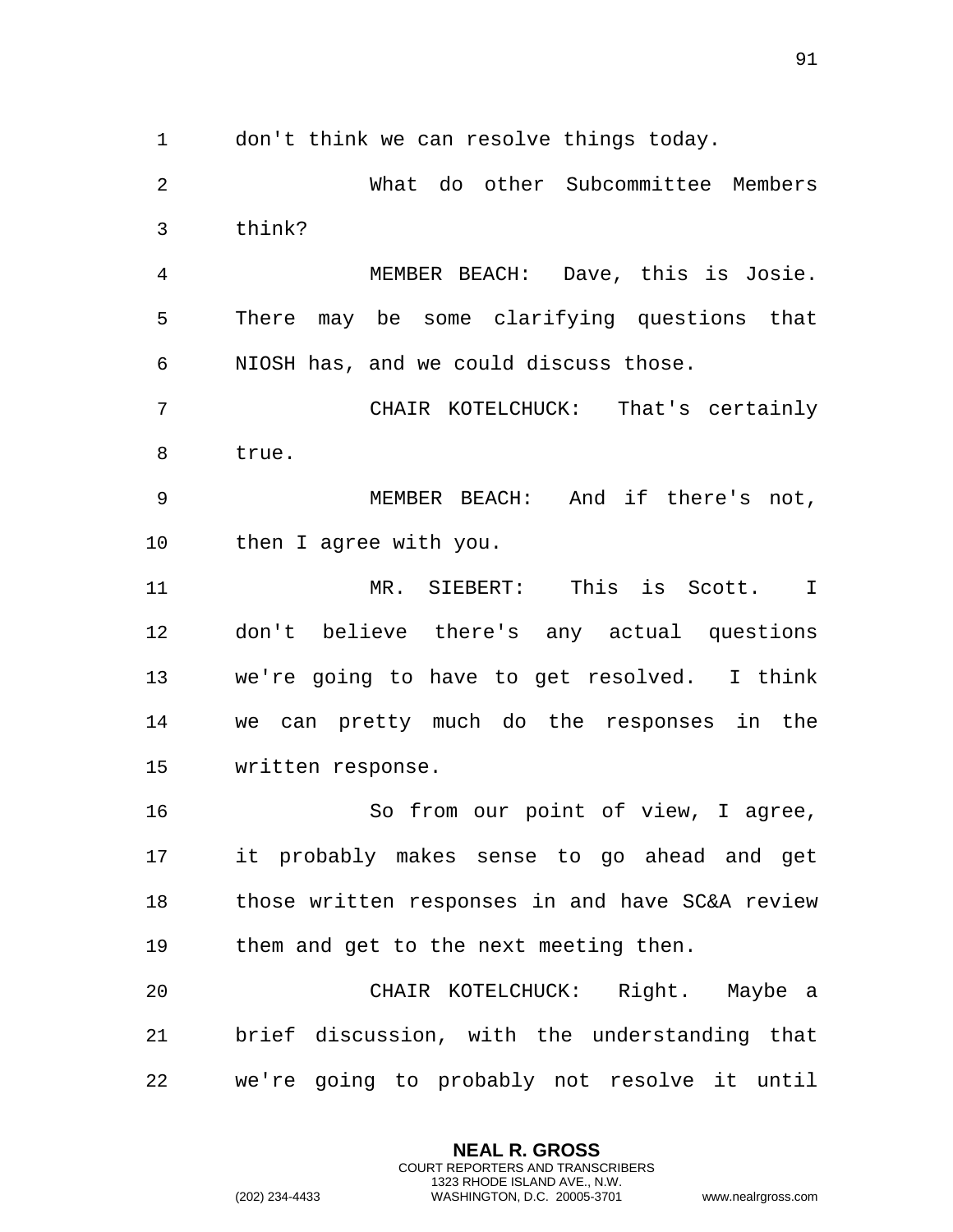the next meeting.

| 2  | But what Josie said certainly makes             |
|----|-------------------------------------------------|
| 3  | sense to me, that there may be things that we   |
| 4  | discuss that will clarify things for us on the  |
| 5  | Subcommittee and clarify things for the         |
| 6  | different points of view.                       |
| 7  | So why don't we go ahead and talk               |
| 8  | about it briefly.                               |
| 9  | DR. H. BEHLING: Okay. I'm going to              |
| 10 | at least hope that if there's one thing I can   |
| 11 | hope to achieve in this presentation, it's      |
| 12 | that, if there are any outstanding questions    |
| 13 | that some of the people may have, that I'm in a |
| 14 | position to answer them as we go along here.    |
| 15 | And hopefully as a result of maybe              |
| 16 | us receiving NIOSH's response, we can also      |
| 17 | therefore anticipate what we may have to say in |
| 18 | the next meeting.                               |
| 19 | But let me at least take the time to            |
| 20 | at least provide you with a simple              |
| 21 | understanding of what the issues were that I    |
| 22 | identified in the White Paper and if anyone has |

**NEAL R. GROSS** COURT REPORTERS AND TRANSCRIBERS 1323 RHODE ISLAND AVE., N.W.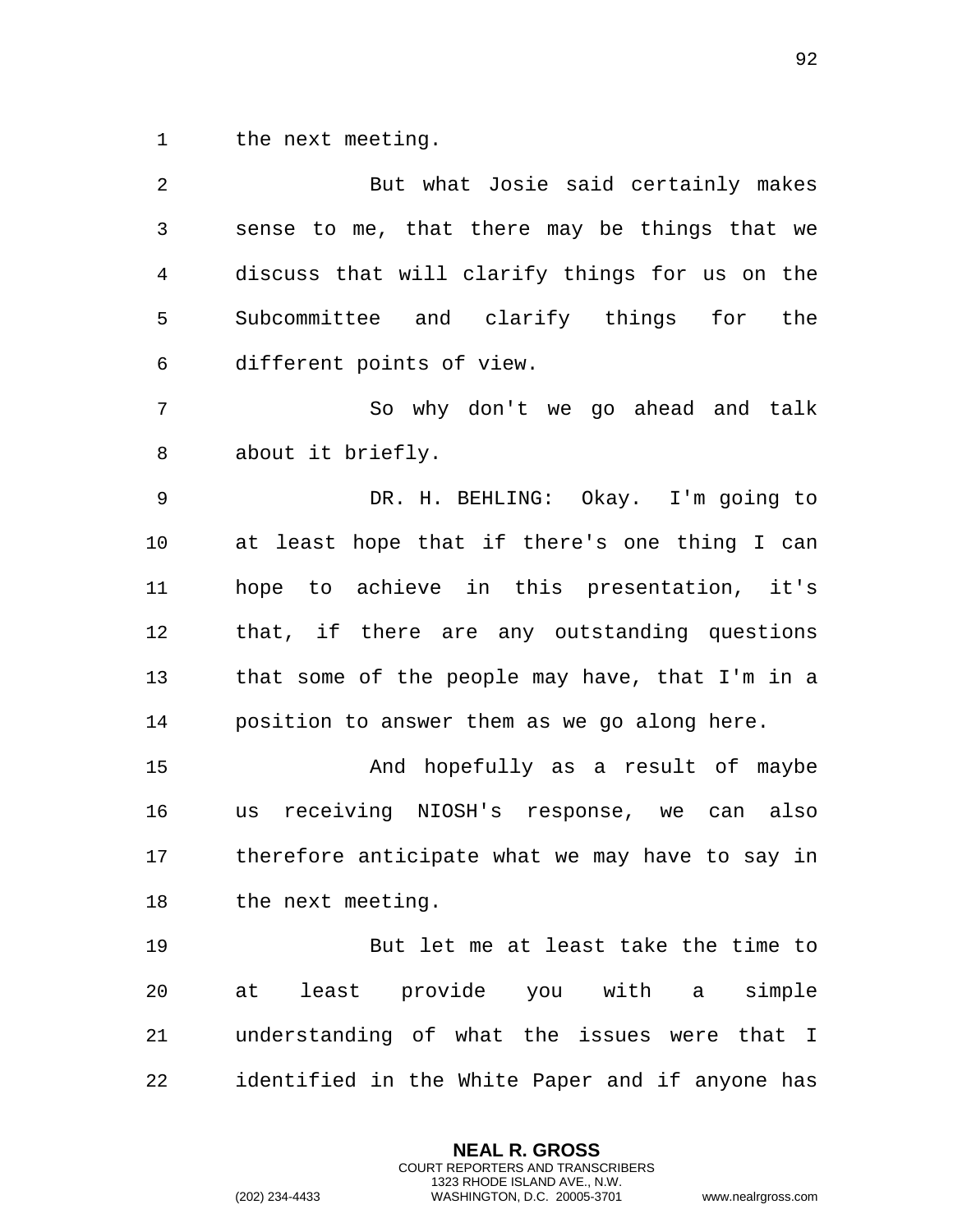questions, please do interrupt right away, and I can perhaps clarify the issue for not only the Working Group but anybody else, inclusive of NIOSH, as to what I intended to achieve here.

CHAIR KOTELCHUCK: Good.

 DR. H. BEHLING: Okay. Just briefly again, the finding really pertains to an Energy employee who was at the Westinghouse Nuclear facilities during the time that includes the time period after the operational period, and there was obviously residual exposure.

 And NIOSH has stated that -- or at least in my finding, I say that NIOSH has included unsupported methods for the determination of external doses during residual period, and more specifically, this finding cited the absence of information needed for SC&A to duplicate doses that were derived by NIOSH.

 And for the reconstruction of dose, NIOSH employed information guidance that was

> **NEAL R. GROSS** COURT REPORTERS AND TRANSCRIBERS 1323 RHODE ISLAND AVE., N.W.

(202) 234-4433 WASHINGTON, D.C. 20005-3701 www.nealrgross.com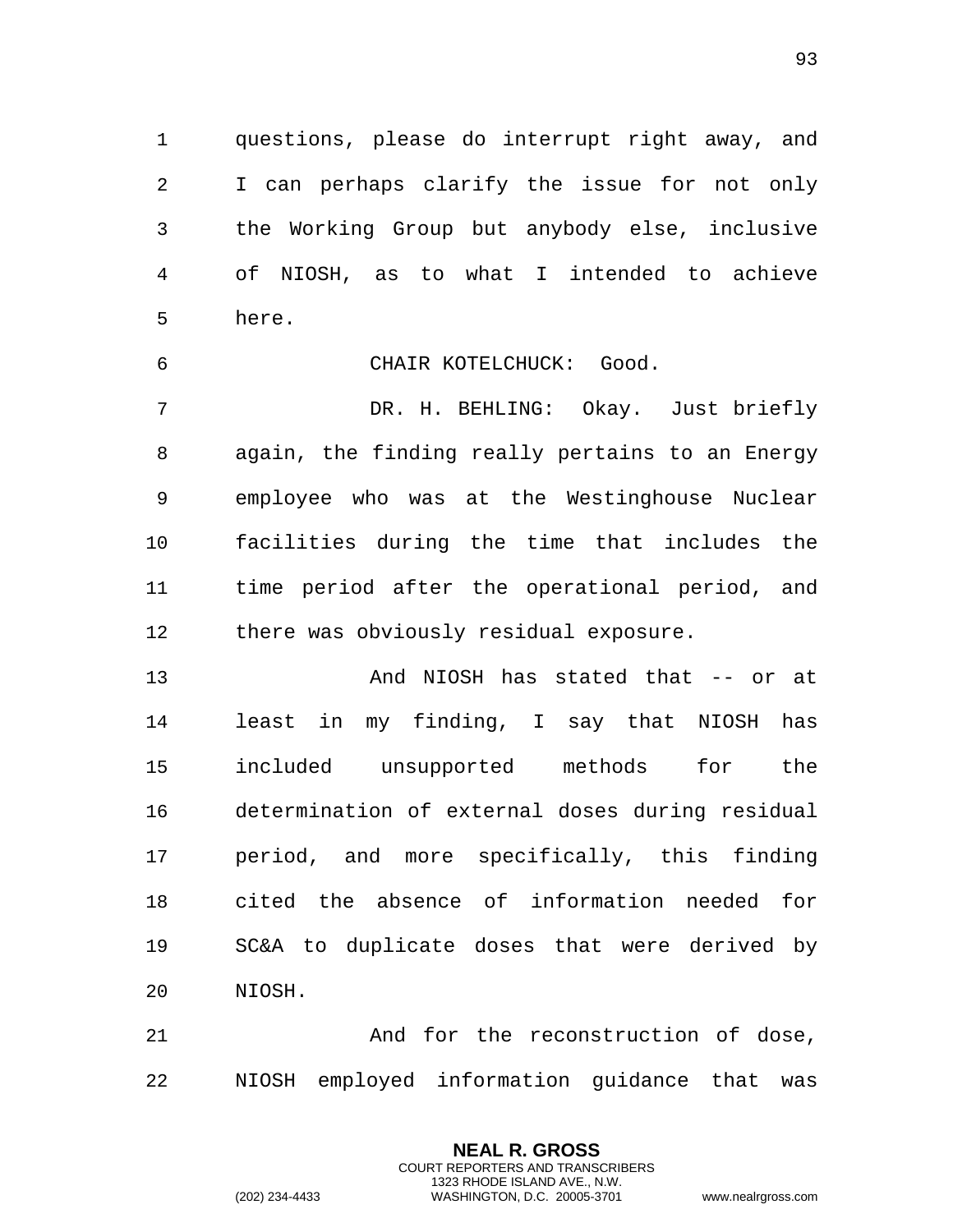contained in the templates -- and again this is somewhat different from the conventional findings that involve, obviously, more documented information than had previously been assessed by NIOSH. In the case of templates, we have not seen this before.

 And because of this, the Westinghouse facility template, which has not been previously validated, was incorporated as part of the review of the ED dose reconstruction.

12 And so, let me briefly turn over and review some of the items identified in section 3 of the SC&A's White Paper pertaining to this particular finding.

16 And if I can, Rose, ask you to put up slide number 1.

 MS. GOGLIOTTI: That is on the screen already.

 DR. H. BEHLING: Okay, okay. I'll have to actually look at Kathy's screen here to see.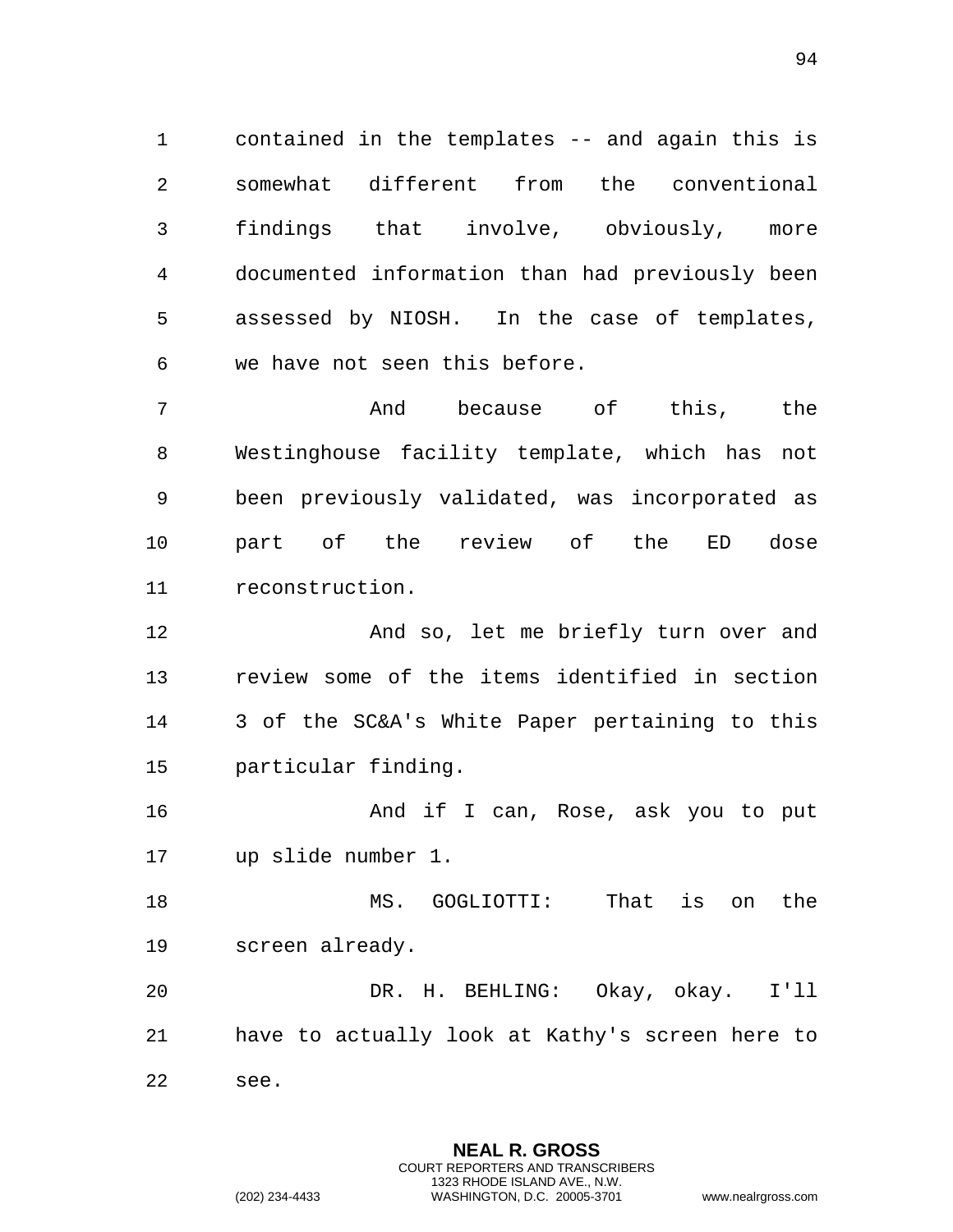This is the slide that in summary provides the basic background information regarding what was the central issue here in this particular dose reconstruction that involved external doses during the residual period.

 And I quoted in here the exact wording and the particular table that's the central part of this issue here.

 And if you read the italics here, in this particular slide here, you will notice a couple of things.

 Among the other things that I want to bring attention to is that this particular time period was part of a continuum that involved continuing operations that are not covered under EEOICPA.

18 And I point this out because later on we're going to talk about the issue that involves the absence of the cleanup and the use of a resuspension factor that I had considered inappropriate.

> **NEAL R. GROSS** COURT REPORTERS AND TRANSCRIBERS 1323 RHODE ISLAND AVE., N.W.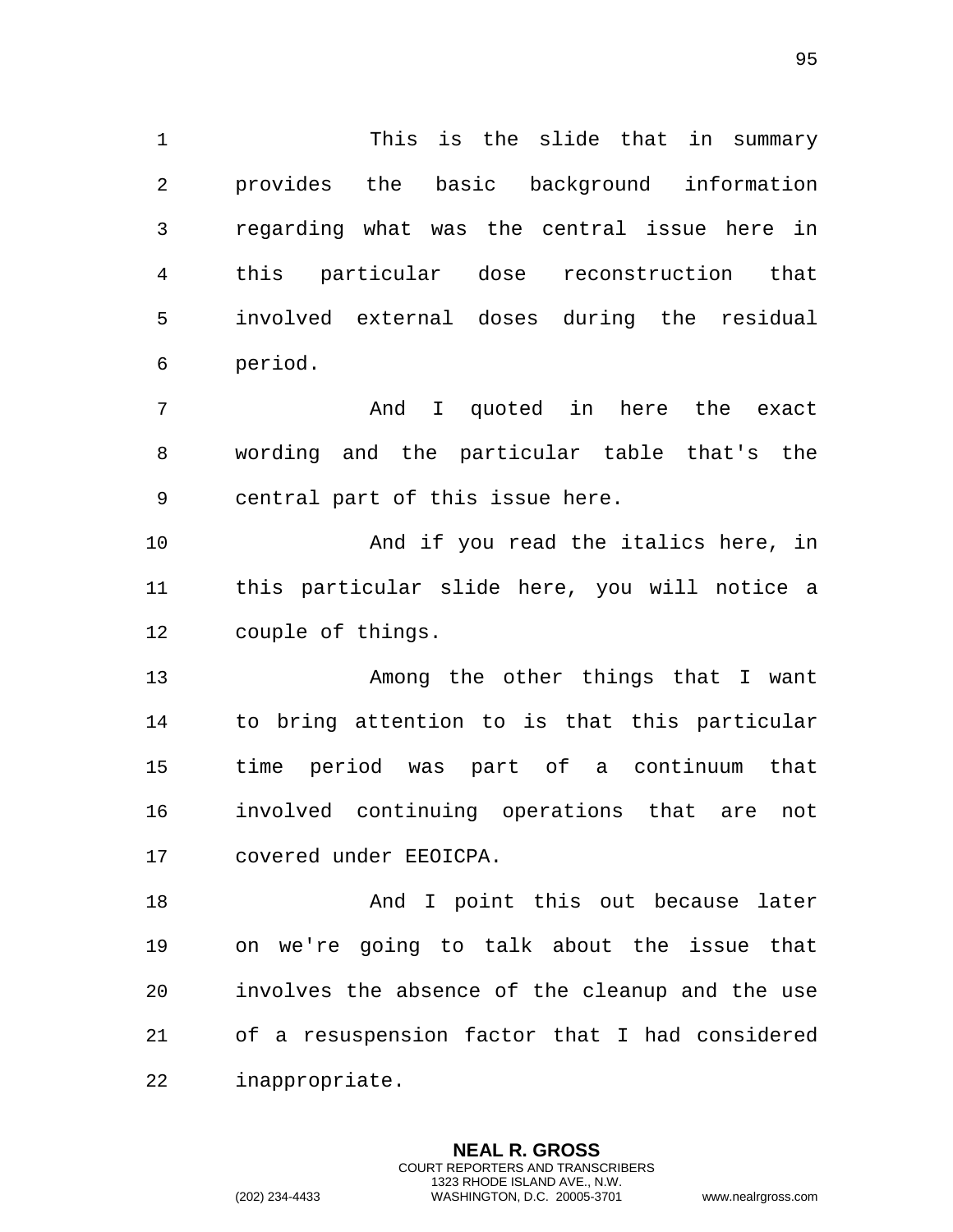Again, I'll quote the residual exposure, so calculated based on contamination levels calculated below, and applying the dose conversion factors from Federal Guidance Report 12 for contaminated surface and submersion.

 So what this really means is that we have information that was provided in this table here below, which for 1973, identifies a yearly photon dose of 32 millirem for the photon component or whole body component and a dose of 171 millirem for the skin dose from electrons.

 So let me just summarize. In summary, in behalf of these two numbers, that is the 32 millirem external whole body dose from photons and the electron dose of 171 millirem per year cited in the table, NIOSH's explanation for these numbers is limited to the fact that we have an unspecified contamination level as we'll see and the application of EPA's dose conversion factors (DCFs) for contaminated surfaces and contaminated air submersion doses

> **NEAL R. GROSS** COURT REPORTERS AND TRANSCRIBERS 1323 RHODE ISLAND AVE., N.W.

(202) 234-4433 WASHINGTON, D.C. 20005-3701 www.nealrgross.com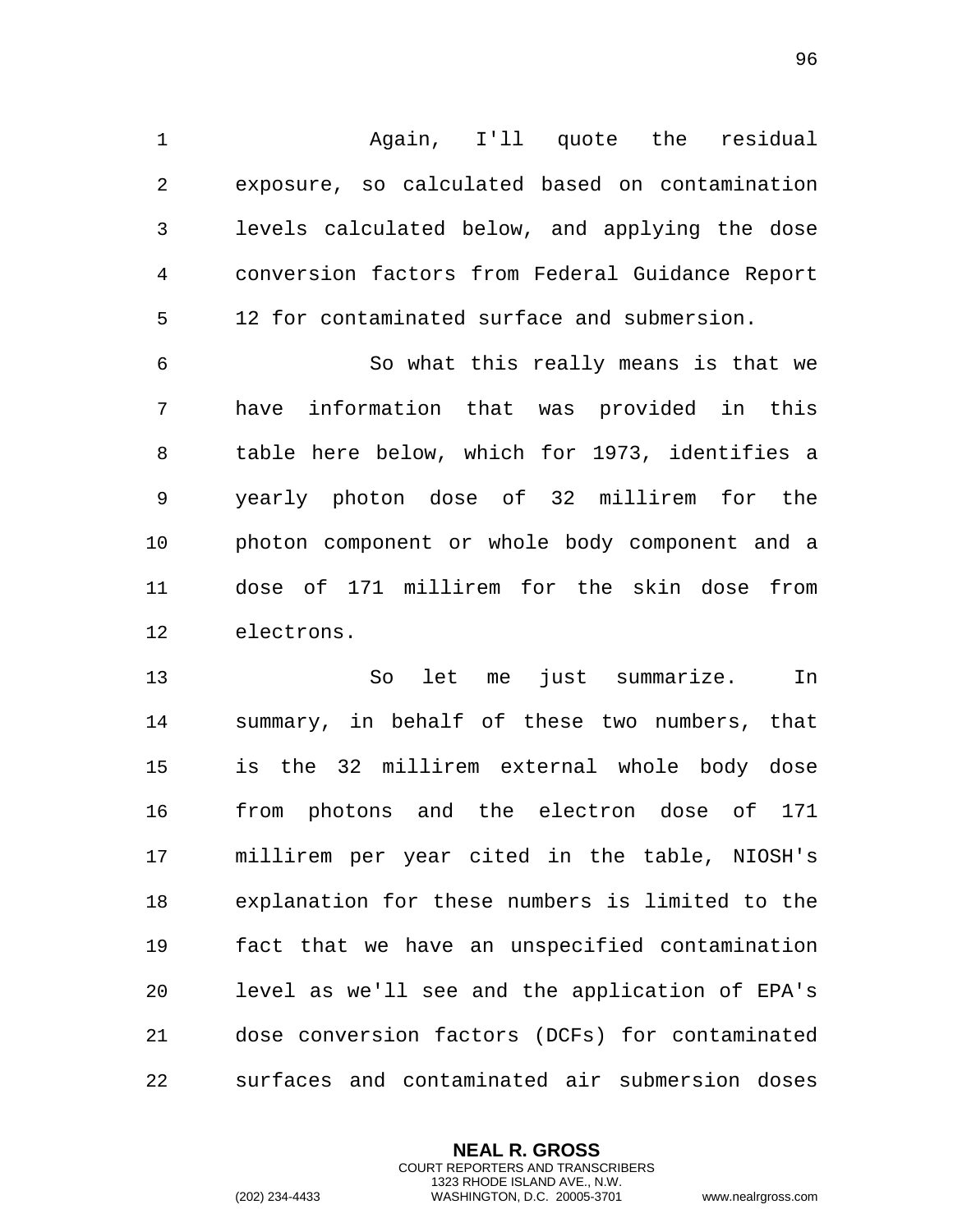that are cited in Federal Guidance Report 12. So that on the basis of that limited data, SC&A's previous inability to reproduce and validate the aforementioned photon-electron dose that prompted this particular finding must be viewed in context with the limited information that is provided in the template. In other words, on the basis of that limited data, I was not able to duplicate these doses, and part of our charter in doing a review of a dose reconstruction that involved a template that had not previously been reviewed

 by SC&A, I was really not in a position to do so. So that is really the basis of our finding.

 Let me quickly go on to slide 2 here. This is data that was presented to us only on March 31 of this past year in terms of trying to clarify how these two numbers, that is the 32 millirem external photon and 171 millirem per year for skin dose were derived. And this particular slide 2 -- Rose

> **NEAL R. GROSS** COURT REPORTERS AND TRANSCRIBERS 1323 RHODE ISLAND AVE., N.W.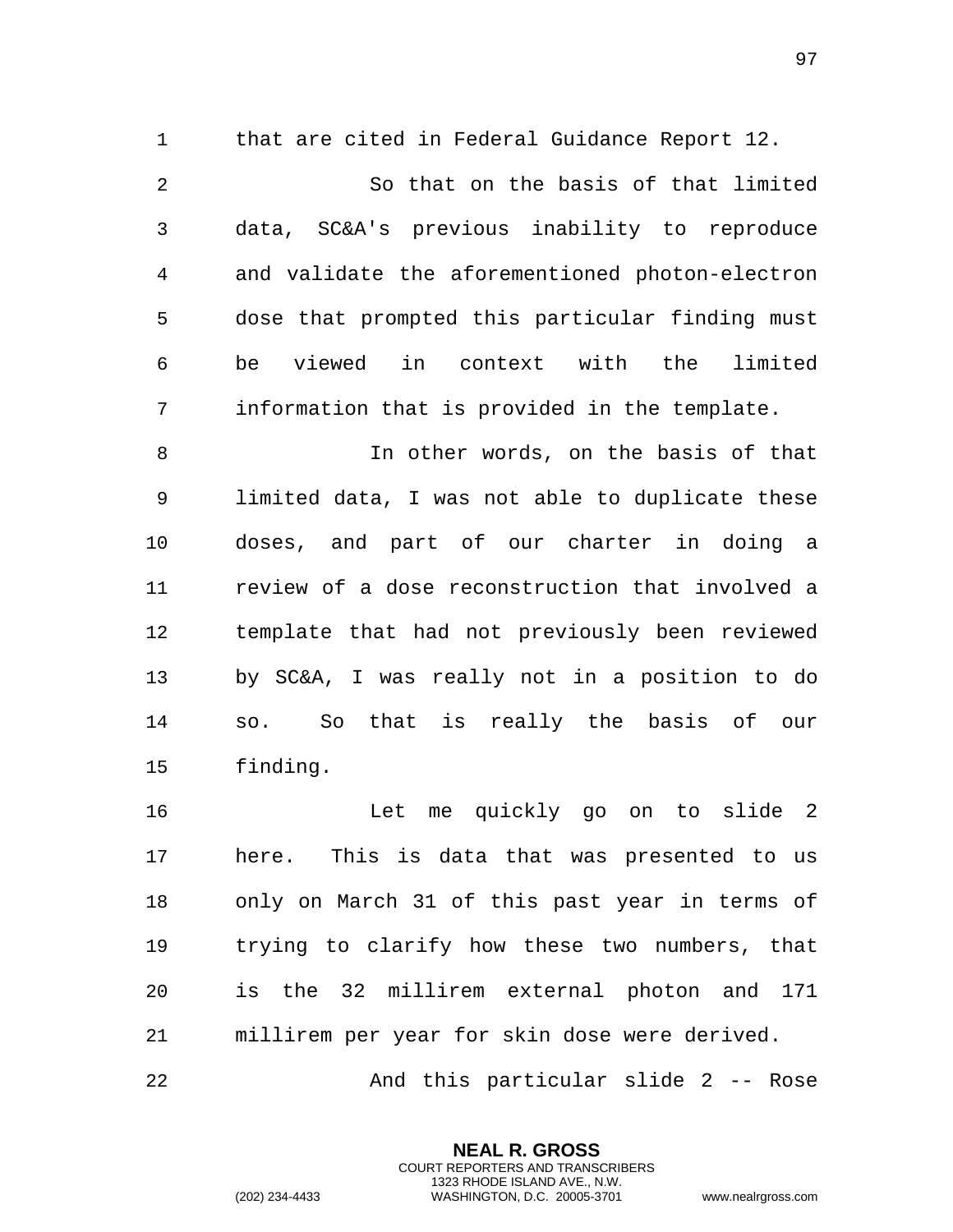-- this is figure 1. Figure 1 is slide 2. Okay.

 And what I want to talk about [this] here. I clarified this is the actual spreadsheet, one of two spreadsheets that I received, and it contains the various columns. On the top, I identified columns by 8 1 through 10 on the upper right-hand side -- if Rose, you can point to those columns there, 1, 2, 3, 4, 5 across the top. And just briefly, and I will

identify those columns that are important.

 In column 1, NIOSH identified four different potential assertions that could possibly result in the external exposure. In natural thorium, however, it resulted in the highest deep dose and shallow dose among the four potential [assertions], and it's highlighted in yellow here.

 Column 2 identifies the assigned surface contamination, and I'm going to make reference to this number repeatedly throughout

> **NEAL R. GROSS** COURT REPORTERS AND TRANSCRIBERS 1323 RHODE ISLAND AVE., N.W.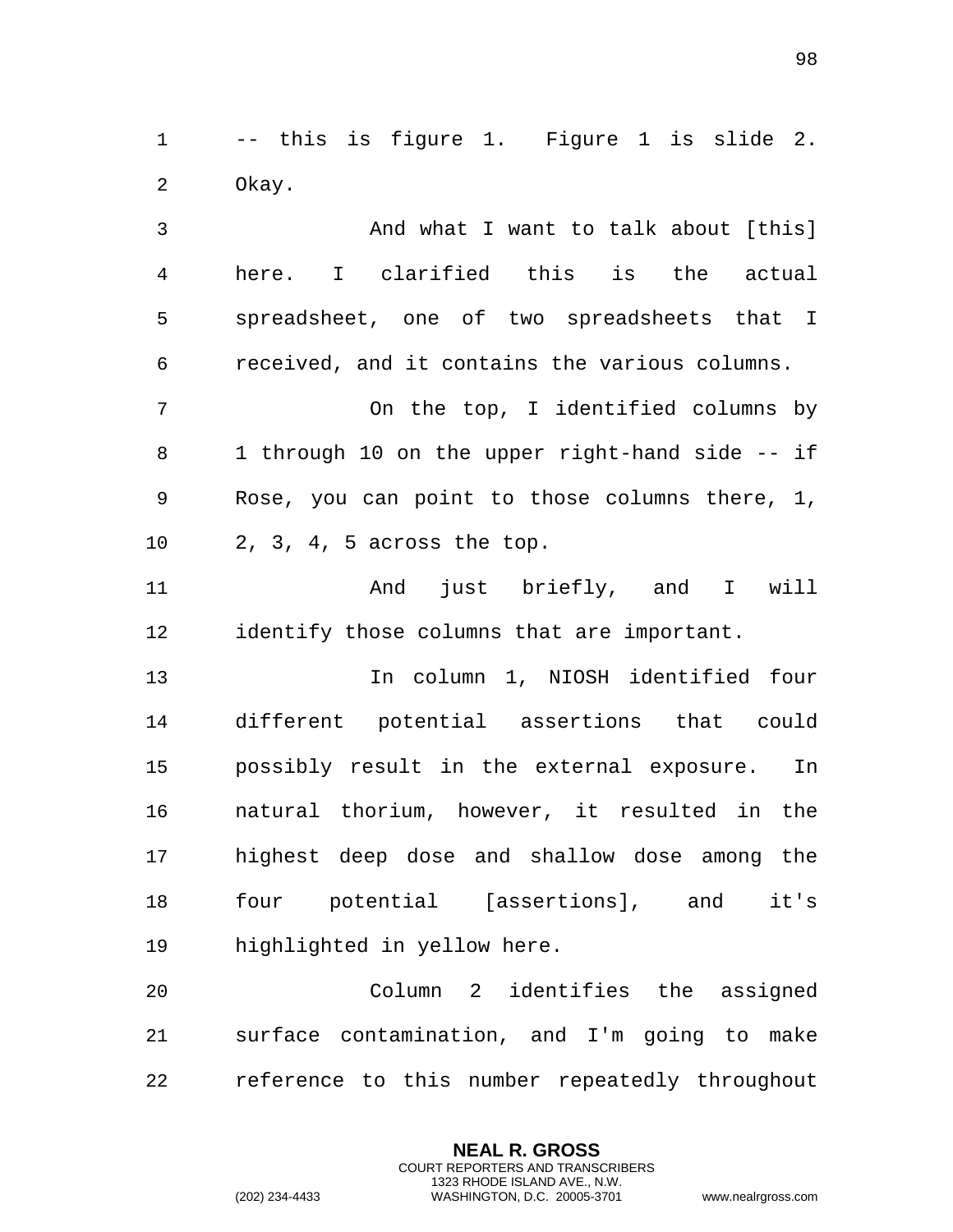the statements that follow here.

| $\overline{2}$ | Assigned surface contamination level           |
|----------------|------------------------------------------------|
| $\mathfrak{Z}$ | is 2.83 times 10 to the 6 dpm per square meter |
| 4              | for the year, the starting year 1973. It's a   |
| 5              | number I will refer to again and again.        |
| 6              | In column 3, an important criterion            |
| 7              | that I want to bring attention to is the       |
| 8              | assigned resuspension value of 1 [times] E to  |
| 9              | the minus 6 per meter was selected to derive   |
| 10             | the air contamination level that appears in    |
| 11             | column number 4.                               |
| 12             | And by means of that particular                |
| 13             | resuspension factor, the air contamination     |
| 14             | concentration was derived by means of that     |
| 15             | number in column 5, which obviously then       |
| 16             | defines -- actually, let's see here. Oh yes,   |
| 17             | okay, I forgot the same sentence here.         |
| 18             | In column 4 the resuspension value             |
| 19             | that was previously found in column 3, 1 times |
| 20             | 10 to the minus 6 per meter times the 2.83     |
| 21             | times 10 to the 6 dpm per meter squared yields |
| 22             | air concentration of 2.83 dpm per cubic<br>an  |

**NEAL R. GROSS** COURT REPORTERS AND TRANSCRIBERS 1323 RHODE ISLAND AVE., N.W.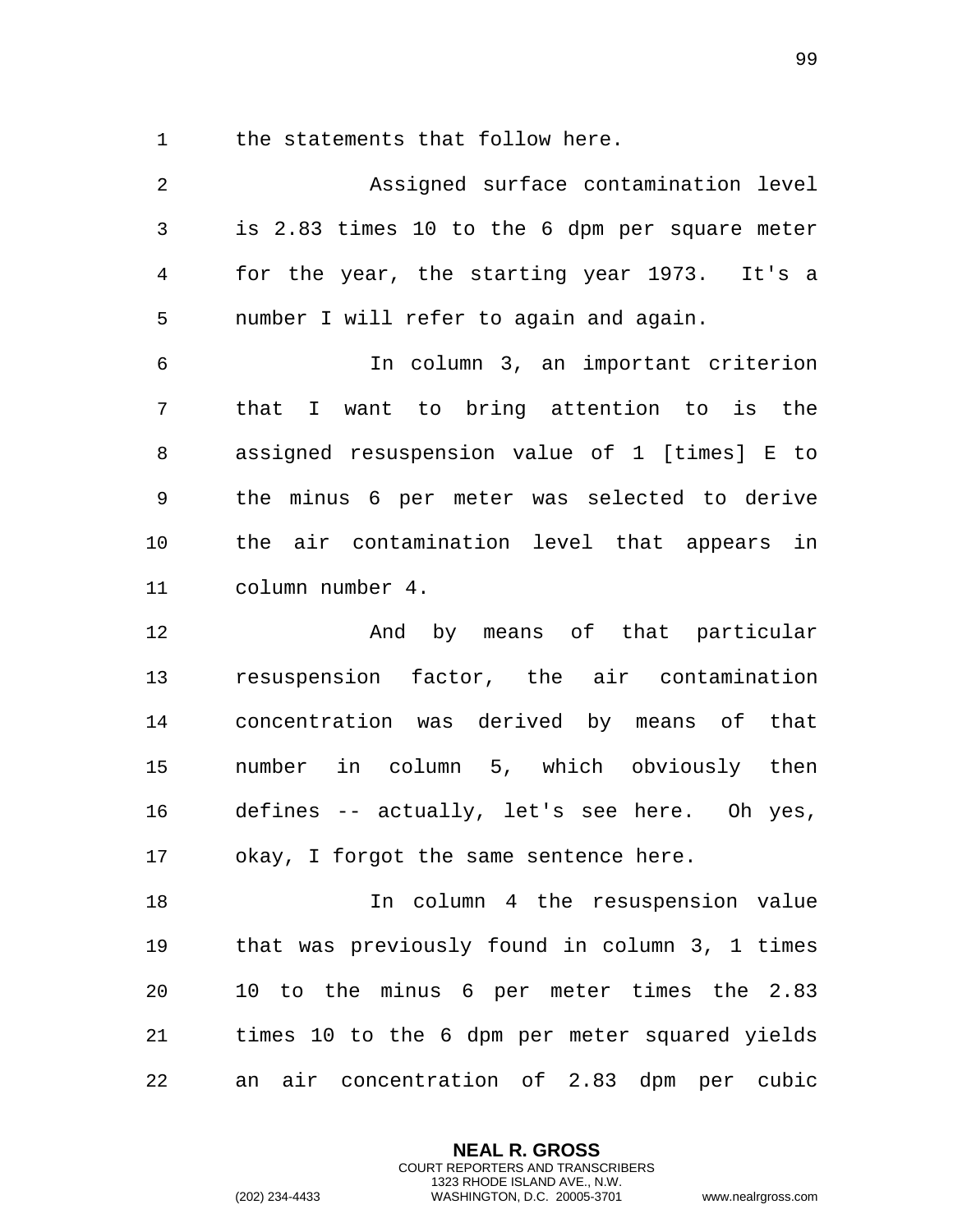meter. And that is for the calculation of an air submersion dose.

 And so on. The other ones are not that important. You can look at it. Column 5 corresponds to effective DCF for the three isotopes that represent the natural thorium, as will be seen in the next figure for surface contamination. And column 6 corresponds to the combined effective DCF for the three isotopes representing natural thorium in figure 2 from Federal Guidance Number 12 for the submersion exposure.

 So you have two types of doses, surface contamination external and of course the air submersion dose.

 Column 7 represents the effective external dose that results from the contaminated surface. For example, the derived effective contaminant dose rate of 1.62 E to the minus 5 rem per hour is a product of columns 2 and 5. And so you end up with a value of 1.62 E to the minus 05 rem per hour.

> **NEAL R. GROSS** COURT REPORTERS AND TRANSCRIBERS 1323 RHODE ISLAND AVE., N.W.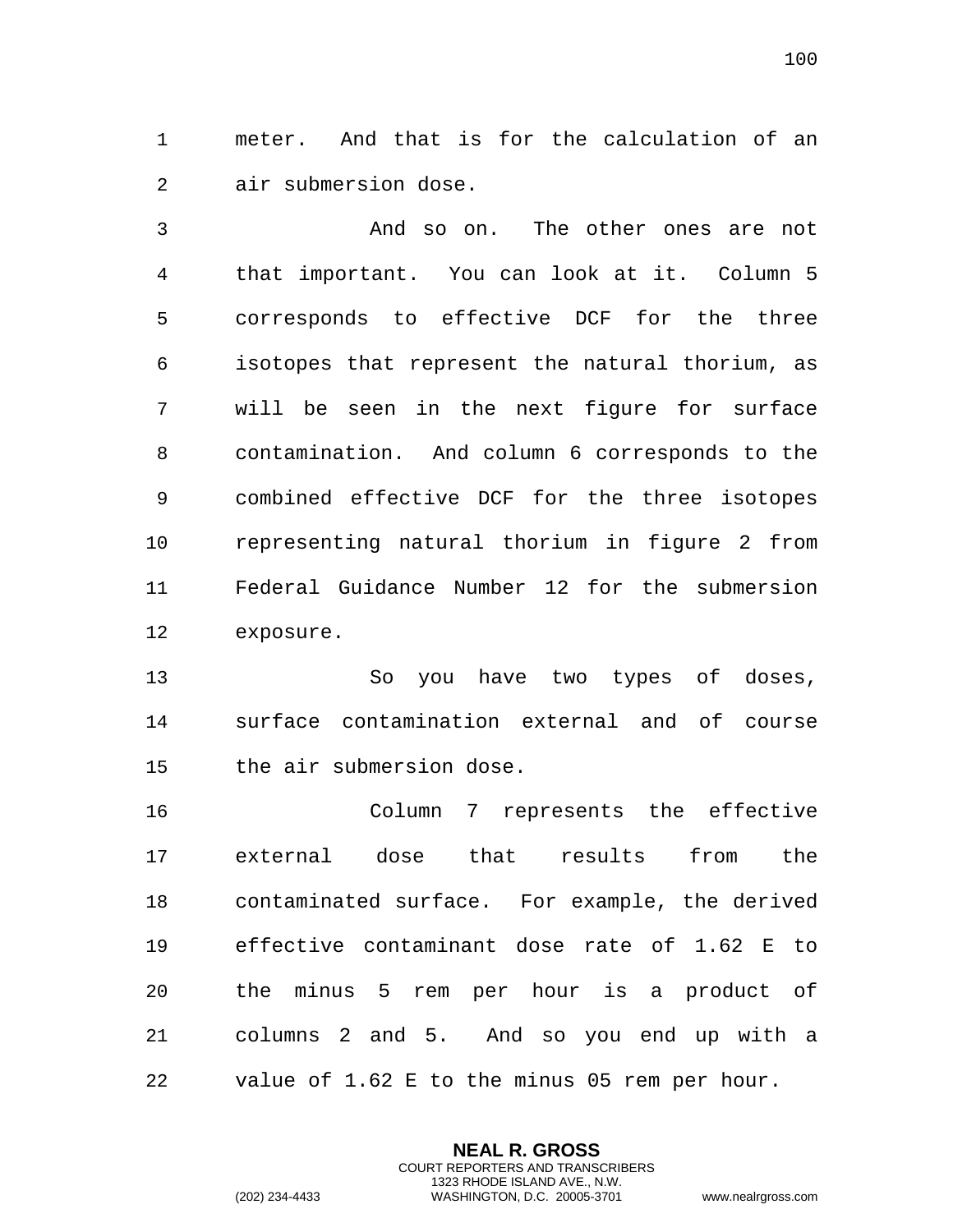And column 8 represents effective external dose that results from immersion dose in contaminant air. Column 9, the work-hours per year with external exposure, is assumed to be 2,000. And column 10 is the final effective annual dose of 0.032 rem per year from the combined effective external dose from the surface contamination and the submersion dose.

 So what I end up doing is demonstrating that, based on the information that was provided, I was able to reproduce the 32 millirem per year from external photon dose and the 171 millirem shallow dose per year you see.

 Also, shown below in the next row of data that is below the one that you see on top in figure 1, is a derivation of the shallow dose. As I said, that is 171 millirem per year or 0.17 rem per year, the value you see on the right-hand corner.

 And it pretty much follows the same protocol. It uses guidance reported under 12

> **NEAL R. GROSS** COURT REPORTERS AND TRANSCRIBERS 1323 RHODE ISLAND AVE., N.W.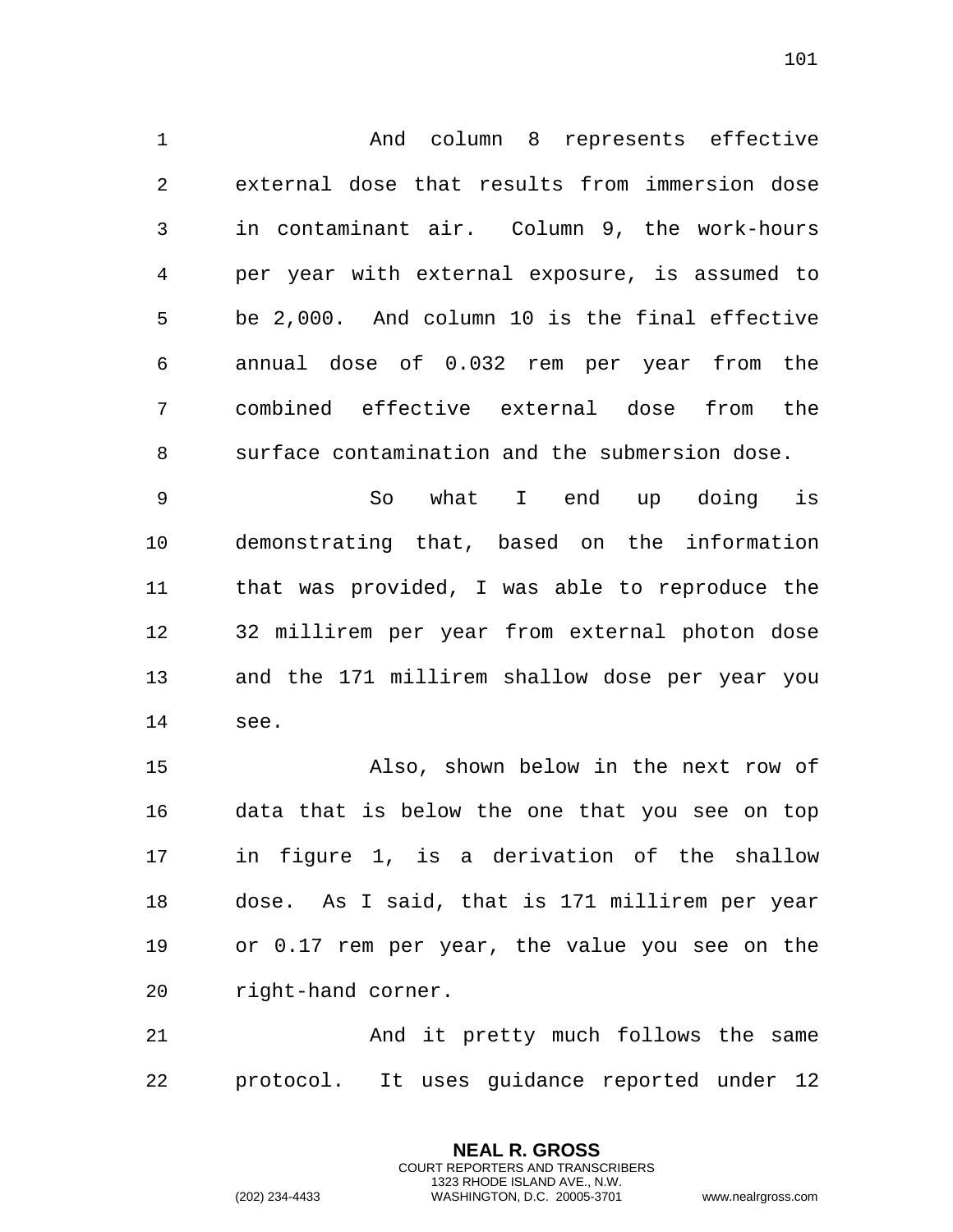and corresponds to the skin as a target tissue for the shallow dose.

 In figure 2, and I will go to figure 2 now. Figure 2 segregates the numbers that I showed you in figure 1 into the three isotopic components. In other words, natural thorium is thought to represent thorium-232, thorium-228, and radium-228 and provides a contribution of both the effective contamination dose as well as the effective submersion dose for each of the radionuclides.

12 And when you tally them up, they all combine, in the end yielding 32 millirem per year for external whole body and 171 millirem for the skin dose.

 What you will see, however, is the assigned isotopic activity that is represented by the three radionuclides, thorium-232, thorium-228, and radium-228 in the upper right- hand corner is that these are thought to contribute the natural thorium based on isotopic fractions that represent 8.4 percent for

> **NEAL R. GROSS** COURT REPORTERS AND TRANSCRIBERS 1323 RHODE ISLAND AVE., N.W.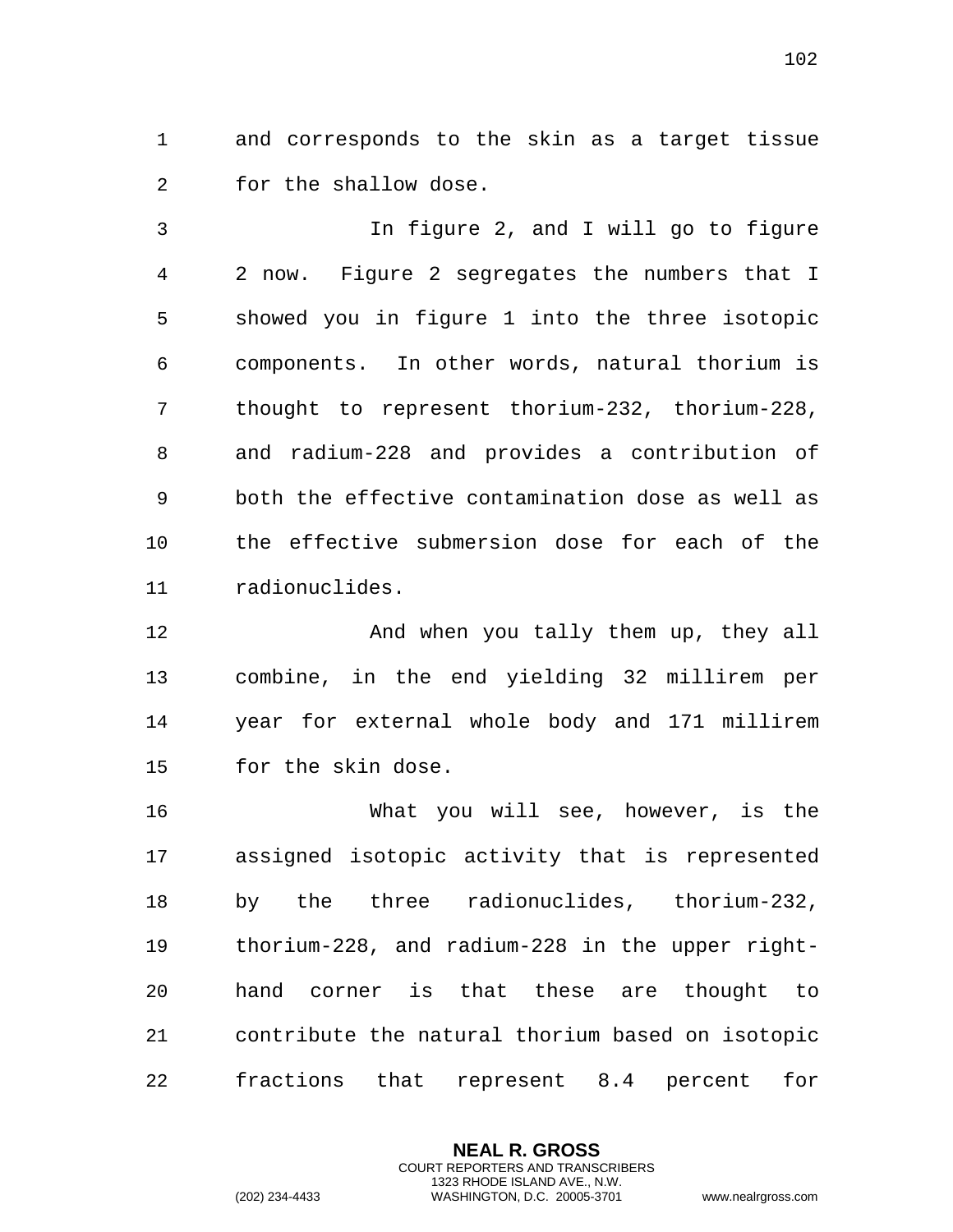thorium-228, 1.45 percent for thorium-232 and 90.15 percent for the radium-222.

 And this, however, is not -- these are not fractions that you would consider to represent natural thorium, but actually are more likely to thorium represent tailings.

 For unprocessed natural thorium or for unprocessed, meaning natural thorium you would expect three radionuclides, thorium-232, thorium-228, and radium-222 to reasonably be in secular equilibrium.

12 And therefore, the numbers that you see here, that you see in terms of thorium-228 that's 8.4 percent and 1.45 for thorium-232 and 90.1 for radium-228 really should have, in essence, been represented by values of 0.333 each if one were to assume secular equilibrium. So that is one of the things I wanted to point out which will come into play later on again.

 Let me go and then quickly talk about -- based on the data that I received in behalf of these two spreadsheets, I identified a number

> **NEAL R. GROSS** COURT REPORTERS AND TRANSCRIBERS 1323 RHODE ISLAND AVE., N.W.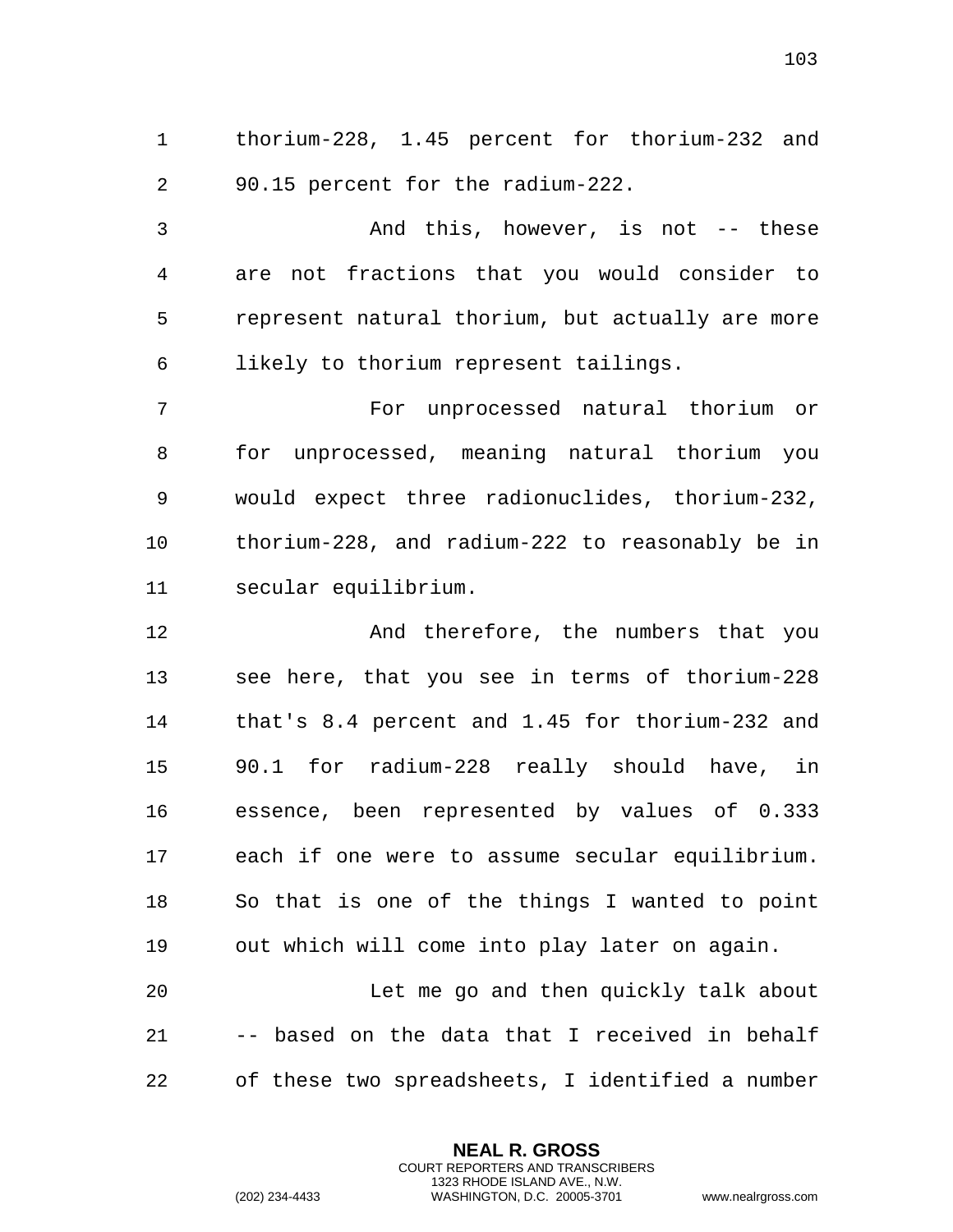of things that are concerns and uncertainties.

 And in section 4.0 in my White Paper, I stated the following: While the data contain figures 1 and 2 allowed SC&A to duplicate NIOSH's derived external deep dose of 32 millirem per year and shallow dose of 171 millirem per year for the residual period, it does not imply a validation.

 Embedded in the derivation of external dose, however, are three unexplained undocumented assumptions and two inconsistencies that require further clarification.

 And let me cite them briefly what they are. The first is the undocumented surface activity. As I mentioned in figure 1, the starting point for the assessment of the actual dose was the assumed value of 2.83 times 10 to the 6 dpm per square meter.

 This is a value that I don't know where it came from, but I will assume that it came from actual empirical data involving the 15 SRDBs that were cited in the template.

> **NEAL R. GROSS** COURT REPORTERS AND TRANSCRIBERS 1323 RHODE ISLAND AVE., N.W.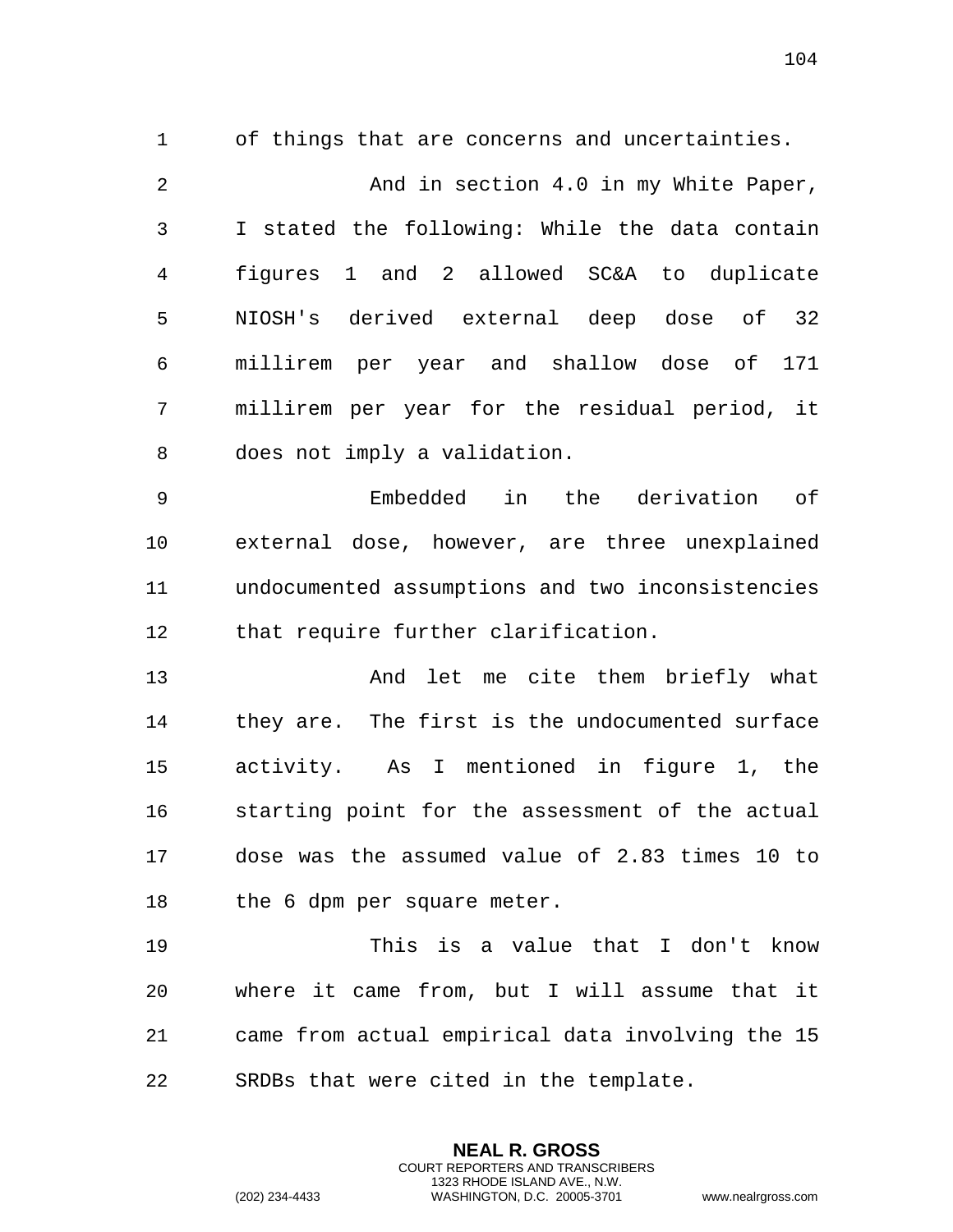However, we don't know how these numbers really represent each or all of these, or some of those SRDBs that are cited.

 So the first finding or issue that I wanted some clarification on is the undocumented surface activity, which is the basis for those two calculated values of 32 and 171 millirem each.

 The second one is the inappropriate value for a resuspension factor. As I pointed out previously for the derivation of the external submersion dose, NIOSH assigned a resuspension factor of 1 E to the minus 6 per meter.

 And NIOSH's assigned resuspension value of 1.0 E to the minus 6 per meter is not appropriate, according to what I believe it should be.

 It is also incompatible with the air assumptions that are assumed by NIOSH for the derivation of the inhalation internal dose that I'll discuss briefly here.

> **NEAL R. GROSS** COURT REPORTERS AND TRANSCRIBERS 1323 RHODE ISLAND AVE., N.W.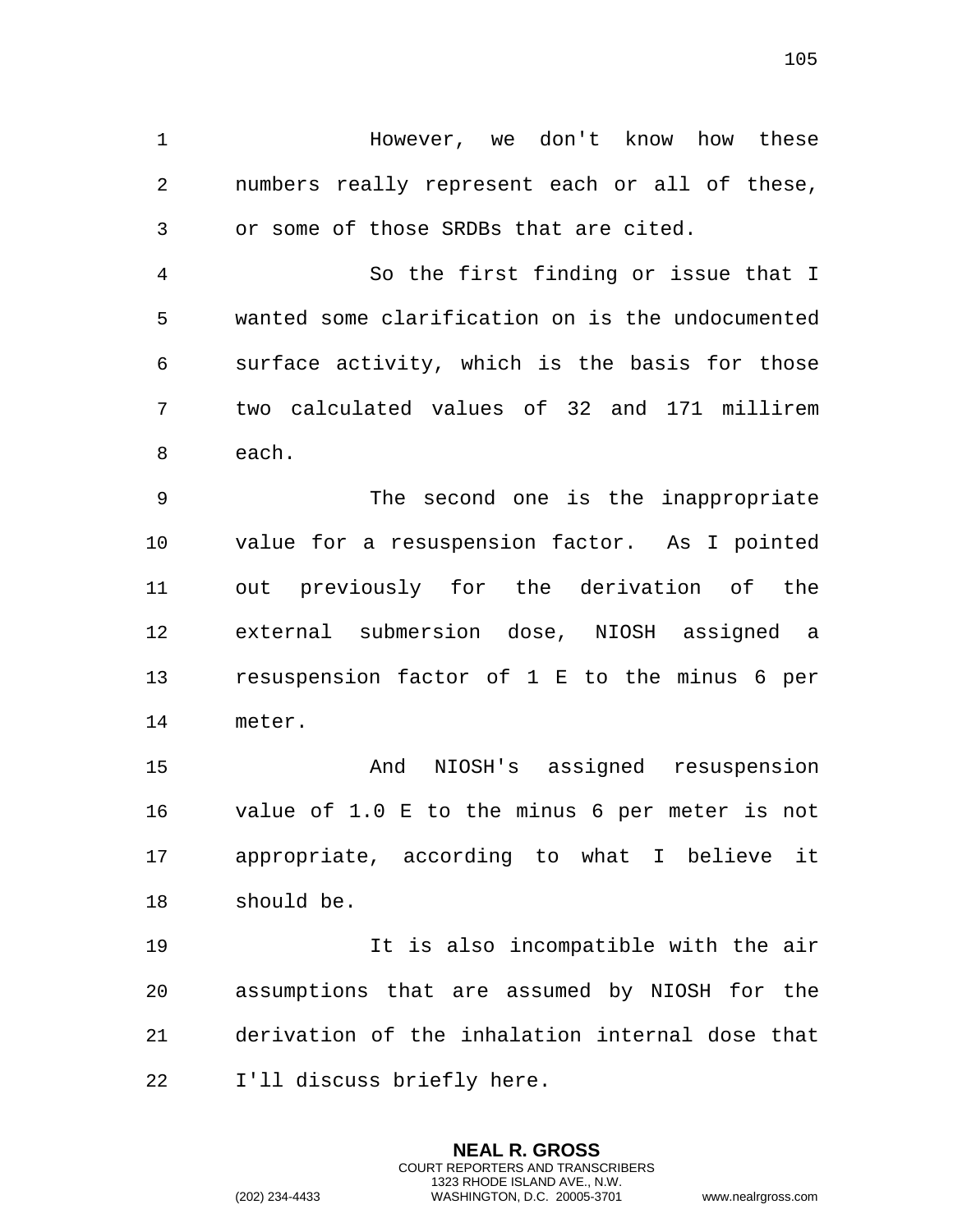Under the heading of residual external dose of the template, NIOSH states the following:

 Though a monitoring program existed at the Westinghouse Nuclear Fuel Division during the residual period, continuing operations that are not covered under the EEOICPA also occurred. This statement, to me, implies that there was no decontamination at the end of that operational period and continued work without any attempt to clean up any residual activity that would potentially affect people who would be exposed during the residual period. So the use of the resuspension factor that is as low as 1 E to the minus 6 per meter is generally used only to validate a thorough and documented decontamination effort when a facility has been decommissioned and complies with the standards specified under AEC's

 Regulatory Guide 1.86, which has the following standards, limits for residual contamination in order for unrestricted use.

> **NEAL R. GROSS** COURT REPORTERS AND TRANSCRIBERS 1323 RHODE ISLAND AVE., N.W.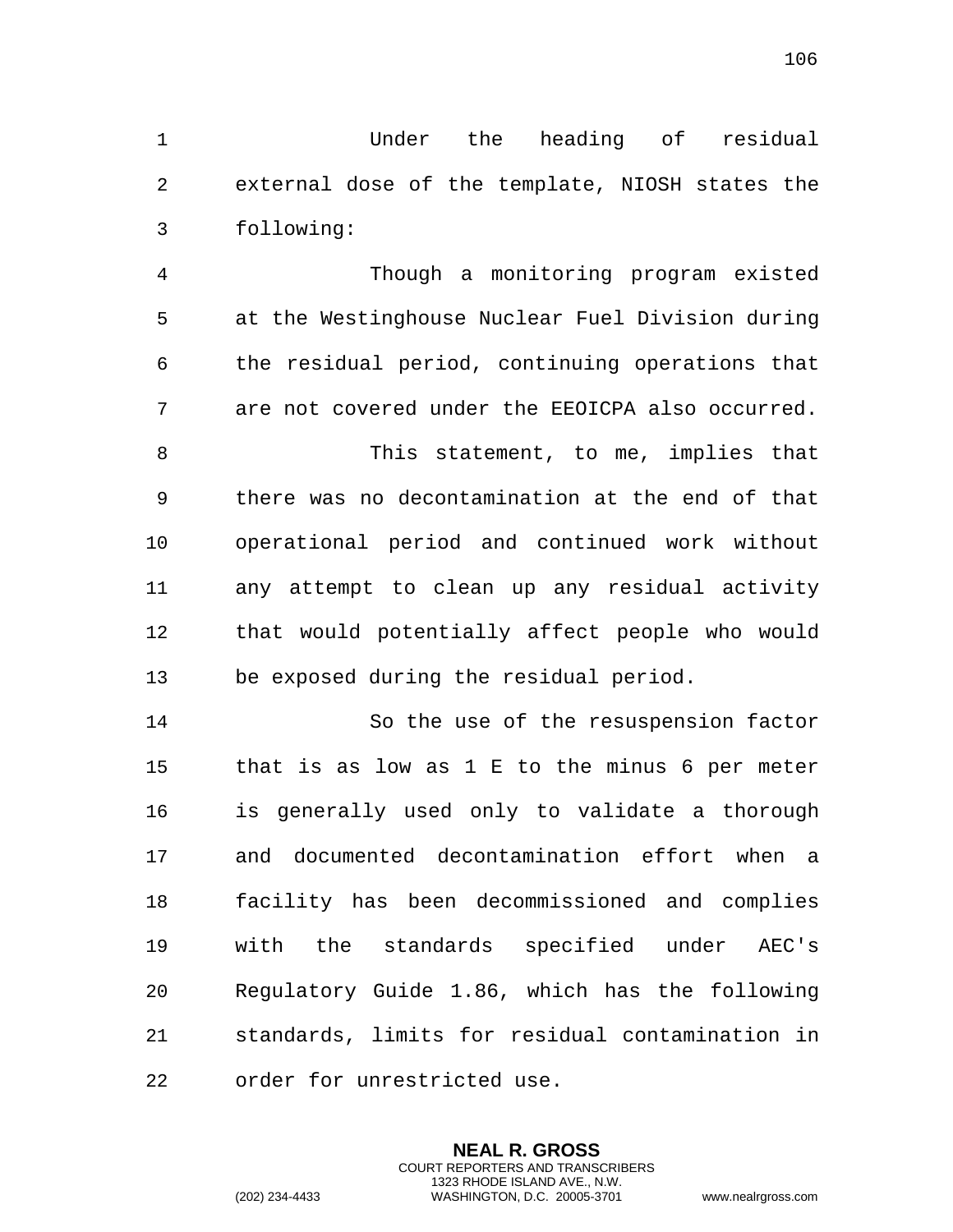1 And at this point, I would ask Rose to put up slide 4. Okay, you already have it up there.

 What you see there in the left-hand column is -- in the radionuclides, you'll see natural thorium.

 And what you see there are three values for average, maximum, and removal of contamination limits identified in terms of dpm per 100 square centimeters.

11 And when you look at that value, and I'll point to the average value, if you take 100 dpm for 100 centimeters squared, and you standardize it to per meter squared, you end up with 100,000 dpm per meter squared.

 Now, that is what the average value should be, and I assume that the value of 2.83 times 10 to the 6 dpm per meter square that were cited in figure 1, if you compare those two values, you realize there is a twenty-fold difference.

And it's really a standard practice

**NEAL R. GROSS** COURT REPORTERS AND TRANSCRIBERS 1323 RHODE ISLAND AVE., N.W.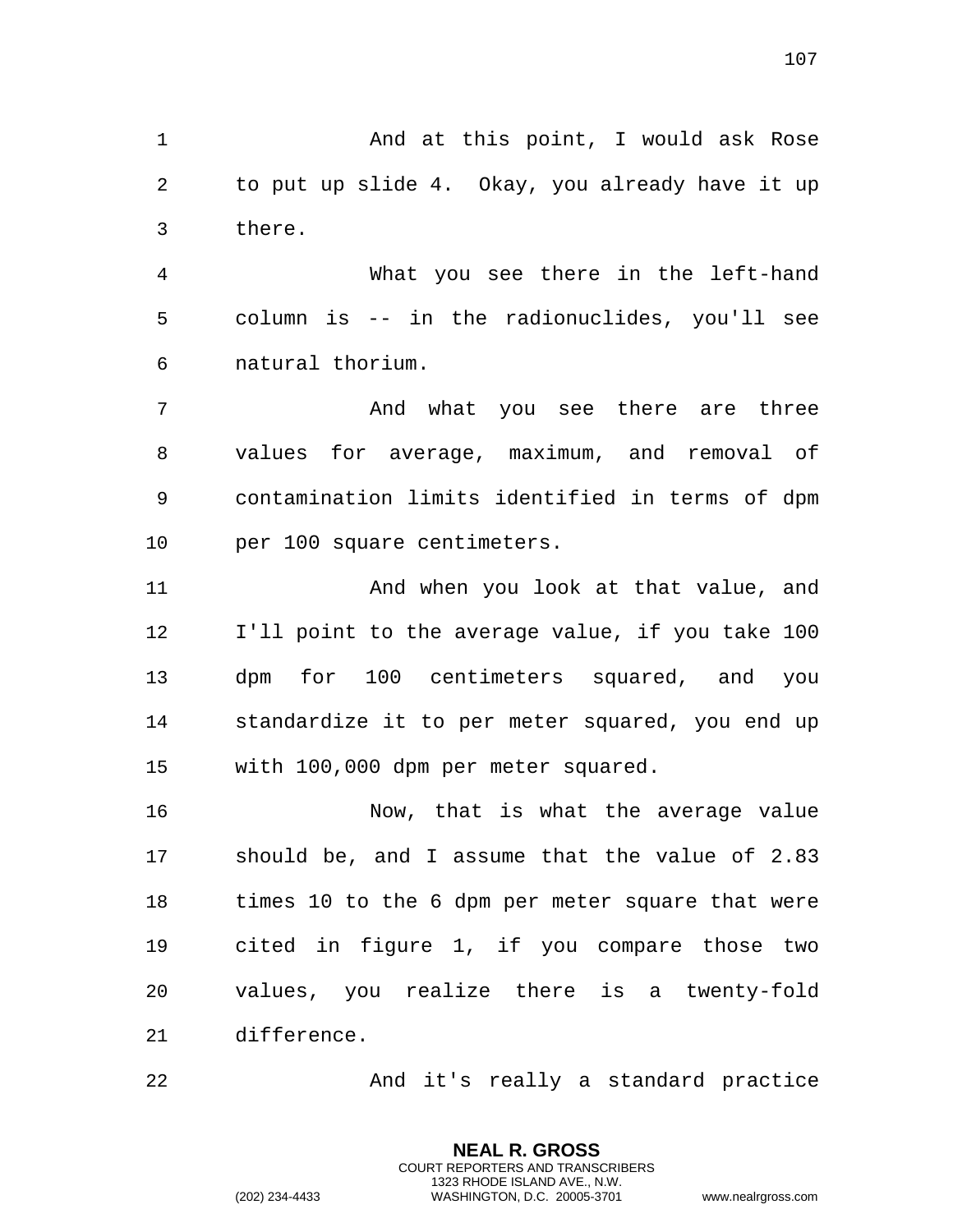for the use of 1 E to the minus 6 as a resuspension value, and I think it was cited also in the document that NIOSH offered in OTIB- 70 as a value that applies to that particular set.

 You realize you can't use it if you consider that the average value should be instead of 2.83 times 10 to the 6, it is now reduced according to Reg Guide 1.86 to 100,000 dpm or 28-fold lower.

 And that's the reason I identified the 1 E to the minus 6 that were used for the resuspension value for the contamination and the submersion dose is to be perhaps an inappropriate value.

16 The next point that I wanted to talk about is the inconsistent resuspension-factor- derived air concentration has been not consistent with what follows on the issue of the air contamination as it applies to the inhalation dose that was also derived in the template.

> **NEAL R. GROSS** COURT REPORTERS AND TRANSCRIBERS 1323 RHODE ISLAND AVE., N.W.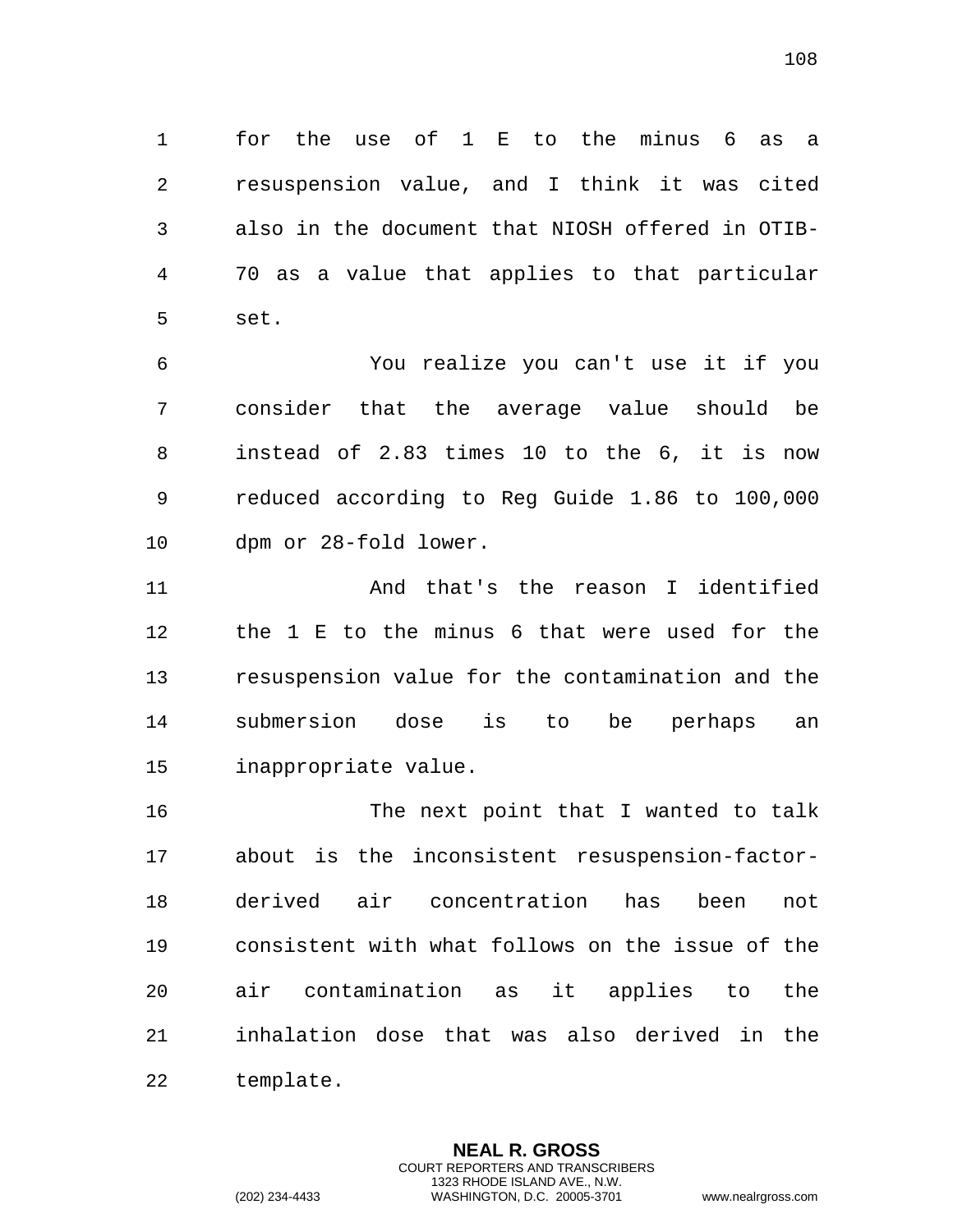When you look at the air concentration that NIOSH used for the calculation of external immersion dose to contaminated air, as I pointed out in figure 1, that turned out to be -- that value is 2.83 dpm per cubic meter of air that defines the submersion dose.

8 But when you go to the actual template that talks about the issue of inhalation exposure, NIOSH derived a value of 100 dpm per cubic meter for inhalation.

 So now you have obviously two air concentrations involving an individual who was simultaneously exposed to external air contamination in the submersion dose and also concurrently breathing in air that contained 28 times higher dose of air contamination than assumed for inhalation as opposed to submersion. And that's an inconsistency. You cannot have two separate air concentrations, one for immersion dose and one for inhalation dose

> **NEAL R. GROSS** COURT REPORTERS AND TRANSCRIBERS 1323 RHODE ISLAND AVE., N.W.

that vary by more than a factor of 28.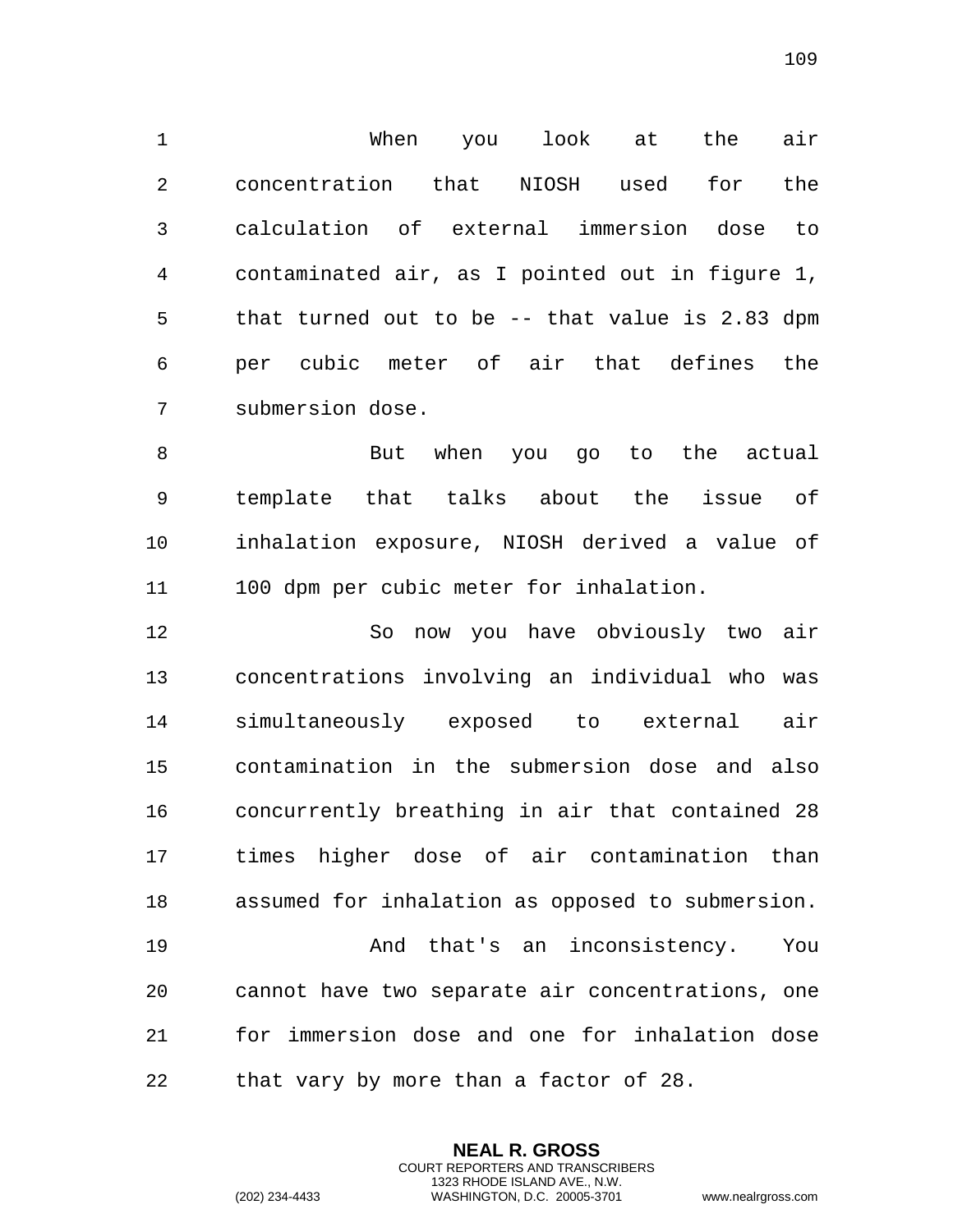And that value of 100 dpm per cubic meter was derived from a table that exists in the template where they talk about the inhalation of 9.65 dpm per day.

 And of course when you standardize this to reduce it to what is in the air by accepting the fact that NIOSH assumed that 1.2 cubic meter of air per hour times 8 hours, so 9.6 divided by -- or take the 965 dpm per day inhalation and divide that by 9.6, which is the product of 1.2 cubic meters for air an hour times 8 hours, you end up with 100 dpm.

 So again, we have an inconsistency here in terms of an air concentration that doesn't match when you talk about or compare the inhalation dose concentration to the immersion dose.

18 And lastly, I do want to talk about how this question of what this number represents. When NIOSH has identified 965 dpm per day as an inhalation, I assume this was again based on empirical data that comes from

> **NEAL R. GROSS** COURT REPORTERS AND TRANSCRIBERS 1323 RHODE ISLAND AVE., N.W.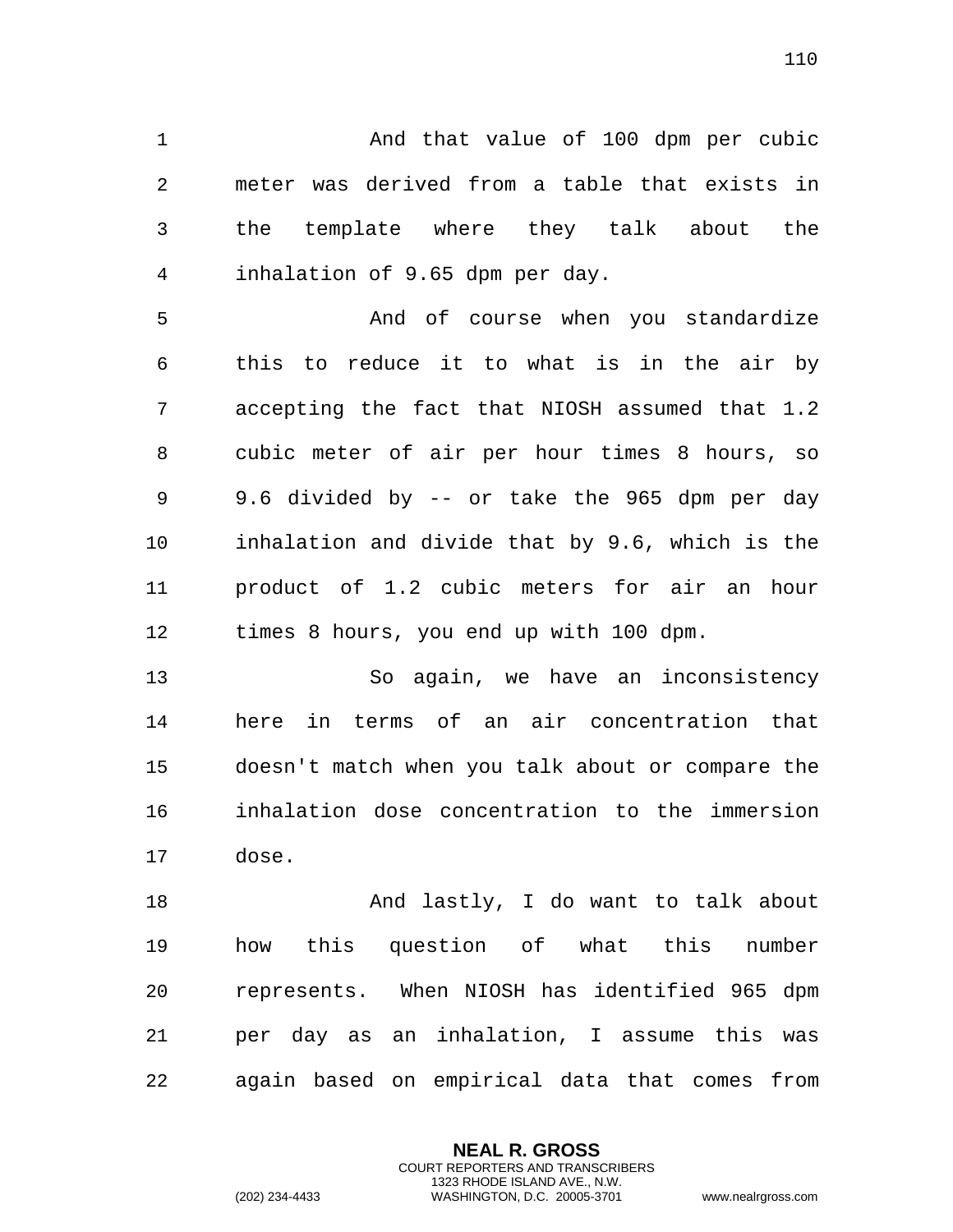the 15 SRDBs that are cited on page 4 of the template.

 And there is, however, no information available that would allow us to -- or me to assess whether or not this number is one that has a scientific merit or technical basis, and therefore, it needs clarification.

8 CHAIR KOTELCHUCK: Okay.

 DR. H. BEHLING: And the last thing, I made some recommendations how we can resolve this, but I think we'll let that one go until we hear from NIOSH to see how each of those five issues are addressed in their response to SC&A.

 CHAIR KOTELCHUCK: Yes. Thank you. MR. SIEBERT: This is Scott. Actually, it's the recommendations that we address. So we'll hit those quickly and say what we're doing.

 DR. H. BEHLING: Well, okay, then let me just quickly go through the recommendations. CHAIR KOTELCHUCK: But we have them all.

> **NEAL R. GROSS** COURT REPORTERS AND TRANSCRIBERS 1323 RHODE ISLAND AVE., N.W.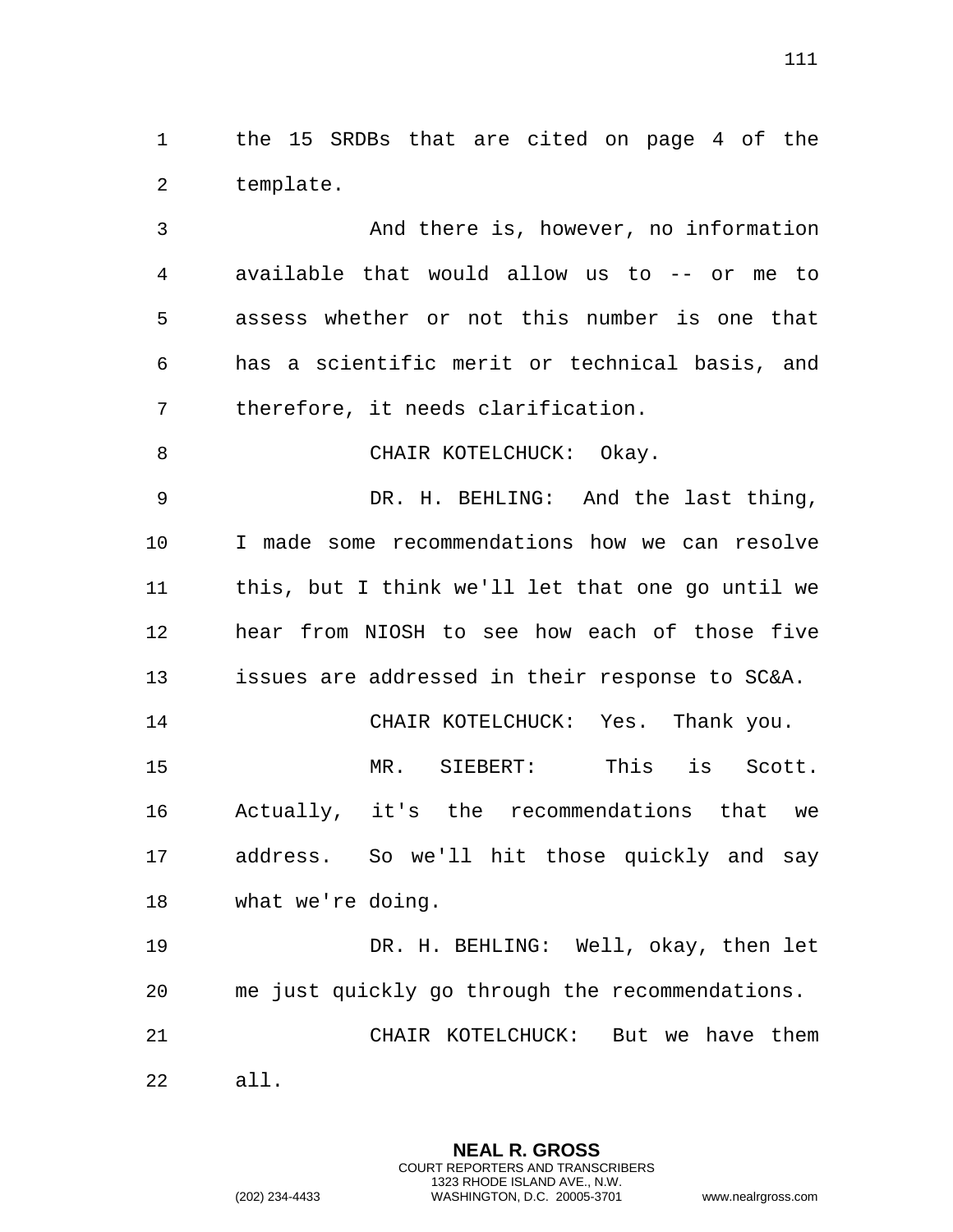1 DR. H. BEHLING: Oh, okay. CHAIR KOTELCHUCK: We have them in front of us. DR. H. BEHLING: Okay. MR. SIEBERT: I can state them briefly when I hit each one. CHAIR KOTELCHUCK: Good. MR. SIEBERT: Okay. Well, the first recommendation was providing information and data that validates the surface contamination level we used. 12 And this is the fact that when -- this finding was initially an external finding. So when we gave the template and the backup documentation, it was all the external information because that's what the finding was on. 18 In hindsight, I guess it would have been better if I had given you all the internal information, too, because you were looking into that as well. So what we're going to do is, we have

> **NEAL R. GROSS** COURT REPORTERS AND TRANSCRIBERS 1323 RHODE ISLAND AVE., N.W.

(202) 234-4433 WASHINGTON, D.C. 20005-3701 www.nealrgross.com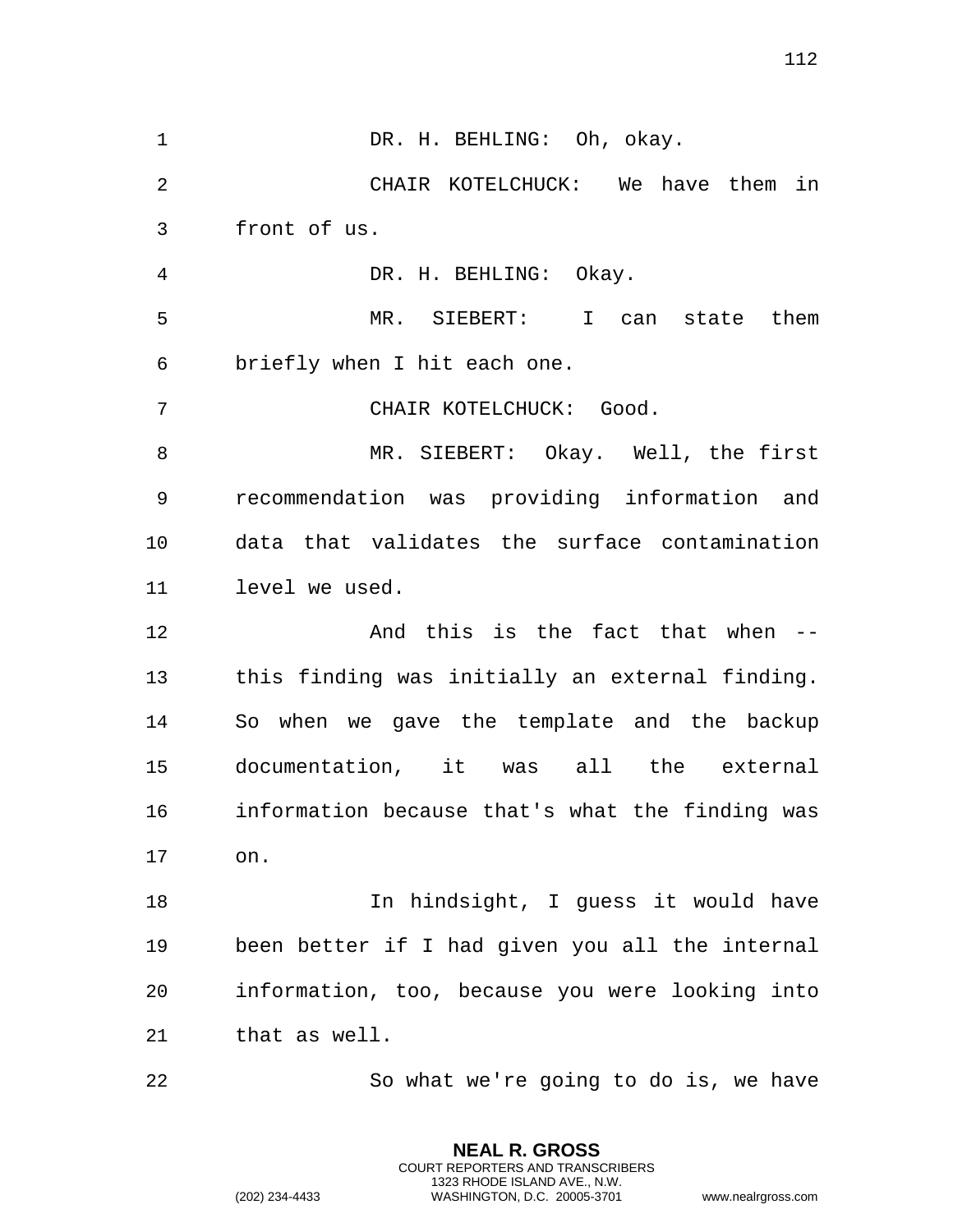all that information. We will post that with the next response.

 You are correct. It comes right out of those SRDB documents, and we show how we calculated the 95th percentile and what that information is based on. So you'll see that in the response.

8 The second one is for the derivation of the external doses revised [by] the activity fractions for natural thorium.

 And we did note this issue after the first version of methodology, and we had already changed it in 2014 to reflect natural thorium in that revision. So we'll be giving you the next version of it that demonstrates that we changed to natural thorium as well. So that one, we agree that that makes more sense, but we already made the change. So that's two.

 Number three is the resuspension question. And in that update in 2014, we also updated the resuspension factor. I'm not prepared to go into specifics, but you'll see

> **NEAL R. GROSS** COURT REPORTERS AND TRANSCRIBERS 1323 RHODE ISLAND AVE., N.W.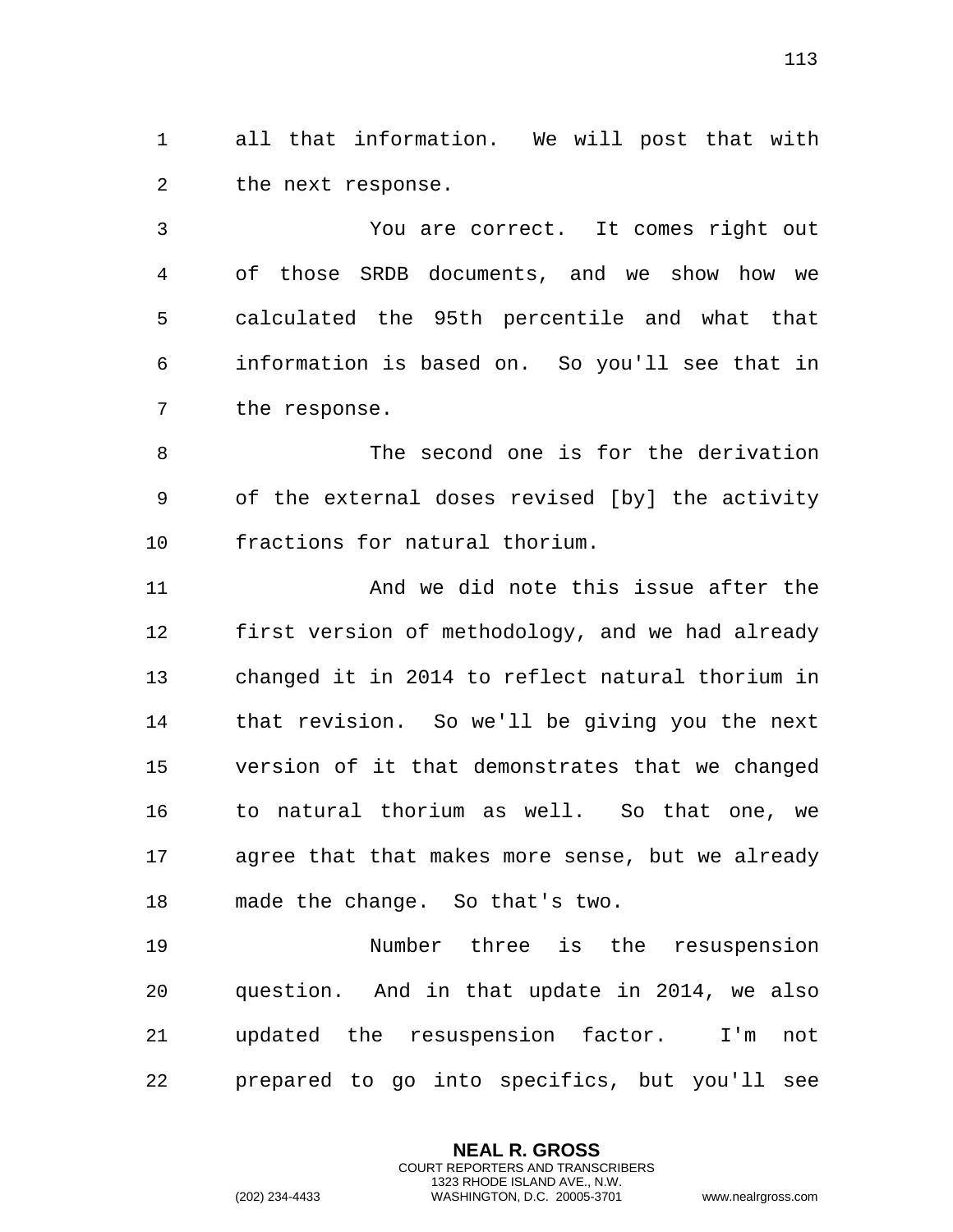that information in the response as to what we used and where that came from.

 And the final one is number four, the information data for the air concentration of 100 dpm, which kicks over to the inhalation of just over 900 dpm per day.

 It's the same thing. It's in the internal information which we'll post, and I probably should have posted the last time. So you'll see that as well, and you can go through those numbers. So that's what you're going to see.

## CHAIR KOTELCHUCK: Very good.

 DR. H. BEHLING: Okay, as I said, I did not really identify any of these issues as real findings other than the collective issues upfront that says we need clarification based on the limited data. And even after the two data sets were presented to us in the form of a spreadsheet, I was again -- I want to be clear, I was able to duplicate your numbers down to the last digit.

> **NEAL R. GROSS** COURT REPORTERS AND TRANSCRIBERS 1323 RHODE ISLAND AVE., N.W.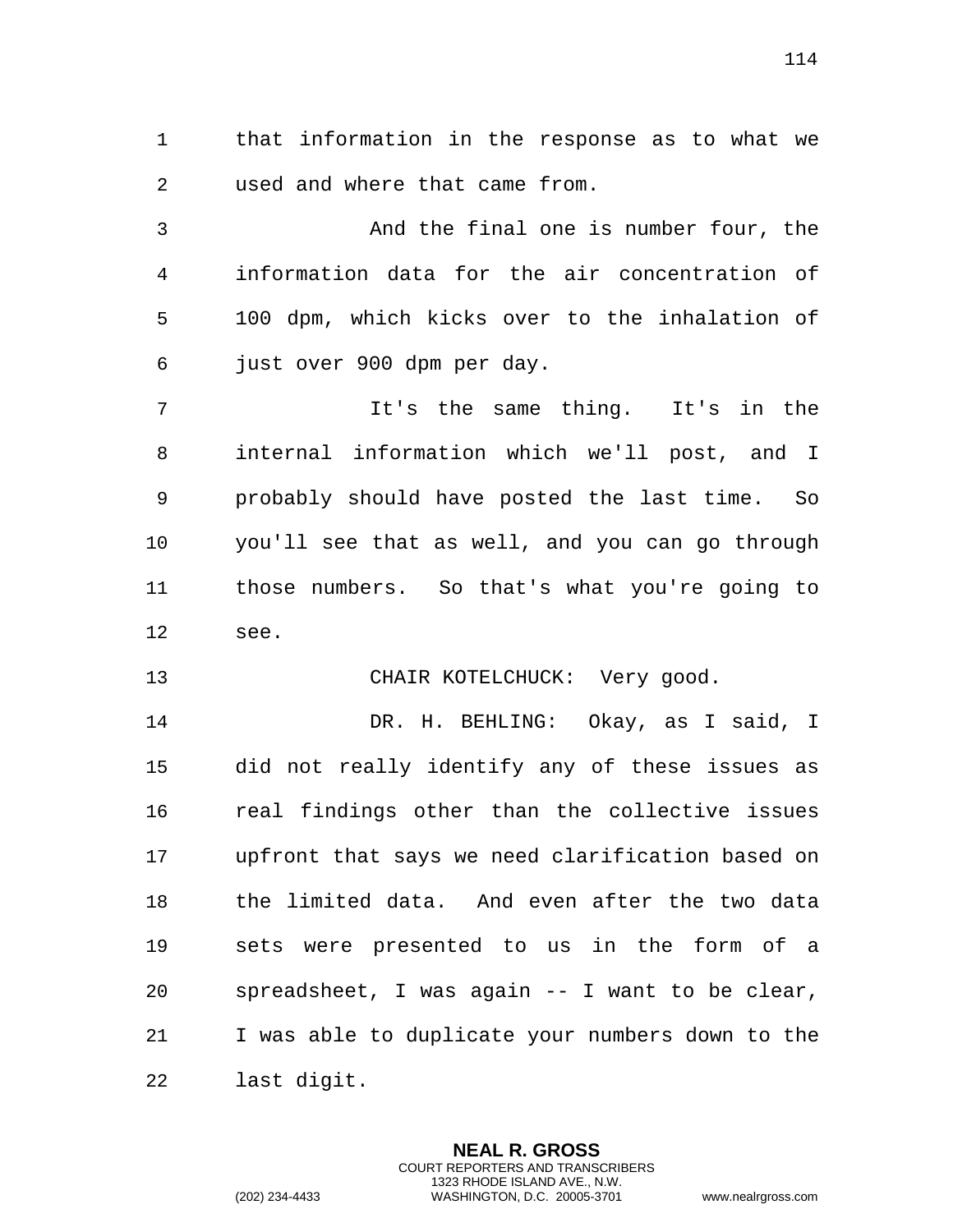And on the other hand there were still obviously some residual concerns because I didn't know where the original 2.83 X 10 to the 6 dpm per square meter came from, nor did I have

 a full understanding of how the 965 dpm per day inhalation was derived.

7 But I suspected that they were based on empirical data which I didn't have.

 CHAIR KOTELCHUCK: Okay. In a way, now, we're at the point that if there are questions from anyone, whether Subcommittee Members or staff folks on the phone, would people want to ask any questions or ask for clarification before we conclude and await the ORAU results?

 MEMBER MUNN: No, what I think I heard is most of the clarifications are going to be in the documents that we'll see coming from NIOSH.

 CHAIR KOTELCHUCK: That's right. MEMBER MUNN: I don't, except that visual is better than oral.

> **NEAL R. GROSS** COURT REPORTERS AND TRANSCRIBERS 1323 RHODE ISLAND AVE., N.W.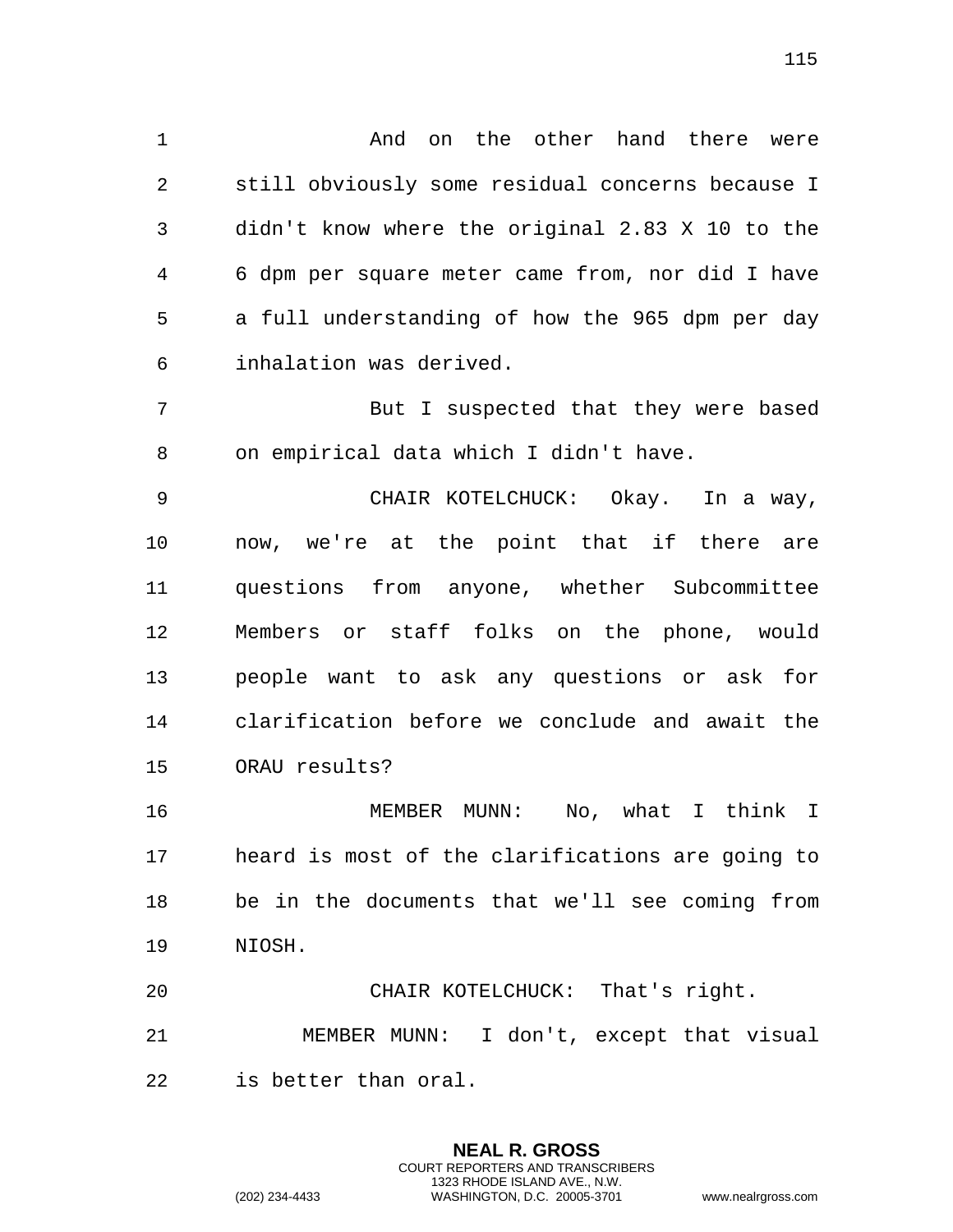CHAIR KOTELCHUCK: Agreed. Other folks want to input a question or comment? MEMBER BEACH: None here, Dave. CHAIR KOTELCHUCK: Okay. MEMBER CLAWSON: None from me. CHAIR KOTELCHUCK: Okay. Well, that's good. So we've summarized the issue. We've gone over it again, the issues. We await the response. And we will take this up at our next meeting. DR. H. BEHLING: As far as I'm concerned, just about everything is likely to be resolved. And the only thing that I guess I wasn't sure what the numbers will be with the resuspension, but obviously there was at least a reference to a revised resuspension factor other than the 1 X E minus.6 that was used in the original document. CHAIR KOTELCHUCK: Yes. So, I think with that we have covered as best we can the results in the expanded responses. 22 And I think we're ready to go on to

> **NEAL R. GROSS** COURT REPORTERS AND TRANSCRIBERS 1323 RHODE ISLAND AVE., N.W.

(202) 234-4433 WASHINGTON, D.C. 20005-3701 www.nealrgross.com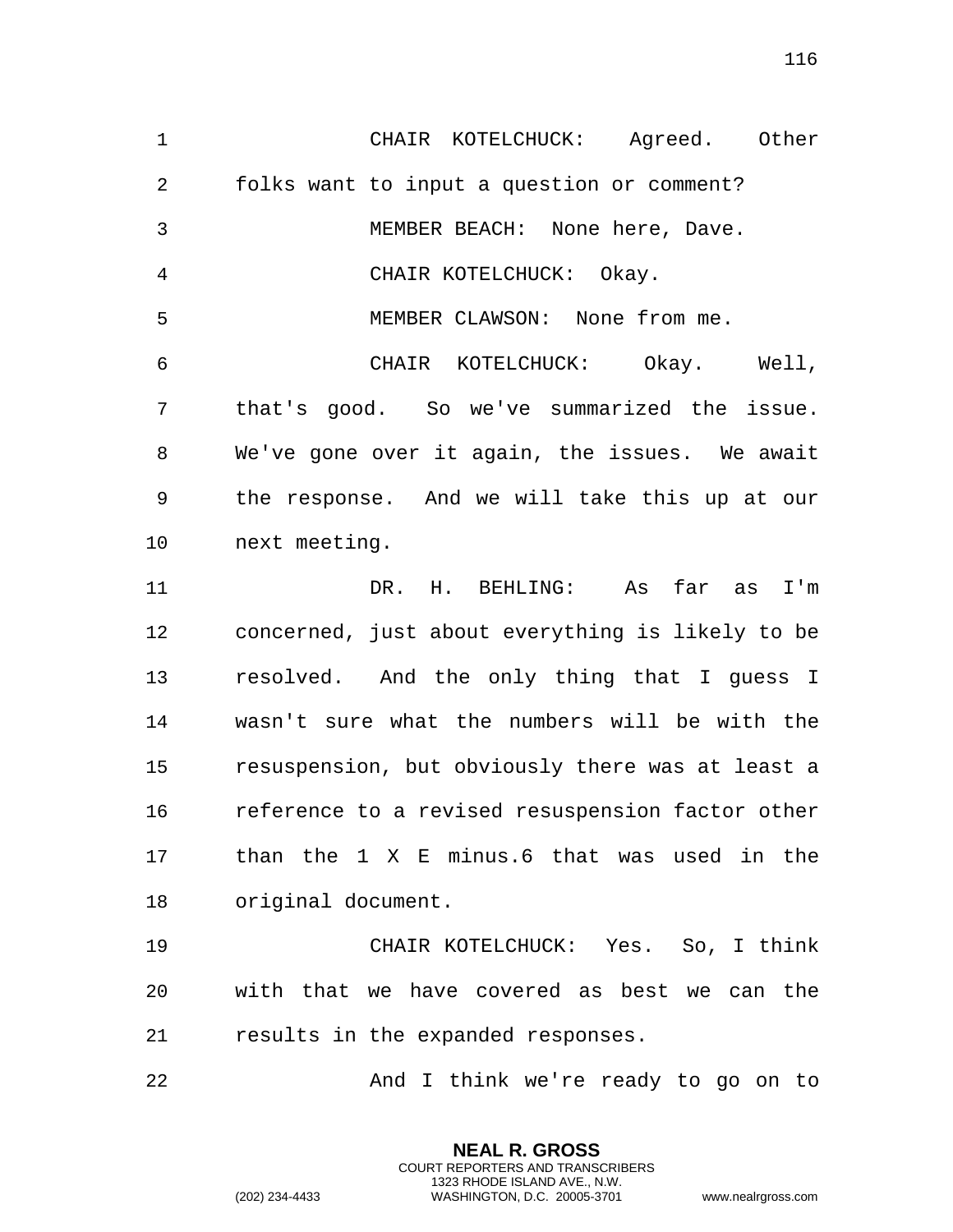the PRS.

 MS. GOGLIOTTI: If I can suggest while we still have Hans on the line, if we finish off -- CHAIR KOTELCHUCK: Pardon me? MS. GOGLIOTTI: If I can suggest while we still have Hans on the line, he has one more response for this Westinghouse case that might be appropriate to address now. CHAIR KOTELCHUCK: Oh, yes. That sounds good. Thank you. Okay. **Is this other than 434?**  MS. GOGLIOTTI: No, this is the same case. CHAIR KOTELCHUCK: Okay. DR. H. BEHLING: Yes, it's the same case. And this one should be very quick to resolve one way or the other. When I reviewed that particular case I looked at the, obviously, all of the assignments of internal and external exposure. 22 And I came up with the notion that

> **NEAL R. GROSS** COURT REPORTERS AND TRANSCRIBERS 1323 RHODE ISLAND AVE., N.W.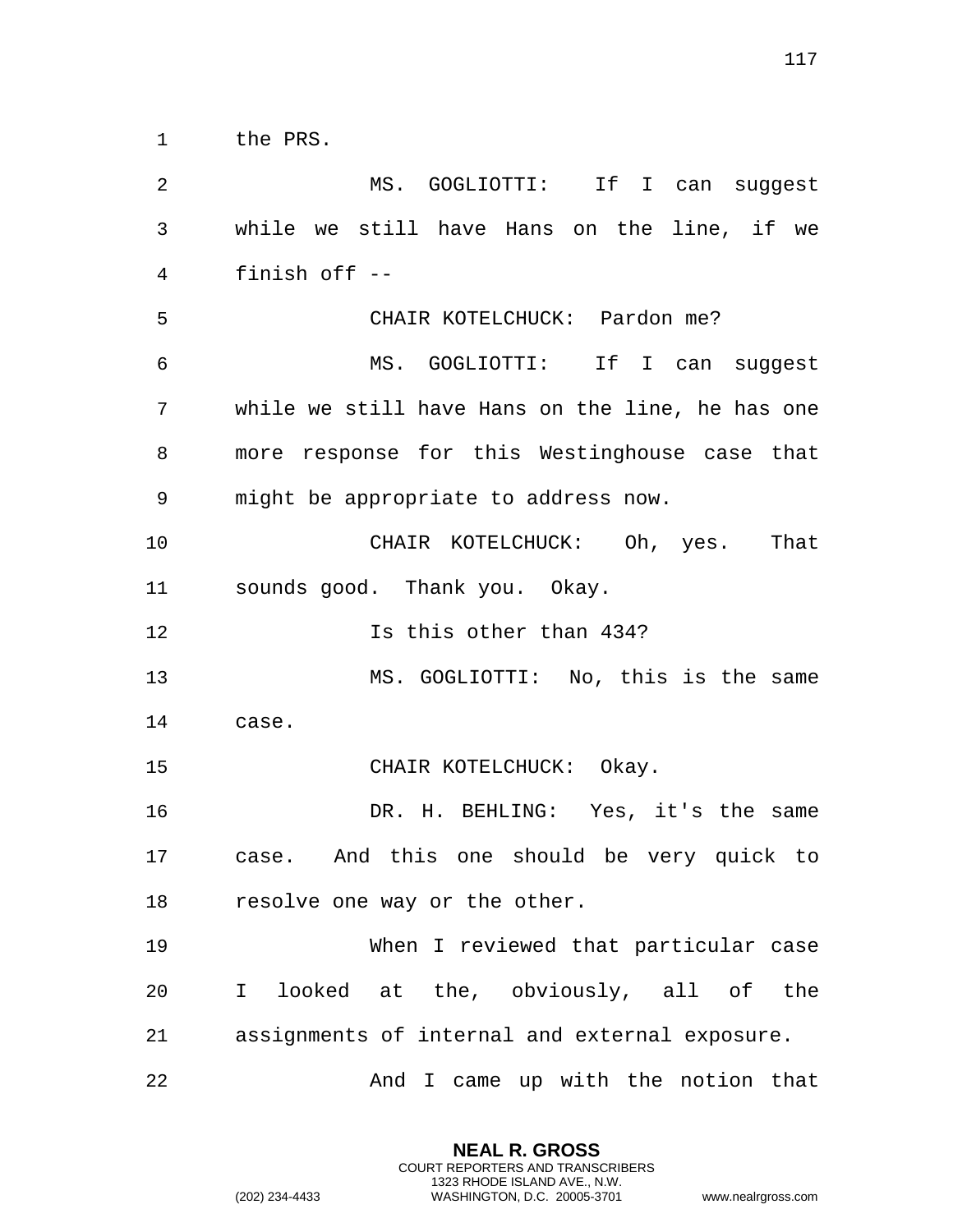after we gave the CATI report that there was something of an inconsistency, and I think we can discuss it a little bit longer here after I make my comments here.

 I realized that for external exposure, he was assigned an ambient dose. And yet when I read the CATI report, it was clear to me that in the CATI report, he clearly stated that he was exposed to external exposure and was monitored for external exposure because -- based on his particular job, which I won't discuss here.

 But in his CATI report, he clearly recalls multiple things.

 One, he wore his badge. Two, coworkers that he worked with also wore badges, and the frequency of badges worn he says [was] "always" and also remembers that the chest location was the choice of location that he wore his badge.

 So it seems to me based on the CATI report that he had a firm understanding that he

> **NEAL R. GROSS** COURT REPORTERS AND TRANSCRIBERS 1323 RHODE ISLAND AVE., N.W.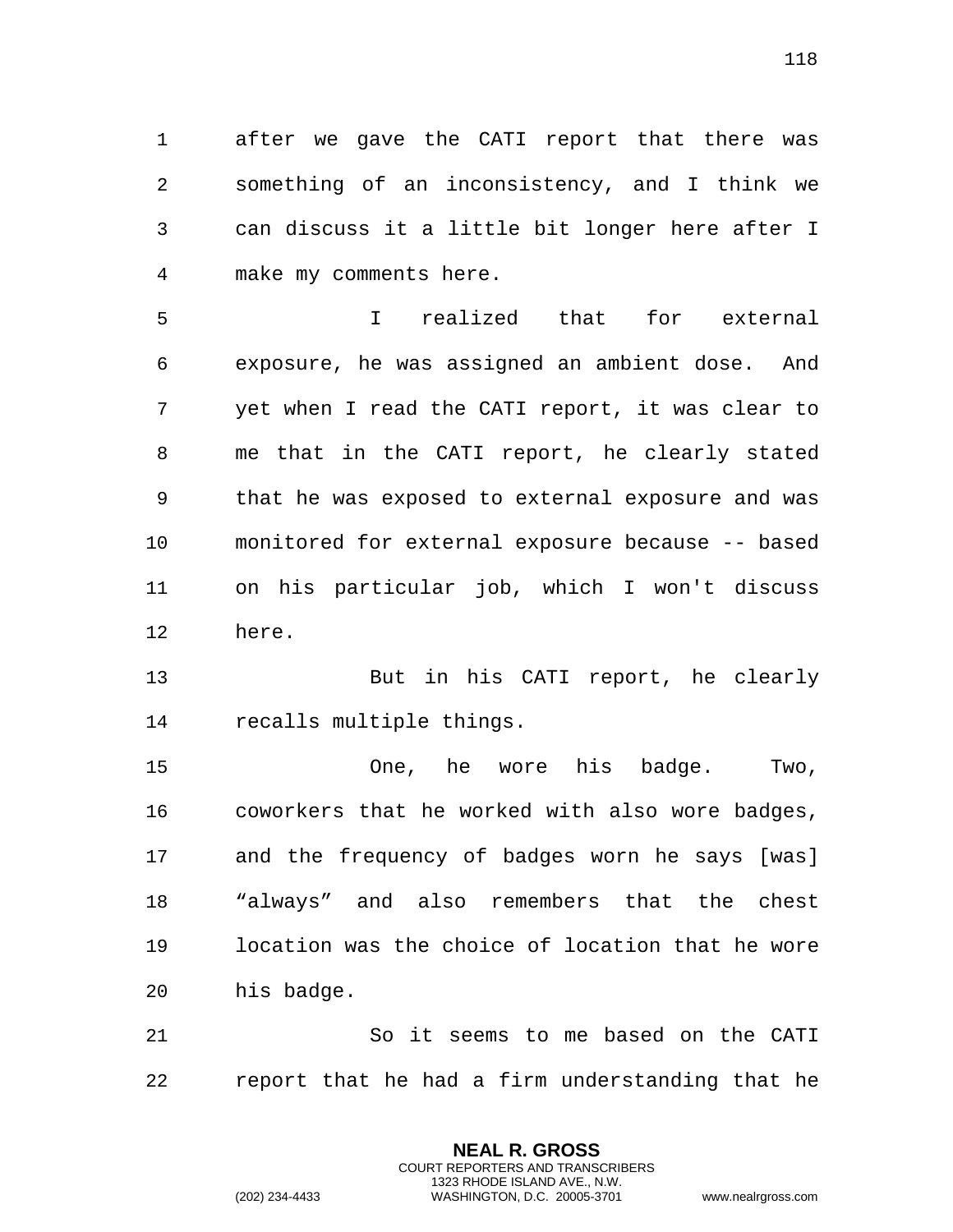was once -- during this time period monitored. Not so when he was asked whether or not he was monitored for internal exposure in the CATI report: Did you participate in the biological radiation monitoring program such as urine, fecal, breath, or in vivo whole body count? His answer was, I don't remember. I don't know.

 So, when I looked at it, and I realized that for external exposure, where the CATI report suggests that the individual, the EE firmly remembers that he was monitored and yet there was no record of his exposure, of external exposure, and therefore NIOSH compelled to assign him an ambient dose as opposed to a surrogate dose or coworker dose.

17 at the same time, the EE clearly remembers or at least doesn't remember ever being monitored. And that's something that you would expect someone to remember if he has to submit a 24-hour urine sample, he was whole body counted, or he was assessed fecally. That's

> **NEAL R. GROSS** COURT REPORTERS AND TRANSCRIBERS 1323 RHODE ISLAND AVE., N.W.

(202) 234-4433 WASHINGTON, D.C. 20005-3701 www.nealrgross.com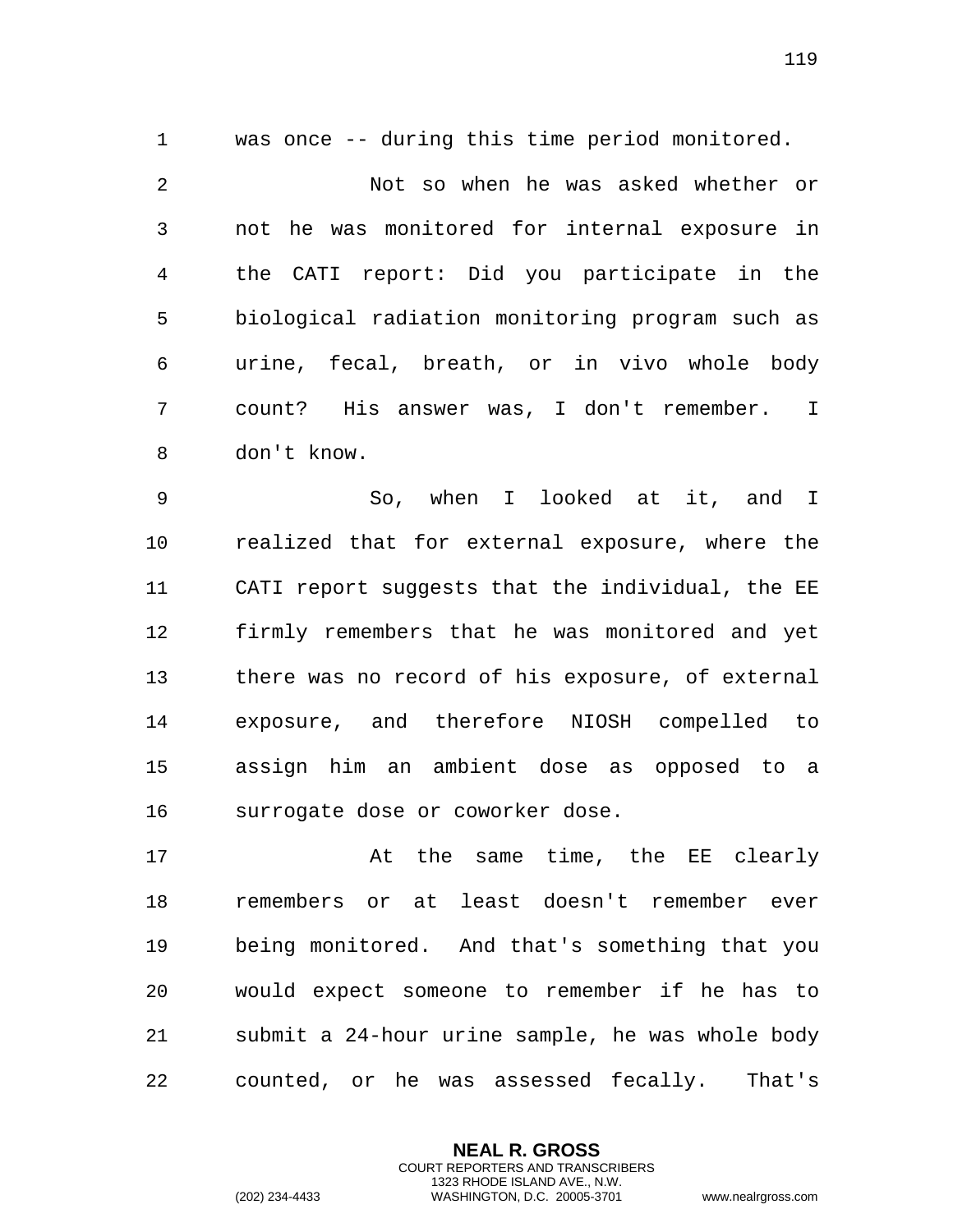something we don't forget about, and yet he says he doesn't remember.

 And yet under that circumstance, NIOSH assigned him a coworker dose, and that was probably a substantial dose as opposed to what he might have received under coworker external dose.

8 And I just cited it because, as part of our charter, when we do evaluate a dose reconstruction we always look for the CATI report to support everything that NIOSH does.

12 And yes, there are times when there are inconsistencies where someone doesn't remember, but perhaps out of reasons that involve being in a situation where you were willing to assess him even under questionable circumstances, somebody will assign a dose to that person even though there's no imperative reason to do so.

 But in this case, I find it inconsistent where, in the form of external exposure situation where the EE identifies that

> **NEAL R. GROSS** COURT REPORTERS AND TRANSCRIBERS 1323 RHODE ISLAND AVE., N.W.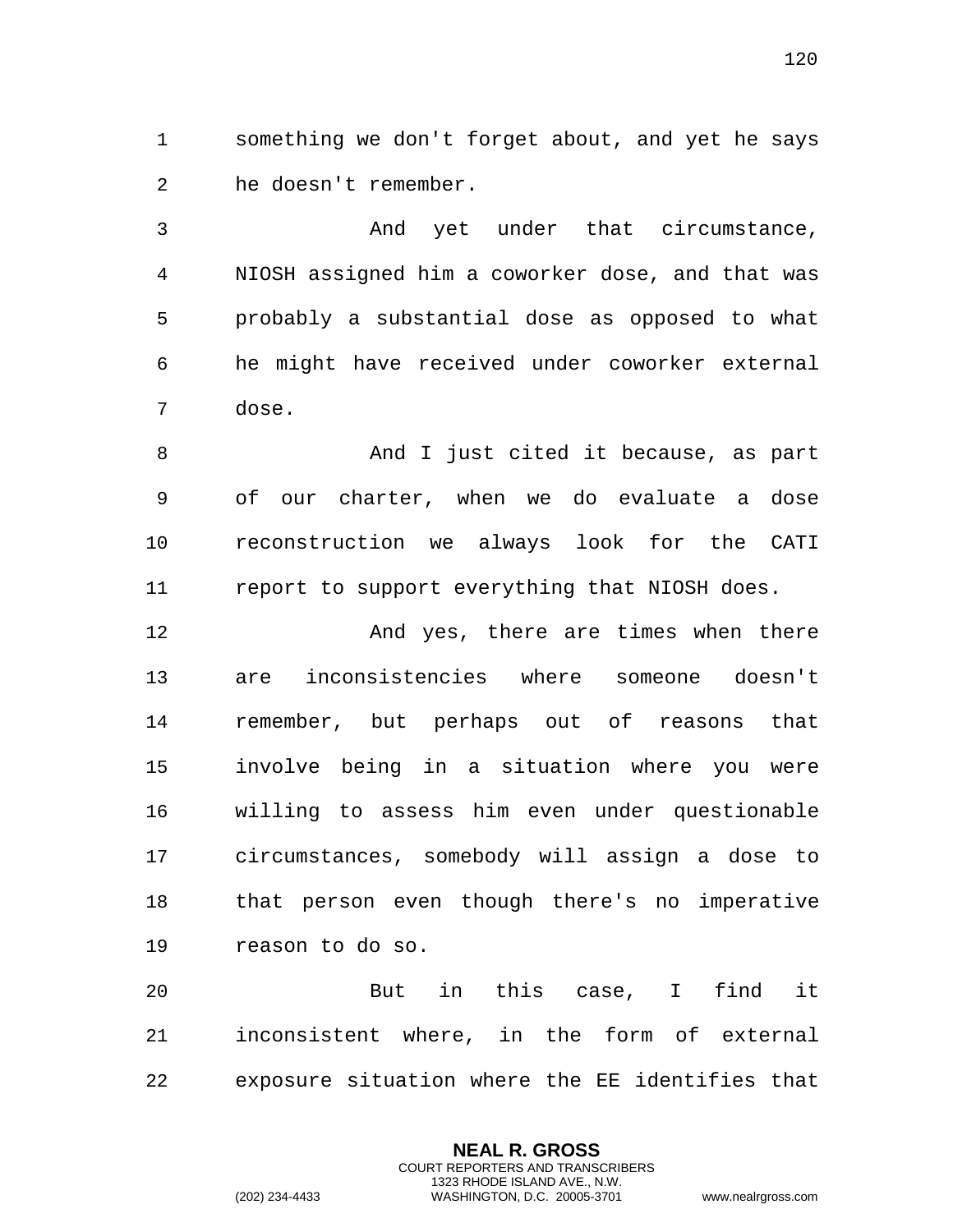there was no attempt to give him a coworker dose, and yet for the internal, the EE was given a coworker dose.

 And I just mention this as an inconsistency. As I said, I don't disagree with NIOSH's attempt to identify any records that he might have had.

8 But the fact is, this is an inconsistency where in one case you've given the dose, and in the other one, you don't.

 There's also still a remote possibility that, maybe -- I mean, after all, the operational time period was a very brief time, and maybe he wasn't exposed, and maybe he wasn't even monitored, but the records are simply not there.

 Anyway, it was just an observation or a finding that identified in terms of the inconsistency.

 And I can't tell you that there is a firm need for me to prevail on this issue. It's just an inconsistency I see, and NIOSH can

> **NEAL R. GROSS** COURT REPORTERS AND TRANSCRIBERS 1323 RHODE ISLAND AVE., N.W.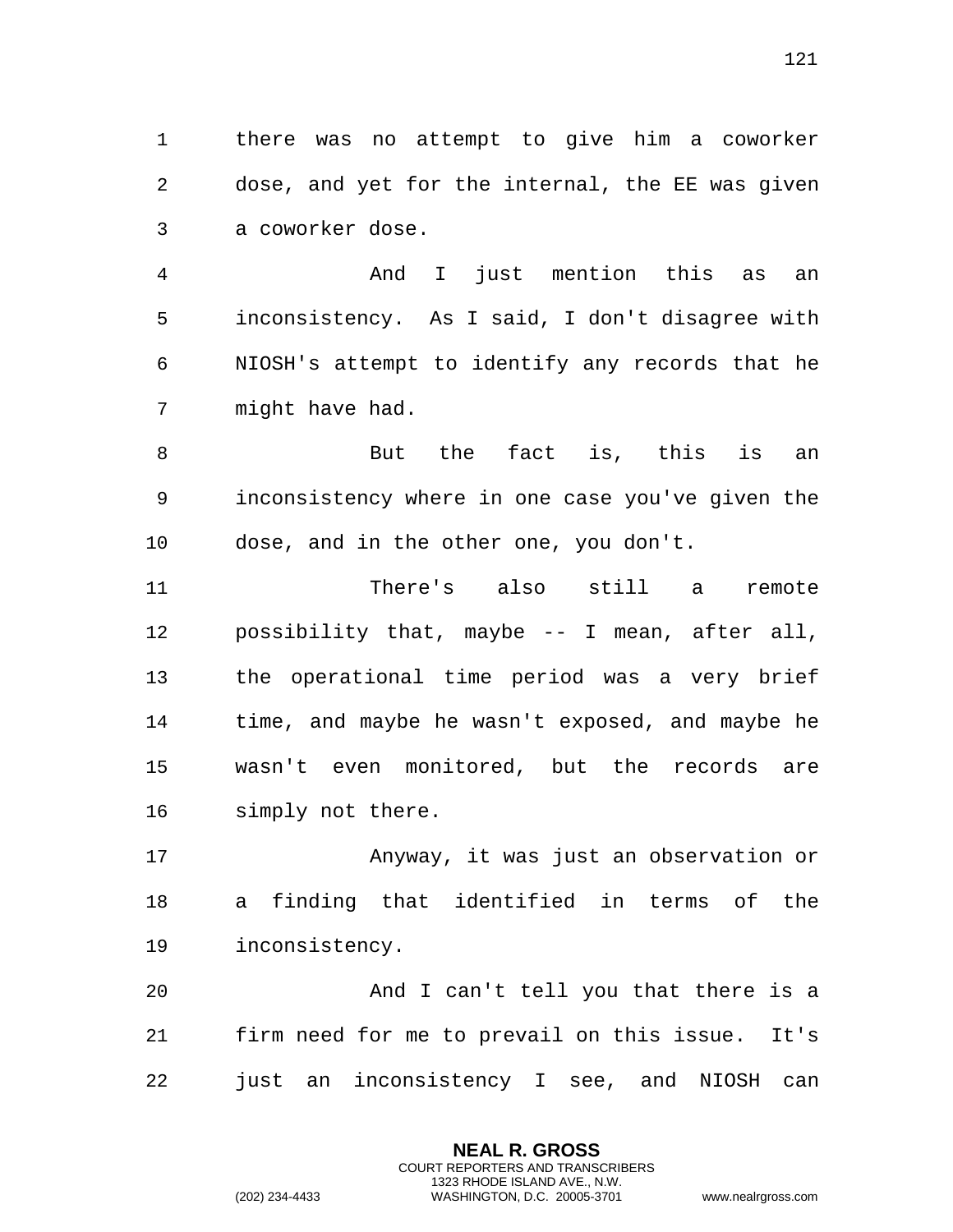respond however it deems.

 CHAIR KOTELCHUCK: Well, what you're talking about is 434.2, which is on Other DCAS Sites on page -- just for the folks who are on the line, page 78. And NIOSH responded to your concern that you indicated and looked for data quite extensively and didn't find any. And there is a contradiction there. The question is, do we feel -- do folks on the Subcommittee, do we want to try to look into this? It is a different question than the ones we've been talking about. Or should we leave it until we come back to the Westinghouse 434 case next time? I don't know how folks wish to proceed. MR. SIEBERT: This is Scott. I can clarify a little bit if that would be helpful. CHAIR KOTELCHUCK: Okay. MR. SIEBERT: It's really two questions. Number one is the individual says they had external monitoring, and we did not

> **NEAL R. GROSS** COURT REPORTERS AND TRANSCRIBERS 1323 RHODE ISLAND AVE., N.W.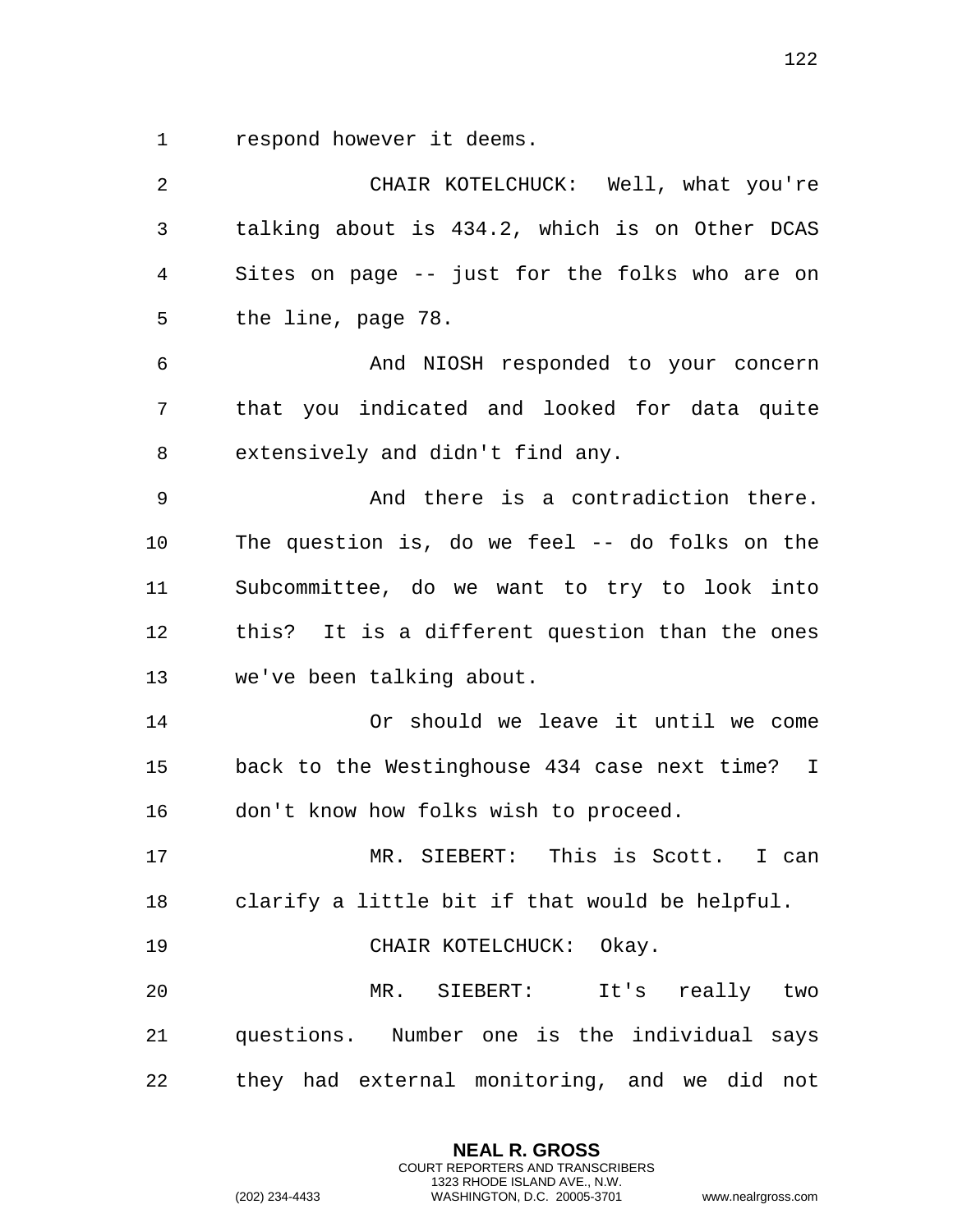find it.

| 2  | As we said in our response back in               |
|----|--------------------------------------------------|
| 3  | April, we agree that the individual may have had |
| 4  | external dosimetry. However, there is no record  |
| 5  | of any during the operational time frame.        |
| 6  | One thing to really remember, we have            |
| 7  | the records from '71 and '72. That's the only    |
| 8  | operational time frame there is because that's   |
| 9  | the only time frame where they got fuel from the |
| 10 | AEC.                                             |
| 11 | So we specifically were looking for              |
| 12 | data when we did our data request of the site    |
| 13 | and all that information for the operational     |
| 14 | period. That's what we focused on.               |
| 15 | So, the individual, I looked back,               |
| 16 | and the individual's employment was 32 years,    |
| 17 | from '59 to '91.                                 |
| 18 | How do I say this? I wouldn't be                 |
| 19 | surprised if this individual did wear badging    |
| 20 | sometime during that 30 years because [in the]   |
| 21 | nuclear fuel division, clearly they worked with  |
| 22 | fuels during that time frame.                    |

**NEAL R. GROSS** COURT REPORTERS AND TRANSCRIBERS 1323 RHODE ISLAND AVE., N.W.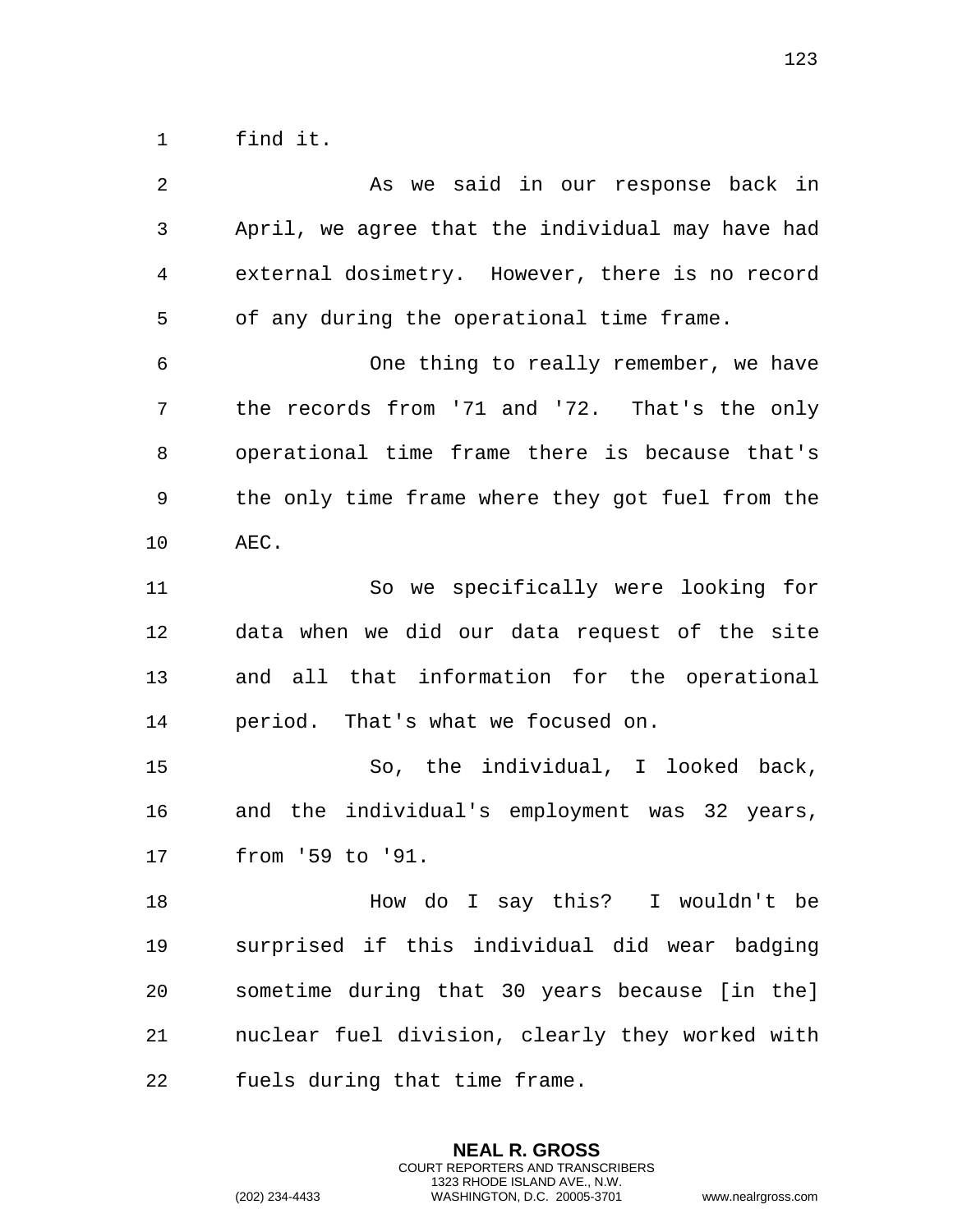| 1              | However, we have good records of all             |
|----------------|--------------------------------------------------|
| $\overline{2}$ | the badges during '71 and '72, and there is no   |
| 3              | indication this individual had a badge during    |
| 4              | that time frame.                                 |
| 5              | DR. H. BEHLING: Okay, just and                   |
| 6              | again, I'm not trying to disagree with you other |
| 7              | than to tell you that I'm looking at the CATI    |
| 8              | report, and it talks about this time period.     |
| $\mathsf 9$    | was employed there from 1963<br>He               |
| 10             | through 1990. And at the same time also when he  |
| 11             | talked about the frequency of badge worn, the    |
| 12             | answer was always.                               |
| 13             | And so that gave me the impression               |
| 14             | that he would have likely been monitored not     |
| 15             | only outside the operational time frame but also |
| 16             | for the year of '71 and '72 that he might have   |
| 17             | also been thinking about having had a badge on.  |
| 18             | That was the only justification for              |
| 19             | bringing this up. If there was no data, maybe    |
| 20             | he's mistaken. There's no way we can be sure     |
| 21             | which is the correct answer here.                |
| 22             | MR. SIEBERT: And probably we could               |

**NEAL R. GROSS** COURT REPORTERS AND TRANSCRIBERS 1323 RHODE ISLAND AVE., N.W.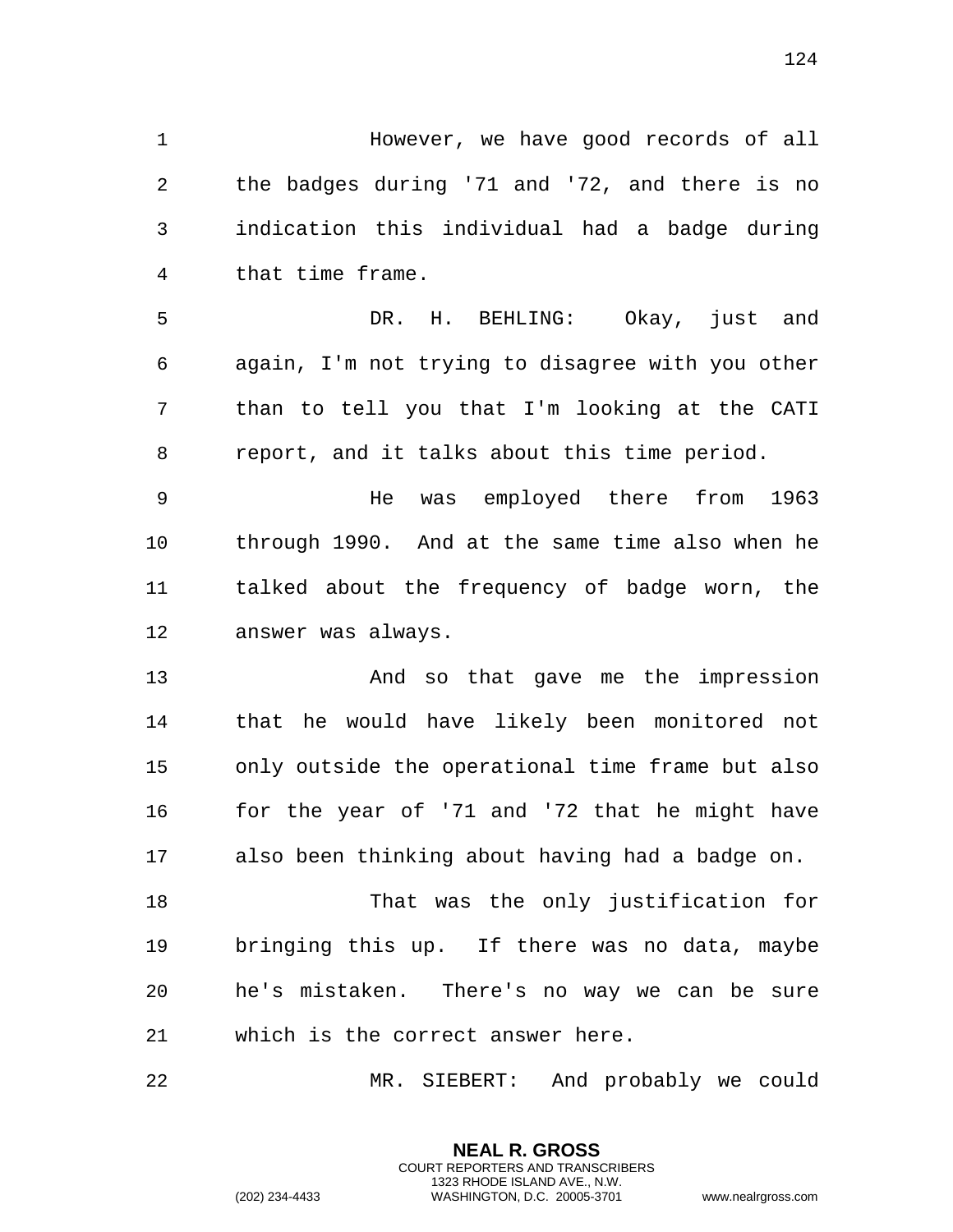have explained this in the dose reconstruction report a little clearer so everybody understood that. So we can accept that.

 The other thing is what's being stated as an inconsistency between external and internal. And really it's not because we did not assign coworker because there is no coworker during this residual period in an AWE.

 But actually it's Westinghouse Nuclear Fuel. It is based on the information that we have from the site at the end of the operational period.

 So what we assigned, both on the external and the internal side, and Mutty, feel free to correct me if I'm wrong here.

 But what we assigned on both sides of the equation are the information we have for an unmonitored individual that we assume may have been in the area. So they would have gotten some external dose based on what was in the area at the end of the operational period and some internal based on resuspension of what was in

> **NEAL R. GROSS** COURT REPORTERS AND TRANSCRIBERS 1323 RHODE ISLAND AVE., N.W.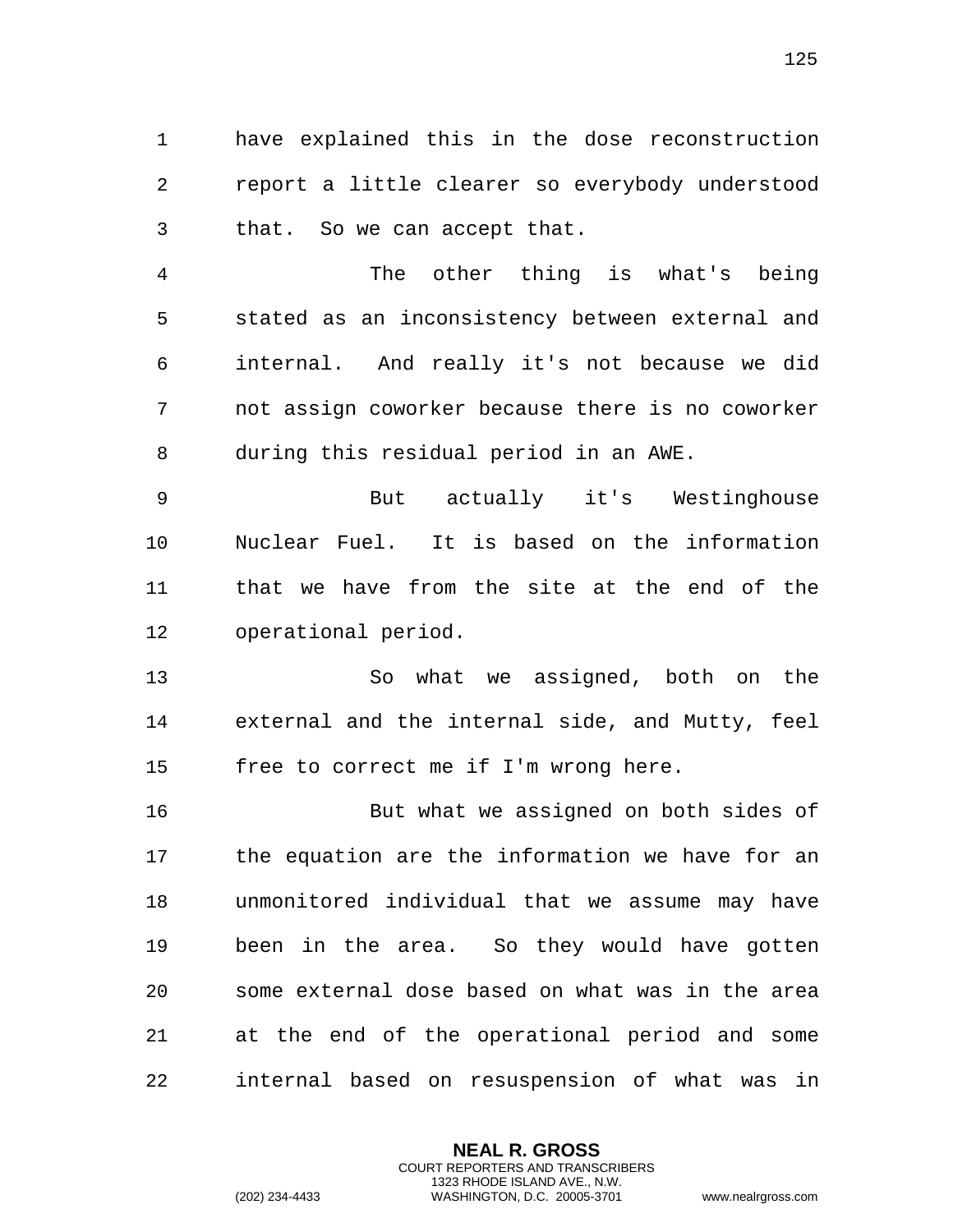the area at the end of the operational period. So it actually is consistent. The reason it could seem inconsistent is the fact that if he had actual monitoring, we would have used that monitoring instead of the default monitoring that's based on the end of the operational period. That's the only difference. 8 MR. SHARFI: We only would have used the dosimetry during the operational period. MR. SIEBERT: Correct. MR. SHARFI: During the residual. Because there's continuing operation, residual external exposure would be -- CHAIR KOTELCHUCK: Because the work, the covered work, the work that was covered under our responsibilities went on only for a limited amount of time, is it possible that the Westinghouse Nuclear Fuel Division, which I assume still exists, or there's some -- certainly, there's a Westinghouse company, can they -- let me ask it this way -- do we know that the person had a badge that was badged

> **NEAL R. GROSS** COURT REPORTERS AND TRANSCRIBERS 1323 RHODE ISLAND AVE., N.W.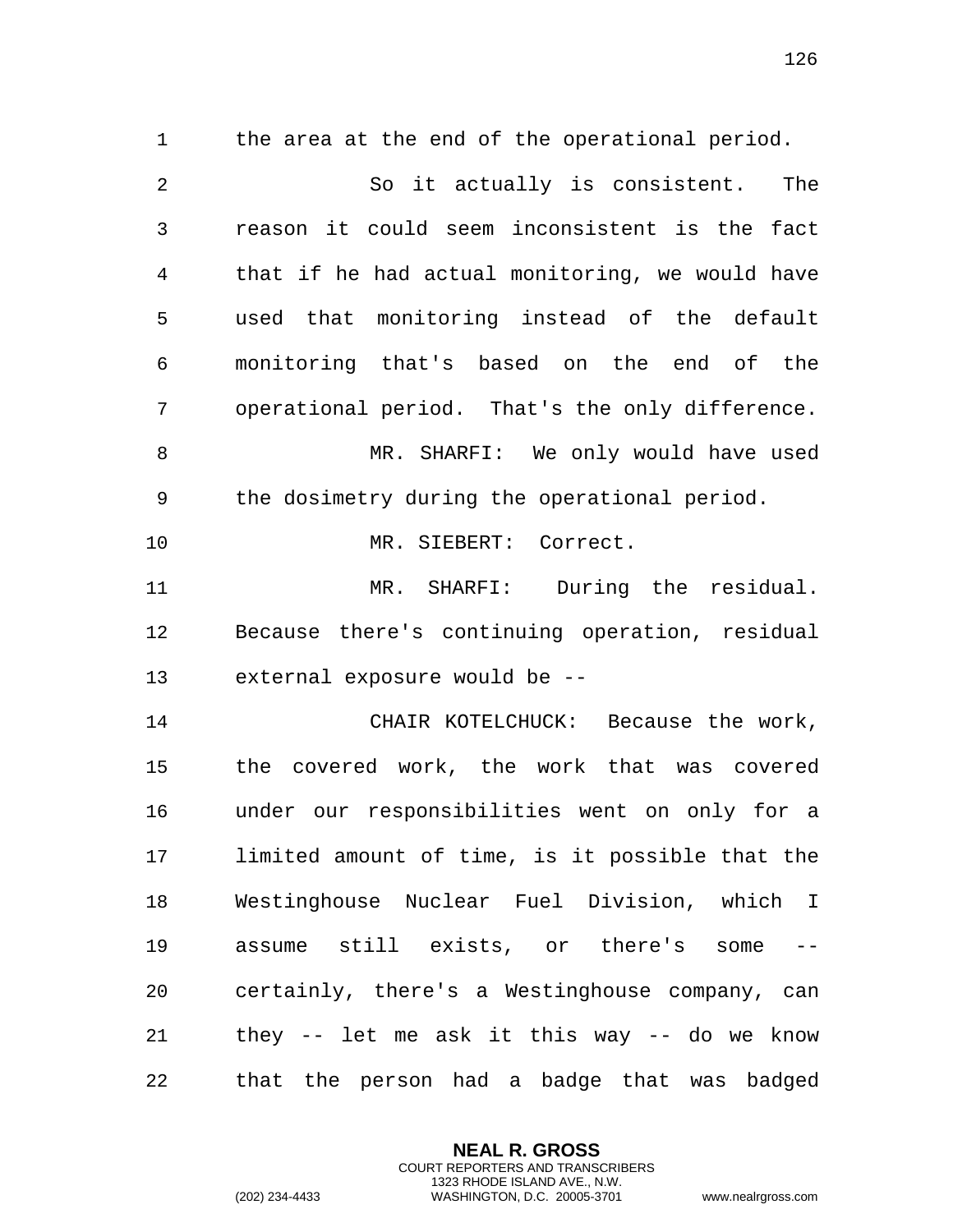before and after this '71-'72 period?

 We've been looking at '71-'72. Fine. And there's nothing there that we can find. Do we know, or is it possible to find out? I assume he was badged. We all assume he was badged before and after, but is there -- do we know if he was badged before and after? Is that something we can reasonably seek out from Westinghouse? MR. SHARFI: We have all the Eberline and Landauer reports for '70 and '71. We did not try to capture all these reports for all the years that were not applicable to the exposed -- CHAIR KOTELCHUCK: And I understand. That's reasonable. But in this case, we're a little bit -- I'm a little unsure, as we all are, about whether the lack of records for '71- '72 was just something missing in that person's, or whether that person was not badged before and after. MR. SIEBERT: Dr. Kotelchuck, let me

point out, this is not a site where we can

**NEAL R. GROSS** COURT REPORTERS AND TRANSCRIBERS 1323 RHODE ISLAND AVE., N.W.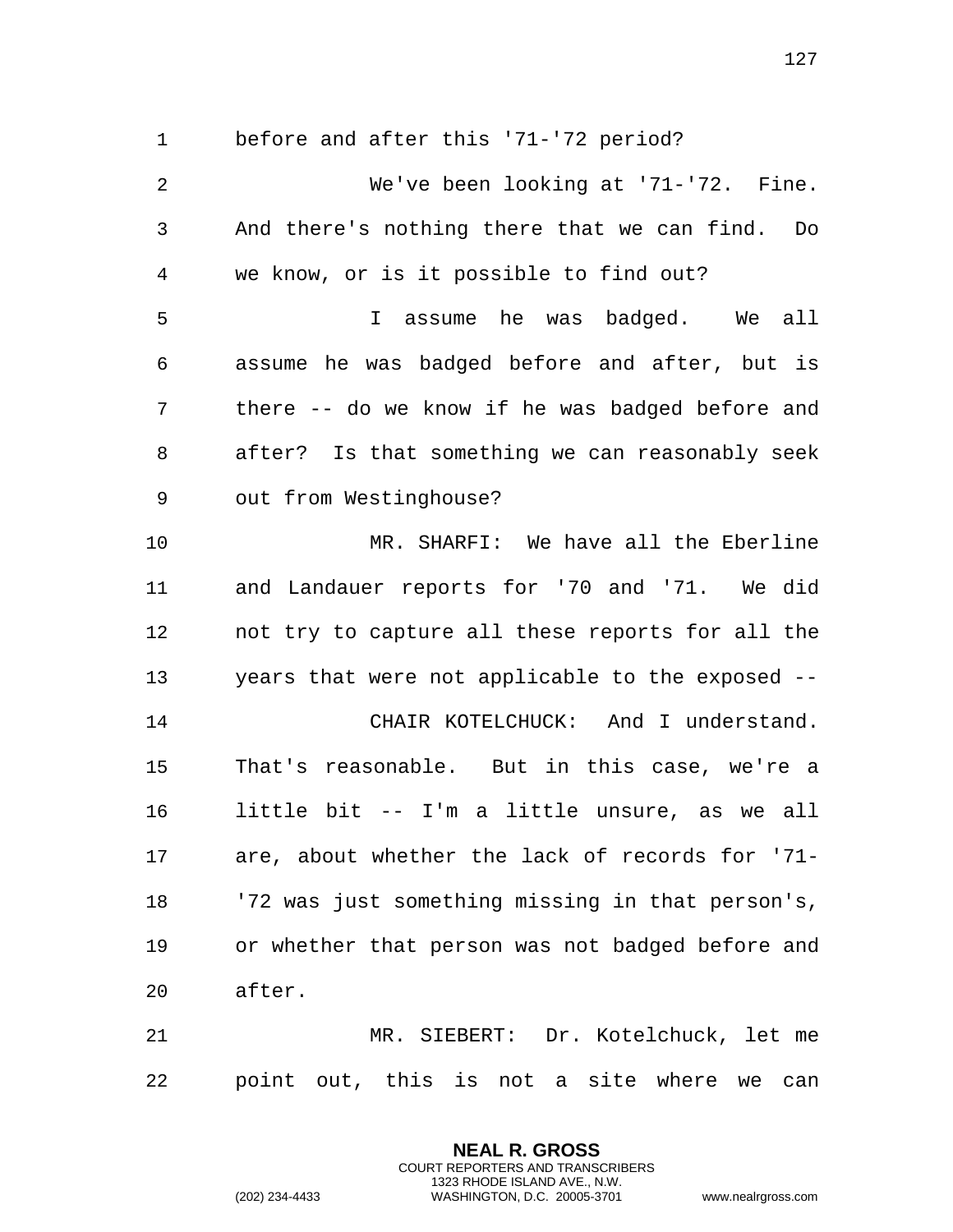request data from the site.

 This is a site where we had to go out and go through records and pull the applicable records on a data search. So we can't just do a phone call and say, for this individual, can you tell us if they ever had a badge. We don't have a mechanism for pulling that type of response. CHAIR KOTELCHUCK: Okay. Alright. Thank you. I was just thinking that if they had badging before and after that we might -- it might infer something about whether the badging which was just missing for that one year or -- whether the badging was missing or whether the person was not badged over a long period of time. DR. H. BEHLING: In part also, I'm going back to the CATI report. I'm looking here, and the question that he answered affirmatively, he goes, did you conduct your work under special work permit, SWP, or radiation work permit, RWP? And he says, yes,

> **NEAL R. GROSS** COURT REPORTERS AND TRANSCRIBERS 1323 RHODE ISLAND AVE., N.W.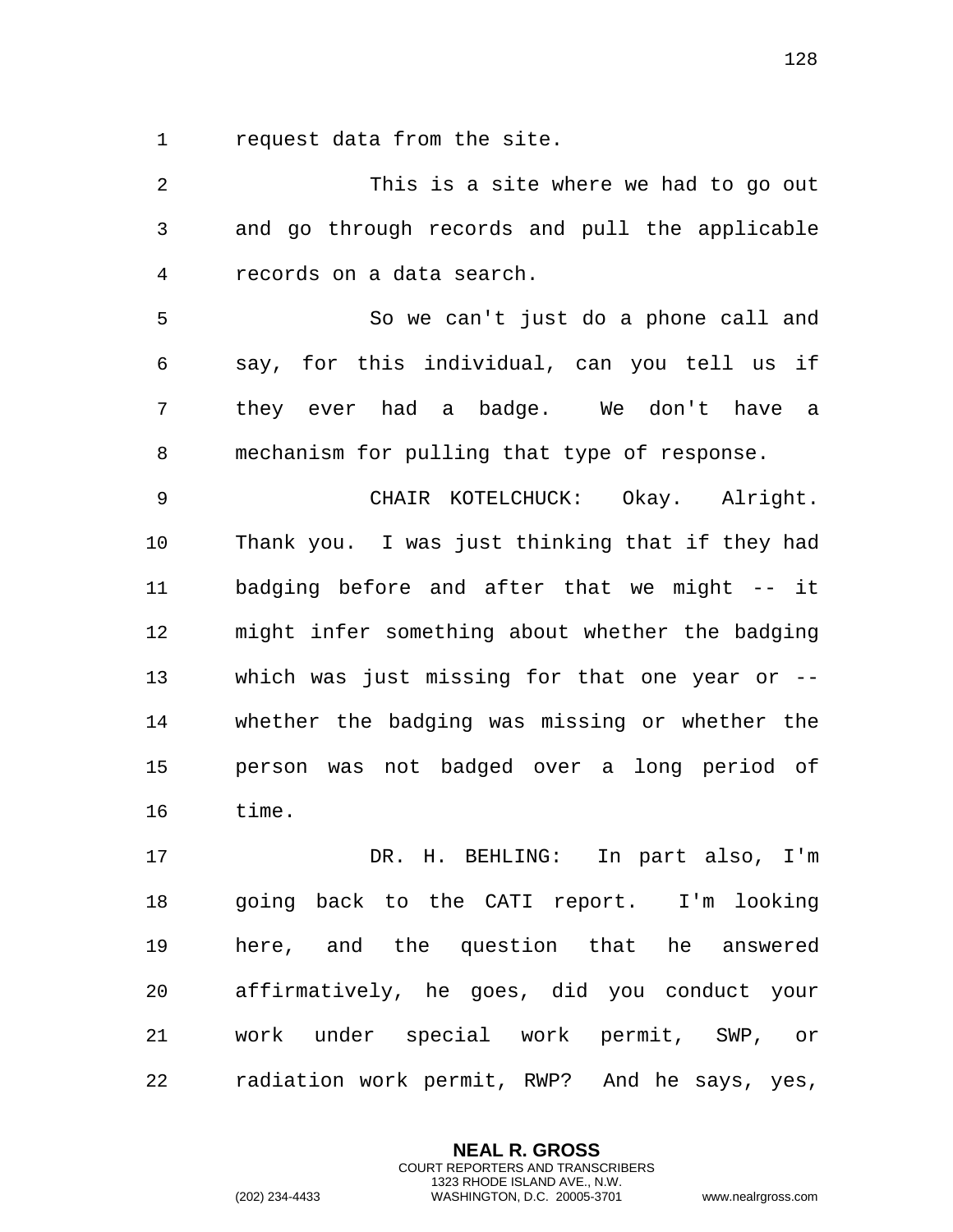under special work permit.

| 2              | And I assume special work permit does            |
|----------------|--------------------------------------------------|
| $\mathfrak{Z}$ | require a radiation monitoring device.           |
| 4              | CHAIR KOTELCHUCK: Oh, yes. I mean,               |
| 5              | there's no question there should have been       |
| 6              | monitoring. Was there?                           |
| 7              | But the answer is, we cannot find                |
| 8              | that out. That's not something we can just call  |
| 9              | Westinghouse.                                    |
| 10             | DR. H. BEHLING: The only thing else,             |
| 11             | he does identify a coworker by the name of $-$ I |
| 12             | won't name him.                                  |
| 13             | CHAIR KOTELCHUCK: No names.                      |
| 14             | DR. H. BEHLING: No, I'm not going to             |
| 15             | name the name. But he includes a coworker by     |
| 16             | name and a telephone number, who as stated here, |
| 17             | might be a witness of his, you know, in a        |
| 18             | radiation safety specialty, who can confirm and  |
| 19             | expand on the information he provided us.        |
| 20             | I don't know who the person is, but              |
| 21             | he at least had the foresight of saying, you can |
| 22             | call and talk to this person and confirm my      |

**NEAL R. GROSS** COURT REPORTERS AND TRANSCRIBERS 1323 RHODE ISLAND AVE., N.W.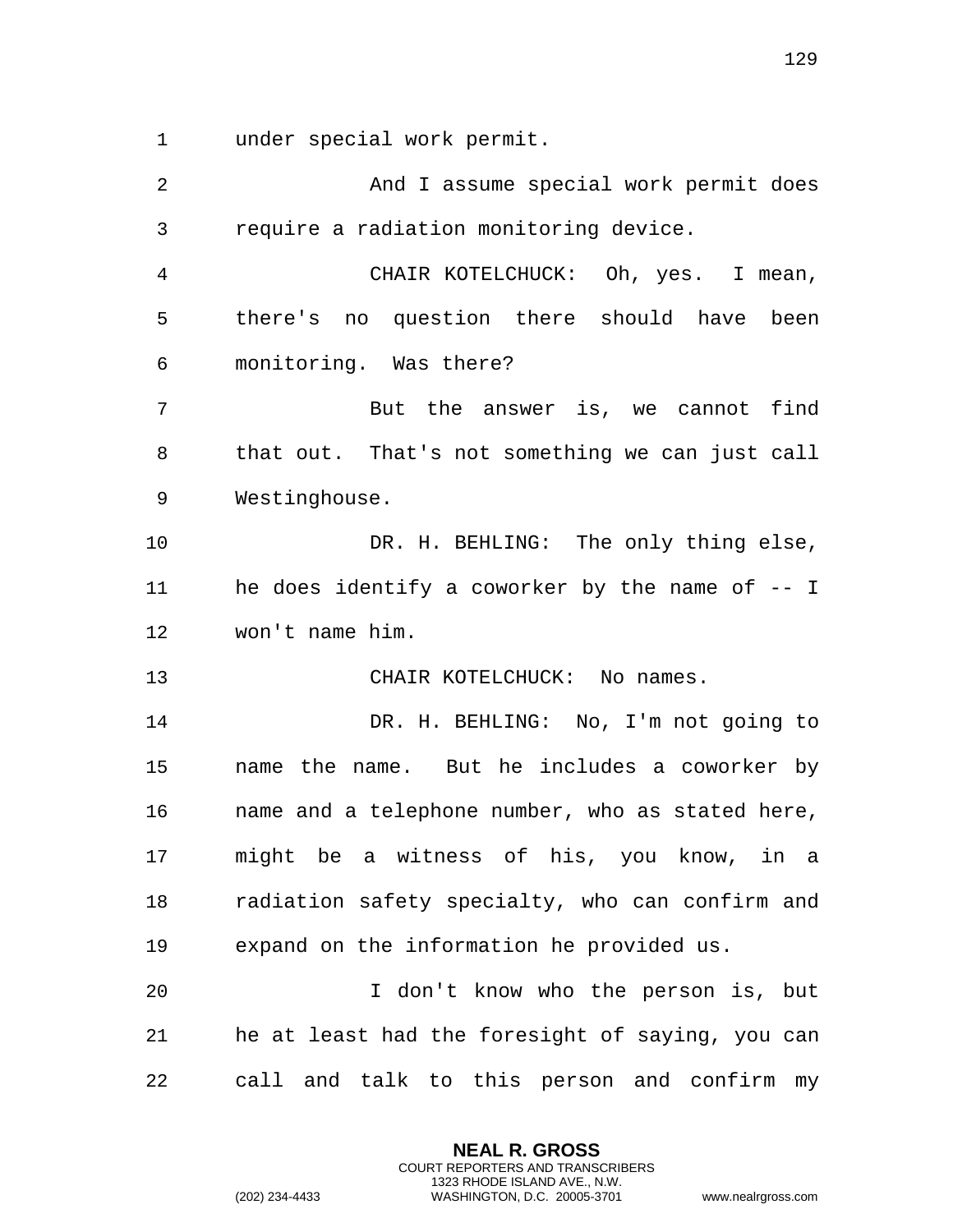statements as contained in the CATI report.

 CHAIR KOTELCHUCK: Well, I don't know.

 DR. H. BEHLING: Like I said, it may not be a major significant issue, and all I was concerned with, as part of our review, we always do look at the CATI report, and we do it very seriously to say, is the data contained in the dose reconstruction consistent with the information? And here was an obvious inconsistency where he was not -- was just a person who had dosimetry records on file and therefore that was a --

 CHAIR KOTELCHUCK: Subcommittee Members, what do you suggest we do?

 MEMBER MUNN: Well, a couple of comments. As to what we do, it's up to all of us I suppose.

 But the fact that he may have had any number of TLDs or other types of radiation monitoring does not necessarily mean that this limited time period, in 1971 and '72 wasn't it,

> **NEAL R. GROSS** COURT REPORTERS AND TRANSCRIBERS 1323 RHODE ISLAND AVE., N.W.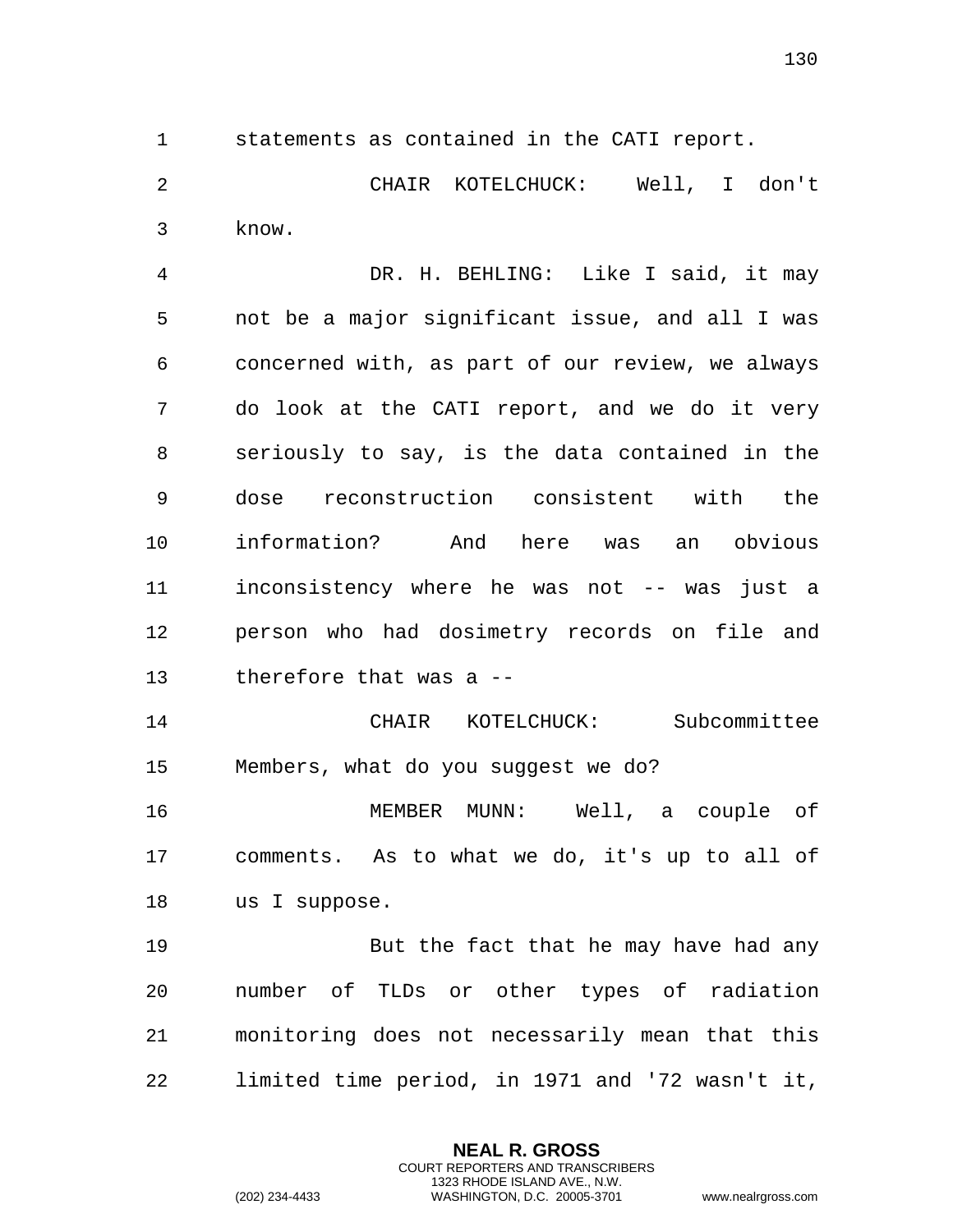were those periods during which that was occurring.

 The other thing I personally encountered is individuals who are not clear on the distinction between dosimeter badging and identification badging.

 There's, in companies like Westinghouse, all of the employees who worked in those facilities were badged. They were not necessarily radiation monitor badges. And that is an easy error, I think, that -- as I said, I've encountered that on a couple of occasions where people believed they were being monitored when in fact they were being identified.

 MEMBER BEACH: The only difference -- sorry to interrupt.

 CHAIR KOTELCHUCK: Go ahead. Please. MEMBER BEACH: The only difference is that he seemed quite clear, and clear enough to identify someone to contact to vouch for and have another reference. So that leads me to believe he knew what he was talking about,

> **NEAL R. GROSS** COURT REPORTERS AND TRANSCRIBERS 1323 RHODE ISLAND AVE., N.W.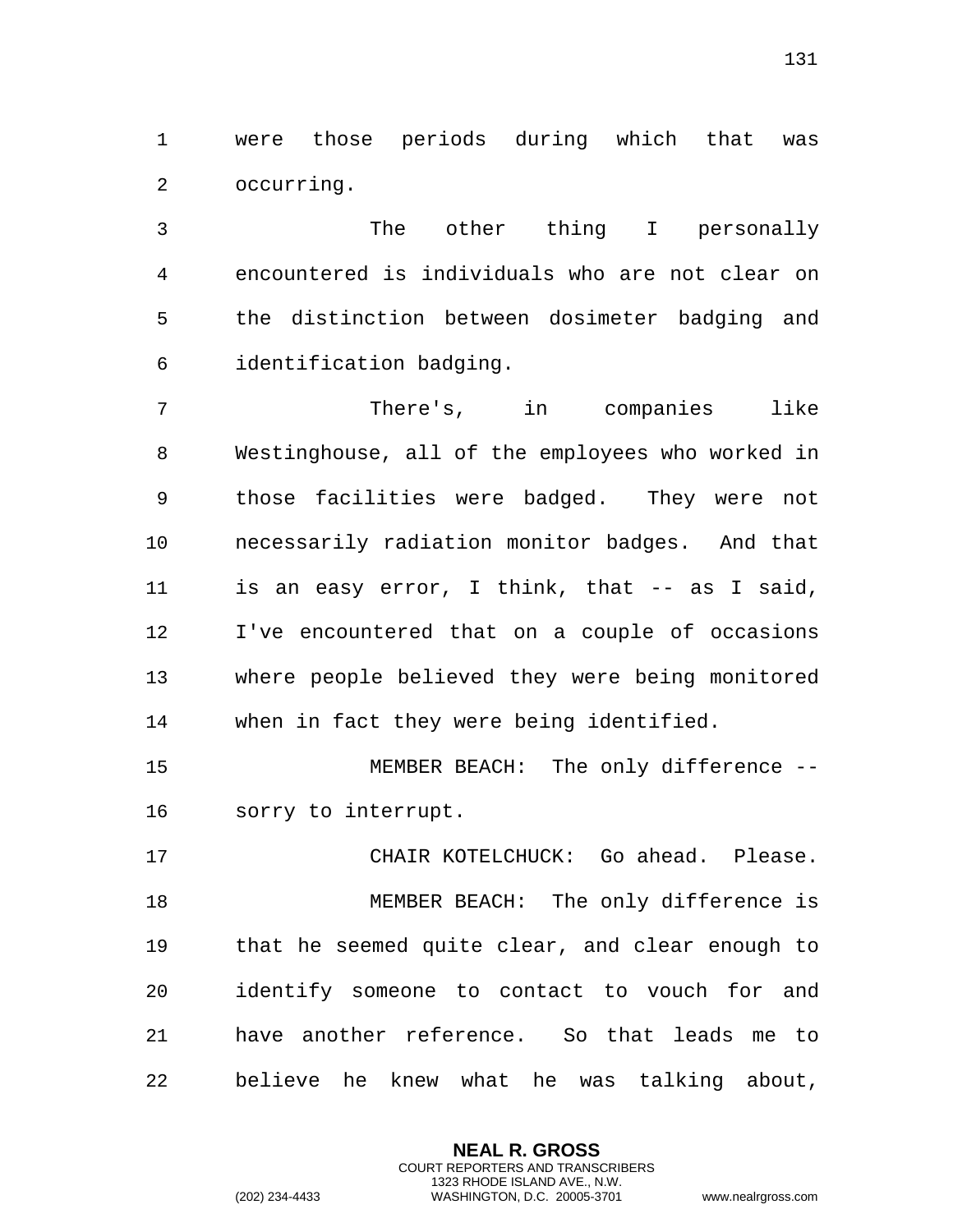potentially, in this instance.

| $\overline{2}$ | So we're in a quandary here.                     |
|----------------|--------------------------------------------------|
| 3              | CHAIR KOTELCHUCK: We are.                        |
| 4              | MEMBER MUNN: But it's the timing                 |
| 5              | area that is questionable. And as was pointed    |
| 6              | out, if you've had a whole body count, you would |
| 7              | know the number always comes out to be one. For  |
| 8              | me, I never had more than one body counted at a  |
| 9              | time.                                            |
| 10             | But it's a memorable experience. And             |
| 11             | I don't know anyone who's gone into that         |
| 12             | counting chamber and laid down and watched the   |
| 13             | cover above you that doesn't remember that.      |
| 14             | CHAIR KOTELCHUCK: Can I ask someone,             |
| 15             | do we know that the person who the employee      |
| 16             | referenced was called? Or if not, should that    |
| 17             | person be called.                                |
| 18             | MR. CALHOUN: Dave, this is Grady.                |
| 19             | Generally, well, the standard question on the    |
| 20             | CATI we ask everybody if they can list           |
| 21             | coworkers. So it's not like he just listed this  |
| 22             | guy just out of the blue. So we ask that         |

**NEAL R. GROSS** COURT REPORTERS AND TRANSCRIBERS 1323 RHODE ISLAND AVE., N.W.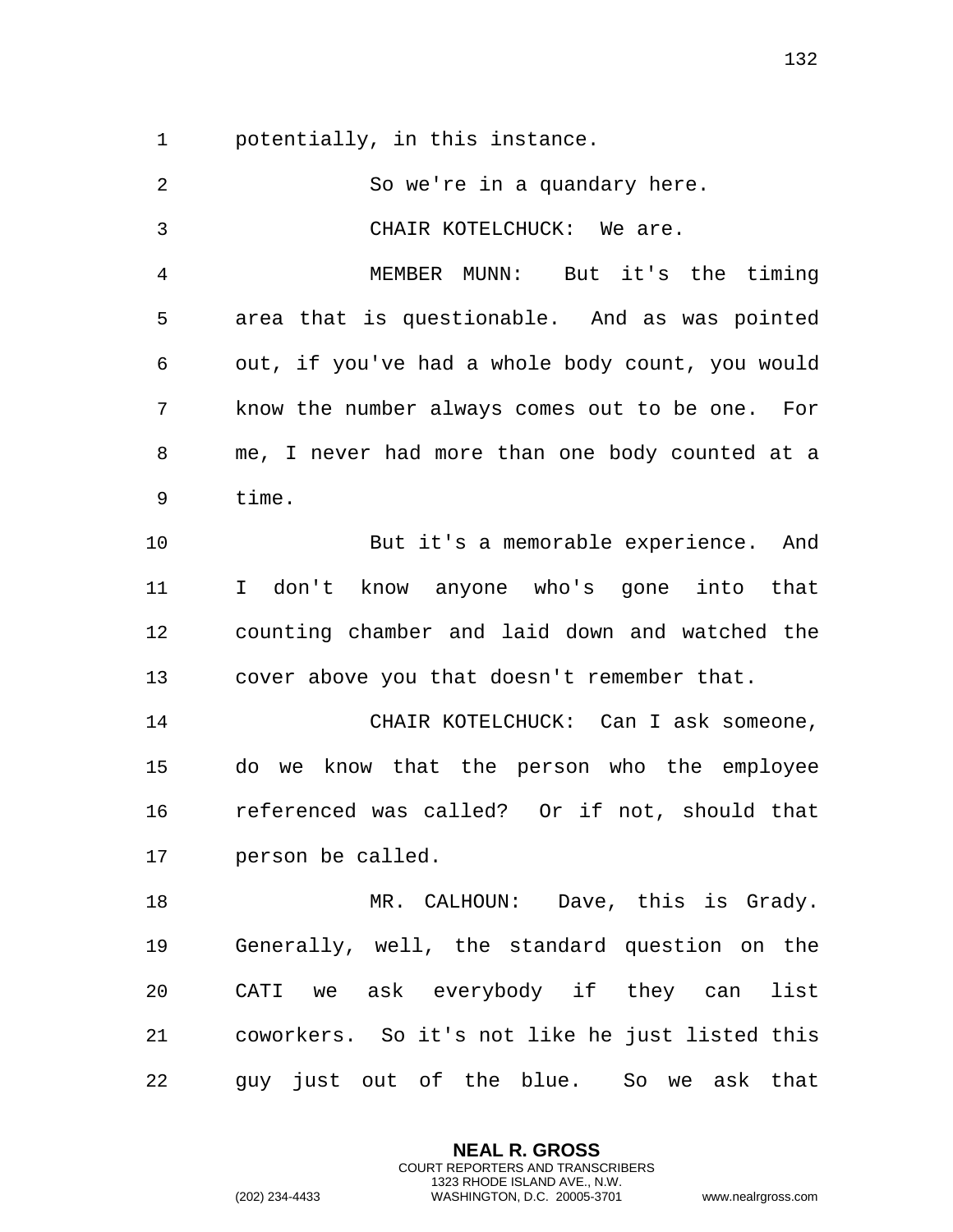question of everybody. It's a standard question.

 CHAIR KOTELCHUCK: Okay. MR. CALHOUN: In all the time I've done this I think that we've only made that call -- I've only made that call once, and I bet it's been done less than a dozen times in the 15 years of this program. I think we have to look at everything in total before we make that call. And I'm not sure that would make a great deal of difference. **I** don't know, at this point I think I would recommend more of just waiting for a response, a written response back from Scott and then you can do some other detailed look at things. MR. SIEBERT: Grady, just to let you

 know. This is Scott. This already has a written response from the last one, and our response is no different. This is point 2. MR. CALHOUN: That's right.

CHAIR KOTELCHUCK: I'll tell you

**NEAL R. GROSS** COURT REPORTERS AND TRANSCRIBERS 1323 RHODE ISLAND AVE., N.W.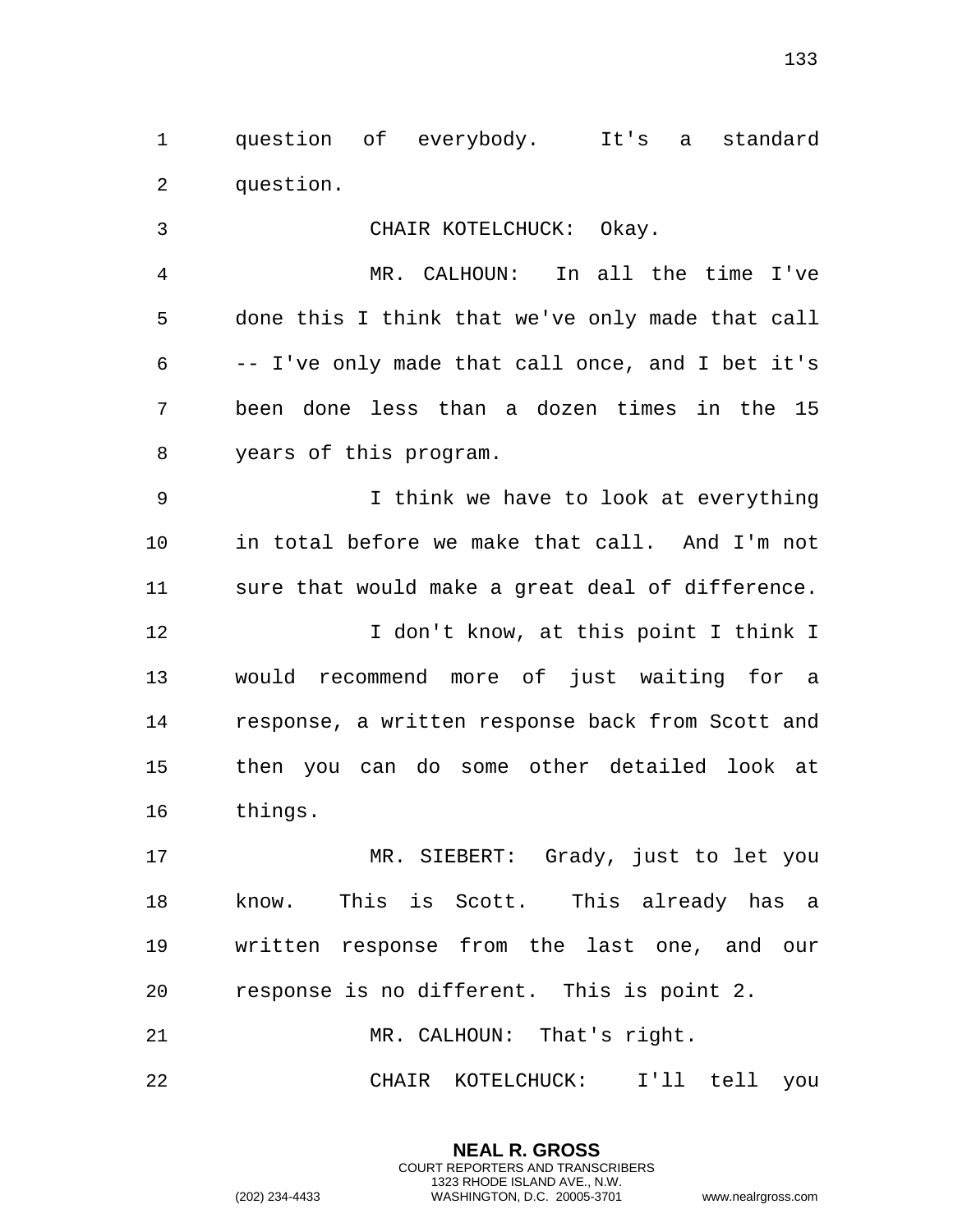what, then without a clear -- it's a tough one. It's hard to call.

 We are clearly coming back to this case, and I -- if I may say, we're not getting anywhere quickly on this.

 Why don't we, we're coming back to the case 434 next time, and let's include this. This may give us a chance, all of us, to think a little bit more about the issue for this, and also read more carefully and think about the response that we have in the RS at 434.2.

 So let's go on and move ahead. Is that okay, folks, Subcommittee folks?

 MEMBER BEACH: Is there any other work that can be done in these recommendations from SC&A on that?

 DR. H. BEHLING: Well, as I said, I wouldn't necessarily be even concerned about it, but the PoC on this individual is relatively high without naming it. But it wouldn't take much to bring him up to the point where compensation would have to be considered, unless

> **NEAL R. GROSS** COURT REPORTERS AND TRANSCRIBERS 1323 RHODE ISLAND AVE., N.W.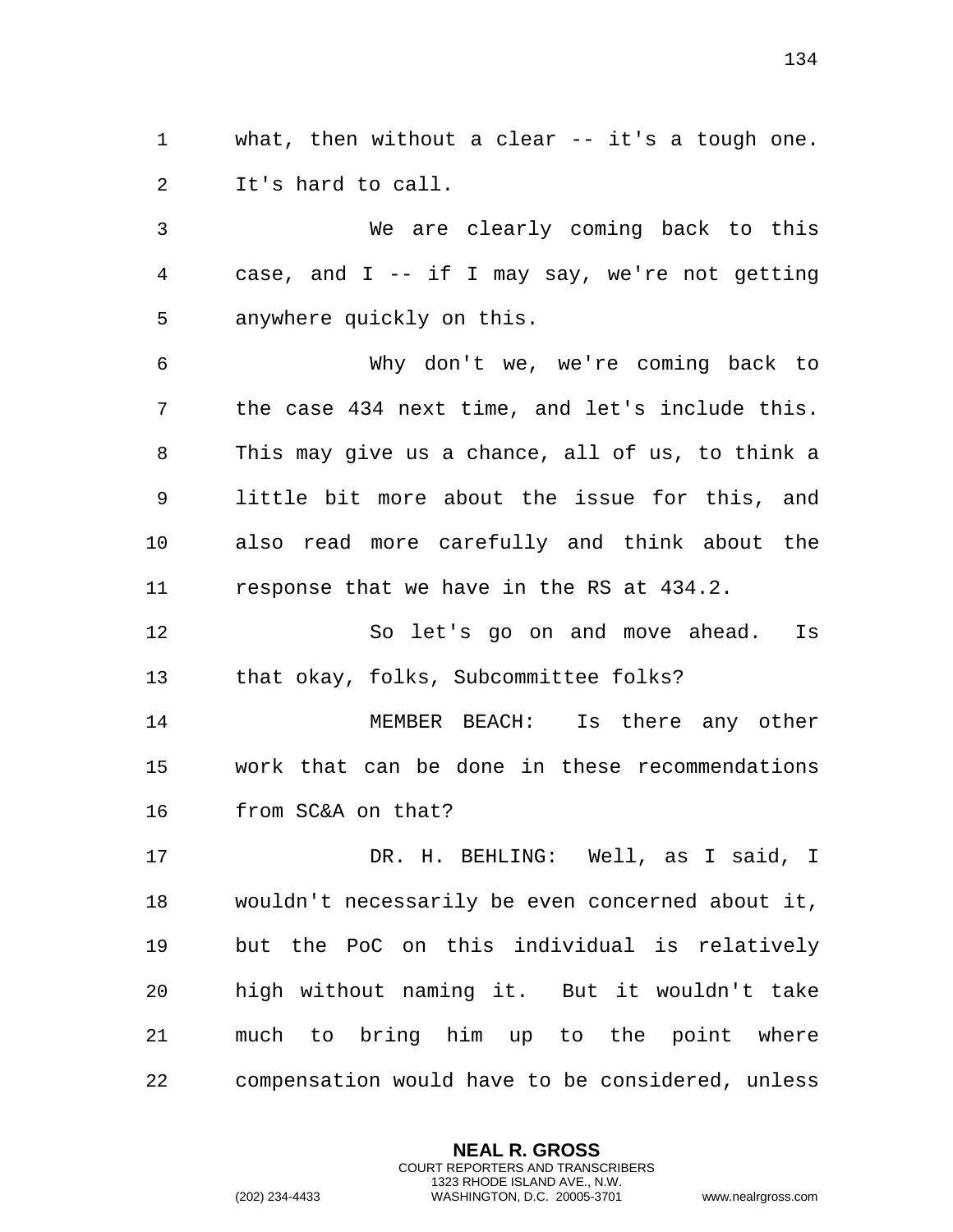of course the assigned internal exposure would also be withdrawn as part of a more definitive dose assessment. I don't know.

 CHAIR KOTELCHUCK: Well, I suggest let's hold this until the next time. Both of these.

 MR. BARTON: This is Bob Barton. Could I ask a quick clarifying question? Is this a site where we don't have external dosimetry for anyone?

 MR. SIEBERT: That's correct. We do have -- we have the Landauer and the Eberline reports since they were their vendors. We have all the reports during the time frame. So we have lots of external dosimetry from people who were actually monitored.

 MR. BARTON: I mean, was an external coworker model looked at. This might be an application where that makes sense for a worker who maybe should have been monitored or maybe wasn't monitored or maybe was monitored and we don't have those records.

> **NEAL R. GROSS** COURT REPORTERS AND TRANSCRIBERS 1323 RHODE ISLAND AVE., N.W.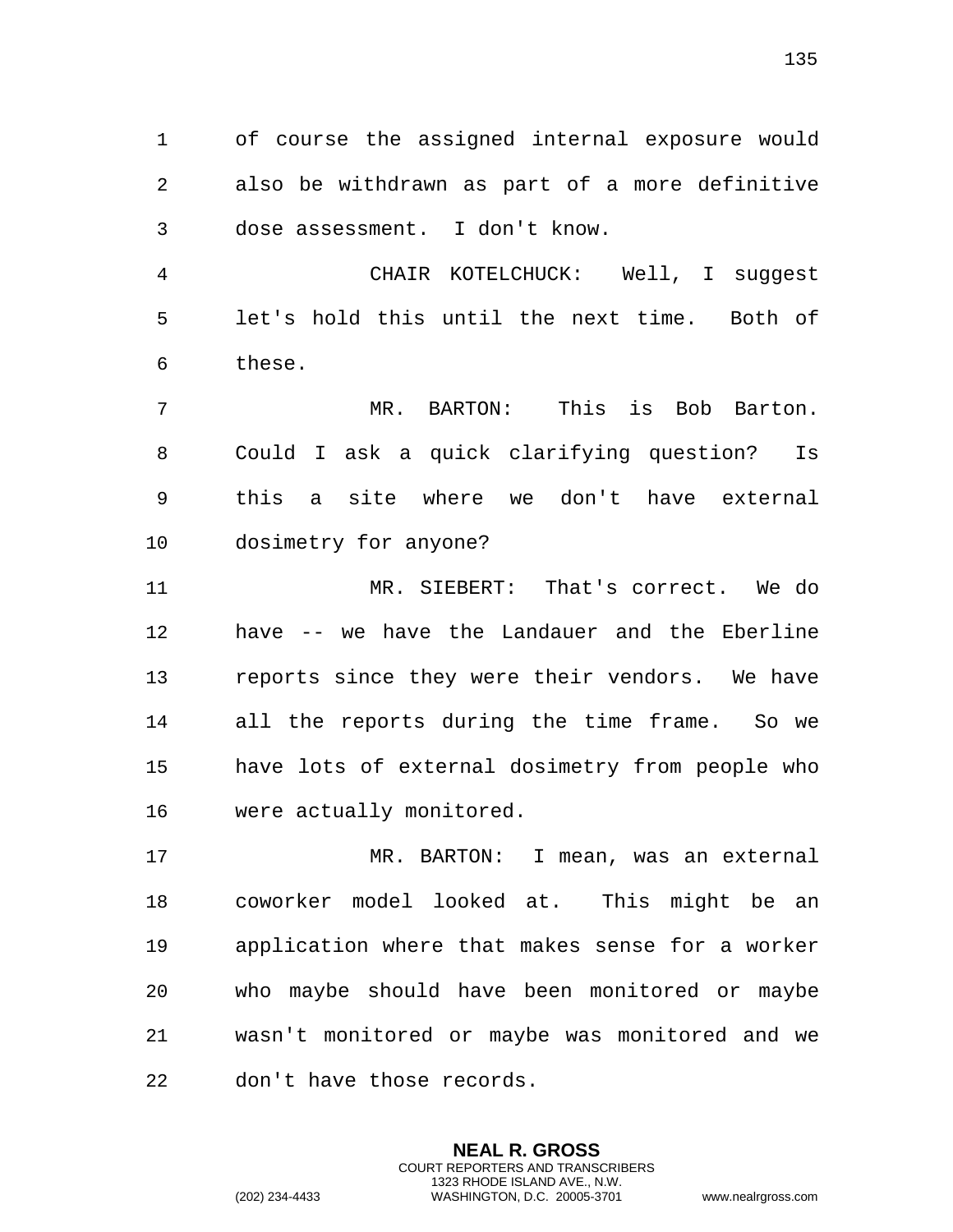I mean, if we do have data on other records, would that be something that either has been explored, or would it be worth exploring? MR. CALHOUN: This is Grady again. One of the things that that shows is that if we do have like the records from everybody there, the likelihood that he was monitored is remote. 8 So now we're trying to -- are we trying to make an evaluation of, well, he was monitored, but somehow Landauer lost the records? Or are now we trying to say he should have been monitored, and we need to do a coworker? Those are two different approaches I believe in my mind. **And if we believe we have relatively**  thorough records from other people who worked during that time and we don't have his, it's more of an indication that he wasn't monitored

 during that period than it was he was monitored and we don't have the records.

> **NEAL R. GROSS** COURT REPORTERS AND TRANSCRIBERS 1323 RHODE ISLAND AVE., N.W.

(Simultaneous speaking.)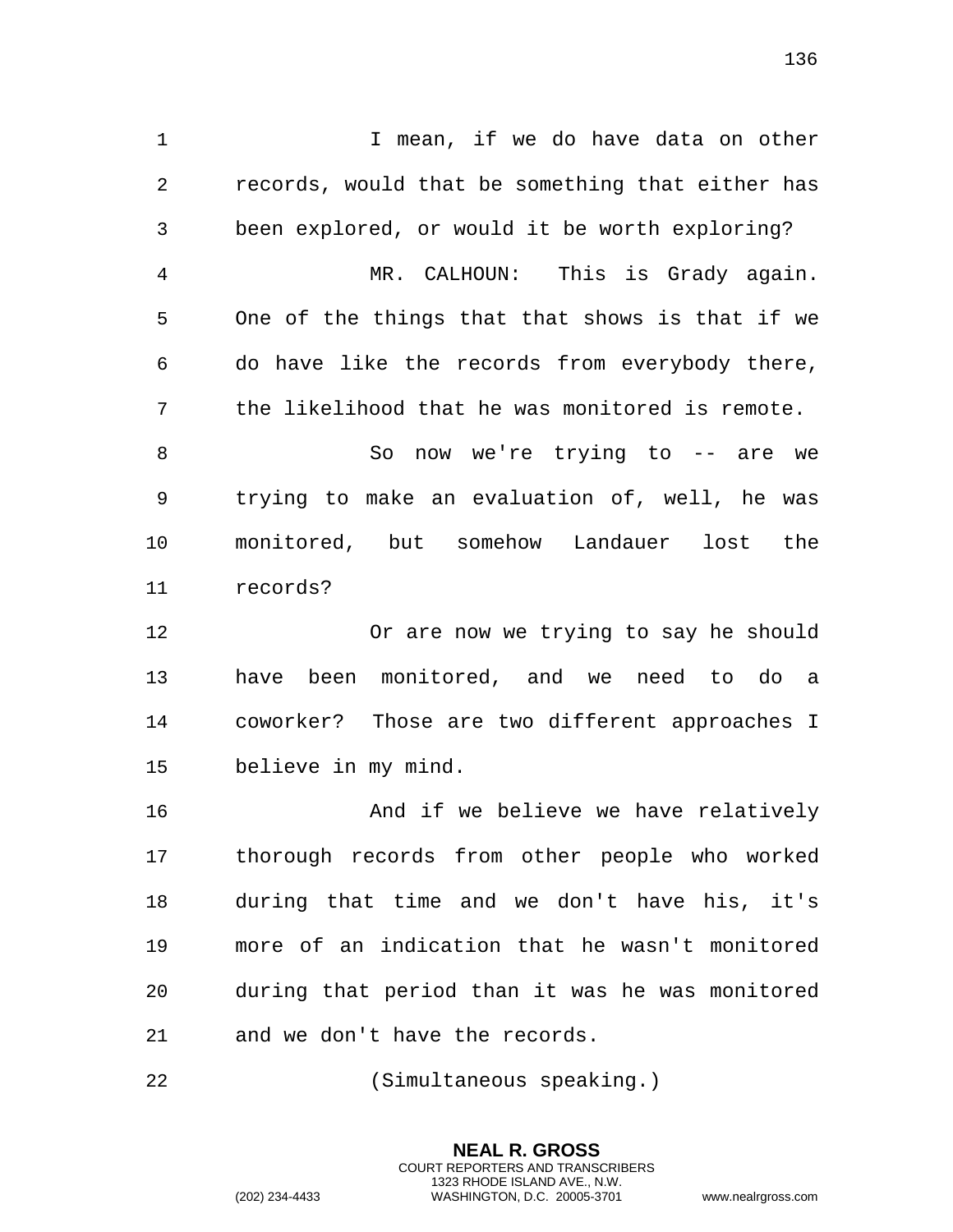DR. H. BEHLING: Yes. Let me just make another comment. I wasn't complete in my comments regarding his coworkers he listed. In addition to the one coworker for whom he listed a telephone number for contact, there were two other people -- actually no, yes, two other people here that he cites as people that you can contact for confirmation.

 And it would be interesting just to run those three different names and see if there are any radiation exposure records on their behalf, whether they're claimants or not, doesn't matter.

14 But it would support the notion that he was in their company, and maybe they can shed a light on whether or not he is basically a person who was truly not monitored during the operational period, or maybe he was not.

 But like I said everything here seems to suggest that there's an outside possibility that maybe he was monitored and the records are simply not there.

> **NEAL R. GROSS** COURT REPORTERS AND TRANSCRIBERS 1323 RHODE ISLAND AVE., N.W.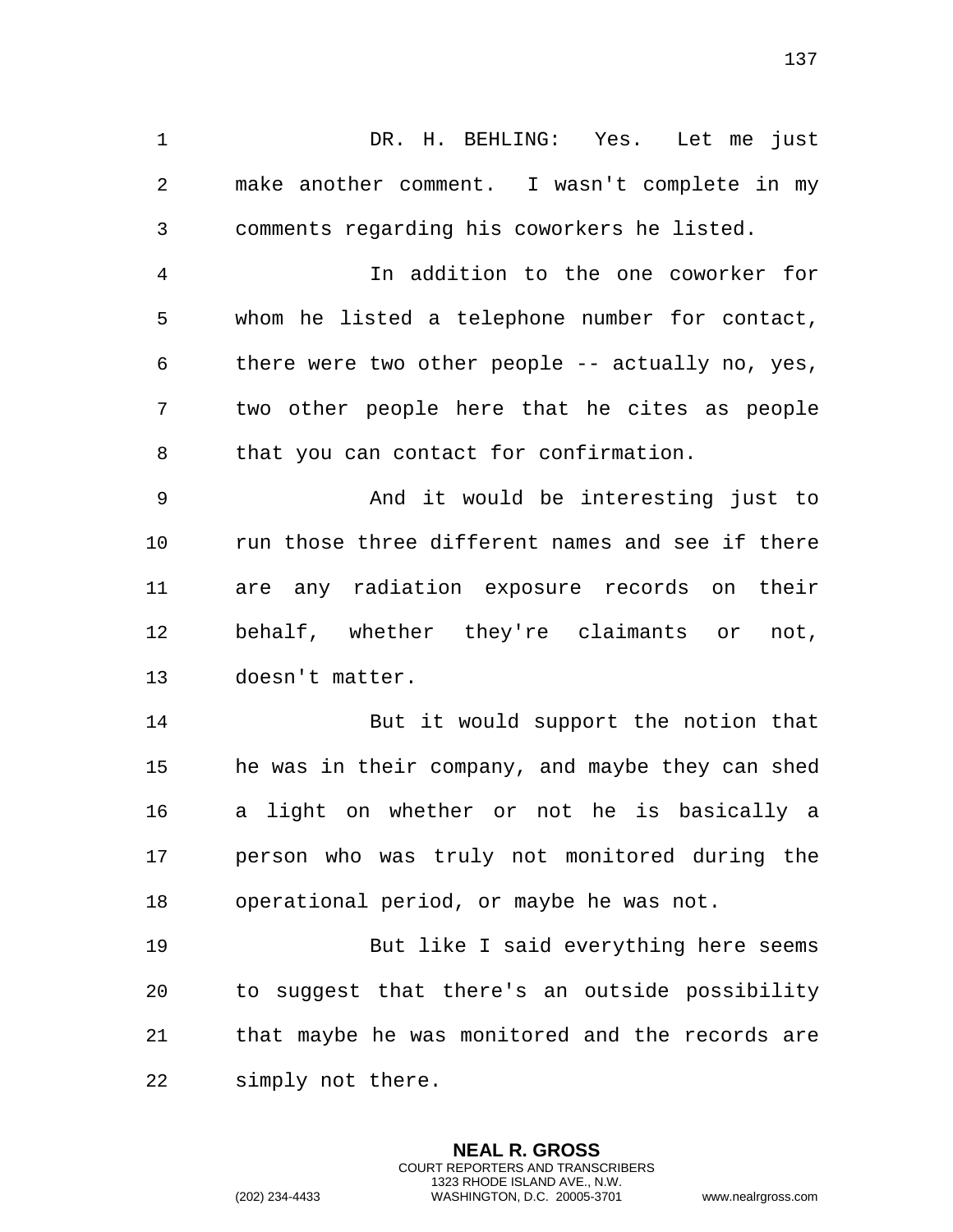CHAIR KOTELCHUCK: Well, that's something doable. Is that a major task, Grady? MR. CALHOUN: I'm not going to commit to call him. CHAIR KOTELCHUCK: No, no, not to call. To check the records. MR. CALHOUN: I'll go back and look what we've got, but I'm not going to commit to calling any -- CHAIR KOTELCHUCK: Oh no, and I'm not asking you to commit that either to be clear. I just want to check the record. If you could check the records when we come back to it next time, that may be helpful. MR. SIEBERT: This is Scott. I have a question then. What will that actually tell us? Because if his coworkers have data, that doesn't necessarily mean they were coworkers during the '71-'72 time frame. And the flip side is, if they don't have data during that time frame, that doesn't - - I don't know what it really tells us.

> **NEAL R. GROSS** COURT REPORTERS AND TRANSCRIBERS 1323 RHODE ISLAND AVE., N.W.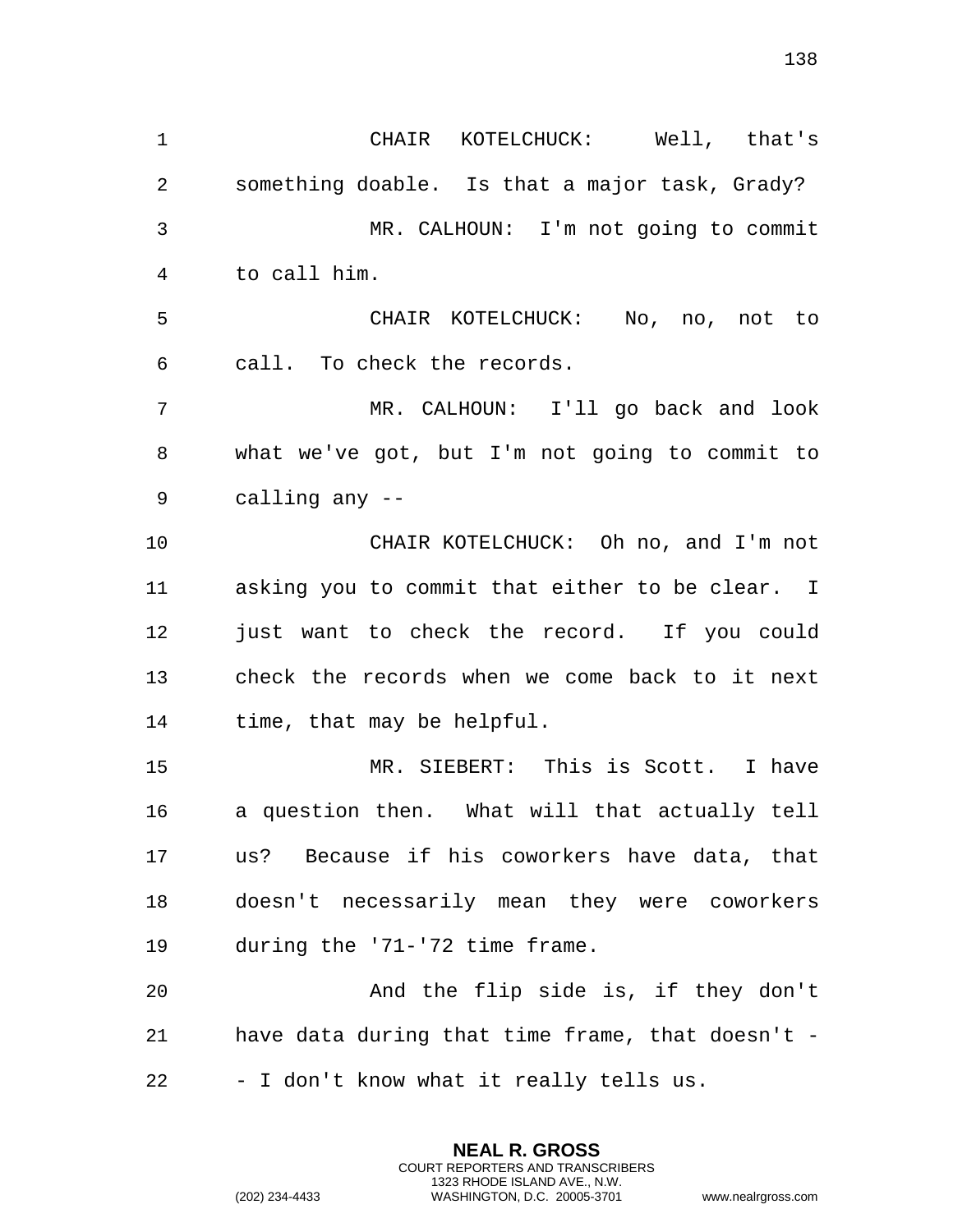We can pull the information. I'm just not sure what it really actually indicates to us.

 CHAIR KOTELCHUCK: Yes. I have to think about that. It certainly doesn't say -- we're looking for inference as to what might have happened. We can speculate that he just didn't do -- not speculate, the absence of records suggests that he didn't do work in that period. But he reports it, and that's the dilemma.

 But folks, I propose we go on. This is one of many cases that we have to go over. So I propose that we come back to this next time and that we end this discussion now.

 And just go back and finish up sets 14 through 18 as best we can in the time period we have left. We've covered good ground today, but let's go back to the BRS reports.

 It happens that we are in -- if we're looking at 434.2 or 434, we're in the Other DCAS Sites. And according to my records, there are

> **NEAL R. GROSS** COURT REPORTERS AND TRANSCRIBERS 1323 RHODE ISLAND AVE., N.W.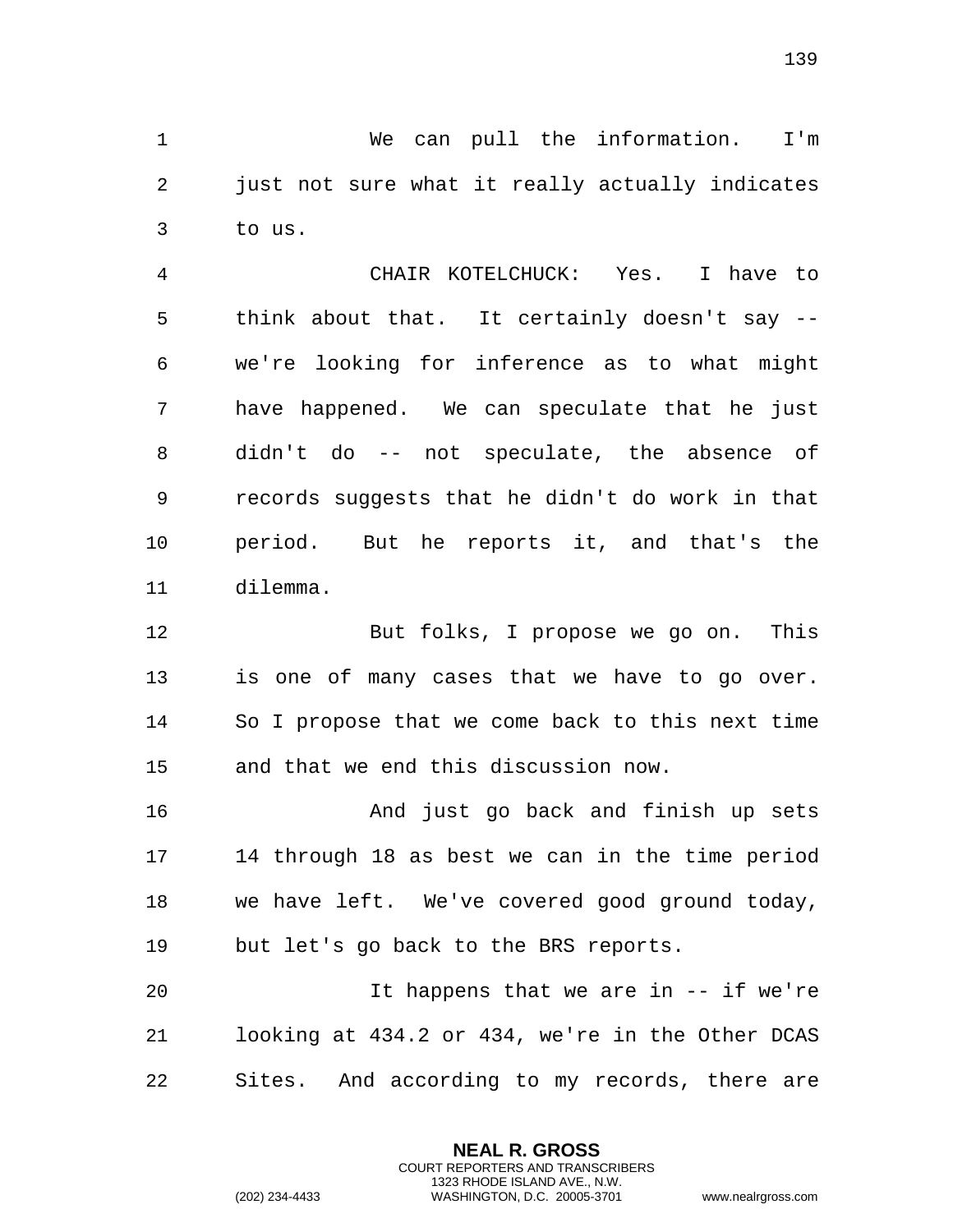two other cases in that file, and both of them are in progress, 436.2 and 369.3. MS. GOGLIOTTI: There's also 435. CHAIR KOTELCHUCK: Okay. I missed that, 435. Is that in progress? MS. GOGLIOTTI: Yes, it's an observation. CHAIR KOTELCHUCK: Okay. Well, can we -- I mean -- MS. GOGLIOTTI: Would you like to go through this matrix? CHAIR KOTELCHUCK: Yes, exactly. It's just a few more things left. Two of them that we have are in progress, so I'm not sure unless there's a report now. Or we could look at 435. Well, let's go through the matrix. MS. GOGLIOTTI: We can start with this one, and we'll just go down my list here. 19 CHAIR KOTELCHUCK: Okay. MS. GOGLIOTTI: We have the W.R. Grace case, 369.3. And the finding states that NIOSH did not consider Pu intakes for 1969

> **NEAL R. GROSS** COURT REPORTERS AND TRANSCRIBERS 1323 RHODE ISLAND AVE., N.W.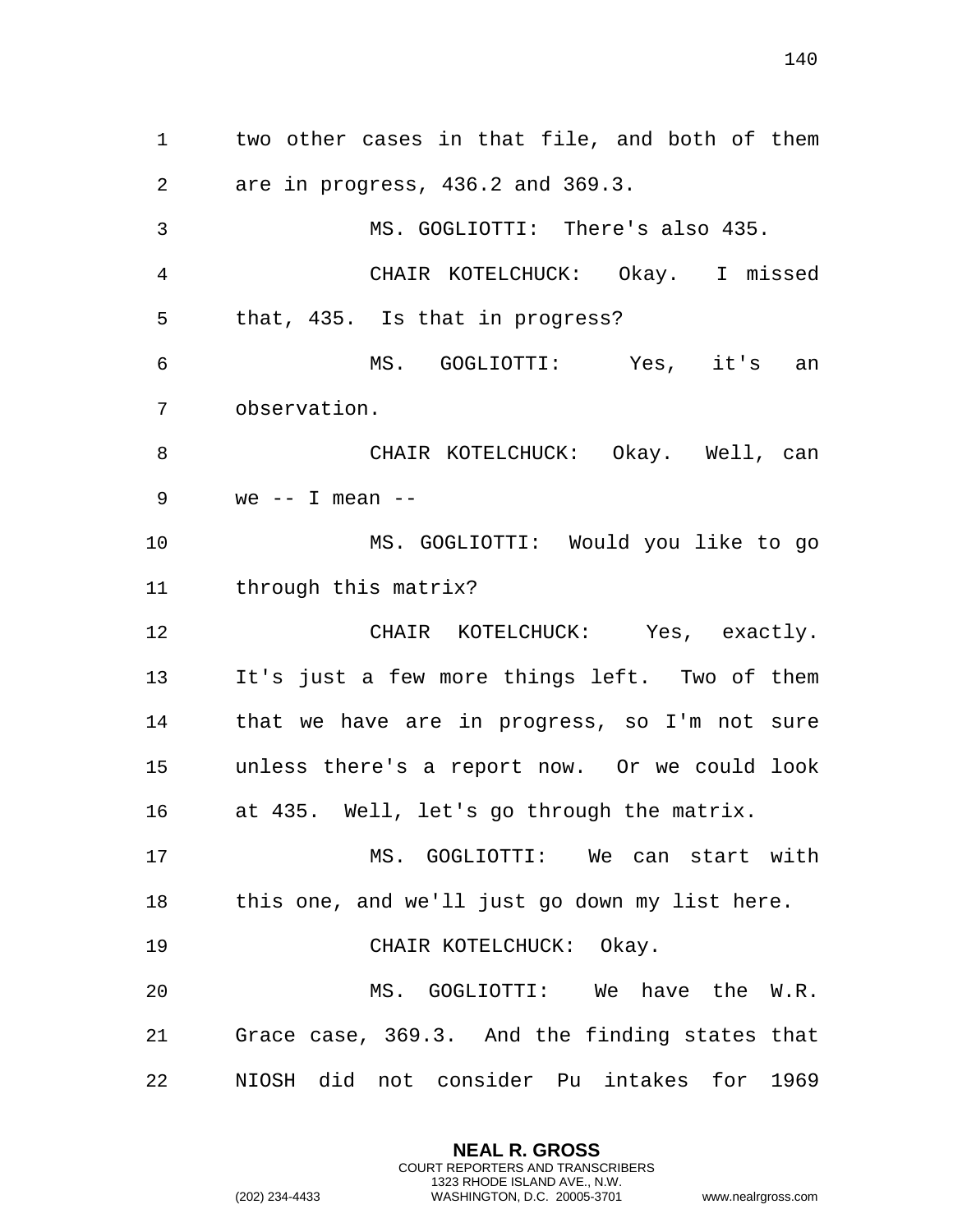through '70.

 And we last left it that NIOSH was considering exploring Pu coworker dose during the operational period. Has any progress been made on that? CHAIR KOTELCHUCK: Okay, I found it. I'm sorry. I was looking. Have other people -- I don't have the screen that other people have, so 369.3. MR. SIEBERT: This is Scott. We're in the midst of working through a coworker study during that time frame, so this is something that is going to be ongoing for quite a while. CHAIR KOTELCHUCK: Okay. So that is in progress, and that's where we appropriately will leave it. Okay, good. MS. GOGLIOTTI: Okay. There's also another one on the Westinghouse case that we pretty much have resolved. CHAIR KOTELCHUCK: Okay. MS. GOGLIOTTI: 434.4. The finding states that activity ratios used for Pu were ---

> **NEAL R. GROSS** COURT REPORTERS AND TRANSCRIBERS 1323 RHODE ISLAND AVE., N.W.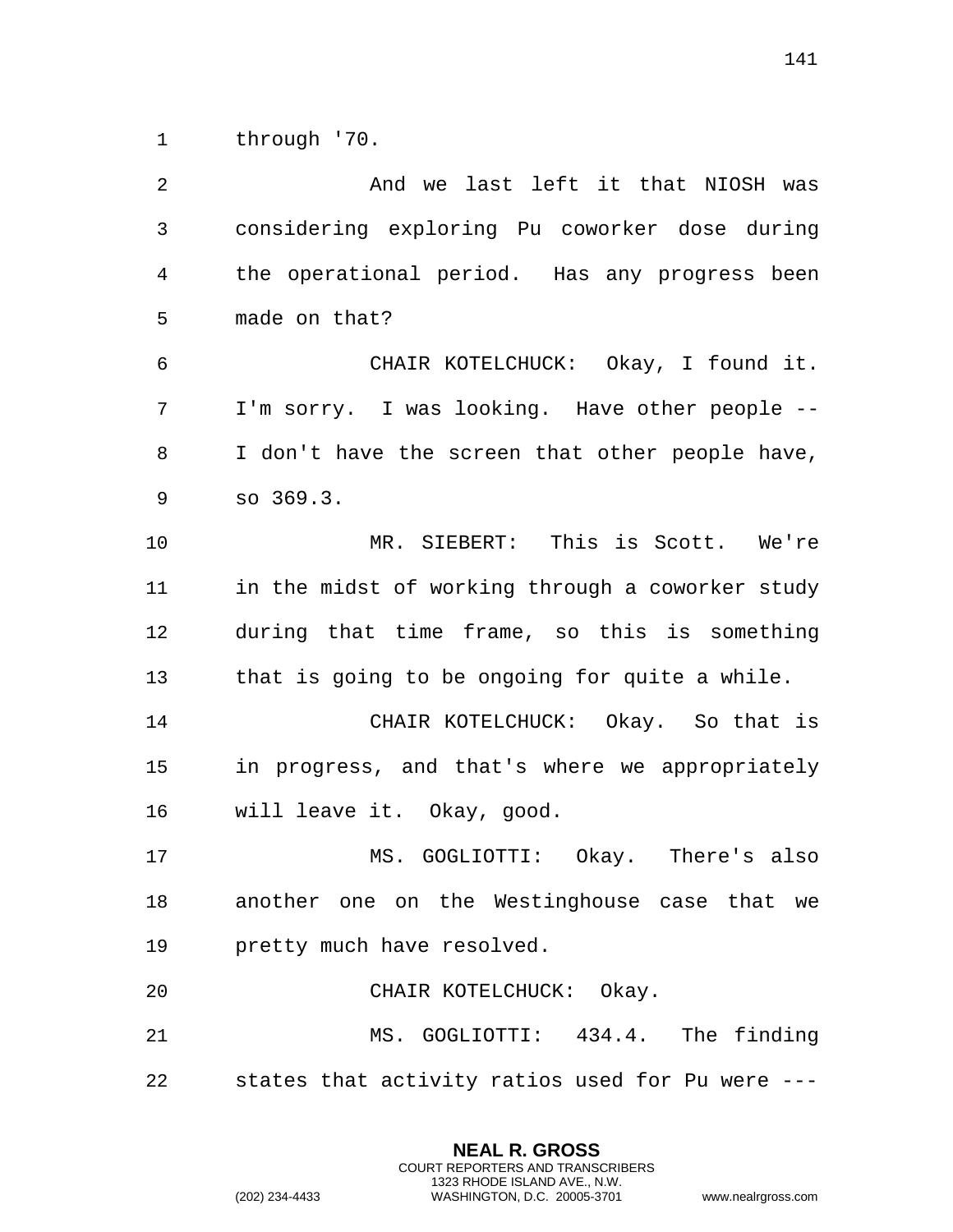(Simultaneous speaking.) CHAIR KOTELCHUCK: Oh, yes. MS. GOGLIOTTI: And we did come to a resolution. However, Brad had a remaining concern -- CHAIR KOTELCHUCK: Correct. MS. GOGLIOTTI: -- that was not addressed at the last meeting. CHAIR KOTELCHUCK: Correct. And do we have a response from Brad on that? MS. GOGLIOTTI: There is no response here. It looks like he was concerned with whether or not the practice was a standard practice or if this was an isolated instance. 16 CHAIR KOTELCHUCK: Right. MR. SIEBERT: I apologize. I always look at the most recent response, and the most recent response was talking about closure. So let me look for a second here. CHAIR KOTELCHUCK: Okay. Sure, go ahead.

> **NEAL R. GROSS** COURT REPORTERS AND TRANSCRIBERS 1323 RHODE ISLAND AVE., N.W.

(202) 234-4433 WASHINGTON, D.C. 20005-3701 www.nealrgross.com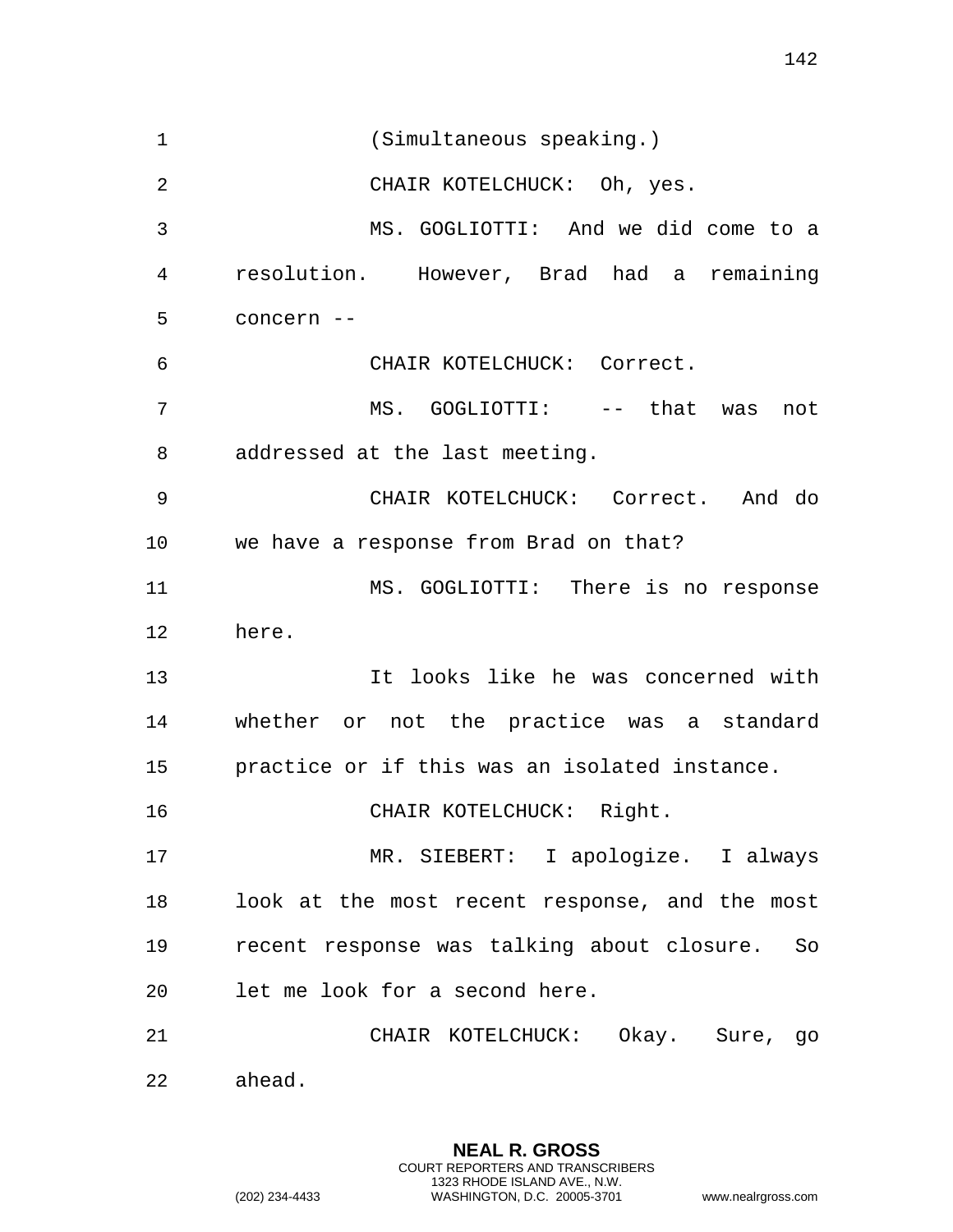MS. GOGLIOTTI: Do you just want to move on and we can come back to it? CHAIR KOTELCHUCK: Alright. Sure. Go ahead Grady. 5 MR. CALHOUN: What? MR. SIEBERT: This is Scott. CHAIR KOTELCHUCK: Oh, I'm sorry Scott. Excuse me. MR. SIEBERT: What practice is standard? What's being asked here? MS. GOGLIOTTI: You'd have to go back to the matrix at this point. Depending on which version of the matrix you're looking at, it's either on page 42 or 45. MR. SIEBERT: Because what the discussion is is plutonium-241 being listed as alpha when it's really a beta. Is that the issue itself? MS. GOGLIOTTI: I think it was beyond that. This is the discussion we had back in, looks like January or November. CHAIR KOTELCHUCK: 9/11/2015. I have

> **NEAL R. GROSS** COURT REPORTERS AND TRANSCRIBERS 1323 RHODE ISLAND AVE., N.W.

(202) 234-4433 WASHINGTON, D.C. 20005-3701 www.nealrgross.com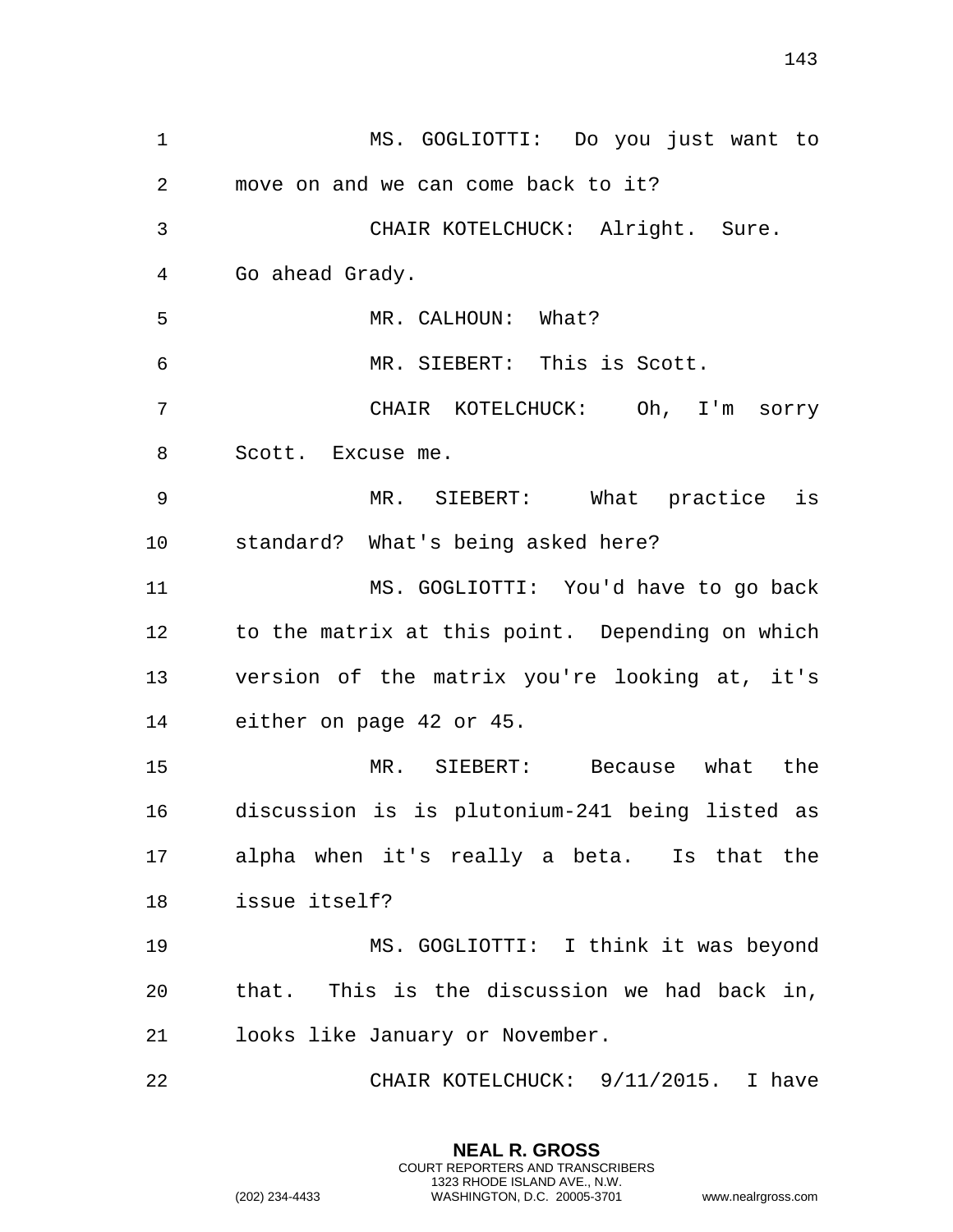it in the BRS.

| 2  | MEMBER BEACH: You might have to go               |
|----|--------------------------------------------------|
| 3  | back to the transcript and read it.              |
| 4  | CHAIR KOTELCHUCK: Yes. Okay, we                  |
| 5  | could do that.                                   |
| 6  | MR. BARTON: If I might, I was just               |
| 7  | looking through my notes from January, and it    |
| 8  | looked like the isolated incident was whether    |
| 9  | you use ambient intakes as opposed to coworker   |
| 10 | intakes. That's what I have written down as the  |
| 11 | concern about whether this was an isolated       |
| 12 | incident or something pretty common. For this    |
| 13 | particular site, that is.                        |
| 14 | CHAIR KOTELCHUCK: Yes. Thanks, Bob.              |
| 15 | MR. SIEBERT: If that's the question              |
| 16 | then that is easily answered actually. We've     |
| 17 | already discussed it.                            |
| 18 | There is no such thing as coworker or            |
| 19 | ambient during residual time frame. There is --  |
| 20 | as we discussed in the previous response, there  |
| 21 | is only if the person was monitored during the   |
| 22 | operational period, which this individual<br>was |

**NEAL R. GROSS** COURT REPORTERS AND TRANSCRIBERS 1323 RHODE ISLAND AVE., N.W.

(202) 234-4433 WASHINGTON, D.C. 20005-3701 www.nealrgross.com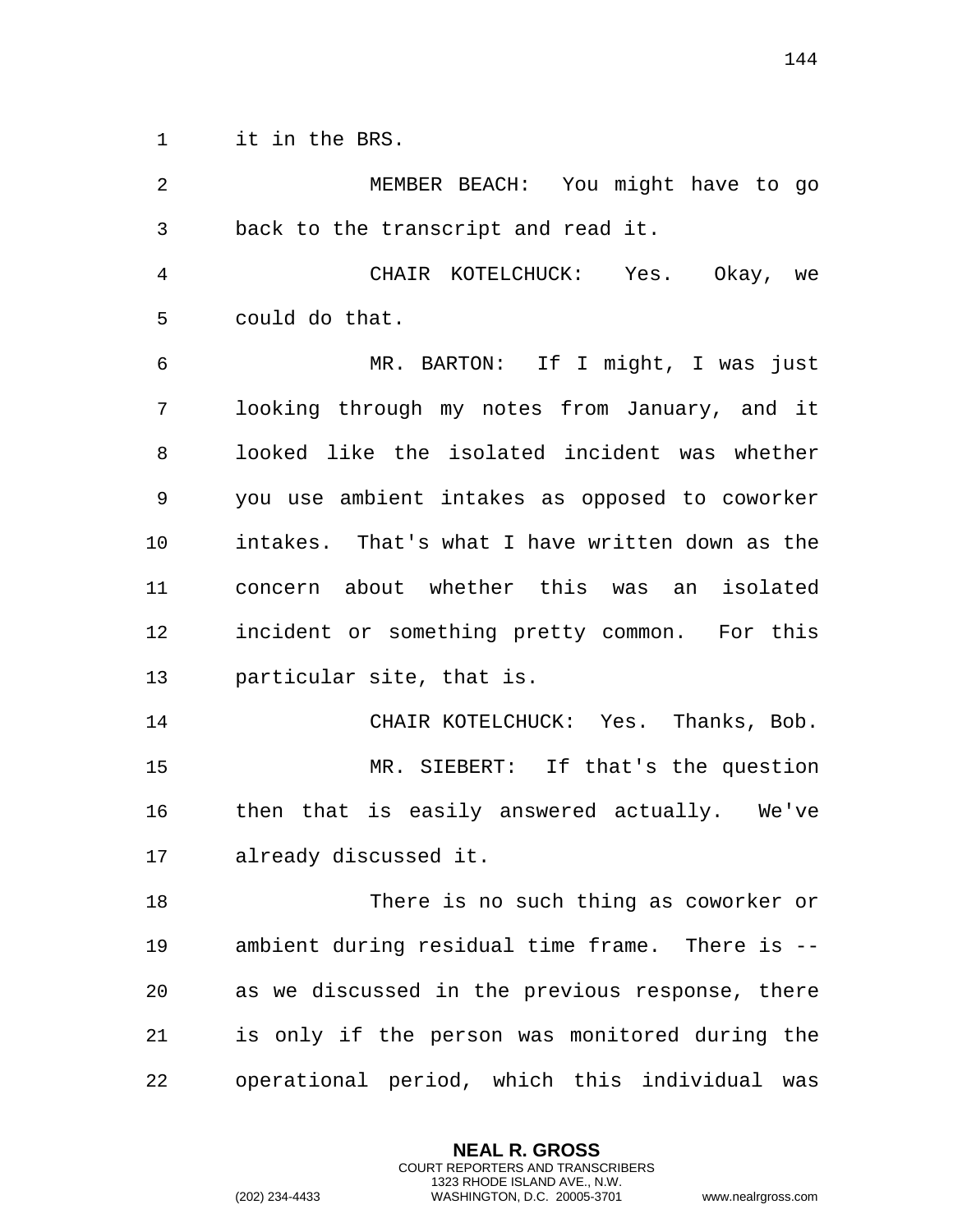not, or we can assign the residual external and internal components, which are based on the end of the operational period and settling and resuspension and so on and so forth both from an internal and external point of view. So that is how we deal with it at this site. There's no inconsistency there. Brad, does that help you after what we talked about a little earlier? MEMBER CLAWSON: To tell you the truth, I'd have to go back and read what the discussion was. But we'll take a look at it. I don't think it's a showstopper in any way. I was just trying to figure out if this was a normal practice that we did with this. 16 16 I think I'm okay with it myself. MR. SIEBERT: I can just tell you that what we did is what we normally do. So the answer is yes. CHAIR KOTELCHUCK: And that was recommended for closure once a response was gotten, which we now have.

> **NEAL R. GROSS** COURT REPORTERS AND TRANSCRIBERS 1323 RHODE ISLAND AVE., N.W.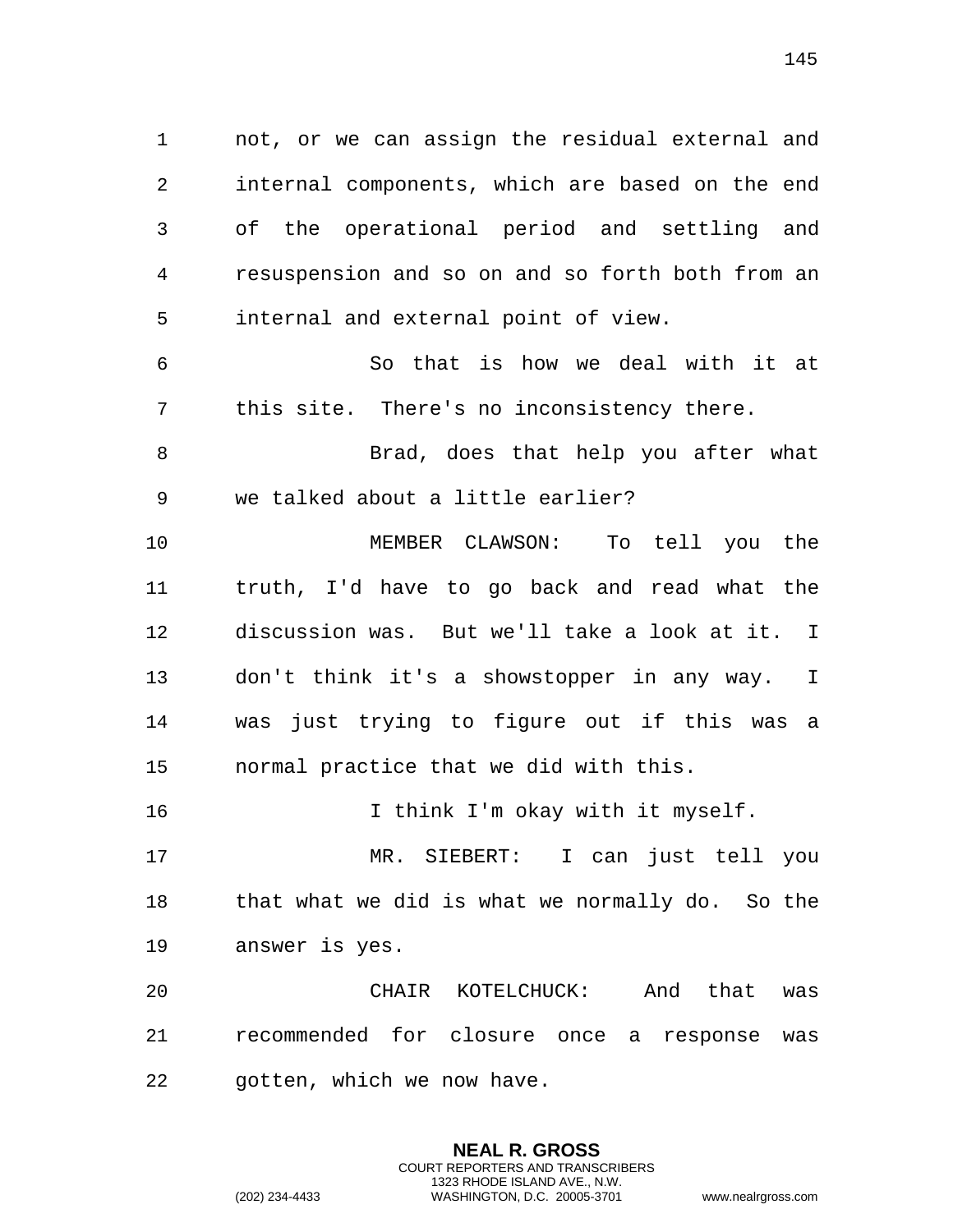MEMBER CLAWSON: We have it, and I don't have a problem with it. CHAIR KOTELCHUCK: Okay. So let's close on 434.4. MEMBER BEACH: Agreed. CHAIR KOTELCHUCK: Okay, good. MS. GOGLIOTTI: The next one we have here is a Brookhaven National Lab case. And that is tab 435. Are you there? 10 CHAIR KOTELCHUCK: Yes. MR. KATZ: Just before, going back, since it's been so long and I couldn't read what was above about closure. So are we closing a finding where SC&A had a finding and we agreed that it's correct or not? I don't know what the actual outcome is there. CHAIR KOTELCHUCK: Let me go back. MR. KATZ: Rose can tell us. What did we close on? MS. GOGLIOTTI: Hans had some remaining concerns about one of the tables I believe. And once we have NIOSH's additional

> **NEAL R. GROSS** COURT REPORTERS AND TRANSCRIBERS 1323 RHODE ISLAND AVE., N.W.

(202) 234-4433 WASHINGTON, D.C. 20005-3701 www.nealrgross.com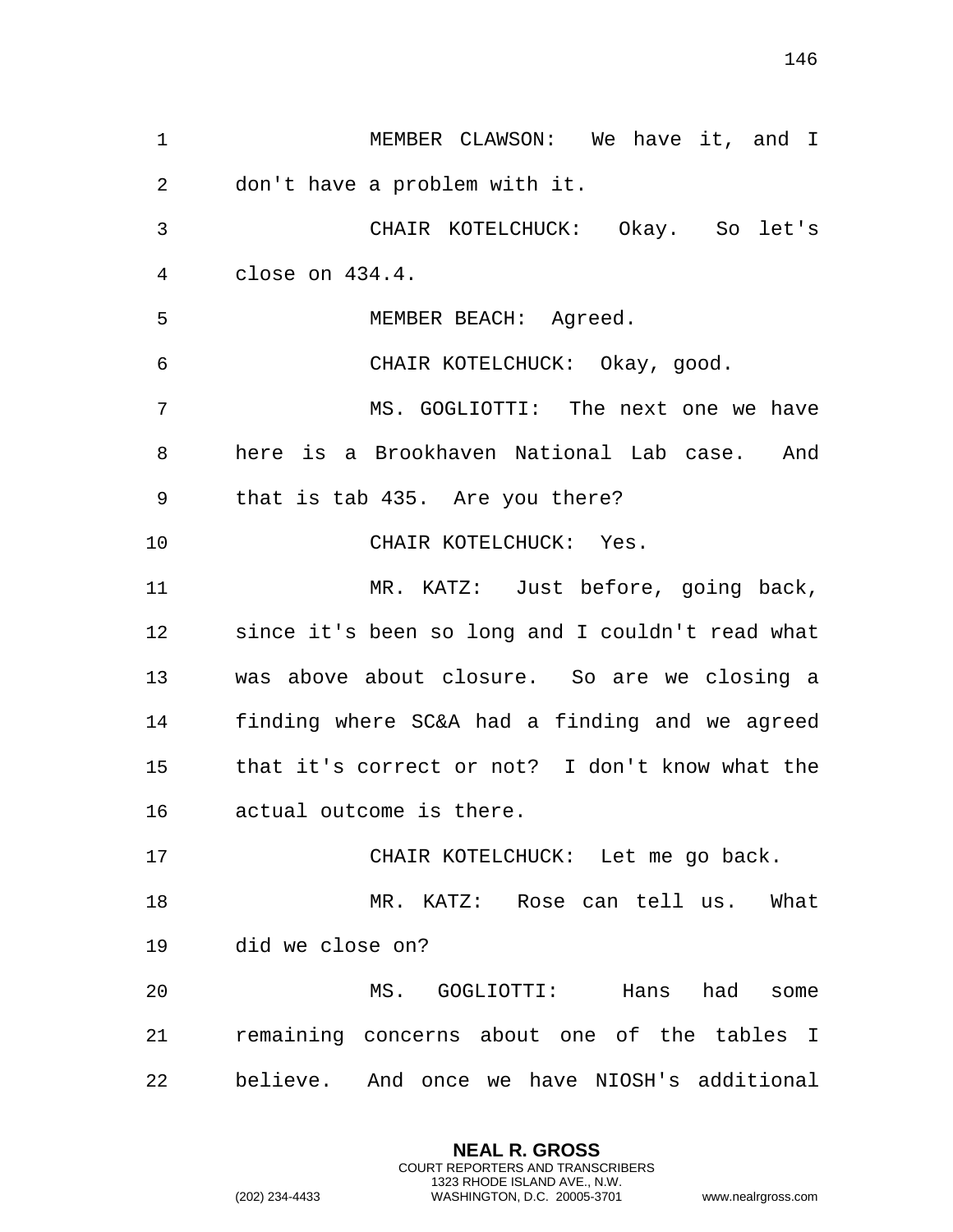information, that can provide --

 CHAIR KOTELCHUCK: Well, I'm looking at BRS. NIOSH has since corrected the 239/240 issue as discussed on page 45 of our January transcript. SC&A recommends closure once B. Clawson's concern is addressed. And it is. MEMBER CLAWSON: And it's been

addressed.

 MR. KATZ: I understand that. But the actual finding, not Brad's observation or concern, but the actual finding was there was some error in the table, and those have been corrected.

14 CHAIR KOTELCHUCK: Right.

 MR. KATZ: This is the same case that was corrected earlier, that came up in our discussion.

 CHAIR KOTELCHUCK: We discussed in a different context. And actually, this is really an observation. Delete the word alpha in row 4 of Table 4, acknowledge the activity ratio.

These recommendations are for the

**NEAL R. GROSS** COURT REPORTERS AND TRANSCRIBERS 1323 RHODE ISLAND AVE., N.W.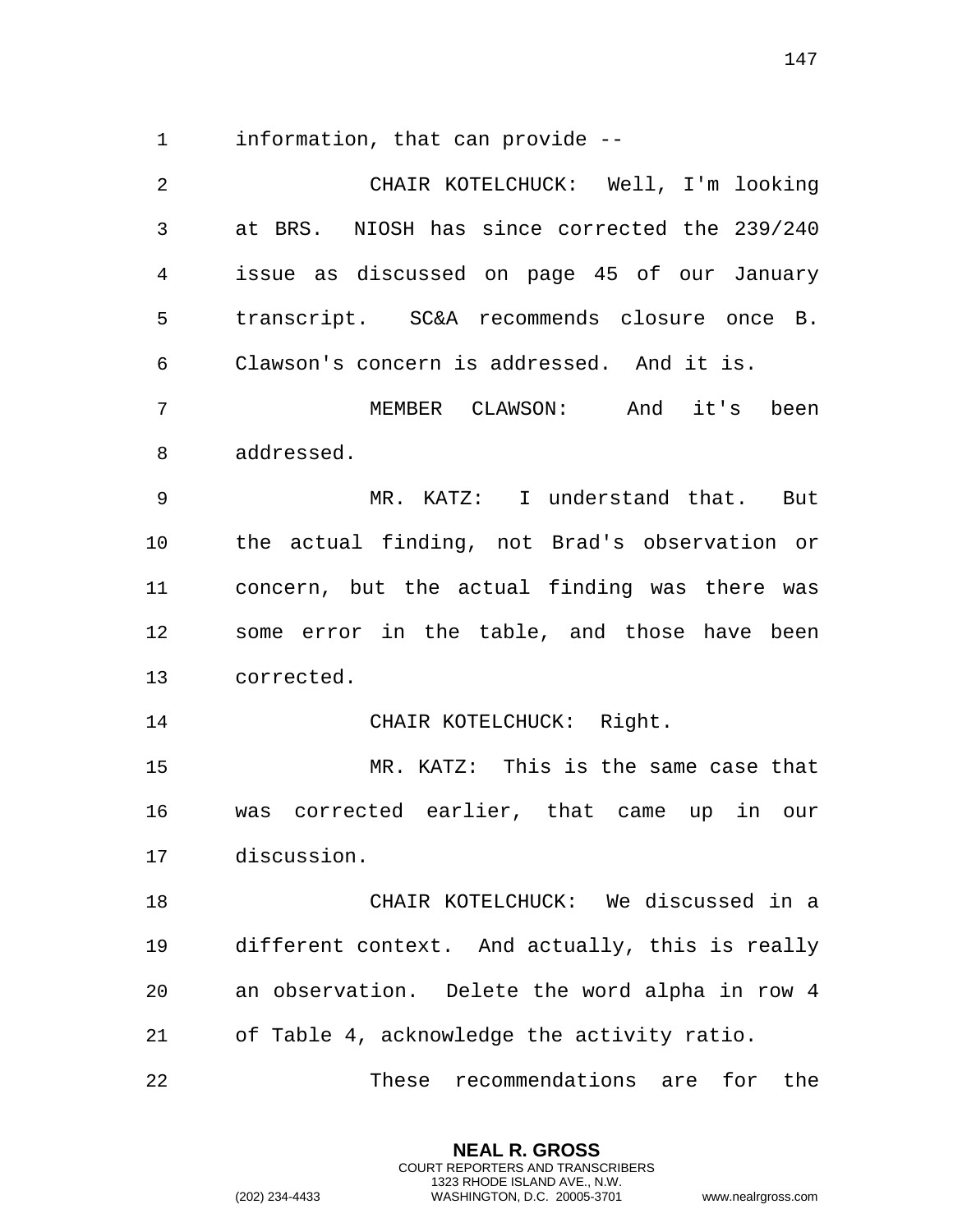report. So this 434.4 is, I believe, an observation.

MR. KATZ: Okay.

 MR. BARTON: And I can again say from January, what I have here is that it was a discussion about plutonium.

 A response from Scott was, we've updated the template since that time frame and we've actually added the Pu-238/240 to respond to this portion of the finding. So that's what I have for 434.4.

 CHAIR KOTELCHUCK: Yes. That sounds like an observation to me. So, can we call this an observation and close it? Or accept it?

15 MEMBER MUNN: Yes.

 CHAIR KOTELCHUCK: Okay. Good. Do we have any more on this file, Other DCAS Sites? MS. GOGLIOTTI: Yes. There is 435, observation 1.

CHAIR KOTELCHUCK: Okay.

 MS. GOGLIOTTI: And this one we've been carrying for some time. We were unable to

> **NEAL R. GROSS** COURT REPORTERS AND TRANSCRIBERS 1323 RHODE ISLAND AVE., N.W.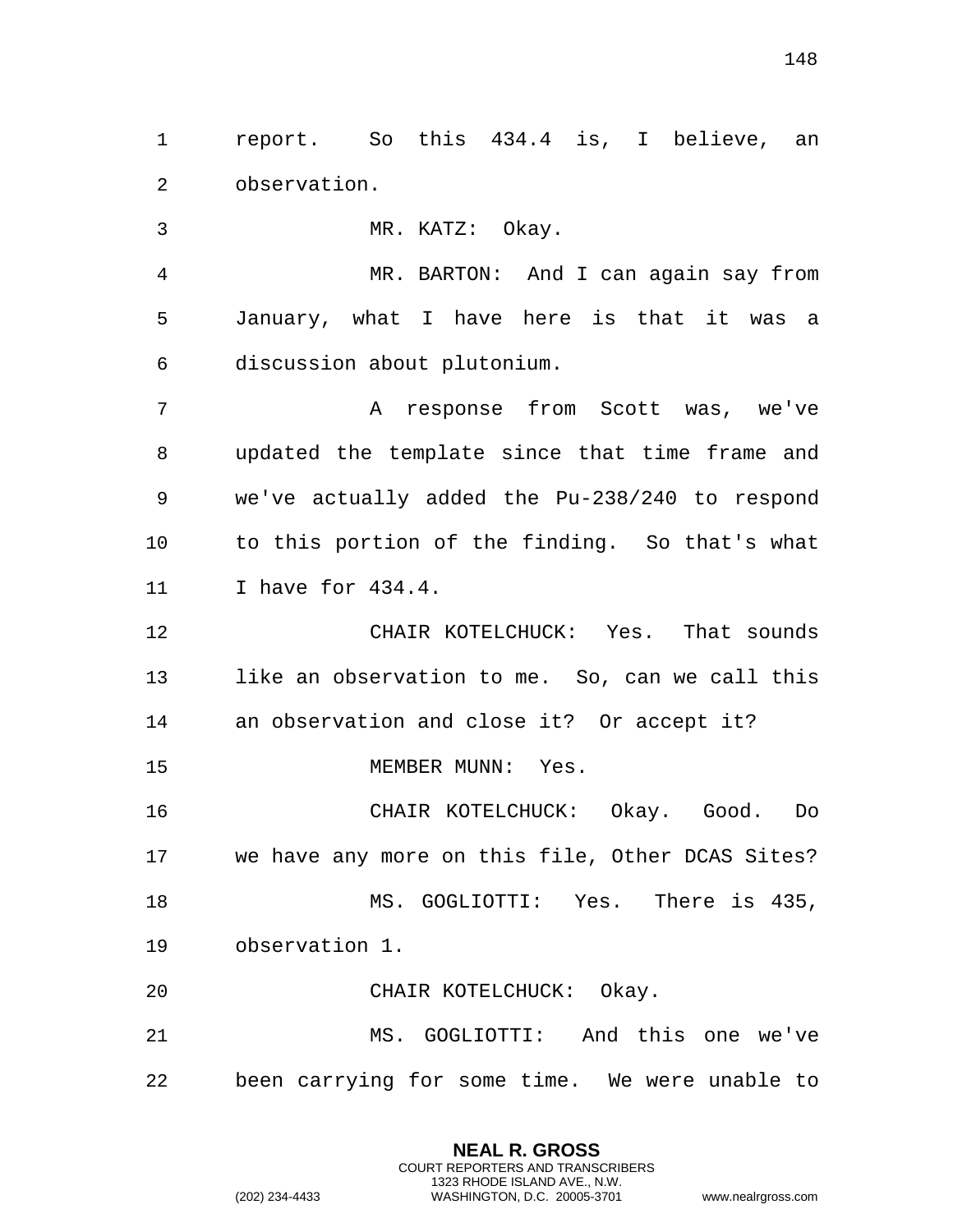replicate the results from their tech-99m results because they used a different version of IMBA than we have. And they were looking into it at the last meeting. CHAIR KOTELCHUCK: Okay. MS. GOGLIOTTI: Into getting us the most current version of the IMBA software so we're properly able to evaluate their results. MR. CALHOUN: I'll go get an update on that again, but I think that we've had a real hard difficulty ourselves with that one. 12 CHAIR KOTELCHUCK: 434. MEMBER MUNN: I thought we finally resolved that issue of different copies of IMBA. No, we didn't? MS. GOGLIOTTI: No, we've been working on it for at least a year I believe. 18 MEMBER MUNN: Longer than that. MS. GOGLIOTTI: It might be two years now. I don't know. MEMBER MUNN: It seems like forever. It keeps coming up so many places.

> **NEAL R. GROSS** COURT REPORTERS AND TRANSCRIBERS 1323 RHODE ISLAND AVE., N.W.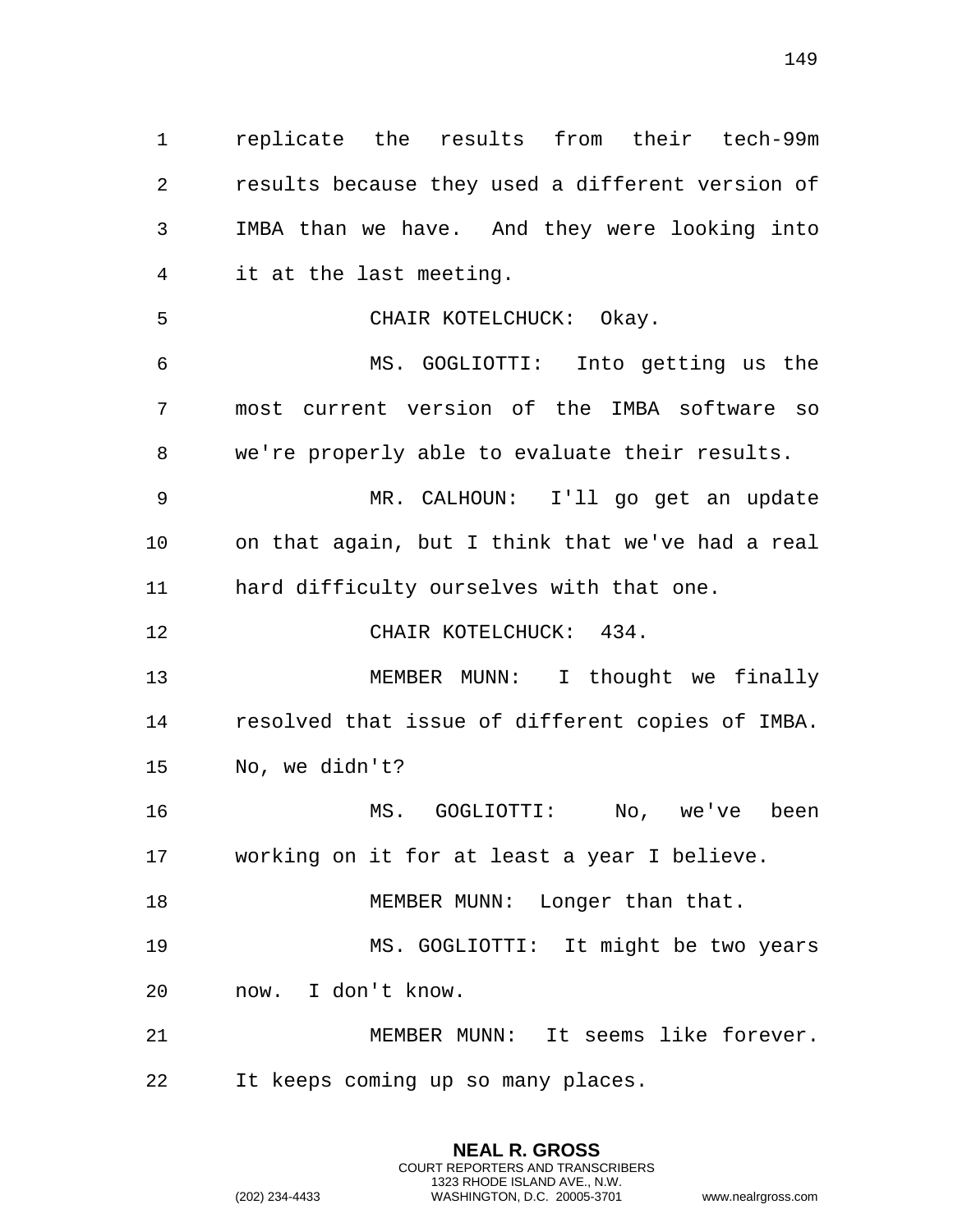CHAIR KOTELCHUCK: Yes. I'm having trouble finding it in the file. Someone who is on the BRS file, what page is it? MR. BARTON: That's 435, observation 1. CHAIR KOTELCHUCK: I've got it. Okay, thank you. I had the wrong number. Well, NIOSH will investigate status. And that status has not been investigated. That is to say -- or the conclusions, there's not a conclusion on that, right? MS. GOGLIOTTI: Correct. It still has not been resolved. CHAIR KOTELCHUCK: Well, then we'll have to keep it in progress. It is in progress. Somebody has to try to resolve that. MS. GOGLIOTTI: And then there's one more left in the matrix. CHAIR KOTELCHUCK: 436.2, perhaps? MS. GOGLIOTTI: Correct. 21 CHAIR KOTELCHUCK: Good. MR. BARTON: Rose, I think this is

> **NEAL R. GROSS** COURT REPORTERS AND TRANSCRIBERS 1323 RHODE ISLAND AVE., N.W.

(202) 234-4433 WASHINGTON, D.C. 20005-3701 www.nealrgross.com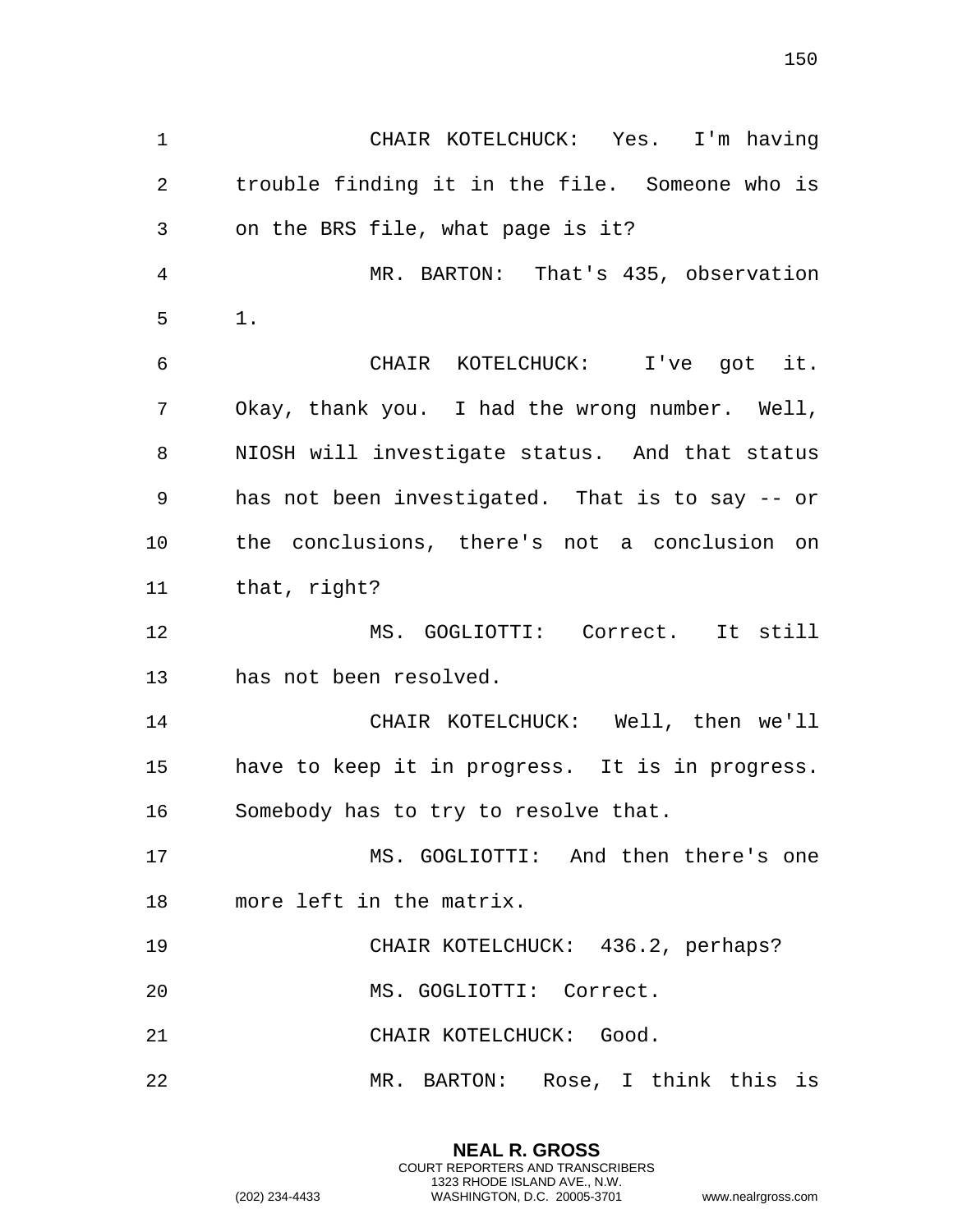one of mine, right?

| 2  | MS. GOGLIOTTI: I believe so.                     |
|----|--------------------------------------------------|
| 3  | MR. BARTON: 436, let's see what we               |
| 4  | have here. Okay, yes, this was one of mine.      |
| 5  | Alright, so essentially what happened            |
| 6  | with this case is you had a health physics       |
| 7  | worker, I don't want to get into it too much,    |
| 8  | but they were working in a place where shallow   |
| 9  | doses through beta radiation was possible.       |
| 10 | And so when we were doing the review,            |
| 11 | noticed that the application of missed<br>we     |
| 12 | shallow doses was applied for one half of one    |
| 13 | badging period. So essentially, usually when     |
| 14 | you apply a missed dose, it's one half of the    |
| 15 | limit of detection. You apply that. In this      |
| 16 | case it was essentially one quarter of the limit |
| 17 | of detection. And then no more missed dose was   |
| 18 | applied for this individual worker, which        |
| 19 | certainly got us scratching our heads.           |
| 20 | I don't think we talked about this at            |
| 21 | the last meeting. I think it was probably the    |
| 22 | meeting before that, and we got the verbal       |

**NEAL R. GROSS** COURT REPORTERS AND TRANSCRIBERS 1323 RHODE ISLAND AVE., N.W.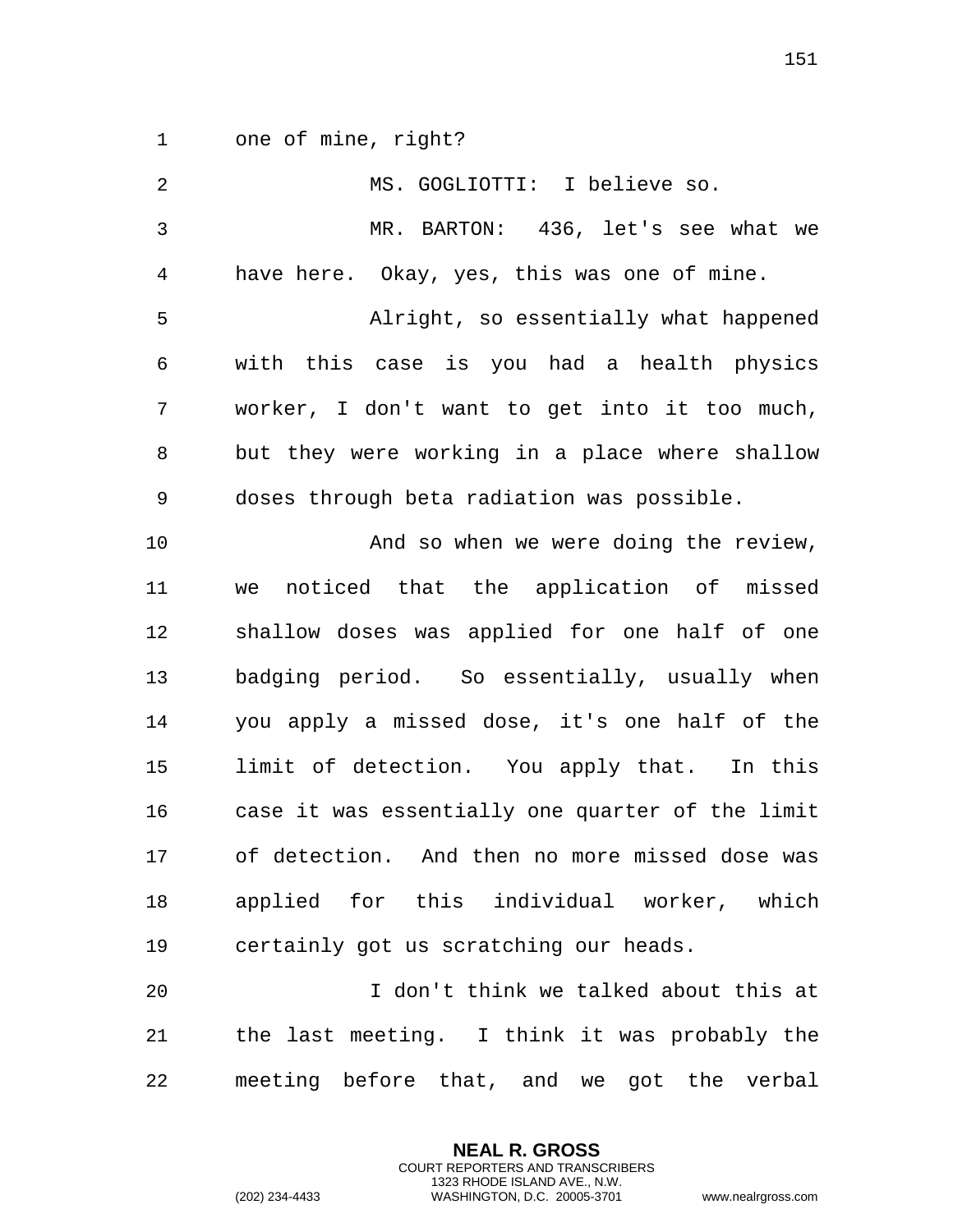explanation, and that admittedly made my head spin.

 So what happened at that meeting is I requested that NIOSH put that in writing, so they're hopefully going to look at that and sort of get where that's going. Because obviously, it's kind of a strange thing to think about, that you could be applying a missed dose to only one half of one badging period, which in this case is a month.

 So we got that written response, and we looked it over. I feel a little bit better about it but not much. I'm still rather confused about it.

 And I think the problem is -- I think I understand the spirit of what the procedure is for figuring out these missed badging cycles and how it's possible that you could get one half of a badging cycle applied.

 But I guess for my own -- I certainly would feel better about it if the response sort of kind of went into the actual case and put

> **NEAL R. GROSS** COURT REPORTERS AND TRANSCRIBERS 1323 RHODE ISLAND AVE., N.W.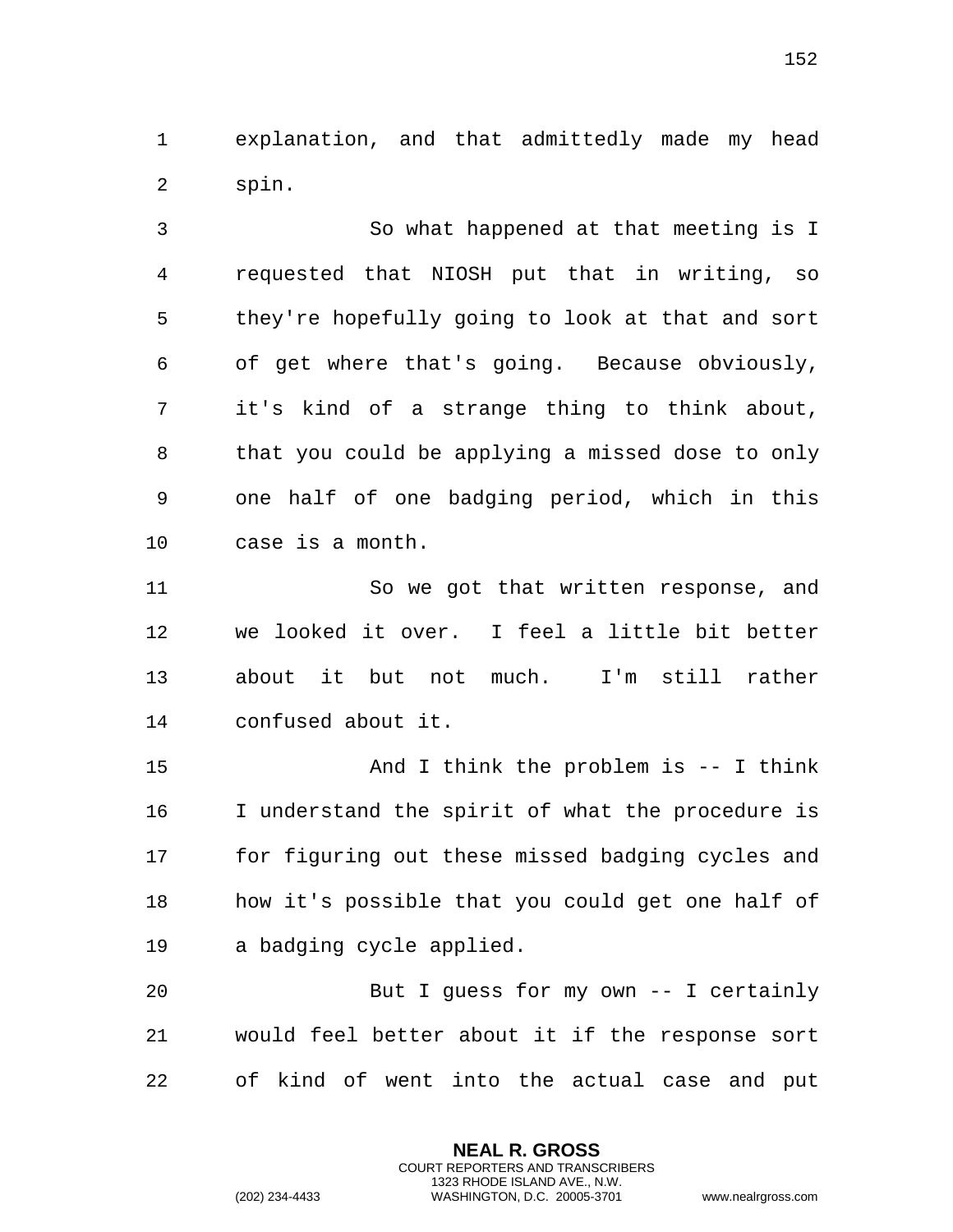numbers.

 As in, we're looking at this quarter. This is the total reported dose. This is how we parse it out to the different assumed badging periods.

 You have to remember in this case and for this particular site, the workers were on a monthly schedule, exchange schedule, but the records we have only report the totals on a quarterly basis.

 So you kind of have to take those measured results and assume they were in certain months during that quarter for the purposes of calculating what the missed dose is going to be. In this case, it's a best estimate missed dose.

 And one of the references NIOSH provided which was helpful was PROC 6, which the very last page of that has an example of how you do it for deep doses. But then there's this added wrinkle. We're talking about shallow doses here.

So I guess at this point I would

**NEAL R. GROSS** COURT REPORTERS AND TRANSCRIBERS 1323 RHODE ISLAND AVE., N.W.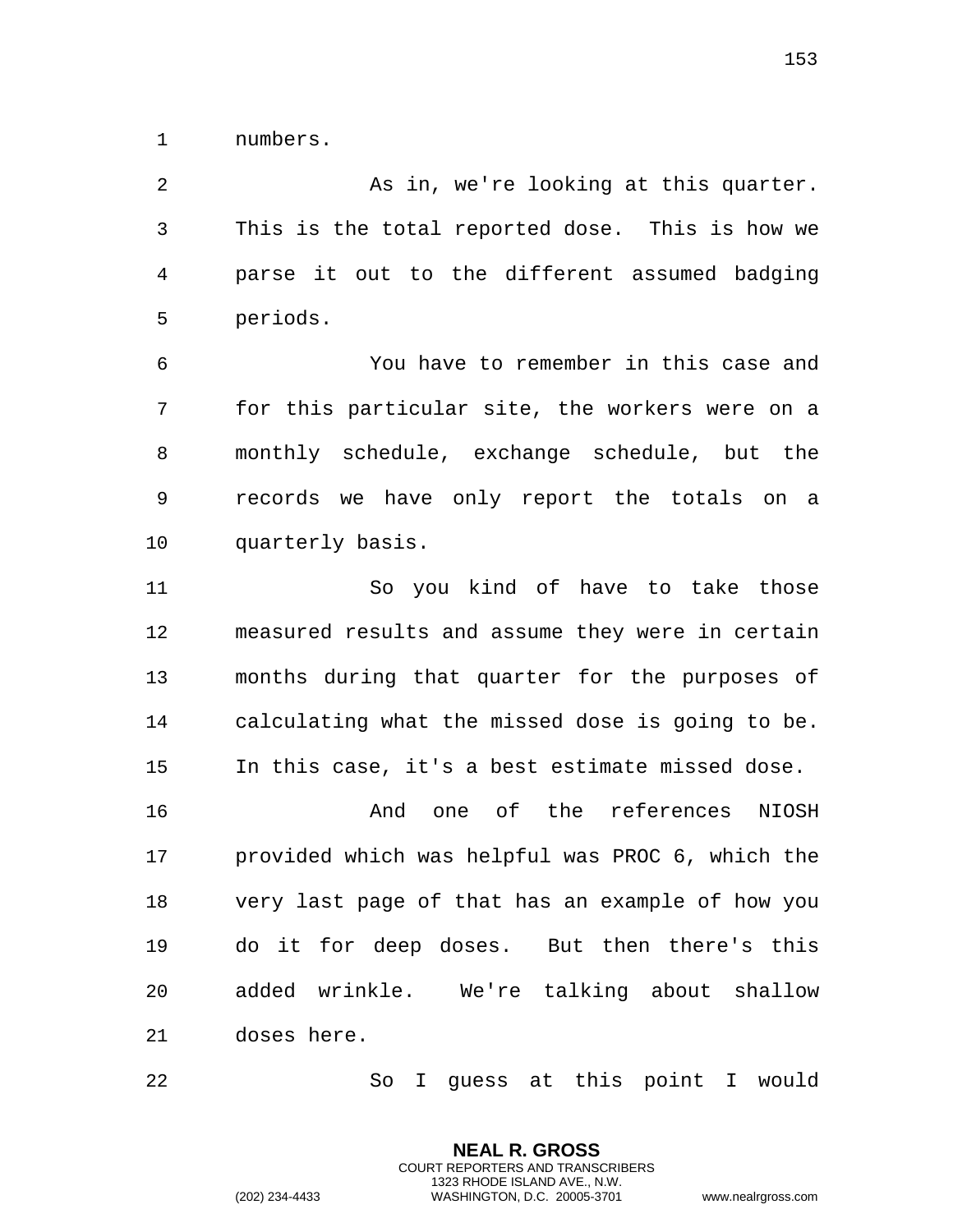recommend either one of two courses of action. Either we could certainly turn it over to NIOSH, and they can kind of explain how this process works. Again, I found it still a little bit confusing. What I would prefer is if NIOSH is amenable, they could go in and say listen, we're going to show you the hand calculations. Here's the actual number from the dosimetry file. This is how we parse it out. This is how we assume which doses, which missed doses are for deep, and this is why the resulting is left for shallow.

 And I'll give you just one example of why I'm a little bit confused. The badging cycle that was on a quarter rather where the one half of one missed dose was applied, all we know really is that the total deep dose was 1.05 rem. And then I looked in the following year, and there's another quarter of a deep dose is 1 rem. So essentially a difference of 50 millirem.

And I just couldn't quite resolve

**NEAL R. GROSS** COURT REPORTERS AND TRANSCRIBERS 1323 RHODE ISLAND AVE., N.W.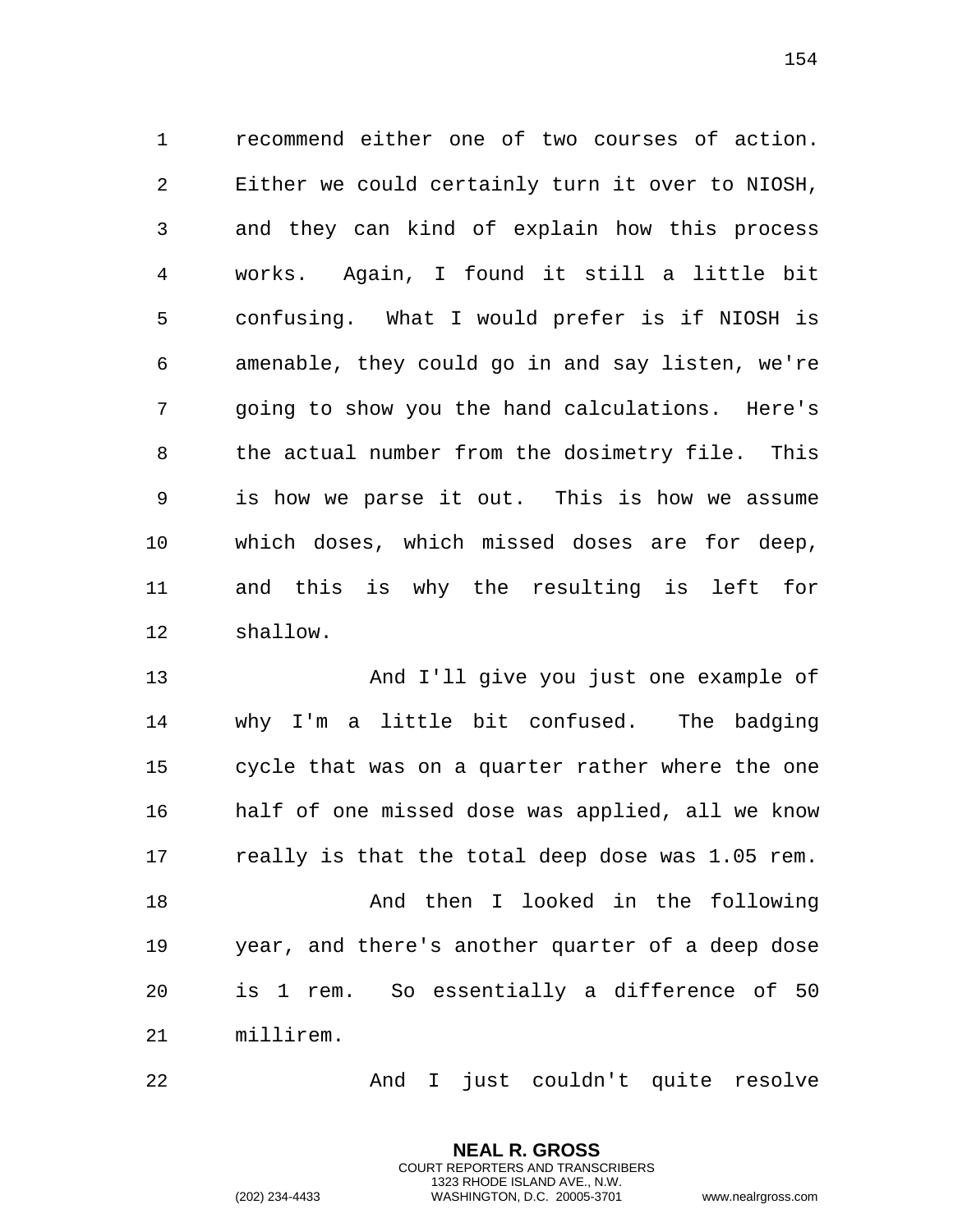that in my mind why that badging period was different. And so again, this would sort of be like a back of the envelope type calculation. You know, like one of those Part II health physics questions where you kind of state your assumptions and it's a little bit like a storyline, just so we can kind of get from point A, which is sort of the guidance on how you're supposed to be calculating these things, and then point B, to actually see how you get from that guidance, using the actual numbers for this case to kind of resolve it.

 At least that would certainly put my mind at rest. And again, I don't think it would take a great deal of effort. And it might also help out Members of the Subcommittee to see that in sort of a step by step process.

 Because again, it's a bizarre thing to think about that you could be applying one half of a missed dose, not one half of the limit of detection but one half of a badging cycle missed dose, so essentially one quarter of a

> **NEAL R. GROSS** COURT REPORTERS AND TRANSCRIBERS 1323 RHODE ISLAND AVE., N.W.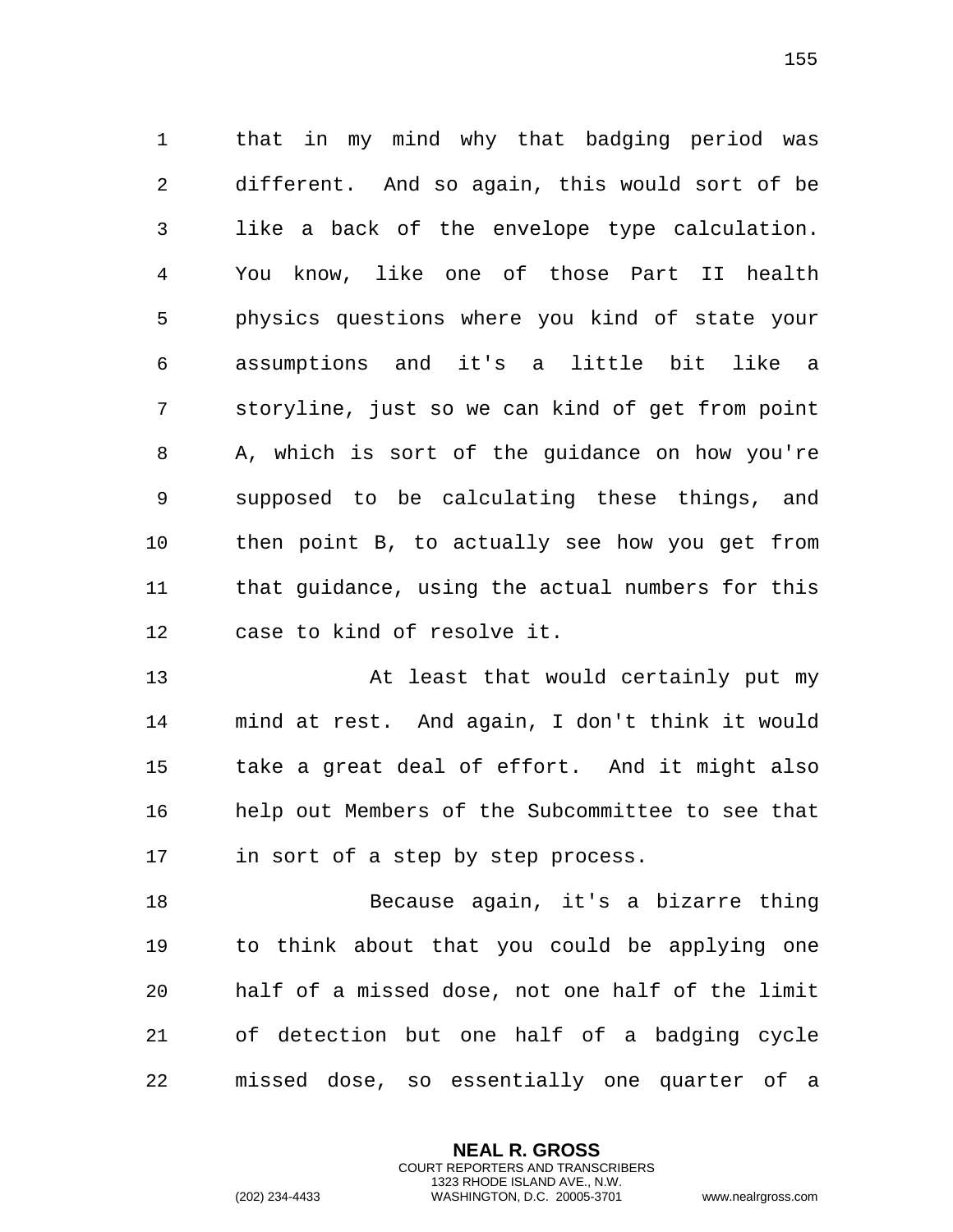limit of detection.

| 2              | MR. SIEBERT: This is Scott. Yes, I              |
|----------------|-------------------------------------------------|
| $\mathfrak{Z}$ | agree. It's always struck me as a little odd,   |
| 4              | too, but when it's a best estimate, it kind of  |
| 5              | makes sense.                                    |
| 6              | Yes, the expanded responses that we             |
| 7              | gave in March, actually there's two different   |
| 8              | documents. There's one that discusses the steps |
| 9              | involved, the document, the Word document, and  |
| 10             | gives the specifics for the claim in question,  |
| 11             | discussing fourth quarter of '68.               |
| 12             | And then there's an Excel spreadsheet           |
| 13             | that shows the columns and how the pieces all   |
| 14             | fit together.                                   |
| 15             | I'm not sure how much more specific             |
| 16             | we can get.                                     |
| 17             | MR. BARTON: I guess what I had                  |
| 18             | envisioned is literally a written piece of      |
| 19             | paper. Look, here's what exactly we're seeing   |
| 20             | in the file, for example, dose totals for this  |
| 21             | quarter and dose totals for this quarter.       |
| 22             | And here is how we're going to break            |

**NEAL R. GROSS** COURT REPORTERS AND TRANSCRIBERS 1323 RHODE ISLAND AVE., N.W.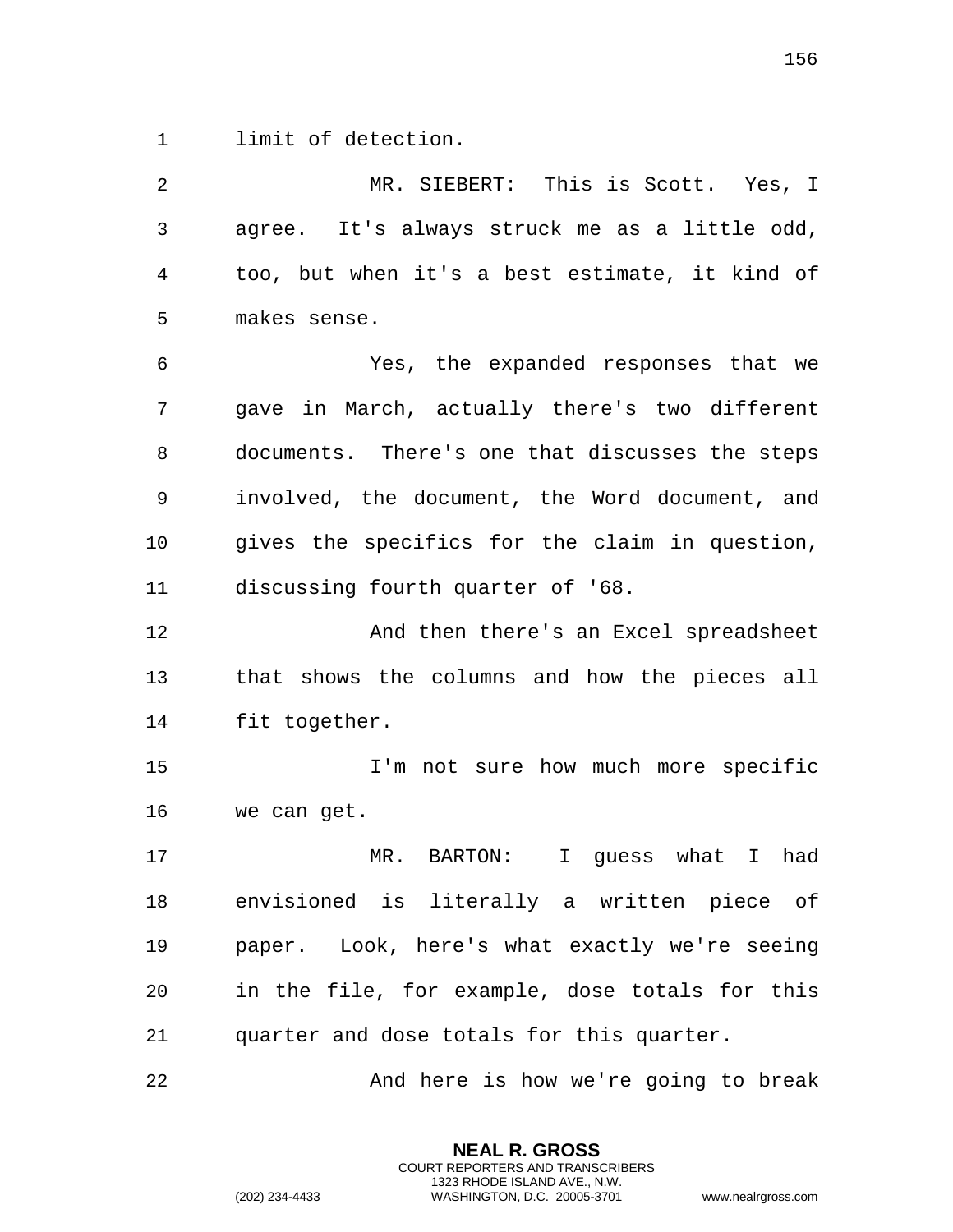this up. This is how we're going to break up the deep dose.

 And actually, I do have a question. MR. SIEBERT: That's what's in the document we gave though. I mean, I'm reading it. It says 1968, there are two positive deep dose dosimeters based on dose limits and only one positive for shallow dose, which means there's one zero dosimeter reading for deep dose since there are three dosimeters within the quarter, and give example 3 minus 2 equals 1 and two for shallow.

13 13 I mean, we did the step by step in this document. This is what I'm saying. I'm not sure how much more specific we can get.

16 MR. BARTON: I see the step by step. It doesn't actually refer directly to the reported doses. And I gave that one example where the quarter that we're talking about, the total dose is 1.05 rem, and that's when we assign that missed shallow dose.

And then in the very next year,

**NEAL R. GROSS** COURT REPORTERS AND TRANSCRIBERS 1323 RHODE ISLAND AVE., N.W.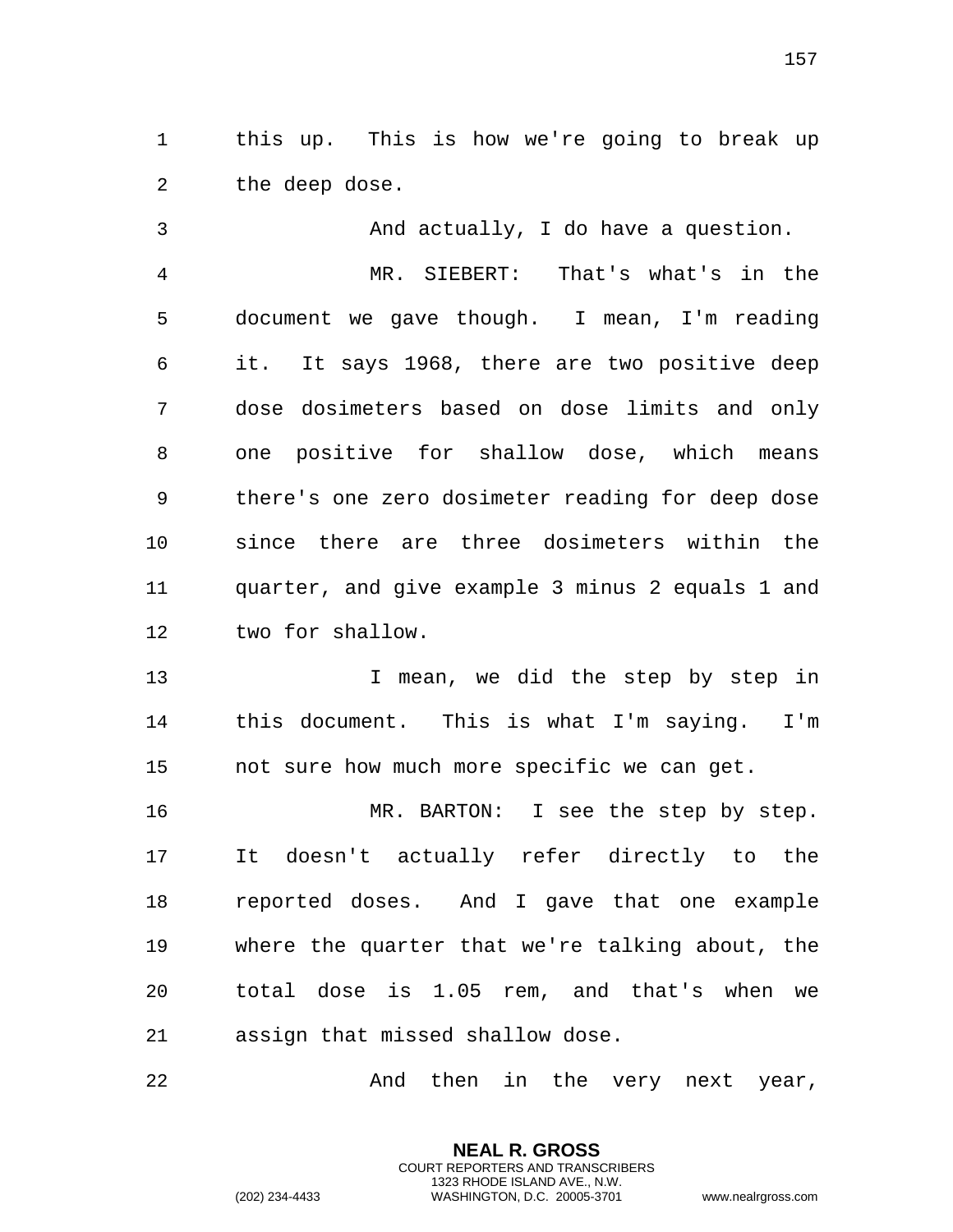there's another quarter that has 1 rem, so essentially 50 millirem less. And then there's no shallow dose assigned. And so I guess the devil is kind of in the details, and it's that somehow that extra 50 millirem -- MR. SIEBERT: You're talking about the difference between '68 and '69, right? MR. BARTON: Yes. MR. SIEBERT: Okay. And we actually discussed that. We went through the steps for '68, and then for '69, it says note that for '69 and '70, the number of positive dosimeters based on the LODM dose limits are equal for deep and shallow dose. As specified earlier we can only assign shallow dose when the number of zero shallow dosimeter readings exceeds the number of zero deep dosimeter readings. Since they're

equal, it doesn't exceed it.

 Like I said, I'm not sure how much more specific we can be here. I don't know how

> **NEAL R. GROSS** COURT REPORTERS AND TRANSCRIBERS 1323 RHODE ISLAND AVE., N.W.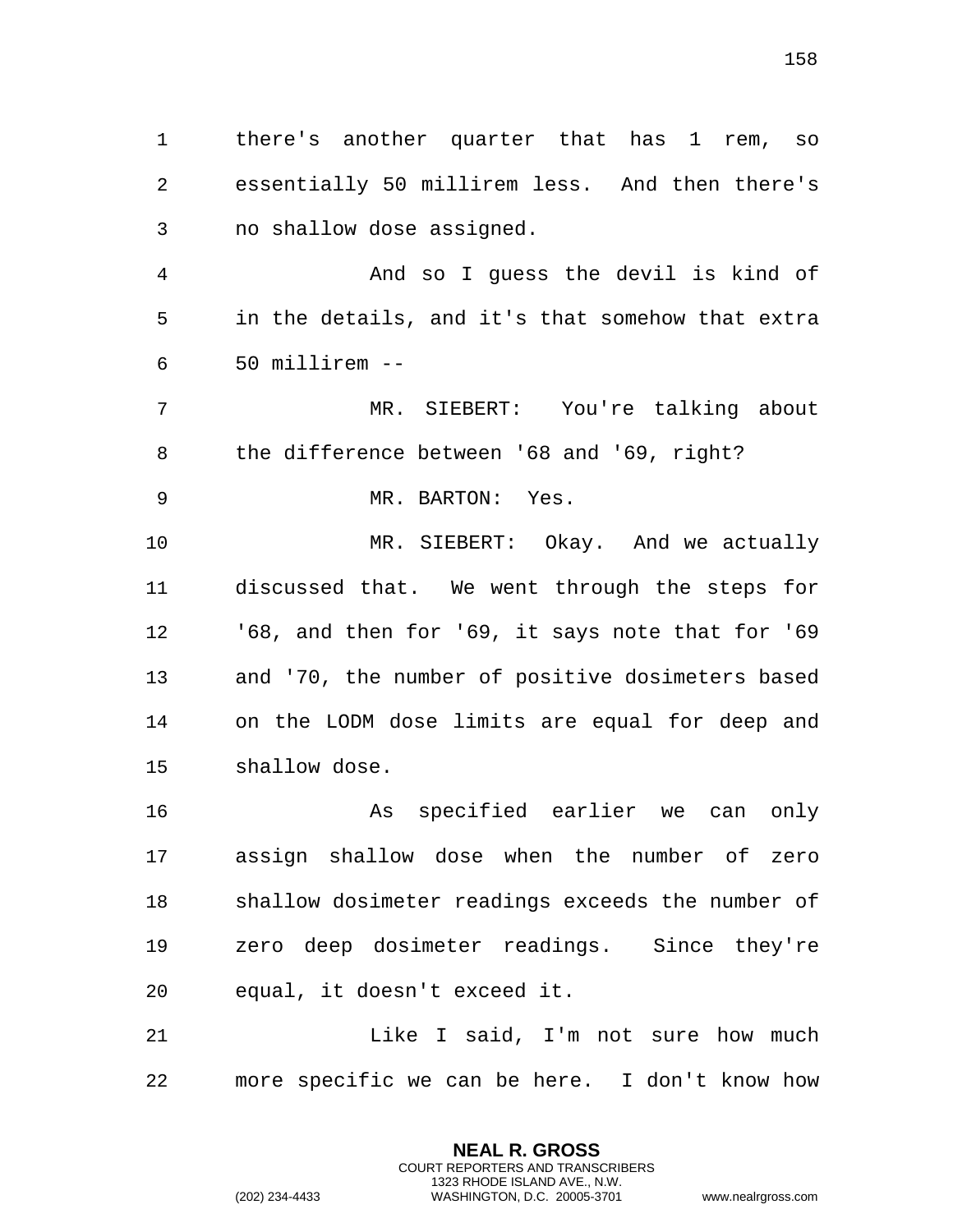to write it up much more clearly.

 MR. BARTON: Well, I guess perhaps then maybe I need to take a closer look at that and maybe get some other SC&A folks who -- again, I just, looking at it and trying to parse it out, I wasn't entirely comfortable that I understood enough to sign off on it in this context. But while we're talking about this issue one of the earlier responses, in fact I think it was the first response, it states that for this site, the shallow dose was only reported if it was greater than the deep dose. Is that correct? MR. SIEBERT: I believe that is correct. I'd have to look at it. CHAIR KOTELCHUCK: I believe so. MR. SIEBERT: That is correct. MR. BARTON: So we can assume that a shallow dose equal to the reported deep dose was applied to all skin cancers? Because a shallow dose is only reported if it's actually greater

> **NEAL R. GROSS** COURT REPORTERS AND TRANSCRIBERS 1323 RHODE ISLAND AVE., N.W.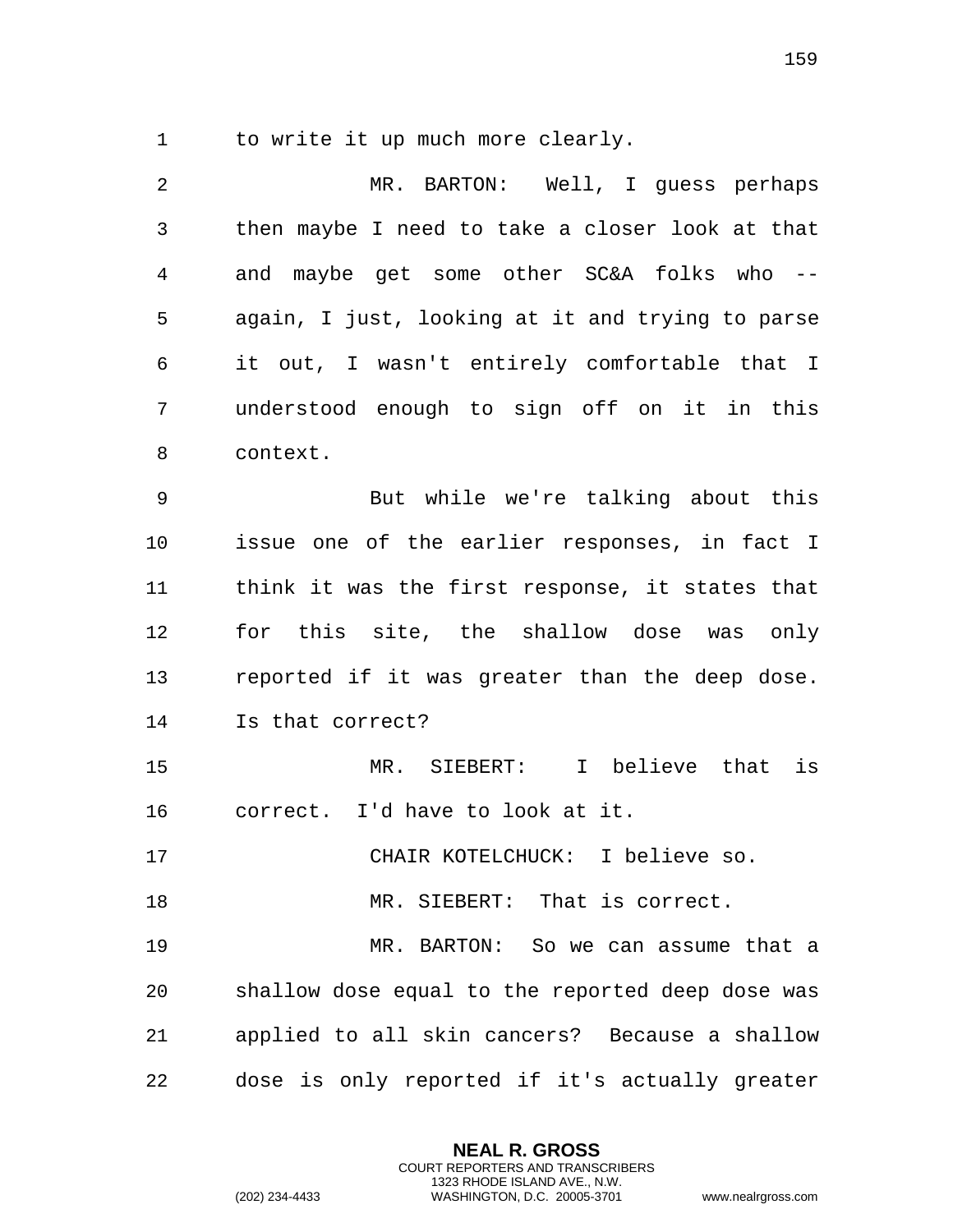than the deep dose. That kind of infers that the shallow dose is either somewhere between zero and whatever was reported for the deep dose.

 MR. SIEBERT: Okay, I think what we're going to need here to get this moving forward is, Bob, if you could write up your very specific questions so that we can then address them piece by piece so we can walk through it. That may save us some time here and hopefully we can describe it to your satisfaction, answering specific questions.

## Would that be workable?

 MR. BARTON: Yes, I'd be happy to do that. Again, I just wasn't quite comfortable enough, in seeing the response and looking at the actual dose values, to be able to sign off on it from what I've heard without reading up on it.

 CHAIR KOTELCHUCK: That sounds like a reasonable resolution. It is in progress now, so it will remain so until next time, and

> **NEAL R. GROSS** COURT REPORTERS AND TRANSCRIBERS 1323 RHODE ISLAND AVE., N.W.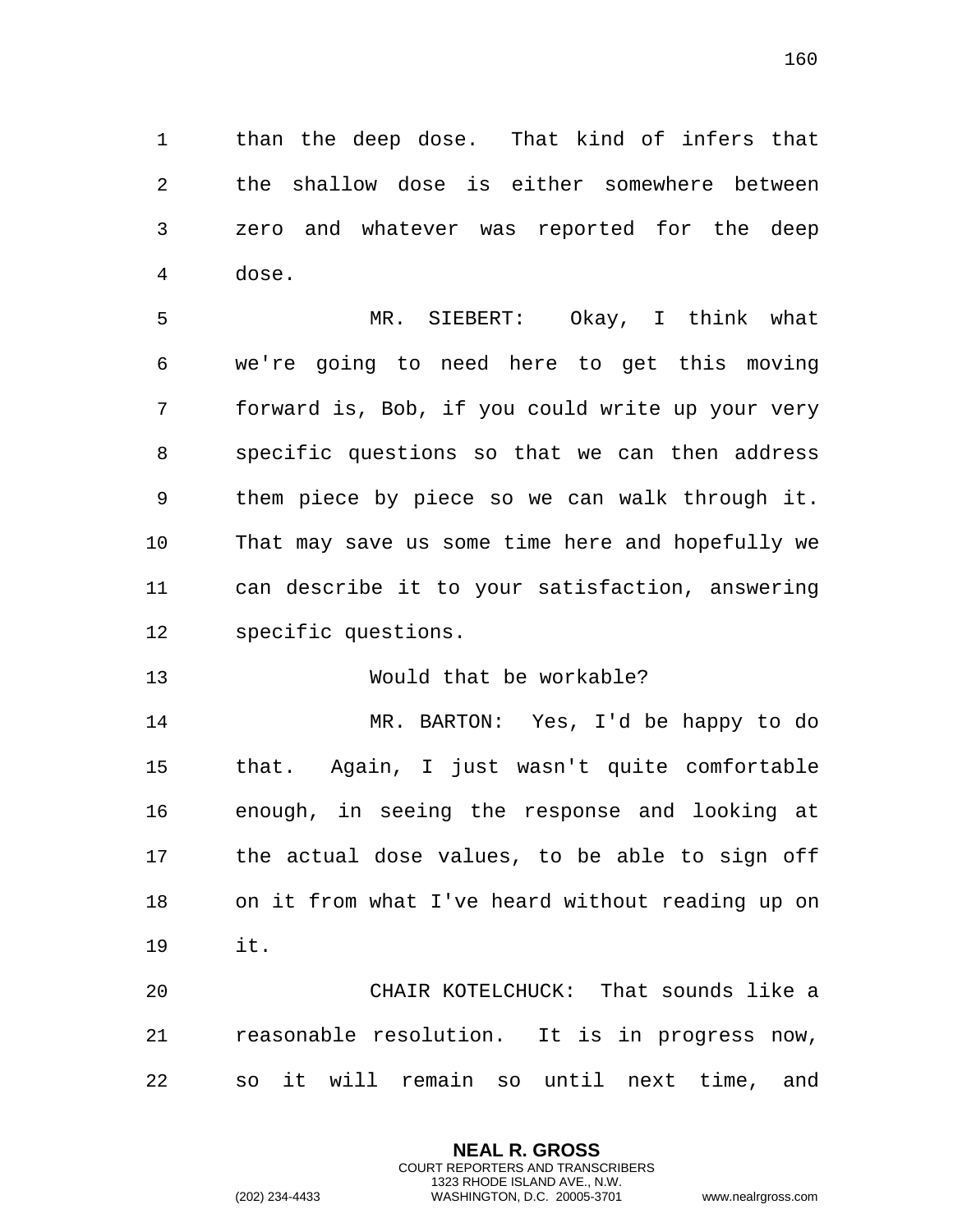hopefully folks will find it to resolve and make a recommendation to the Subcommittee. Alright. That as I see finishes all the items on the file, Other DCAS Sites, correct? MS. GOGLIOTTI: Correct. CHAIR KOTELCHUCK: I see in the other files, the SRS and Hanford have only two outstanding issues. MS. GOGLIOTTI: Yes. CHAIR KOTELCHUCK: Both of them are awaiting Working Group actions from SRS. 13 MS. GOGLIOTTI: Correct. CHAIR KOTELCHUCK: Therefore there's nothing to pursue in that file for us to finish Sets 14 through 18. INL and NPS also, 383.8, in progress, awaits report from INL Working Group. So we have the remaining ones on the AWE file, in addition -- beyond Bethlehem Steel and BONUS. We have four or five. Right? Shall we start on that, then? MS. GOGLIOTTI: Let me get that

> **NEAL R. GROSS** COURT REPORTERS AND TRANSCRIBERS 1323 RHODE ISLAND AVE., N.W.

(202) 234-4433 WASHINGTON, D.C. 20005-3701 www.nealrgross.com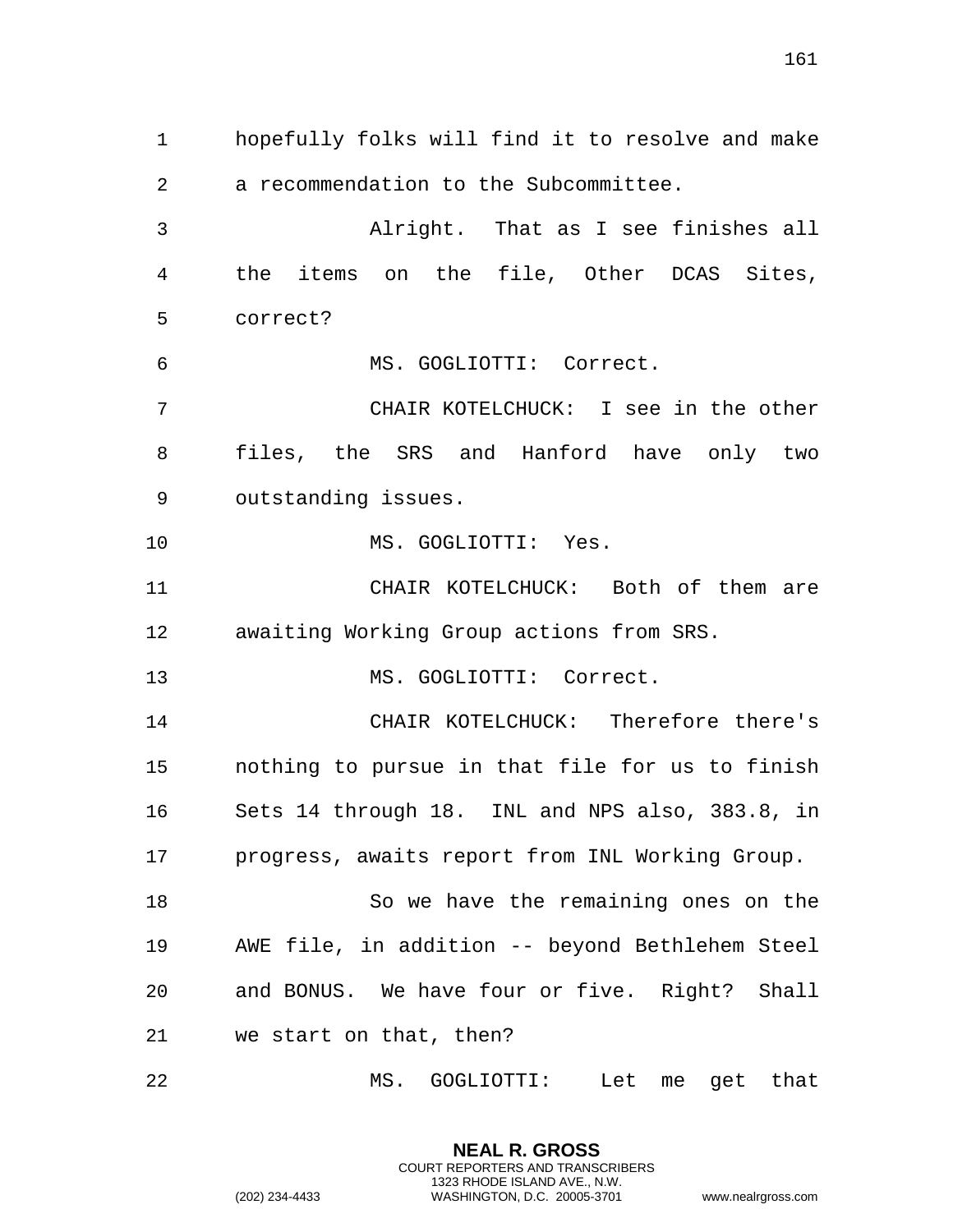| 2              | CHAIR KOTELCHUCK: Okay. The first                |
|----------------|--------------------------------------------------|
| $\mathfrak{Z}$ | one I noted in the BRS was 430.2, Electro Metal. |
| $\overline{4}$ | MS. GOGLIOTTI: Yes.                              |
| 5              | CHAIR KOTELCHUCK: Okay. And then                 |
| 6              | we'll go on for a little while now and then      |
| 7              | we'll take a short comfort break. But we can go  |
| 8              | on.                                              |
| 9              | MR. SIEBERT: I apologize. This is                |
| 10             | Scott. Which set are we in now?                  |
| 11             | CHAIR KOTELCHUCK: We're going back               |
| 12             | to AWE and Sets 14-18.                           |
| 13             | MR. SIEBERT: Gotcha, thank you.                  |
| 14             | MS. GOGLIOTTI: Okay, this is finding             |
| 15             | 430.2 and it's an Electro Metal case.<br>The     |
| 16             | finding states that there was a failure to       |
| 17             | acknowledge the recollection by one of the       |
| 18             | claimants of a specific type of cancer that was  |
| 19             | reported in the CATI report. And that's on the   |
| 20             | screen, but I don't want to give away too much   |
| 21             | PI information.                                  |
|                |                                                  |

The claim was done with a different

**NEAL R. GROSS** COURT REPORTERS AND TRANSCRIBERS 1323 RHODE ISLAND AVE., N.W.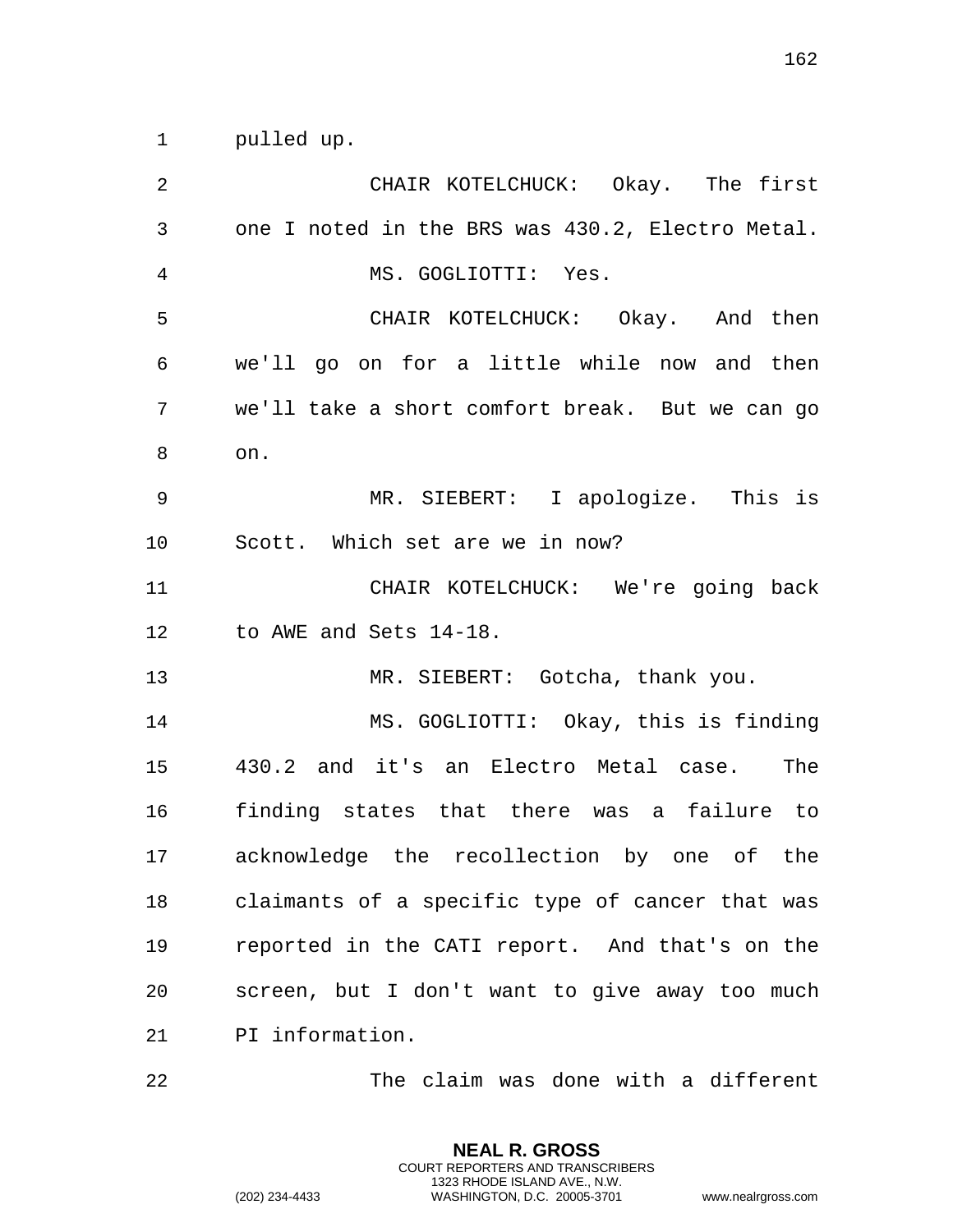trunk cancer and this particular claimant had a better recollection, or thought that they had a better recollection, of more information about the cancer.

 At the time that we did the dose reconstruction this was a flag for us. And so when we were doing our one-on-ones the Board Members felt it was important to bring it to the attention of DOL. So we did send to DOL an email regarding this case.

 And DOL did respond. We notified them in November of 2013 and they got back to us on November 25th of 2013. And the medical officer determined that there was no specific location noted in the autopsy report and there was no biopsy or pathology report associated with this particular cancer. And the physician that attended this case has since deceased. So they couldn't make a more positive identification than the cancer that was used. This case was since reworked under

PER-68 and did result in compensation. And so

**NEAL R. GROSS** COURT REPORTERS AND TRANSCRIBERS 1323 RHODE ISLAND AVE., N.W.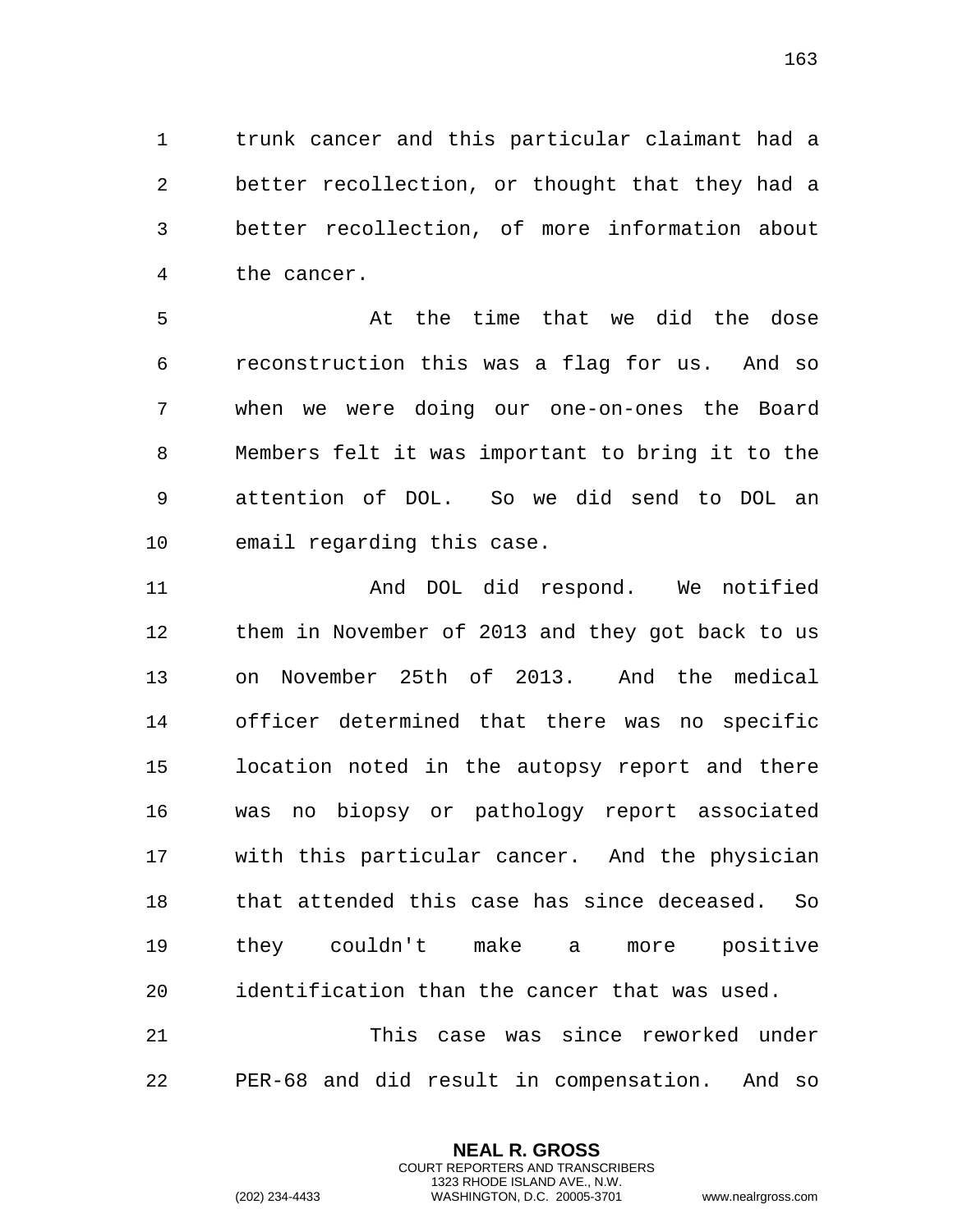with that we would recommend closure. CHAIR KOTELCHUCK: Yes. Recommendation of closure. 4 MEMBER MUNN: Yes. CHAIR KOTELCHUCK: Any concerns, Subcommittee? 7 MEMBER MUNN: Not here. 8 CHAIR KOTELCHUCK: Okay. Then we can close that. MS. GOGLIOTTI: Okay. The next one is 432.1 and that's a uranium mill in Monticello case. Okay, this one, the finding essentially had to do with NIOSH followed their procedure, and we do not disagree with that. However, the approach that was used seemed to be more or less overestimating for the brain. And our reviewer thought that that was inappropriate based on a compensated case. We talked about this extensively before and John was asked to write up a response, which he did. And I can read that

> **NEAL R. GROSS** COURT REPORTERS AND TRANSCRIBERS 1323 RHODE ISLAND AVE., N.W.

(202) 234-4433 WASHINGTON, D.C. 20005-3701 www.nealrgross.com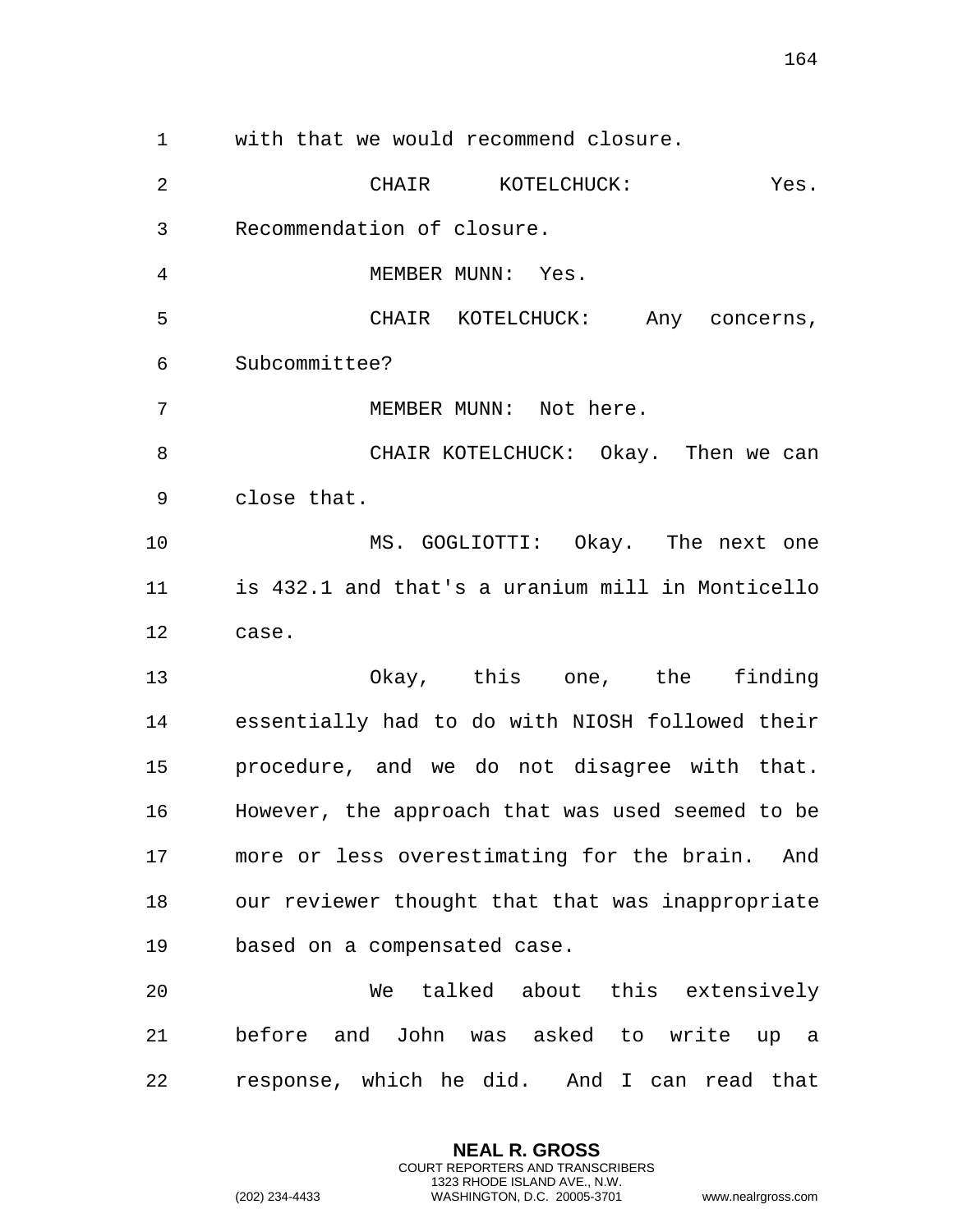here for you.

 "The basis for this finding is the possibility that a surrogate ICD-9 organs listed in OTIB-005 and the associated dose conversion factors for the external exposure to residual organs as provided in Appendix A of IG-001, which includes the brain, raises a concern about the approach that might overestimate dose to the brain which is shielded by the skull. Such an approach could be considered reasonable but is likely an overestimate to the dose to the brain due to the shielding provided by the skull. "SC&A does not question that NIOSH followed their procedures, but in this instance the claimant-favorability of the assumptions leads to an overestimate in an uncompensated case. "However, since this case was compensated, a more realistic estimate that includes the derivation of the dose specifically

 to the brain might be a subject that the Work Group might like to explore."

> **NEAL R. GROSS** COURT REPORTERS AND TRANSCRIBERS 1323 RHODE ISLAND AVE., N.W.

(202) 234-4433 WASHINGTON, D.C. 20005-3701 www.nealrgross.com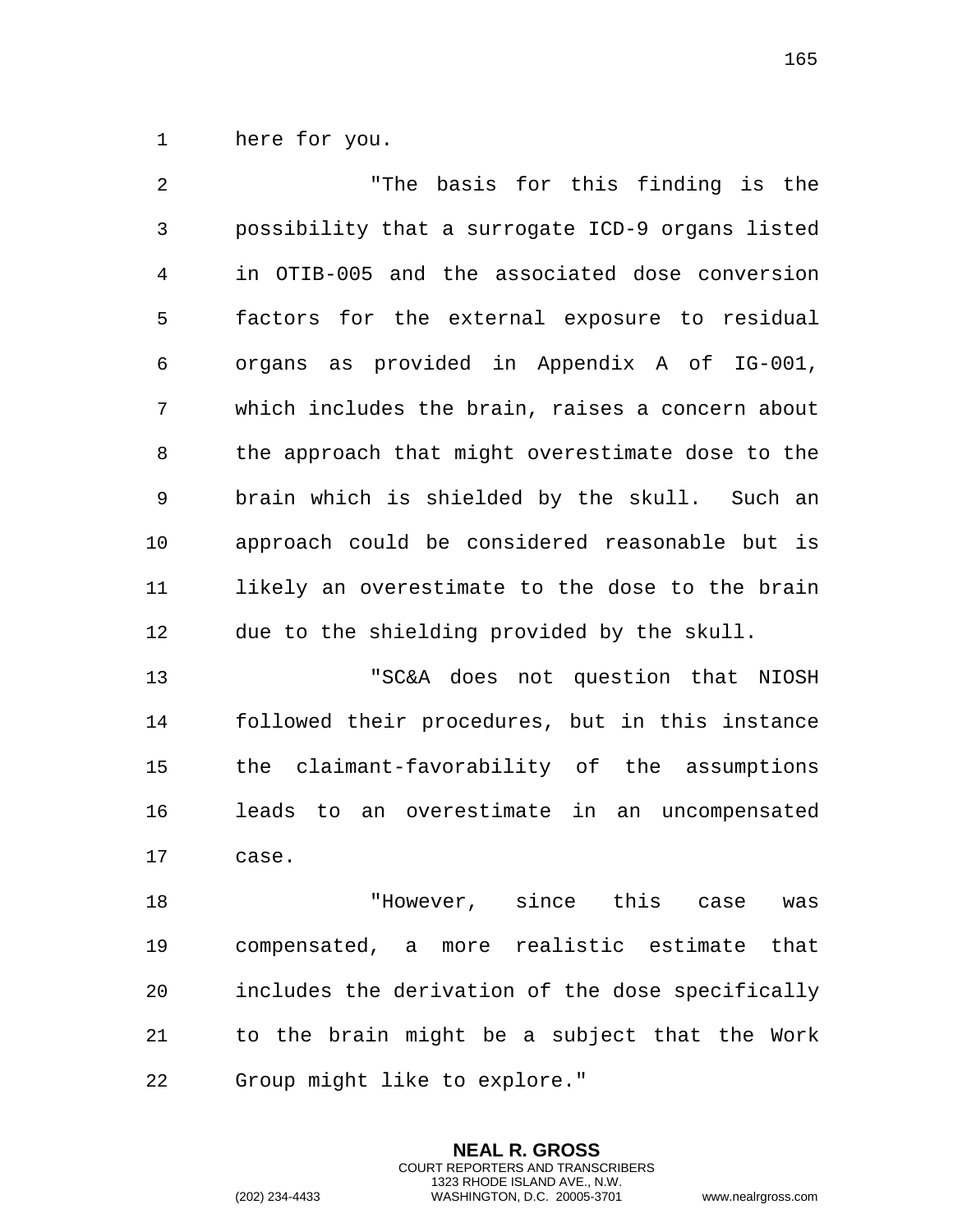CHAIR KOTELCHUCK: This was an

overestimate.

 MS. GOGLIOTTI: In this particular instance, John felt this was an overestimate to the brain. And the case was compensated. And as you're aware, technically you're not supposed to use overestimating assumptions in compensation --

 CHAIR KOTELCHUCK: That's correct. The uranium mill, this was not an SEC, was it? No.

 MS. GOGLIOTTI: I do not believe there's an SEC associated with this site. Someone can correct me if I'm wrong.

 CHAIR KOTELCHUCK: So it was an overestimate that led to a compensation in a non-SEC case?

 MR. KATZ: It doesn't really matter whether it was SEC or not.

 CHAIR KOTELCHUCK: Yeah. I mean, it was compensated, so that's resolved. The question is, was that proper procedure?

> **NEAL R. GROSS** COURT REPORTERS AND TRANSCRIBERS 1323 RHODE ISLAND AVE., N.W.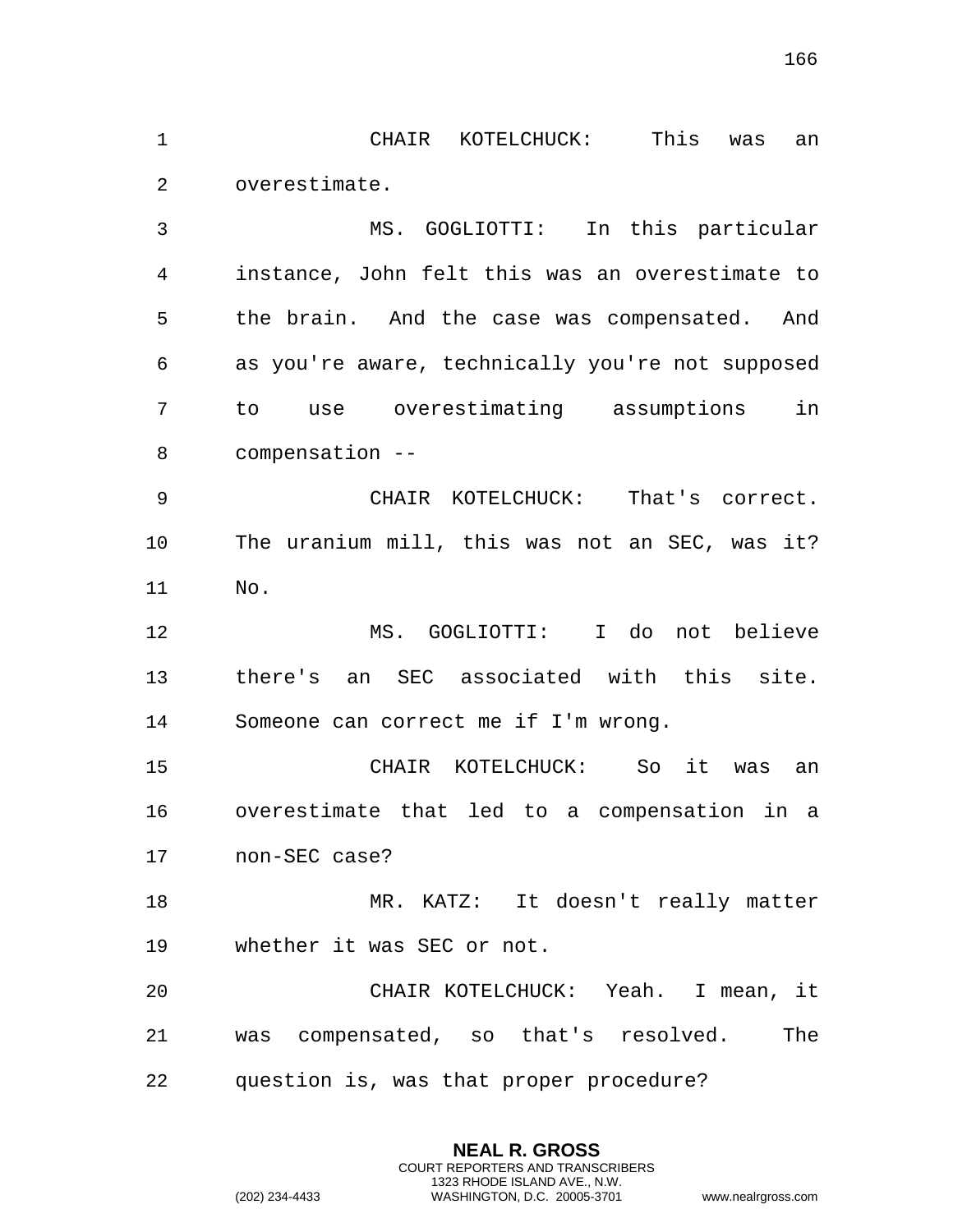MS. GOGLIOTTI: NIOSH followed their procedures.

 MEMBER MUNN: It's proper procedure. The question is whether or not we wanted to consider the fact that a procedure results in a potential overestimate for exposure to the brain. I'm not at all sure that we're qualified to undertake that kind of consideration.

 MS. GOGLIOTTI: I would say certainly it's more detailed than the Dose Reconstruction Subcommittee usually would pick up. However, whether or not we wanted to refer that to the Procedures Subcommittee I think would be the overall question.

CHAIR KOTELCHUCK: Right.

 MR. KATZ: Does NIOSH have a response to this as to whether this whole issue of overestimate?

 MS. GOGLIOTTI: They did not respond in the BRS.

 MR. KATZ: I know, but do they have a response now?

**NEAL R. GROSS**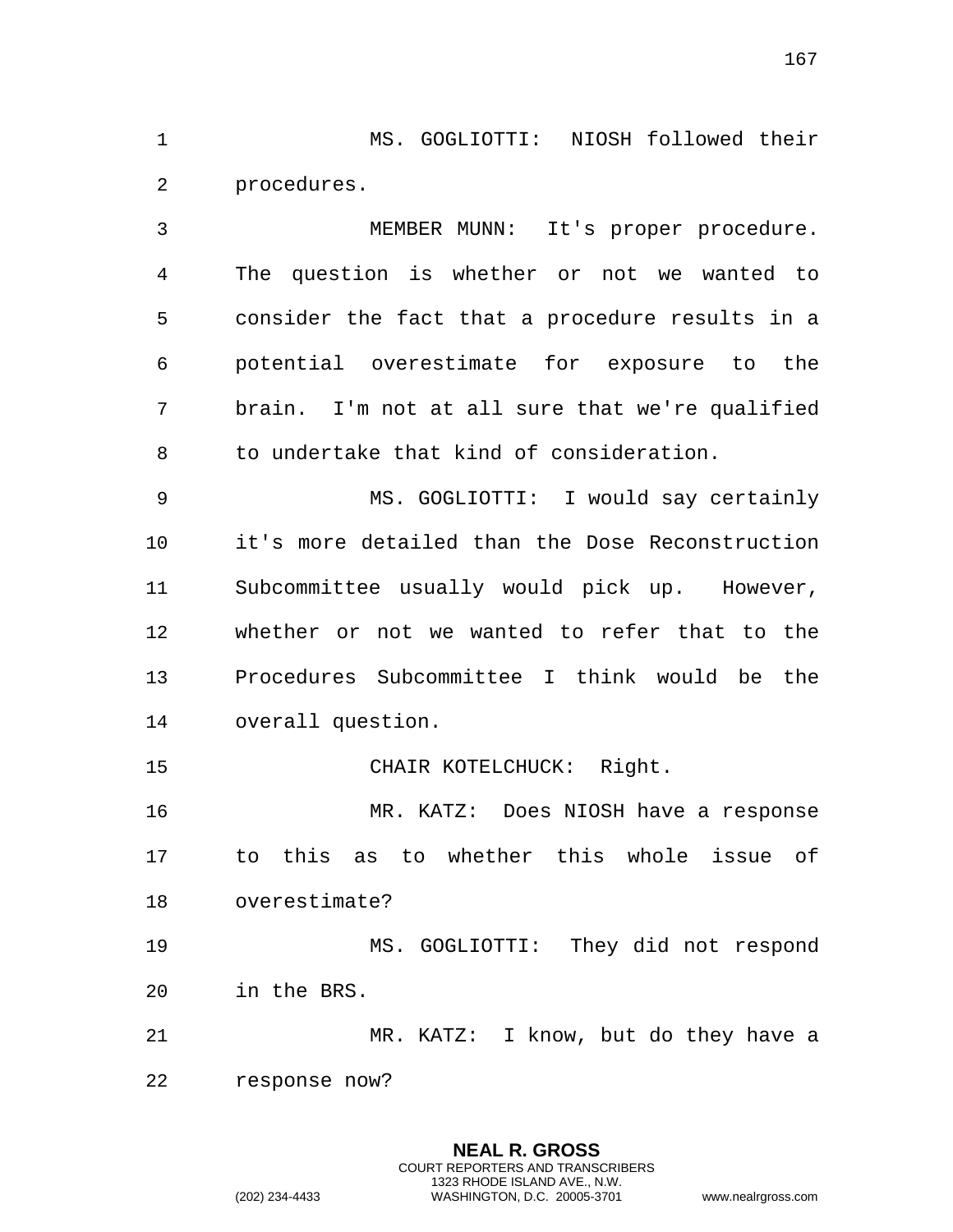MR. CALHOUN: This is Grady. You know, I'm looking through this DR here, and we don't have a specific dose model, at least at the time then. I don't think we do. You have to calculate the dose directly to the brain. So we've got to use something else that's close to that organ.

 MR. CALHOUN: So unless we -- and now, with the new ICRP 116, I don't know if there's a model for the brain in that or not. But that's something that we're working through, because a lot of the DCFs have changed for many, many organs.

8 MS. GOGLIOTTI: Yes, and --

 But there's not one that exists. So I don't know what the question is. Is the question that we need to make one that doesn't exist, or to make up a new one and not use one that does exist that we think is reasonable? I don't know what the question here is.

 MR. KATZ: So, Grady, this is -- I mean, in our regs, this is not a problem. We do

> **NEAL R. GROSS** COURT REPORTERS AND TRANSCRIBERS 1323 RHODE ISLAND AVE., N.W.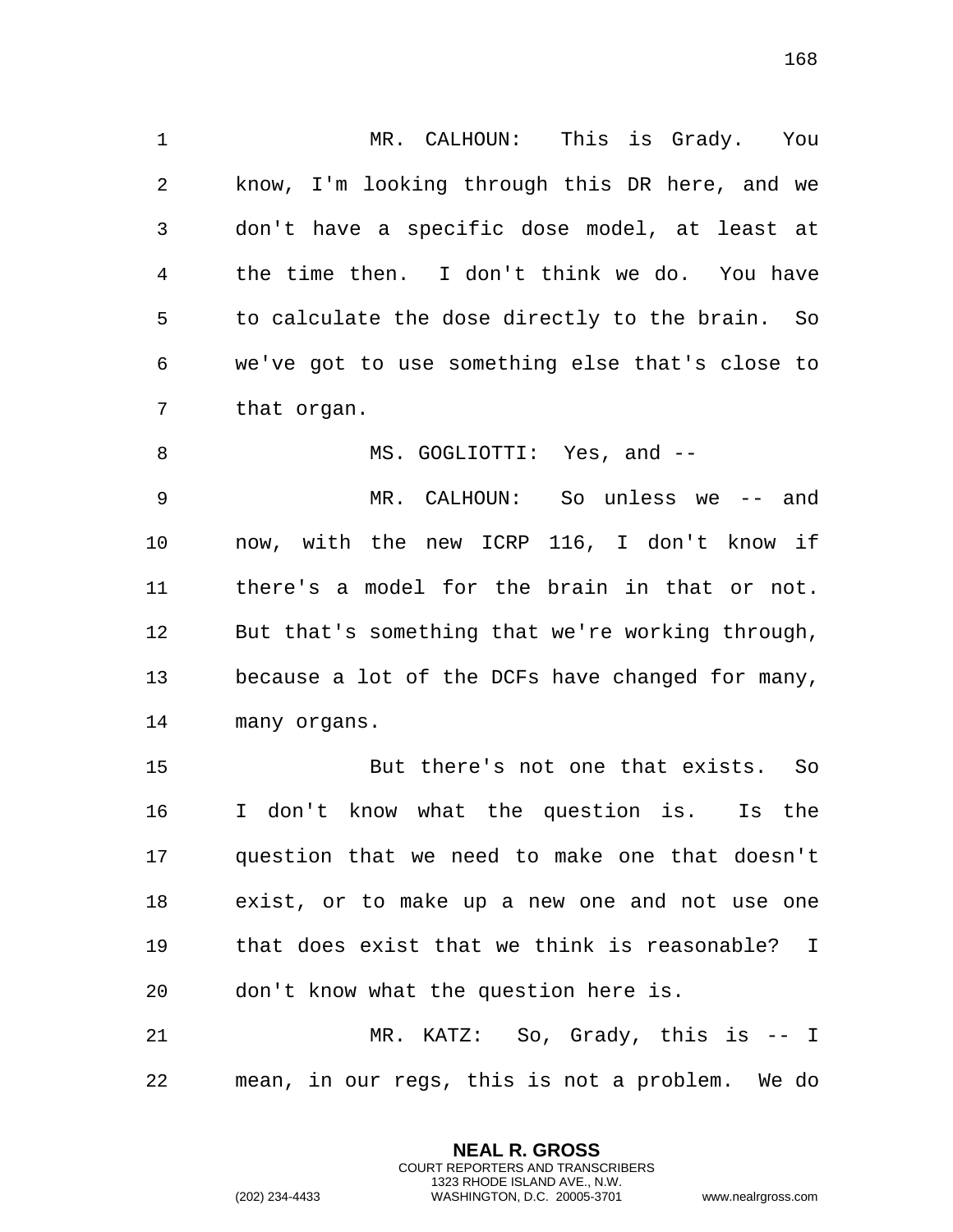not have any prohibition against overestimating when -- using an overestimate when it's the best estimate that's available -- MR. CALHOUN: Well, here's the deal - - (Simultaneous speaking.) 7 MR. KATZ: -- not like a sufficiency case. MR. CALHOUN: No, it's not. No. MR. KATZ: So, this is fine. MR. CALHOUN: Let me tell you, I'm going to read from -- I can read from the DR here, and it doesn't have anything specific. It says because there's no specific external model, dose model, that calculates the dose directly to the brain either the thyroid or remainder organs can be used. The thyroid is used when a maximizing estimate of dose is performed. But this time the remainder organs were used. So there was a choice to pick for a best estimate and we used the remainder. So it

> **NEAL R. GROSS** COURT REPORTERS AND TRANSCRIBERS 1323 RHODE ISLAND AVE., N.W.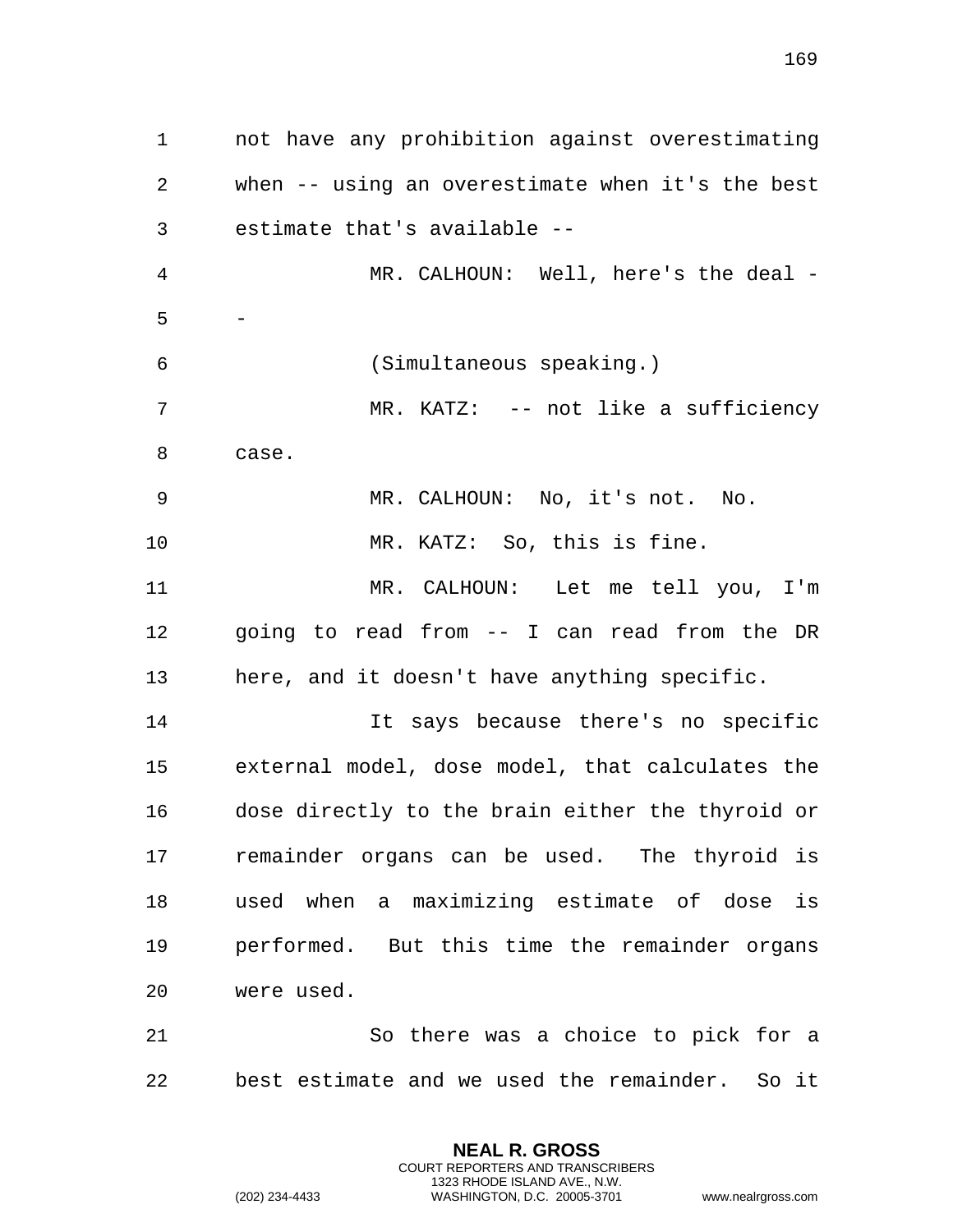says that in here, unless this is a different version than you guys reviewed.

 MS. GOGLIOTTI: I think the question was not whether or not you followed your procedures. We completely agree with that.

 MR. CALHOUN: But see the procedure tells us we can pick between A or B. And we chose the right one. Now you're asking us, I believe, to come up with C, and that doesn't exist.

 MEMBER BEACH: I think they left that open for the Work Group to decide if it was worthy of a discussion point. And I think it's fine. I mean, I think we can close this.

MEMBER RICHARDSON: I agree.

 CHAIR KOTELCHUCK: Should there be a note to the Procedures Subcommittee?

 MR. CALHOUN: Here's what's going to happen, Dave, and it might take a while. And I can't tell you that brain is specifically listed in the new ICRP that we're evaluating.

But we're going through this, and you

**NEAL R. GROSS** COURT REPORTERS AND TRANSCRIBERS 1323 RHODE ISLAND AVE., N.W.

(202) 234-4433 WASHINGTON, D.C. 20005-3701 www.nealrgross.com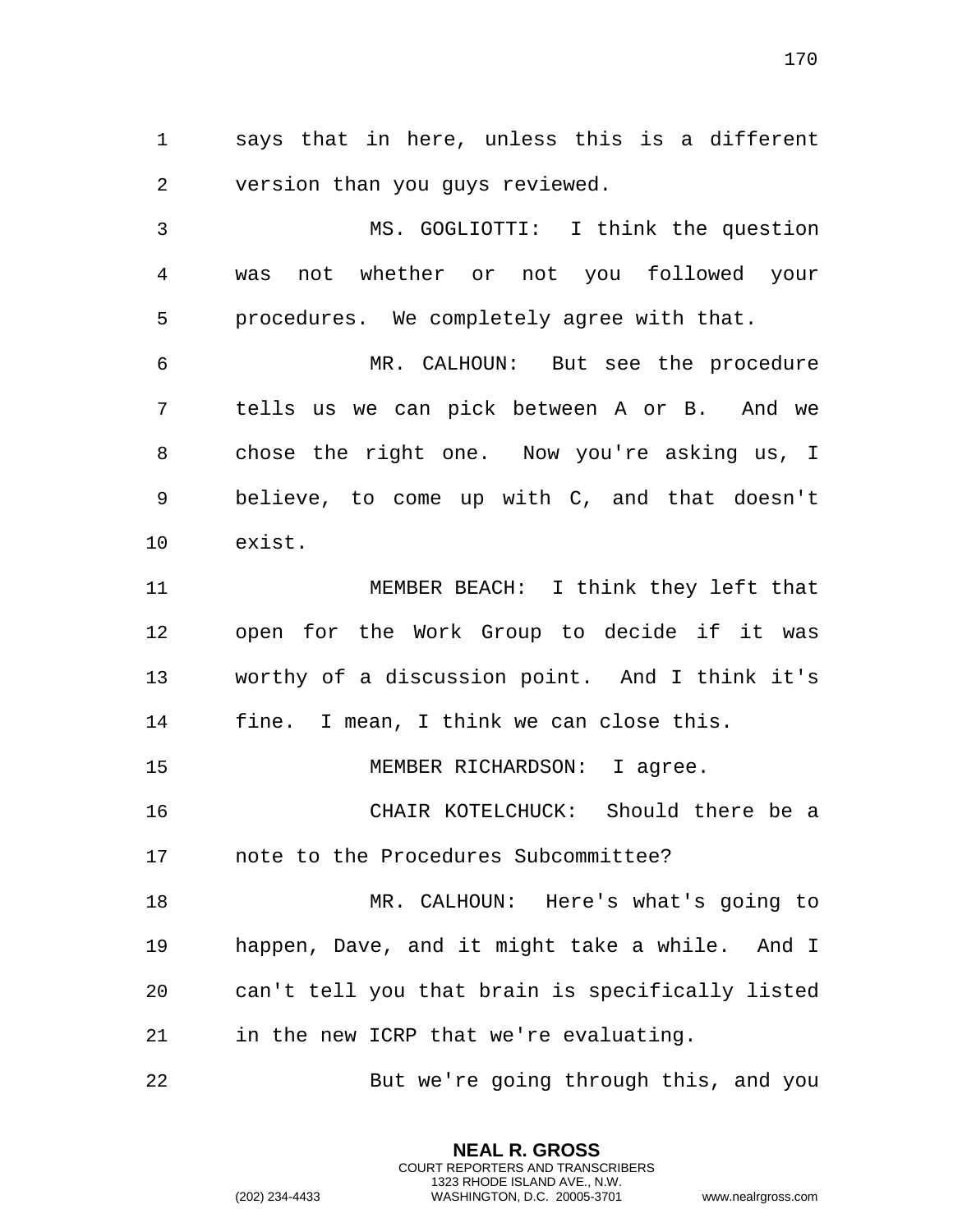know how we do PERS. PERS are, you know, we go back and look at everything. The DCFs, those are the dose conversion factors, those are going to change for a significant number of organs. And there may very well be some that are added for organs that previously did not have one.

 So if a new DCF is derived for the brain in the process of this, every case that's non-comped that's a brain cancer will have an evaluation performed to make sure that the appropriate DCF was used if in fact that DCF would result in a higher dose than the surrogate organs or other things that we're currently using.

 CHAIR KOTELCHUCK: Okay. So it may be resolved in the ordinary course of events. It will be a while.

 MR. CALHOUN: Yes. And the key that we need to leave here with is we don't necessarily believe anything needs to be resolved. It's just a question of maybe something isn't as good as it could be.

> **NEAL R. GROSS** COURT REPORTERS AND TRANSCRIBERS 1323 RHODE ISLAND AVE., N.W.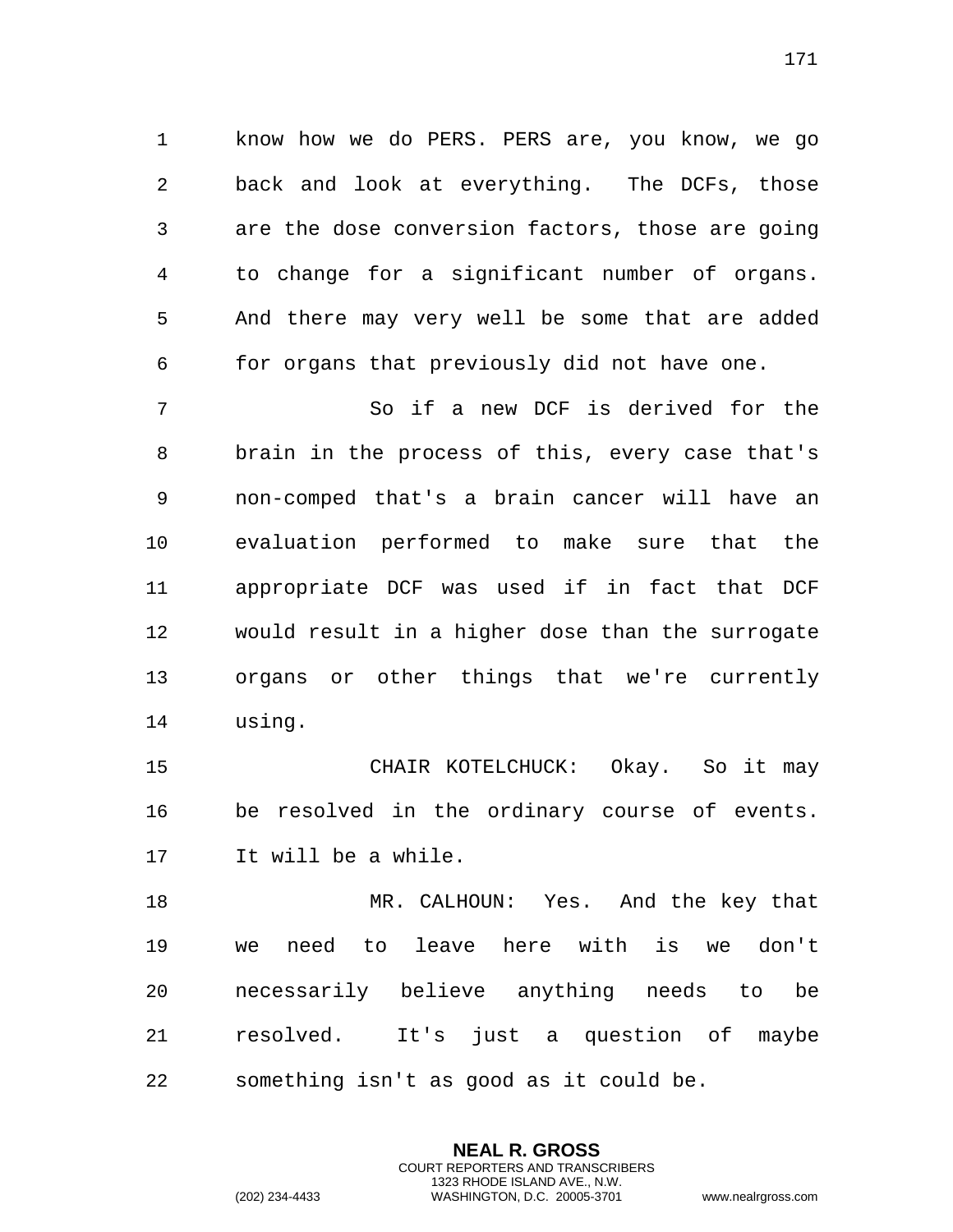case has been compensated so there's nothing in terms of compensation -- well, what we decide, if we close it, it has no impact and there's a good chance that something better will come that is in fact being worked on right now. Right? 7 MR. CALHOUN: Yes. 8 MEMBER MUNN: To further that point, I see no reason for us to attempt to do something with this. To what end? It's unclear to me. I'm not sure what our purpose would be in undertaking this discussion. CHAIR KOTELCHUCK: You mean in terms of asking -- sending it to the Procedures Subcommittee? MEMBER MUNN: No, I mean in terms of

CHAIR KOTELCHUCK: Right. And the

 what we're doing right here. I don't know what any of us can -- how we can further this. For what purpose and to what end? It doesn't follow that we can come up with anything other than the information that we have, that I can see.

CHAIR KOTELCHUCK: The question is,

**NEAL R. GROSS** COURT REPORTERS AND TRANSCRIBERS 1323 RHODE ISLAND AVE., N.W.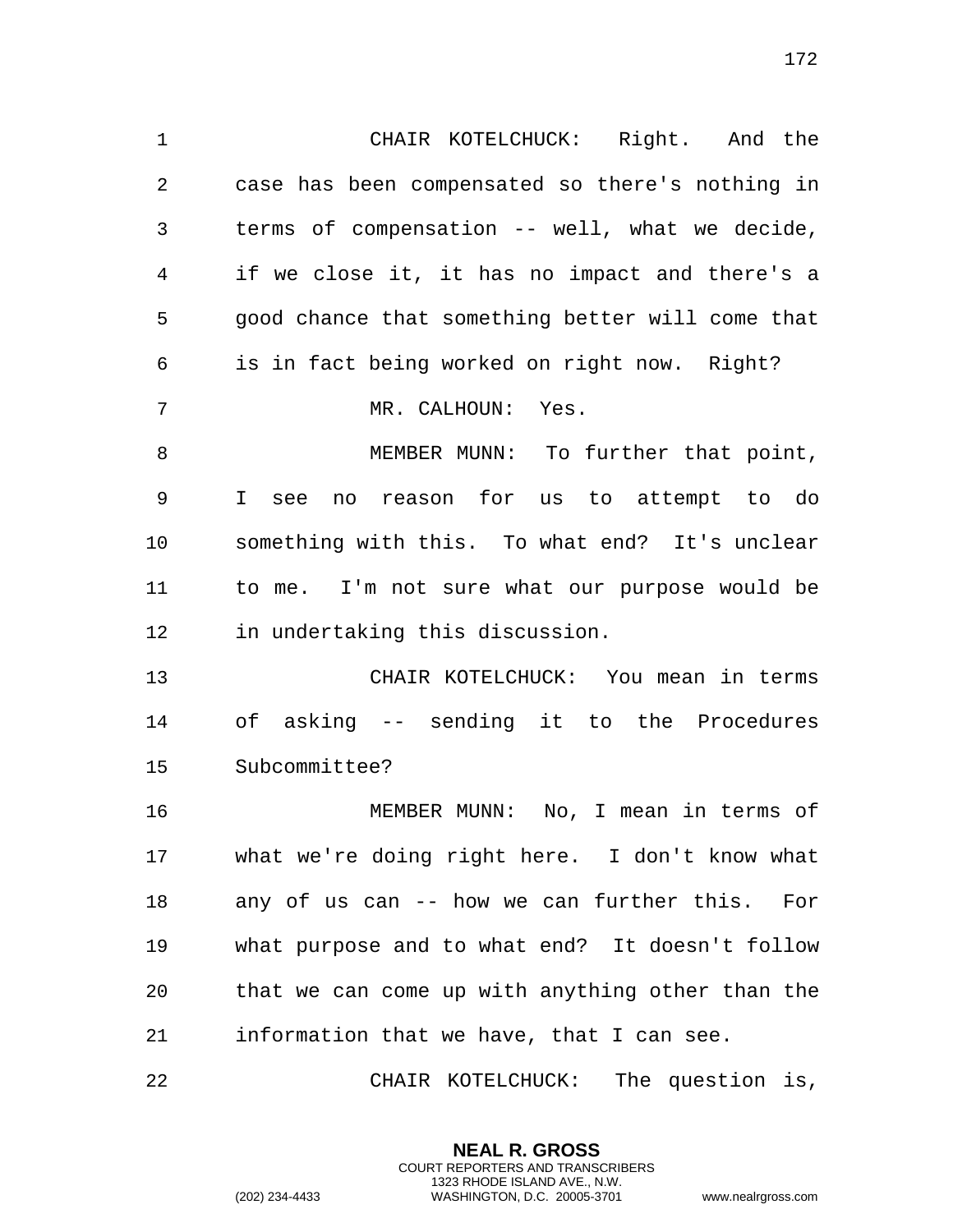do we close it or not?

| $\overline{2}$ | MEMBER MUNN: Yes.                                |
|----------------|--------------------------------------------------|
| 3              | CHAIR KOTELCHUCK: And I think the                |
| 4              | answer is yes, we have to.                       |
| 5              | MEMBER MUNN: Yes.                                |
| 6              | CHAIR KOTELCHUCK: And my suggestion              |
| 7              | is sending it to the Procedures Subcommittee is  |
| 8              | not useful because it's likely to be resolved in |
| 9              | other ways. So let's just close it.              |
| 10             | MR. KATZ: Yeah, I mean, Dave, it's               |
| 11             | not that it's so broad a thing. With new         |
| 12             | information, you know, with progress in science  |
| 13             | the methods may be updated with a new DCF.       |
| 14             | But given the science that<br>was                |
| 15             | available at the time, this was the best method. |
| 16             | This was the best information available for      |
| 17             | doing this for the brain.                        |
| 18             | There's nothing wrong with this case,            |
| 19             | and you can close it. And down the road, if new  |
| 20             | information on DCF allows for an update, it will |
| 21             | be updated. But there's nothing wrong with this  |
| 22             | case.                                            |

**NEAL R. GROSS** COURT REPORTERS AND TRANSCRIBERS 1323 RHODE ISLAND AVE., N.W.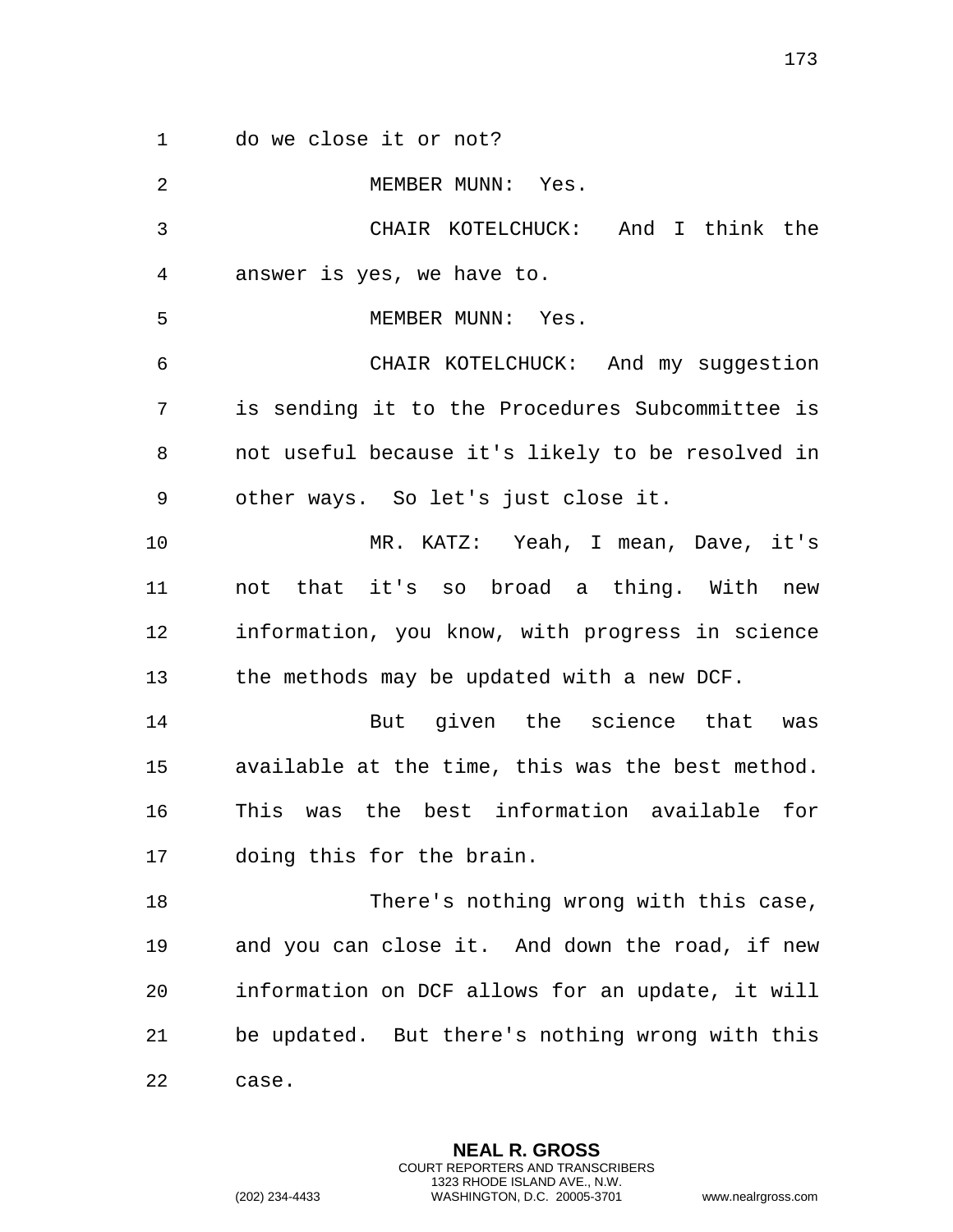CHAIR KOTELCHUCK: Right, which also says that it's an observation that we're closing. Okay. Let's go on. MS. GOGLIOTTI: Okay, the next one is

 in the same case, it is Finding No. 3. And the finding says the comparison of the earlier version of the CADW tool and the current resulted in a different internal dose.

 NIOSH had suggested that the reason we were unable to match these was we were using old and new files simultaneously, since the CADW has since been updated.

 CHAIR KOTELCHUCK: A little louder, please.

 MS. GOGLIOTTI: NIOSH has suggested that the problem that we were having was we were trying to use old CADW files on the new version of the CADW, which was resulting in some differences that we were seeing in dose.

 And when Ron went back and did this he was able to verify that that was the cause. We were mixing old and new files and we were

> **NEAL R. GROSS** COURT REPORTERS AND TRANSCRIBERS 1323 RHODE ISLAND AVE., N.W.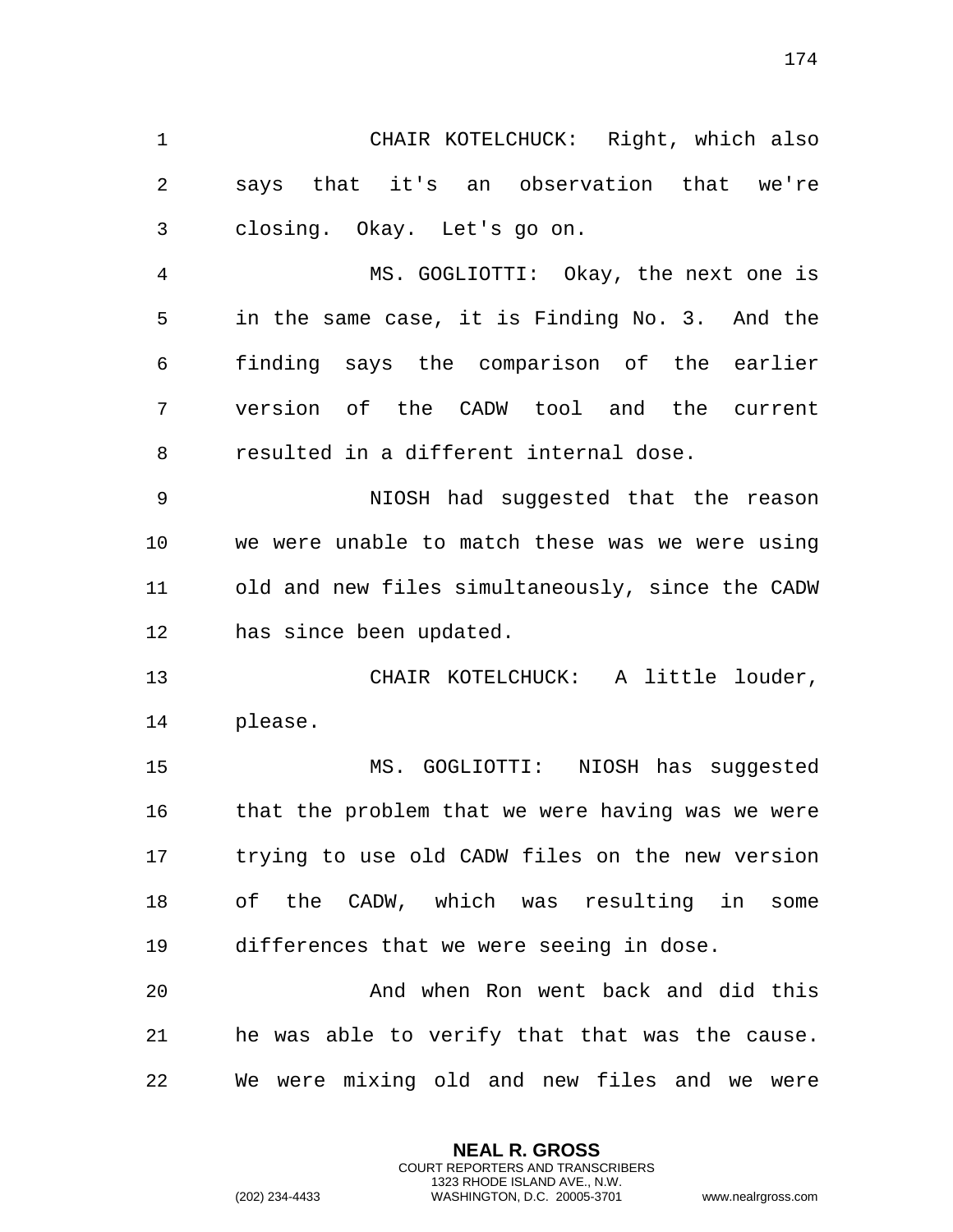getting compatibility issues with the software. And based on that, we recommend closure. CHAIR KOTELCHUCK: Yes. It makes sense. Close, folks? 5 MEMBER MUNN: Yes. MEMBER BEACH: Yes. CHAIR KOTELCHUCK: Good. MR. KATZ: Okay, so is that a finding? Or was that was an administrative matter? MS. GOGLIOTTI: It's more an administrative matter. MR. KATZ: Yeah, okay. Again, it's observational. It's not a finding. MS. GOGLIOTTI: Okay, the next one is the same case, Finding No. 4. We were unable to match NIOSH's dose correction values for the exposure to radon. 19 And NIOSH was going to update TIB-11. And to my knowledge that hasn't been done yet. CHAIR KOTELCHUCK: Response? MR. CALHOUN: I can't tell you if

> **NEAL R. GROSS** COURT REPORTERS AND TRANSCRIBERS 1323 RHODE ISLAND AVE., N.W.

(202) 234-4433 WASHINGTON, D.C. 20005-3701 www.nealrgross.com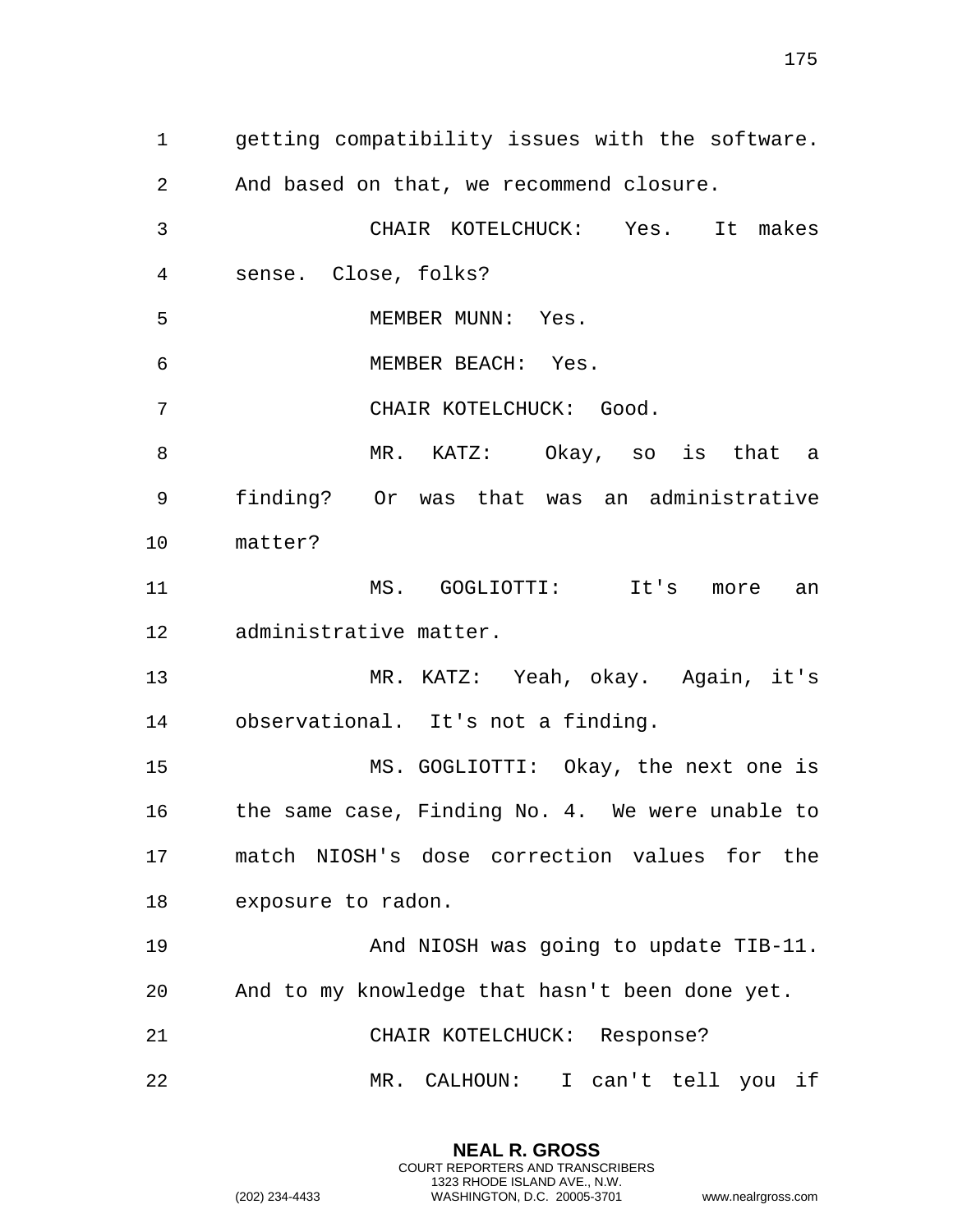TIB-11 has been revised yet or not. I doubt it. MEMBER BEACH: Can you tell us if it's on the list to be revised? MR. CALHOUN: Give me a second.

 MS. GOGLIOTTI: This is TIB-11 not OTIB-11.

 MR. KATZ: Can I ask, while they're looking for that, as to whether it's revised or not, but is this a finding where NIOSH agreed with the finding and updating the TIB? Is that what we're talking about here?

 MR. CALHOUN: This is Grady. I just got back from walking down the hall and we certainly have that on our list. I'm not going to say that it's imminent. But like anything else, when that gets revised, anything that's affected by it will be reviewed and revised as necessary.

 MR. KATZ: Grady, I was just asking while you were walking down the hall, was there an error that you're revising in the TIB that was this finding?

> **NEAL R. GROSS** COURT REPORTERS AND TRANSCRIBERS 1323 RHODE ISLAND AVE., N.W.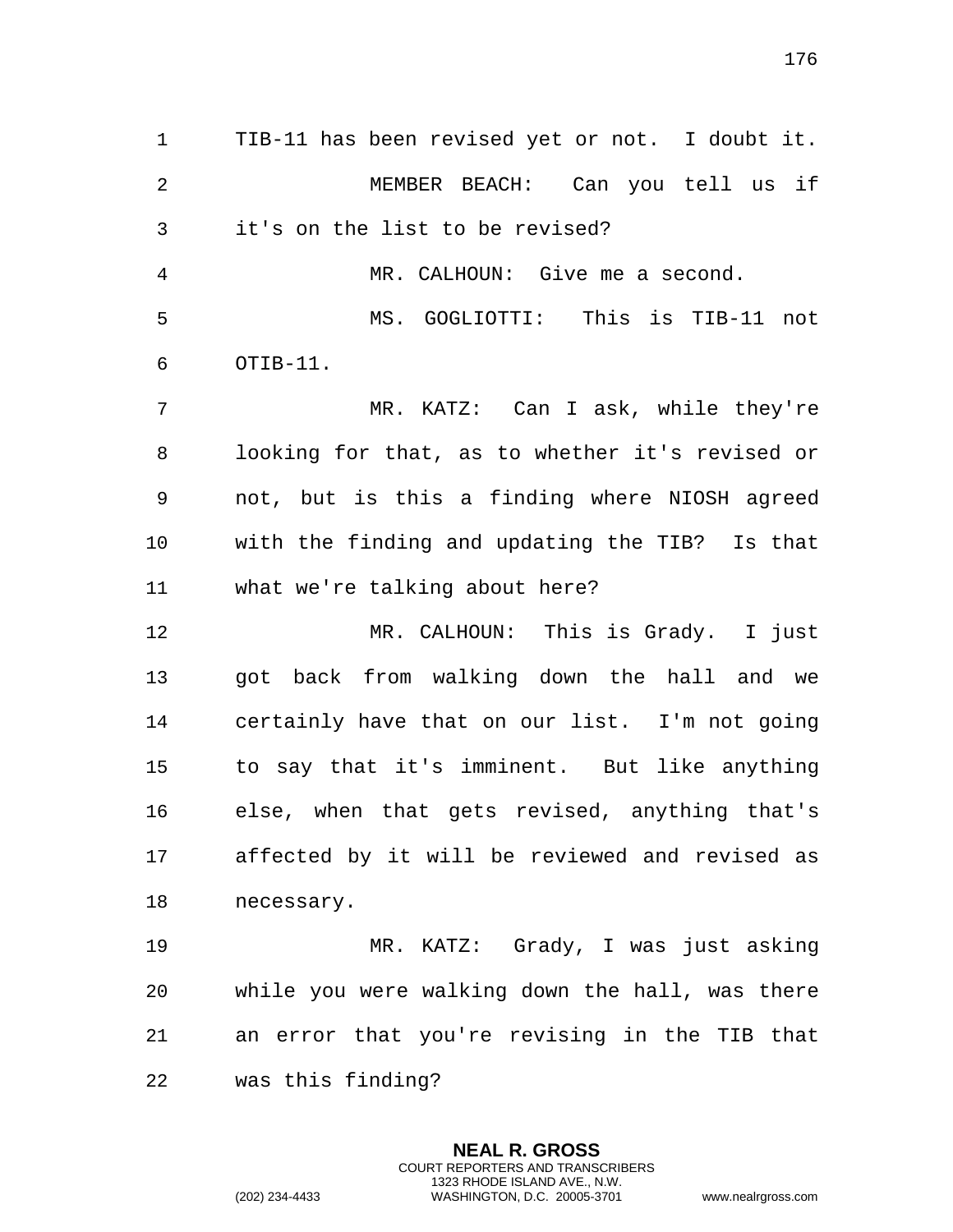| $\mathbf{1}$   | MS. GOGLIOTTI: No, this --                       |
|----------------|--------------------------------------------------|
| 2              | MR. CALHOUN: I don't think so.                   |
| $\mathfrak{Z}$ | MS. GOGLIOTTI: NIOSH's response                  |
| 4              | here, it says that they didn't feel a lengthy    |
| 5              | technical revision was appropriate for the dose  |
| 6              | reconstruction but they would include that in    |
| 7              | the next revision of the TIB. And SC&A was       |
| 8              | tasked to review that whenever that happens for  |
| 9              |                                                  |
| 10             | MR. KATZ: A police car just went by              |
| 11             | -- I think I understood what you were saying.    |
| 12             | I'm just unclear as to whether this -- is this a |
| 13             | finding? Is this an observation? I don't know    |
| 14             | what this is.                                    |
| 15             | MEMBER MUNN: I don't either, but it              |
| 16             | like what we're asking for is<br>looks<br>a a    |
| 17             | clarification of the derivation of the DCF.      |
| 18             | Right?                                           |
| 19             | MS. GOGLIOTTI: Yes. We're looking                |
| 20             | for the derivation of the dose conversion        |
| 21             | factor.                                          |
| 22             | MR. KATZ: Okay, but that sounds like             |

**NEAL R. GROSS** COURT REPORTERS AND TRANSCRIBERS 1323 RHODE ISLAND AVE., N.W.

(202) 234-4433 WASHINGTON, D.C. 20005-3701 www.nealrgross.com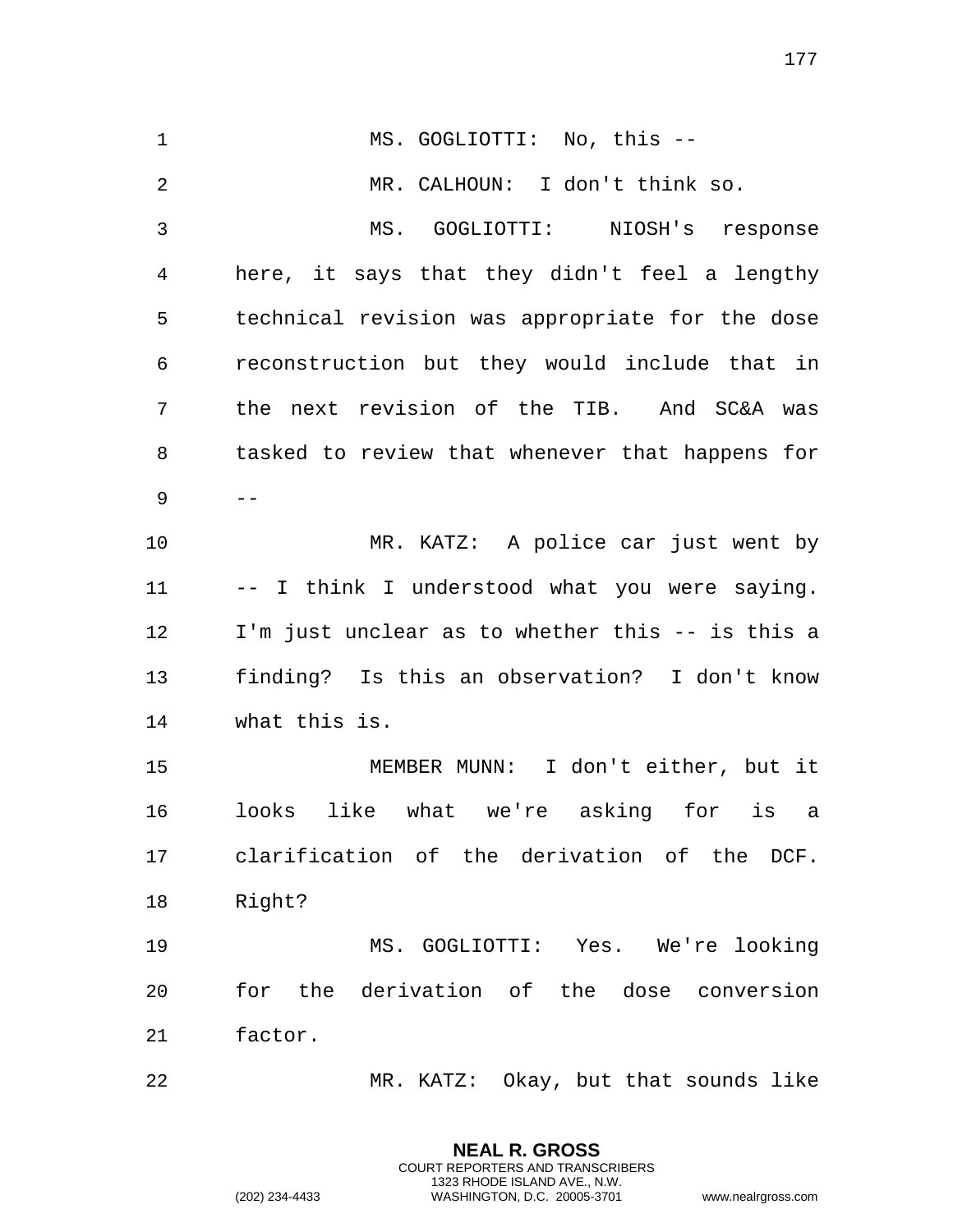an observation.

 MR. CALHOUN: Yeah, it sounds like there's nothing wrong, it's just they need a better explanation. CHAIR KOTELCHUCK: Yes, sounds like it to me, too. MS. GOGLIOTTI: I think it's hard to know if there's something wrong without the information. MR. KATZ: Right, without seeing the derivation. CHAIR KOTELCHUCK: Okay. So it will remain in progress and likely will be -- when we resolve it, it's likely to be an observation. MR. KATZ: Okay, so it's in progress. CHAIR KOTELCHUCK: Absolutely. Okay. MEMBER MUNN: There is a response to the last question, whether the TIB's been crafted or issued. The answer is no, but it is on the list. It's on the list for revision. MS. GOGLIOTTI: Yes. And in NIOSH's responses they did say that it would be revised.

> **NEAL R. GROSS** COURT REPORTERS AND TRANSCRIBERS 1323 RHODE ISLAND AVE., N.W.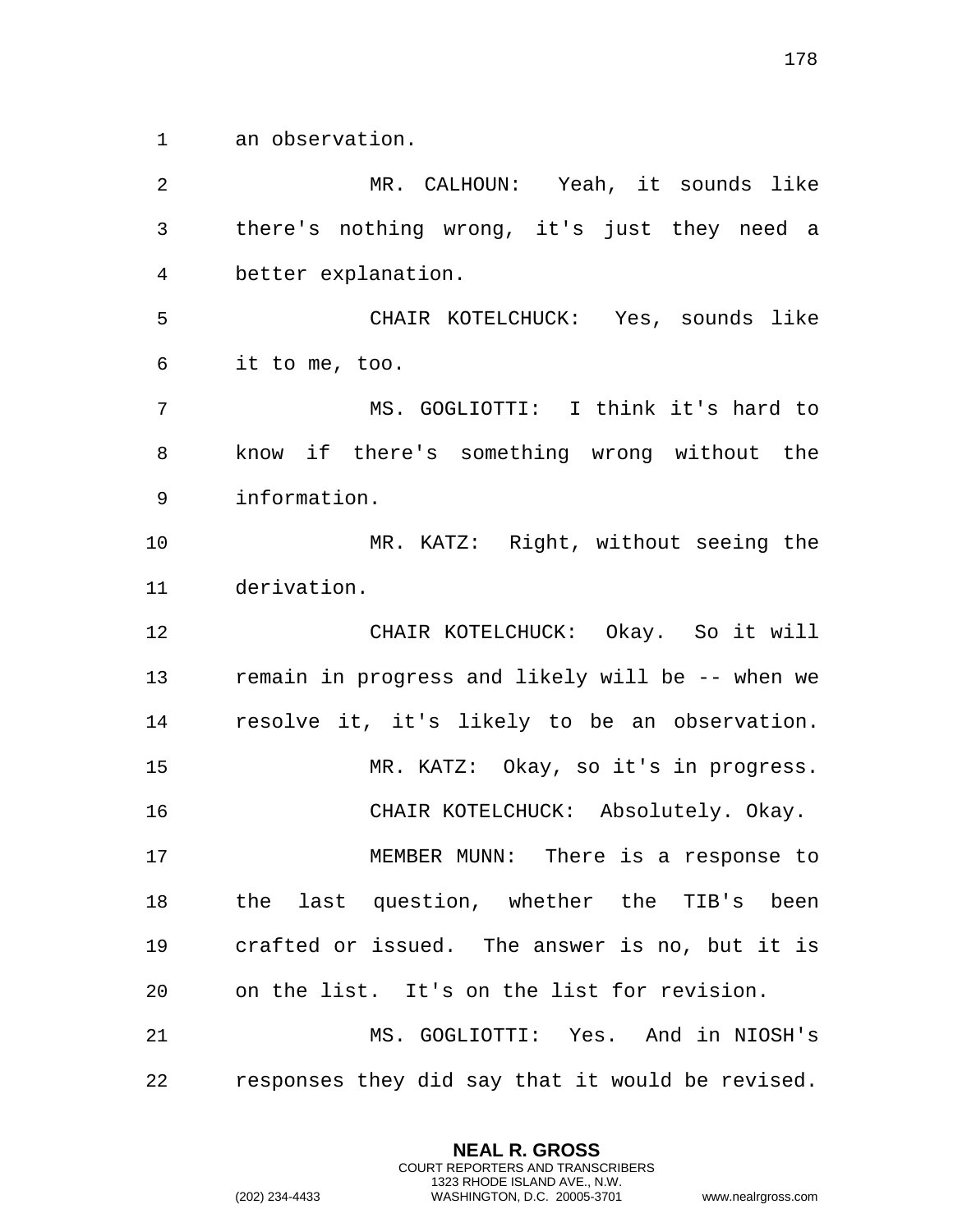CHAIR KOTELCHUCK: Okay, good. We have only remaining the 33.2 and .3. And that will finish this file, as best we can at this time.

 MS. GOGLIOTTI: This is a Ventron Corporation case. And the finding states that SC&A questions whether NIOSH used the 8 appropriate procedures/methods for reconstructing internal dose on behalf of this case.

11 And we have not had a more recent response here, but NIOSH essentially said they're using TBD-6000 to assign dose to the residual period. And we had some remaining concerns about whether the approach they were using was compliant with the Board's surrogate data criteria.

 Actually, I think this ties in with the next one, NIOSH's response to the next. So let me just pull that up, 433.3.

 MEMBER MUNN: As to whether it's compliant, I think.

> **NEAL R. GROSS** COURT REPORTERS AND TRANSCRIBERS 1323 RHODE ISLAND AVE., N.W.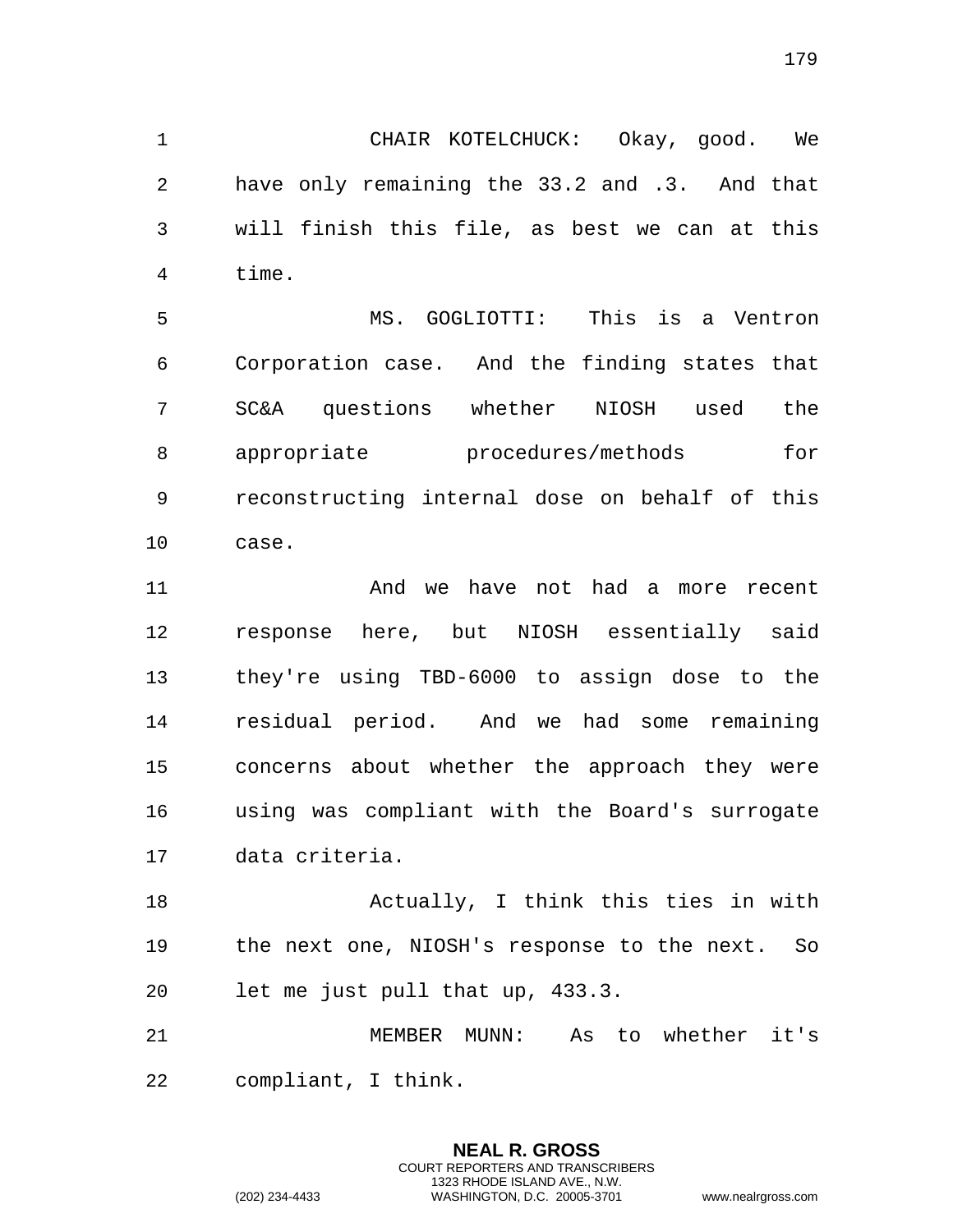MS. GOGLIOTTI: Yes. And this just was posted yesterday so we haven't had a chance to look at it. But I did see that it was posted this morning.

 The residual period value described in TBD-6000 is not a measurement taken from this facility, rather a model. Measurements at several facilities were reviewed as part of creating the model, but they were not used directly as the value.

 Therefore it would be difficult to evaluate against the Board's surrogate data criteria. Also, residual contamination at uranium metal facilities does not normally involve metal, but rather metal oxides.

 As such, [during] the residual period, there is little distinction between uranium metal and refining facilities. In fact, TBD-6001 for uranium-refining facilities contains the same model for the residual contamination.

MEMBER BEACH: So is this something

**NEAL R. GROSS** COURT REPORTERS AND TRANSCRIBERS 1323 RHODE ISLAND AVE., N.W.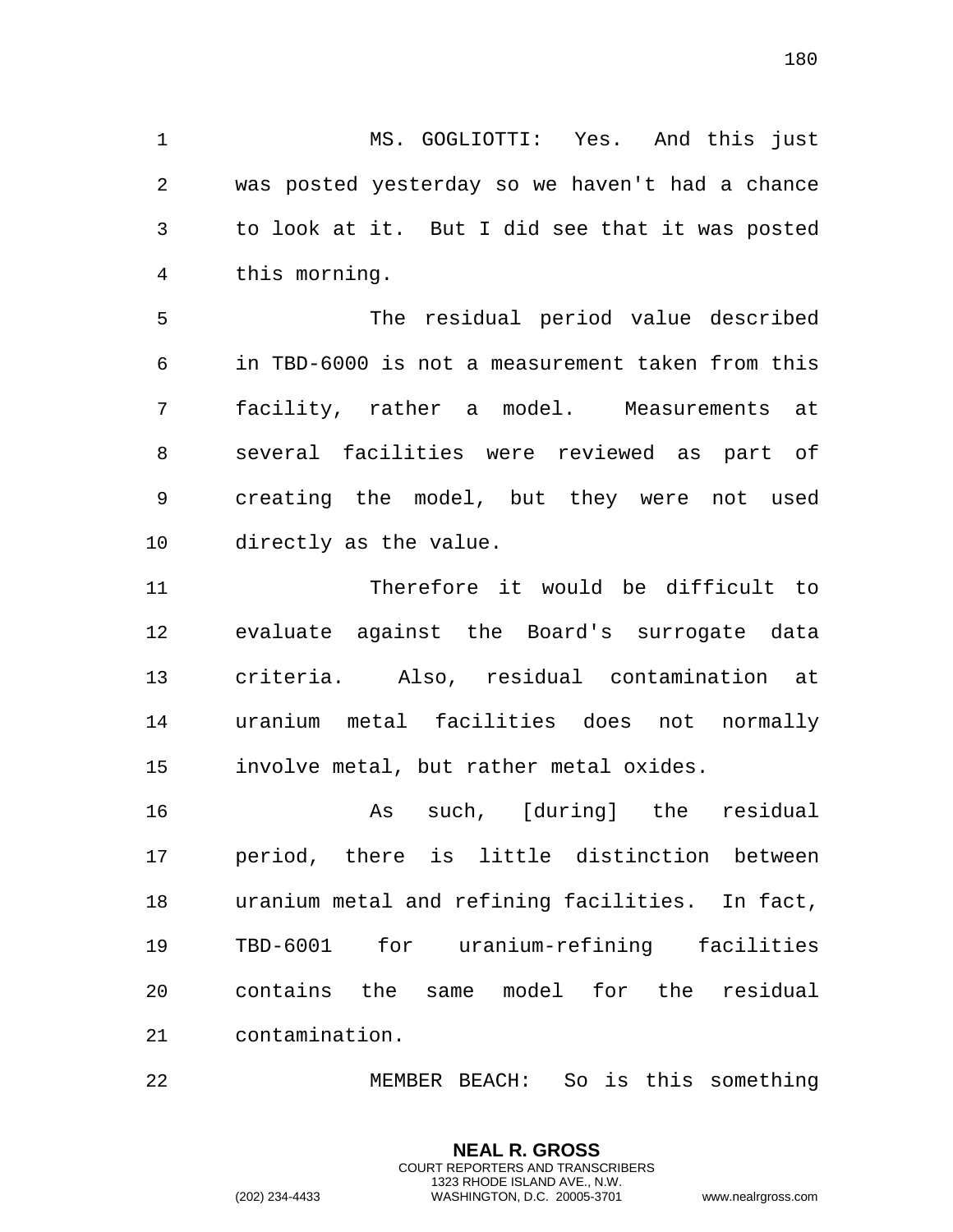where SC&A would need to review that model? MS. GOGLIOTTI: I don't think that we need to re-review it, but I would like to have John Mauro look at this, if that's alright, and we can carry this till next time. MEMBER MUNN: It's well-established that both SC&A and NIOSH have used it frequently. MEMBER BEACH: It doesn't hurt to have them look at it, though. 11 MEMBER MUNN: True. MS. GOGLIOTTI: I just would like him to see this response in correlation with this case. MR. KATZ: So will both of these, then, be in progress, 33.2 and .3? CHAIR KOTELCHUCK: Yeah, they're both in progress. Okay. That appropriately sets 14 through 18, the files, the four files for 14 through 18. So it sounds like a good time to

 take a break. It's 2:47 so let's gather at 3:05. Fifteen minutes.

> **NEAL R. GROSS** COURT REPORTERS AND TRANSCRIBERS 1323 RHODE ISLAND AVE., N.W.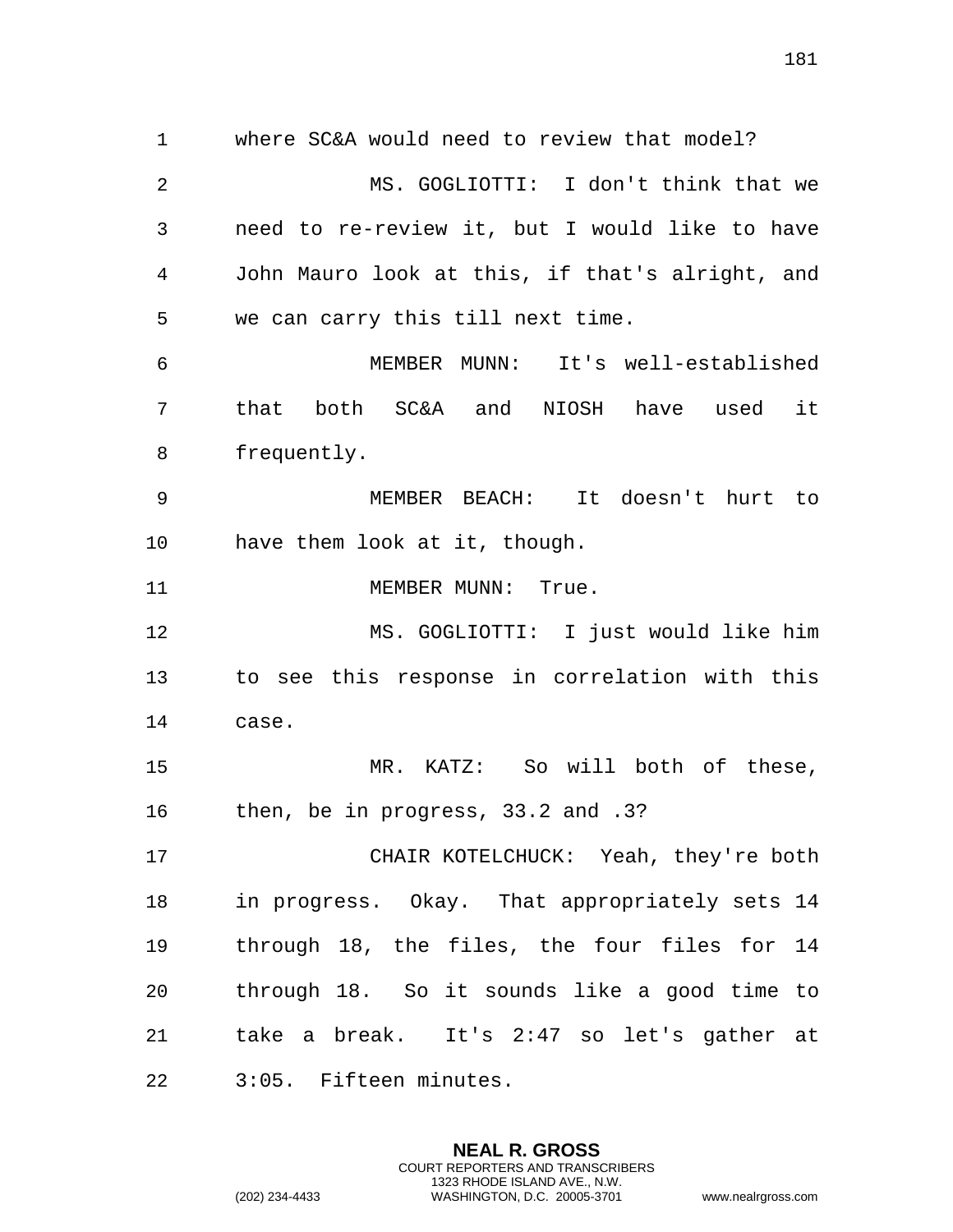| $\mathbf 1$ | MEMBER BEACH: Sounds good.                       |
|-------------|--------------------------------------------------|
| 2           | CHAIR KOTELCHUCK: Okay? See you at               |
| 3           | $3:05$ , folks.                                  |
| 4           | (Whereupon, the above-entitled matter            |
| 5           | went off the record at 2:47 p.m. and resumed at  |
| 6           | $3:08 \text{ p.m.}$                              |
| 7           | Continuing review of backlog of                  |
| 8           | Category 1 and 2 cases from                      |
| 9           | Sets 19-21                                       |
| 10          | CHAIR KOTELCHUCK: Okay, then, we                 |
| 11          | we're talking about doing SRS and Hanford for 19 |
| 12          | through 21. And Rose said there are maybe eight  |
| 13          | cases to do. So let's get started.               |
| 14          | MS. GOGLIOTTI: Okay. And we did                  |
| 15          | already go over this matrix once, so they're no  |
| 16          | longer broken down into Type 1 and Type 2.       |
| 17          | These are just the remaining issues that we were |
| 18          | not able to resolve the first go-around.         |
| 19          | CHAIR KOTELCHUCK: Okay.                          |
| 20          | MS. GOGLIOTTI: And the first one is              |
| 21          | a Hanford, 479.1.                                |
| 22          | CHAIR KOTELCHUCK: Good.                          |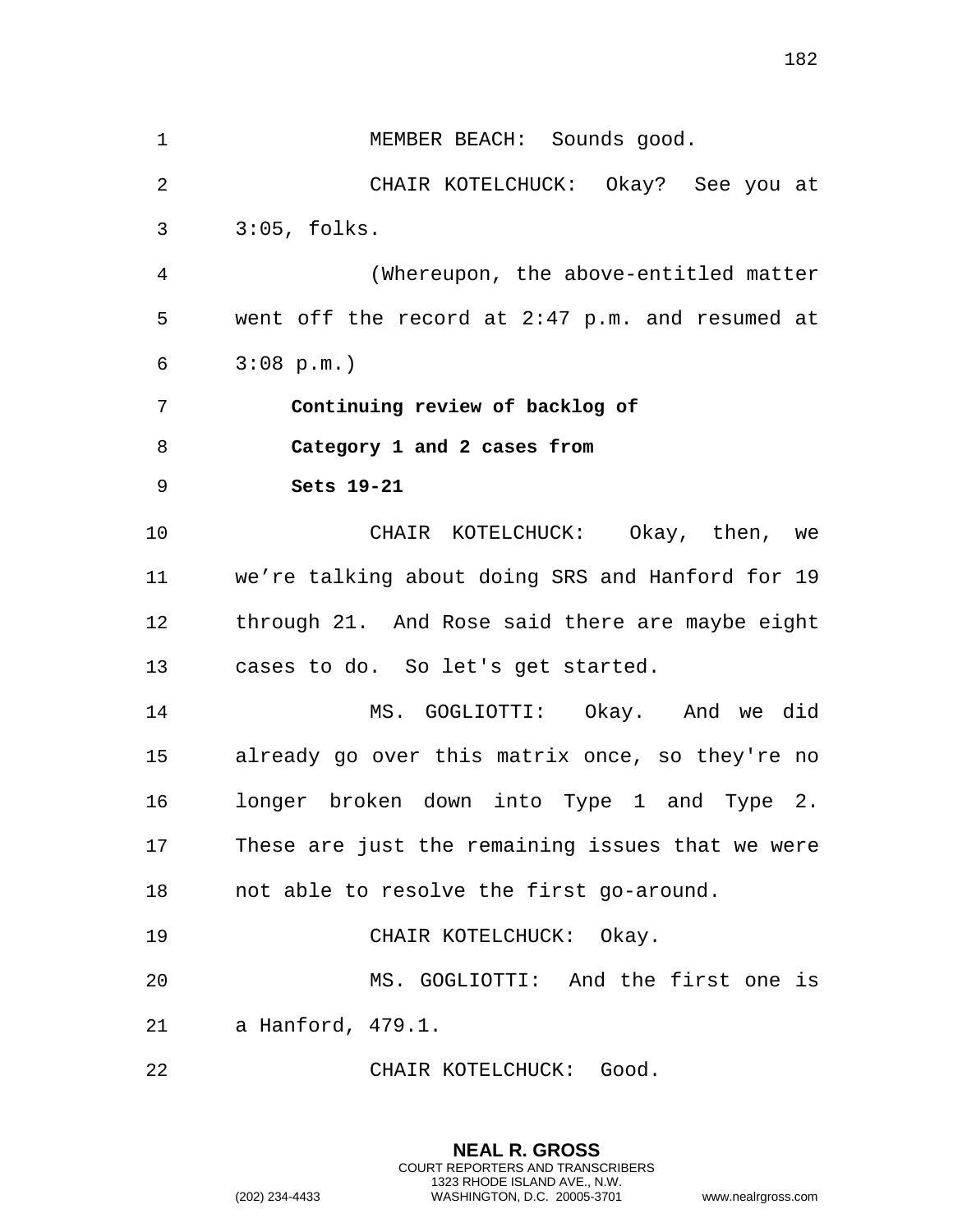MS. GOGLIOTTI: And the finding had to do with the correct dates for calculating PUREX doses. And we did have one remaining question at the end of the last meeting, which was, was there a potential for Pu exposure at the PUREX facility after 1992 or was it all removed at the end of '92? This particular case, the EE was in a job title referred to being employed in the PUREX process beyond 1992. And here NIOSH responded, saying that although the PUREX operations ceased at the end of '92, deactivation of PUREX occurred between 1992 and 1996 and included Pu removal and decontamination activities of N Cells and Q Cells. So potential Pu and U exposure to a small group of workers under the tightly controlled access existed.

18 A data search was requested for the site, was developed and sent to identify this group of workers and potentially associated bioassays.

Since the EE states that he managed

**NEAL R. GROSS** COURT REPORTERS AND TRANSCRIBERS 1323 RHODE ISLAND AVE., N.W.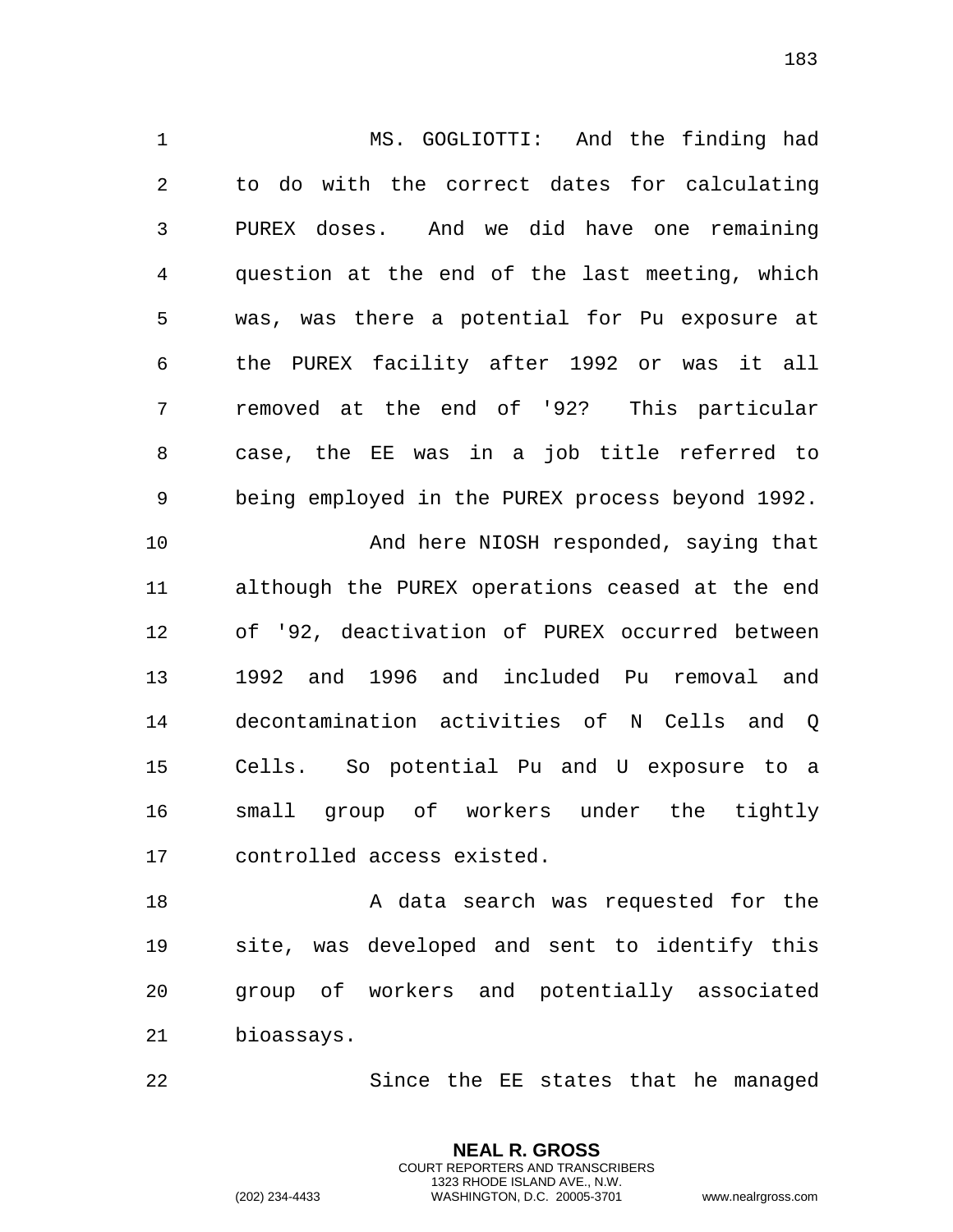PUREX through '99, this information has been requested for the site and the dose reconstruction will be revised if the resulting response indicates that this is warranted.

 CHAIR KOTELCHUCK: Right. And presumably we do not have that response. Or do we have that response?

 MS. GOGLIOTTI: That was NIOSH's response.

 MR. SIEBERT: As far as I know we have not yet received a response from the site on that information.

 CHAIR KOTELCHUCK: Okay. That sounds fine. Okay, so we'll keep that in progress.

 MS. GOGLIOTTI: Actually, 479.3 is basically an identical finding but has to do with uranium dose instead of Pu dose. And so, based on that response, I would recommend leaving that one open as well.

 CHAIR KOTELCHUCK: Okay. MS. GOGLIOTTI: And then the only remaining one on this case is .2, also a Hanford

> **NEAL R. GROSS** COURT REPORTERS AND TRANSCRIBERS 1323 RHODE ISLAND AVE., N.W.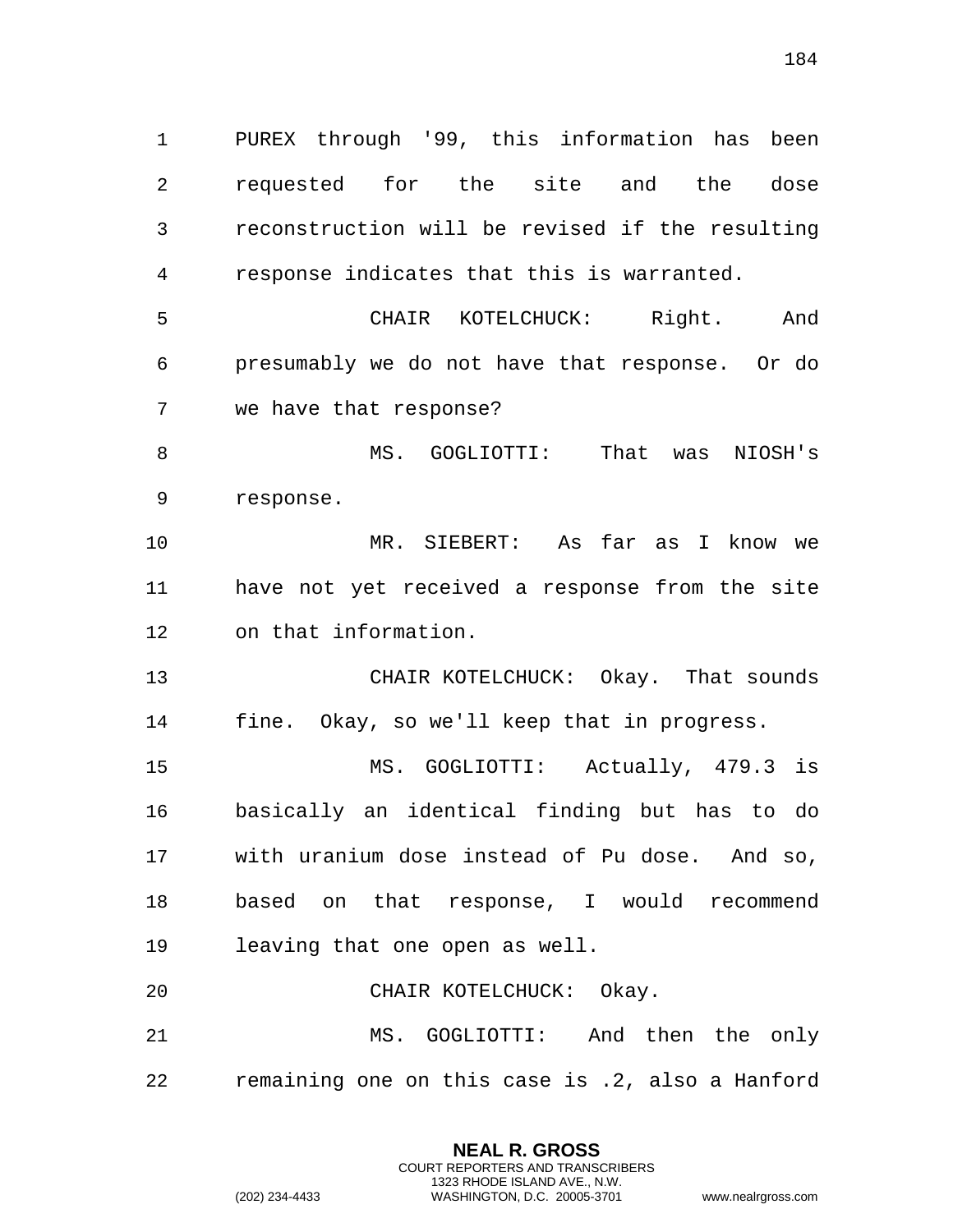case, that positive whole body count was not included in the assessment.

 And going through here, NIOSH had excluded that result because they felt that it was a termination result. But they did go back and assign fitted rather than missed cesium and OTIB-54. And that increases the intake rate for the employment period and also slightly increases the missed intake rate for the subsequent employment period.

 It increases the assigned OTIB-54 dose by 26 millirem to skin and 20 millirem to the other organs, and does not impact the claim. So based on that we would recommend closure.

 CHAIR KOTELCHUCK: Right. Okay. That seems reasonable. Any comments from the Subcommittee Members? Any objections? Okay, then we can close it.

 MS. GOGLIOTTI: Okay, the next one is 482, Observation 1. And this is a Hanford and Lawrence Livermore.

CHAIR KOTELCHUCK: Wait a minute,

**NEAL R. GROSS** COURT REPORTERS AND TRANSCRIBERS 1323 RHODE ISLAND AVE., N.W.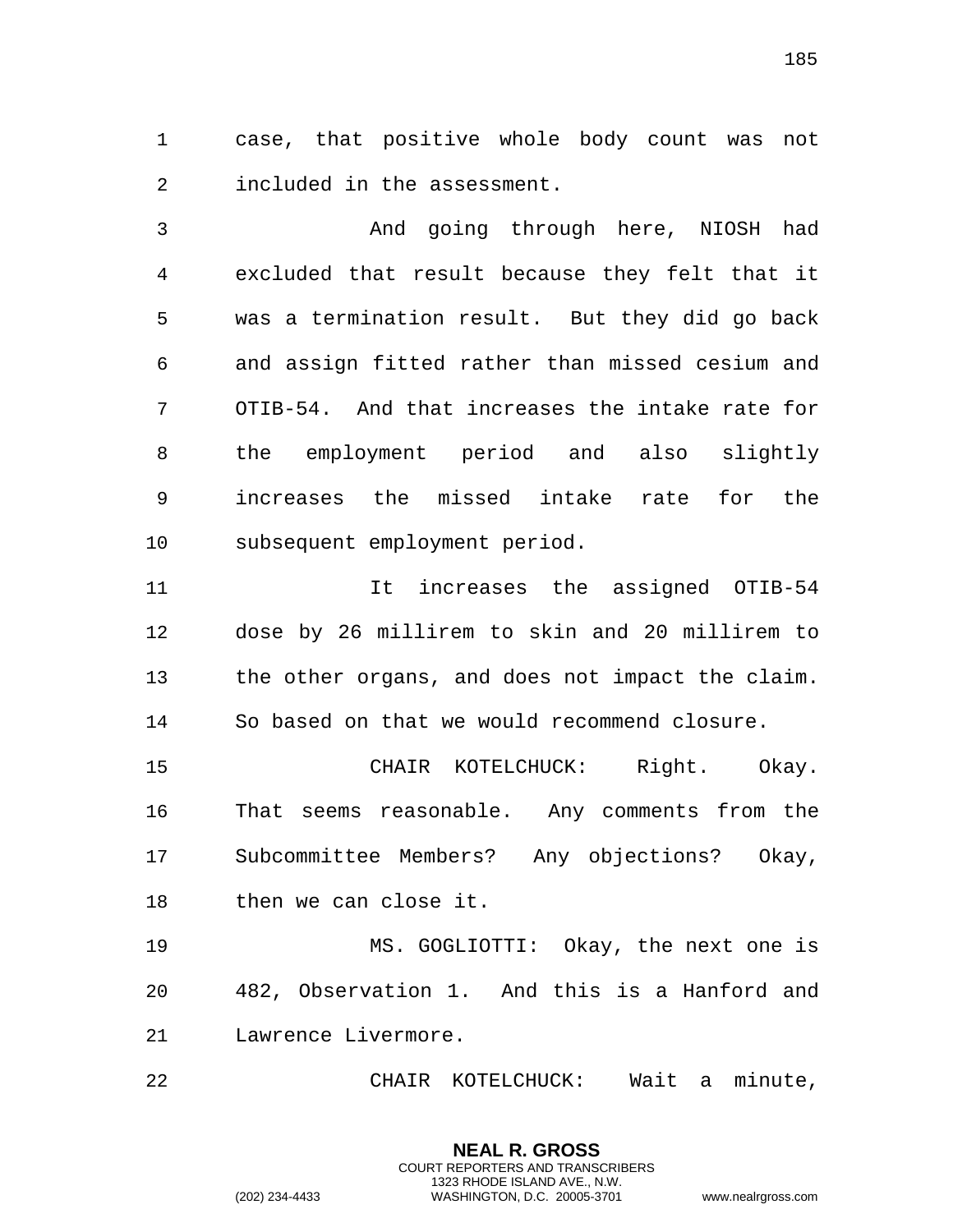didn't we go over that before?

 MS. GOGLIOTTI: We have gone over 482, but this is an observation rather than a finding.

CHAIR KOTELCHUCK: Oh, okay.

 MS. GOGLIOTTI: And with this one there was a glove box adjustment factor that was used when the ratio of shallow to deep doses was 2.19. We were concerned about where that number came from. NIOSH pointed to a spot in the DR template where that came from.

 However, we're still not sure what the meaning of the 2.19 is relative to how it was used. So we're provided with where it came from in the references but not any justification about what that 2.19 represents.

17 CHAIR KOTELCHUCK: Okay.

 MR. SMITH: This is Matthew Smith with ORAU Team. And, Scott, I think you and I maybe have exchanged emails on this. I'm not sure if it's into the BRS.

The origin of that factor of 2 traces

**NEAL R. GROSS** COURT REPORTERS AND TRANSCRIBERS 1323 RHODE ISLAND AVE., N.W.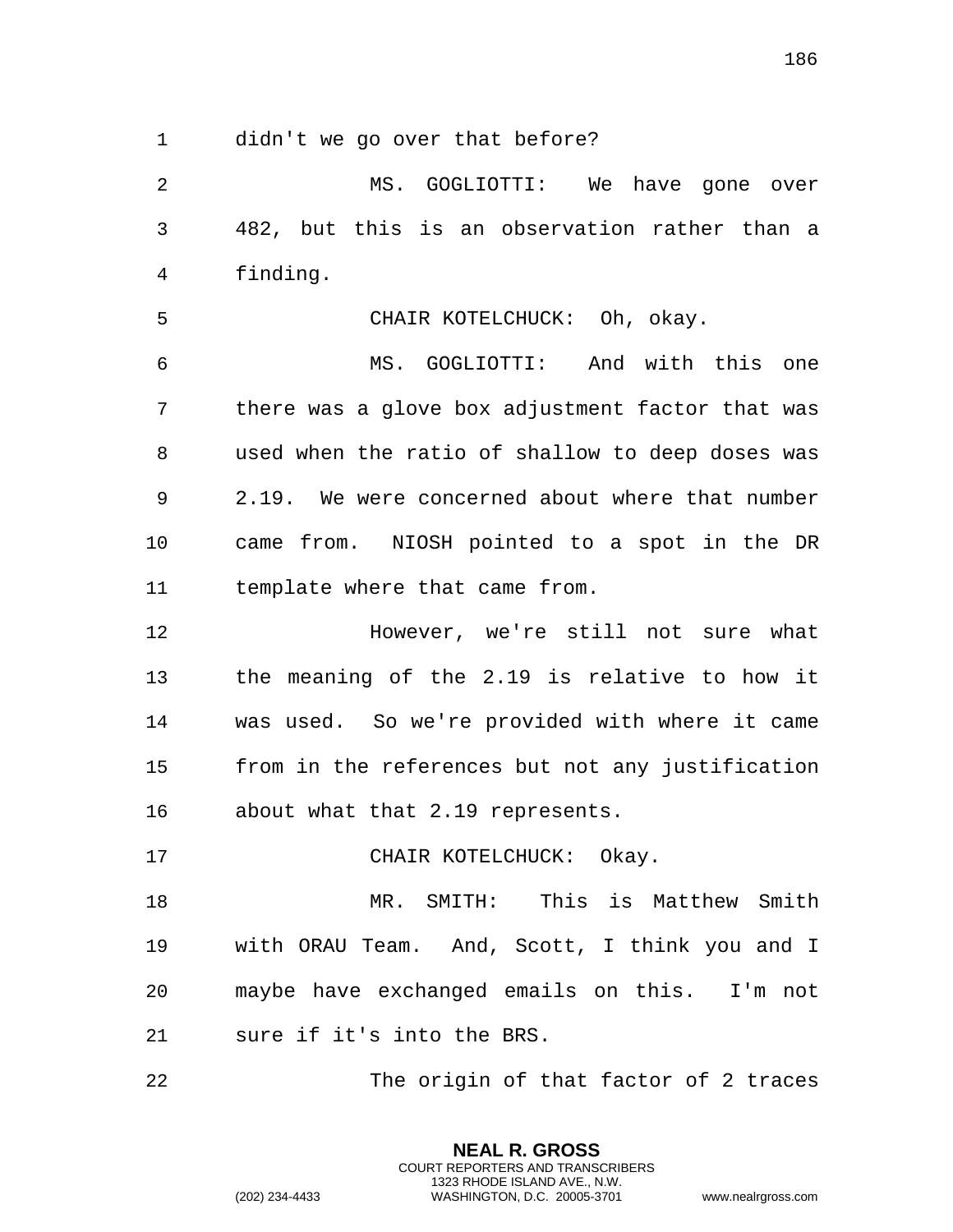back to a very early TIB, which is, at the time, called OCAS-TIB-7. And although the title of it is assignment of neutron dose for Savannah River, embedded in that document of guidance to help the dose reconstructor figure out if an Energy Employee was working in the H and F Canyons. In other words, in a glove box situation.

 And among the guidance given in that section is a guidance to take a look at the shallow dose to deep dose ratio. And in there it's stated if it's greater than 2 then you've got pretty good evidence, along with plutonium bioassay monitoring, that that person was probably working on the F or H lines.

 So with that as a very early set of guidance on the project, that factor of 2 ended up being used as a way to kind of judge whether or not somebody [was] doing glove box work. I think in this case somebody had probably in the CATI had checked "sometimes" with respect to glove box work.

> **NEAL R. GROSS** COURT REPORTERS AND TRANSCRIBERS 1323 RHODE ISLAND AVE., N.W.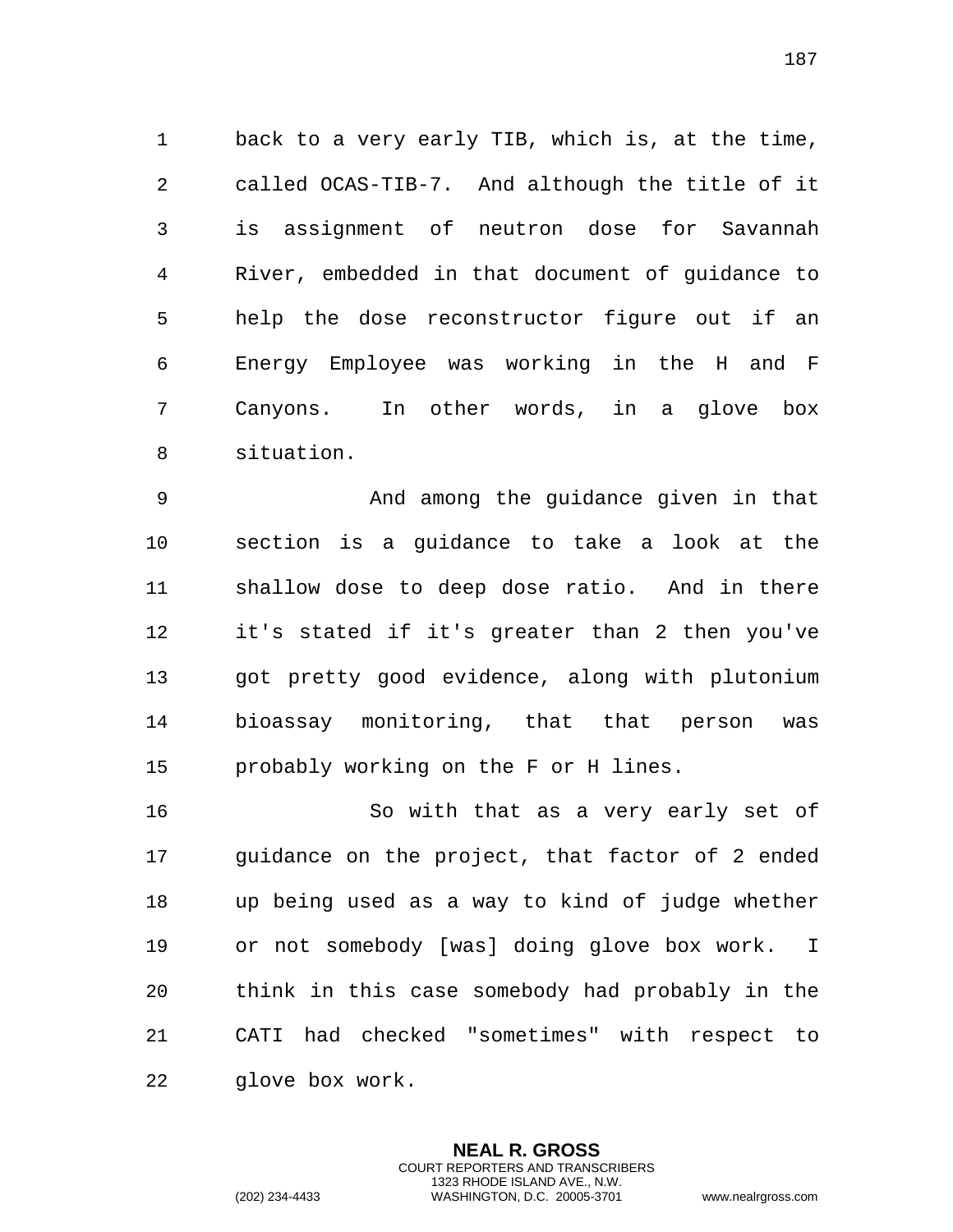So that shallow to deep ratio factor has its lineage back to OCAS or DCAS TIB No. 7. And the specific page is page 4 of 6 in that document. The 2.19 is actually the geometric mean value of what we do call the glove box factor, which is out of DCAS-TIB-10. My guess is that it was put in a template because somebody was thinking about glove box work, considering that factor of 2 as something that we've used as a guidance number. MS. GOGLIOTTI: Is it possible for you to write up specifically in the BRS that comment? MR. SMITH: Certainly. I'll work with Scott to get that done. CHAIR KOTELCHUCK: Okay. So, sounds like we could accept that observation at this point, yes? MS. GOGLIOTTI: Well, I would like to actually investigate further. CHAIR KOTELCHUCK: You'd like to

> **NEAL R. GROSS** COURT REPORTERS AND TRANSCRIBERS 1323 RHODE ISLAND AVE., N.W.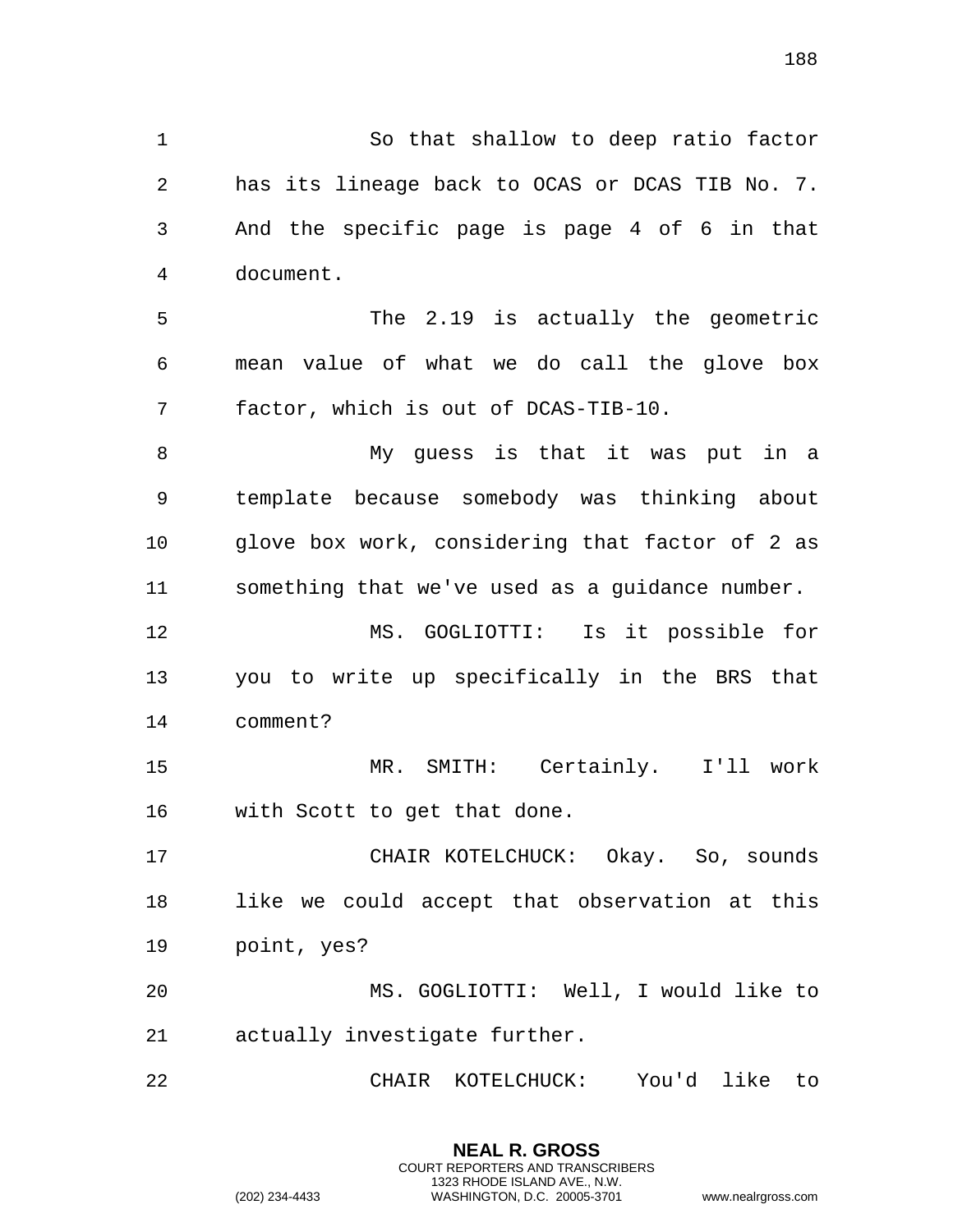await the write-up. Okay. So we'll leave it in progress until next time. That's okay. Alright. MS. GOGLIOTTI: The next one is Observation 4 from the same case. CHAIR KOTELCHUCK: Which observation? MS. GOGLIOTTI: 482, Observation 4. 8 CHAIR KOTELCHUCK: Oh, yes. Sure. Okay. MEMBER CLAWSON: Rose, what was the number again on that? 482? 12 MS. GOGLIOTTI: 482, Observation 4. Again, this is a Hanford and Lawrence Livermore case. And where we left it last, having discussed it I believe in January, was that we had a question on how the dose was being assigned. And NIOSH came back and said that there was a miscommunication in the updated missed dose in the previous response. The extension to the exposure timeframe resulted in

> **NEAL R. GROSS** COURT REPORTERS AND TRANSCRIBERS 1323 RHODE ISLAND AVE., N.W.

(202) 234-4433 WASHINGTON, D.C. 20005-3701 www.nealrgross.com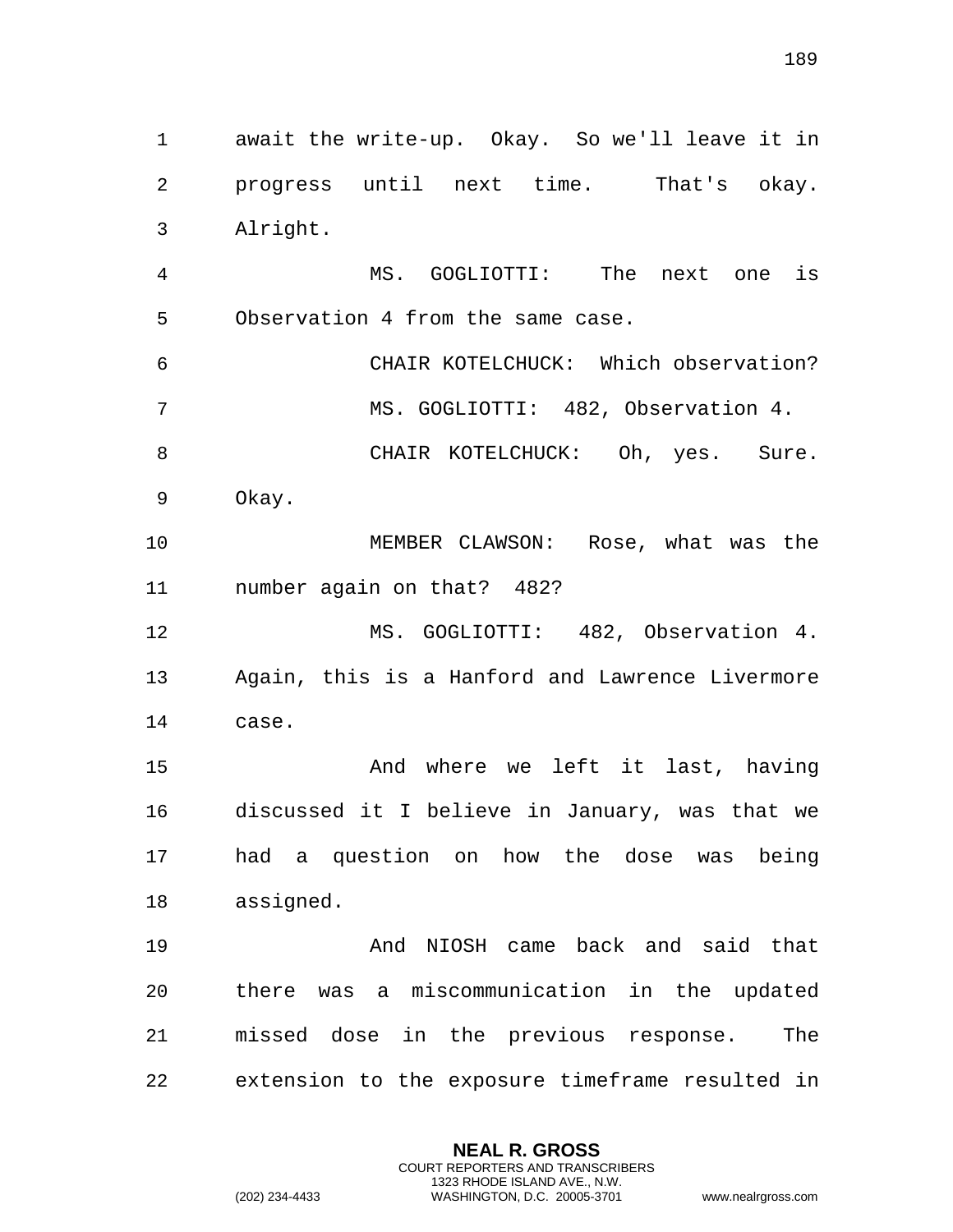an increase in dose to both organs impacted. The new value is .307 rem to one organ and .334 to the other. And that is an increase of what was done previously. But it did not impact outcome of the claim. And so, based on NIOSH's response, it appears that the end date of Pu exposure should have been extended through '66 to the end of June -- CHAIR KOTELCHUCK: I am having trouble locating -- 480? 12 MS. GOGLIOTTI: 482, Observation 4. CHAIR KOTELCHUCK: Okay, I don't know why I'm not finding it. 482, Observation 4. Please go on while I search. MS. GOGLIOTTI: It should be approximately page 27, if I had to guess. CHAIR KOTELCHUCK: Thank you. That will help. Go ahead, please. (Simultaneous speaking.) MS. GOGLIOTTI: -- increase in dose, but since it doesn't affect compensation we

> **NEAL R. GROSS** COURT REPORTERS AND TRANSCRIBERS 1323 RHODE ISLAND AVE., N.W.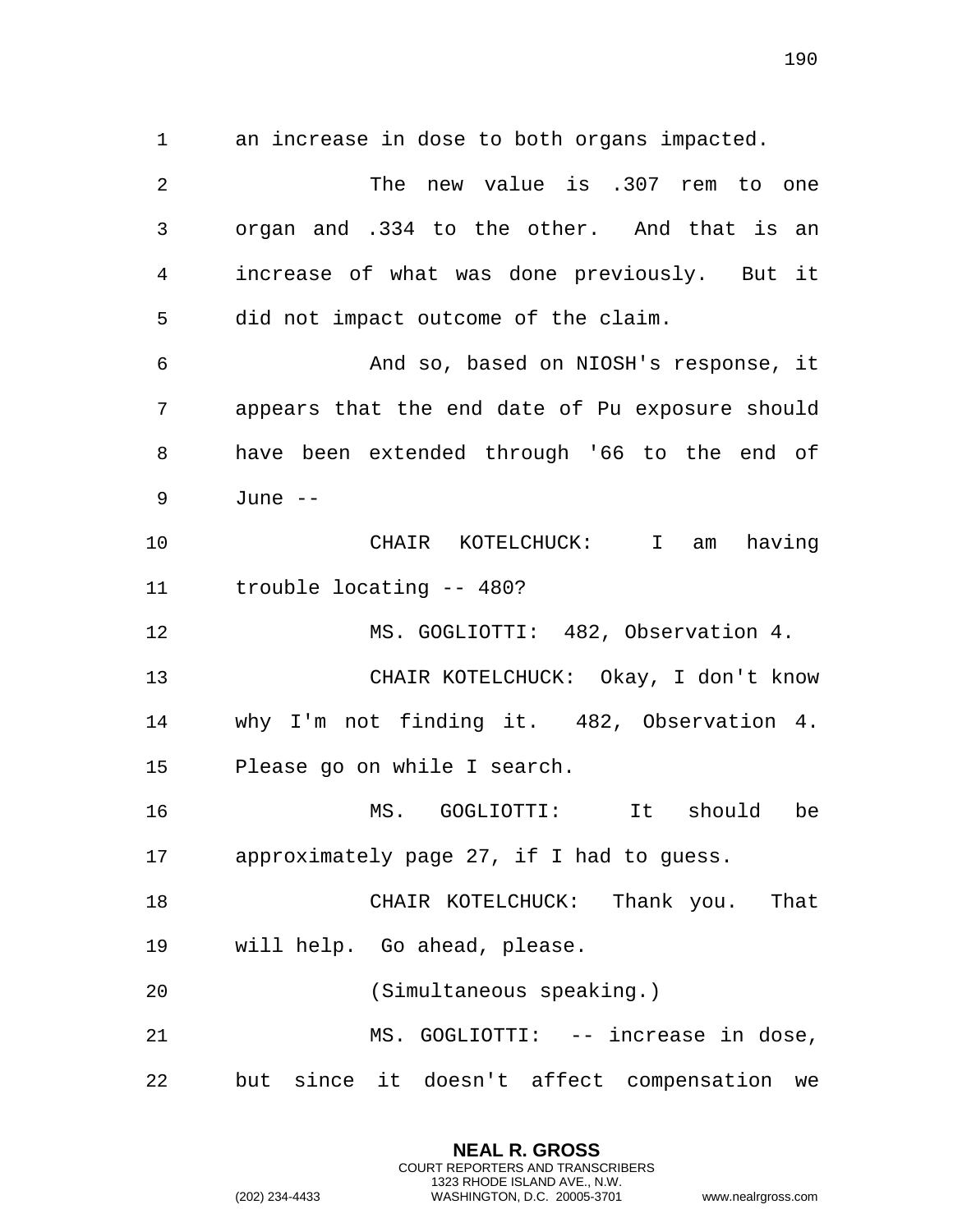recommend closing this issue.

 CHAIR KOTELCHUCK: Okay. MS. GOGLIOTTI: And because it did increase dose we do also recommend that this be elevated to a finding rather than an observation. CHAIR KOTELCHUCK: Comments, folks? I'm still searching around. MR. BARTON: I can add a little bit to this, Rose. This is Bob Barton. In the original case, and I'm kind of working a little bit from memory here, the case had assumed that plutonium exposures stopped in June of 1966. And we made an observation because we didn't really see why that was the end date chosen. And in fact there was at least some indication that June 1967 was actually the date that plutonium exposure should have been extended to based on a document that definitely indicated at that time that the worker had terminated work with plutonium.

> **NEAL R. GROSS** COURT REPORTERS AND TRANSCRIBERS 1323 RHODE ISLAND AVE., N.W.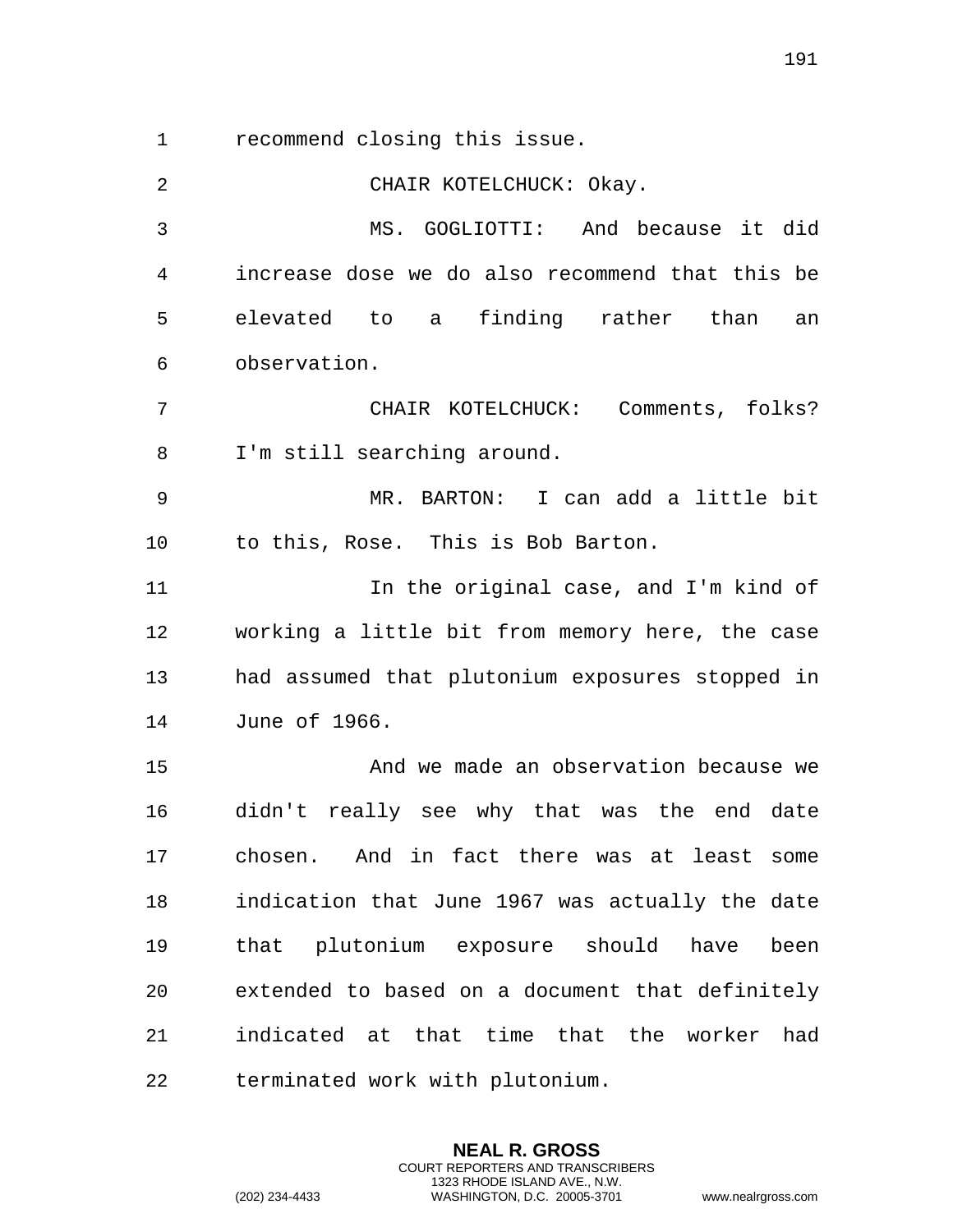Based on the response, it did not impact the case, but probably in the original go-around it should have been June 1967 and not June 1966 that plutonium exposures were evaluated to.

 Again, at the time of the review we didn't really understand and so didn't want to call it a finding, but based on the response it appears that extra year should have been added in the original dose reconstruction.

 So our last comment here is the Subcommittee may want to consider -- so, in our case, we're actually elevating an observation to a finding because it appears that it was not done quite correctly the first time around.

 CHAIR KOTELCHUCK: Okay, good, good. Alright, that seems reasonable. So we should close this as a finding. Good. Excellent. Let's go ahead.

 MS. GOGLIOTTI: Okay, and since we did already discuss 42.1 the next one would be 451.1.

> **NEAL R. GROSS** COURT REPORTERS AND TRANSCRIBERS 1323 RHODE ISLAND AVE., N.W.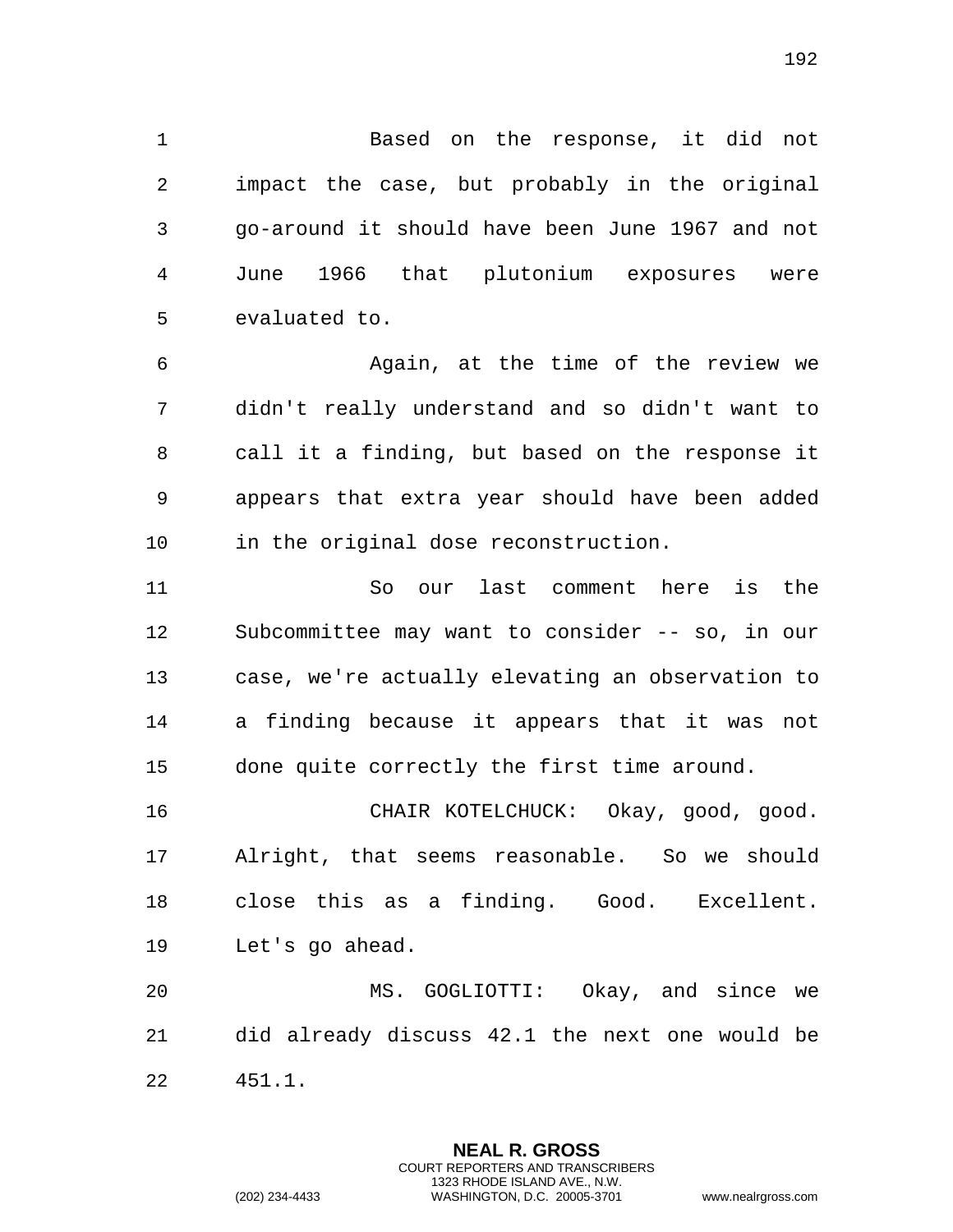CHAIR KOTELCHUCK: Okay. MS. GOGLIOTTI: And the finding said that the procedure for the assignment of Pu dose from chest count was not clear. MR. KATZ: Wait, which site is this? MS. GOGLIOTTI: This is a Hanford and an RFP. 8 MR. KATZ: Okay, thanks. MEMBER CLAWSON: Rose, this is 451, observation what? 11 MR. KATZ: 451.1. 12 MEMBER CLAWSON: Okay. MS. GOGLIOTTI: And for this one we ended up doing some more research and we found that the survey calibration factor for cpm to nanocuries of americium-241 came from the surrogate case's DOE response files rather than the case's DR files. And although that's somewhat abnormal, the NIOSH method does seem reasonable to us in this case where our RFP reported cpm instead of dpm for this particular individual.

> **NEAL R. GROSS** COURT REPORTERS AND TRANSCRIBERS 1323 RHODE ISLAND AVE., N.W.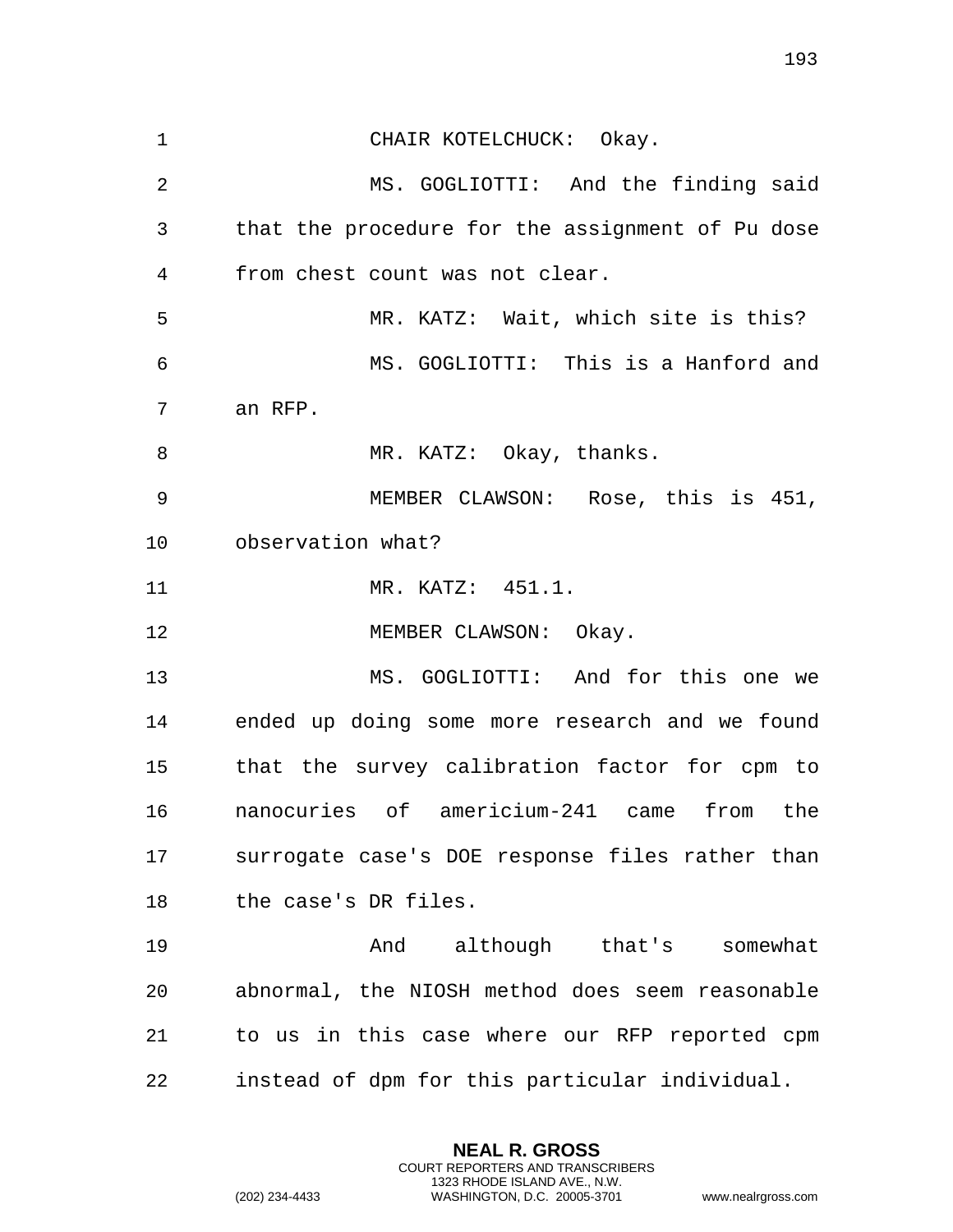1 They used cpm to nanocurie calibration factors based on other workers' files with similar chest indexes and time period and used similar detectors. So based on that, we do recommend closure. CHAIR KOTELCHUCK: Okay. MS. GOGLIOTTI: I believe NIOSH committed to incorporating that into at least the guidance document, if I remember correctly. MR. KATZ: So is that still a finding? Sounds like it's not. 12 CHAIR KOTELCHUCK: Pardon? (Simultaneous speaking.) 14 MS. GOGLIOTTI: -- just the way the results were reported by the site. MR. KATZ: Right. That's an observation. 18 CHAIR KOTELCHUCK: Yes. MS. GOGLIOTTI: Okay. CHAIR KOTELCHUCK: Okay. MS. GOGLIOTTI: And then there's one last one in this matrix and that's 465.1. And

> **NEAL R. GROSS** COURT REPORTERS AND TRANSCRIBERS 1323 RHODE ISLAND AVE., N.W.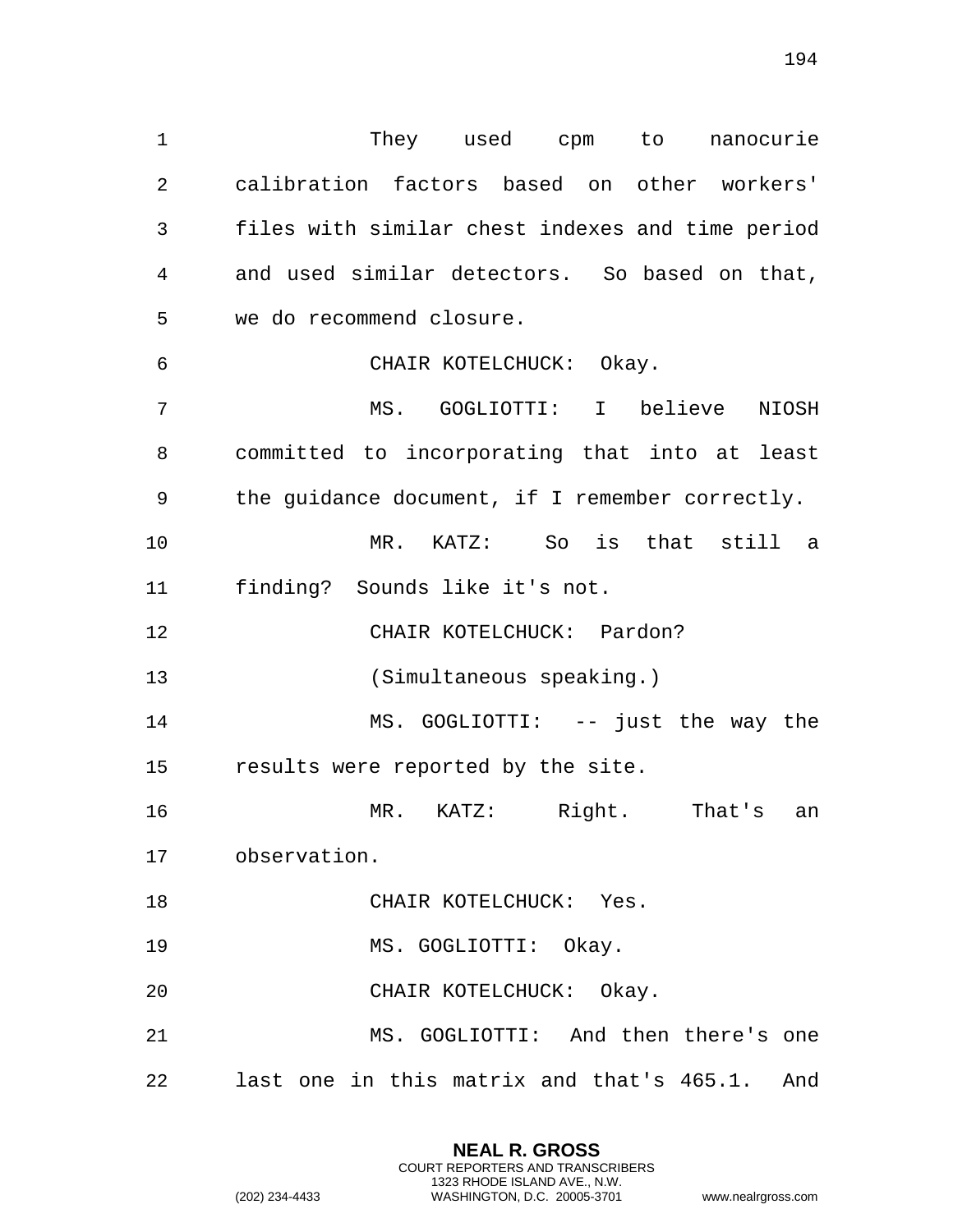this is a Savannah River case. And here the finding says missed photon dose was assigned instead of coworker dose.

 And we discussed this at length at the last meeting and the Subcommittee wanted additional time to review this particular finding.

 We, Scott and I, seemed to come to the conclusion that this was a professional judgment --

 CHAIR KOTELCHUCK: A little louder, please.

 MS. GOGLIOTTI: Scott and I, at least at the end of last meeting, came to the conclusion that this was a professional judgment issue.

 However, this is the Savannah River [facility] and it does have to do with the coworker modeling that's still being discussed by the SRS Work Group.

 CHAIR KOTELCHUCK: Right. So that would remain in progress. Correct?

> **NEAL R. GROSS** COURT REPORTERS AND TRANSCRIBERS 1323 RHODE ISLAND AVE., N.W.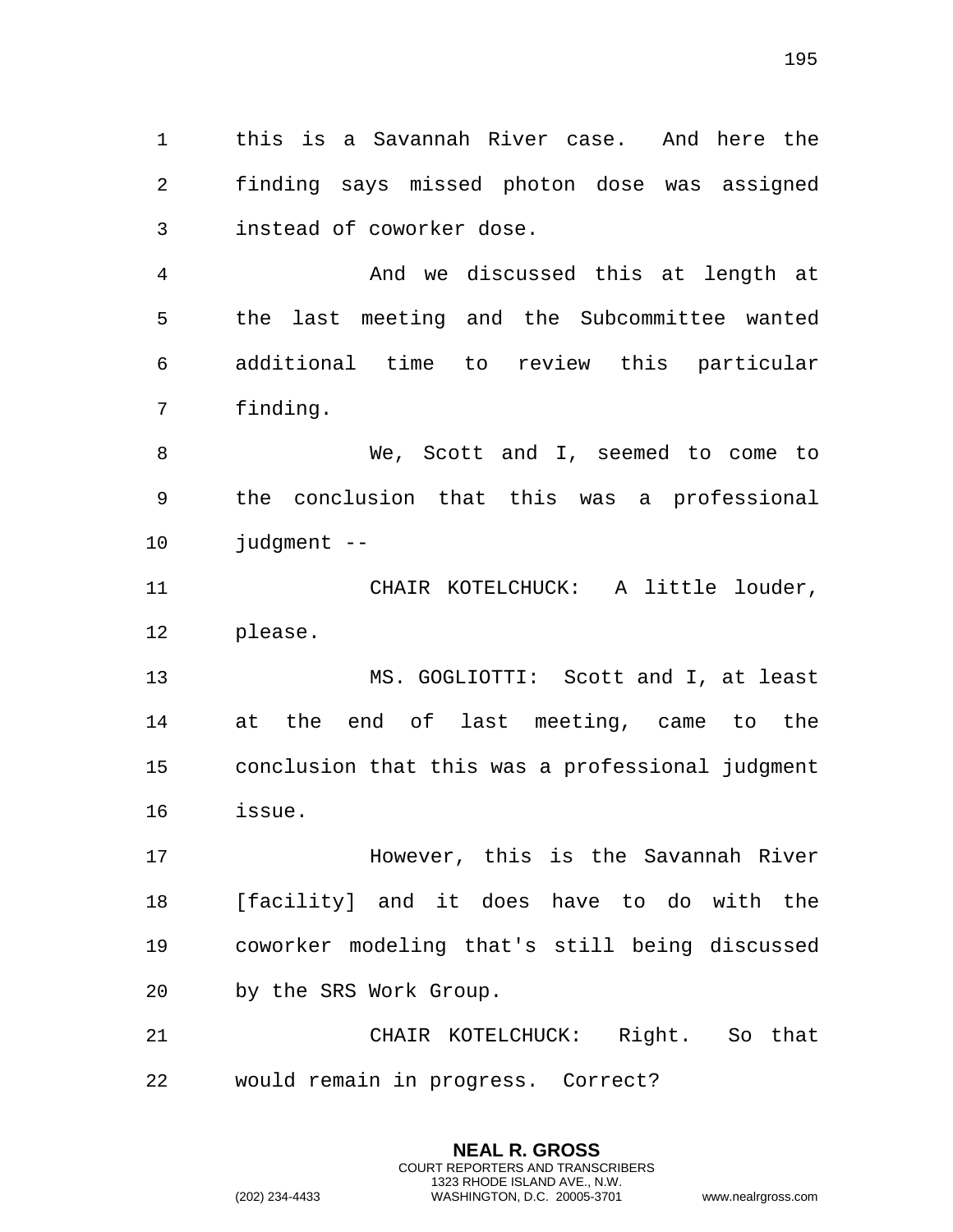| $\mathbf 1$ | MS. GOGLIOTTI: You're welcome to                 |
|-------------|--------------------------------------------------|
| 2           | keep it in progress.                             |
| 3           | Your feeling,<br>CHAIR KOTELCHUCK:               |
| 4           | though, is that it's resolved.                   |
| 5           | MS. GOGLIOTTI: It's a professional               |
| 6           | judgment issue whether or not you should be      |
| 7           | assigning missed dose versus coworker dose.      |
| 8           | I believe this EE had monitoring                 |
| 9           | after a certain period but not before and so     |
| 10          | coworker dose was assigned -- or missed dose was |
| 11          | assigned and we believe that it would be more    |
| 12          | appropriate to assign coworker dose.             |
| 13          | MEMBER CLAWSON: This is our standing             |
| 14          | on our coworker model, correct?                  |
| 15          | MS. GOGLIOTTI: The SRS Work Group is             |
| 16          | currently discussing this.                       |
| 17          | (Simultaneous speaking.)                         |
| 18          | MR. KATZ: But the Work Group's not               |
| 19          | going to discuss this kind of matter, which is a |
| 20          | judgment about whether this case should<br>be    |
| 21          | treated as coworker based on the records of this |
| 22          | individual. This is not going to get resolved    |

**NEAL R. GROSS** COURT REPORTERS AND TRANSCRIBERS 1323 RHODE ISLAND AVE., N.W.

(202) 234-4433 WASHINGTON, D.C. 20005-3701 www.nealrgross.com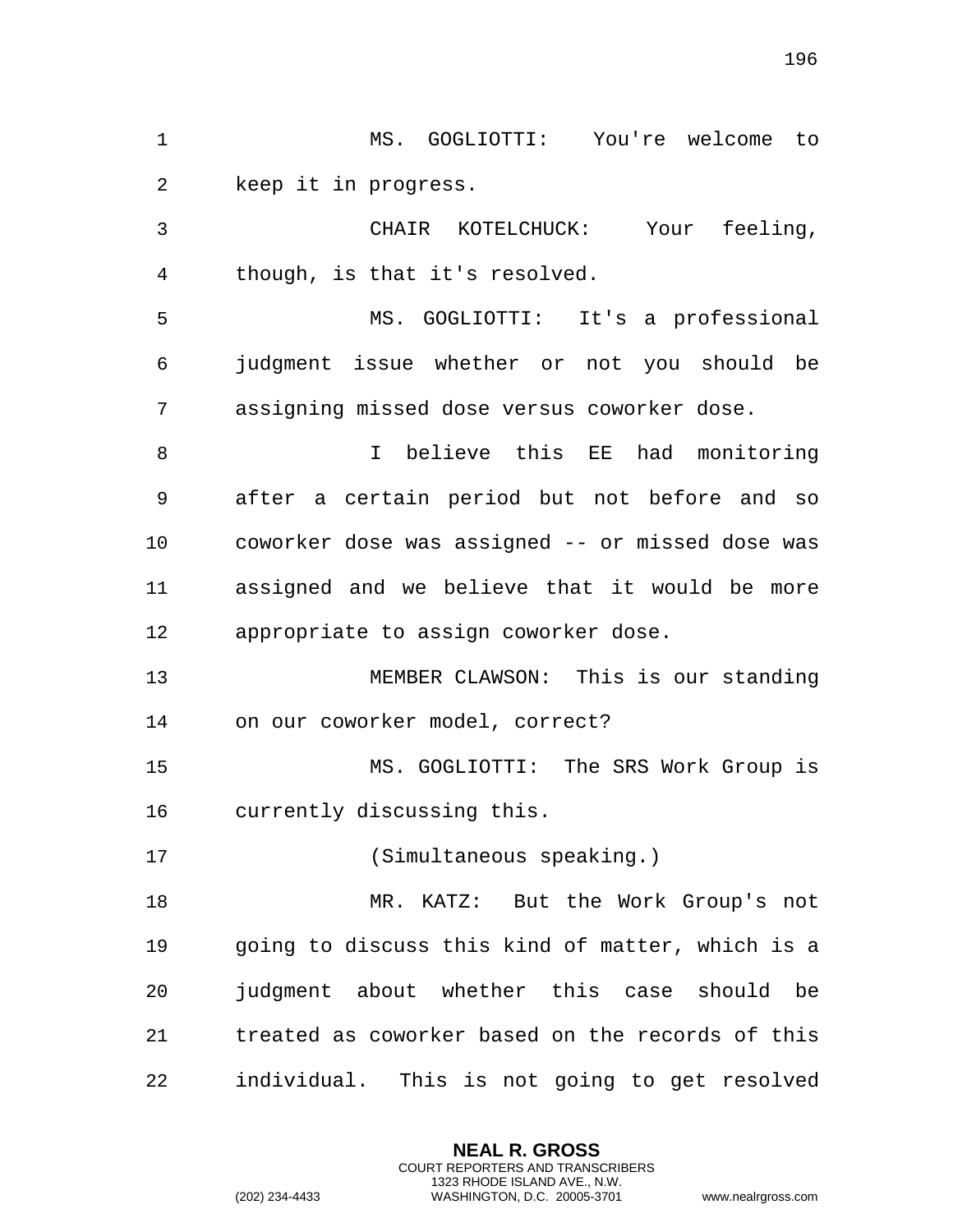there.

| 2  | MS. GOGLIOTTI: Well, I think the                 |
|----|--------------------------------------------------|
| 3  | issue was, for certain years, SRS left results   |
| 4  | blank. And that indicated either that there was  |
| 5  | no monitoring or there was a zero result.<br>And |
| 6  | how you interpret that impacts how dose is       |
| 7  | assigned.                                        |
| 8  | MR. SIEBERT: This is Scott. And I                |
| 9  | can probably give a little bit more detail as to |
| 10 | the thought process that went a little further   |
| 11 | into this.                                       |
| 12 | That would be<br>CHAIR KOTELCHUCK:               |
| 13 | appreciated.                                     |
| 14 | MR. SIEBERT: Sure. When it comes                 |
| 15 | down to it --                                    |
| 16 | MS. GOGLIOTTI: Whoever has the siren             |
| 17 | in the background, can you mute your phone?      |
| 18 | MR. KATZ: It's probably Dave.                    |
| 19 | MR. SIEBERT: The monthly monitoring              |
| 20 | was assumed based on the CATI. The EE did say    |
| 21 | they routinely wore a dosimetry badge, and they  |
| 22 | also did indicate that they always wore the      |

**NEAL R. GROSS** COURT REPORTERS AND TRANSCRIBERS 1323 RHODE ISLAND AVE., N.W.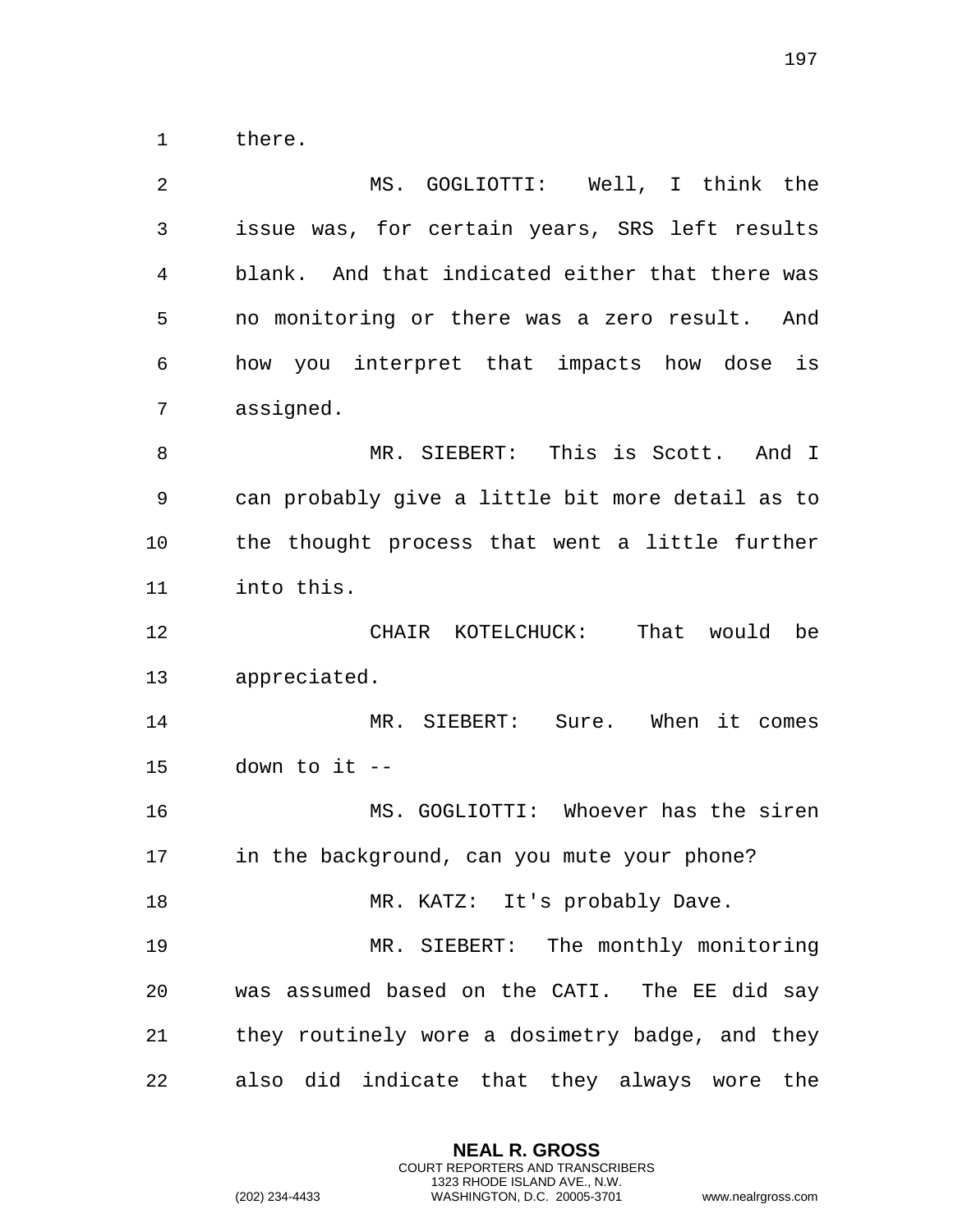badge.

 This is kind of different than the previous one we were talking about with the difference in the CATI in the fact that we know Savannah River's records here are not necessarily clear to understand, but they're still there.

 The HPAREH does include the years for '84 and '85 with no results. So they're blank; they're not necessarily missing.

 There wasn't any reason to believe the person wasn't being monitored in '84 and '85, which you would see a blank, [whereas] if 14 they were being monitored, they were all zeroes. So there really wasn't a thought process of including coworker at that point.

 Let's see here. And those are the basic thought processes that go into the years where it was assumed to be missed dose based on the way they did their records versus coworker assuming the person wasn't really monitored.

MS. GOGLIOTTI: I do believe, also,

**NEAL R. GROSS** COURT REPORTERS AND TRANSCRIBERS 1323 RHODE ISLAND AVE., N.W.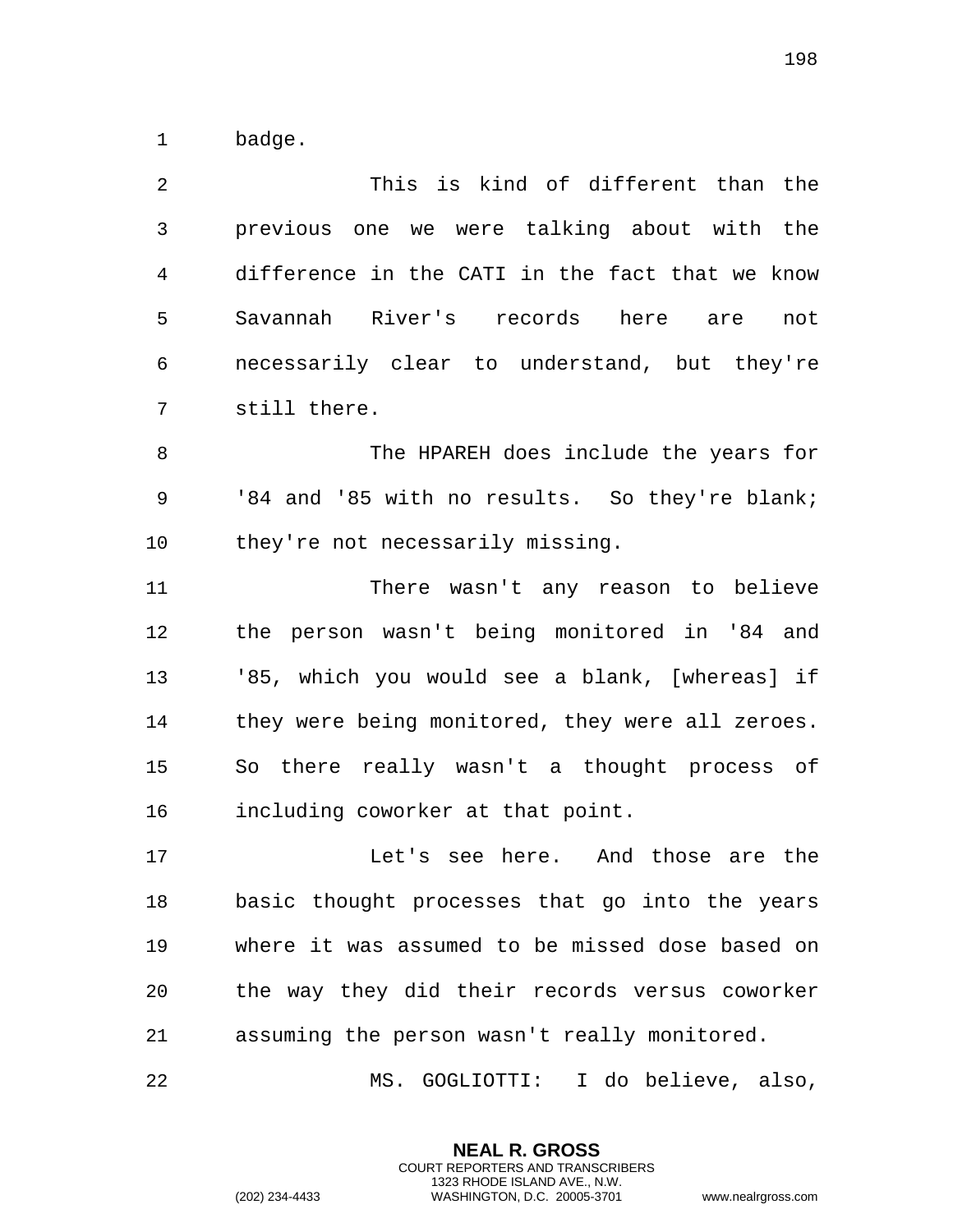during those early years there was bioassay data.

 MR. SIEBERT: Yes, the individuals did frequently have bioassay as well. MR. KATZ: So, again, in my view, that's not going to get -- it's particular to

 this case. It's not going to get resolved by the Savannah River Site Work Group, what they're addressing. So it's up to the Subcommittee to decide what they feel is reasonable here.

 MEMBER MUNN: Well, we've made a number of decisions about this kind of thing in the past with which, as most of you know, I didn't agree at the time and still don't.

 I don't agree with the assertion that zero reported dose means that something was missed. I've known too many people, and myself being one of them, who had no exposure at all despite the fact that I was working in a radiation zone.

 And, to me, that's what we have the monitoring program for. But that's not the

> **NEAL R. GROSS** COURT REPORTERS AND TRANSCRIBERS 1323 RHODE ISLAND AVE., N.W.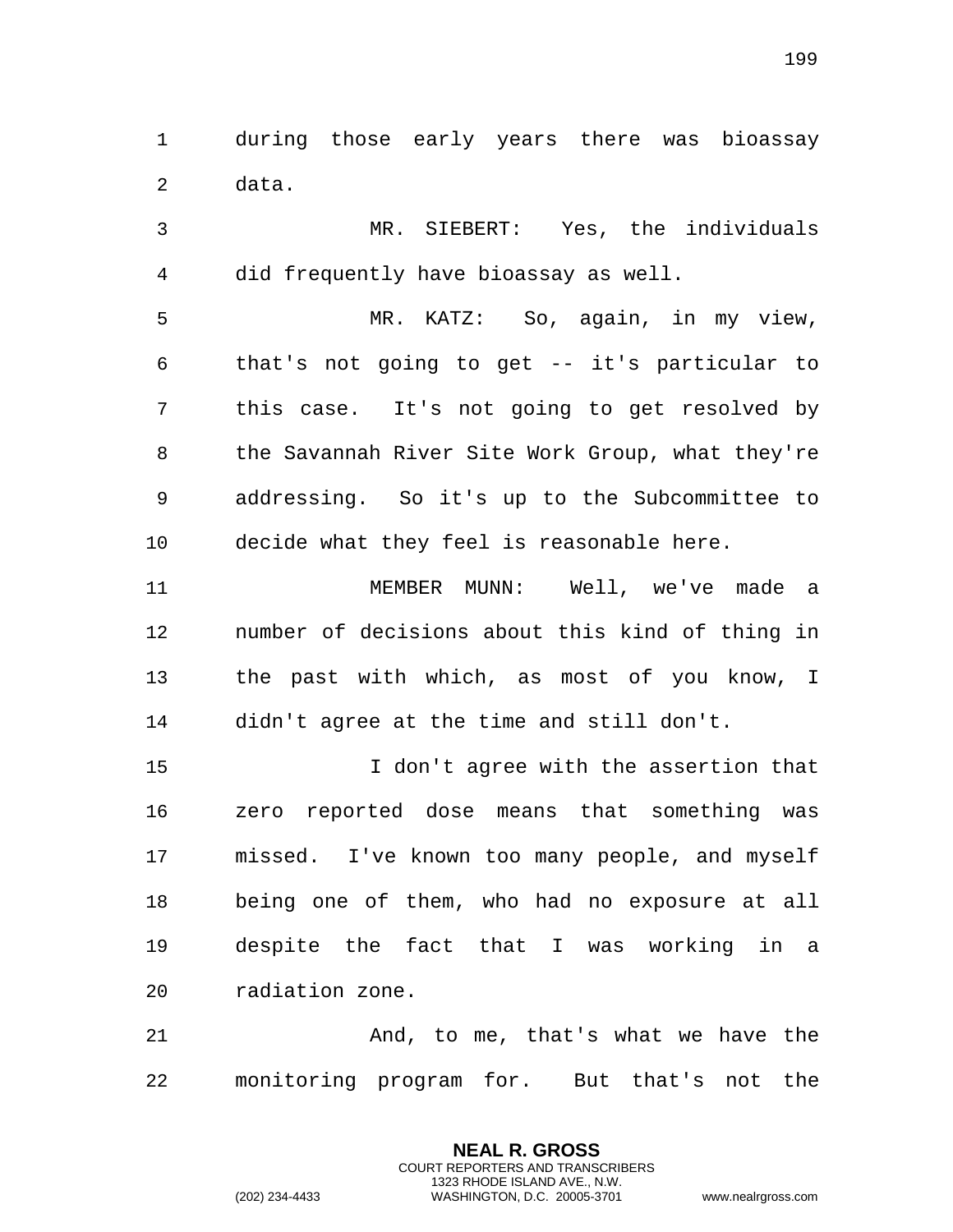issue here. The issue here is whether or not one should use a coworker, if I interpret what I'm reading correctly.

 And I thought that one of our first rules of addressing any site, and any set of data, involves the assertion that available data was going to be used whenever it was available.

8 The fact that you get information that says it's zeroes leading to the assertion that you might consider therefore using a coworker model is contradictory to what we have seemed to accept as a fairly prime rule in addressing how we do these things.

 Unless I'm misinterpreting what I think I'm reading here. From my perspective, you have records. They were zero.

MS. GOGLIOTTI: They're blank.

18 MEMBER MUNN: Yes.

 MEMBER CLAWSON: Well, that's also based on how good your information is. And if you see you're asked to close in all the systems, especially this site, you would start

> **NEAL R. GROSS** COURT REPORTERS AND TRANSCRIBERS 1323 RHODE ISLAND AVE., N.W.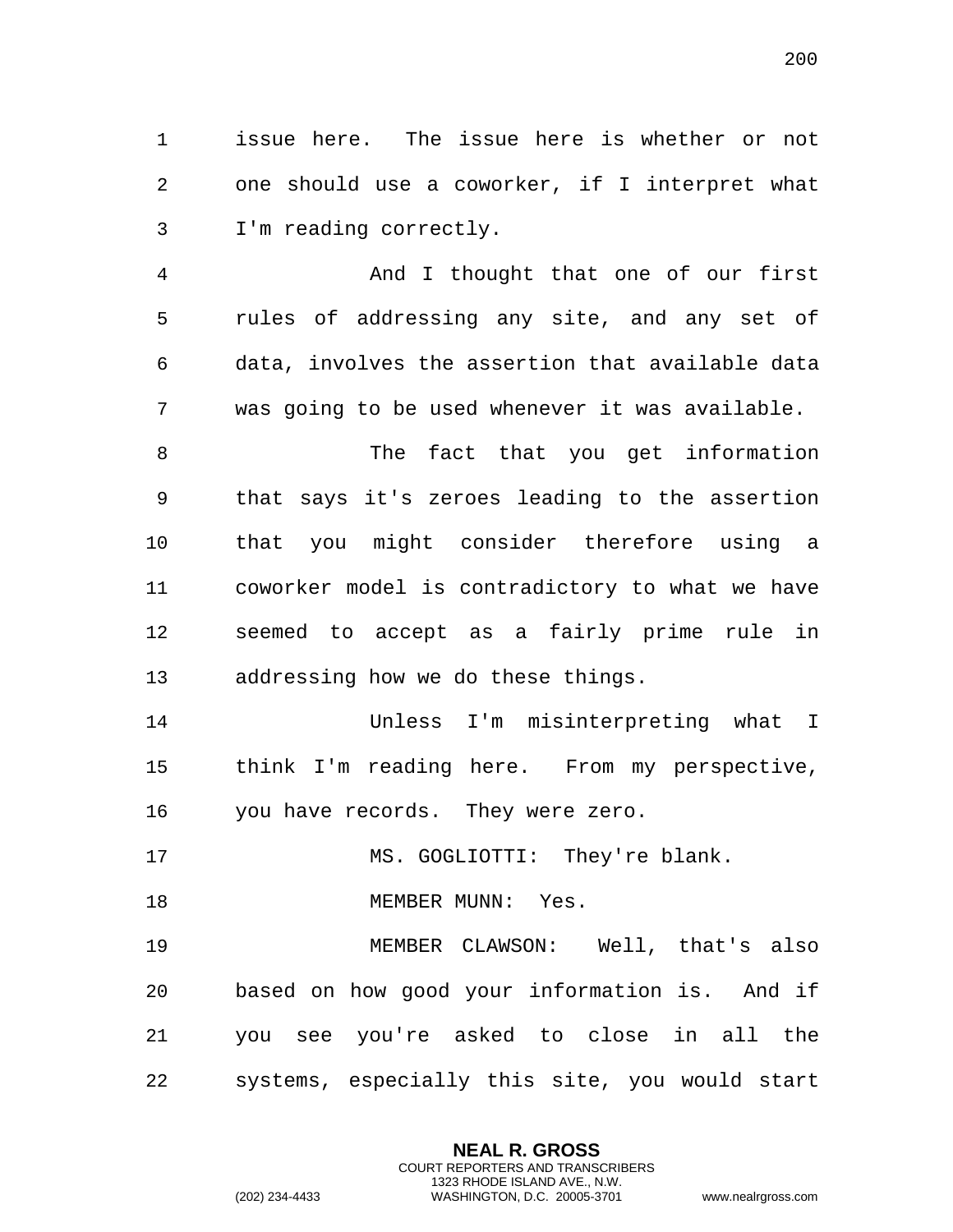bringing into question those blanks. That's kind of where I'm sitting at on it.

 MEMBER MUNN: Gee, Brad, I think you and I have had this conversation before. This sounds familiar to me.

 MEMBER CLAWSON: It really does. It's like deja vu isn't it.

8 MEMBER MUNN: Yeah, all over again.

 MEMBER CLAWSON: Well, and I know what -- I don't know what to -- part of my thing is I know we're still trying to even work out a coworker model and that's into question right now too. That's why I was wondering what -- you know, granted if we can't come up with a coworker model or a -- that would change this, wouldn't it?

 MR. KATZ: No, it wouldn't, Brad, because the question here, Brad, is simply whether this is appropriately interpreted as this person wasn't monitored for that period, or that the person was monitored and has zero doses.

> **NEAL R. GROSS** COURT REPORTERS AND TRANSCRIBERS 1323 RHODE ISLAND AVE., N.W.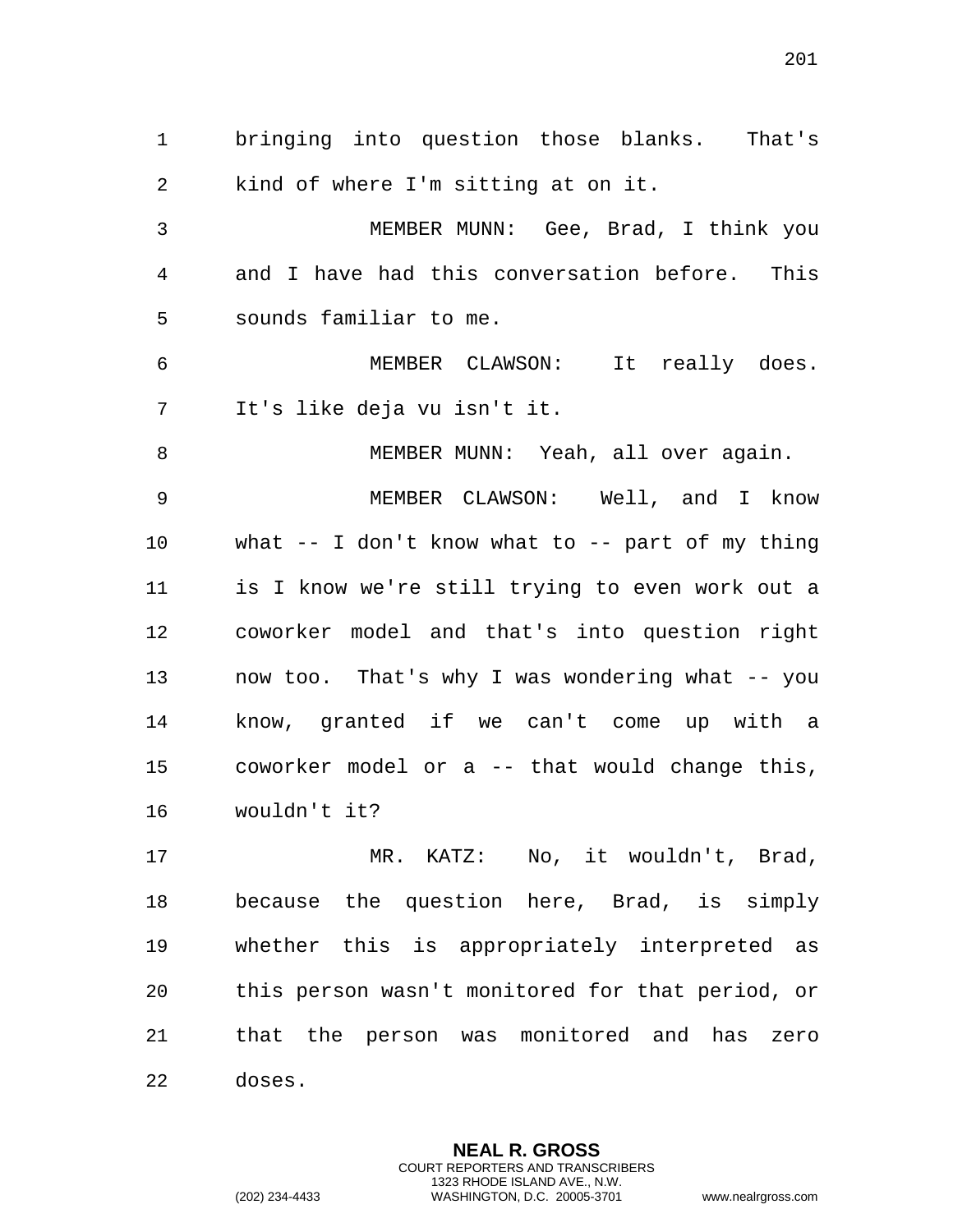That's the only question at hand. It doesn't really matter whether or not this coworker model.

 MR. SIEBERT: And like I said, this is Scott. All those pieces of information went into our decision as well as looking at the other years. And there were other years where they -- the rest of their years were relatively low dose years.

 We really didn't have a -- there's no indication they changed jobs after -- during that time frame when they started being monitored -- or started seeing values in the HPAREH result.

 And as Kathy mentioned -- I appreciate you reminding me of this, Kathy -- there was bioassay data present in '84 which would be an indicator they were being monitored. And generally speaking, you're not going to internally monitor without the external.

 I mean, it can happen, but at Savannah River generally that didn't happen.

> **NEAL R. GROSS** COURT REPORTERS AND TRANSCRIBERS 1323 RHODE ISLAND AVE., N.W.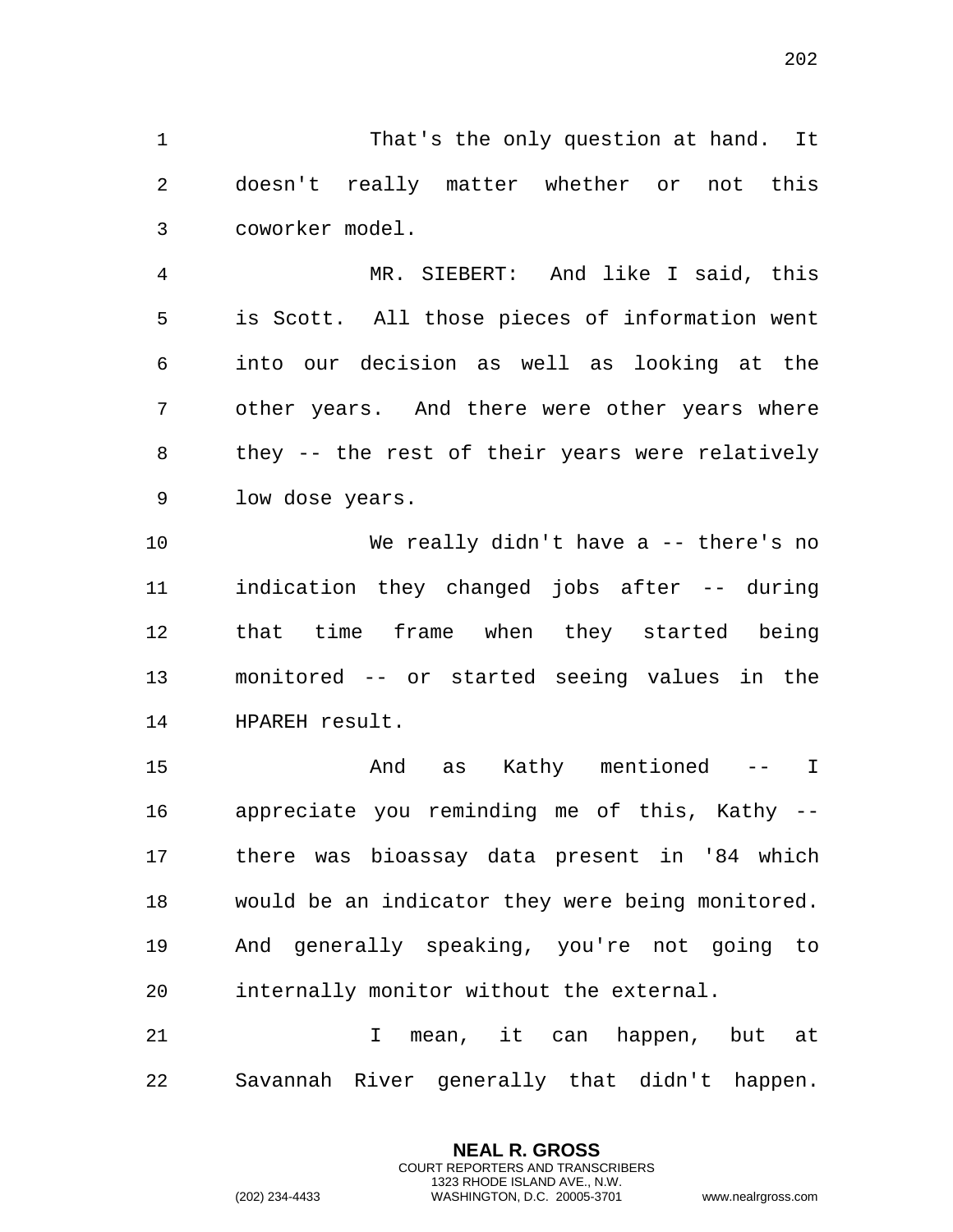And we do know, their records, that blank could mean they were unmonitored or they were monitored with all zeroes.

 And in our thought process the weight of the evidence seemed to indicate this is -- there was no reason to believe he was not monitored -- or she; I don't know which -- the individual was not monitored during that timeframe, whereas there are great indications to say they likely were being monitored.

 So it's a weight of the evidence thought process from our point of view.

 MS. GOGLIOTTI: That was actually me, that was Rose, I apologize.

MR. SIEBERT: Oh, I'm sorry, Rose.

16 MS. GOGLIOTTI: For the transcript. So what it boils down to is it's a professional 18 judgment issue, is how I see it.

 MEMBER BEACH: Right, that's what I see, too.

 MEMBER MUNN: To me it's a weight of the evidence issue. That's what professional

> **NEAL R. GROSS** COURT REPORTERS AND TRANSCRIBERS 1323 RHODE ISLAND AVE., N.W.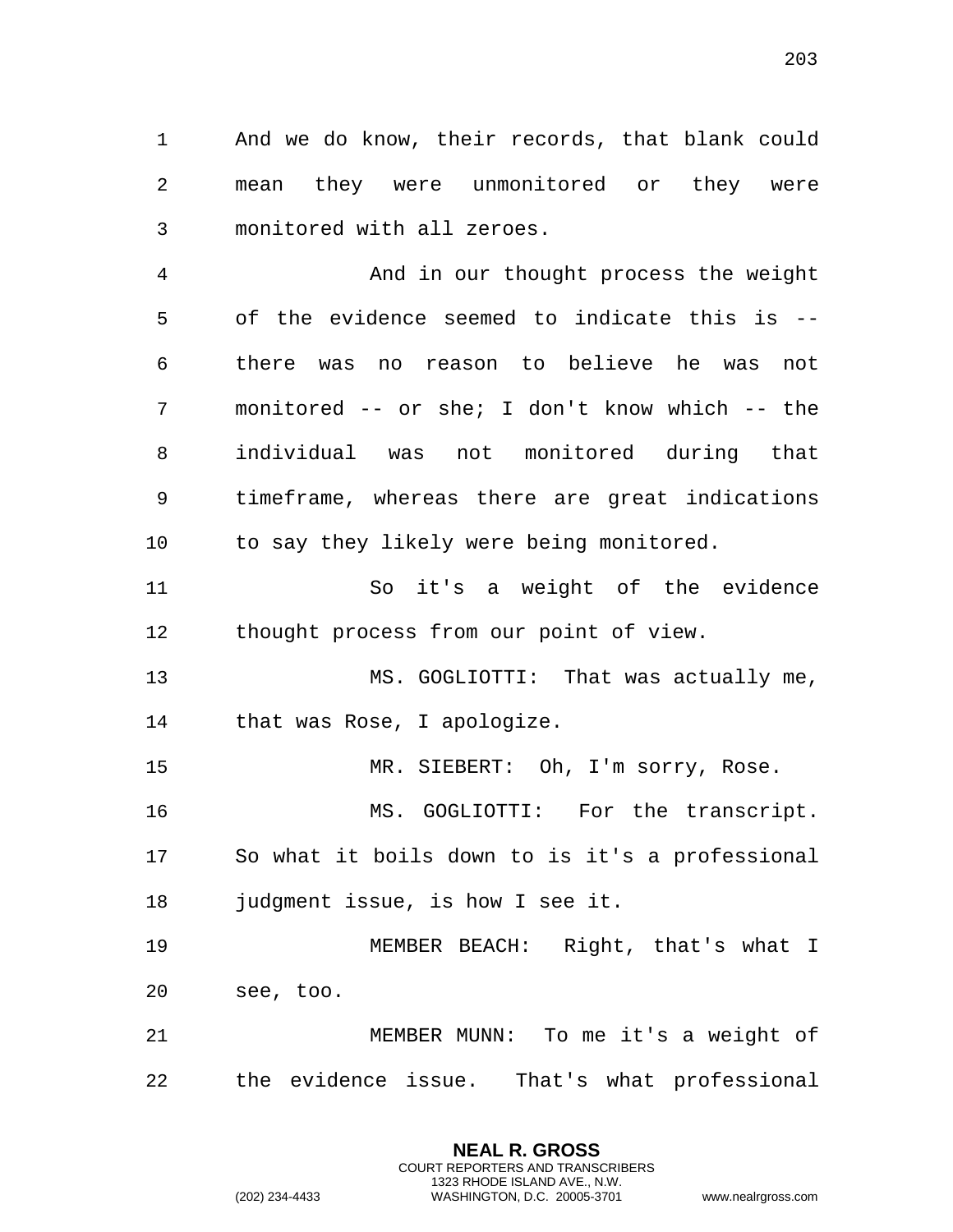judgment is for, actually, is to --

 MR. KATZ: Well, in the past, in other forums, we've had SC&A argue that since there's internal monitoring for someone they probably were monitored externally and something has gone wrong with those records. We've had that argument in other forums. MEMBER MUNN: Yes. None of this is new. I find no fault with the rationale myself. MEMBER CLAWSON: When I personally sit there and look at it, they're making an awful lot of assumptions. Be it, they're professional, but also too is the background of this site, too. MEMBER BEACH: You could easily have gone the other way and the most claimant-

 favorable way: give them dose for that timeframe.

 MS. GOGLIOTTI: I can say unequivocally that the PoC in this particular case was low enough where a couple of years of coworker dose is not going to do anything.

> **NEAL R. GROSS** COURT REPORTERS AND TRANSCRIBERS 1323 RHODE ISLAND AVE., N.W.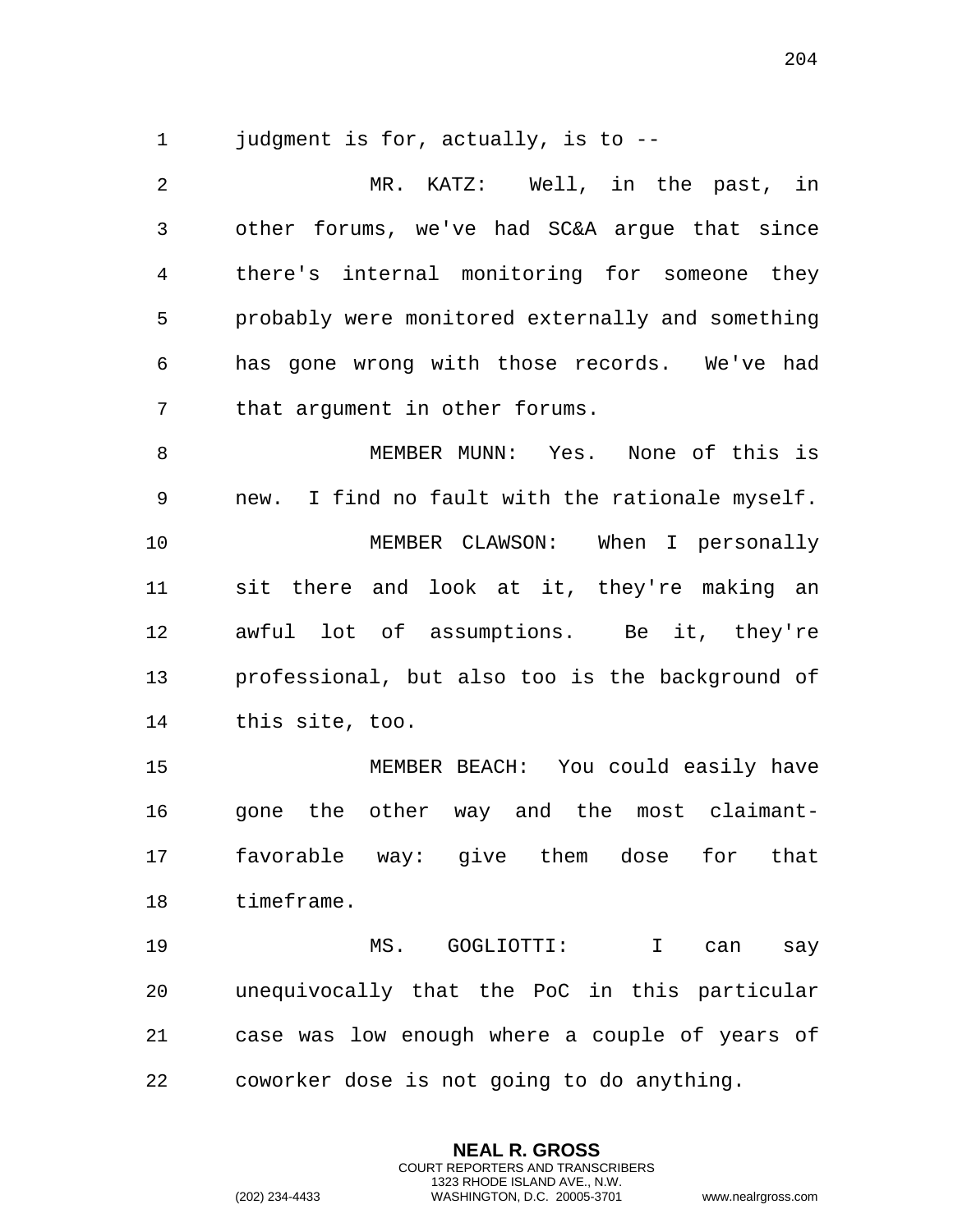MEMBER BEACH: Right, but it may on some others. MEMBER MUNN: Does anyone have a large axe for the Gordian knot? (Pause.) MEMBER BEACH: Guess not. Did we lose Dave? MEMBER CLAWSON: Maybe he got arrested. (Laughter.) MR. KATZ: Dave went on mute because of the sirens, I think. 13 MEMBER BEACH: Right. MEMBER MUNN: I think the fire department was doing their usual good deeds. Can you hear us, Dave? MR. KATZ: Dave, are you trying to speak? You're on mute. CHAIR KOTELCHUCK: My goodness. I'm so sorry. I was on mute. That last fire engine that went by, I muted and then didn't unmute. So, thank you, because I've been

> **NEAL R. GROSS** COURT REPORTERS AND TRANSCRIBERS 1323 RHODE ISLAND AVE., N.W.

(202) 234-4433 WASHINGTON, D.C. 20005-3701 www.nealrgross.com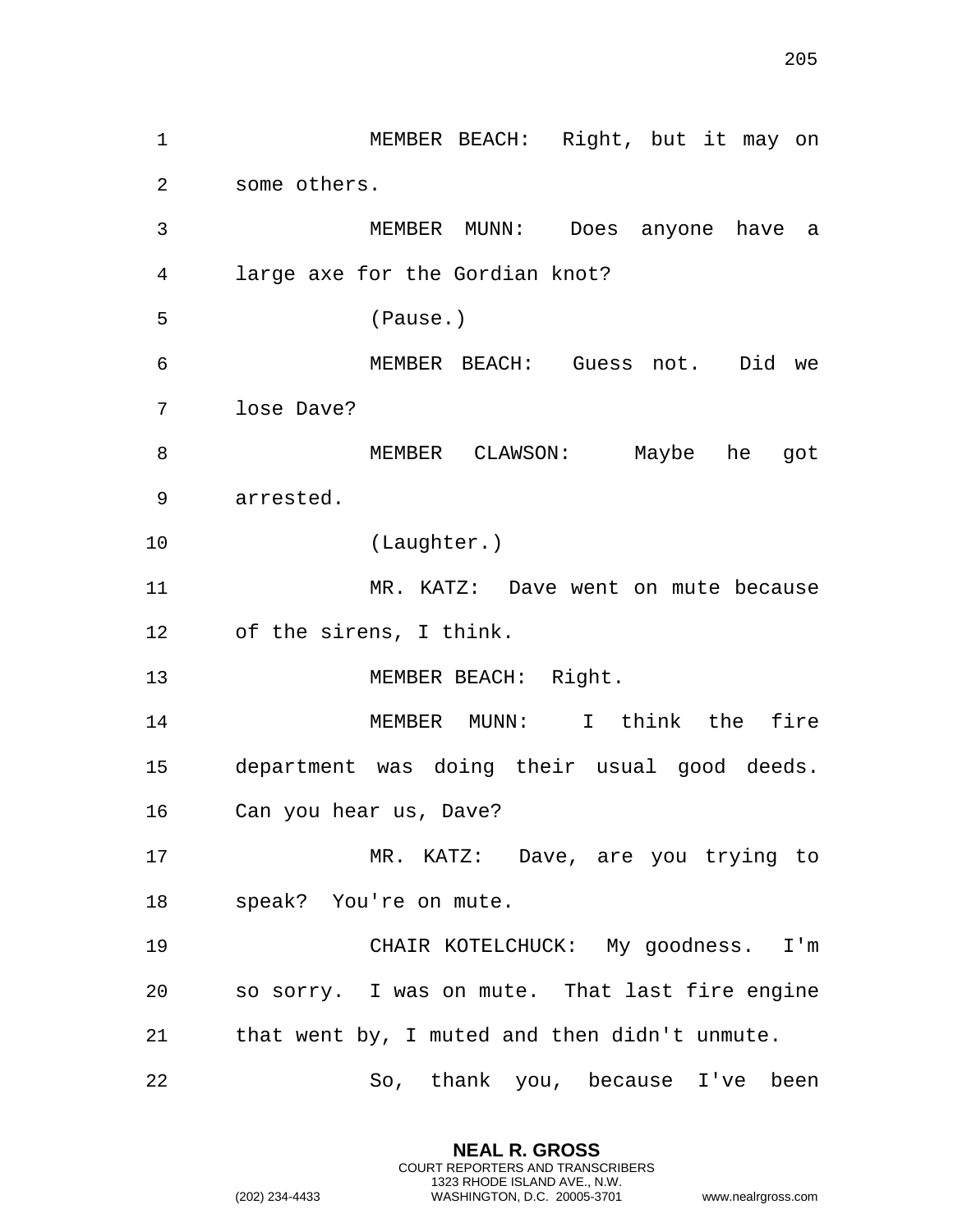talking to myself for a few moments. And as I said, I would lean toward the coworker dose simply to give the benefit of the doubt and being as worker-friendly as I could in good conscience be, let's just say that.

 So I would kind of lean to the coworker, but I could have been -- I was playing around in my own mind as we were talking about, maybe I'll just abstain on this one because I really don't -- I can't make up my mind.

 But I think, on balance, I guess I would vote that we should do the coworker dose on the claimant-friendly argument. It could go either way and I would not criticize either way. MEMBER BEACH: I'll jump on that, Dave, and say I agree.

 MEMBER CLAWSON: What I want to make clear is I'm not looking at -- yes, we're looking at this case, but I'm looking at, you know, for this one it may not be compensated, but I'm looking at the other ones that possibly are. Because this is just a snapshot of small

> **NEAL R. GROSS** COURT REPORTERS AND TRANSCRIBERS 1323 RHODE ISLAND AVE., N.W.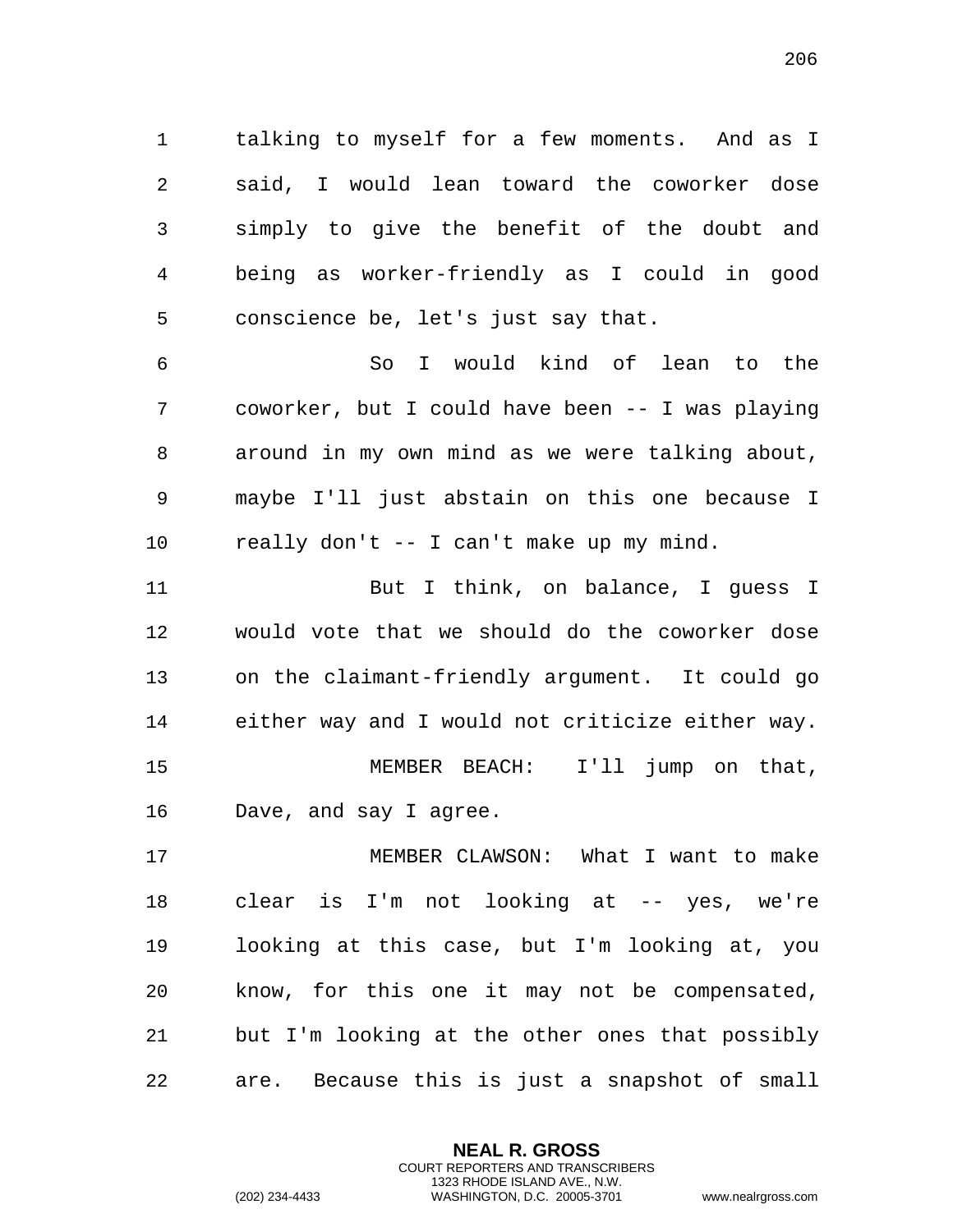pieces that we're even monitoring or checking.

 MR. CALHOUN: This is Grady. This is one of those cases where we may have to agree to disagree. I don't think that we're going to go change it just because a couple of people think that we should.

 Like you said, this is a professional opinion. I mean, we can take another look at it and see if there's something else that drives us the other way, but at this point I'm inclined to probably let it be as it is.

 MEMBER CLAWSON: So here's what I would suggest. Why don't we just kind of hold off on this until after our meeting in Santa Fe? And we'll reevaluate this one after that.

 MR. KATZ: Well, Brad, again, it doesn't make a difference whether you have a coworker model or not for this question.

 MEMBER CLAWSON: I'm not talking about the coworker model, I'm talking about the information from this site. And that'll be coming out in a report here shortly.

> **NEAL R. GROSS** COURT REPORTERS AND TRANSCRIBERS 1323 RHODE ISLAND AVE., N.W.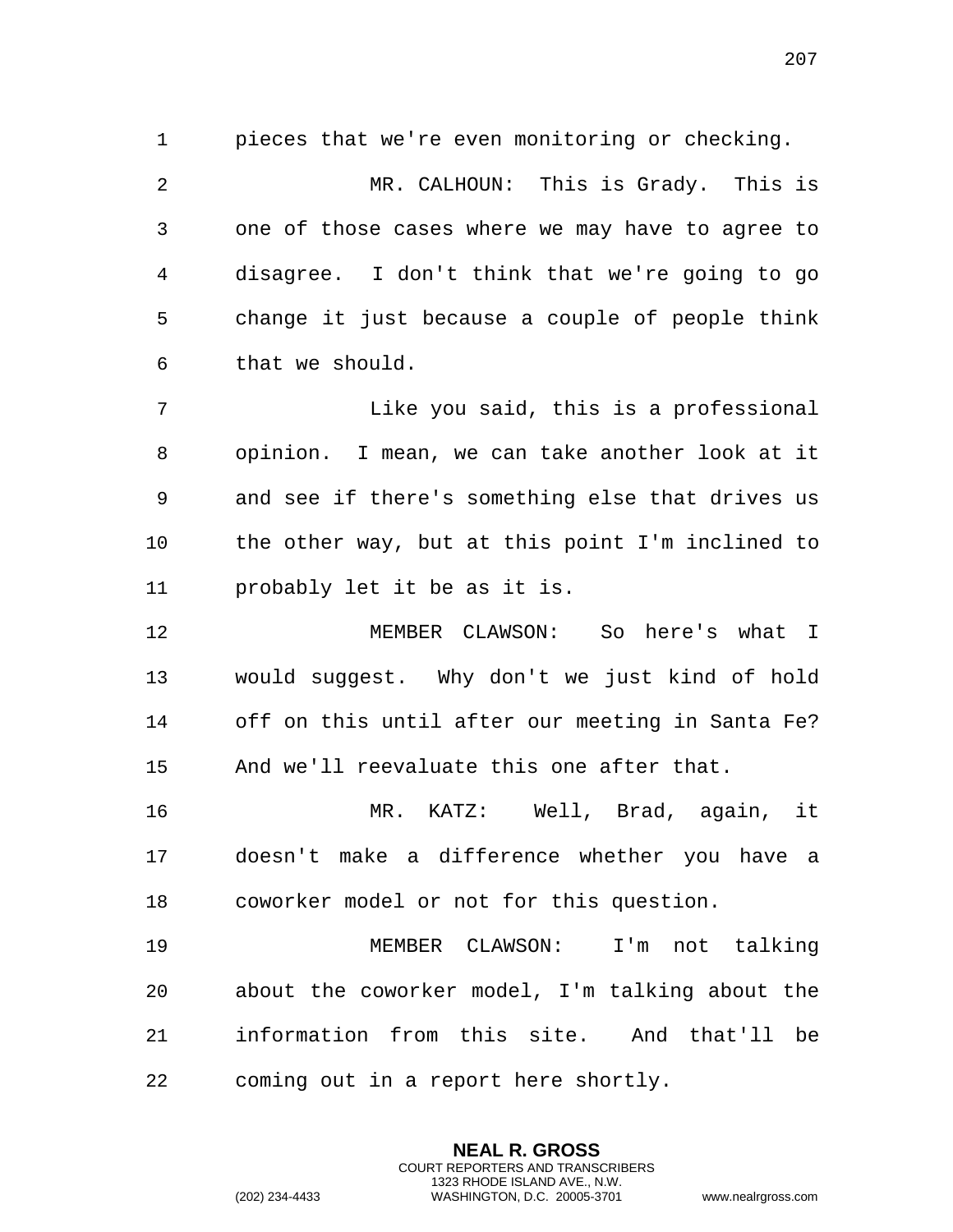I think, after that report comes out, I think we could reevaluate this one, especially with this time period right here. And I bet you we can probably change a little bit. CHAIR KOTELCHUCK: Okay. MEMBER CLAWSON: We'll wait until that report comes out and also too just set this aside and we'll agree to disagree right now and reevaluate it. CHAIR KOTELCHUCK: I look forward to the report. The report certainly will give me better context in which to try to make the best decision I can. MR. SIEBERT: This is Scott. Let me also clarify. I just looked at the coworker values versus the missed dose values that we've assigned. And they're basically the same. Coworker is right around 100 millirem for shallow and 120 were assigned for those specific years. CHAIR KOTELCHUCK: But I'm already -- certainly, as one person, I'm already convinced

> **NEAL R. GROSS** COURT REPORTERS AND TRANSCRIBERS 1323 RHODE ISLAND AVE., N.W.

(202) 234-4433 WASHINGTON, D.C. 20005-3701 www.nealrgross.com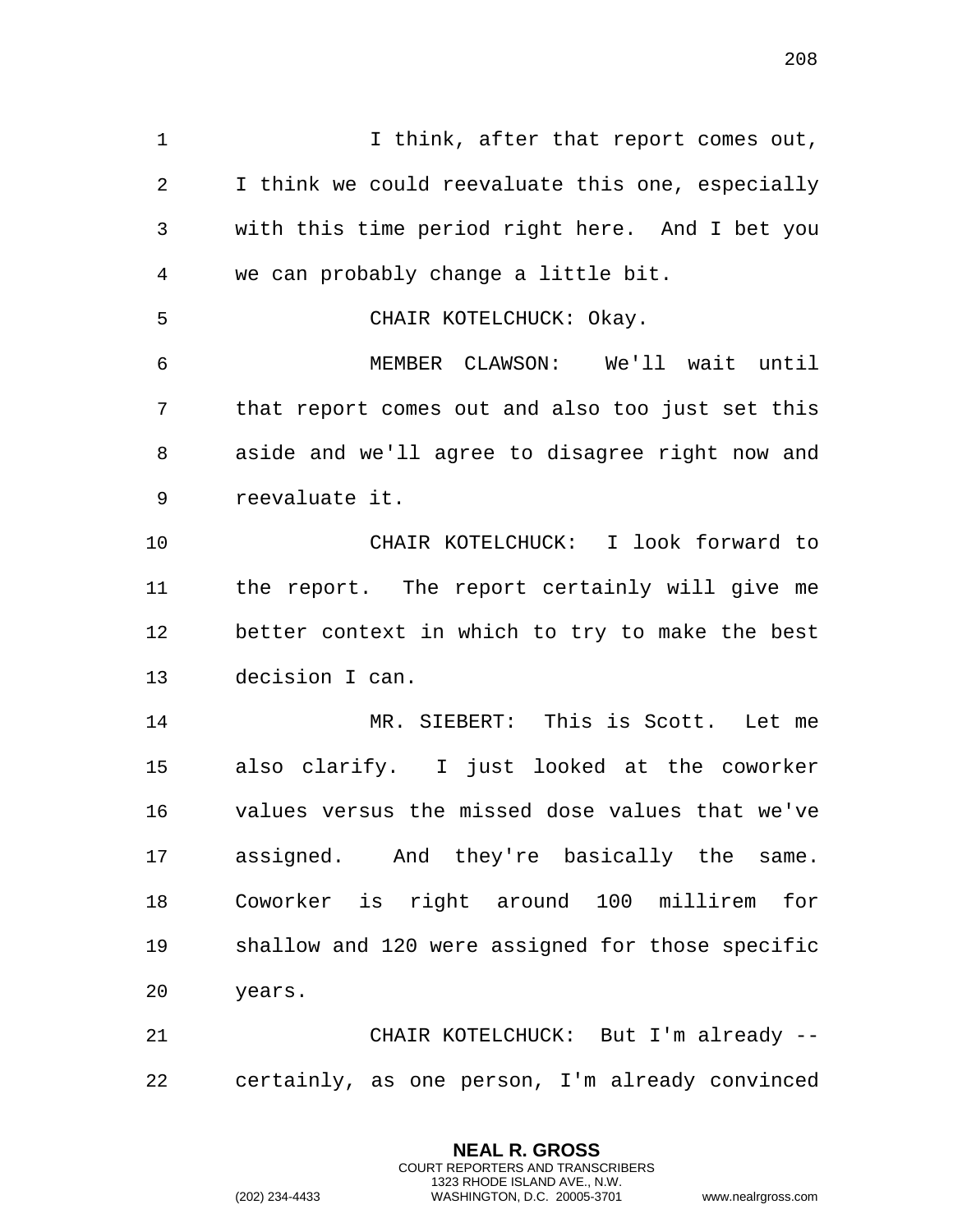it's not going to make much difference in this case. But it's the implication for other cases that makes me want to try to make the best decision I can here.

 MR. SIEBERT: Sure. I'm just pointing out those other cases would be the same way because it's the same missed dose and it's 8 the same coworker values that would be used.

 I'm just pointing it out for everybody. I'm okay with the decision. I'm just pointing that out, too.

 CHAIR KOTELCHUCK: Okay. Good. But I think we'll wait. I would like to wait for the report. Unless there's objection from other Subcommittee people, let's hold this off until the meeting after that report is released and we have a chance to read it.

 MR. BARTON: Scott, this is Bob. Can I ask a quick question? Did you just say that the coworker doses are lower than the missed doses?

> **NEAL R. GROSS** COURT REPORTERS AND TRANSCRIBERS 1323 RHODE ISLAND AVE., N.W.

CHAIR KOTELCHUCK: No.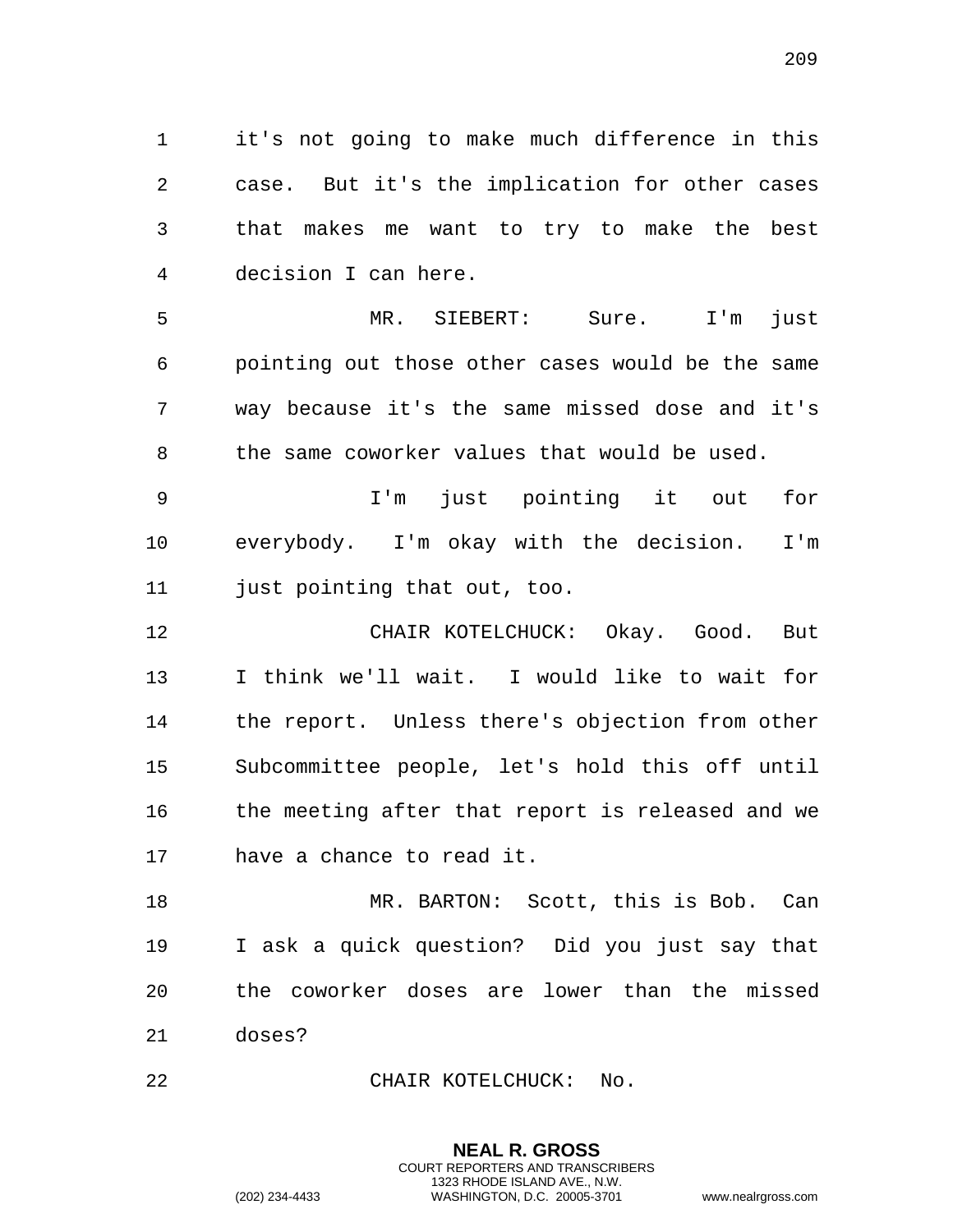MR. SIEBERT: They're in about the same range, 100 to 120. MR. BARTON: And 120 is the coworker dose? MR. SIEBERT: One hundred and twenty is what was assigned, and a little over 100 is what the coworker dose would be. MR. BARTON: Okay. And what was assigned was not just completely missed dose. It had some positive values in there? MR. SIEBERT: No, it's entirely missed dose. 13 MR. BARTON: Oh, okay. CHAIR KOTELCHUCK: Alright. Folks, that finishes -- for 19 to 21, that finishes the SRS Hanford file, if I'm not mistaken. Is that correct, Rose? 18 MS. GOGLIOTTI: Yes, you're correct. CHAIR KOTELCHUCK: So, we have basically the remaining DOE sites, which are almost all open, and then the Oak Ridge and GDP site file, which has a number that we have

> **NEAL R. GROSS** COURT REPORTERS AND TRANSCRIBERS 1323 RHODE ISLAND AVE., N.W.

(202) 234-4433 WASHINGTON, D.C. 20005-3701 www.nealrgross.com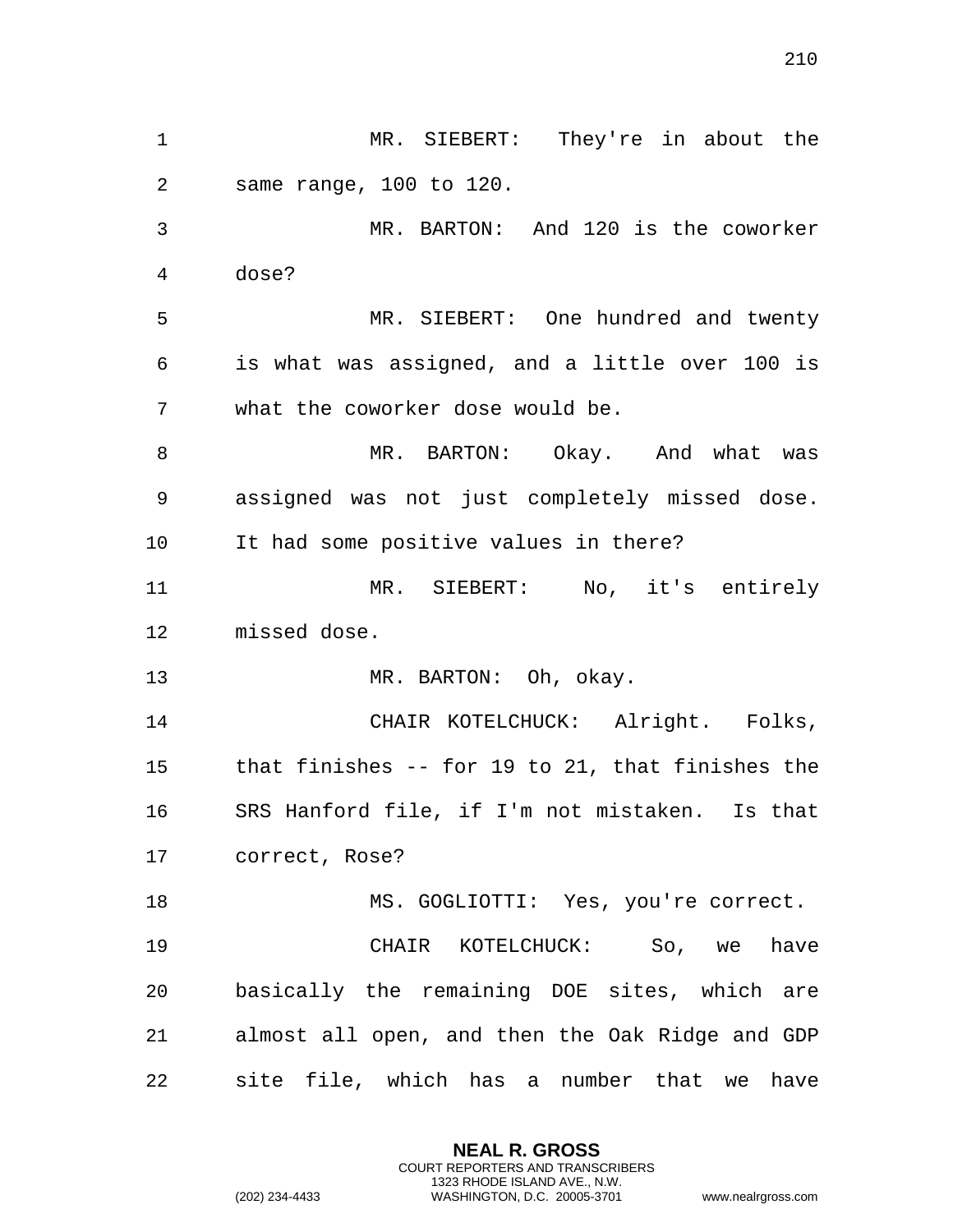discussed and a number remaining open.

 MS. GOGLIOTTI: The Oak Ridge sites, we've only discussed one and we went out of order on that particular case. CHAIR KOTELCHUCK: Oh, okay. Really? Okay. So, what is your pleasure, Rose, on this file, to go to next? 8 MS. GOGLIOTTI: My preference would be that we work through the Type 1 findings on the Oak Ridge site and the GDP cases. CHAIR KOTELCHUCK: Okay. How does that sound, folks? 13 MEMBER MUNN: Sure. CHAIR KOTELCHUCK: Alright. Good. It's always nice to come to Type [Category] 1. Okay. MEMBER CLAWSON: Let the good times roll. MS. GOGLIOTTI: Actually, almost all of the cases remaining are Type 1, so it should be easy. 22 CHAIR KOTELCHUCK: Okay.

> **NEAL R. GROSS** COURT REPORTERS AND TRANSCRIBERS 1323 RHODE ISLAND AVE., N.W.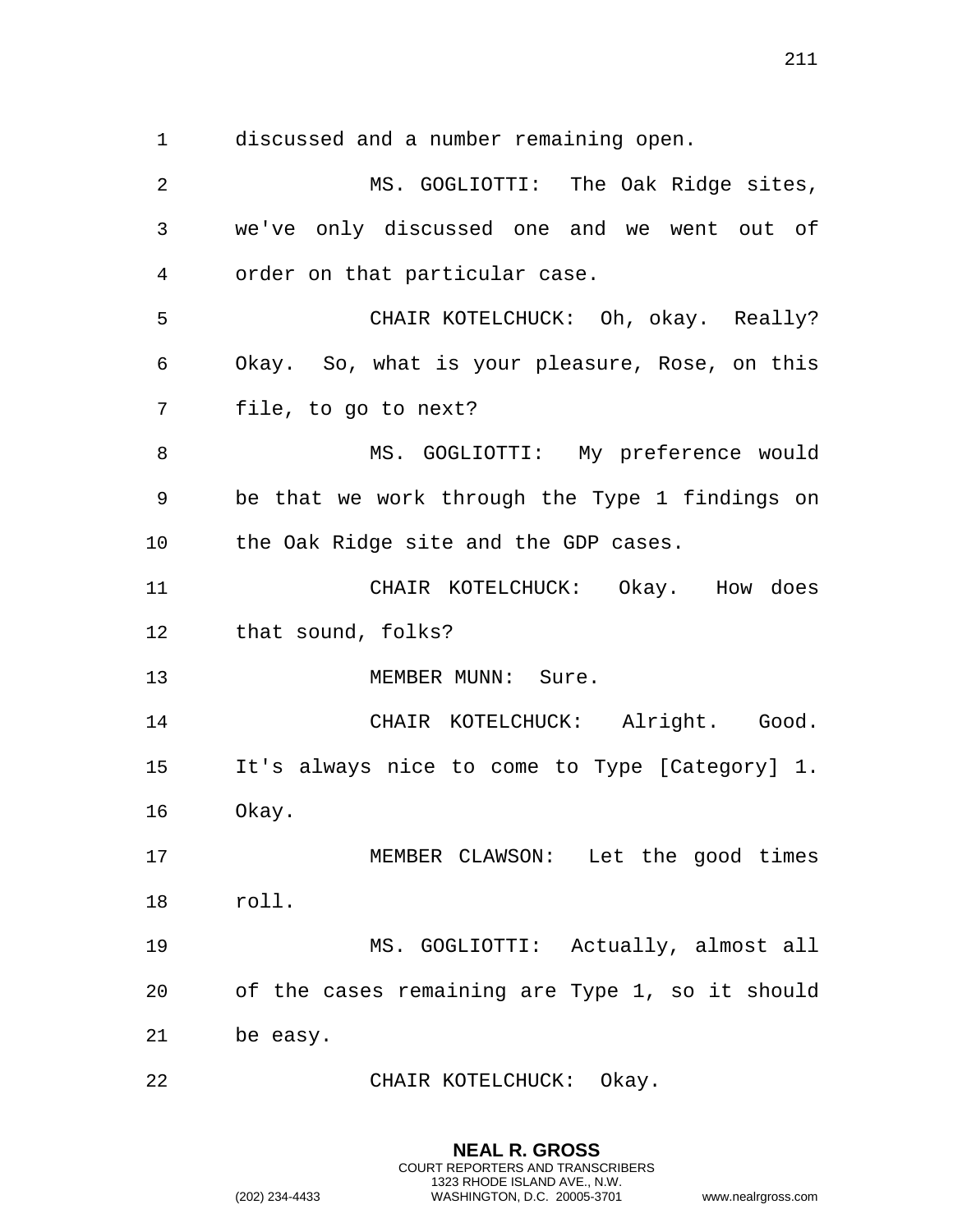MR. KATZ: Rose, you're faint to hear again. MS. GOGLIOTTI: Can you hear me now? MR. KATZ: Yeah, that's better. Thanks. CHAIR KOTELCHUCK: Good. Now, is this your Excel file? 8 MS. GOGLIOTTI: Yes. We use an Excel file for the Type 1 findings and then we switch to the BRS for the Type 2 findings, in general. CHAIR KOTELCHUCK: Got it. Okay, good, good. Alright. MS. GOGLIOTTI: Give me one second. Okay, can you see my screen? 15 MEMBER MUNN: Yes. MS. GOGLIOTTI: Okay. We'll start with 457.1, and that's Oak Ridge, all three facilities. CHAIR KOTELCHUCK: I can't hear. MS. GOGLIOTTI: 457.1. It's an Oak Ridge case. All three of the Oak Ridge facilities.

> **NEAL R. GROSS** COURT REPORTERS AND TRANSCRIBERS 1323 RHODE ISLAND AVE., N.W.

(202) 234-4433 WASHINGTON, D.C. 20005-3701 www.nealrgross.com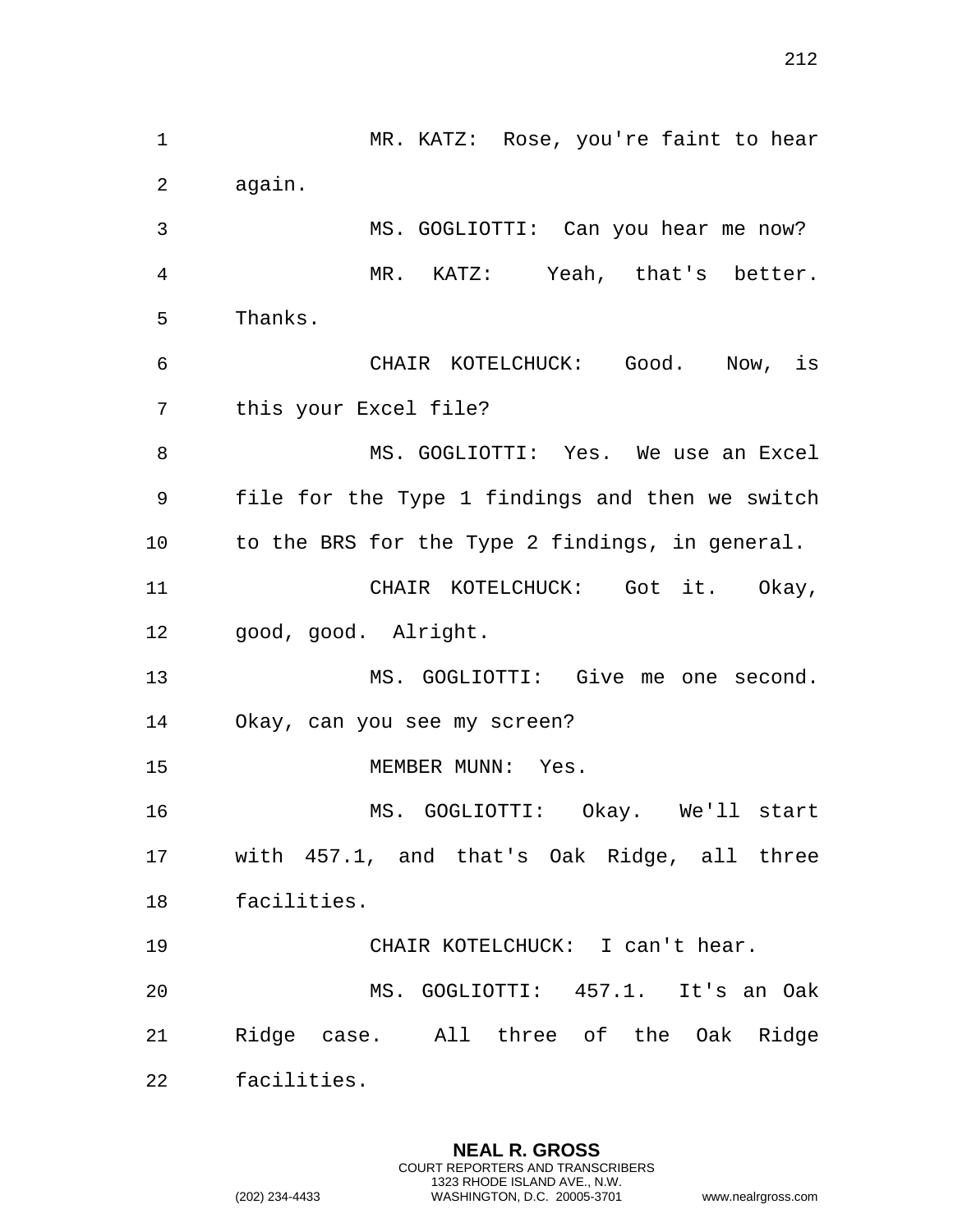And the finding states that NIOSH's assignment of ambient external dose is not consistent with other unmonitored dose in the case. And the resolution was NIOSH admits that the assignment of internal coworker dose was inconsistent with the assigned missed ambient external.

 However, it was assigned as an overestimate and that method of overestimation is not the current DR practice. So this was kind of a historical thing that they're no longer doing. The overestimate doesn't impact compensation, so based on that we recommend closure.

15 MEMBER MUNN: Agreed.

 CHAIR KOTELCHUCK: I'm in the Excel file which you sent us.

 MS. GOGLIOTTI: If you open the Excel file, and if you go into the "all findings" Tab, which is the second tab. And then in Column D, if you sort for the matrix, it should be Oak Ridge GDP.

> **NEAL R. GROSS** COURT REPORTERS AND TRANSCRIBERS 1323 RHODE ISLAND AVE., N.W.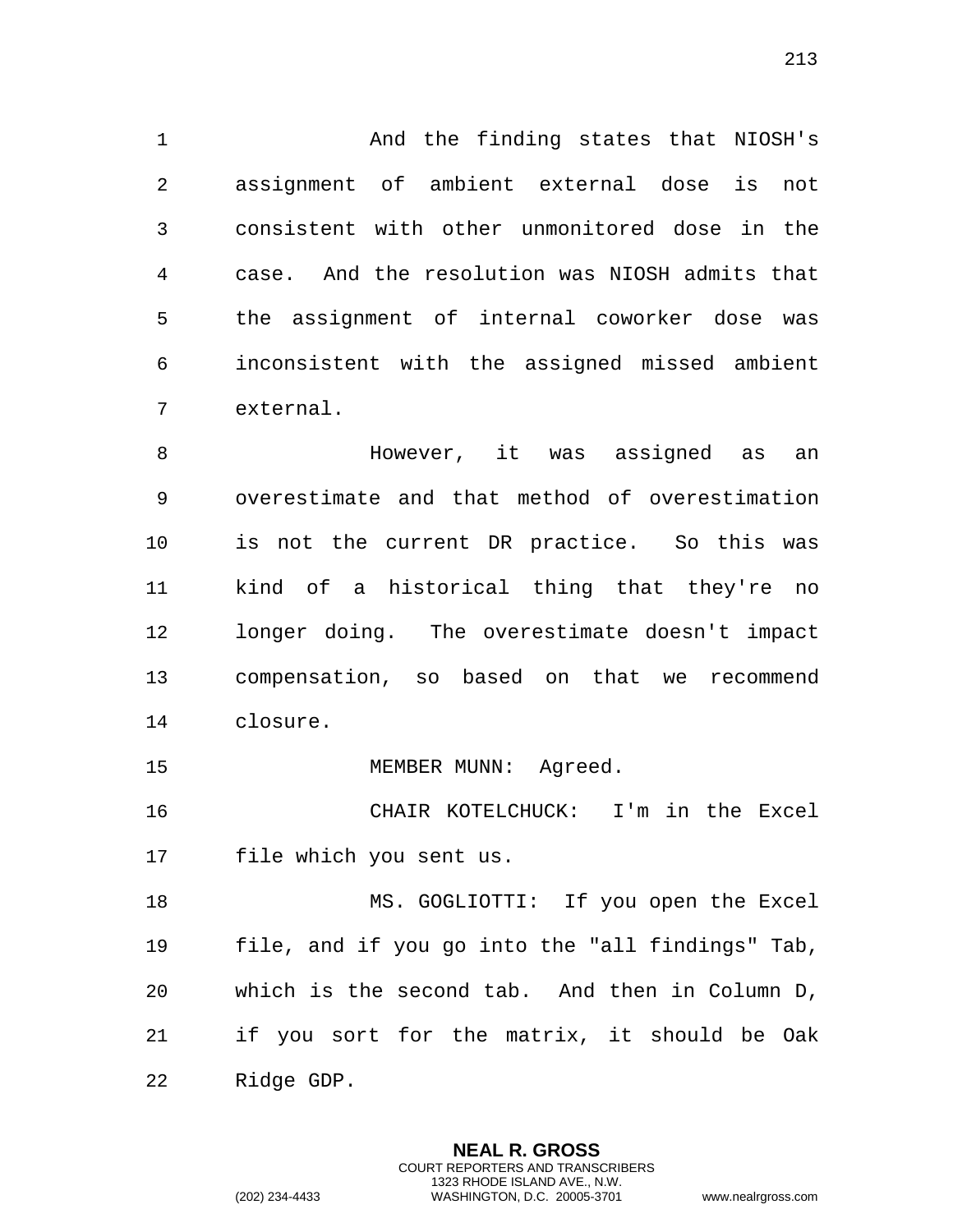CHAIR KOTELCHUCK: 458? MS. GOGLIOTTI: 457.1. And then you need to also sort row K for TIB-1 findings. CHAIR KOTELCHUCK: Right. But I don't see 457.1. This is what you sent us. Oh, all findings. No, my apologies, but I'm looking at that file. I just don't see 457.1. MS. GOGLIOTTI: That would be listed in Column E. CHAIR KOTELCHUCK: Column K we discussed. MS. GOGLIOTTI: K, yes. K should be sorted to Type 1 findings. CHAIR KOTELCHUCK: Okay, let's see. Only one. MS. GOGLIOTTI: And then you should be in the Oak Ridge and GDP matrix for Sets 19 through 21. MEMBER CLAWSON: What is the number on that again, Rose? MS. GOGLIOTTI: 457.1. And I do have mine up on your screen.

> **NEAL R. GROSS** COURT REPORTERS AND TRANSCRIBERS 1323 RHODE ISLAND AVE., N.W.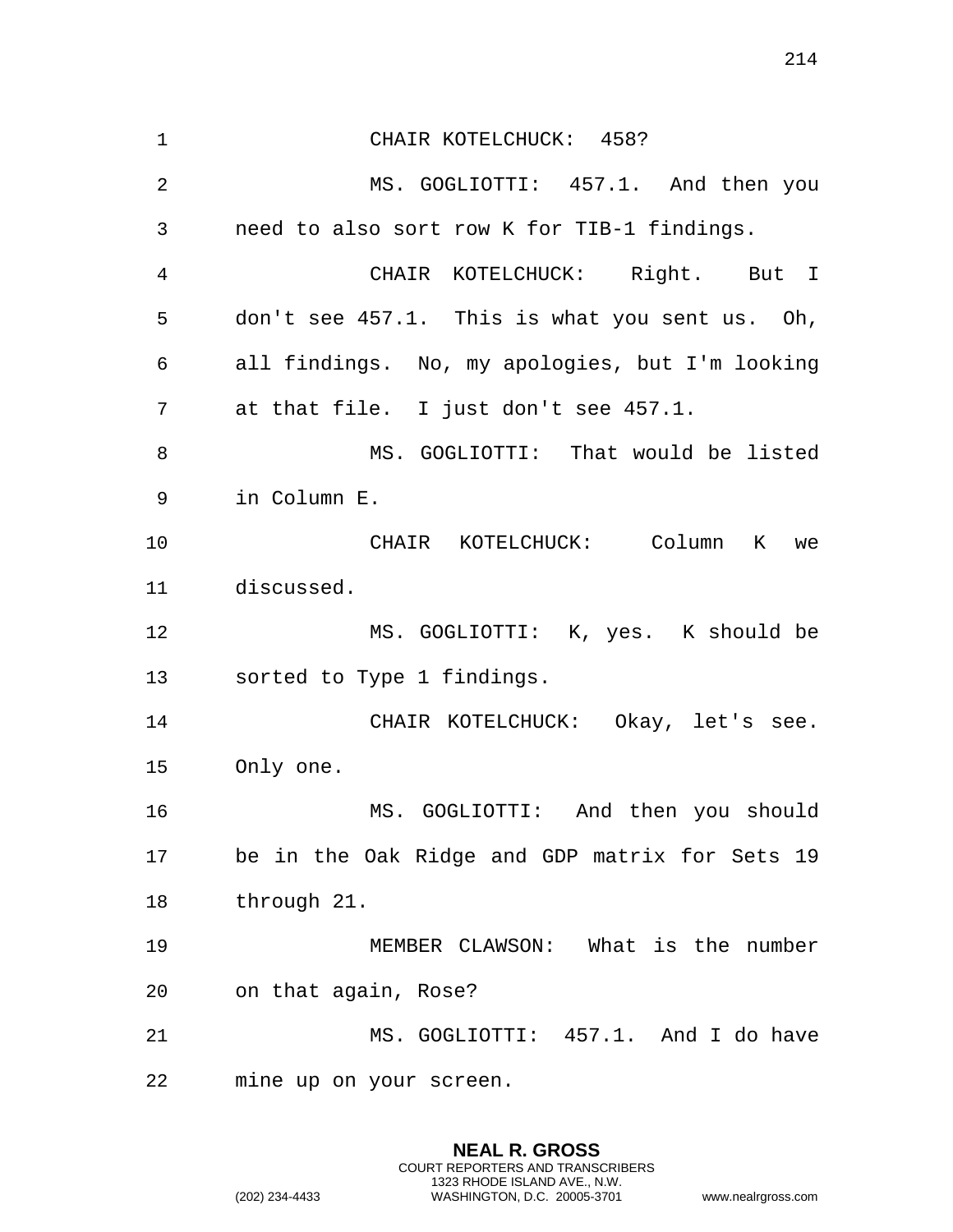CHAIR KOTELCHUCK: Okay, I'm working off of what you sent me. I haven't been able to get on the screen all day. I tried a few times. Well, that being the case, let's continue on and I will simply follow on audio. I don't quite understand why. Maybe I'll pick things up later. 8 But would somebody, again, if I may ask the senior person, Wanda, would you be willing to chair for this section of the discussion? And I'll follow as best I can. MEMBER MUNN: Sure. For what it's worth, I'll be glad to listen to what our fearless leader there is telling us. As long as you have it on the screen, I've got it, Rose. CHAIR KOTELCHUCK: Okay, great. 17 MR. SIEBERT: This is Scott. Before we move off of 457.1, since we agree nothing was wrong, it was an overestimate and determined to be an overestimate on purpose, could that -- MS. GOGLIOTTI: You admitted that it

was inconsistent with your other assumptions.

**NEAL R. GROSS** COURT REPORTERS AND TRANSCRIBERS 1323 RHODE ISLAND AVE., N.W.

(202) 234-4433 WASHINGTON, D.C. 20005-3701 www.nealrgross.com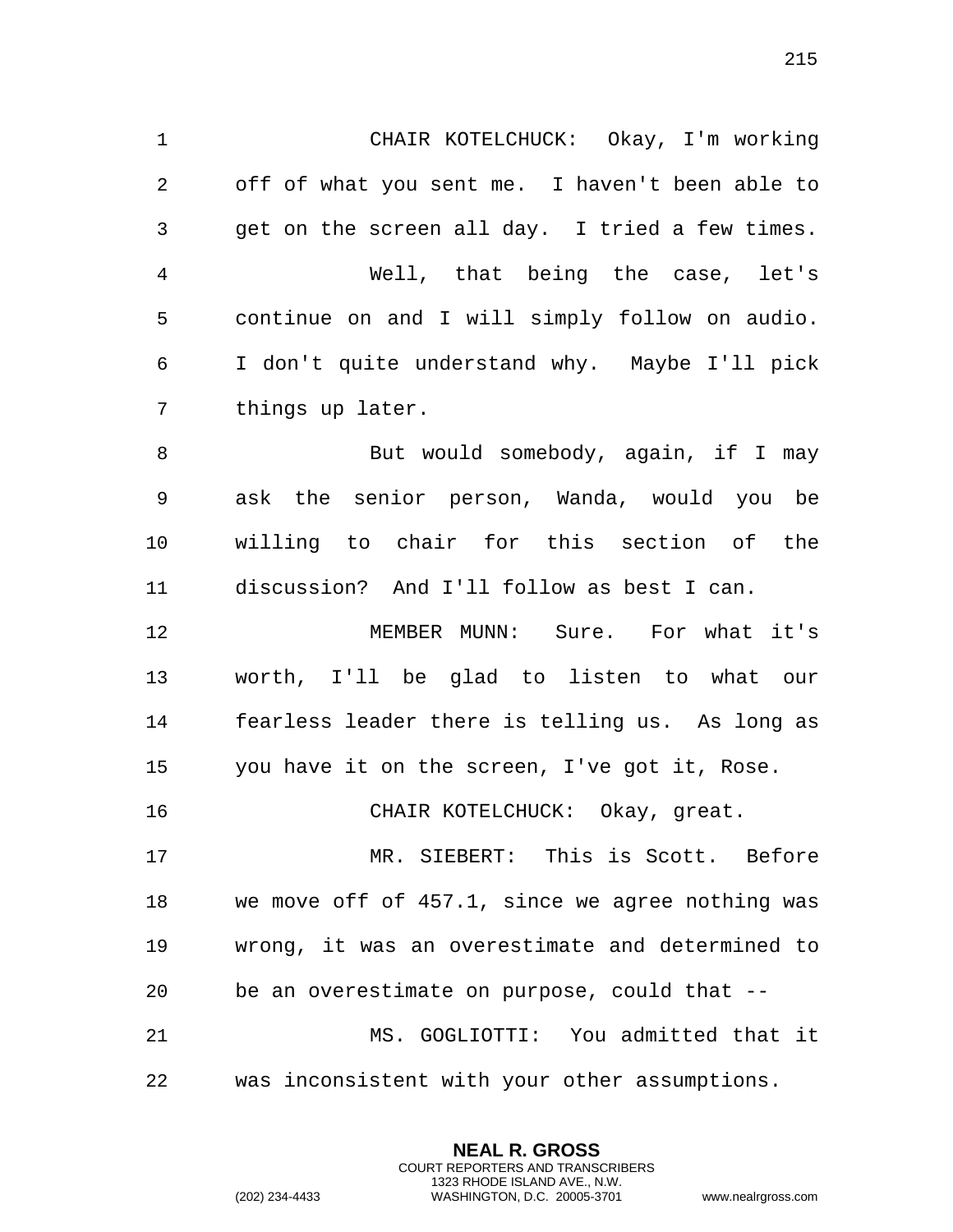MR. SIEBERT: Well, it can be inconsistent and yet that doesn't mean it's wrong if it's used as an overestimate. I could use something as a best estimate and an overestimate and those will be consistent.

 We're not saying that inconsistent is wrong. In a non-compensable case we can overestimate any specific portion of the case.

 MS. GOGLIOTTI: I do agree, but since then you have actually dropped that process.

 MR. SIEBERT: Yeah, but it has nothing to do with the fact that we did it at the time and it was an entirely acceptable way of doing claims.

 MEMBER MUNN: Yes, it was, as a matter of fact, a preferred one in order to move to the activities.

18 CHAIR KOTELCHUCK: Yes, I agree. MEMBER MUNN: So this brings us to the question of, is this then, by our current standards, a finding? And I guess I'd have to say I think probably it was because of the

> **NEAL R. GROSS** COURT REPORTERS AND TRANSCRIBERS 1323 RHODE ISLAND AVE., N.W.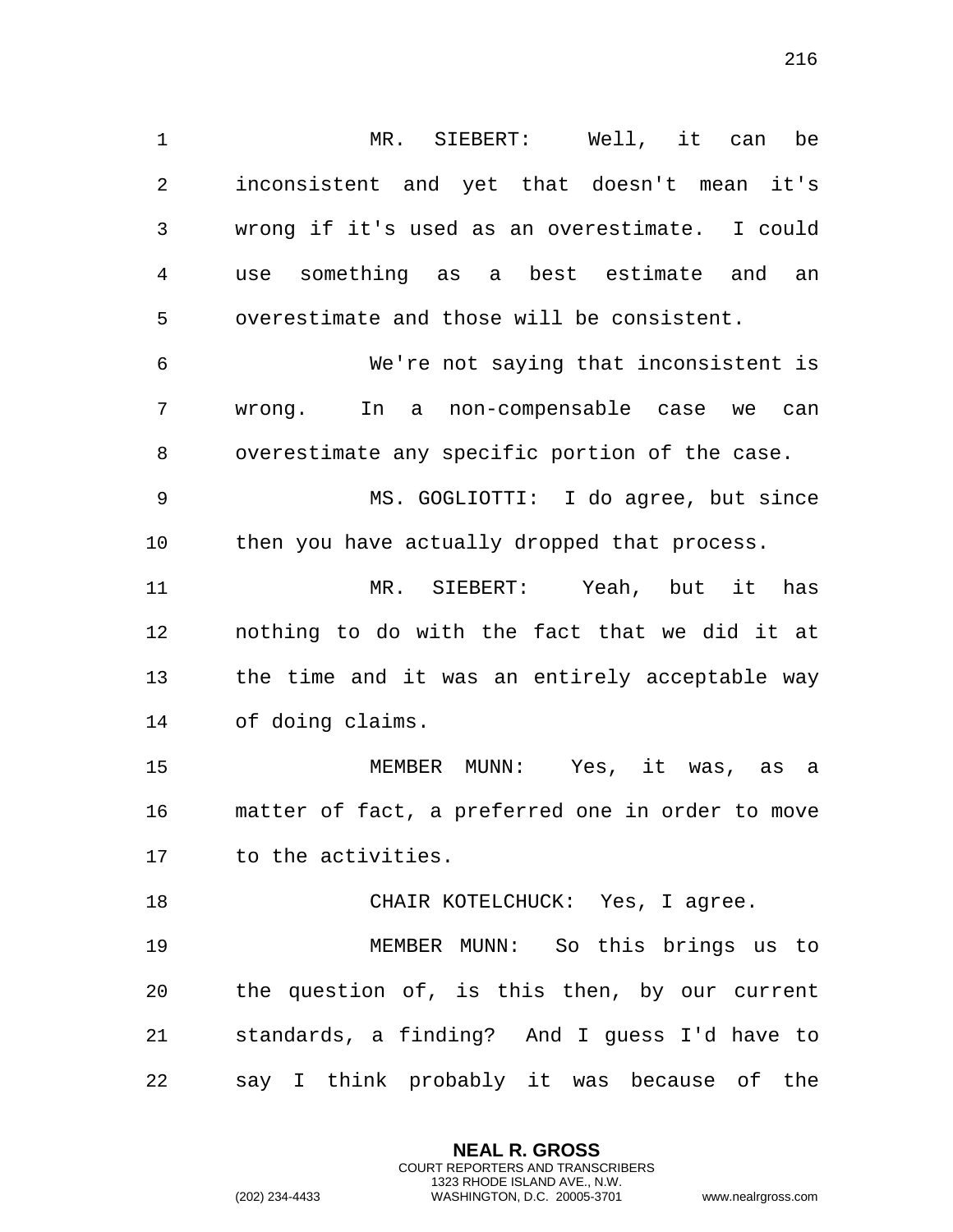timing. But it's all timing. And it depends on how you want to parse it.

 I would just simply recommend that I would accept closure and just close it, but if there's other feelings with that regard then now is the time.

 MR. KATZ: Well, so the only question is -- I think we're agreed on closing it. I think the question is do we close it as a finding or an observation? I'm arguing that it's an observation.

 CHAIR KOTELCHUCK: And I think it's an observation in that it was proper to do what was done at that time. It was an overestimate.

15 MEMBER MUNN: Okay.

 CHAIR KOTELCHUCK: A lot of different ways you can overestimate.

 MEMBER MUNN: Any contrary opinion? If not, then the ayes have it and it's changed to an observation and closed.

21 CHAIR KOTELCHUCK: Okay.

MEMBER MUNN: Go ahead, Rose. 457.2.

**NEAL R. GROSS** COURT REPORTERS AND TRANSCRIBERS 1323 RHODE ISLAND AVE., N.W.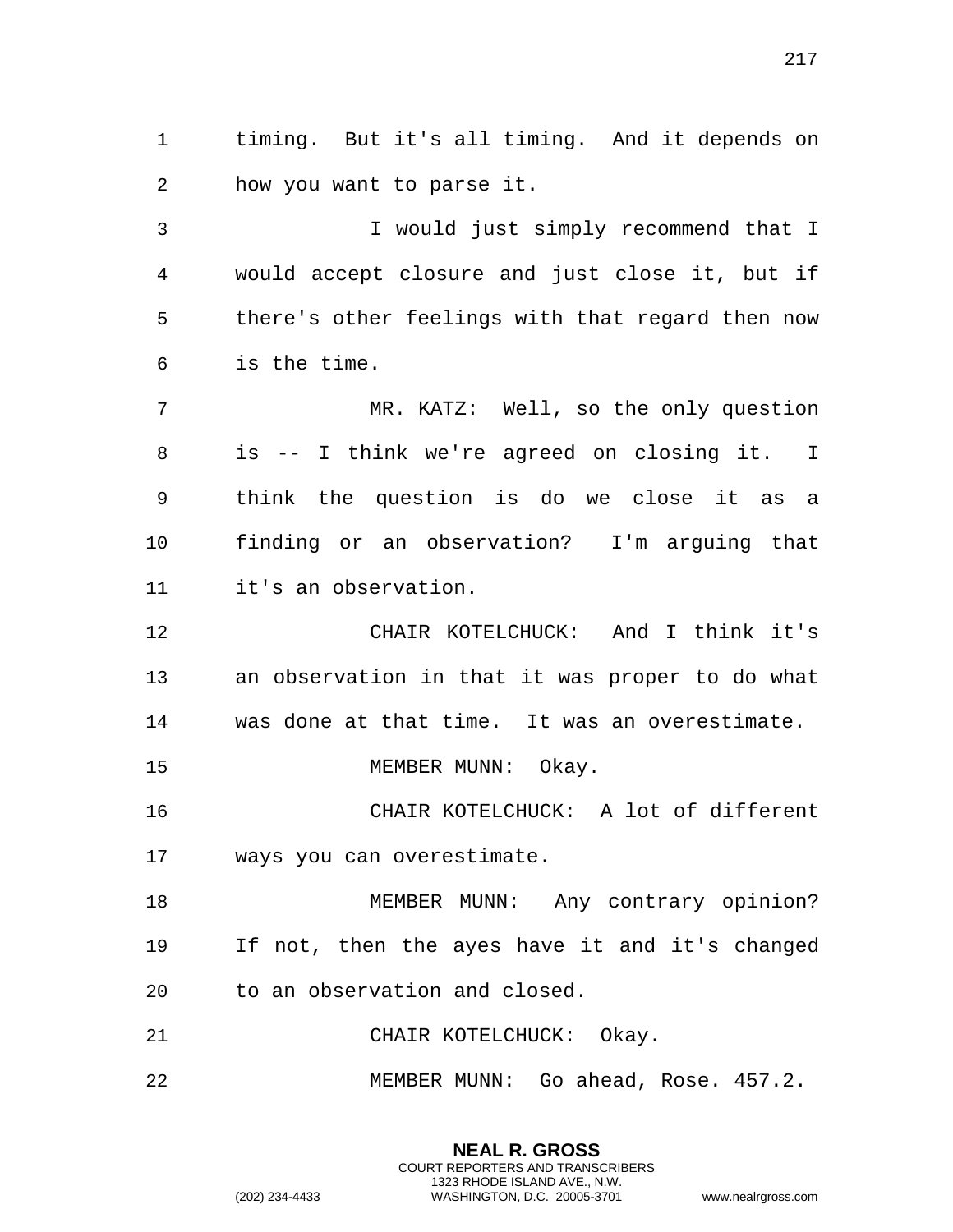1 MS. GOGLIOTTI: The next one, same case, Oak Ridge cases again. NIOSH assigned 1989 dose using the 1990 value. And that does agree with us. They assigned the 1999 dose using the 1990 value. It was a transcription error while comparing the three sites. When they corrected it, the PoC went from 36.88 to 36.7. So it actually did go down. It doesn't impact compensation, though, so we would recommend closure. 11 MEMBER MUNN: Any comments? 12 MEMBER CLAWSON: No. 13 MEMBER BEACH: None here. MR. KATZ: So that's a QA problem. MEMBER MUNN: It is. Yes. Put it in the QA column and close it. CHAIR KOTELCHUCK: Good. A little louder, please.

MS. GOGLIOTTI: Sorry, my computer is

- (Simultaneous speaking.)
- MR. KATZ: Absolutely.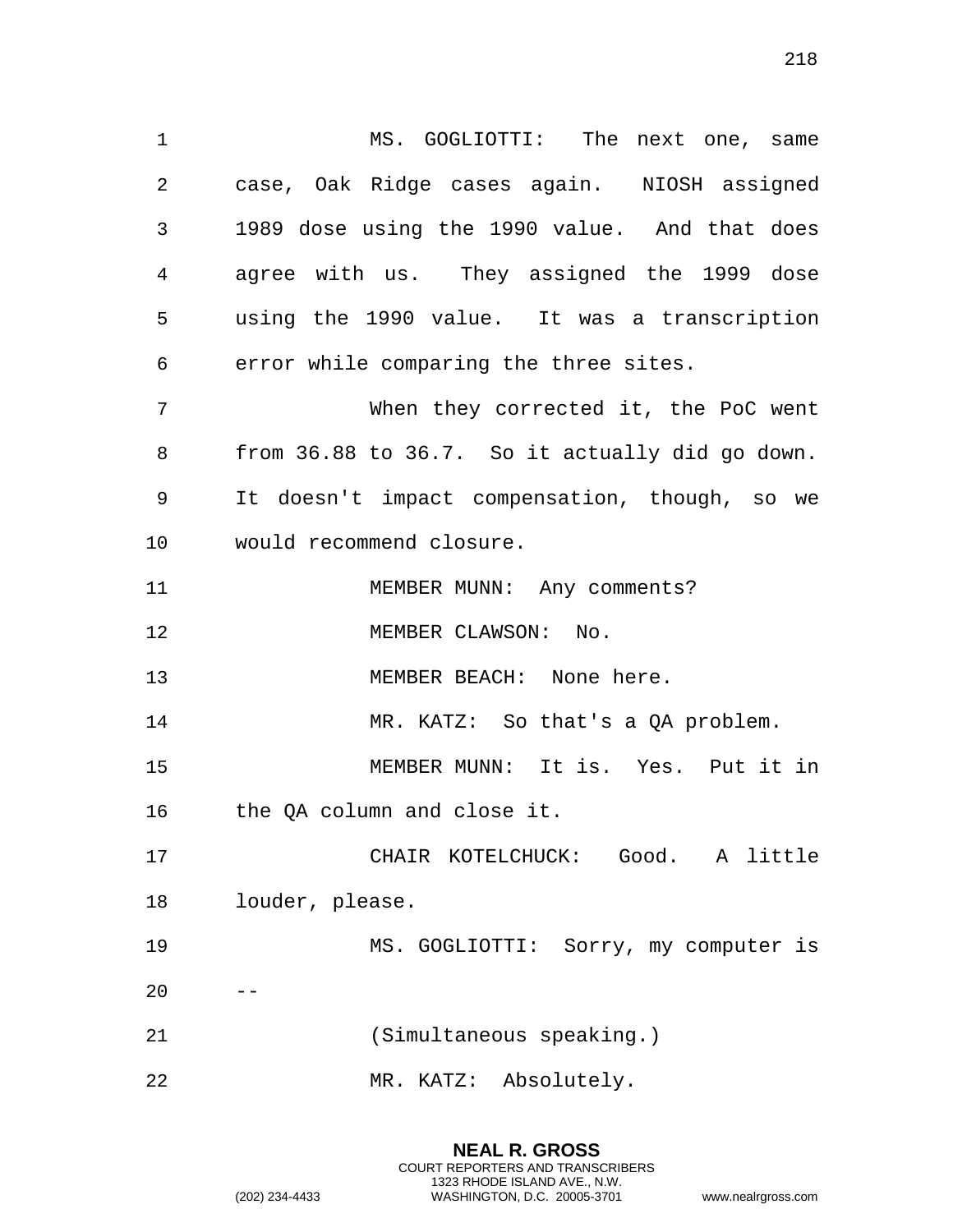MEMBER CLAWSON: Especially when it's talking to my computer. MS. GOGLIOTTI: Okay, it looks like the next one here is the Oak Ridge Gaseous Diffusion Plant and Y-12. The finding number is 455.1. And the finding states that NIOSH used the incorrect number of missed doses for skin cancers. NIOSH did agree that the assignment of additional shallow missed dose was inappropriate but it does not impact the compensation decision. So based on that, we recommend closure. MEMBER MUNN: Sounds like another QA to me. And closure. Any questions? CHAIR KOTELCHUCK: Yes. Sounds good. That was what number? What case? 18 MS. GOGLIOTTI: 455.1. CHAIR KOTELCHUCK: Okay, thank you. MS. GOGLIOTTI: Okay, the next one is 490.1. And this is a K-25 and X-10 case. 22 And the finding states that there was

> **NEAL R. GROSS** COURT REPORTERS AND TRANSCRIBERS 1323 RHODE ISLAND AVE., N.W.

(202) 234-4433 WASHINGTON, D.C. 20005-3701 www.nealrgross.com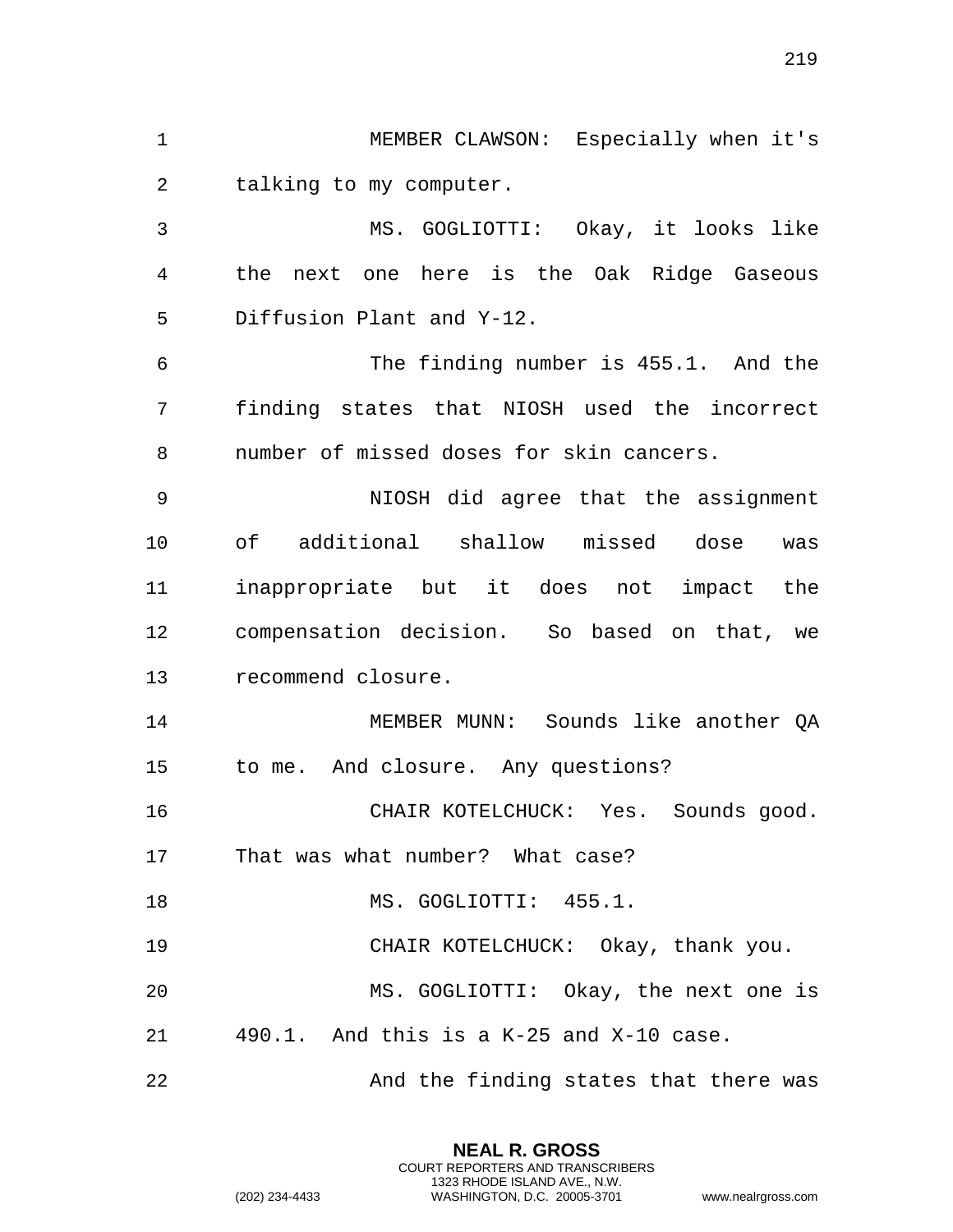an excess in omission in assigned medical X-ray doses. And NIOSH did agree that X-rays were not correctly assigned for the years '73, '80, '83, and '85. The IREP runs were updated making this change. The PoC did go up but very modestly. Based on that we recommend closure.

 MEMBER MUNN: Same response as 455.1, I believe. It appears to be another QA correctly addressed now. Closure is recommended. Any objections?

11 MEMBER BEACH: No.

12 MEMBER CLAWSON: No.

13 MEMBER MUNN: Okay.

 MS. GOGLIOTTI: The next one from the same case, 490.2. It says that NIOSH did not assign Pu prostate dose for 2009.

 And NIOSH did agree the OTIB-49 dose of Pu in 2009 was inadvertently left out of IREP when copying and pasting. The inclusion did not impact the overall dose -- or the overall compensation decision, sorry.

MEMBER MUNN: Same response unless

**NEAL R. GROSS** COURT REPORTERS AND TRANSCRIBERS 1323 RHODE ISLAND AVE., N.W.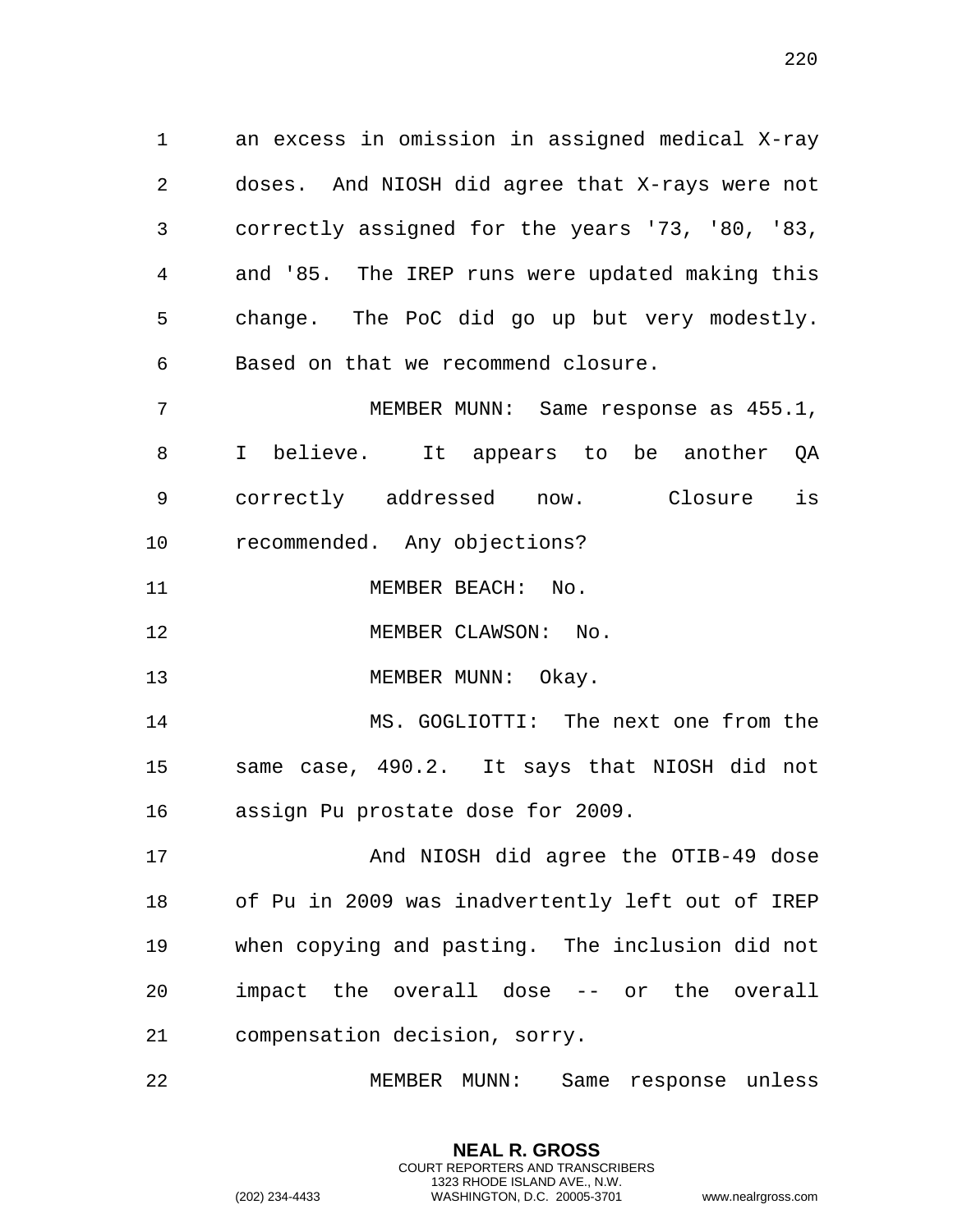someone objects.

| 2  | MR. SIEBERT: This is Scott. I don't              |
|----|--------------------------------------------------|
| 3  | object. I just want to let you know that now our |
| 4  | process is we insert these into the tool and it  |
| 5  | would automatically do the pasting into IREP for |
| 6  | us. So these kind of cut and paste issues are a  |
| 7  | thing of the past, from this point of view.      |
| 8  | Which we appreciate<br>MEMBER MUNN:              |
| 9  | greatly, believe me.                             |
| 10 | MEMBER BEACH: Good to know.                      |
| 11 | MEMBER MUNN: I suspect that the                  |
| 12 | reconstructors appreciate it greatly, too.       |
| 13 | MR. SIEBERT: Very much so.                       |
| 14 | MEMBER MUNN: Next we are 494.2.                  |
| 15 | MS. GOGLIOTTI: Well, we just did                 |
| 16 | 494, so the next one is Tab 500, Observation 2.  |
| 17 | And this is a Y-12 and K-25 case. Let's see,     |
| 18 | PROC-60 recommends the environmental geometric   |
| 19 | mean dose of 13 microrem per hour obtained from  |
| 20 | Table B-7. The DR correctly used this value in   |
| 21 | this case. However, in Table B-7 only the total  |
| 22 | dose of 21 microrem per hour is listed.<br>And   |

**NEAL R. GROSS** COURT REPORTERS AND TRANSCRIBERS 1323 RHODE ISLAND AVE., N.W.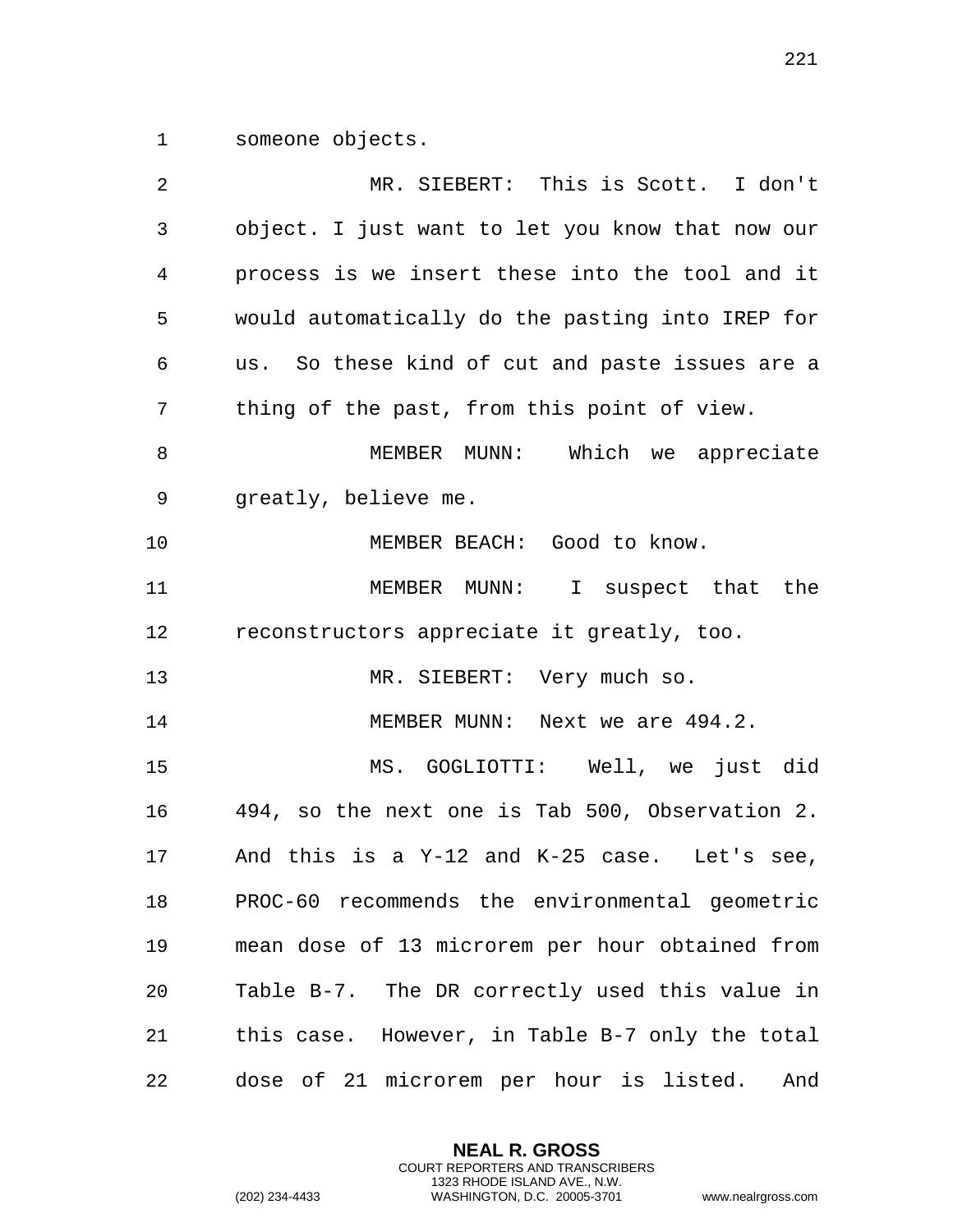this difference in the TBD could result in inconsistencies in future cases. And so we just recommend NIOSH modify this to prevent future inconsistencies. MEMBER MUNN: Well, am I correct in stating that the current version is always the one used, and therefore this would resolve itself, is that correct? MS. GOGLIOTTI: Well, there's PROC-60 and then there's the TBD. MEMBER MUNN: Okay, same table, yeah. Would we not always use the new TBD? And does the new table correspond with PROC-60? MR. CALHOUN: Yes, we always use the most current TBD. MEMBER MUNN: And does it currently - MS. GOGLIOTTI: Would you use that instead of more recent procedures? MR. CALHOUN: I'm not sure I understand that question. MR. SIEBERT: Let me be clear here.

> **NEAL R. GROSS** COURT REPORTERS AND TRANSCRIBERS 1323 RHODE ISLAND AVE., N.W.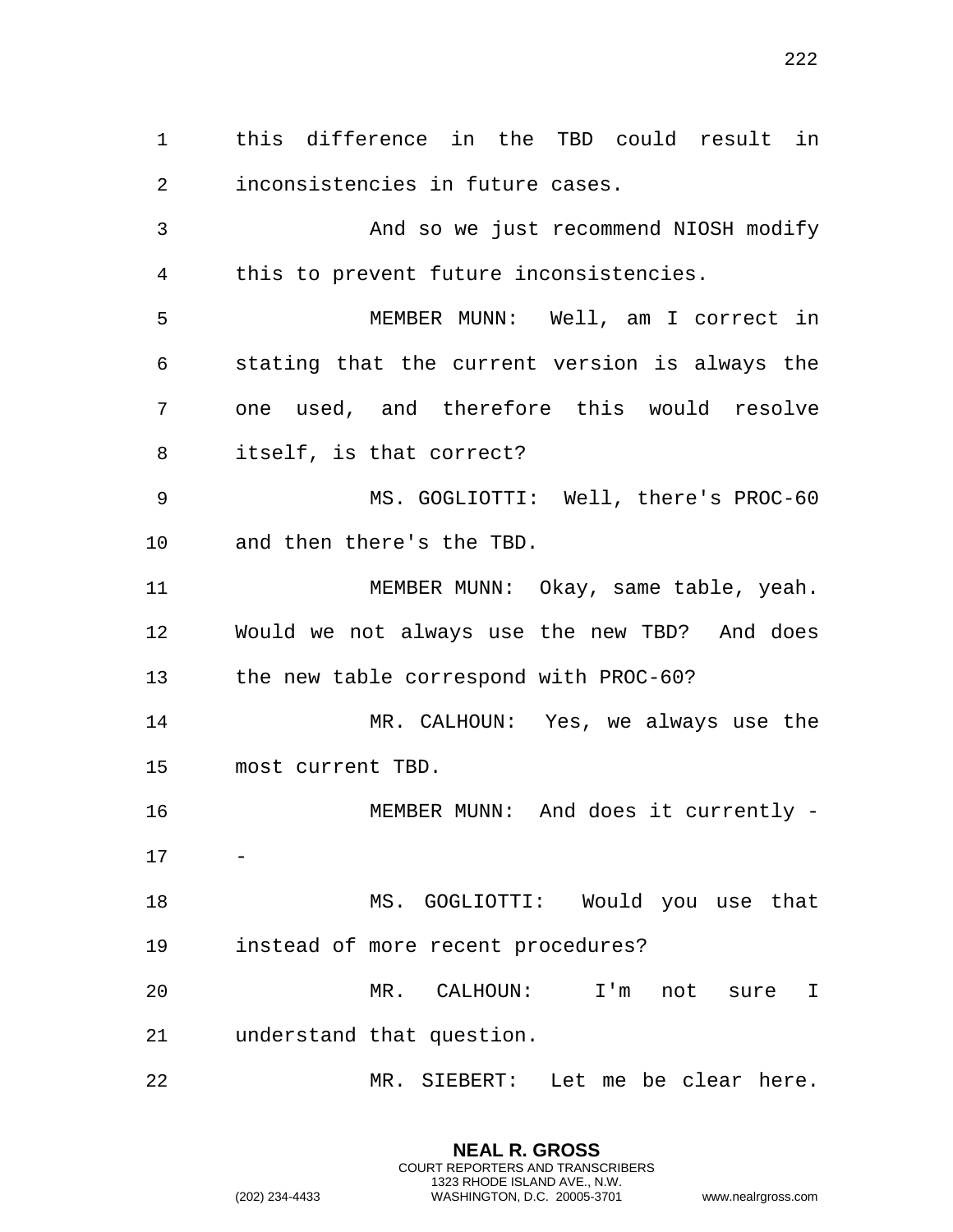The TBD is not incorrect, it's just not specific as to what to do with the value that it lists. And Procedure-60 does give us specific information as to how to apply it. So, the documentation, whereas perhaps it could be clearer, is not inaccurate.

 MS. GOGLIOTTI: Yes, and it could just lead to inconsistencies in the future, which is why we pointed it out and it is an observation.

 MEMBER MUNN: So we're talking about a difference in 13 microrem and 21 microrem, right?

MS. GOGLIOTTI: Correct.

 MEMBER MUNN: Okay. But the process -- the protocol is clear in the minds of the dose reconstructors now? PROC-60 tells them how 18 to apply the information that exists in both the TBD and in the procedure itself, right?

 MR. SIEBERT: Yeah, the dose reconstructors know what to do as well as the correct dose is in the tool. So as long as they

> **NEAL R. GROSS** COURT REPORTERS AND TRANSCRIBERS 1323 RHODE ISLAND AVE., N.W.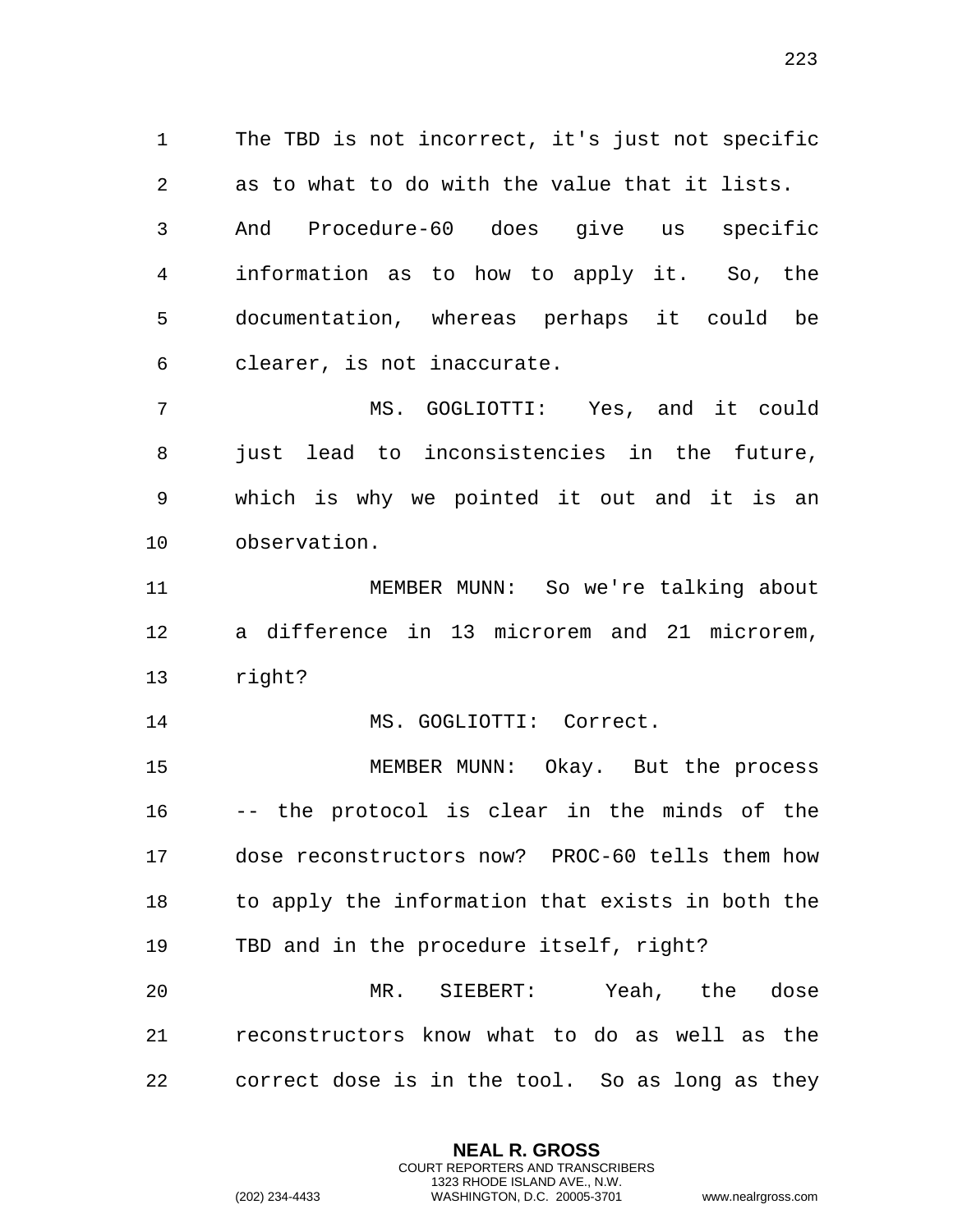pick the right years for ambient it's going to be correct.

 MEMBER MUNN: Okay. So the tool itself is what we rely on. I see that as acceptable and closed. Is that amenable with all? The presence of the tool makes a big difference, is what I'm hearing.

8 CHAIR KOTELCHUCK: Okay.

 MEMBER MUNN: The presence of the tool assures us that this will not recur.

CHAIR KOTELCHUCK: Yeah.

12 MEMBER BEACH: I agree.

MEMBER MUNN: Alright. Close it.

 MS. GOGLIOTTI: Okay. The next one is from the same case, Tab 500, Finding 1. And the finding states that NIOSH applied the incorrect X-ray dose uncertainty factor for the year 1961.

 NIOSH agrees. This is a copy and paste error and it's correct in the calculation workbook. So based on that, we would recommend closure. It's just another QA issue.

> **NEAL R. GROSS** COURT REPORTERS AND TRANSCRIBERS 1323 RHODE ISLAND AVE., N.W.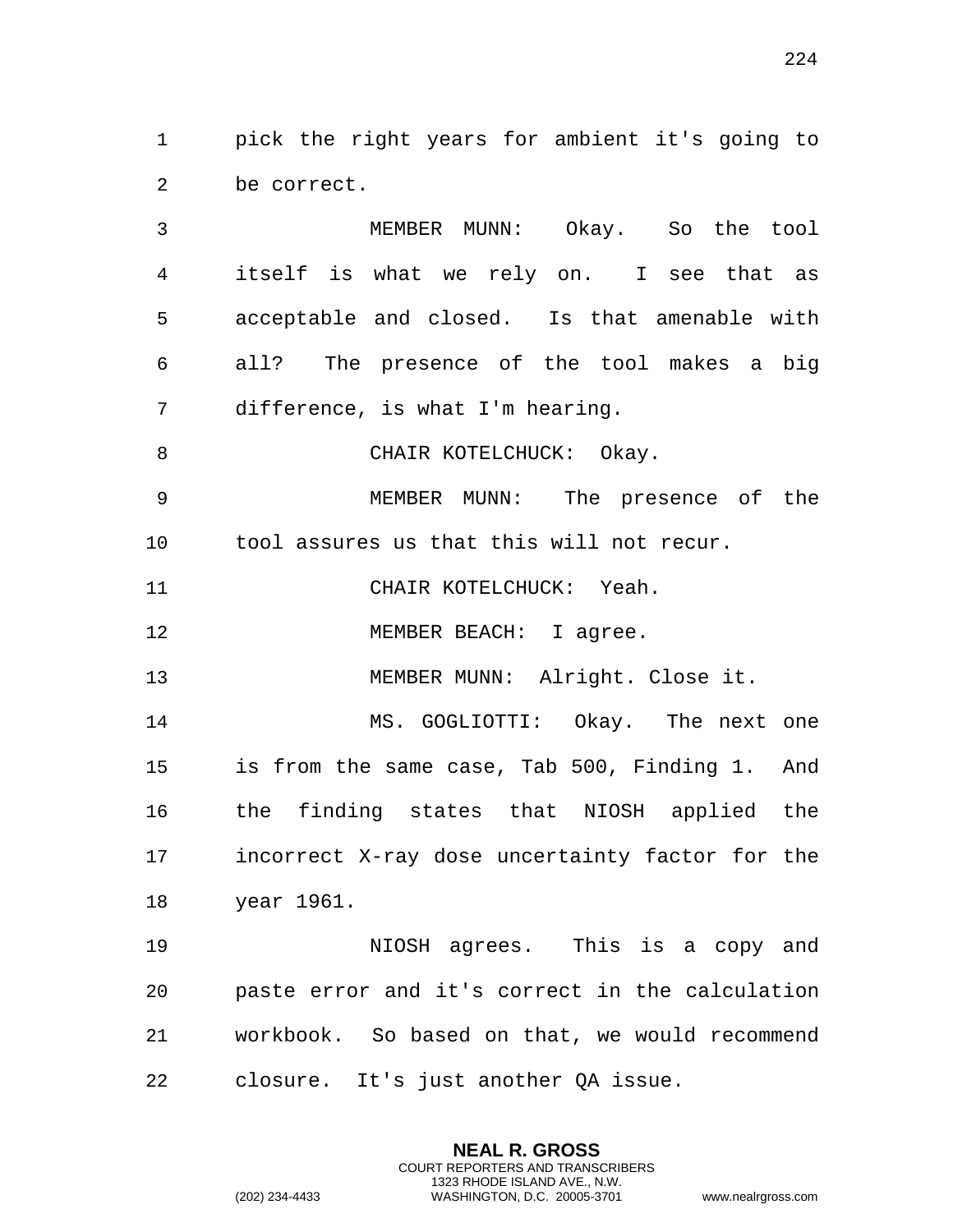1 MEMBER MUNN: Yes. MEMBER BEACH: Agreed. CHAIR KOTELCHUCK: Okay. MEMBER MUNN: Isn't it nice to be able to do that at the time? MS. GOGLIOTTI: Yes. 7 MEMBER MUNN: Very nice. MS. GOGLIOTTI: Well, I still go back and update everything in the BRS, but this helps me quite a bit. MEMBER MUNN: Yes, really nice to just be able to do that. MS. GOGLIOTTI: Okay, the next one is 459, Observation 1. And this is a Paducah case. For this particular case, we thought it was a little bit difficult to determine what should have been done for occupational medical dose, whether it should be assigned or not. In this particular case, the TBD says that everyone received X-rays. However, in the CATI report the worker reports not having examinations. So no examinations were assigned.

> **NEAL R. GROSS** COURT REPORTERS AND TRANSCRIBERS 1323 RHODE ISLAND AVE., N.W.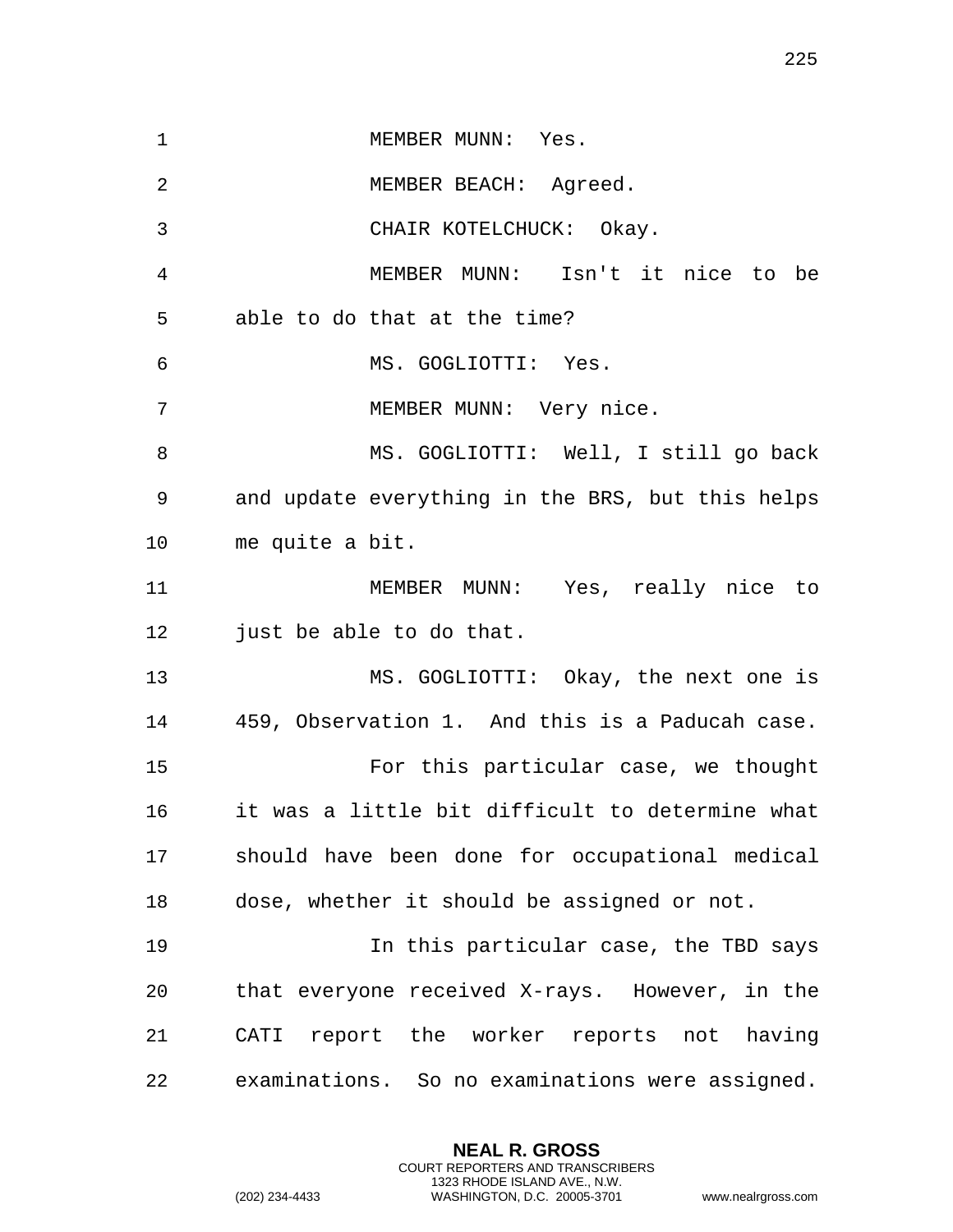But had the worker not said anything this dose would have been assigned. So it was just an interesting thought problem for us that we thought was important to point out.

 MEMBER MUNN: Yeah, it is. That's something you don't run across very often. I can see no reason why we shouldn't accept that closure suggestion for this observation. Anyone else?

CHAIR KOTELCHUCK: That's fine.

11 MEMBER BEACH: I agree.

12 MEMBER CLAWSON: Agree.

 MS. GOGLIOTTI: Okay. Also another Paducah case, Tab 460, Observation 1. We've seen this one dozens of times and we're going to see it until we finish out the 21st set.

 NIOSH used a Weibull distribution. We had not previously discussed it so we were asked to make it an observation until we had discussed it. We have since discussed it at length and we are okay with using it. So we recommend closure.

> **NEAL R. GROSS** COURT REPORTERS AND TRANSCRIBERS 1323 RHODE ISLAND AVE., N.W.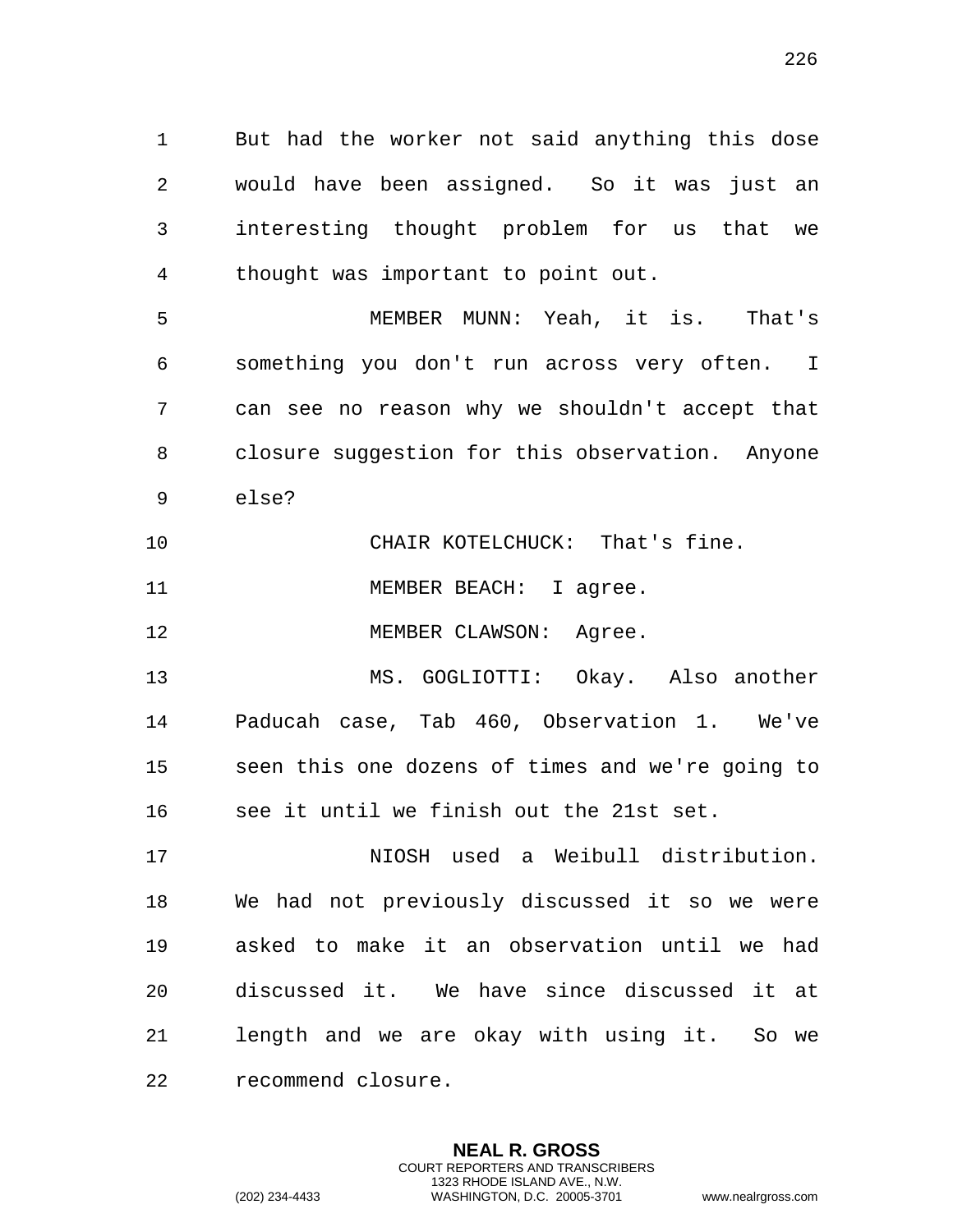1 MEMBER CLAWSON: Sounds good. MEMBER BEACH: Agreed. CHAIR KOTELCHUCK: Yes, absolutely. By the way, I finally got onto -- I got into the Excel. MEMBER MUNN: Here's where we are. CHAIR KOTELCHUCK: I see where we are. MEMBER MUNN: Do you want to take it over? CHAIR KOTELCHUCK: Well, okay. I'd be delighted if you wanted to continue. But, sure, I'll take over. MEMBER MUNN: Welcome back. CHAIR KOTELCHUCK: And thank you very much. What happened was I basically went onto my CDC computer and got it to come up. But I couldn't get it to come up on my own personal computer. So we just finished 460. (Simultaneous speaking.) CHAIR KOTELCHUCK: Okay, so 460 we

> **NEAL R. GROSS** COURT REPORTERS AND TRANSCRIBERS 1323 RHODE ISLAND AVE., N.W.

(202) 234-4433 WASHINGTON, D.C. 20005-3701 www.nealrgross.com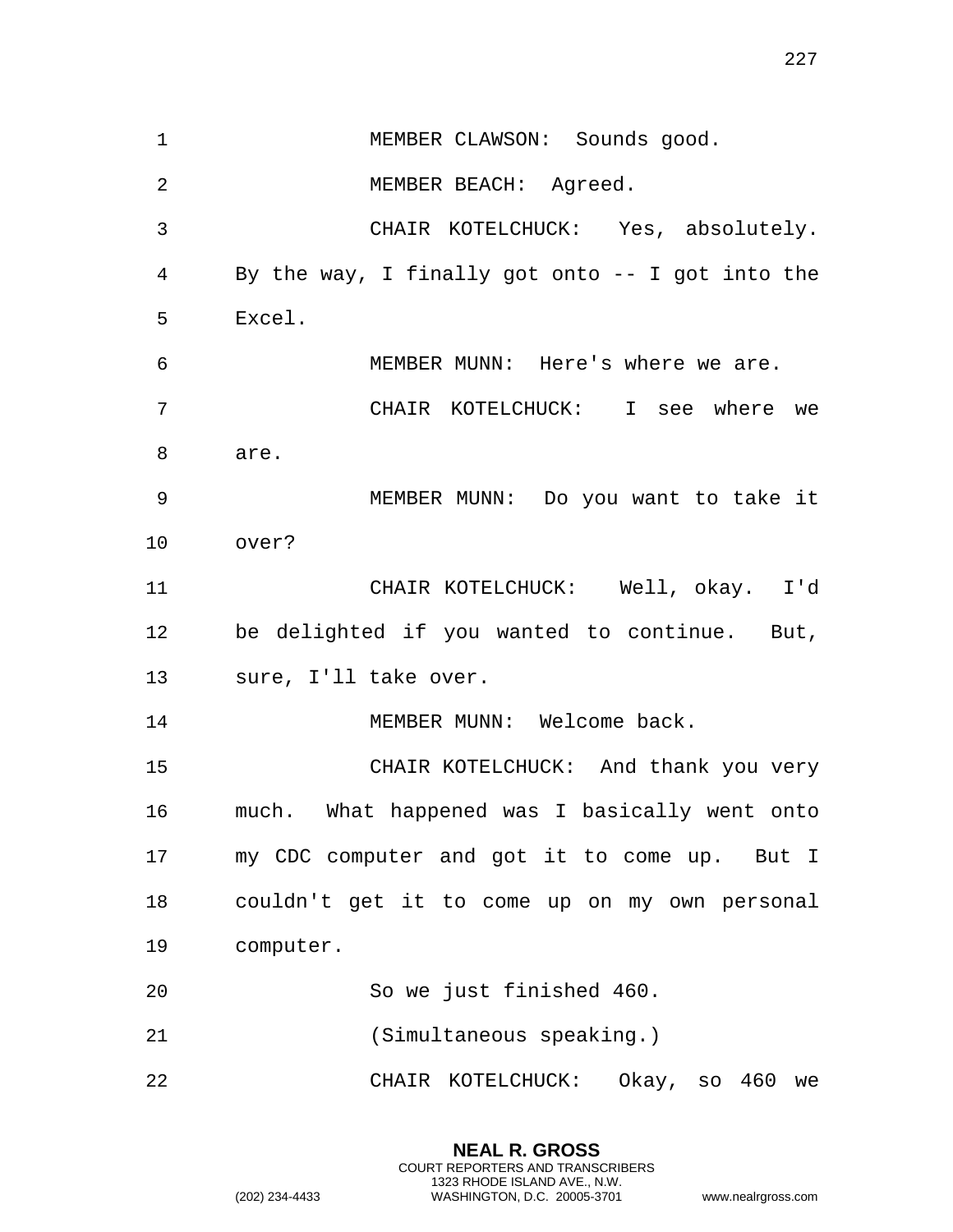just accepted as an observation.

2 MEMBER MUNN: Yes. CHAIR KOTELCHUCK: And we're going to 494? MS. GOGLIOTTI: Correct. Observation 1. CHAIR KOTELCHUCK: Okay. MS. GOGLIOTTI: And this is a Paducah and an Allied Chemical case. 10 And here the DR report said that a value of 1.91 was used when in fact they actually used a value of 2. NIOSH agrees that the report should have stated 2 rather than 1.91. They believe that the dose reconstructor likely copied the text from a previous report. Since this was in fact a reworked case it doesn't impact anything in the text in the DR -- CHAIR KOTELCHUCK: Absolutely. Right. So this certainly is an observation. MS. GOGLIOTTI: Yes, and that's how we have it listed.

> **NEAL R. GROSS** COURT REPORTERS AND TRANSCRIBERS 1323 RHODE ISLAND AVE., N.W.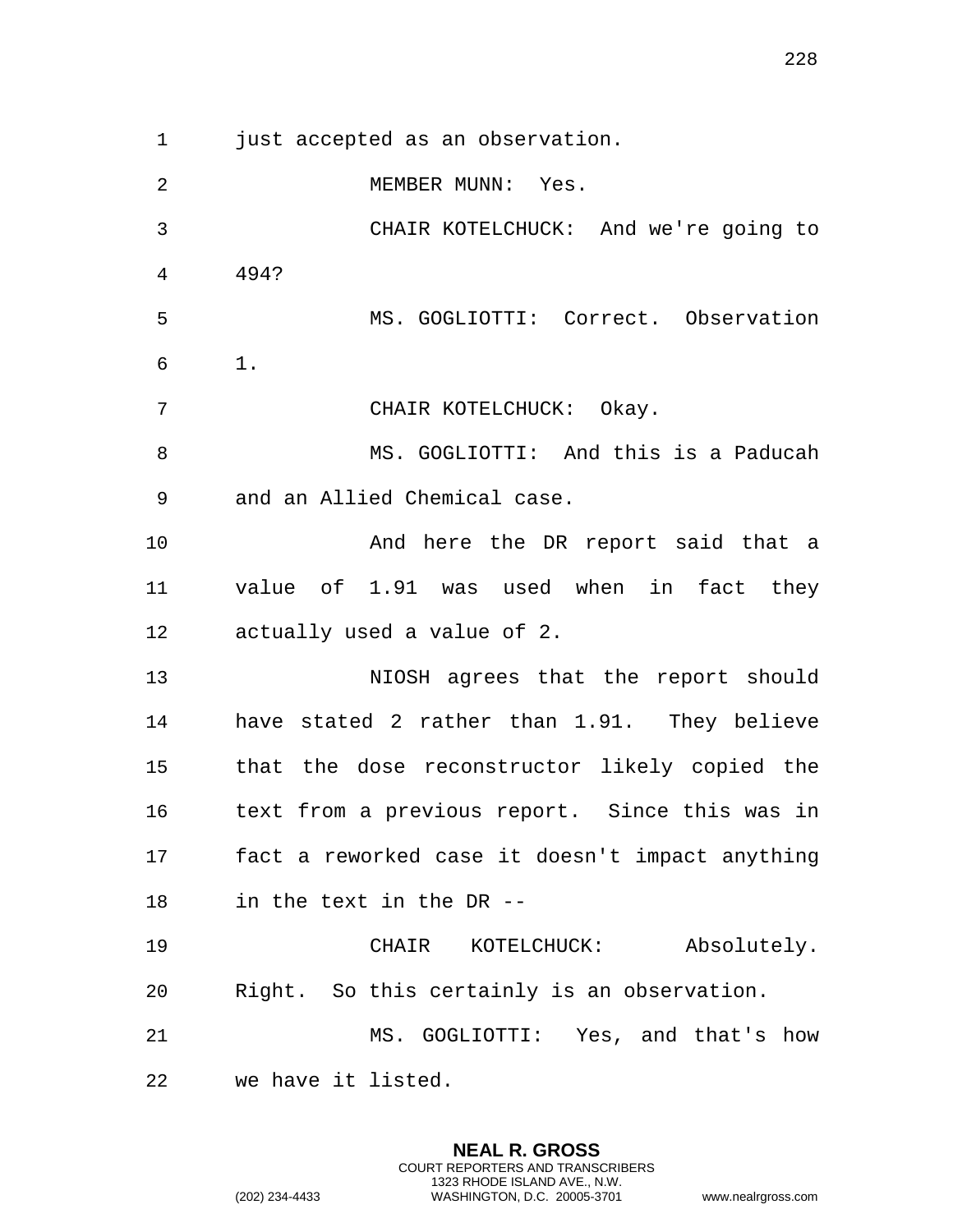CHAIR KOTELCHUCK: Yes. Okay, accepted.

MEMBER CLAWSON: Yes.

 CHAIR KOTELCHUCK: Good. Moving right along. It makes you feel like you're really getting a lot of work done when you go to Category 1, doesn't it?

8 MEMBER MUNN: Oh yes, it's great. Rose has already put it up for us.

 CHAIR KOTELCHUCK: Right. Yes. Okay, 463.

 MS. GOGLIOTTI: Okay, the next one here is Observation 1. It's a Portsmouth case. And we thought the recommendations from the TBD were unclear. And NIOSH responded that this issue had previously been discussed and is thoroughly recorded in the April 2004 meeting transcript, which was subsequent to our review of this case, in order to be fair. And based on that discussion we would recommend closure.

> **NEAL R. GROSS** COURT REPORTERS AND TRANSCRIBERS 1323 RHODE ISLAND AVE., N.W.

CHAIR KOTELCHUCK: Alright.

MEMBER BEACH: Agreed.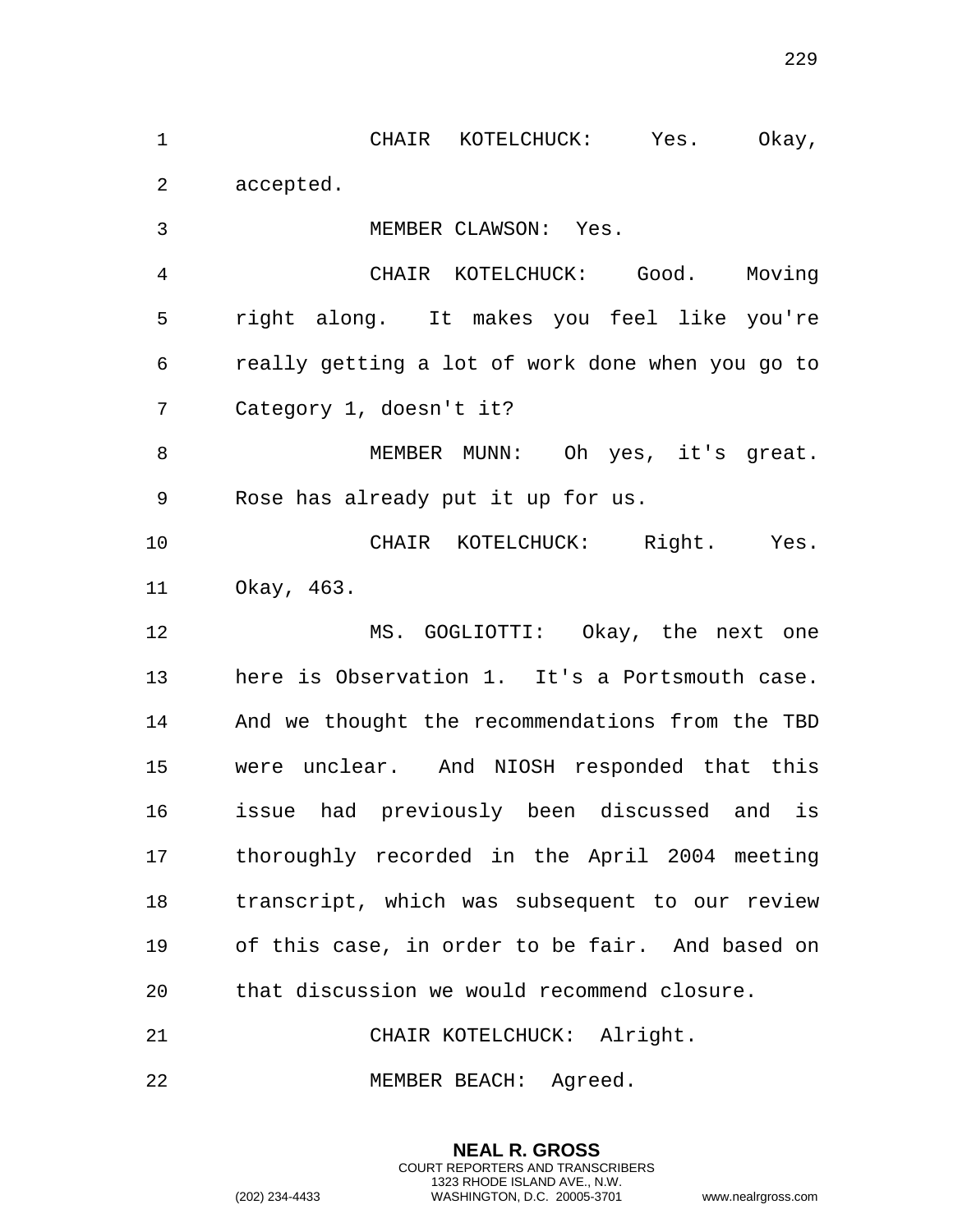| Agreed.<br>MEMBER CLAWSON: |
|----------------------------|
|                            |

2 MEMBER MUNN: Yes.

 MS. GOGLIOTTI: Okay. Same case, Portsmouth 463.1. We felt that NIOSH assigned excessive missed dose for the years 1981 through '85.

 And NIOSH did provide us with some additional guidance in the form of the DR guidance document and template. Keep in mind SC&A doesn't have access to the non-published DR guidance documents. And those documents did recommend what was done. And, of course, we recommend that guidance should be incorporated into the published TBD. But we do recommend closure.

 CHAIR KOTELCHUCK: Closure. Is it not an observation?

MR. KATZ: Yeah.

 CHAIR KOTELCHUCK: I believe it is. So we should close it, but I think it's an observation.

MR. KATZ: Right.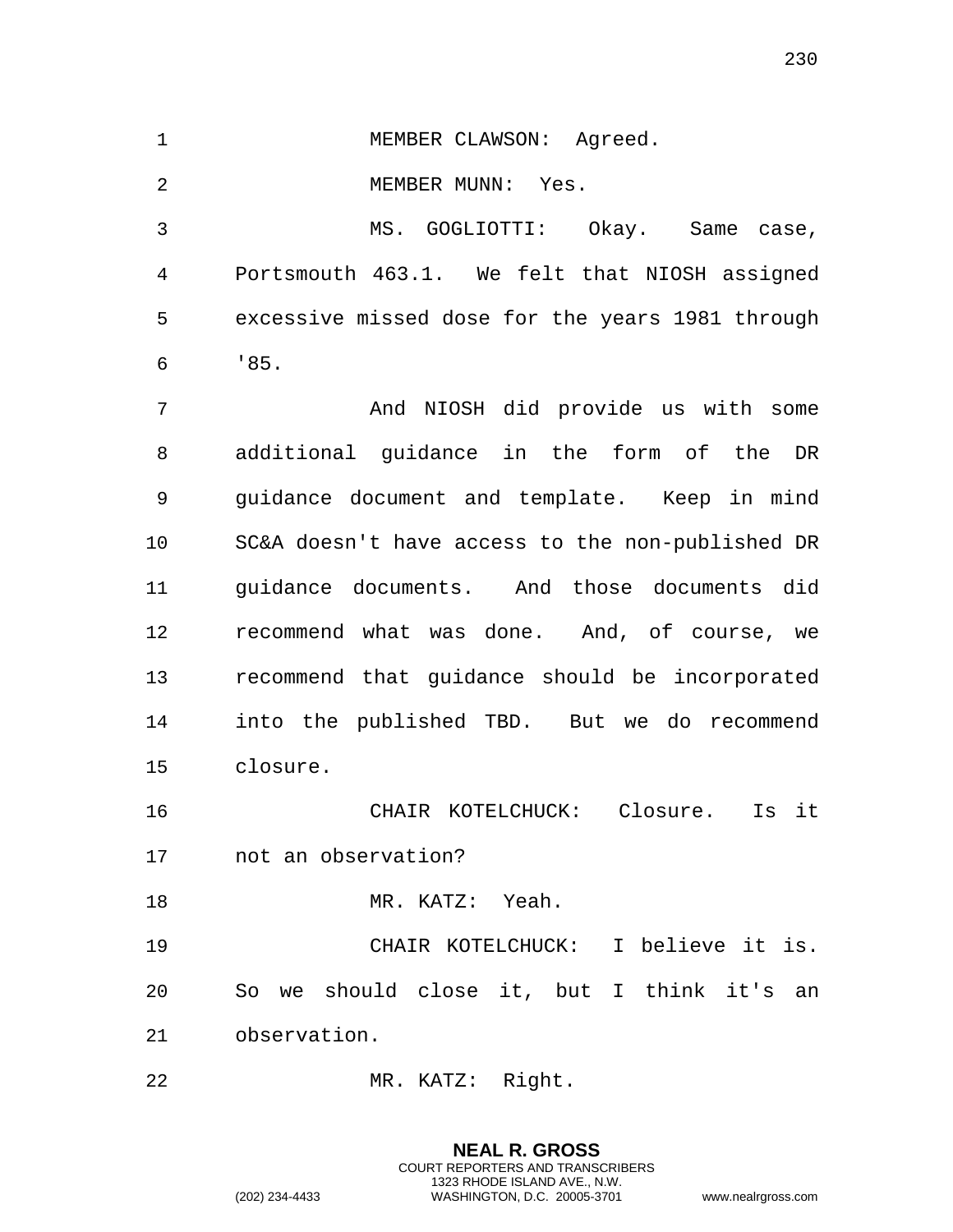(Simultaneous speaking.) MS. GOGLIOTTI: They did it correctly. However, we just don't have access - - (Simultaneous speaking.) CHAIR KOTELCHUCK: Of course, of course. No fault of yours at all, but I think it's an observation. 9 MEMBER MUNN: Yes. CHAIR KOTELCHUCK: Okay. MS. GOGLIOTTI: And we'll go down to the next one, same case, Finding 2. NIOSH omitted doses for 19 X-ray exams listed in the DOE files. And NIOSH came back and said at the time that the dose reconstruction was completed. Omitting those exams was consistent with OTIB- 79. But since then the TBD has been revised and those exams would now be included. And all cases affected by that are covered under PER-71. CHAIR KOTELCHUCK: Right. MS. GOGLIOTTI: And so based on that we recommend closure.

> **NEAL R. GROSS** COURT REPORTERS AND TRANSCRIBERS 1323 RHODE ISLAND AVE., N.W.

(202) 234-4433 WASHINGTON, D.C. 20005-3701 www.nealrgross.com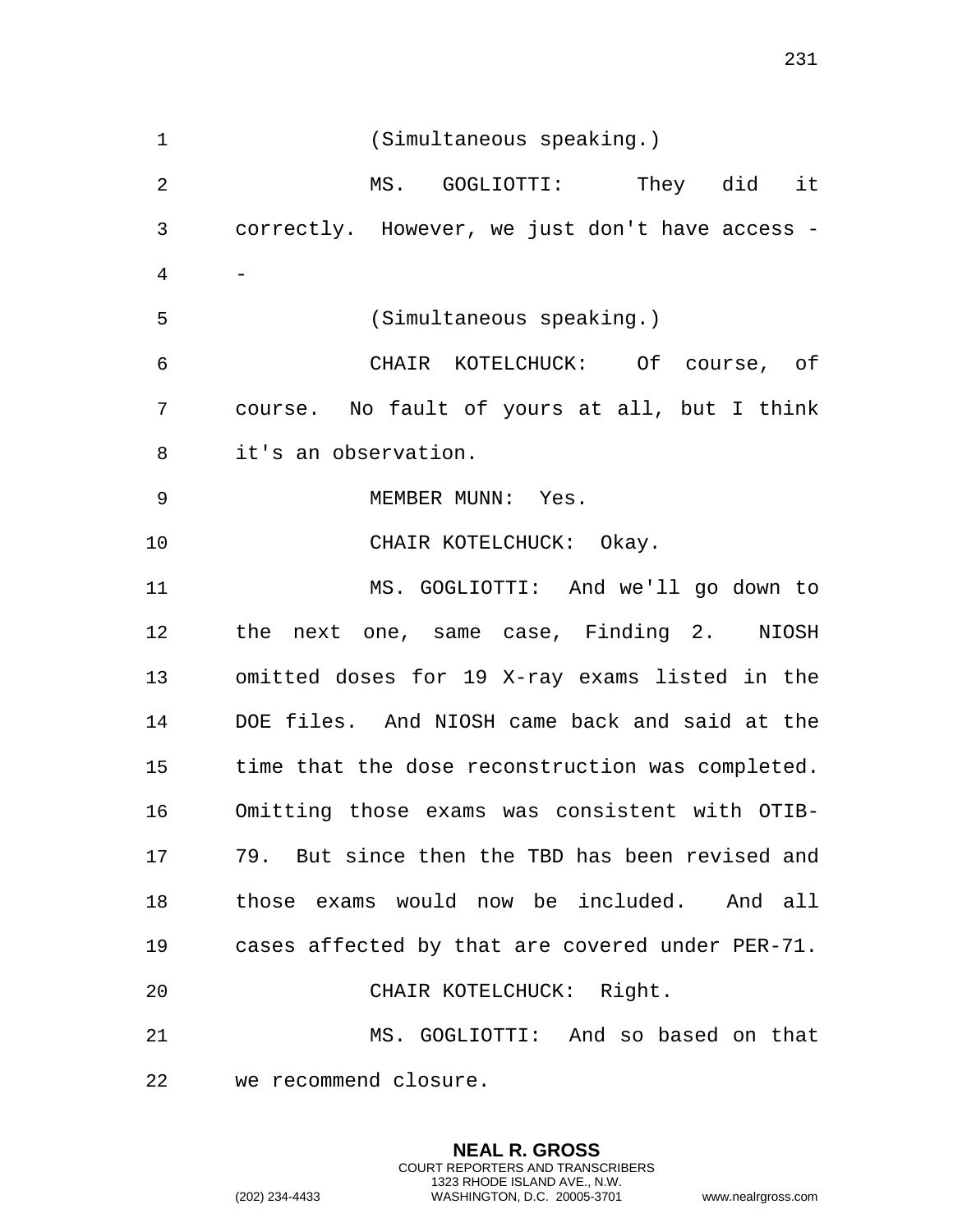CHAIR KOTELCHUCK: Right. And again closure as an observation. MR. KATZ: No, Dave. That's actually a finding. I mean, they've updated and improved their methods, but what they used at the time they corrected. So that is a finding. It's wrong with that case. CHAIR KOTELCHUCK: Omitted -- listed at the time of these exams was consistent with -  $10 - -$  MR. KATZ: Yes, but it doesn't matter if it's consistent with their procedures at the time if the procedures at the time were wrong. And they updated them to improve them and now they include these. So you can surmise from that that the procedure was wrong and it should be a finding. MEMBER MUNN: Essentially, this is one of those things that called attention to the

 fact that there was a flaw in the original document. And that really is a finding.

CHAIR KOTELCHUCK: I see, okay, thank

**NEAL R. GROSS** COURT REPORTERS AND TRANSCRIBERS 1323 RHODE ISLAND AVE., N.W.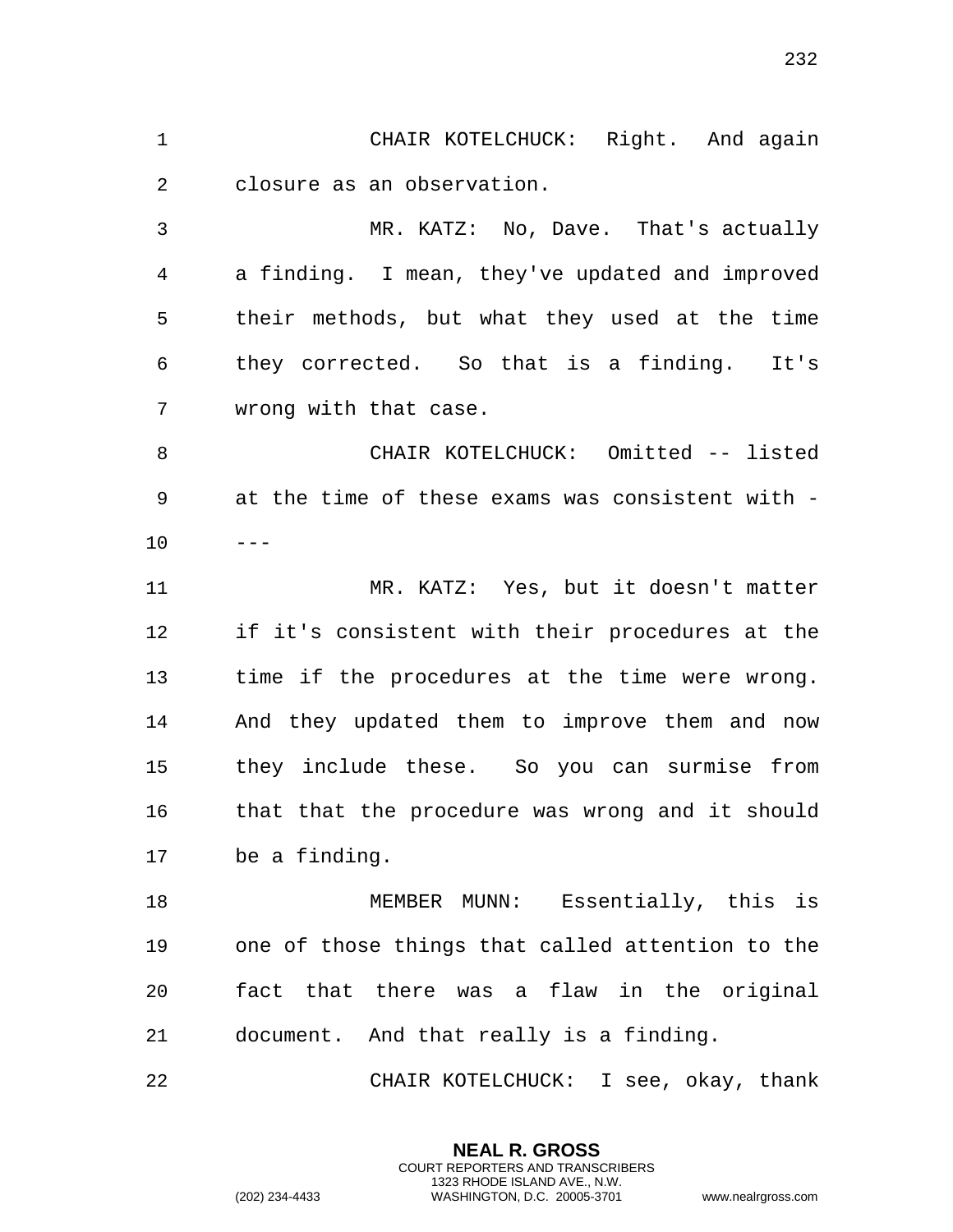you. Thank you for that clarification. Good, good. Okay, so, closed as a finding.

 MS. GOGLIOTTI: The next one here is Tab 495, Observation 1. This is also a Portsmouth case. And it's an observation. While it was not cited in the DR report, we assume that the missed dose for '81 and '82 has a limit of detection consistent with the parameters for 1983 dosimeters and applied a quarterly missed dose for each year.

 NIOSH agreed the current Portsmouth DR guidance document states to apply the '83 LOD for '81 and '82. This practice is written into their current DR report template and DR guidance documents, but of course that wasn't available to us.

 CHAIR KOTELCHUCK: Okay. Alright. Good. Accept.

 MS. GOGLIOTTI: The next one, same case, Observation 2. This is a professional judgment issue. NIOSH, I believe, assigned a 50th percentile coworker, but we don't believe

> **NEAL R. GROSS** COURT REPORTERS AND TRANSCRIBERS 1323 RHODE ISLAND AVE., N.W.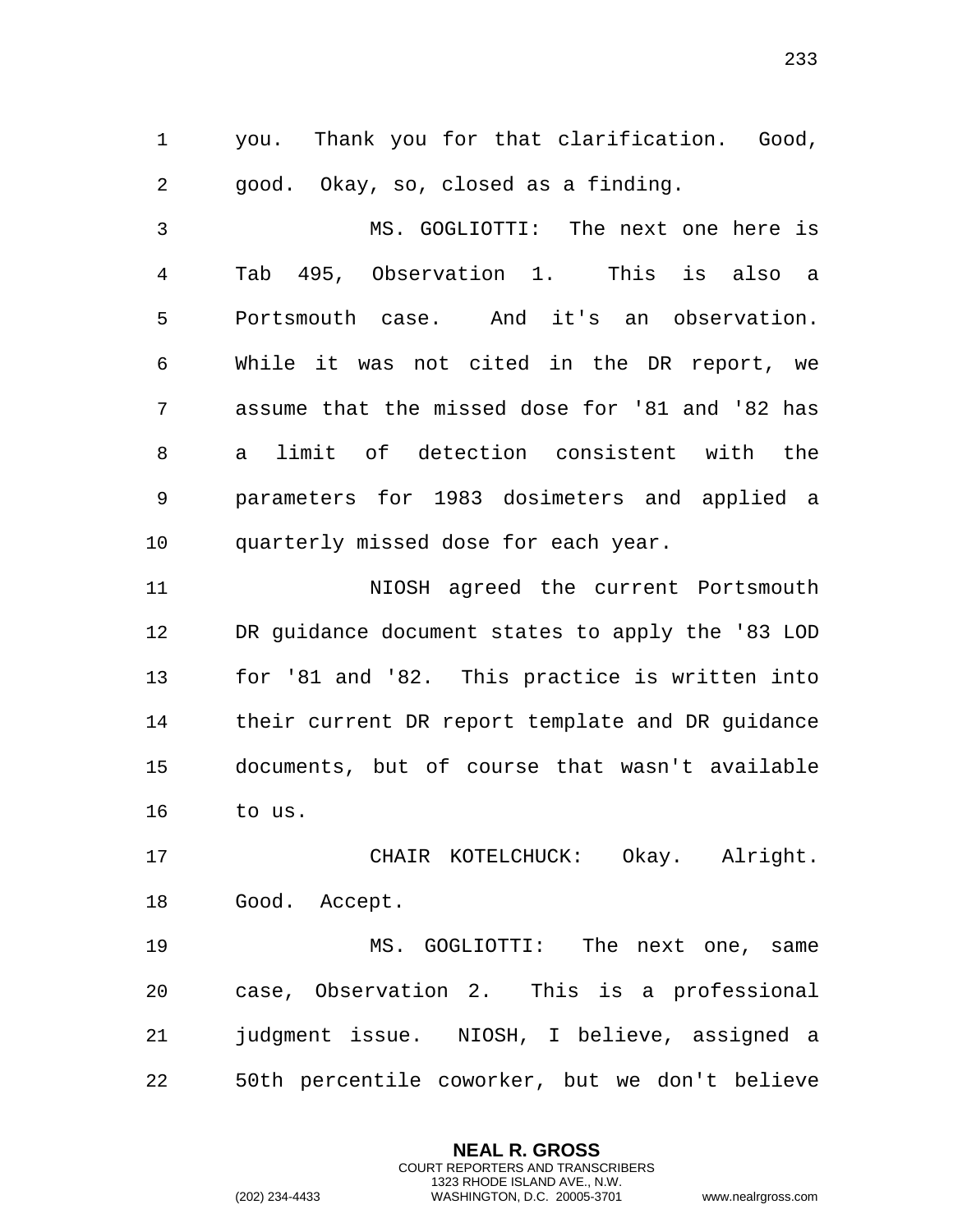that was justified. We believe 95 percent might have been more appropriate, but it is of course a professional judgment call and wouldn't impact compensation either way. And this is an observation.

 CHAIR KOTELCHUCK: Okay. Accept. MS. GOGLIOTTI: Okay. Same case, Observation 3. Similar. We felt that the EE, they had the same job, in the same department from '70 to '74 and also from '75 to '78 and potentially beyond that. And the EE was monitored for internal exposure during several of those years where we thought that the application of a different coworker dose criteria for the two periods wasn't justified. But again it's a professional judgment call and wouldn't impact compensation. And it is an observation. CHAIR KOTELCHUCK: Okay. Anybody, Subcommittee Members, any concern?

 MEMBER MUNN: No, that's right. That's a call.

> **NEAL R. GROSS** COURT REPORTERS AND TRANSCRIBERS 1323 RHODE ISLAND AVE., N.W.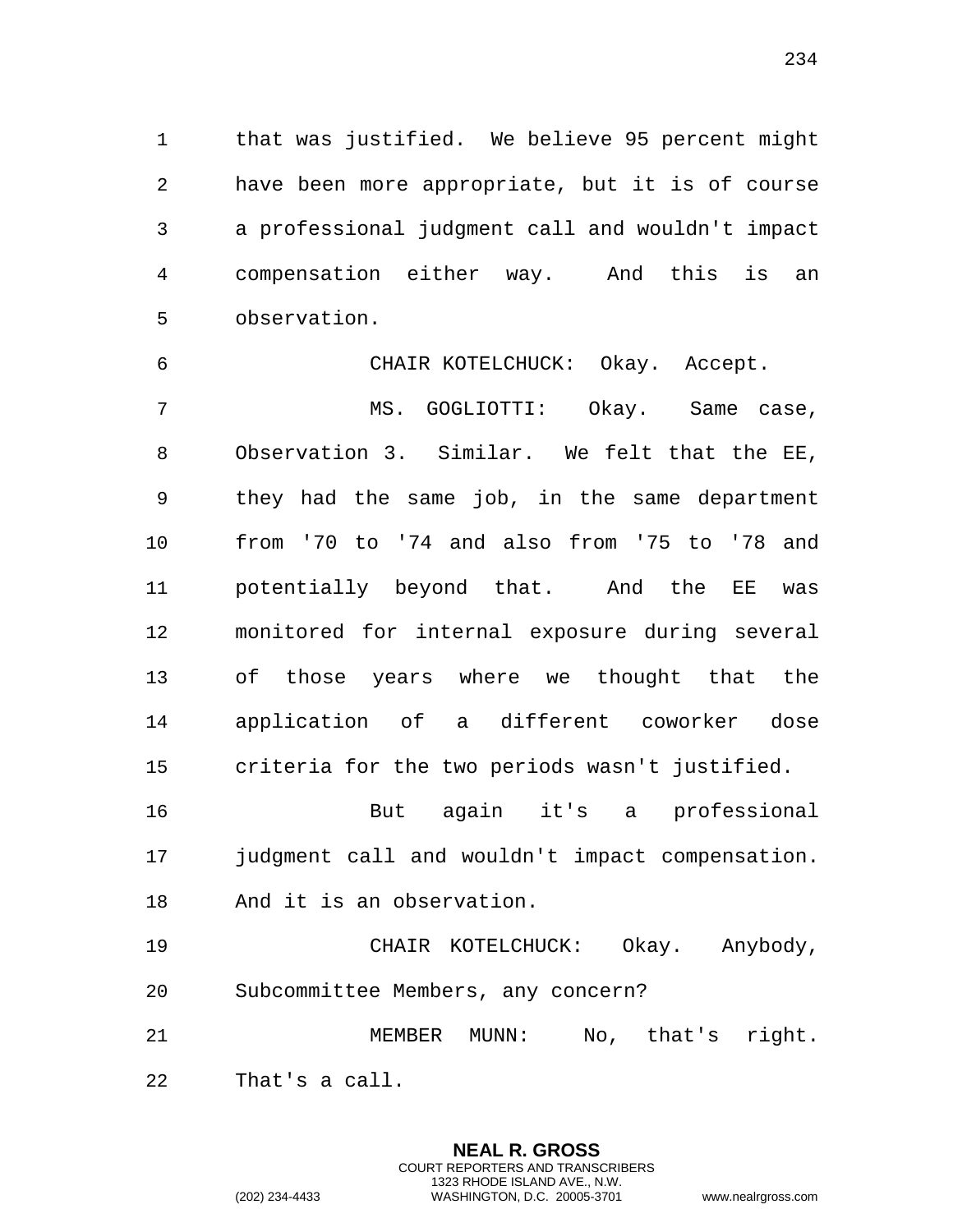CHAIR KOTELCHUCK: Okay. MS. GOGLIOTTI: Okay, same case, Observation 4. Says that the penetrating dose portion was not subtracted from the non- penetrating dose portion based on OTIB-17 methodology for evaluating monitored -- or measured non-penetrating doses. The DR report appears to significantly overestimate the measured shallow dose. And NIOSH does agree with that. The dose reconstructor selected the wrong thing in the workbook which resulted in shielded dose not being subtracted out from the open window dose. Correcting for that does decrease the PoC but it's still above the compensation threshold. But we do recommend that that would be elevated to a finding also. CHAIR KOTELCHUCK: Yes. Right, good. Sounds good. Okay. Closed. MEMBER MUNN: That's all in the QA category? MR. KATZ: Yes.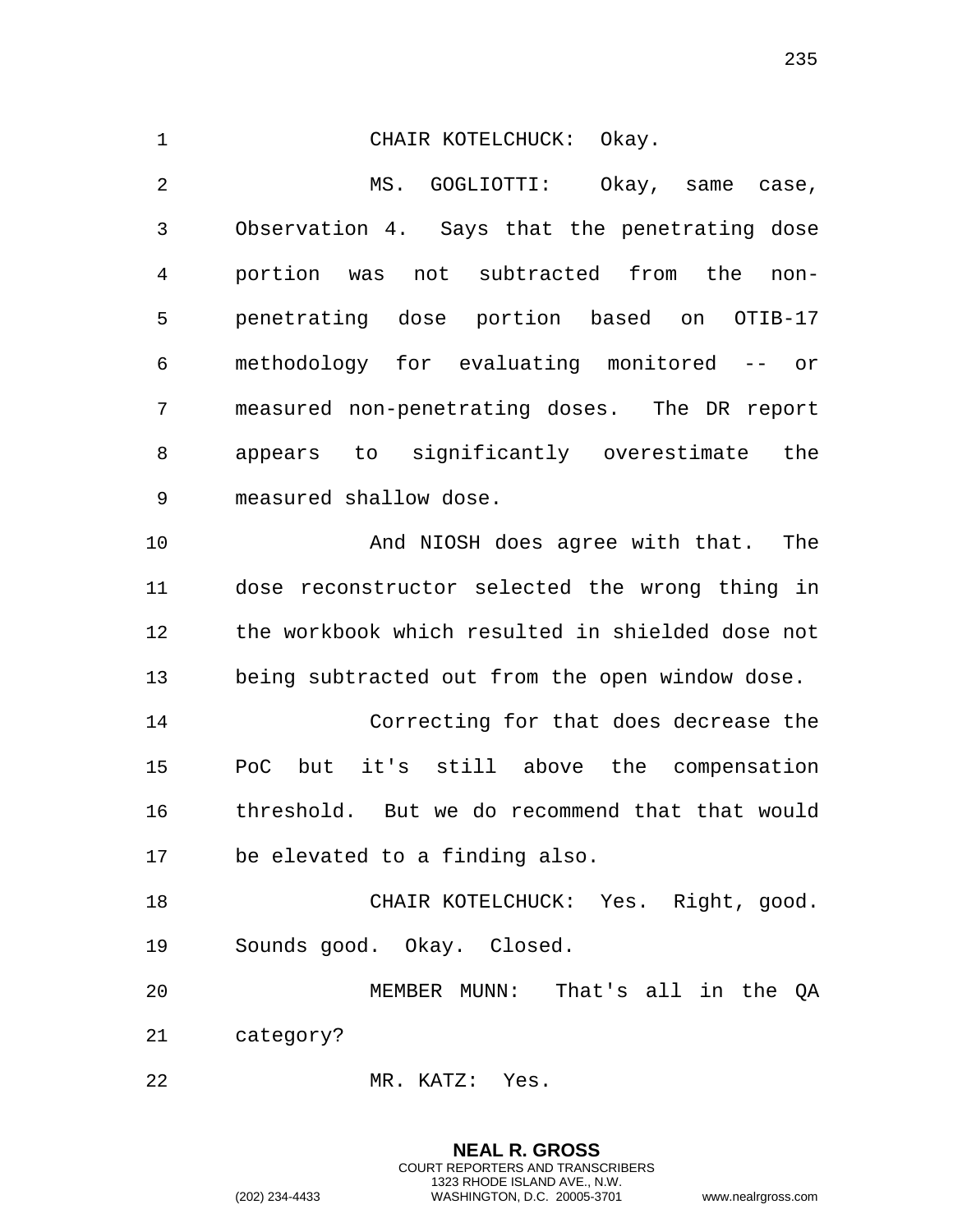CHAIR KOTELCHUCK: Alright. MS. GOGLIOTTI: Okay, same case, Finding No. 1. The finding states that not all unmonitored photon dose was included for the year 1954. And after the review of documents that NIOSH cited in their response, we do concur with the start of operations. However, these references aren't

 cited in the DR report and we couldn't locate evidence in the TBD for the start date of September of that year. And we just recommend that that information should be included in the approved documentation for the site and also be reflected in OTIB-40.

 CHAIR KOTELCHUCK: Right. Would that not be an observation?

17 MR. KATZ: Yes.

18 MS. GOGLIOTTI: Okay. The next one is an X-10 case. It's 456, Observation 1. And this is a repeat of the Weibull distribution again, and so we do recommend closure.

> **NEAL R. GROSS** COURT REPORTERS AND TRANSCRIBERS 1323 RHODE ISLAND AVE., N.W.

MEMBER BEACH: Agreed.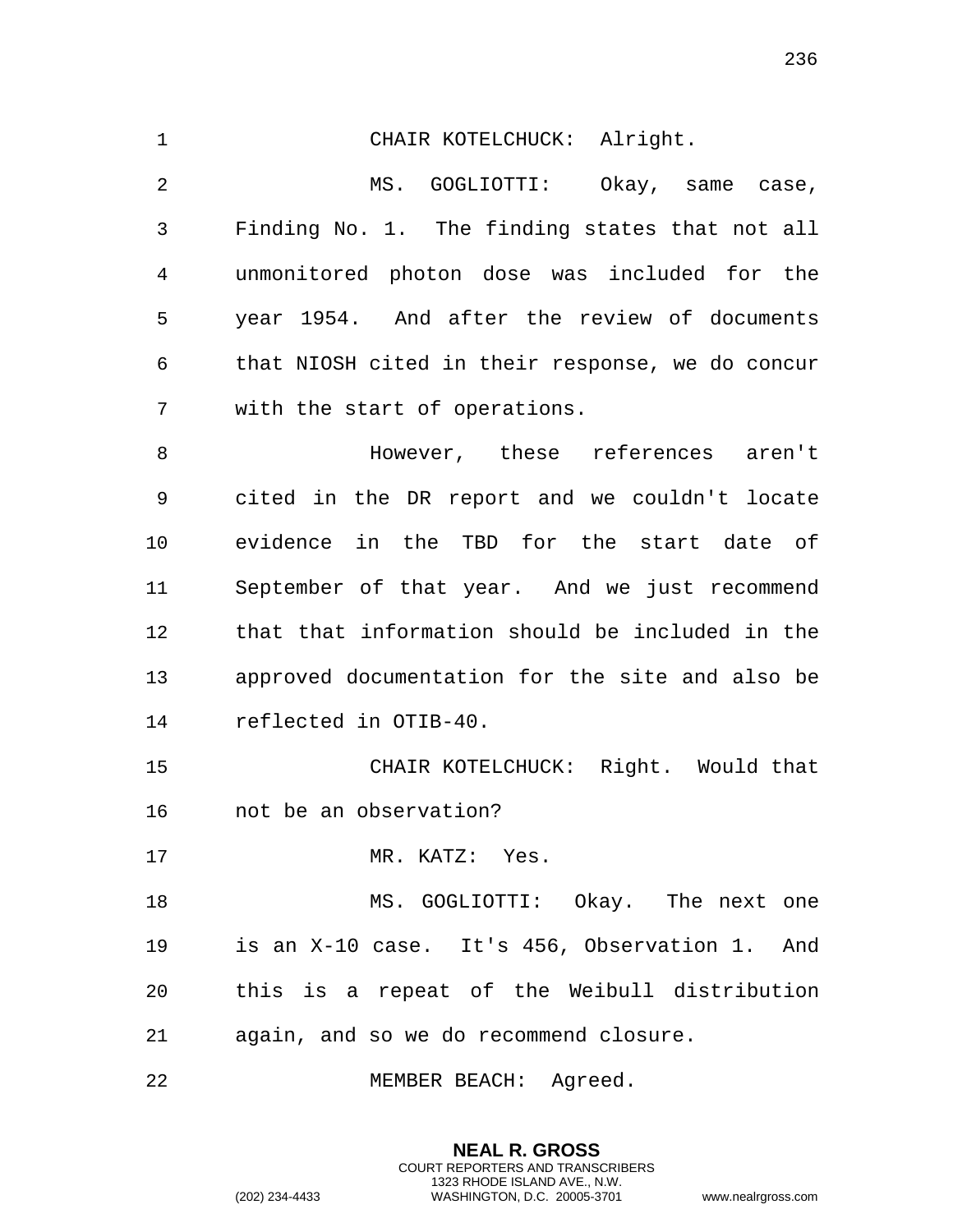MS. GOGLIOTTI: Okay, the next case, Finding No. 1. And here the finding states that NIOSH may not have included the IREP for the ICRP-60 factor distribution. And this case was evaluated in early 2014 using the OTIB-12 dose correction factor, because this is before we started investigating Report-4. Subsequent to this SC&A has developed a different procedure for reviewing CLL claims which were previously not included. Therefore, this case, we did not use the same tools as NIOSH did at the time, and by today's standards this should have been an observation. CHAIR KOTELCHUCK: Yes. Right. So, this is an observation. MEMBER MUNN: Observation closed. CHAIR KOTELCHUCK: And closed. Good. 18 MS. GOGLIOTTI: Okay. Same case, Finding No. 2. And it's basically the same as the last one. It had to do with the CLL and us not being able to reproduce it.

CHAIR KOTELCHUCK: Right.

**NEAL R. GROSS** COURT REPORTERS AND TRANSCRIBERS 1323 RHODE ISLAND AVE., N.W.

(202) 234-4433 WASHINGTON, D.C. 20005-3701 www.nealrgross.com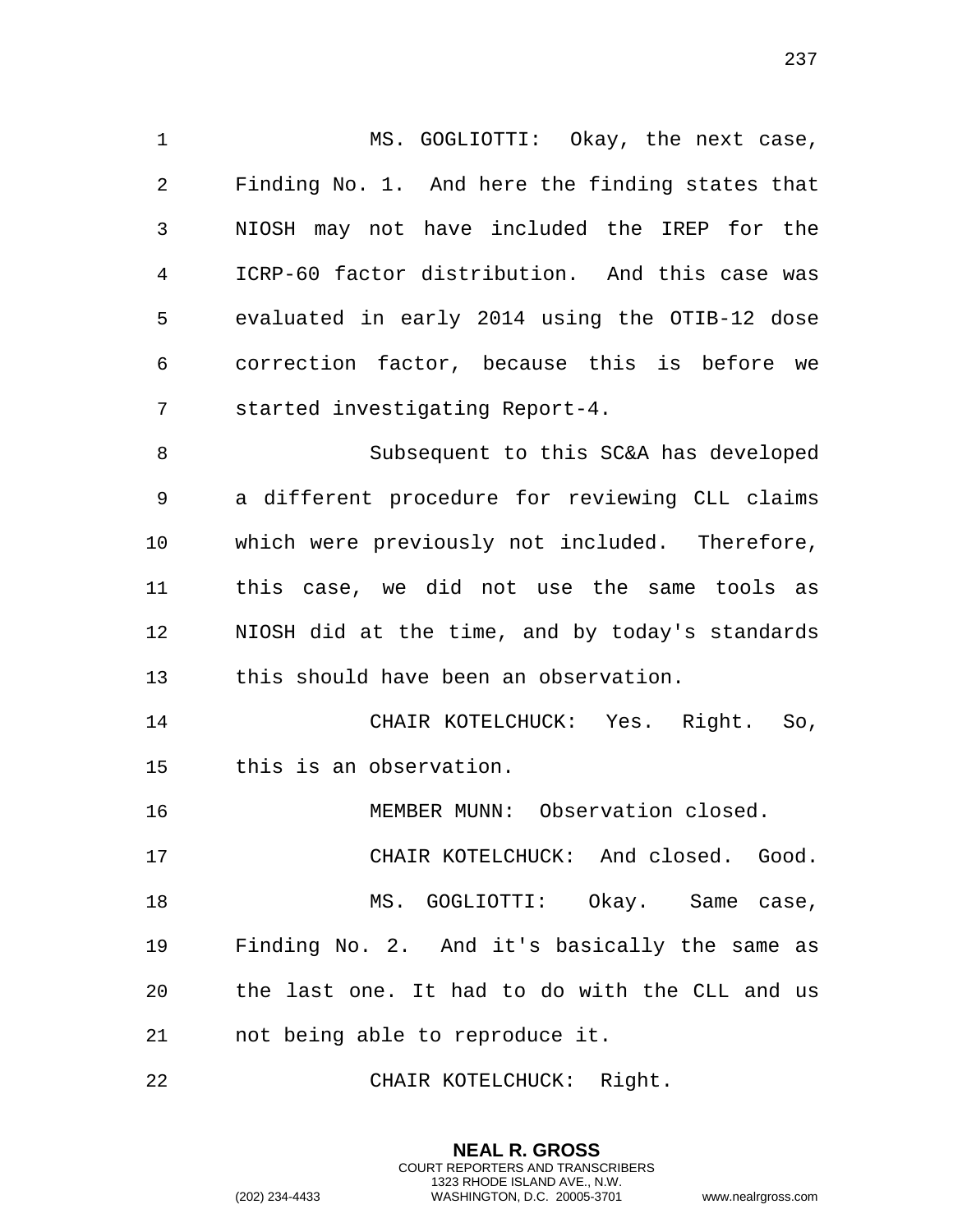MS. GOGLIOTTI: So, also reducing this to an observation. CHAIR KOTELCHUCK: Yes. Observation accepted. 491. MS. GOGLIOTTI: Okay, 491, Observation 1. This is an X-10 and K-25 case. There was a lack of consistency, or we felt that there might have been a lack of consistency, in X-10 X-ray machine filtration values. NIOSH did provide us with additional information and we do understand what they've done and they are consistent. And based on that information we'd recommend closure. CHAIR KOTELCHUCK: Good. Okay. MS. GOGLIOTTI: The next one, same case, 491, Observation 2. And I think we've had this one before. PROC-61 and OTIB-6 do not agree on how gender should be treated with regard to the lung, I believe. NIOSH agrees and PROC-61 is in the process of being revised and this will be corrected in the next revision.

> **NEAL R. GROSS** COURT REPORTERS AND TRANSCRIBERS 1323 RHODE ISLAND AVE., N.W.

(202) 234-4433 WASHINGTON, D.C. 20005-3701 www.nealrgross.com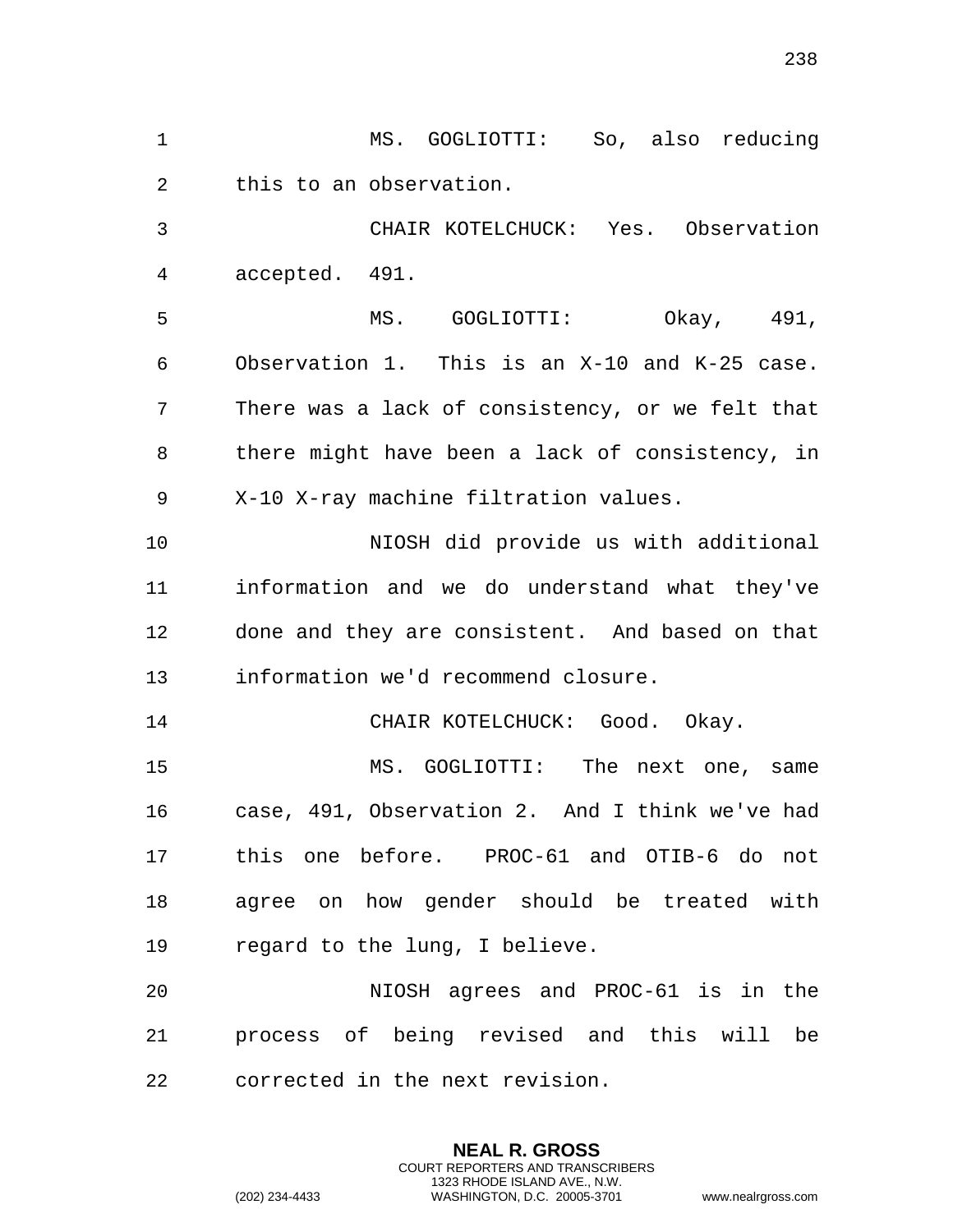CHAIR KOTELCHUCK: Yes. Right. Observation because it was the correct thing at the time, which will be changed. MS. GOGLIOTTI: They did it correctly and they applied the correct interpretation. CHAIR KOTELCHUCK: At the time. MS. GOGLIOTTI: However, the documents were inconsistent and if you used one or another you could get an incorrect value. But it was done correctly in this case. CHAIR KOTELCHUCK: Yeah, okay. MS. GOGLIOTTI: Okay, Finding No. 1, same case. NIOSH used an incorrect X-ray modifier for this particular area. And NIOSH does agree that the 10 percent dose should have been applied for 2006 for this particular location. There was a copy and paste error in the worksheet. It doesn't impact compensation so we recommend closure. CHAIR KOTELCHUCK: Yeah, okay. MS. GOGLIOTTI: The next one here is the same case, Finding No. 2. NIOSH used an

> **NEAL R. GROSS** COURT REPORTERS AND TRANSCRIBERS 1323 RHODE ISLAND AVE., N.W.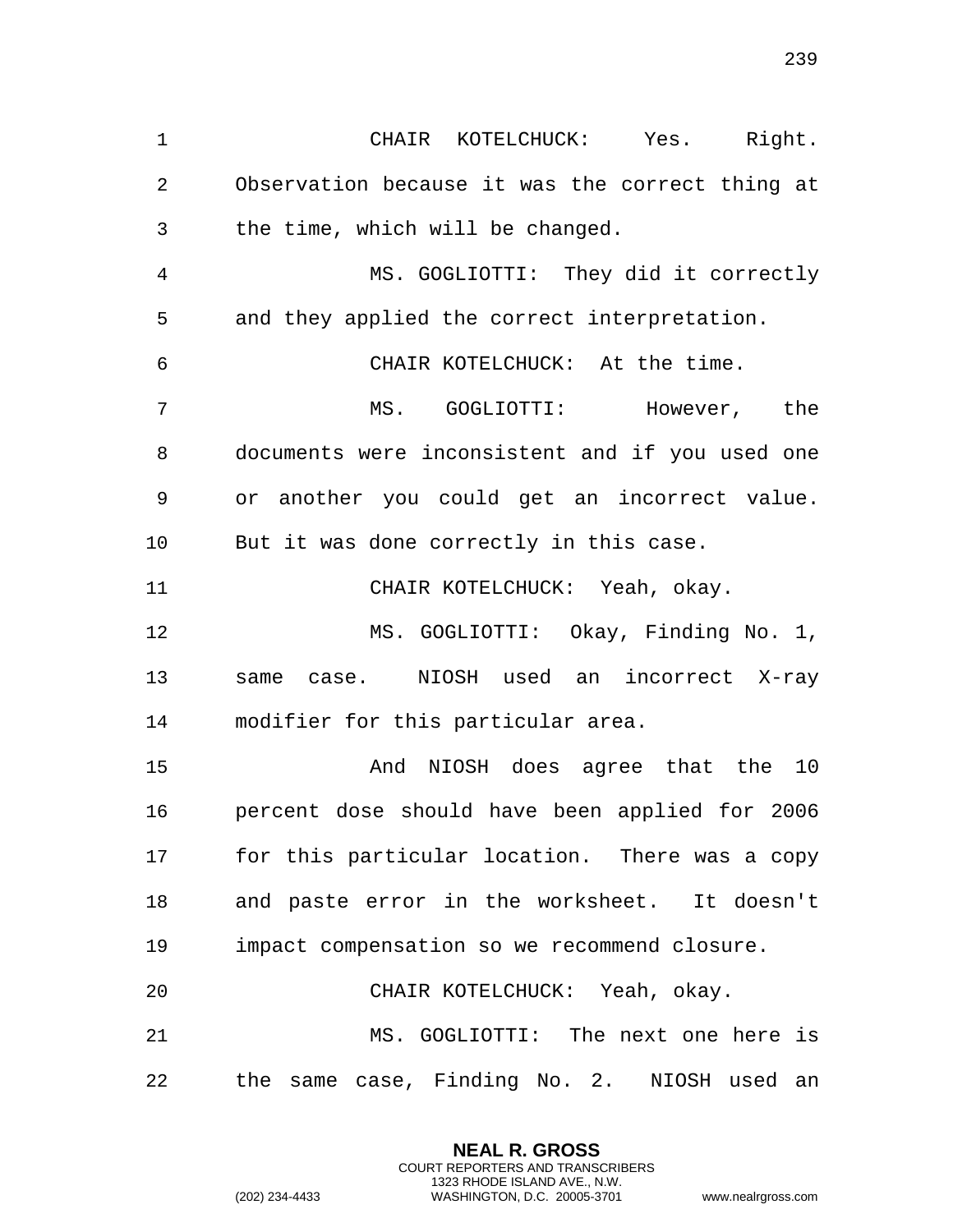inappropriate X-ray lung dose. Here NIOSH used the male lung dose instead of the female lung dose for each of the cancers. It resulted in a (inaudible due to sirens) of the cancer sites with a smaller impact on the overall case and no impact on the compensation.

7 MR. KATZ: Dave had to mute.

 CHAIR KOTELCHUCK: Yeah, I just had a fire engine go by. It just went off. But this is closed, is it not? Is it accepted, folks, that we close this?

12 MEMBER CLAWSON: Yes.

13 MEMBER BEACH: Yes.

14 CHAIR KOTELCHUCK: Okay.

 MR. KATZ: I didn't catch the tail end of it. Is this a QA? What is this?

 MS. GOGLIOTTI: This is a workbook error that's since been corrected, so I guess you could call it a QA error.

CHAIR KOTELCHUCK: Okay.

 MS. GOGLIOTTI: Okay, we closed that one. We can go on here to the next one.

> **NEAL R. GROSS** COURT REPORTERS AND TRANSCRIBERS 1323 RHODE ISLAND AVE., N.W.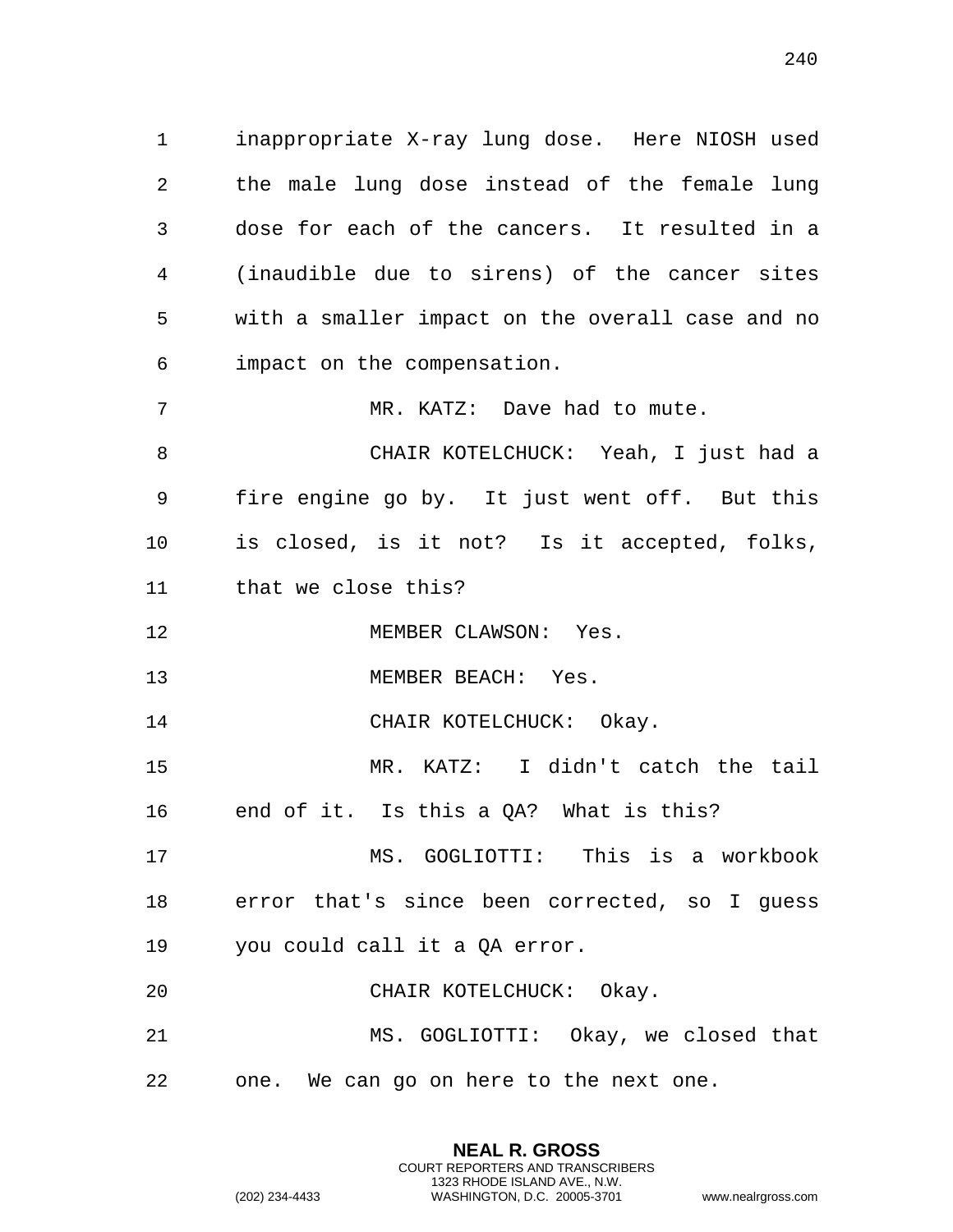want to be closing in a little while and we need to have a little time to talk about our next meeting. So let's go on. Would people be open, let's go on for another 10 minutes until 4:30? MEMBER MUNN: Yes. CHAIR KOTELCHUCK: And then plan for our next meeting and then finish for the day. MEMBER BEACH: Sounds good. CHAIR KOTELCHUCK: Okay. Go ahead. MS. GOGLIOTTI: Okay, Tab 457, Observation 1. It's an X-10, Y-12, and K-25 case. It's an observation. The first paragraph in the DR report we felt was erroneous. It said, how we interpreted it to be, that onsite ambient dose was not assessed when it was in fact assessed, and we felt that that was perhaps a carryover from a previous dose reconstruction. And NIOSH did clarify that that the sentence construction of the way it was written in the report could have been read that it was

CHAIR KOTELCHUCK: I think we may

or was not done. With their clarification, we

**NEAL R. GROSS** COURT REPORTERS AND TRANSCRIBERS 1323 RHODE ISLAND AVE., N.W.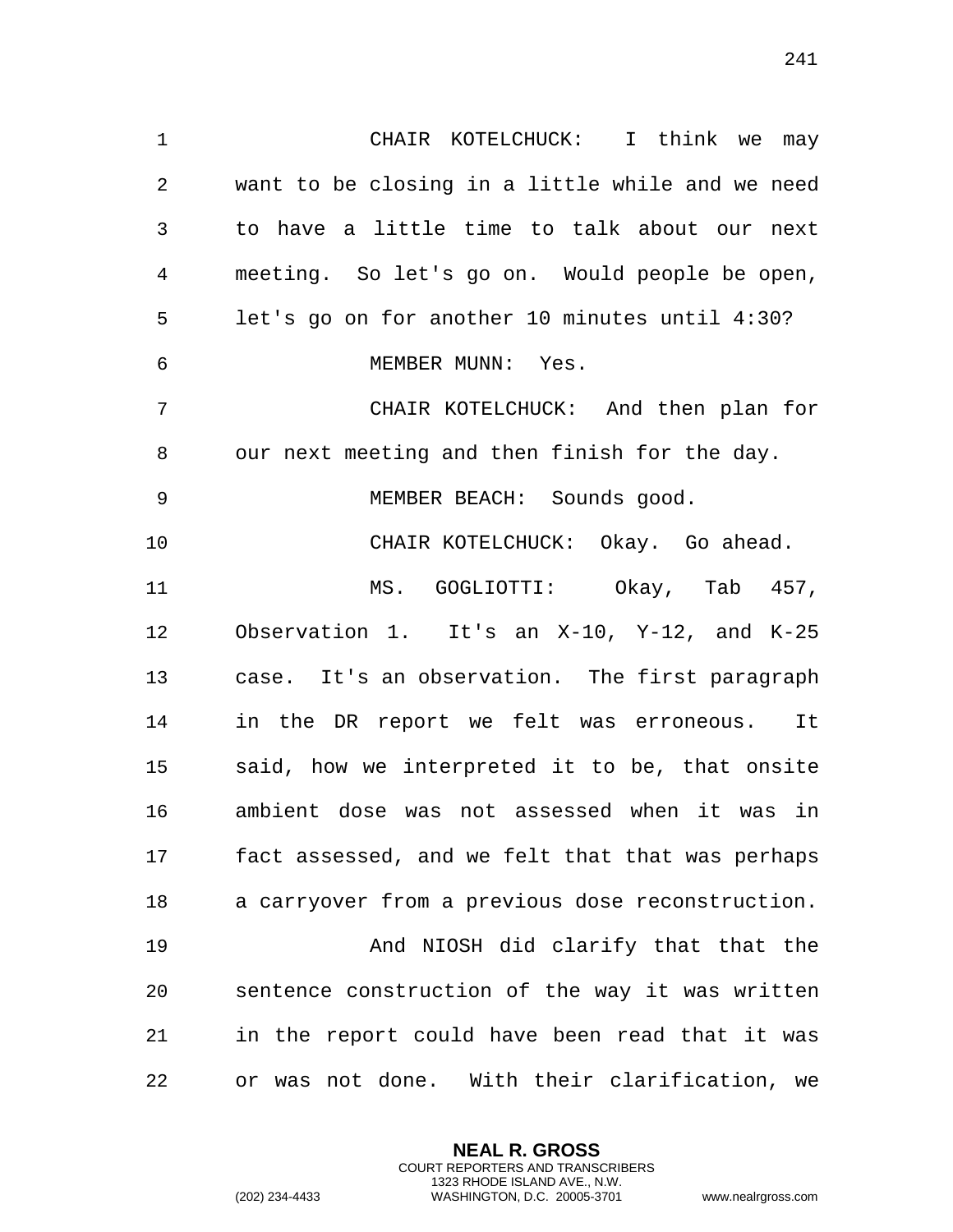do recommend closure.

| $\overline{2}$ | CHAIR KOTELCHUCK: Okay. I think                  |
|----------------|--------------------------------------------------|
| 3              | that's clear-cut. Thank you. Next.               |
| $\overline{4}$ | MS. GOGLIOTTI: Okay. Same case,                  |
| 5              | Observation 2. The TBD contains conflicting      |
| 6              | column headings, multiple columns say --         |
| 7              | (Simultaneous speaking.)                         |
| 8              | CHAIR KOTELCHUCK: Okay.                          |
| 9              | MS. GOGLIOTTI: NIOSH agrees. I                   |
| 10             | believe that's already been corrected.           |
| 11             | CHAIR KOTELCHUCK: Correct. And it's              |
| 12             | an observation and will be closed. Good.         |
| 13             | MS. GOGLIOTTI: Okay, same case,                  |
| 14             | Observation 3. Here, it's a little detailed,     |
| 15             | but for Pu at K-25 and Y-12 the recycled uranium |
| 16             | was used. Therefore, according to OTIB-49, an    |
| 17             | adjustment factor for Type SS plutonium are not  |
| 18             | applicable.                                      |
| 19             | However, they could be applicable for            |
| 20             | X-10. When we reviewed NIOSH's CADW intake       |
| 21             | values for Pu-239 Type S we found the DR used    |
| 22             | the X-10 value instead of the correct value for  |

**NEAL R. GROSS** COURT REPORTERS AND TRANSCRIBERS 1323 RHODE ISLAND AVE., N.W.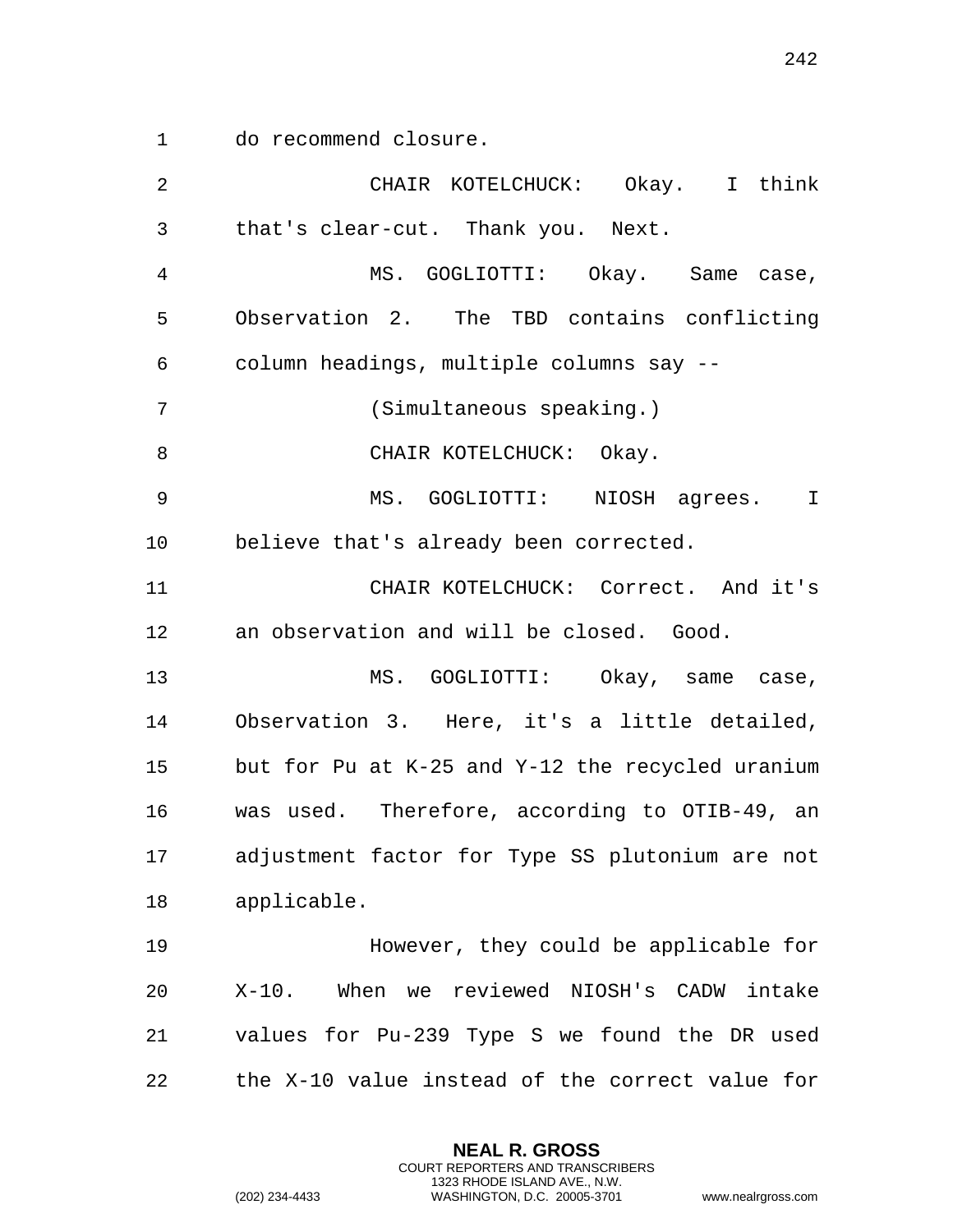the years 1967 through '77.

| 2  | Using the correct intake would                   |
|----|--------------------------------------------------|
| 3  | increase the Type S Pu-239 dose. NIOSH agrees.   |
| 4  | The correct Pu-239 Type S intake values were     |
| 5  | assigned. And that the X-10 corrected values     |
| 6  | are still less than the dose that was used.      |
| 7  | So we do recommend closure but also              |
| 8  | elevating this to a finding.                     |
| 9  | CHAIR KOTELCHUCK: Pardon? You do                 |
| 10 | close what?                                      |
| 11 | MS. GOGLIOTTI: We<br>recommend                   |
| 12 | elevating it to a finding.                       |
| 13 | MEMBER MUNN: It sounds reasonable                |
| 14 | given the degree of error.                       |
| 15 | CHAIR KOTELCHUCK: Yeah.                          |
| 16 | MEMBER BEACH: I agree.                           |
| 17 | CHAIR KOTELCHUCK: Okay.                          |
| 18 | MS. GOGLIOTTI: The next one, same                |
| 19 | case, Finding 3. NIOSH assigned one value        |
| 20 | instead of another value, without giving away PI |
| 21 | information, for X-ray dose. You can see it on   |
| 22 | my screen. NIOSH agrees they should have used -  |

**NEAL R. GROSS** COURT REPORTERS AND TRANSCRIBERS 1323 RHODE ISLAND AVE., N.W.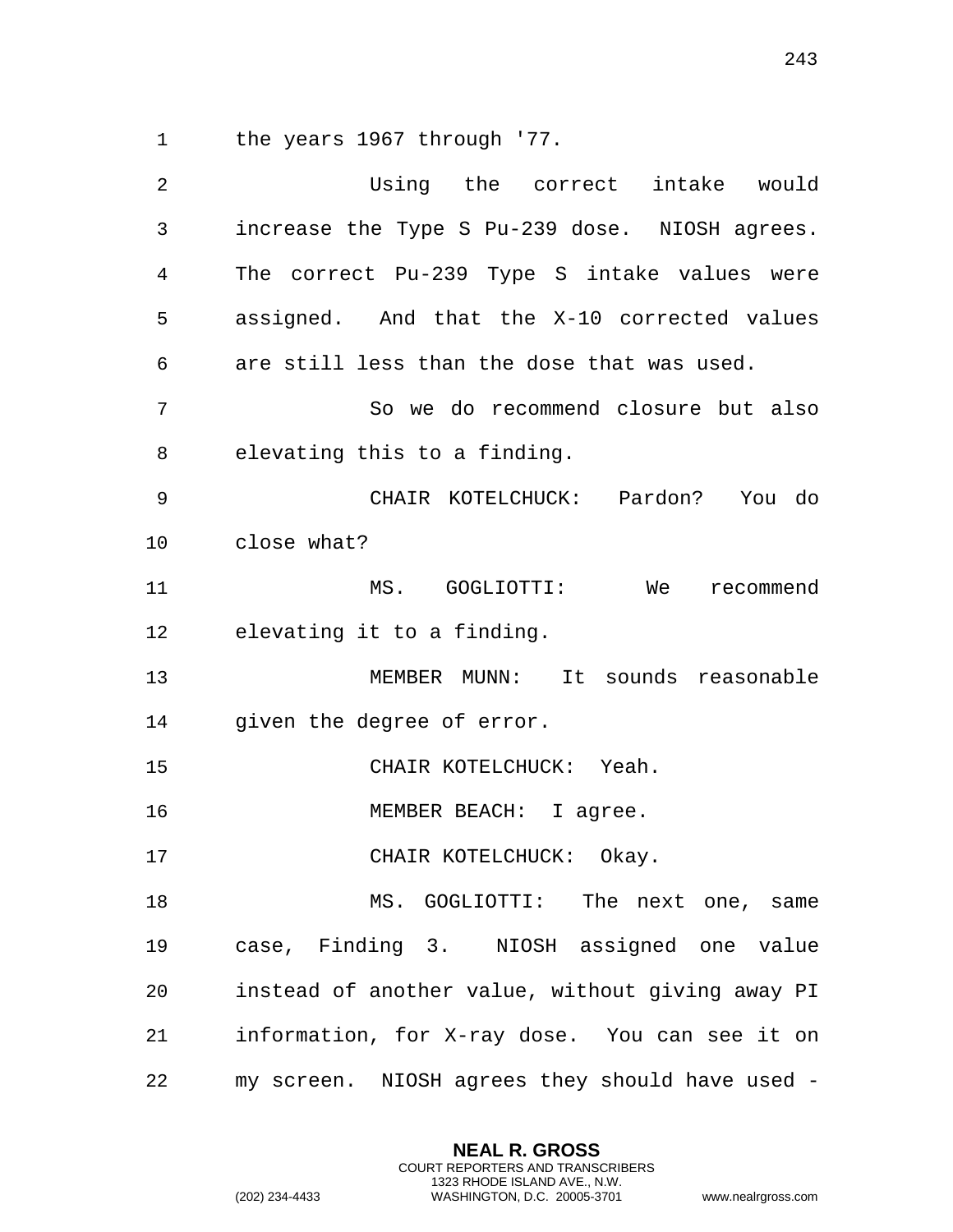- CHAIR KOTELCHUCK: Good, good. And nice handling of that. Thank you. No, those are the kinds of things, it's very good people were aware of this. Anyhow, this is accepted. Right, folks? It is a finding. MEMBER BEACH: Yes. 8 CHAIR KOTELCHUCK: Good. Alright, great. Next one. MS. GOGLIOTTI: Okay. This is Tab 458, Observation 1. It's an X-10, Y-12, K-25 case. And it's a Weibull distribution again so we recommend closure. 14 CHAIR KOTELCHUCK: Okay. 15 MEMBER MUNN: Agreed. CHAIR KOTELCHUCK: Okay. Yes, my vote, sure. 18 MS. GOGLIOTTI: Okay. The next one is Finding No. 2 from the same case. And this was kind of an unusual -- there were two different files in the EE's DOE files. One was the result as 2.44 nanocuries and the other

> **NEAL R. GROSS** COURT REPORTERS AND TRANSCRIBERS 1323 RHODE ISLAND AVE., N.W.

(202) 234-4433 WASHINGTON, D.C. 20005-3701 www.nealrgross.com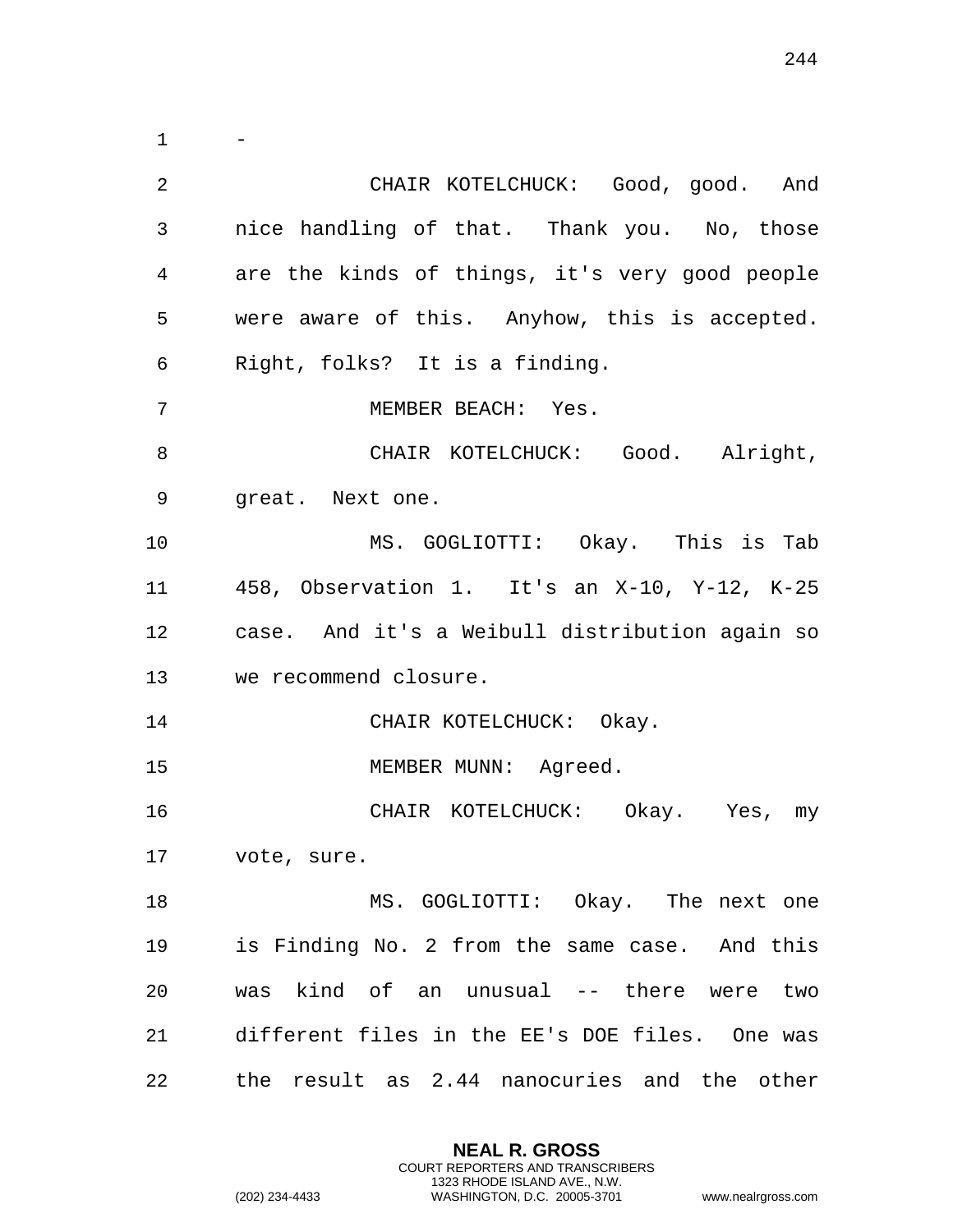listed the results as 244 nanocuries. So the difference of a decimal place.

 Despite it being a big factor it doesn't really impact the dose that much. NIOSH used the lesser. We think it might have been more claimant-favorable to use the greater value when there was some uncertainty associated with the value.

 But this is a historical dose reconstruction and we have no way of knowing the correct dose reconstruction value. It doesn't impact compensation so we do recommend closure.

 CHAIR KOTELCHUCK: Why could we not verify what was the proper number where the decimal point should have been? We couldn't tell from the data that was given us. This was a measurement, is that it?

 MS. GOGLIOTTI: Yes, it was a historical result, though.

CHAIR KOTELCHUCK: Okay.

 MS. GOGLIOTTI: I would have to look into the year, but one was a handwritten value

> **NEAL R. GROSS** COURT REPORTERS AND TRANSCRIBERS 1323 RHODE ISLAND AVE., N.W.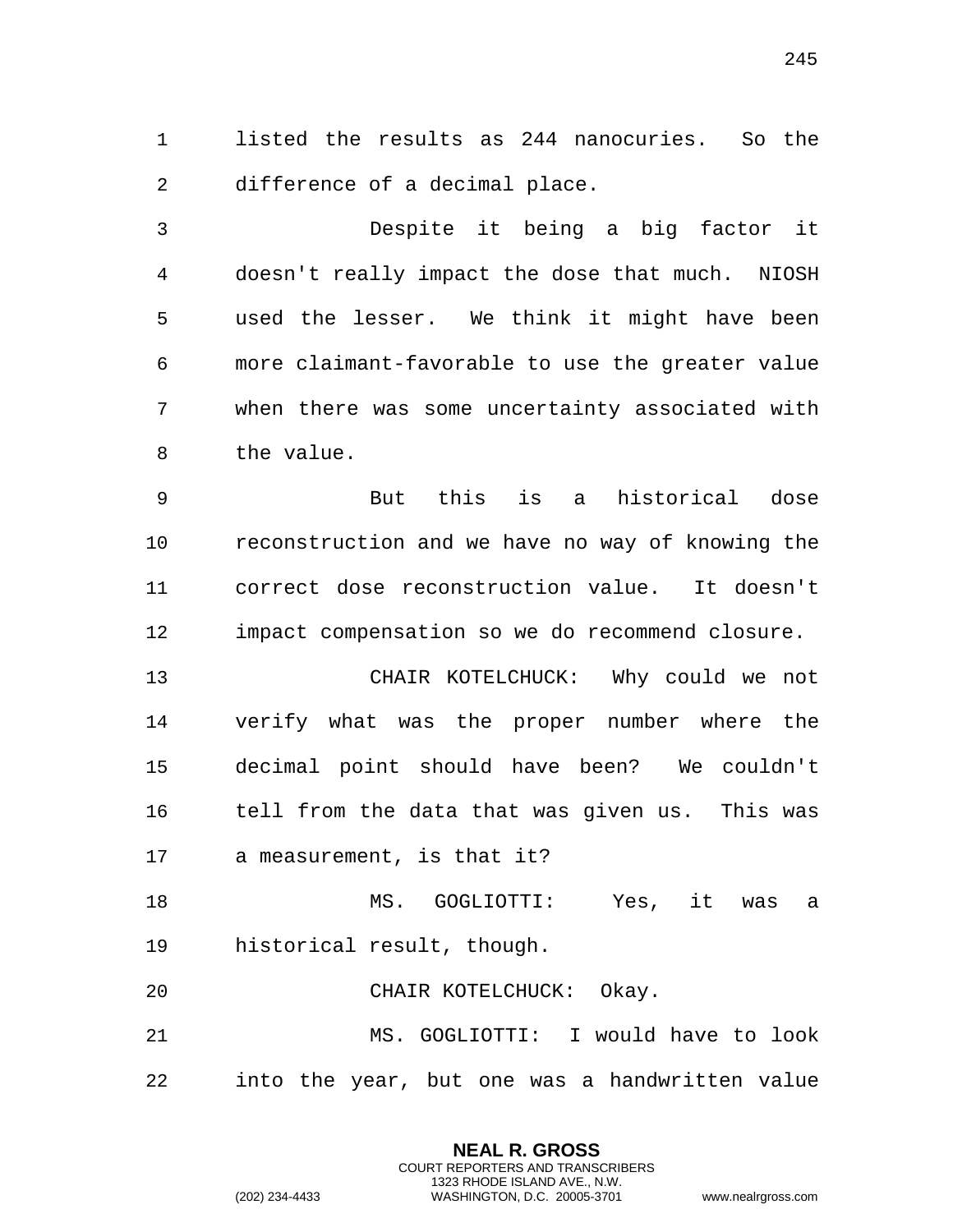tough to know which one predated the other. CHAIR KOTELCHUCK: Sure. MS. GOGLIOTTI: And which was the correct. MR. SIEBERT: This is Scott. Actually, I think it's relatively straightforward because the error in both of them were identical. The decimal point was not missing in the errors. And when you look at the value in the errors it's 44 plus or minus .81, [which] makes a lot more sense and it's a type-written value where we can see the decimal. And the handwritten which, would be 244 plus or minus .81. So I don't really think this was a determination of professional judgment. This

and one was a computer generated value. It was

 was a determination as to which one seemed to be the logical answer. And we wouldn't make a claimant-favorable decision on that. We would pick the right number, which was pretty clear

> **NEAL R. GROSS** COURT REPORTERS AND TRANSCRIBERS 1323 RHODE ISLAND AVE., N.W.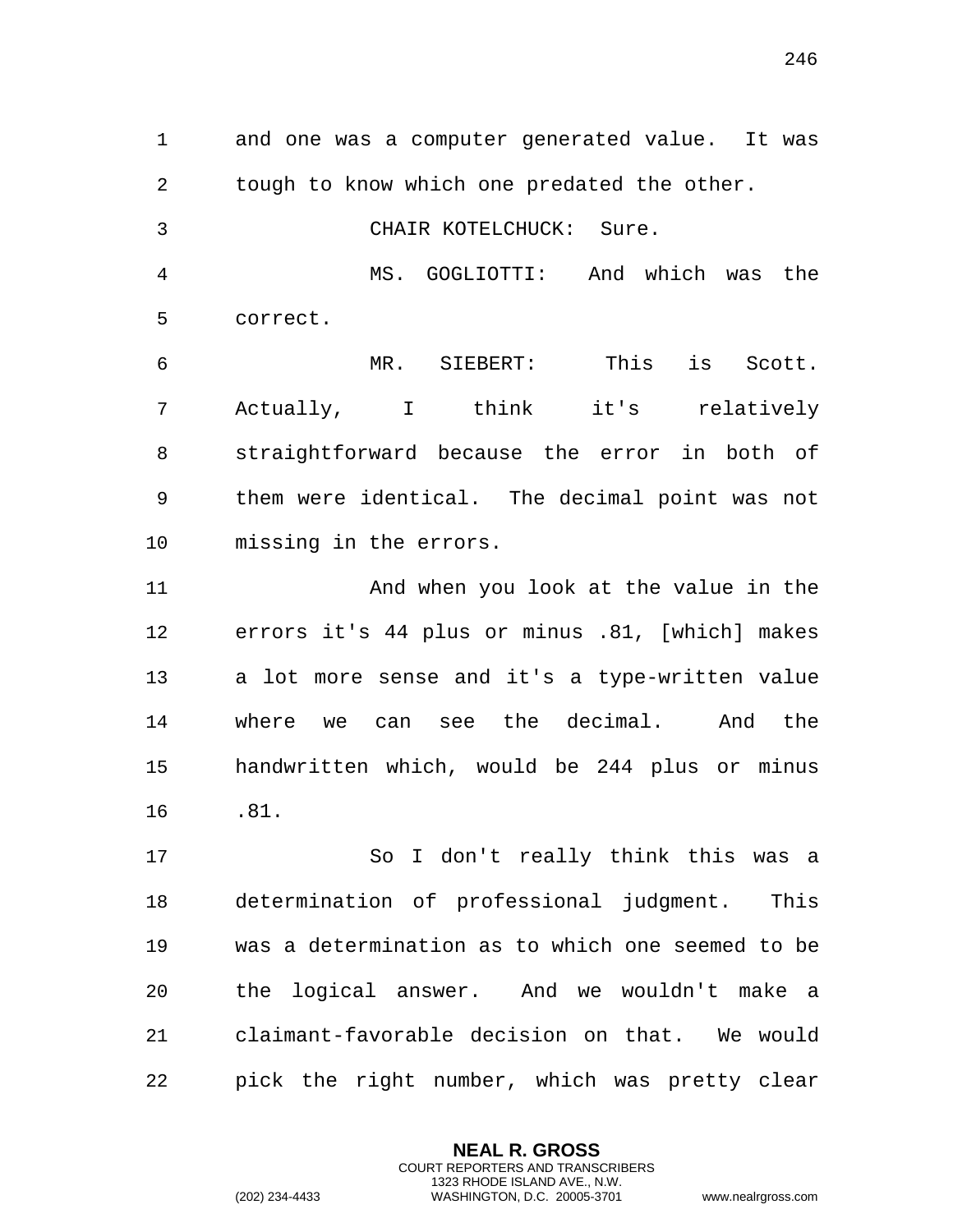from the data.

 CHAIR KOTELCHUCK: So the right number was used, which would mean that this would be an observation. MEMBER MUNN: Sounds like it. CHAIR KOTELCHUCK: Pardon? MEMBER MUNN: Sounds like it to me. CHAIR KOTELCHUCK: Yes. Good. I'm pleased that we could tell the difference between 2.44 and 244. MEMBER MUNN: As their statement says, when in doubt you go one direction, but what we heard was there wasn't really any doubt if you looked at the reasonableness of the data you had. CHAIR KOTELCHUCK: Good, good. Alright. Then No. 3. MS. GOGLIOTTI: Okay, No. 3. NIOSH used the intake period of '93 through '99 instead of '93 to 2000. NIOSH agrees the intake should have been assigned later through the date of the last whole body count. It does not

> **NEAL R. GROSS** COURT REPORTERS AND TRANSCRIBERS 1323 RHODE ISLAND AVE., N.W.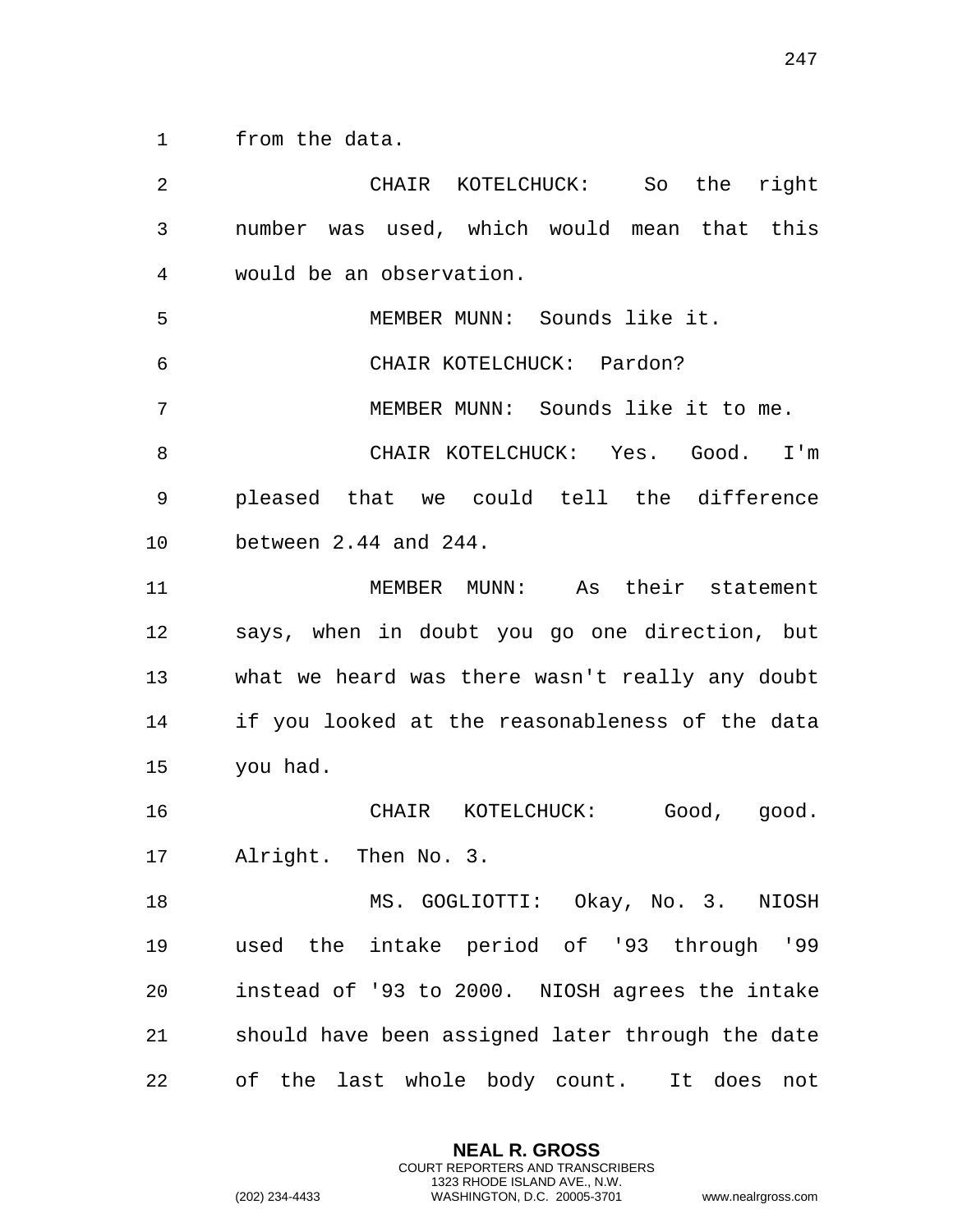impact compensation so we recommend closure.

 CHAIR KOTELCHUCK: Okay. Yes. Okay, closed. And what would the next one be? We're kind of nearing the end.

MS. GOGLIOTTI: Yes.

 CHAIR KOTELCHUCK: Here we go, 458.4. MS. GOGLIOTTI: And the X-10, Y-12, and K-25 case. And the finding states that NIOSH did not analyze the results of lung count.

 NIOSH came back and said that the whole body counts were evaluated but the lung counts were not considered to be routine monitoring in the DR's judgment. But further review was warranted. The ORAU team requested additional [data] for this timeframe from the site to determine exposure potential to Pu.

 The data requested yielded the results of a urine sample in '96 based on an incident. This new information confirmed that dose reconstruction should have considered and assigned the Pu during that time frame.

The claim was reworked under the CAD

**NEAL R. GROSS** COURT REPORTERS AND TRANSCRIBERS 1323 RHODE ISLAND AVE., N.W.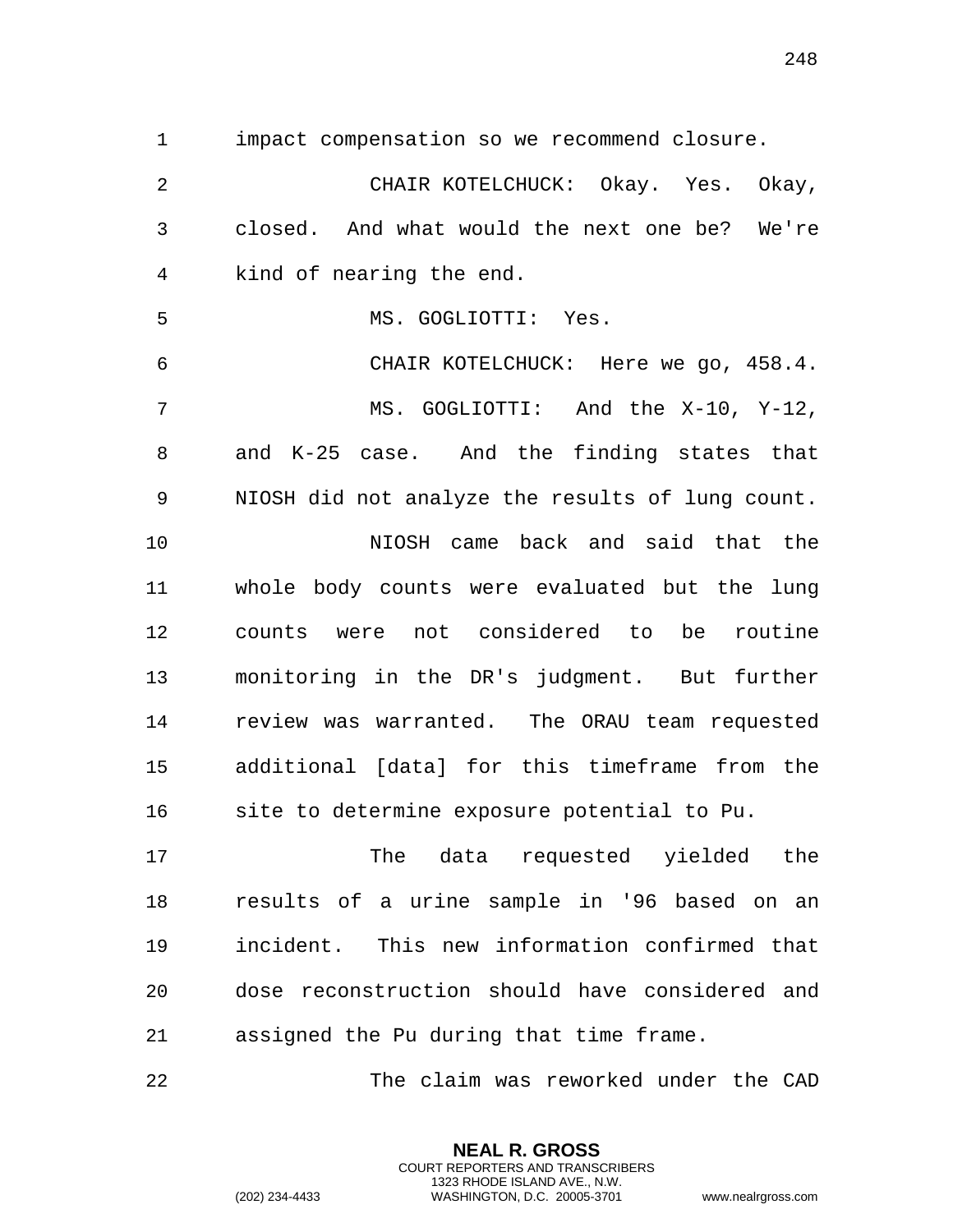system to consider this new information. And the final decision was on the same side of 50 percent so it had no impact on compensation.

 CHAIR KOTELCHUCK: Good, good. That was certainly a finding and we should close it. Okay. Well, with this last burst of energy we threw a lot of -- as we said earlier, it always makes you feel good to be able to make judgments on a lot of cases. Proper judgments, appropriately considered and not rushed. Good. Ted, when should we be thinking about our next meeting?

MR. KATZ: I'm just pulling up my

calendar.

CHAIR KOTELCHUCK: Same.

 MEMBER BEACH: Don't we still have a couple of more to go through or are we done?

18 (Simultaneous speaking.)

 MEMBER BEACH: It looks like there are just three more.

 CHAIR KOTELCHUCK: Really, there are only three more?

> **NEAL R. GROSS** COURT REPORTERS AND TRANSCRIBERS 1323 RHODE ISLAND AVE., N.W.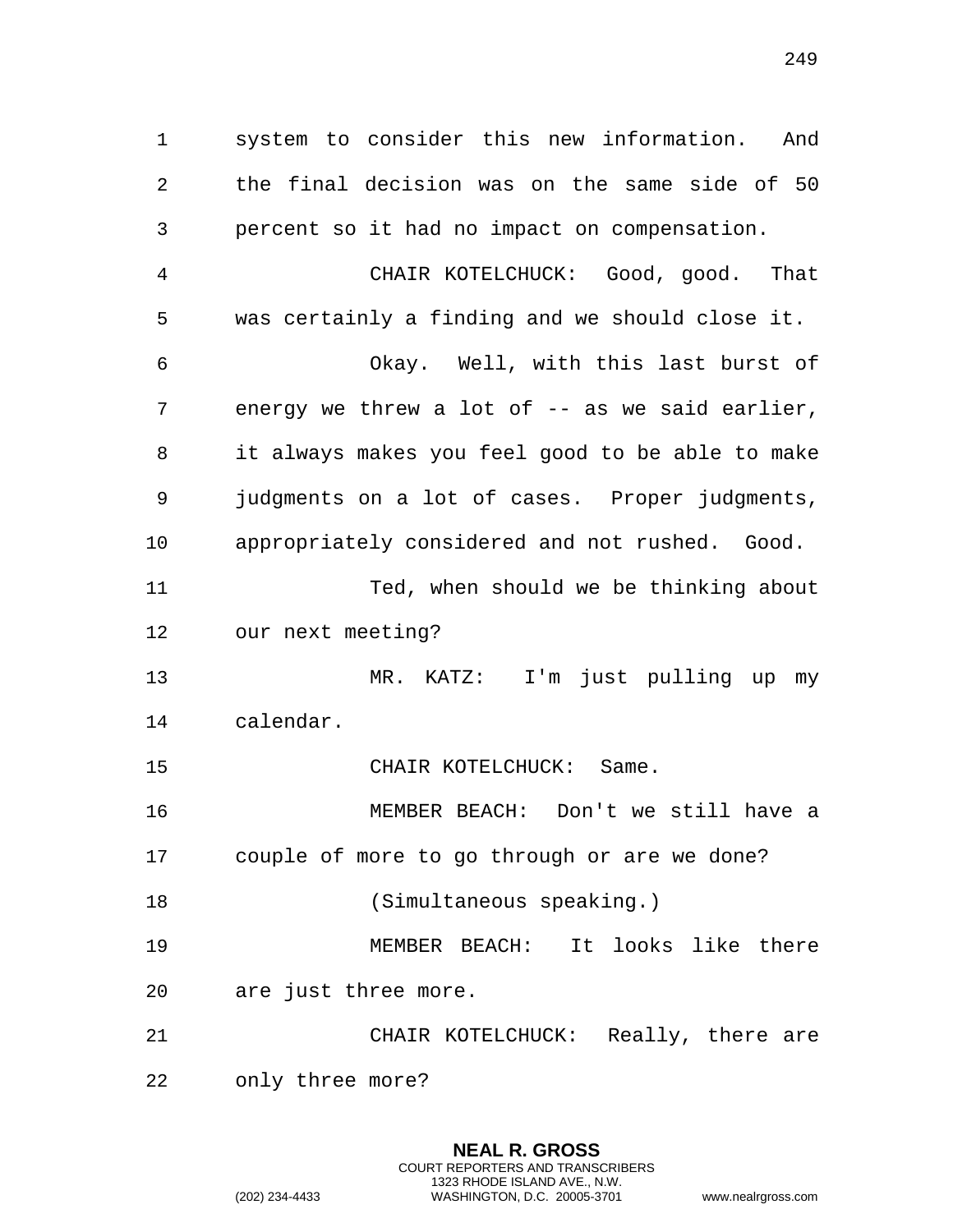MS. GOGLIOTTI: In this Type 1 matrix. CHAIR KOTELCHUCK: Oh, by all means, surely, surely. If there are only three, I'm open. Are other folks open? MEMBER MUNN: Let's do it. CHAIR KOTELCHUCK: Alright, yes. Good. So we will go back on the record to finish up. Go right ahead. MS. GOGLIOTTI: 499, Observation 1, which is a Y-12 and K-25 case. CHAIR KOTELCHUCK: Which one is that? 499. Yes. Good. Thank you for pointing that out. MS. GOGLIOTTI: And for this observation we found that the K-25 calculation workbook under the input tab lists a lapse for the year 1970 and this is incorrect according to the TBD. NIOSH has agreed. The workbook has since been corrected and now shows the lapse began in 1971, which is consistent with the TBD.

> **NEAL R. GROSS** COURT REPORTERS AND TRANSCRIBERS 1323 RHODE ISLAND AVE., N.W.

(202) 234-4433 WASHINGTON, D.C. 20005-3701 www.nealrgross.com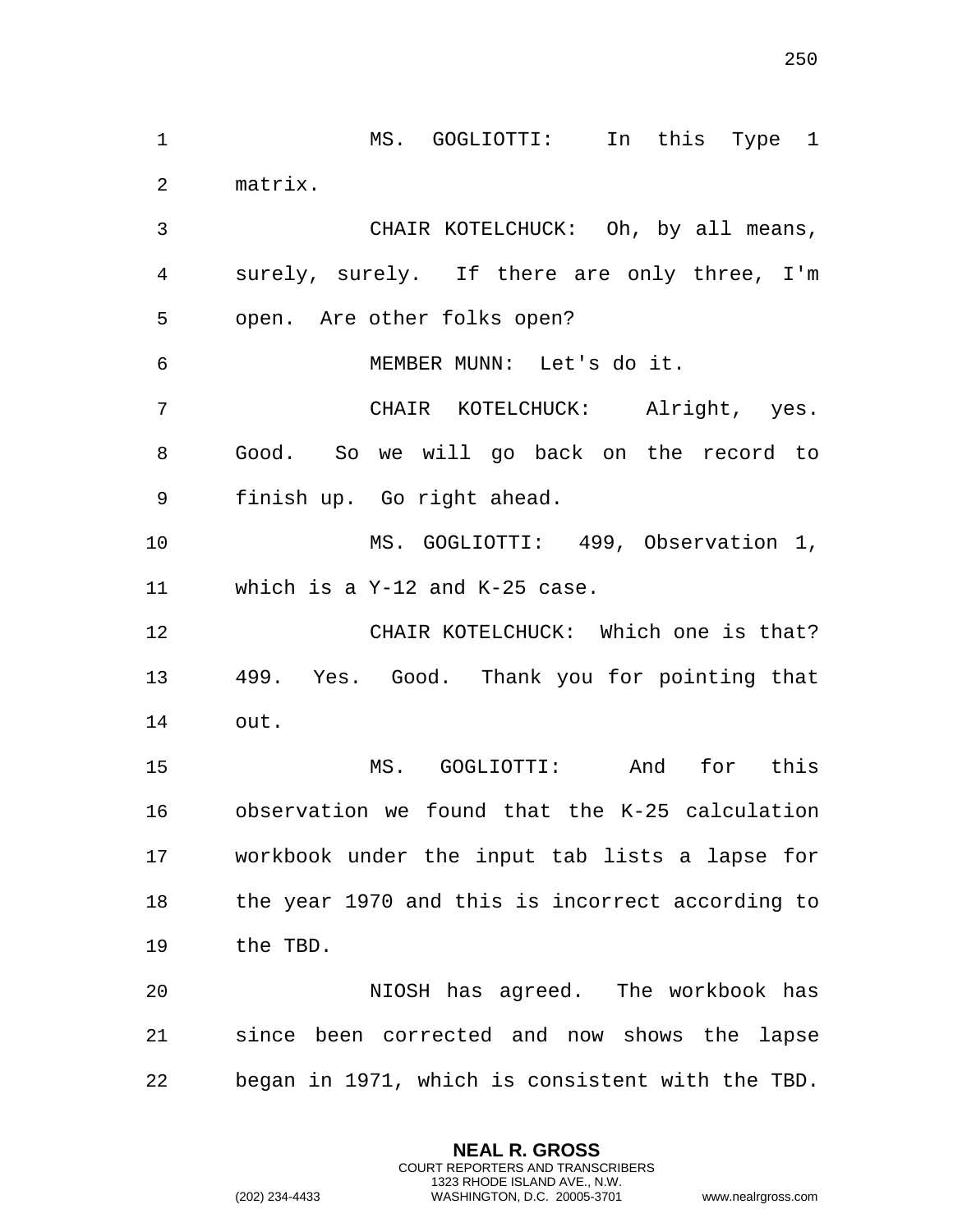So based on that we recommend closure. CHAIR KOTELCHUCK: Okay. MR. KATZ: I missed something there. If there's an error in the workbook, why is that not a finding? MS. GOGLIOTTI: I believe this should be a finding. 8 CHAIR KOTELCHUCK: Pardon? MEMBER BEACH: Yeah, it's listed as an observation. CHAIR KOTELCHUCK: This is a finding. 12 MR. KATZ: Okay, thanks. CHAIR KOTELCHUCK: Okay. 14 MS. GOGLIOTTI: Okay, same case, Finding No. 1. NIOSH used the inappropriate surrogate organ for K-25 PFC and PA exams. NIOSH said the dose reconstructor did not use the correct K-25 workbook to calculate occupational medical dose. They used an earlier version when they should have used a different version, the 2.03 rather than 2.0. And they assigned dose to the

> **NEAL R. GROSS** COURT REPORTERS AND TRANSCRIBERS 1323 RHODE ISLAND AVE., N.W.

(202) 234-4433 WASHINGTON, D.C. 20005-3701 www.nealrgross.com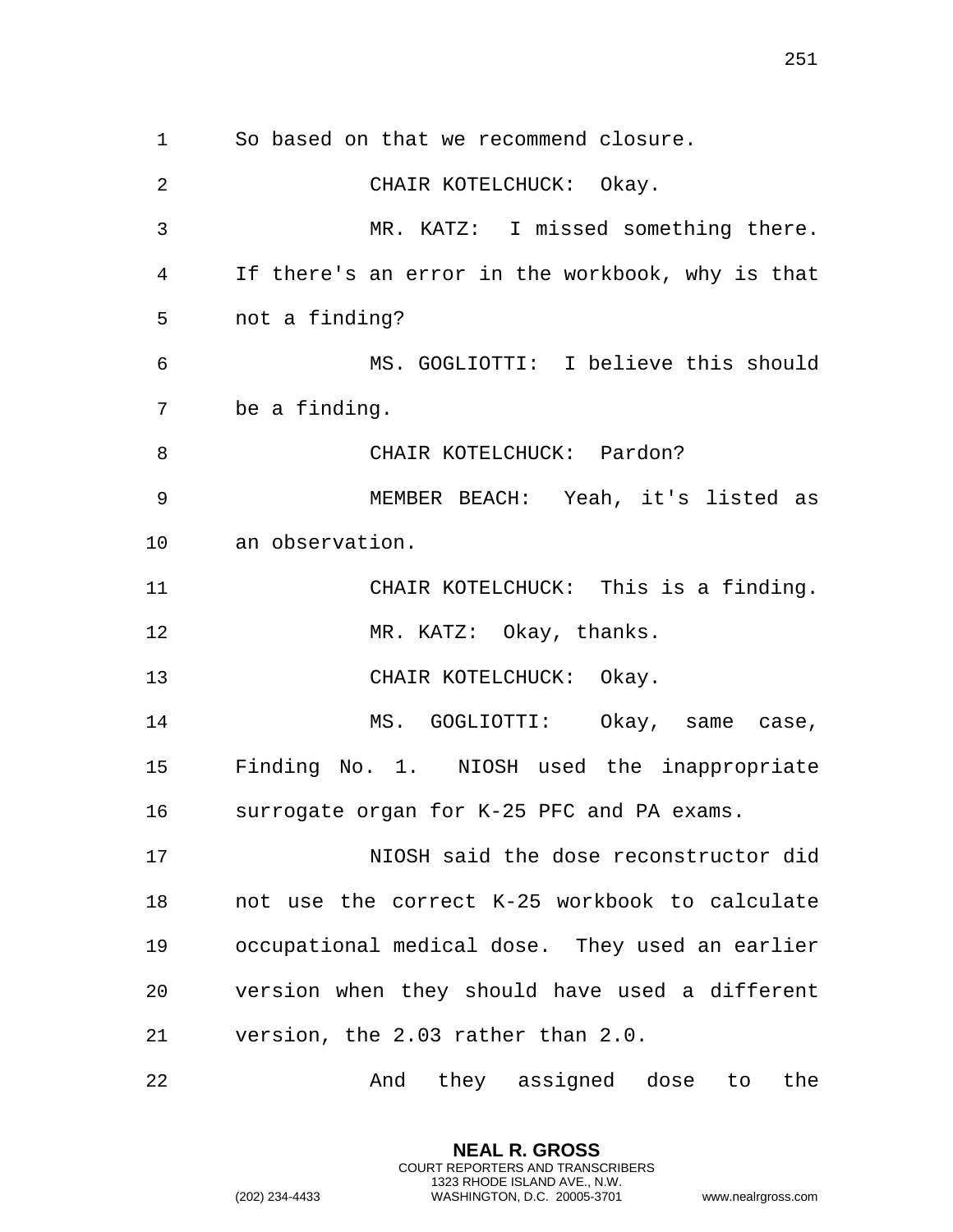eye/brain instead of an entrance skin dose. Using the 10 percent entrance skin dose the PoC would have increased potentially about 7 percent. However, still not enough to flip the case. So we recommend closure.

CHAIR KOTELCHUCK: Okay. Good.

 MS. GOGLIOTTI: Okay, and the final one is Tab 470, Finding No. 1. And this is a Y-12 and K-10 case.

 And the finding states that NIOSH did not assign one organ Pu dose for the year 2000. NIOSH agrees the dose is not applied for the year 2000 for this particular organ. It doesn't impact the outcome of the claim and it appears to a cut-and-paste error or a QA error so we recommend closure.

17 MEMBER BEACH: Agreed.

18 CHAIR KOTELCHUCK: Okay.

 MS. GOGLIOTTI: Okay, and that's all of them, for the Type 1's anyway.

 CHAIR KOTELCHUCK: Very good. That's very good. Fine. Okay. So, let's look at our

> **NEAL R. GROSS** COURT REPORTERS AND TRANSCRIBERS 1323 RHODE ISLAND AVE., N.W.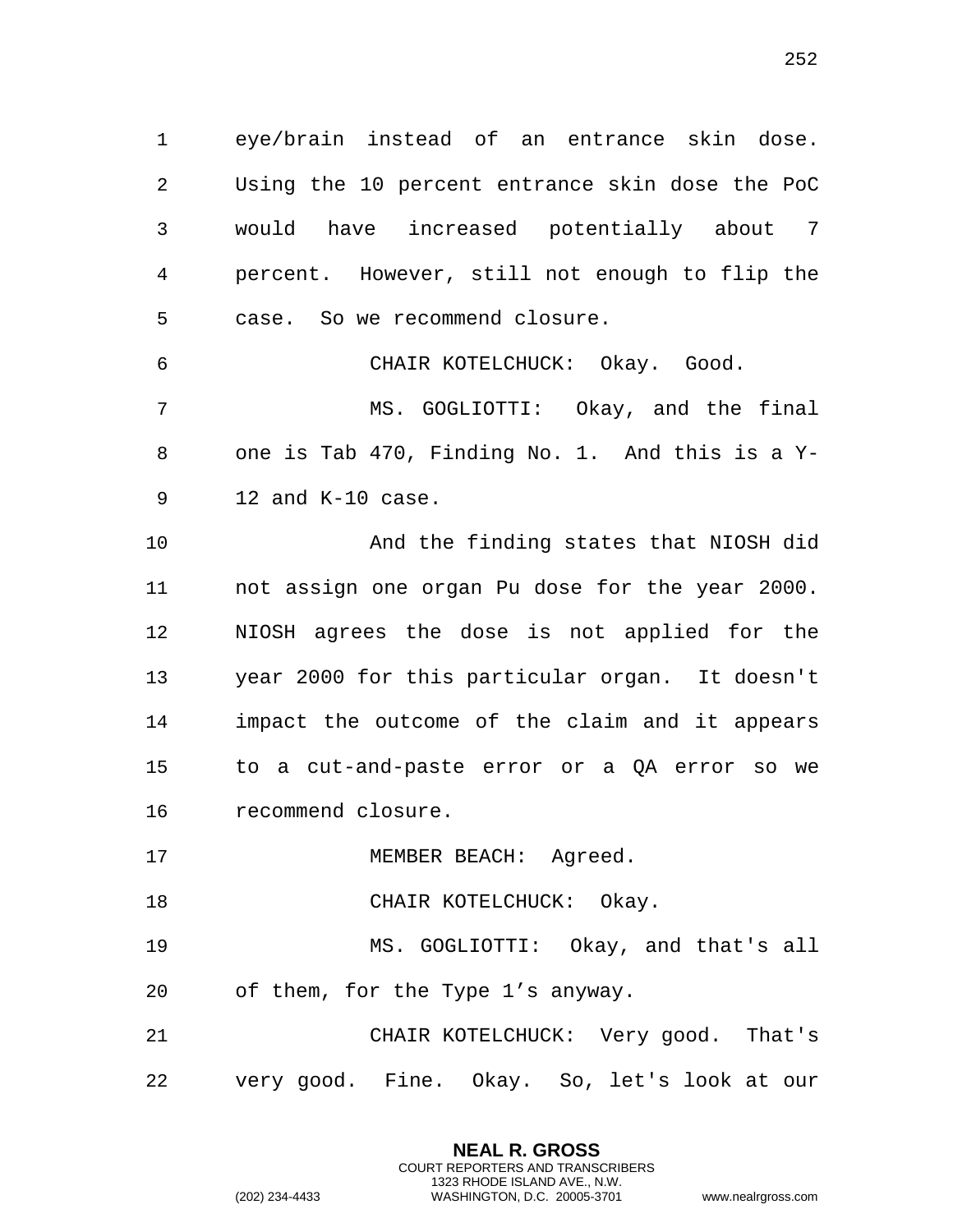calendars. And Ted, you'll please lead us off on this. MR. KATZ: Yes. One second. Okay, where are we. CHAIR KOTELCHUCK: We are meeting in late August ourselves, the Board. MR. KATZ: That's the Board. Okay. So let me just go -- we're at June 27th. Okay. So the soonest we could meet would be the week of September 11. CHAIR KOTELCHUCK: Pardon? MR. KATZ: The week of September 11th is the soonest we could meet. We'll work from there forward in terms of your availability. CHAIR KOTELCHUCK: Right. Now we're going to September. Some of us have Jewish holidays. I don't have them listed. Do you, Ted? Do you have them in your book? MR. KATZ: Unfortunately they're not on my calendar here. CHAIR KOTELCHUCK: I think there's some way they may be --

> **NEAL R. GROSS** COURT REPORTERS AND TRANSCRIBERS 1323 RHODE ISLAND AVE., N.W.

(202) 234-4433 WASHINGTON, D.C. 20005-3701 www.nealrgross.com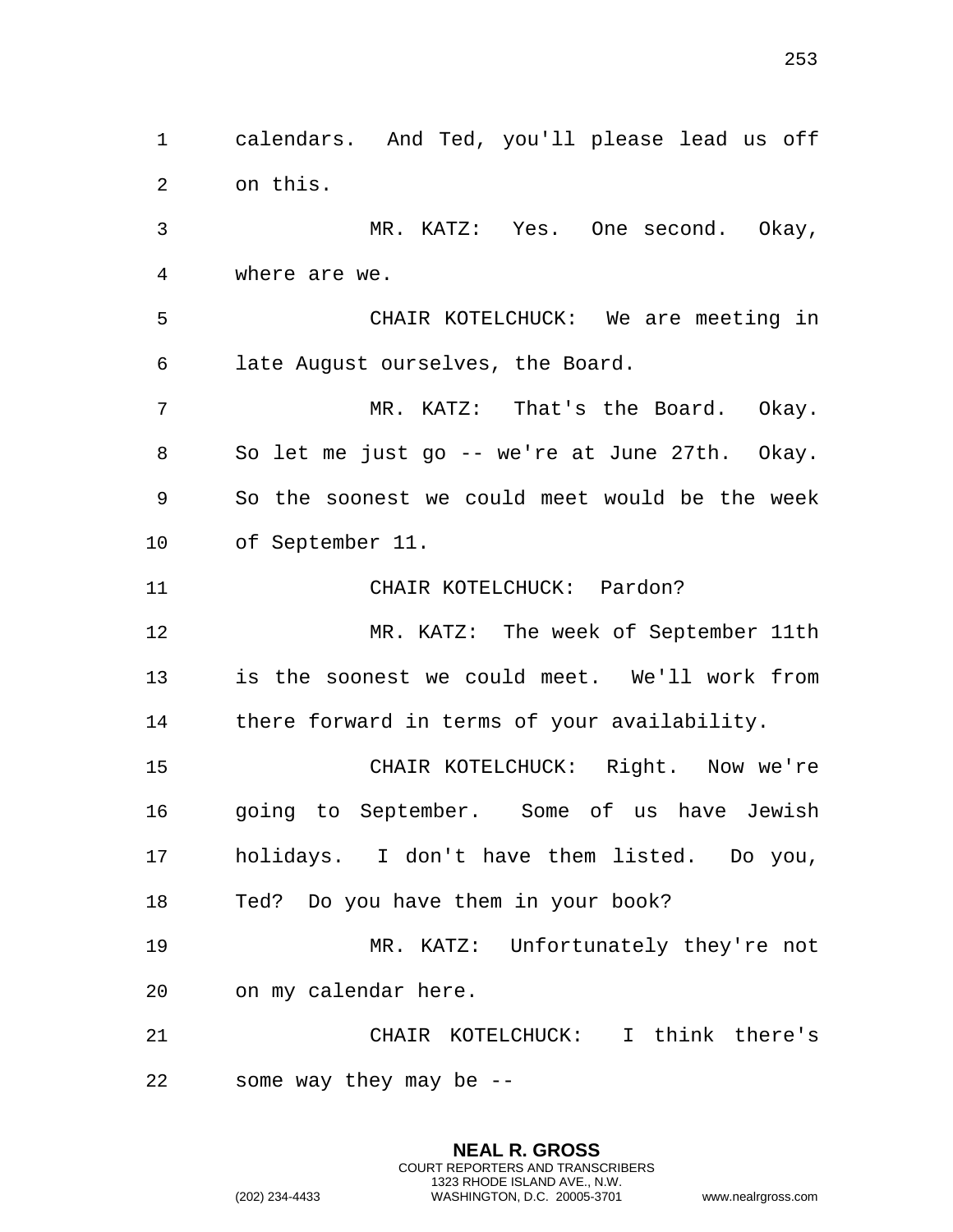MR. KATZ: If someone has a Google calendar. MEMBER BEACH: I have one on the 20th. MR. KATZ: What's on the 20th? MEMBER BEACH: Yeah, there's a -- CHAIR KOTELCHUCK: [identifying information redacted] MEMBER BEACH: Yes. CHAIR KOTELCHUCK: Good. If [identifying information redacted] is on the 20th then the [identifying information redacted] is the 28th. MEMBER BEACH: Yom Kippur is on the 29th. CHAIR KOTELCHUCK: Twenty-ninth, okay. So the week of the 11th is fine in terms of holidays. Let me see. MR. KATZ: I need multiple options because I think we've lost David as well as we don't have John Poston. MR. CALHOUN: This is Grady and we

> **NEAL R. GROSS** COURT REPORTERS AND TRANSCRIBERS 1323 RHODE ISLAND AVE., N.W.

(202) 234-4433 WASHINGTON, D.C. 20005-3701 www.nealrgross.com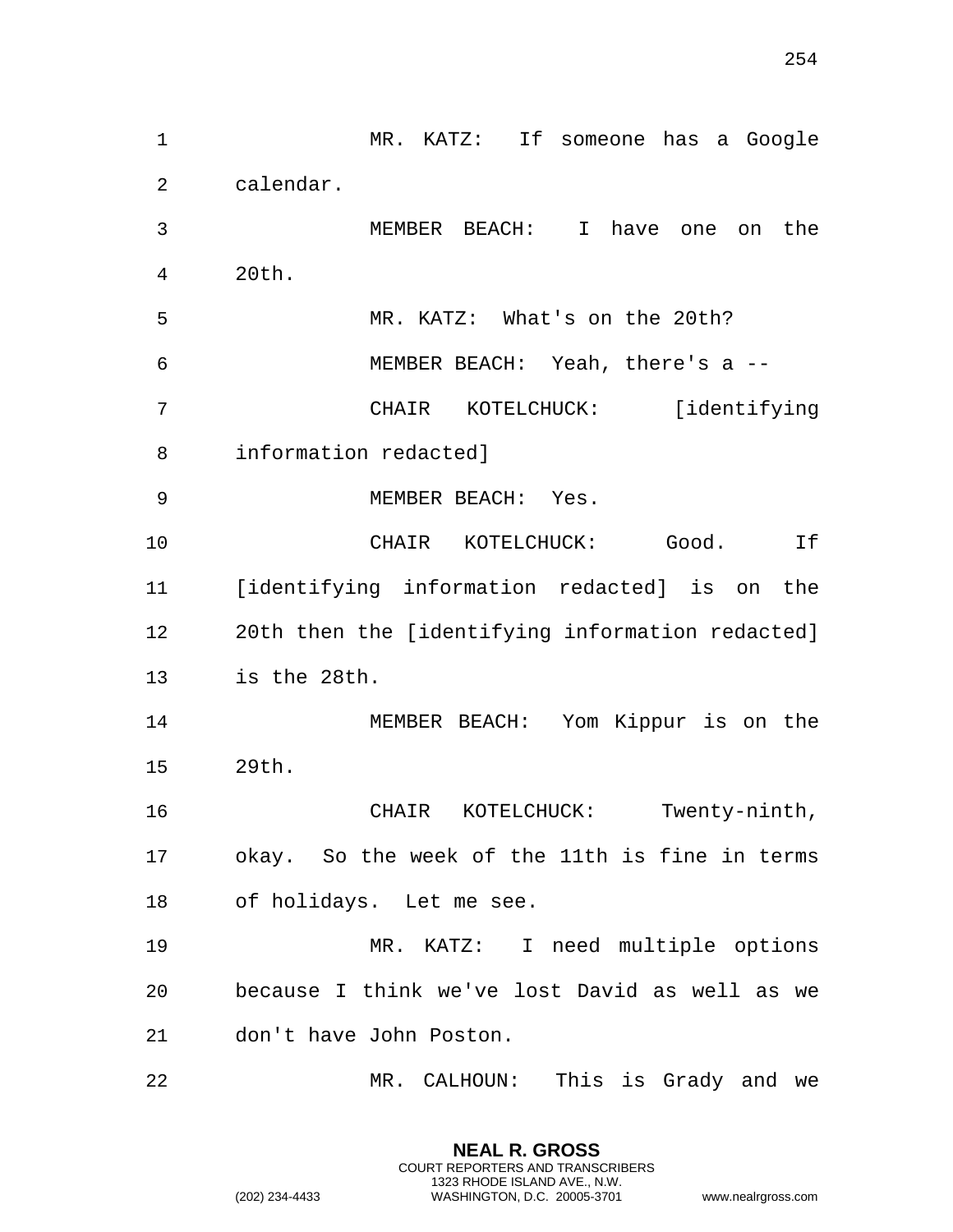tentatively have an outreach meeting planned for Jacksonville, September 12th and 13th. CHAIR KOTELCHUCK: I'll tell you, the following week is much better for me. MR. KATZ: The week of the 18th? CHAIR KOTELCHUCK: The week of the 18th. The only problem would be that Wednesday for Rosh Hashanah. MEMBER KATZ: Okay, how about the next week? 11 MEMBER BEACH: That's good. CHAIR KOTELCHUCK: So I'm available the 18th, 19th, 20th before sundown and 22nd. MR. KATZ: Okay, how's the 19th or the 20th? MS. GOGLIOTTI: I am not available the 19th. 18 MR. KATZ: Okay, how about the 20th? MEMBER BEACH: I'm good the 20th.

How about the 18th?

 MR. KATZ: Well, yeah, I try to avoid Mondays just because there tends to be other

> **NEAL R. GROSS** COURT REPORTERS AND TRANSCRIBERS 1323 RHODE ISLAND AVE., N.W.

(202) 234-4433 WASHINGTON, D.C. 20005-3701 www.nealrgross.com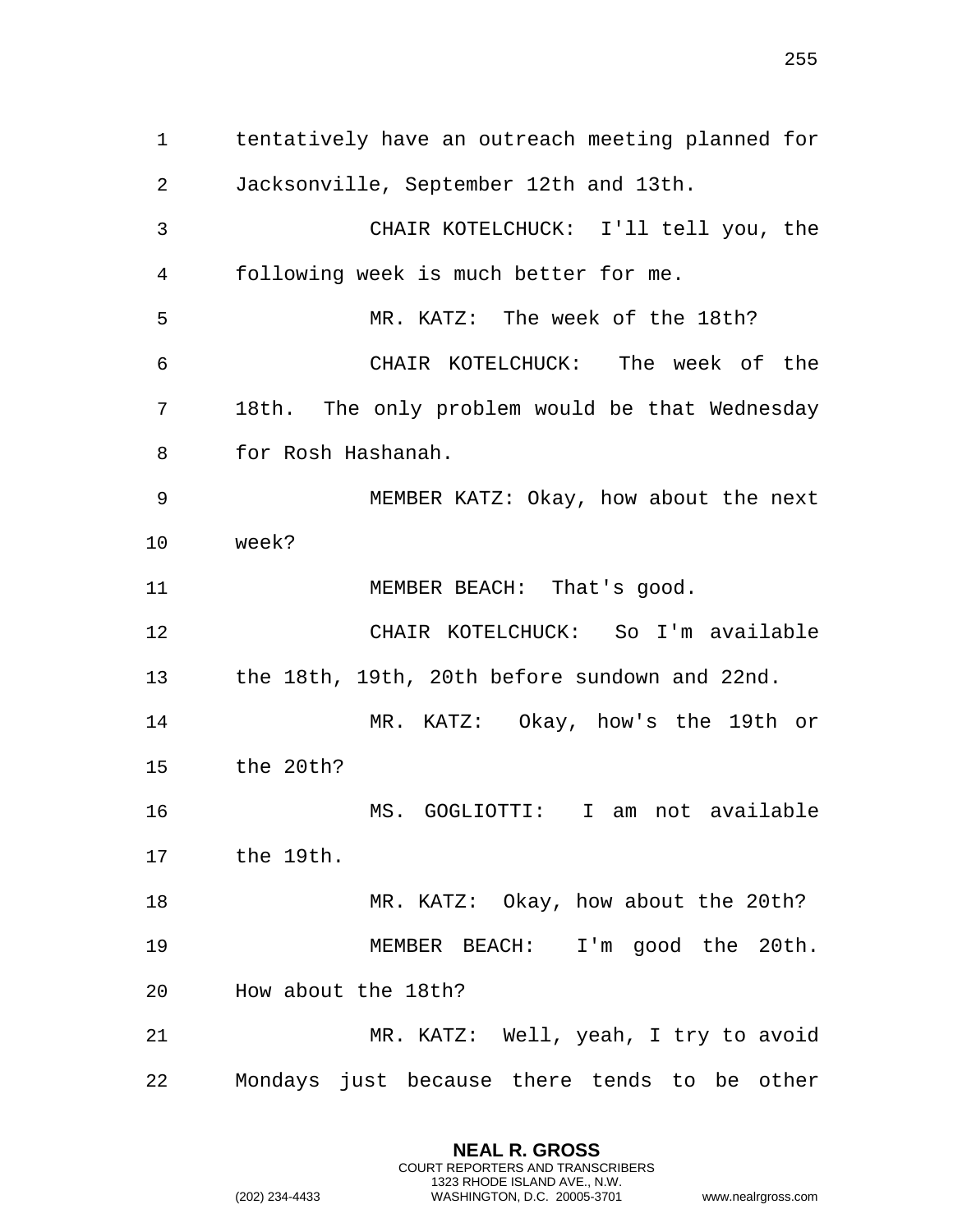stuff going on.

 CHAIR KOTELCHUCK: How about the 22nd, a Friday? MR. KATZ: We need multiple options anyway, so if you want to pick a couple of these days. CHAIR KOTELCHUCK: Okay. Certainly 9/20 appears to be good for those here. The second one, if we want to we could look at the next week, if you don't want the 18th or the 22nd. MR. KATZ: There's nothing wrong with the 22nd if that's okay with everyone else. MEMBER MUNN: What was wrong with the 19th? CHAIR KOTELCHUCK: Josie couldn't make it. 18 MEMBER BEACH: No, Rose. MS. GOGLIOTTI: Rose, I'm not available. MEMBER BEACH: Yes, and I prefer to not do Fridays if possible.

> **NEAL R. GROSS** COURT REPORTERS AND TRANSCRIBERS 1323 RHODE ISLAND AVE., N.W.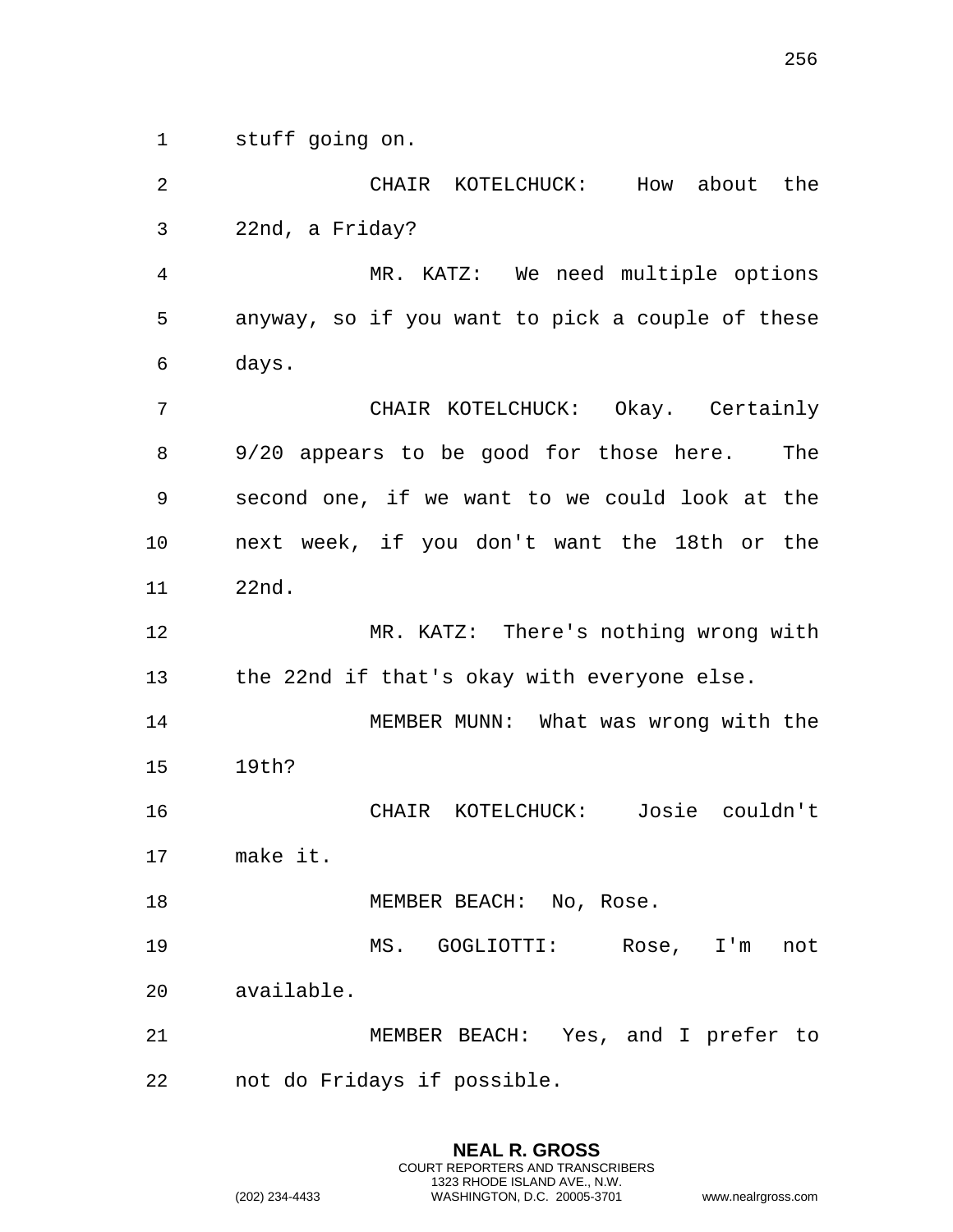CHAIR KOTELCHUCK: Okay, let's go into the next week then. What about the 27th? The next Wednesday. MR. KATZ: And when was the holiday that week? CHAIR KOTELCHUCK: The holiday is on the 28th. 8 MEMBER BEACH: Twenty-ninth. CHAIR KOTELCHUCK: The 29th, which means that we can meet on the 27th or 28th. MEMBER BEACH: Or 26th. CHAIR KOTELCHUCK: Right. Among the three days, 26, 27, 28, what are preferences? We could pick two. MEMBER BEACH: Any of them are fine with me. CHAIR KOTELCHUCK: Any of them are fine with me. MR. KATZ: Okay, and Brad? MEMBER CLAWSON: Yes, I'm just waiting for everybody to choose. I can work about anything in.

> **NEAL R. GROSS** COURT REPORTERS AND TRANSCRIBERS 1323 RHODE ISLAND AVE., N.W.

(202) 234-4433 WASHINGTON, D.C. 20005-3701 www.nealrgross.com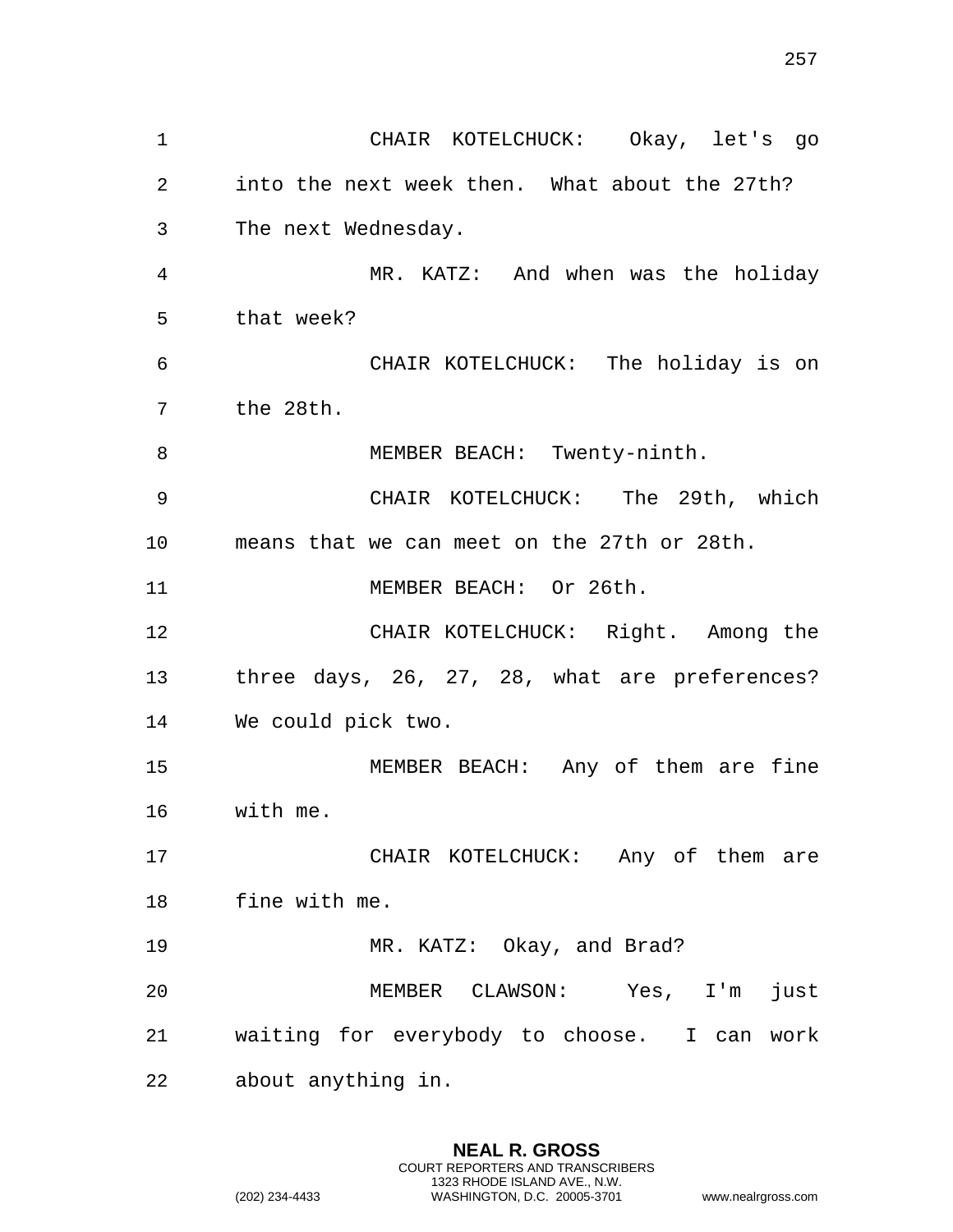1 MR. KATZ: Why don't we say that then the 20th will be option one, and then 26th, 27th, 28th, will be options two, three, and four after I hear back from Dave and John. CHAIR KOTELCHUCK: That sounds good. (Simultaneous speaking.) MR. KATZ: With the 20th being the preferred one. CHAIR KOTELCHUCK: Yes. 10 MEMBER BEACH: Sounds great. CHAIR KOTELCHUCK: Very good. Folks, thank you. Long day. We got a lot accomplished. **Adjourn** MR. KATZ: Thanks for all the good work. CHAIR KOTELCHUCK: Thank you all. 18 MEMBER BEACH: Thanks. CHAIR KOTELCHUCK: Okay, bye-bye. (Whereupon, the above-entitled matter went off the record at 4:37 p.m.)